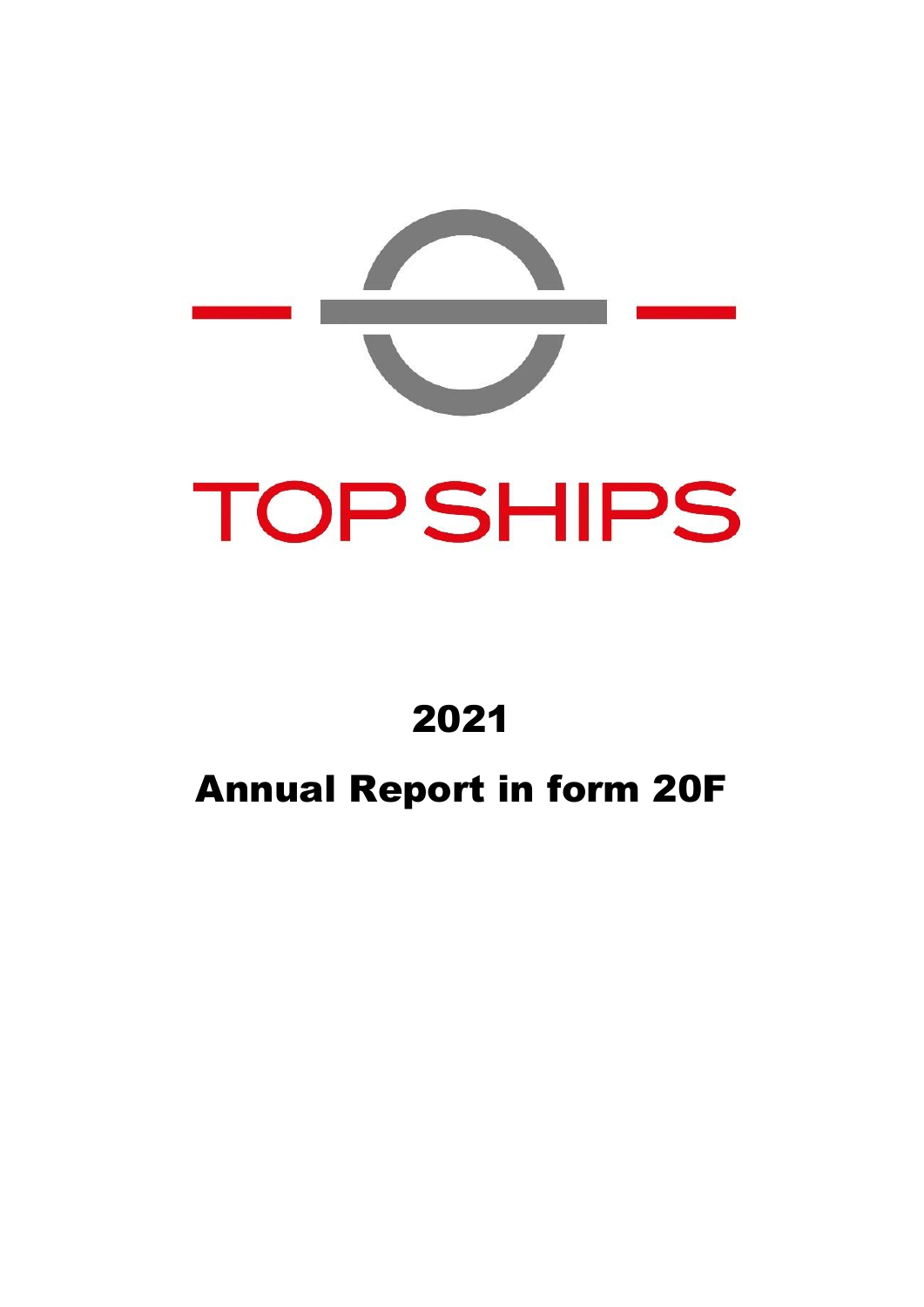# **UNITED STATES SECURITIES AND EXCHANGE COMMISSION Washington, D.C. 20549**

# **FORM 20-F**

# (Mark One)

# ☐ **REGISTRATION STATEMENT PURSUANT TO SECTION 12(b) OR (g) OF THE SECURITIES EXCHANGE ACT OF 1934**

**OR**

# ☒ **ANNUAL REPORT PURSUANT TO SECTION 13 OR 15(d) OF THE SECURITIES EXCHANGE ACT OF 1934**

For the fiscal year ended **December 31, 2021**

**OR**

# ☐ **TRANSITION REPORT PURSUANT TO SECTION 13 OR 15(d) OF THE SECURITIES EXCHANGE ACT OF 1934**

For the transition period from \_\_\_\_\_\_\_\_\_\_\_\_\_\_\_\_\_ to \_\_\_\_\_\_\_\_\_\_\_\_\_\_\_\_\_

**OR**

# ☐ **SHELL COMPANY REPORT PURSUANT TO SECTION 13 OR 15(d) OF THE SECURITIES EXCHANGE ACT OF 1934**

Date of event requiring this shell company report \_\_\_\_\_\_\_\_\_\_\_\_\_\_\_\_\_\_\_\_\_\_\_\_\_\_\_\_\_\_\_

Commission file number 001-37889

**TOP SHIPS INC.**

(Exact name of Registrant as specified in its charter)

(Translation of Registrant's name into English)

**Republic of the Marshall Islands**

(Jurisdiction of incorporation or organization)

1 Vasilisis Sofias and Megalou Alexandrou Str, 15124 Maroussi, Greece

(Address of principal executive offices)

Alexandros Tsirikos, (Tel) +30 210 812 8107, info@topships.org

1 Vasilisis Sofias and Megalou Alexandrou Str, 15124 Maroussi, Greece

(Name, Telephone, E-mail and/or Facsimile number and Address of Company Contact Person)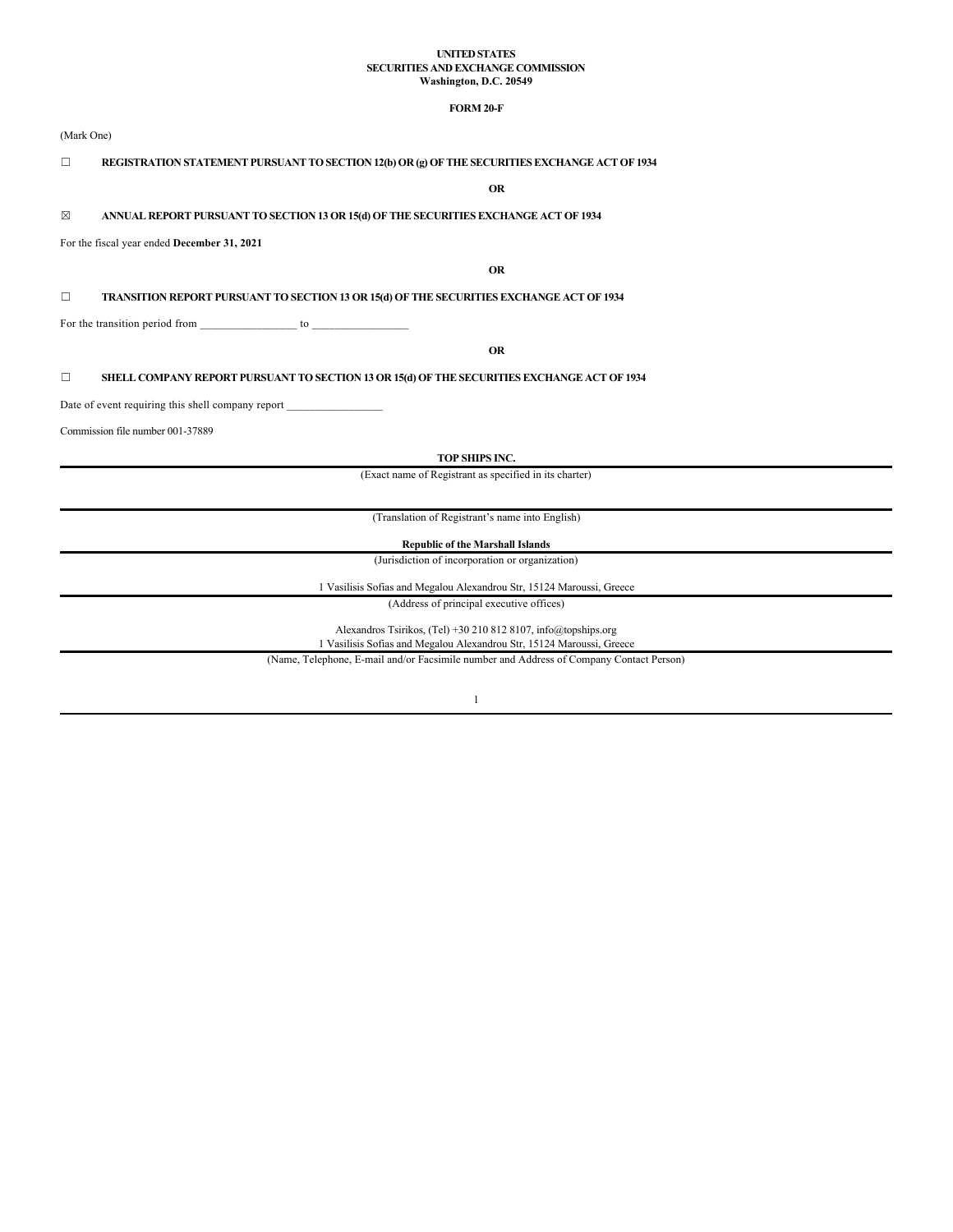Securities registered or to be registered pursuant to Section 12(b) of the Act.

| Title of each class                                                                                                                                        |   | Trading Symbol(s) | Name of each exchange<br>on which registered                                                                                                                                                       |
|------------------------------------------------------------------------------------------------------------------------------------------------------------|---|-------------------|----------------------------------------------------------------------------------------------------------------------------------------------------------------------------------------------------|
| Common Stock, par value \$0.01 per share<br>Preferred Stock Purchase Rights                                                                                |   | <b>TOPS</b>       | Nasdaq Capital Market<br>Nasdaq Capital Market                                                                                                                                                     |
| Securities registered or to be registered pursuant to Section $12(g)$ of the Act.                                                                          |   |                   |                                                                                                                                                                                                    |
|                                                                                                                                                            |   | <b>NONE</b>       |                                                                                                                                                                                                    |
|                                                                                                                                                            |   | (Title of class)  |                                                                                                                                                                                                    |
| Securities for which there is a reporting obligation pursuant to Section $15(d)$ of the Act.                                                               |   |                   |                                                                                                                                                                                                    |
|                                                                                                                                                            |   | <b>NONE</b>       |                                                                                                                                                                                                    |
|                                                                                                                                                            |   | (Title of class)  |                                                                                                                                                                                                    |
|                                                                                                                                                            |   |                   | Indicate the number of outstanding shares of each of the issuer's classes of capital or common stock as of the close of the period covered by the annual report.                                   |
| par value \$0.01 per share, were outstanding.                                                                                                              |   |                   | As of December 31, 2021, 39,831,972 shares of common stock, par value \$0.01 per share, 100,000 Series D Preferred Shares, par value \$0.01 per share, and 13,452 Series E Preferred Shares,       |
| Indicate by check mark if the registrant is well-known seasoned issuer, as defined in Rule 405 of the Securities Act.                                      |   |                   |                                                                                                                                                                                                    |
| Yes                                                                                                                                                        | □ | No                | ⊠                                                                                                                                                                                                  |
|                                                                                                                                                            |   |                   | If this report is an annual or transition report, indicate by check mark if the registrant is not required to file reports pursuant to Section 13 or 15(d) of the Securities Exchange Act of 1934. |
| Yes                                                                                                                                                        | □ | No                | ⊠                                                                                                                                                                                                  |
| those Sections.                                                                                                                                            |   |                   | Note – Checking the box above will not relieve any registrant required to file reports pursuant to Section 13 or 15(d) of the Securities Exchange Act of 1934 from their obligations under         |
| for such shorter period that the registrant was required to file such reports), and (2) has been subject to such filing requirements for the past 90 days. |   |                   | Indicate by check mark whether the registrant (1) has filed all reports required to be filed by Section 13 or 15(d) of the Securities Exchange Act of 1934 during the preceding 12 months (or      |
| Yes                                                                                                                                                        | ⊠ | No                | □                                                                                                                                                                                                  |
| chapter) during the preceding 12 months (or for such shorter period that the registrant was required to submit such files).                                |   |                   | Indicate by check mark whether the registrant has submitted electronically every Interactive Data File required to be submitted pursuant to Rule 405 of Regulation S-T (Sec.232.405 of this        |
| Yes                                                                                                                                                        | ⊠ | No                | □                                                                                                                                                                                                  |
|                                                                                                                                                            |   | $\overline{2}$    |                                                                                                                                                                                                    |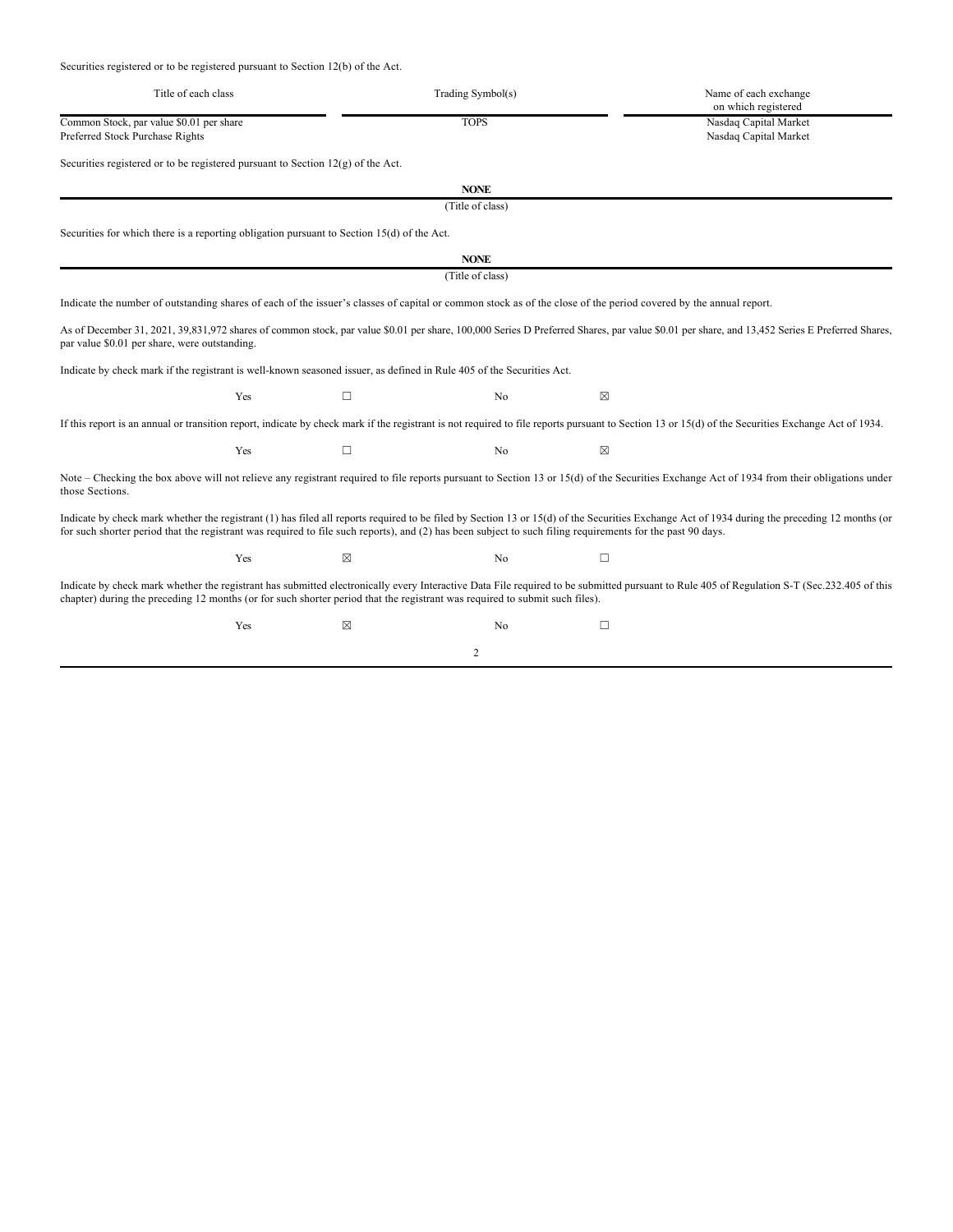Indicate by check mark whether the registrant is a large accelerated filer, an accelerated filer, a non-accelerated filer, or an emerging growth company. See the definitions of "large accelerated filer," "accelerated filer," and "emerging growth company" in Rule 12b-2 of the Exchange Act. (Check one):

| Large accelerated filer $\Box$<br>Non-accelerated filer $\Box$                                                                                                                                                                                                                                                                                                                                                                                                                                                                                    |                                                                                                                                    |     |   |                | Accelerated filer $\boxtimes$<br>Emerging growth company $\Box$ |         |  |  |  |
|---------------------------------------------------------------------------------------------------------------------------------------------------------------------------------------------------------------------------------------------------------------------------------------------------------------------------------------------------------------------------------------------------------------------------------------------------------------------------------------------------------------------------------------------------|------------------------------------------------------------------------------------------------------------------------------------|-----|---|----------------|-----------------------------------------------------------------|---------|--|--|--|
| If an emerging growth company that prepares its financial statements in accordance with U.S. GAAP, indicate by check mark if the registrant has elected not to use the extended transition<br>period for complying with any new or revised financial accounting standards provided pursuant to Section 13(a) of the Exchange Act. $\square$<br>† The term "new or revised financial accounting standard" refers to any update issued by the Financial Accounting Standards Board to its Accounting Standards Codification after April<br>5, 2012. |                                                                                                                                    |     |   |                |                                                                 |         |  |  |  |
| Indicate by check mark whether the registrant has filed a report on and attestation to its management's assessment of the effectiveness of its internal control over financial reporting<br>under Section 404(b) of the Sarbanes-Oxley Act (15 U.S.C. 7262(b)) by the registered public accounting firm that prepared or issued its audit report. $\boxtimes$                                                                                                                                                                                     |                                                                                                                                    |     |   |                |                                                                 |         |  |  |  |
| Indicate by check mark which basis of accounting the registrant has used to prepare the financial statements included in this filing:                                                                                                                                                                                                                                                                                                                                                                                                             |                                                                                                                                    |     |   |                |                                                                 |         |  |  |  |
| ⊠<br>$\Box$<br>П                                                                                                                                                                                                                                                                                                                                                                                                                                                                                                                                  | <b>U.S. GAAP</b><br>International Financial Reporting Standards as issued by the International Accounting Standards Board<br>Other |     |   |                |                                                                 |         |  |  |  |
| If "Other" has been checked in response to the previous question, indicate by check mark which financial statement item the registrant has elected to follow:                                                                                                                                                                                                                                                                                                                                                                                     |                                                                                                                                    |     |   |                |                                                                 |         |  |  |  |
|                                                                                                                                                                                                                                                                                                                                                                                                                                                                                                                                                   |                                                                                                                                    |     | □ | Item 17        | □                                                               | Item 18 |  |  |  |
| If this is an annual report, indicate by check mark whether the registrant is a shell company (as defined in Rule 12b-2 of the Exchange Act).                                                                                                                                                                                                                                                                                                                                                                                                     |                                                                                                                                    |     |   |                |                                                                 |         |  |  |  |
|                                                                                                                                                                                                                                                                                                                                                                                                                                                                                                                                                   |                                                                                                                                    | Yes | □ | No             | ⊠                                                               |         |  |  |  |
| (APPLICABLE ONLY TO ISSUERS INVOLVED IN BANKRUPTCY PROCEEDINGS DURING THE PAST FIVE YEARS)                                                                                                                                                                                                                                                                                                                                                                                                                                                        |                                                                                                                                    |     |   |                |                                                                 |         |  |  |  |
| Indicate by check mark whether the registrant has filed all documents and reports required to be filed by Sections 12, 13 or 15(d) of the Securities Exchange Act of 1934 subsequent to the<br>distribution of securities under a plan confirmed by a court.                                                                                                                                                                                                                                                                                      |                                                                                                                                    |     |   |                |                                                                 |         |  |  |  |
|                                                                                                                                                                                                                                                                                                                                                                                                                                                                                                                                                   |                                                                                                                                    | Yes | □ | N <sub>o</sub> | ⊠                                                               |         |  |  |  |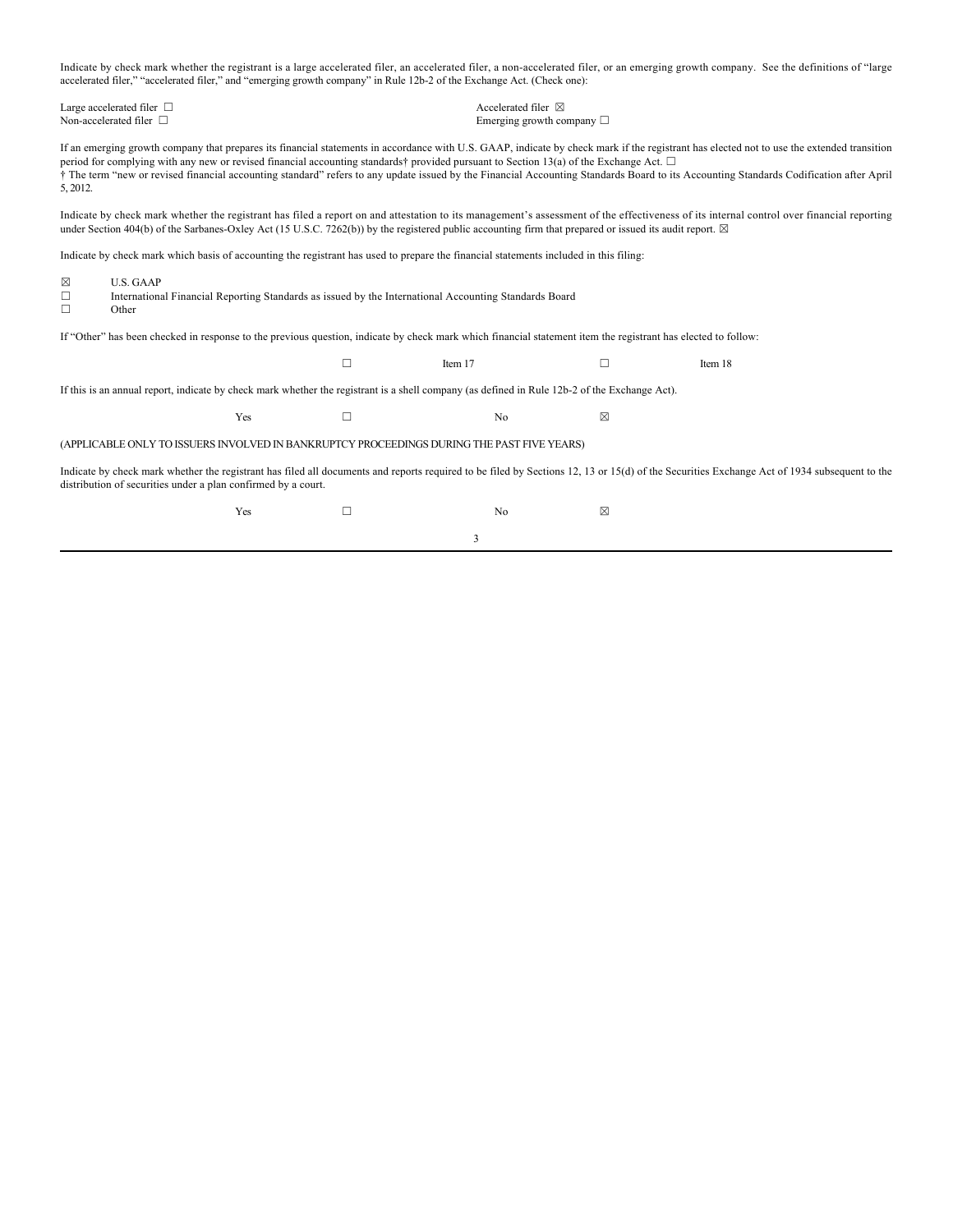| <b>PARTI</b>        |                                                                              | $6 \overline{6}$         |
|---------------------|------------------------------------------------------------------------------|--------------------------|
| ITEM 1.             | <b>IDENTITY OF DIRECTORS, SENIOR MANAGEMENT AND ADVISERS</b>                 | $6 \overline{6}$         |
| ITEM 2.             | OFFER STATISTICS AND EXPECTED TIMETABLE                                      | $6 \overline{6}$         |
| ITEM <sub>3</sub> . | <b>KEY INFORMATION</b>                                                       | $6\overline{6}$          |
| ITEM 4.             | <b>INFORMATION ON THE COMPANY</b>                                            | $\overline{31}$          |
| ITEM 4A.            | <b>UNRESOLVED STAFF COMMENTS</b>                                             | $\frac{46}{5}$           |
| ITEM 5.             | OPERATING AND FINANCIAL REVIEW AND PROSPECTS                                 | $\frac{46}{5}$           |
| ITEM 6.             | DIRECTORS, SENIOR MANAGEMENT AND EMPLOYEES                                   | 55                       |
| ITEM 7.             | MAJOR SHAREHOLDERS AND RELATED PARTY TRANSACTIONS                            | 58                       |
| ITEM 8.             | <b>FINANCIAL INFORMATION.</b>                                                | 61                       |
| ITEM 9.             | THE OFFER AND LISTING.                                                       | 62                       |
| <b>ITEM 10.</b>     | <b>ADDITIONAL INFORMATION</b>                                                | 62                       |
| <b>ITEM 11.</b>     | <b>QUANTITATIVE AND QUALITATIVE DISCLOSURES ABOUT MARKET RISK</b>            | $\frac{76}{5}$           |
| <b>ITEM 12.</b>     | DESCRIPTION OF SECURITIES OTHER THAN EQUITY SECURITIES                       | $\overline{26}$          |
| <b>PART II</b>      |                                                                              | $\frac{76}{2}$           |
| <b>ITEM 13.</b>     | DEFAULTS, DIVIDEND ARREARAGES AND DELINQUENCIES                              | $\frac{76}{6}$           |
| <b>ITEM 14.</b>     | MATERIAL MODIFICATIONS TO THE RIGHTS OF SECURITY HOLDERS AND USE OF PROCEEDS | $\overline{16}$          |
| <b>ITEM 15.</b>     | <b>CONTROLS AND PROCEDURES</b>                                               | $\overline{\mathcal{L}}$ |
| <b>ITEM 16.</b>     | Reserved                                                                     | $\overline{19}$          |
| ITEM 16A.           | AUDIT COMMITTEE FINANCIAL EXPERT                                             | $\overline{29}$          |
| ITEM 16B.           | <b>CODE OF ETHICS</b>                                                        | $\overline{29}$          |
| ITEM 16C.           | PRINCIPAL ACCOUNTANT FEES AND SERVICES                                       | $\overline{29}$          |
| ITEM 16D.           | EXEMPTIONS FROM THE LISTING STANDARDS FOR AUDIT COMMITTEES                   | $\overline{29}$          |
| ITEM 16E.           | PURCHASES OF EQUITY SECURITIES BY THE ISSUER AND AFFILIATED PURCHASERS       | $\overline{29}$          |
| ITEM 16F.           | <b>CHANGE IN REGISTRANT'S CERTIFYING ACCOUNTANT</b>                          | $\overline{29}$          |
| ITEM 16G.           | <b>CORPORATE GOVERNANCE</b>                                                  | <u>80</u>                |
| ITEM 16H.           | <b>MINE SAFETY DISCLOSURE</b>                                                | 80                       |
| <b>ITEM 16I.</b>    | DISCLOSURE REGARDING FOREIGN JURISDICTIONS THAT PREVENT INSPECTIONS          | 80                       |
| <b>PART III</b>     |                                                                              | 80                       |
| <b>ITEM 17.</b>     | <b>FINANCIAL STATEMENTS</b>                                                  | 80                       |
| <b>ITEM 18.</b>     | <b>FINANCIAL STATEMENTS</b>                                                  | 80                       |
| <b>ITEM 19.</b>     | <b>EXHIBITS</b>                                                              | 80                       |
|                     |                                                                              |                          |

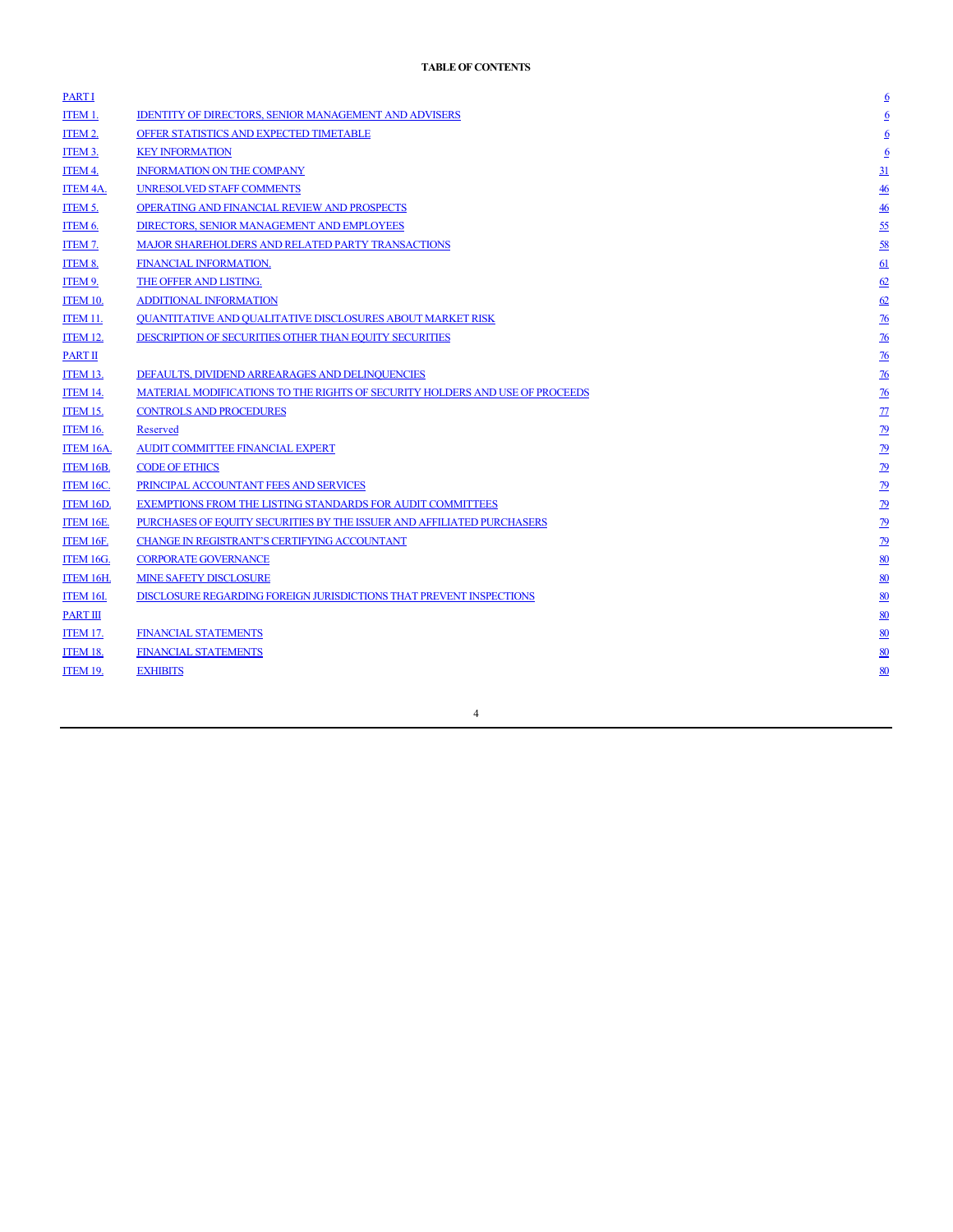#### **CAUTIONARY STATEMENT REGARDING FORWARD-LOOKING STATEMENTS**

Matters discussed in this report may constitute forward-looking statements. The Private Securities Litigation Reform Act of 1995, or the PSLRA, provides safe harbor protections for forward-looking statements in order to encourage companies to provide prospective information about their business. Forward-looking statements include statements concerning plans, objectives, goals, strategies, future events or performance, and underlying assumptions and other statements, which are statements other than statements of historical facts.

TOP Ships Inc. desires to take advantage of the safe harbor provisions of the PSLRA and is including this cautionary statement in connection with this safe harbor legislation. This annual report and any other written or oral statements made by us or on our behalf may include forward-looking statements, which reflect our current views with respect to future events and financial performance. When used in this annual report, statements that are predictive in nature, that depend upon or refer to future events or conditions, or that include words such as "anticipate," "believe," "expect," "intend," "estimate," "forecast," "project," "plan," "potential," "continue," "possible," "likely," "may," "should," and similar expressions identify forward-looking statements.

The forward-looking statements in this annual report are based upon various assumptions, many of which are based, in turn, upon further assumptions, including without limitation, management's examination of historical operating trends, data contained in our records and other data available from third parties. Although we believe that these assumptions were reasonable when made, because these assumptions are inherently subject to significant uncertainties and contingencies that are difficult or impossible to predict and are beyond our control, we cannot assure you that we will achieve or accomplish these expectations, beliefs or projections.

In addition to these assumptions and matters discussed elsewhere herein and in the documents incorporated by reference herein, important factors that, in our view, could cause actual results to differ materially from those discussed in the forward-looking statements include the following:

- our ability to maintain or develop new and existing customer relationships with major refined product importers and exporters, major crude oil companies and major commodity traders, including our ability to enter into long-term charters for our vessels;
- our future operating and financial results;
- our future vessel acquisitions, our business strategy and expected and unexpected capital spending or operating expenses, including any dry-docking, crewing, bunker costs and insurance costs;
- our financial condition and liquidity, including our ability to obtain financing in the future to fund capital expenditures, acquisitions and other general corporate activities;
- oil and chemical tanker industry trends, including fluctuations in charter rates and vessel values and factors affecting vessel supply and demand;
- our ability to take delivery of, integrate into our fleet, and employ any newbuildings we may acquire or order in the future and the ability of shipyards to deliver vessels on a timely basis;
- the aging of our vessels and resultant increases in operation and dry-docking costs;
- the ability of our vessels to pass classification inspections and vetting inspections by oil majors and big chemical corporations;
- significant changes in vessel performance, including increased vessel breakdowns;
- the creditworthiness of our charterers and the ability of our contract counterparties to fulfill their obligations to us;
- our ability to repay outstanding indebtedness, to obtain additional financing and to obtain replacement charters for our vessels, in each case, at commercially acceptable rates or at all;
- changes to governmental rules and regulations or actions taken by regulatory authorities and the expected costs thereof;
- our ability to comply with additional costs and risks related to our environmental, social and governance policies;
- potential liability from litigation and our vessel operations, including discharge of pollutants;
- changes in general economic and business conditions;
- general domestic and international political conditions, potential disruption of shipping routes due to accidents, political events, including "trade wars," piracy or acts by terrorists;

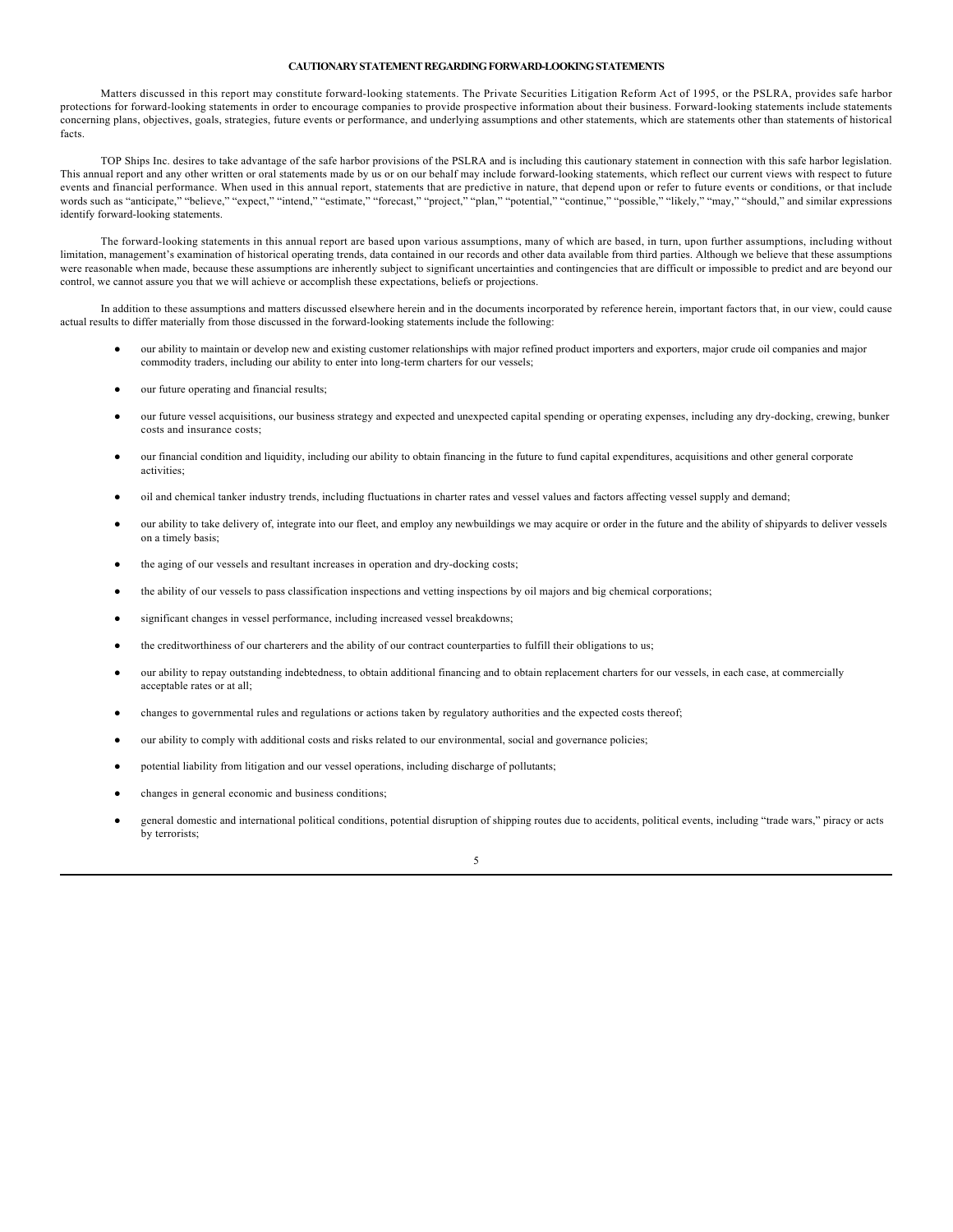- changes in production of or demand for oil and petroleum products and chemicals, either globally or in particular regions;
- the strength of world economies and currencies, including fluctuations in charterhire rates and vessel values;
- potential liability from future litigation and potential costs due to any environmental damage and vessel collisions;
- the length and severity of epidemics and pandemics, including the ongoing global outbreak of the novel coronavirus ("COVID-19") and its impact on the demand for commercial seaborne transportation and the condition of the financial markets; and
- and other important factors described from time to time in the reports filed by us with the U.S. Securities and Exchange Commission, or the SEC.

You should not place undue reliance on forward-looking statements contained in this annual report because they are statements about events that are not certain to occur as described or at all. All forward-looking statements in this annual report are qualified in their entirety by the cautionary statements contained in this annual report.

Any forward-looking statements contained herein are made only as of the date of this annual report, and except to the extent required by applicable law or regulation we undertake no obligation to update any forward-looking statement or statements to reflect events or circumstances after the date on which such statement is made or to reflect the occurrence of unanticipated events. New factors emerge from time to time, and it is not possible for us to predict all or any of these factors. Further, we cannot assess the impact of each such factor on our business or the extent to which any factor, or combination of factors, may cause actual results to be materially different from those contained in any forward-looking statement.

<span id="page-6-0"></span>**PART I**

## <span id="page-6-1"></span>**ITEM 1. IDENTITY OF DIRECTORS, SENIOR MANAGEMENT AND ADVISERS**

Not Applicable.

# <span id="page-6-2"></span>**ITEM 2. OFFER STATISTICS AND EXPECTED TIMETABLE**

Not Applicable.

# <span id="page-6-3"></span>**ITEM 3. KEY INFORMATION**

Unless the context otherwise requires, as used in this annual report, the terms "Company," "we," "us," and "our" refer to TOP Ships Inc. and all of its subsidiaries, and "TOP Ships Inc." refers only to TOP Ships Inc. and not to its subsidiaries. We use the term deadweight ton, or dwt, in describing the size of vessels. Dwt, expressed in metric tons each of which is equivalent to 1,000 kilograms, refers to the maximum weight of cargo and supplies that a vessel can carry. References to our "Fleet Manager" or "CSI" are to Central Shipping Inc, a related party of ours, which performs the day-to-day management of our fleet. Throughout this annual report, the conversion from Euros, or €, to U.S. dollars, or \$, is based on the U.S. dollar/Euro exchange rate of 0.8794 as of December 31, 2021, unless otherwise specified.

#### **A. Reserved**

**B. Capitalization and Indebtedness**

Not Applicable.

**C. Reasons for the Offer and Use of Proceeds**

Not Applicable.

#### **D. Risk Factors**

The following risks relate principally to the industry in which we operate and our business in general. Any of these risk factors could materially and adversely affect our business, financial condition or operating results and the trading price of our common shares.

#### **Summary of Risk Factors**

The international tanker industry has historically been both cyclical and volatile and this may lead to reductions and volatility in our charter rates, our vessel values, our revenues, earnings and cash flow results.

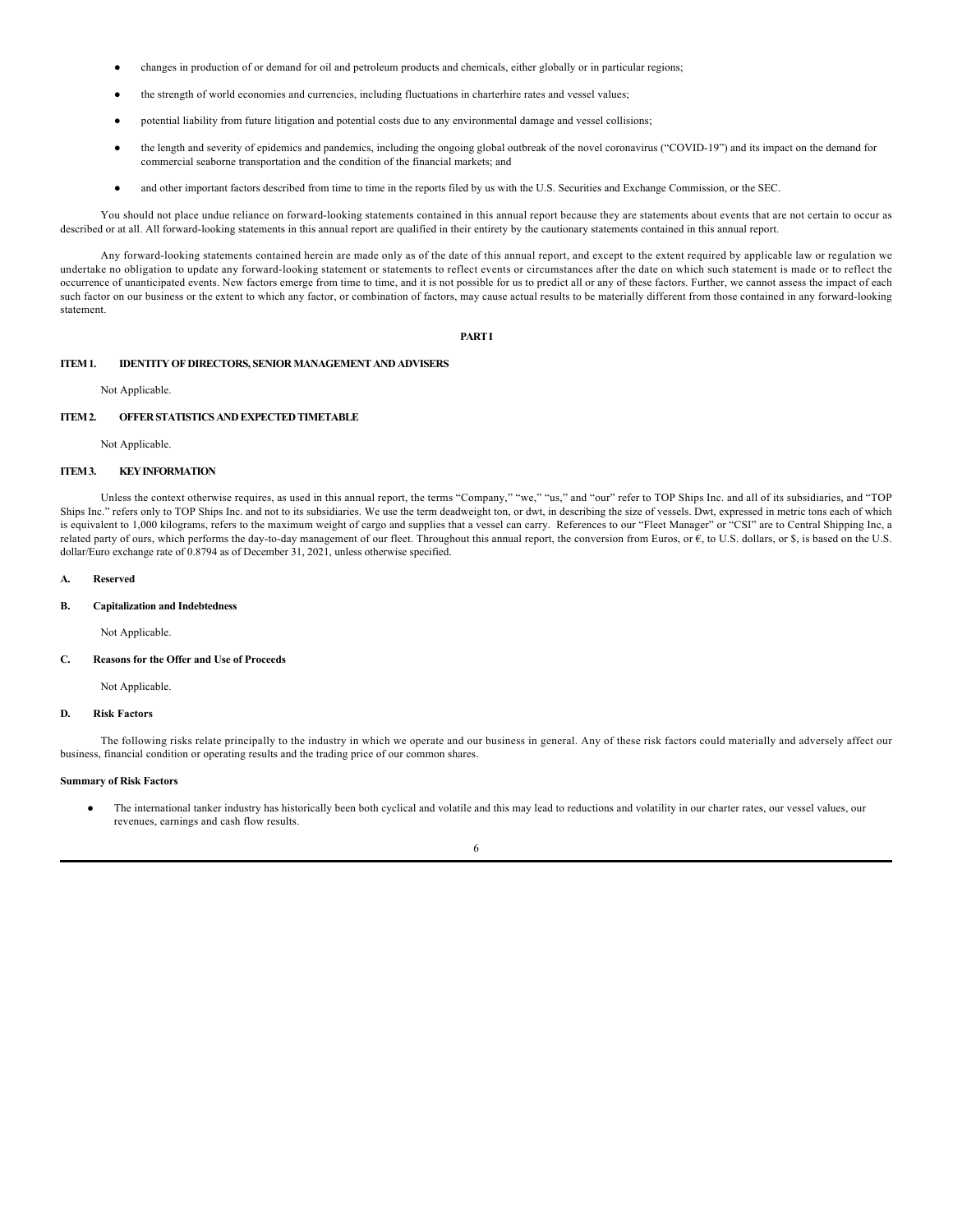- Our financial results may be adversely affected by the ongoing outbreak of COVID-19, and the related governmental responses thereto.
- Outbreaks of epidemic and pandemic diseases and governmental responses thereto could adversely affect our business
- The international oil tanker industry has experienced volatile charter rates and vessel values and there can be no assurance that these charter rates and vessel values will not decrease in the near future.
- Volatile economic conditions throughout the world could have an adverse impact on our operations and financial results.
- The current state of the global financial markets and current economic conditions may adversely impact our results of operation, financial condition, cash flows and ability to obtain financing or refinance our existing and future credit facilities on acceptable terms, which may negatively impact our business.
- Volatility of LIBOR and potential changes of the use of LIBOR as a benchmark could affect our profitability, earnings and cash flow.
- We are subject to complex laws and regulations, including environmental regulations that can adversely affect the cost, manner or feasibility of doing business.
- We are subject to international safety regulations and requirements imposed by classification societies and the failure to comply with these regulations may subject us to increased liability, may adversely affect our insurance coverage and may result in a denial of access to, or detention in, certain ports.
- Climate change and greenhouse gas restrictions may adversely impact our operations and markets.
- Our vessels may suffer damage due to the inherent operational risks of the tanker industry and we may experience unexpected dry-docking costs, which may adversely affect our business and financial condition.
- The market value of our vessels, and those we may acquire in the future, may fluctuate significantly, which could cause us to incur losses if we decide to sell them following a decline in their market values or we may be required to write down their carrying value, which will adversely affect our earnings.
- An over-supply of tanker capacity may lead to reductions in charter hire rates and profitability.
- If our vessels call on ports located in countries or territories that are the subject of sanctions or embargoes imposed by the U.S. government or other governmental authorities, it could lead to monetary fines or adversely affect our business, reputation and the market for our common shares.
- Political instability, terrorist or other attacks, war, international hostilities and public health threats can affect the tanker industry, which may adversely affect our business.
- The U.K.'s withdrawal from the European Union may have a negative effect on global economic conditions, financial markets and our business.
- Acts of piracy on ocean-going vessels could adversely affect our business.
- An economic slowdown or changes in the economic and political environment in the Asia Pacific region could have a material adverse effect on our business, financial condition and results of operations.
- Increased inspection procedures and tighter import and export controls could increase costs and disrupt our business.
- We rely on our information systems to conduct our business, and failure to protect these systems against security breaches could adversely affect our business and results of operations. Additionally, if these systems fail or become unavailable for any significant period of time, our business could be harmed.
- Our financing facilities contain restrictive covenants that may limit our liquidity and corporate activities, and could have an adverse effect on our financial condition and results of operations.
- Servicing current and future debt, including financings committed under sale and leaseback ("SLB") agreements, will limit funds available for other purposes and impair our ability to react to changes in our business.
- Our President, Chief Executive Officer and Director has significant influence over us, and a trust established for the benefit of his family may be deemed to beneficially own, directly or indirectly, 100% of our Series D and our Series E Preferred Shares, and an affiliate of his may be deemed to beneficially own 100% our Series F Preferred Shares, and thereby to control the outcome of matters on which our shareholders are entitled to vote.
- We have been subject to litigation in the past and we may be subject to similar or other litigation in the future.
- As of the date of this annual report our operating fleet consists of eight tankers. Any limitation in the availability or operation of these vessels could have a material adverse effect on our business, results of operations and financial condition.
- We expect to be dependent on a limited number of customers for a large part of our revenues, and failure of such counterparties to meet their obligations could cause us to suffer losses or negatively impact our results of operations and cash flows.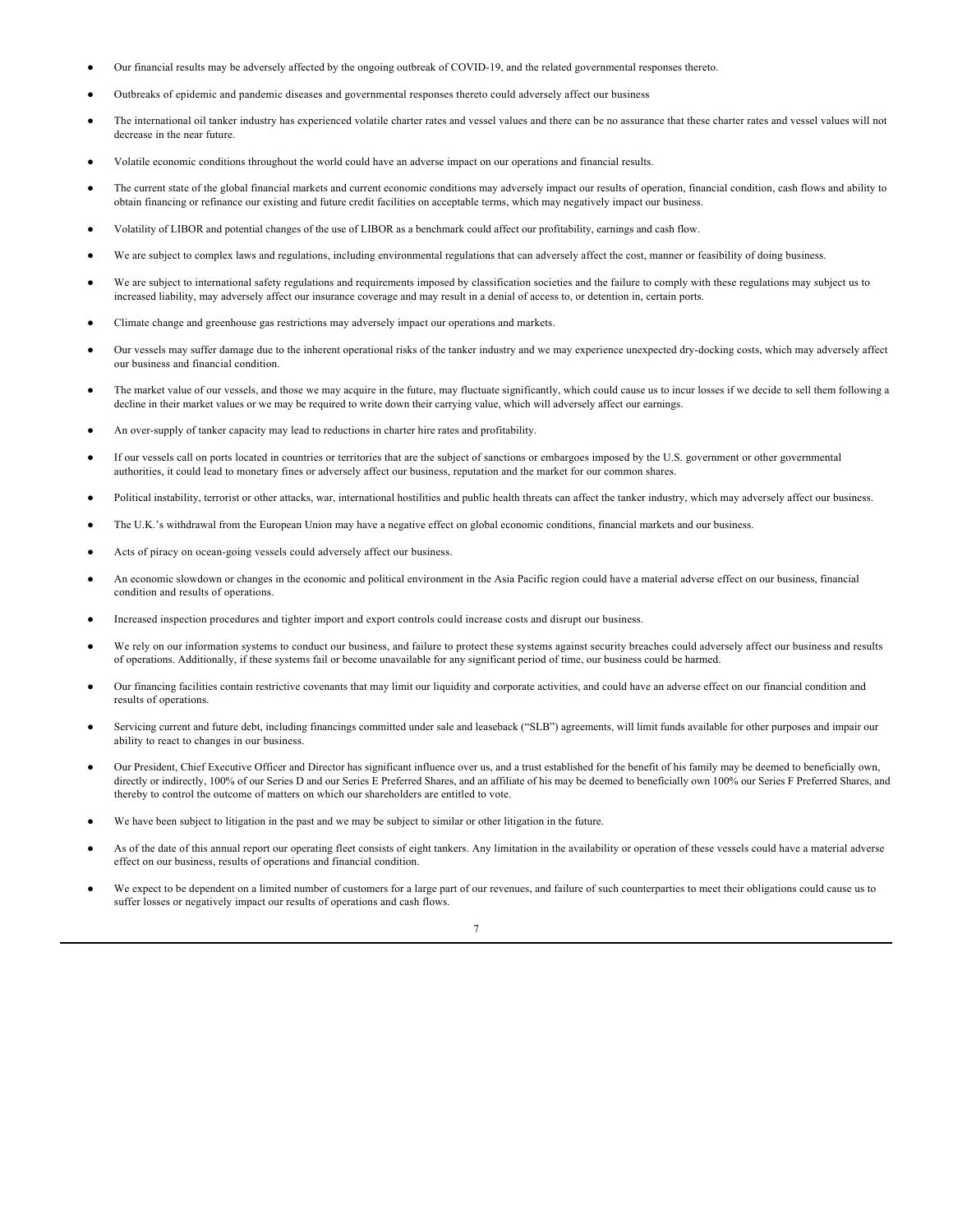- If we fail to manage our planned growth properly, we may not be able to successfully expand our market share.
- Delays or defaults by the shipyards in the construction of newbuildings could increase our expenses and diminish our net income and cash flows.
- Our ability to obtain additional debt financing may be dependent on our ability to charter our vessels, the performance of our charters and the creditworthiness of our charterers.
- The industry for the operation of tanker vessels and the transportation of oil, petroleum products and chemicals is highly competitive and we may not be able to compete for charters with new entrants or established companies with greater resources.
- A limited number of financial institutions hold our cash.
- We may be unable to attract and retain key management personnel and other employees in the international tanker shipping industry, which may negatively impact the effectiveness of our management and our results of operations.
- If labor interruptions are not resolved in a timely manner, they could have a material adverse effect on our business, results of operations, cash flows, financial condition and available cash.
- If we expand our business, we will need to improve our operations and financial systems and staff; if we cannot improve these systems or recruit suitable employees, our performance may be adversely affected.
- A drop in spot charter rates may provide an incentive for some charterers to default on their charters, which could affect our cash flow and financial condition.
- An increase in operating costs could decrease earnings and available cash.
- The aging of our fleet may result in increased operating costs in the future, which could adversely affect our earnings.
- Unless we set aside reserves or are able to borrow funds for vessel replacement, our revenue will decline at the end of a vessel's useful life, which would adversely affect our business, results of operations and financial condition.
- Purchasing and operating secondhand vessels may result in increased operating costs and vessels off-hire, which could adversely affect our earnings.
- We may not have adequate insurance to compensate us if we lose any vessels that we acquire.
- We may be subject to increased premium payments, or calls, as we obtain some of our insurance through protection and indemnity associations.
- Increasing scrutiny and changing expectations from investors, lenders and other market participants with respect to our Environmental, Social and Governance ("ESG") policies may impose additional costs on us or expose us to additional risks.
- Technological innovation and quality and efficiency requirements from our customers could reduce our charter hire income and the value of our vessels.
- The smuggling of drugs or other contraband onto our vessels may lead to governmental claims against us.
- Maritime claimants could arrest our vessels or vessels we acquire, which could interrupt our cash flow.
- Governments could requisition our vessels or vessels we acquire during a period of war or emergency, resulting in loss of earnings.
- U.S. federal tax authorities could treat us as a "passive foreign investment company," which could have adverse U.S. federal income tax consequences to U.S. shareholders.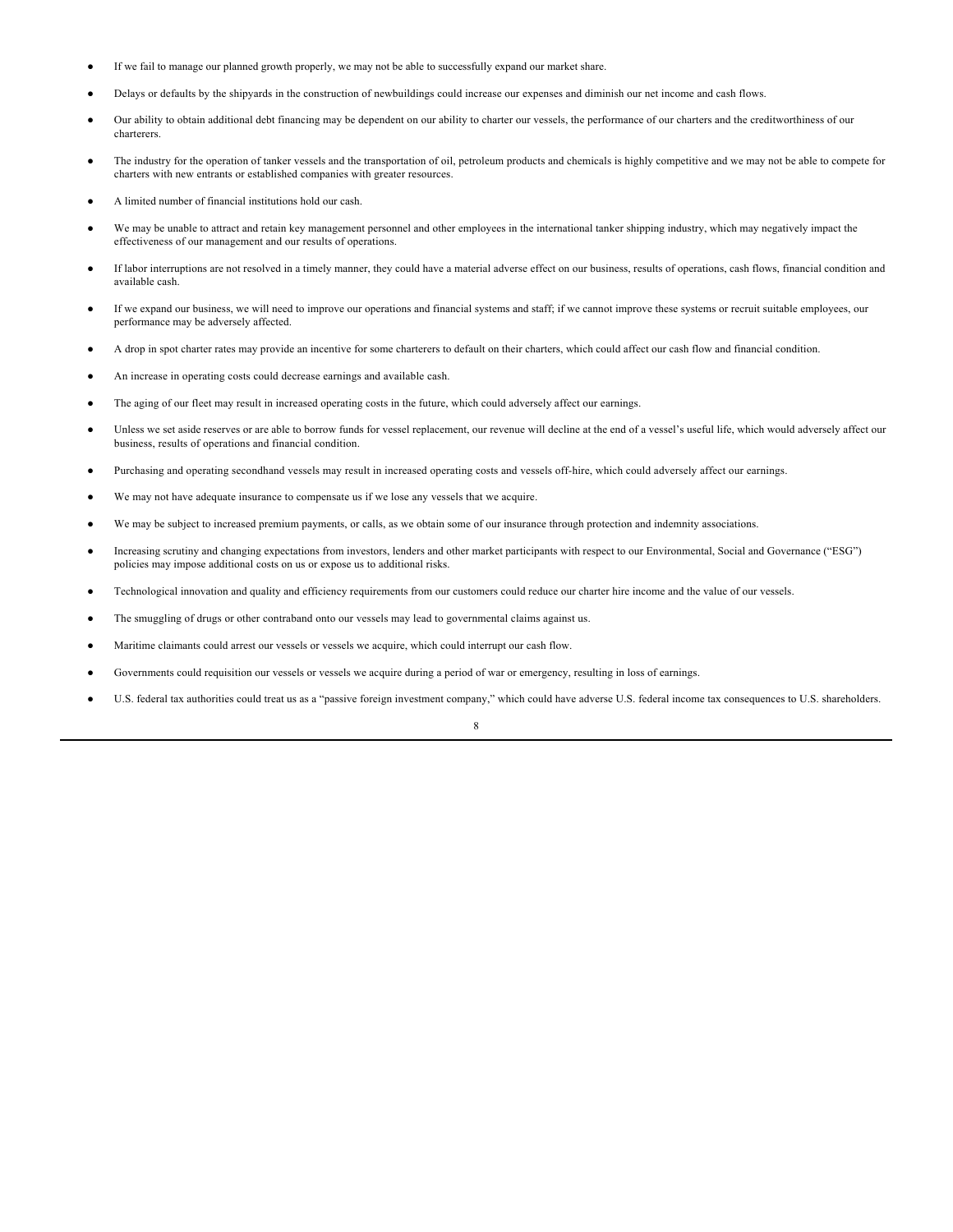- We are subject to U.S. federal income tax on our U.S. source income, which will reduce our earnings.
- We are a "foreign private issuer," which could make our common shares less attractive to some investors or otherwise harm our stock price.
- Our share price may continue to be highly volatile, which could lead to a loss of all or part of a shareholder's investment.
- There is no guarantee of a continuing public market for you to resell our common shares.
- Nasdaq may delist our common shares from its exchange which could limit your ability to make transactions in our securities and subject us to additional trading restrictions.
- We have issued common shares in the past through various transactions. Shareholders may experience significant dilution as a result of our offerings.
- Future issuances or sales, or the potential for future issuances or sales, of our common shares may cause the trading price of our securities to decline and could impair our ability to raise capital through subsequent equity offerings.
- Future issuance of common shares may trigger anti-dilution provisions in our Series E Preferred Shares and affect the interests of our common shareholders.
- We are incorporated in the Republic of the Marshall Islands, which does not have a well-developed body of corporate law and as a result, shareholders may have fewer rights and protections under Marshall Islands law than under a typical jurisdiction in the United States.
- It may not be possible for investors to serve process on or enforce U.S. judgments against us.
- Our By-laws provide that the High Court of the Republic of Marshall Islands shall be the sole and exclusive forum for certain disputes between us and our shareholders, which could limit our shareholders' ability to obtain a favorable judicial forum for disputes with us or our directors, officers, or employees.
- We may not achieve the intended benefits of having a forum selection provision if it is found to be unenforceable.
- Anti-takeover provisions in our organizational documents could have the effect of discouraging, delaying or preventing a merger, amalgamation or acquisition, which could reduce the market price of our common shares.
- We are dependent on our Fleet Manager to perform the day-to-day management of our fleet.
- Our Fleet Manager is a privately held company and there may be limited or no publicly available information about it.
- Our Fleet Manager may have conflicts of interest between us and its other clients.

# **RISKS RELATED TO OUR INDUSTRY**

*The international tanker industry has historically been both cyclical and volatile and this may lead to reductions and volatility in our charter rates, our vessel values, our revenues, earnings and cash flow results.*

The international tanker industry in which we operate is cyclical, with attendant volatility in charter hire rates, vessel values and industry profitability. For tanker vessels, the degree of charter rate volatility has varied widely. Please see "—The international oil tanker industry has experienced volatile charter rates and vessel values and there can be no assurance that these charter rates and vessel values will not decrease in the near future." Currently, all of our vessels are employed on time charters. However, changes in spot rates and time charter rates can affect the revenues we receive from operations in the event our charterers default or seek to renegotiate the charter hire, as well as the value of our vessels, even if our vessels are employed under long-term time charters. Our ability to re-charter our vessels on the expiration or termination of their time or bareboat charters and the charter rates payable under any renewal or replacement charters will depend upon, among other things, economic conditions in the tanker markets and several other factors outside of our control. If we enter into a charter when charter rates are low, our revenues and earnings will be adversely affected. A decline in charter hire rates will also likely cause the value of our vessels to decline.

Fluctuations in charter rates and vessel values result from changes in the supply and demand for vessels and changes in the supply and demand for oil, chemicals and other liquids our vessels carry. Factors affecting the supply and demand for our vessels are outside of our control and are unpredictable. The nature, timing, direction and degree of changes in the tanker industry conditions are also unpredictable.

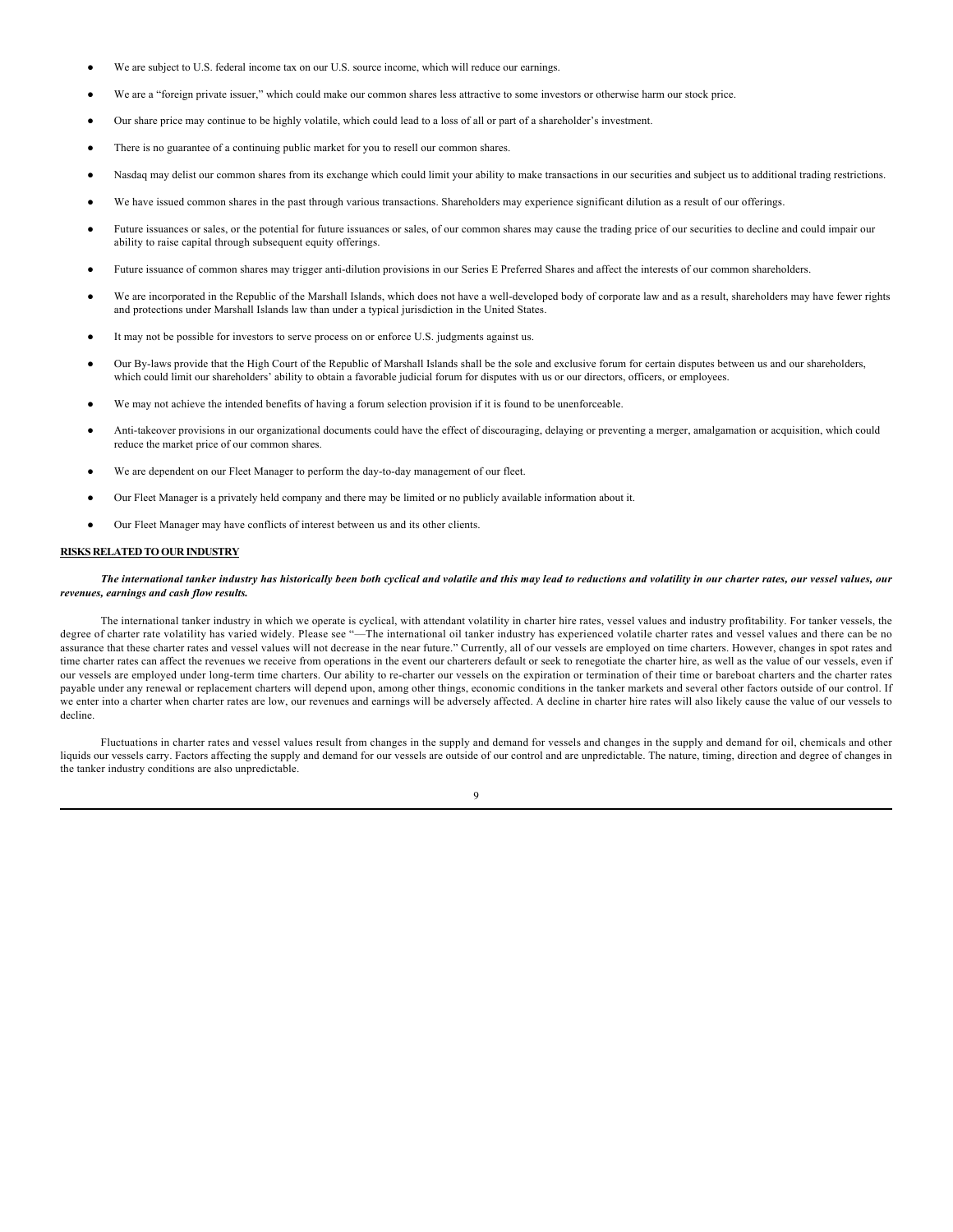Factors that influence demand for tanker vessel capacity include:

- supply and demand for oil, petroleum products and chemicals carried;
- changes in oil production and refining capacity resulting in shifts in trade flows for oil products;
- the distance oil, petroleum products and chemicals are to be moved by sea;
- global and regional economic and political conditions, including "trade wars" and developments in international trade, national oil reserves policies, fluctuations in industrial and agricultural production, armed conflicts and work stoppages;
- increases in the production of oil in areas linked by pipelines to consuming areas, the extension of existing, or the development of new pipeline systems in markets we may serve, or the conversion of existing non-oil pipelines to oil pipelines in those markets;
- environmental and other legal and regulatory developments;
- economic slowdowns caused by public health events such as the ongoing COVID-19 pandemic;
- currency exchange rates;
- weather, natural disasters and other acts of God;
- competition from alternative sources of energy, other shipping companies and other modes of transportation; and
- international sanctions, embargoes, import and export restrictions, nationalizations, piracy and wars or other conflicts, including the war in Ukraine.

The factors that influence the supply of tanker capacity include:

- the number of newbuilding deliveries;
- current and expected newbuilding orders for vessels;
- the scrapping rate of older vessels;
- speed of vessel operation;
- vessel freight rates, which are affected by factors that may affect the rate of newbuilding, swapping and laying up of vessels;
- the price of steel and vessel equipment;
- technological advances in the design and capacity of vessels;
- potential conversion of vessels for alternative use;
- changes in environmental and other regulations that may limit the useful lives of vessels;
- port or canal congestion;
- the number of vessels that are out of service at a given time, namely those that are laid-up, drydocked, awaiting repairs or otherwise not available for hire, including those that are in drydock for the purpose of installing exhaust gas cleaning systems, known as scrubbers; and
- changes in global petroleum and chemical production.

The factors affecting the supply and demand for tankers have been volatile and are outside of our control, and the nature, timing and degree of changes in industry conditions are unpredictable. Market conditions have been volatile in recent years and continued volatility may reduce demand for transportation of oil, petroleum products and chemicals over longer distances and increase the supply of tankers, which may have a material adverse effect on our business, financial condition, results of operations, cash flows, ability to pay dividends and existing contractual obligations.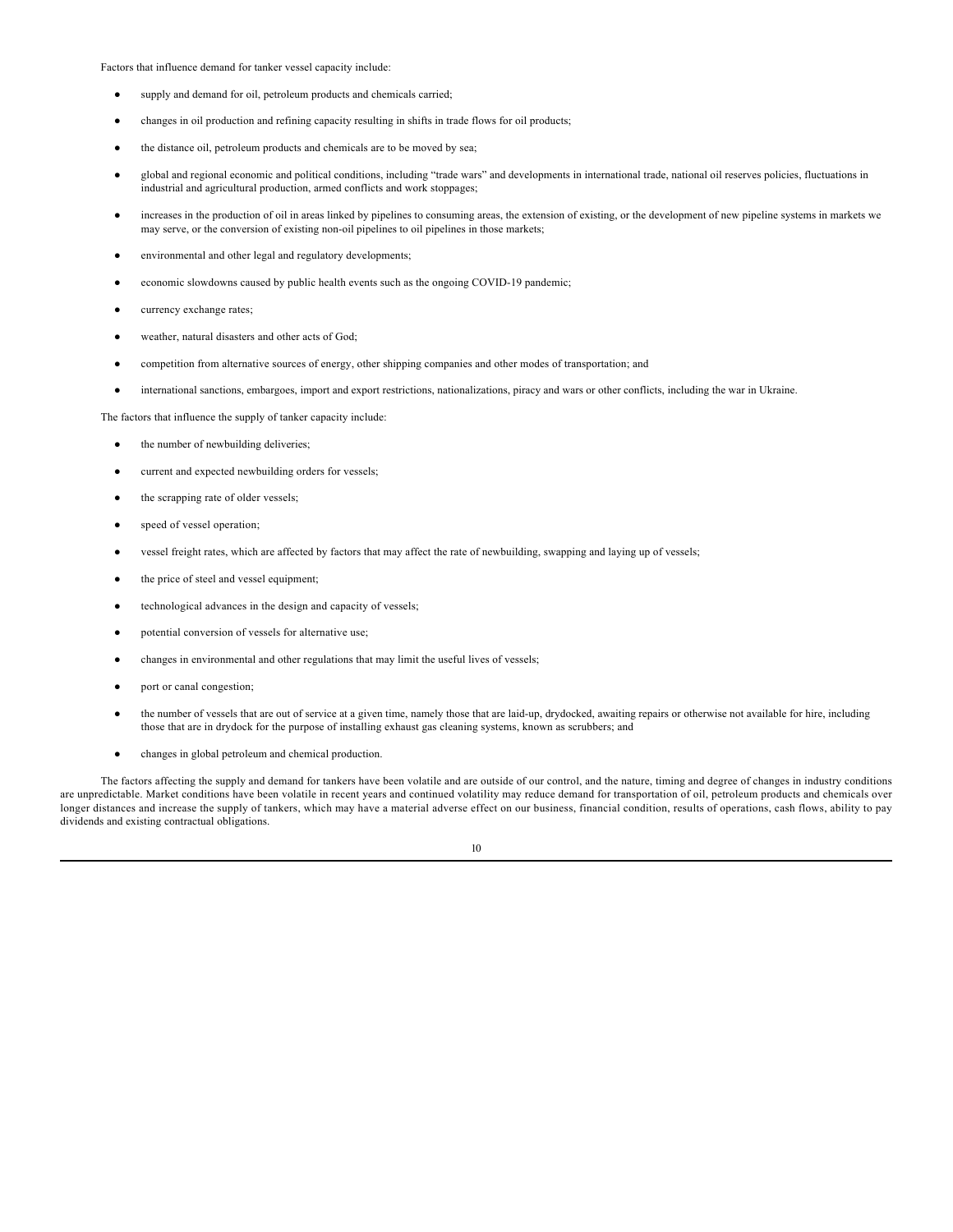# *Our financial results may be adversely affected by the ongoing outbreak of COVID-19, and the related governmental responses thereto.*

Since the beginning of calendar year 2020, the outbreak of COVID-19 that originated in China in late 2019 and that has spread to most nations around the globe has resulted in numerous actions taken by governments and governmental agencies in an attempt to mitigate the spread of the virus, including travel bans, quarantines, and other emergency public health measures, and a number of countries implemented lockdown measures. These measures have resulted in a significant reduction in global economic activity and extreme volatility in the global financial markets. If the COVID-19 pandemic continues on a prolonged basis or becomes more severe, the adverse impact on the global economy and the rate environment for tanker and other cargo vessels may deteriorate further and our operations and cash flows may be negatively impacted. Relatively weak global economic conditions during periods of volatility have and may continue to have a number of adverse consequences for tanker and other shipping sectors, including, among other things:

- low charter rates, particularly for vessels employed on short-term time charters or in the spot market;
- decreases in the market value of tanker vessels and limited second-hand market for the sale of vessels;
- limited financing for vessels;
- loan covenant defaults; and
- declaration of bankruptcy by certain vessel operators, vessel owners, shipyards and charterers.

The COVID-19 pandemic and measures to contain its spread have negatively impacted regional and global economies and trade patterns in markets in which we operate, the way we operate our business, and the businesses of our charterers and suppliers. These negative impacts could continue or worsen, even after the pandemic itself diminishes or ends. Companies, including us or our Fleet Manager, have also taken precautions, such as requiring employees to work remotely and imposing travel restrictions, while some other businesses have been required to close entirely. Moreover, we face significant risks to our personnel and operations due to the COVID-19 pandemic. Our crews face risk of exposure to COVID-19 as a result of travel to ports in which cases of COVID-19 have been reported. Our shore-based personnel likewise face risk of such exposure, as we maintain offices in areas that have been impacted by the spread of COVID-19.

Measures against COVID-19 in a number of countries have restricted crew rotations on our vessels, which may continue or become more severe. As a result up to the date of this annual report, we experienced and may continue to experience disruptions to our normal vessel operations caused by increased deviation time associated with positioning our vessels to countries in which we can undertake a crew rotation in compliance with such measures. Delays in crew rotations have led to issues with crew fatigue and may continue to do so, which may result in delays or other operational issues. We have had and expect to continue to have days in which our vessels are unable to earn revenue in order to deviate to certain ports on which we would ordinarily not call during a typical voyage. We may also incur additional expenses associated with testing, personal protective equipment, quarantines, and travel expenses such as airfare costs in order to perform crew rotations in the current environment as well as related logistical complications associated with supplying our vessels with spares or other supplies. Up to the date of this annual report, the above-mentioned factors led to an increase in off-hire days and a slight increase in operating and voyage expenses and may continue to do so.

The COVID-19 pandemic and measures in place against the spread of the virus have led to a more difficult environment in which to dispose of vessels given difficulty to physically inspect vessels. The impact of COVID-19 has also resulted in reduced industrial activity in China with temporary closures of factories and other facilities, labor shortages and restrictions on travel. We believe these disruptions along with other seasonal factors, including lower demand for some of the cargoes we carry, have contributed to lower rates in the tanker industry up to the date of this annual report.

Epidemics may also affect personnel operating payment systems through which we receive revenues from the chartering of our vessels or pay for our expenses, resulting in delays in payments. Organizations across industries, including ours, are rightly focusing on their employees' well-being, whilst making sure that their operations continue undisrupted and at the same time, adapting to the new ways of operating. As such employees are encouraged or even required to operate remotely which significantly increases the risk of cyber security attacks.

While it is still too early to fully assess the overall impact that COVID-19 will have on our financial condition and operations and on the tanker industry in general, we assess that the tanker charter rates have been reduced significantly as a result of COVID-19 and that the tanker industry in general and our Company specifically are likely to continue to be exposed to volatility in the near term.

The occurrence or continued occurrence of any of the foregoing events or other epidemics or an increase in the severity or duration of the COVID-19 or other epidemics could have a material adverse effect on our business, results of operations, cash flows, financial condition, value of our vessels, and ability to pay dividends.

# *Outbreaks of epidemic and pandemic diseases and governmental responses thereto could adversely affect our business*

Public health threats, such as the COVID-19 outbreak (as described more fully above), influenza and other highly communicable diseases or viruses, outbreaks of which have from time to time occurred in various parts of the world in which we operate, including China, could adversely impact our operations, the timing of completion of any outstanding or future newbuilding projects, as well as the operations of our customers.

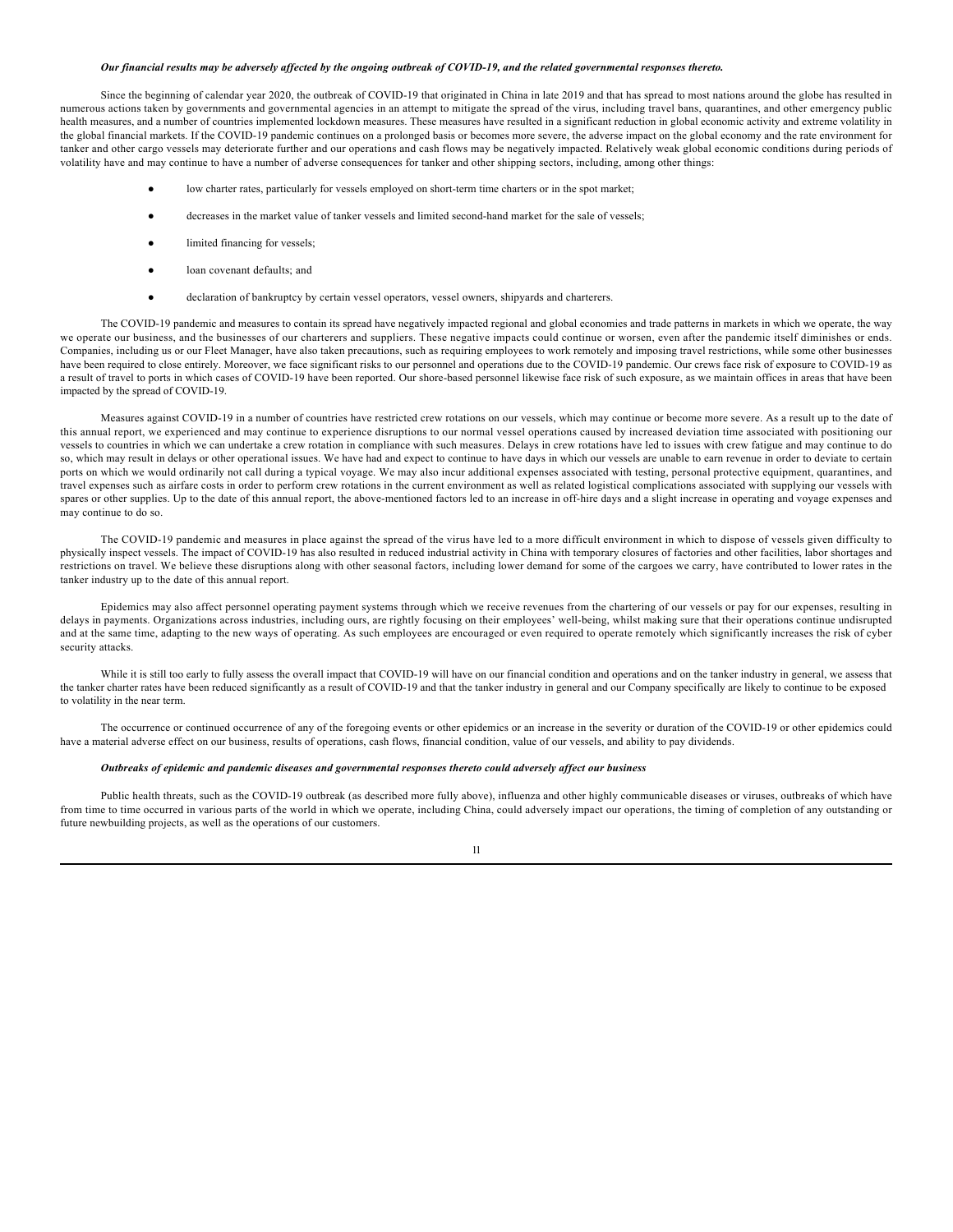## *The international oil tanker industry has experienced volatile charter rates and vessel values and there can be no assurance that these charter rates and vessel values will not decrease in the near future.*

The Baltic Dirty Tanker Index, or the BDTI, a U.S. dollar daily average of charter rates issued by the Baltic Exchange that takes into account input from brokers around the world regarding crude oil fixtures for various routes and oil tanker vessel sizes, has been volatile. For example, in 2021, the BDTI reached a high of 835 and a low of 492. The Baltic Clean Tanker Index, or BCTI, a comparable index to the BDTI but for petroleum product fixtures, has similarly been volatile. In 2021, the BCTI reached a high of 856 and a low of 432. Although the BDTI and BCTI were 1,744 and 993, respectively, as of April 12, 2022, there can be no assurance that the crude oil and petroleum products charter market will continue to increase, and the market could again decline. This volatility in charter rates depends, among other factors, on (i) the demand for crude oil and petroleum products, (ii) the inventories of crude oil and petroleum products in the United States and in other industrialized nations, (iii) oil refining volumes, (iv) oil prices, and (v) any restrictions on crude oil production imposed by the Organization of the Petroleum Exporting Countries, or OPEC, and non-OPEC oil producing countries.

If the charter rates in the oil tanker market decline from their current levels, our future earnings may be adversely affected, we may have to record impairment adjustments to the carrying values of our fleet and we may not be able to comply with the financial covenants in our loan agreements.

#### *Volatile economic conditions throughout the world could have an adverse impact on our operations and financial results.*

Among other factors, we face risks attendant to changes in economic environments, changes in interest rates, and instability in the banking and securities markets around the world.

The world economy continues to face a number of challenges. Concerns persist regarding the debt burden of certain European countries and their ability to meet future financial obligations and the overall stability of the euro. A renewed period of adverse development in the outlook for the financial stability of European countries, or market perceptions concerning these and related issues, could reduce the overall demand for oil and chemicals, and thus for shipping and our services, and thereby could affect our financial position, results of operations and cash available for distribution. In addition, turmoil and hostilities in the Middle East and other geographic areas and countries may negatively impact the world economy.

A general deterioration in the global economy may also cause a decrease in worldwide demand for certain goods and, thus, shipping. In the past, economic and governmental factors, together with concurrent declines in charter rates and vessel values, have had a material adverse effect on our results of operations, financial condition and cash flows, causing the price of our common shares to decline.

European countries have recently experienced relatively slow growth. Over the past several years, the credit markets in Europe have experienced significant contraction, deleveraging and reduced liquidity, and European authorities continue to implement a broad variety of governmental action and/or new regulation of the financial markets. Worldwide economic conditions have in the past impacted, and could in the future impact, lenders' willingness to provide credit to us and our customers. If economic conditions in Europe preclude or limit financing, we may not be able to obtain financing on terms that are acceptable to us, or at all, even if conditions outside Europe remain favorable for lending.

#### *The current state of the global financial markets and current economic conditions may adversely impact our results of operation, financial condition, cash flows and ability to obtain financing or refinance our existing and future credit facilities on acceptable terms, which may negatively impact our business.*

Global financial markets and economic conditions have been, and continue to be, volatile. Beginning in February 2020, due in part to fears associated with the spread of COVID-19 (as more fully described above), global financial markets experienced volatility and a steep and abrupt downturn, followed by a recovery, which volatility may continue as the COVID-19 pandemic continues. Credit markets and the debt and equity capital markets have been distressed and the uncertainty surrounding the future of the global credit markets has resulted in reduced access to credit worldwide, particularly for the shipping industry. These issues, along with significant write-offs in the financial services sector, the re-pricing of credit risk and the uncertain economic conditions, have made, and may continue to make, it difficult to obtain additional financing. The current state of global financial markets and current economic conditions might adversely impact our ability to issue additional equity at prices that will not be dilutive to our existing shareholders or preclude us from issuing equity at all. Economic conditions and the economic slow-down resulting from COVID-19 and the intentional governmental responses to the virus may also adversely affect the market price of our common shares.

Also, as a result of concerns about the stability of financial markets generally, and the solvency of counterparties specifically, the availability and cost of obtaining money from the public and private equity and debt markets has become more difficult. Many lenders have increased interest rates, enacted tighter lending standards, refused to refinance existing debt at all or on terms similar to current debt, and reduced, and in some cases ceased, to provide funding to borrowers and other market participants, including equity and debt investors, and some have been unwilling to invest on attractive terms or even at all. Due to these factors, we cannot be certain that financing will be available if needed and to the extent required, or that we will be able to refinance our existing and future credit facilities, on acceptable terms or at all. If financing or refinancing is not available when needed, or is available only on unfavorable terms, we may be unable to meet our obligations as they come due or we may be unable to enhance our existing business, complete additional vessel acquisitions or otherwise take advantage of business opportunities as they arise. The ongoing COVID-19 outbreak has negatively impacted, and may continue to negatively impact, global economic activity, demand for energy, and funds flows and sentiment in the global financial markets. Continued economic disruption caused by the continued failure to control the spread of the virus could significantly impact our ability to obtain additional debt financing.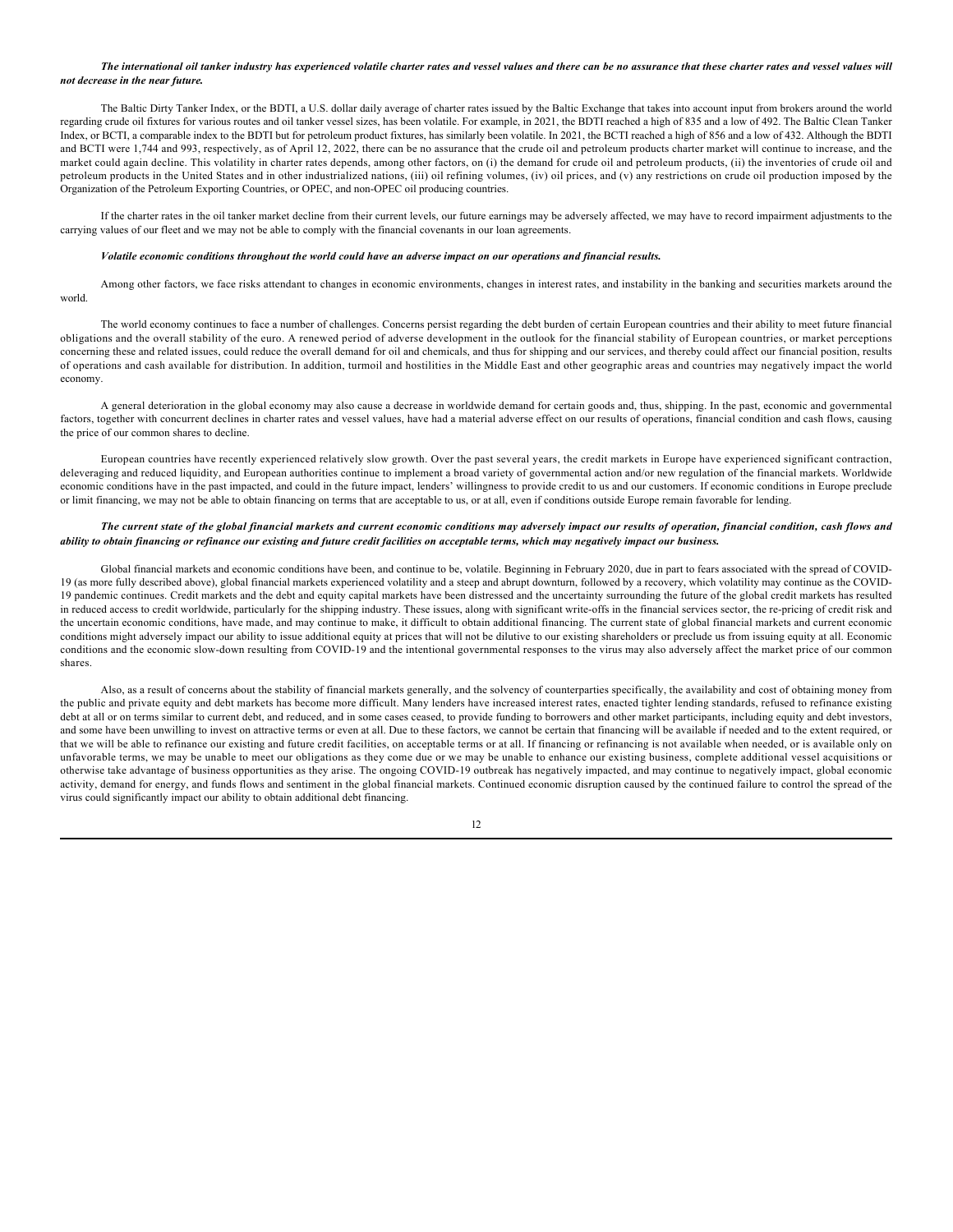# *Volatility of LIBOR and potential changes of the use of LIBOR as a benchmark could affect our profitability, earnings and cash flow.*

The London Interbank Offered Rate ("LIBOR") is the subject of recent national, international and other regulatory guidance and proposals for reform. These reforms and other pressures may cause LIBOR to be eliminated or to perform differently than in the past. The consequences of these developments cannot be entirely predicted, but could include an increase in the cost of any of our future variable rate indebtedness and obligations. LIBOR has been volatile in the past, with the spread between LIBOR and the prime lending rate widening significantly at times. Currently four of our debt facilities have interest rates that fluctuate with changes in LIBOR and hence significant changes in LIBOR could have a material effect on the amount of interest payable on any future indebtedness, which in turn, could have an adverse effect on our financial condition.

Furthermore, the calculation of interest in most financing agreements in our industry has been based on published LIBOR rates. Due in part to uncertainty relating to the LIBOR calculation process, in recent years, it is likely that LIBOR will be phased out in the near future, maybe as soon as in 2022. As a result, lenders have insisted, and our lenders could in the future insist, on provisions that entitle the lenders, to replace published LIBOR as the base for the interest calculation with another equivalent rate negotiated between the parties and/or their cost-of-funds rate. The triggering of such provisions could significantly increase our lending costs, which would have an adverse effect on our profitability, earnings and cash flow. In addition, the banks currently reporting information used to set LIBOR will likely stop such reporting after 2021, when their commitment to reporting information ends. The Alternative Reference Rate Committee, a committee convened by the Federal Reserve that includes major market participants, has proposed an alternative rate to replace U.S. Dollar LIBOR: the Secured Overnight Financing Rate, or "SOFR." The impact of such a transition from LIBOR to SOFR could be significant for us.

In order to manage any future exposure to interest rate fluctuations, we may from time to time use interest rate derivatives to effectively fix any floating rate debt obligations. No assurance can however be given that the use of these derivative instruments, if any, may effectively protect us from adverse interest rate movements. The use of interest rate derivatives may affect our results through mark to market valuation of these derivatives. Also, adverse movements in interest rate derivatives may require us to post cash as collateral, which may impact our free cash position. Interest rate derivatives may also be impacted by the transition from LIBOR to SOFR or other alternative rates.

#### *We are subject to complex laws and regulations, including environmental regulations that can adversely affect the cost, manner or feasibility of doing business.*

Our operations are subject to numerous laws and regulations in the form of international conventions and treaties, national, state and local laws and national and international regulations in force in the jurisdictions in which our vessels will operate or are registered, which can significantly affect the operation of our vessels. These regulations include, but are not limited to the International Convention for the Prevention of Pollution from Ships of 1973, as from time to time amended and generally referred to as MARPOL, including the designation of Emission Control Areas, or ECAs, thereunder, the International Convention on Load Lines of 1966, the International Convention on Civil Liability for Oil Pollution Damage of 1969, generally referred to as CLC, the International Convention on Civil Liability for Bunker Oil Pollution Damage, or Bunker Convention, the International Convention for the Safety of Life at Sea of 1974, or SOLAS, the International Safety Management Code for the Safe Operation of Ships and for Pollution Prevention, or ISM Code, the International Convention for the Control and Management of Ships' Ballast Water and Sediments, or the BWM Convention, the U.S. Oil Pollution Act of 1990, or OPA, the Comprehensive Environmental Response, Compensation and Liability Act, or CERCLA, the U.S. Clean Water Act, the U.S. Clean Air Act, the U.S. Outer Continental Shelf Lands Act, the U.S. Maritime Transportation Security Act of 2002, or the MTSA, and European Union regulations. Compliance with such laws, regulations and standards, where applicable, may require installation of costly equipment or operational changes and may affect the resale value or useful lives of our vessels. We may also incur additional costs in order to comply with other existing and future regulatory obligations, including, but not limited to, costs relating to air emissions, the management of ballast waters, maintenance and inspection, development and implementation of emergency procedures and insurance coverage or other financial assurance of our ability to address pollution incidents. These costs could have a material adverse effect on our business, results of operations, cash flows and financial condition. A failure to comply with applicable laws and regulations may result in administrative and civil penalties, criminal sanctions or the suspension or termination of our operations.

Environmental laws often impose strict liability for remediation of spills and releases of oil and hazardous substances, which could subject us to liability without regard to whether we were negligent or at fault. Under OPA, for example, owners, operators and bareboat charterers are jointly and severally strictly liable for the discharge of oil within the 200-mile exclusive economic zone around the United States. Events such as the 2010 explosion of the *Deepwater Horizon* and the subsequent release of oil into the Gulf of Mexico, or other events, may result in further regulation of the shipping industry, and modifications to statutory liability schemes, which could have a material adverse effect on our business, financial condition, results of operations and cash flows. An oil spill could result in significant liability, including fines, penalties and criminal liability and remediation costs for natural resource damages under other federal, state and local laws, as well as third-party damages. We are required to satisfy insurance and financial responsibility requirements for potential oil (including marine fuel) spills and other pollution incidents. Although insurance covers certain environmental risks, there can be no assurance that such insurance will be sufficient to cover all such risks or that any claims will not have a material adverse effect on our business, results of operations, cash flows and financial condition and our ability to pay dividends, if any, in the future.

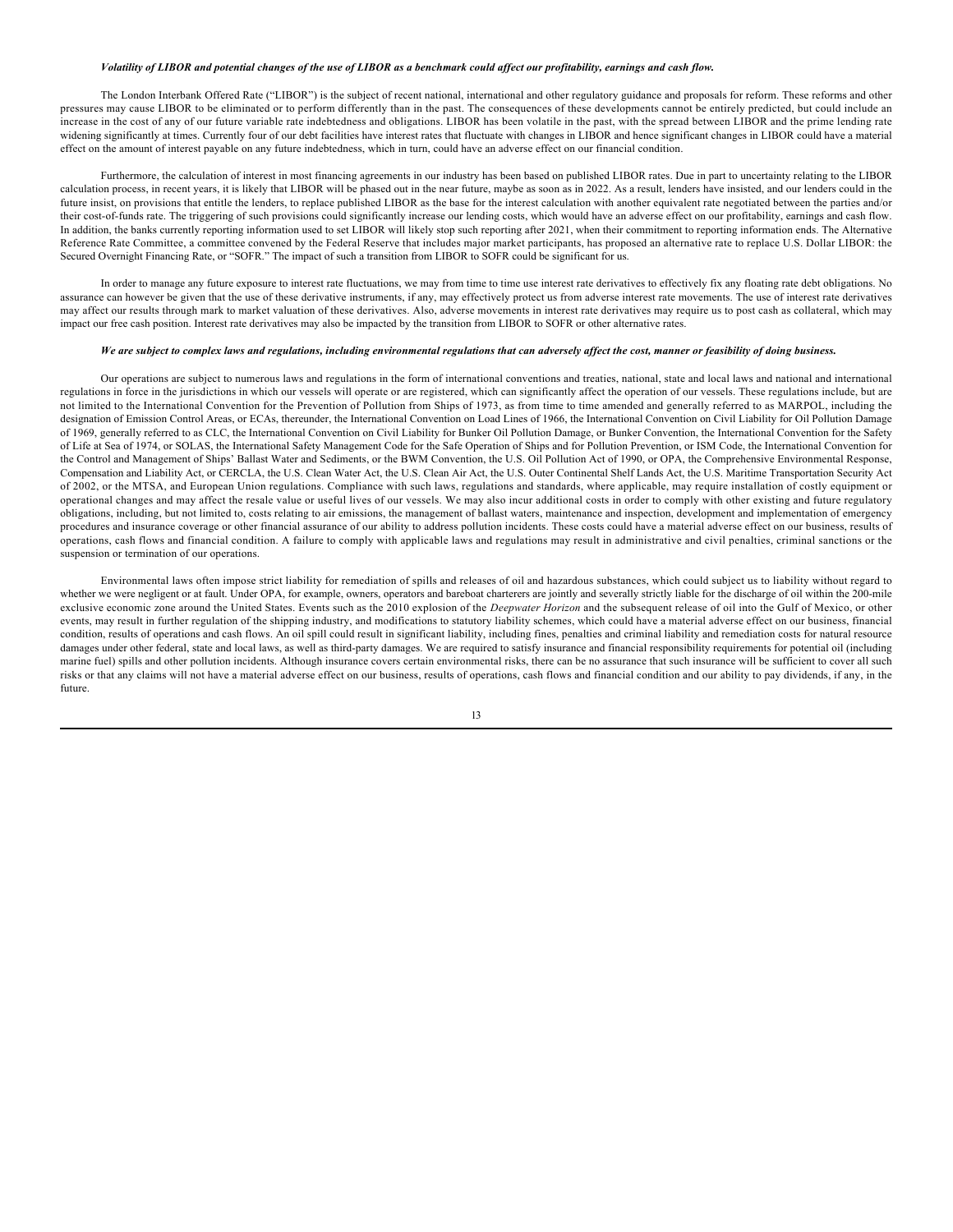## *We are subject to international safety regulations and requirements imposed by classification societies and the failure to comply with these regulations may subject us to increased liability, may adversely affect our insurance coverage and may result in a denial of access to, or detention in, certain ports.*

The operation of our vessels is affected by the requirements set forth in the United Nations' International Maritime Organization's International Management Code for the Safe Operation of Ships and Pollution Prevention, or ISM Code. The ISM Code requires ship owners, ship managers and bareboat charterers to develop and maintain an extensive "Safety Management System" that includes the adoption of a safety and environmental protection policy setting forth instructions and procedures for safe operation and describing procedures for dealing with emergencies. We expect that any vessels that we acquire in the future will be ISM Code-certified when delivered to us. The failure of a shipowner or bareboat charterer to comply with the ISM Code may subject it to increased liability, may invalidate existing insurance or decrease available insurance coverage for the affected vessels and may result in a denial of access to, or detention in, certain ports, including United States and European Union ports.

In addition, the hull and machinery of every commercial vessel must be classed by a classification society authorized by its country of registry. The classification society certifies that a vessel is safe and seaworthy in accordance with the applicable rules and regulations of the country of registry of the vessel and the International Convention for Safety of Life at Sea. If a vessel does not maintain its class and/or fails any annual survey, intermediate survey or special survey, the vessel will be unable to trade between ports and will be unemployable, which will negatively impact our revenues and results from operations.

#### *Climate change and greenhouse gas restrictions may adversely impact our operations and markets.*

Due to concern over the risk of climate change, a number of countries and the IMO have adopted, or are considering the adoption of, regulatory frameworks to reduce greenhouse gas emissions. These regulatory measures may include, among others, adoption of cap and trade regimes, carbon taxes, increased efficiency standards and incentives or mandates for renewable energy. Since January 1, 2020, IMO regulations have required vessels to comply with a global cap on the sulfur in fuel oil used on board of 0.5%, down from the previous cap of 3.5%. Additionally, in April 2018, nations at the MEPC 72 adopted an initial strategy to reduce greenhouse gas emissions from ships. The initial strategy identifies levels of ambition to reducing greenhouse gas emissions, including (1) decreasing the carbon intensity from ships through implementation of further phases of the EEDI for new ships; (2) reducing carbon dioxide emissions per transport work, as an average across international shipping, by at least 40% by 2030, pursuing efforts towards 70% by 2050, compared to 2008 emission levels; and (3) reducing the total annual greenhouse emissions by at least 50% by 2050 compared to 2008 while pursuing efforts towards phasing them out entirely.

Since January 1, 2020, ships have to either remove sulfur from emissions or buy fuel with low sulfur content, which may lead to increased costs and supplementary investments for ship owners. The interpretation of "fuel oil used on board" includes use in main engine, auxiliary engines and boilers. Shipowners may comply with this regulation by (i) using 0.5% sulfur fuels on board, which are available around the world but at a higher cost; (ii) installing scrubbers for cleaning of the exhaust gas; or (iii) by retrofitting vessels to be powered by liquefied natural gas, which may not be a viable option due to the lack of supply network and high costs involved in this process. While currently all our vessels have scrubbers installed, costs of compliance with these regulatory changes for any non-scrubber vessels we may acquire may be significant and may have a material adverse effect on our future performance, results of operations, cash flows and financial position.

In addition, although the emissions of greenhouse gases from international shipping currently are not subject to the Kyoto Protocol to the United Nations Framework Convention on Climate Change, which required adopting countries to implement national programs to reduce emissions of certain gases, or the Paris Agreement (discussed further below), a new treaty may be adopted in the future that includes restrictions on shipping emissions. Compliance with changes in laws, regulations and obligations relating to climate change affects the propulsion options in subsequent vessel designs and could increase our costs related to acquiring new vessels, operating and maintaining our existing vessels and require us to install new emission controls, acquire allowances or pay taxes related to our greenhouse gas emissions or administer and manage a greenhouse gas emissions program. Revenue generation and strategic growth opportunities may also be adversely affected.

Adverse effects upon the oil and gas industry relating to climate change, including growing public concern about the environmental impact of climate change, may also adversely affect demand for our services. For example, increased regulation of greenhouse gases or other concerns relating to climate change may reduce the demand for oil and gas in the future or create greater incentives for use of alternative energy sources. In addition, the physical effects of climate change, including changes in weather patterns, extreme weather events, rising sea levels, scarcity of water resources, may negatively impact our operations. Any long-term material adverse effect on the oil and gas industry could have a significant financial and operational adverse impact on our business that we cannot predict with certainty at this time.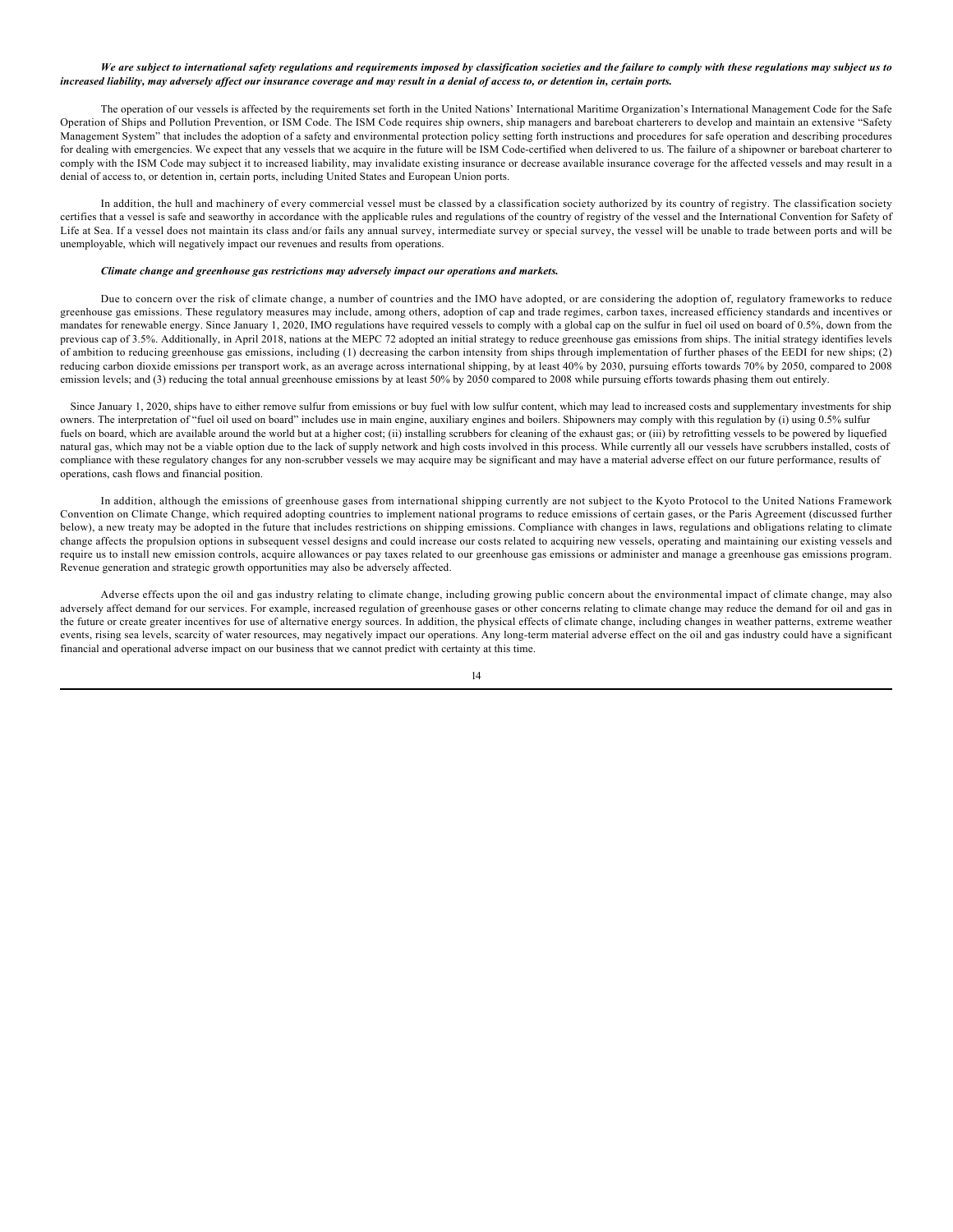# *Our vessels may suffer damage due to the inherent operational risks of the tanker industry and we may experience unexpected dry-docking costs, which may adversely affect our business and financial condition.*

The operation of an ocean-going vessel carries inherent risks. Our vessels and their cargoes are at risk of being damaged or lost because of events such as marine disasters, bad weather and other acts of God, business interruptions caused by mechanical failures, grounding, fire, explosions and collisions, human error, war, terrorism, piracy, diseases (such as the ongoing outbreak of COVID-19), quarantine and other circumstances or events. These hazards may result in death or injury to persons, loss of revenues or property, the payment of ransoms, environmental damage, higher insurance rates, damage to our customer relationships or delay or re-routing, which may also subject us to litigation. In addition, the operation of tankers has unique operational risks associated with the transportation of oil or chemicals. An oil or chemical spill may cause significant environmental damage, and the costs associated with a catastrophic spill could exceed the insurance coverage available to us. Compared to other types of vessels, tankers are exposed to a higher risk of damage and loss by fire, whether ignited by a terrorist attack, collision, or other cause, due to the high flammability and high volume of the oil and chemicals transported in such tankers.

If our vessels suffer damage, they may need to be repaired at a dry-docking facility. The costs of dry-dock repairs are unpredictable and may be substantial. We may have to pay dry-docking costs that our insurance does not cover in full. The loss of earnings while these vessels are being repaired and repositioned, as well as the actual cost of these repairs, would decrease our earnings. In addition, space at dry-docking facilities is sometimes limited and not all dry-docking facilities are conveniently located. We may be unable to find space at a suitable dry-docking facility or our vessels may be forced to travel to a dry-docking facility that is not conveniently located to our vessels' positions. The loss of earnings while these vessels are forced to wait for space or to travel to more distant dry-docking facilities would decrease our earnings.

### *The market value of our vessels, and those we may acquire in the future, may fluctuate significantly, which could cause us to incur losses if we decide to sell them following a decline in their market values or we may be required to write down their carrying value, which will adversely affect our earnings.*

The fair market value of our vessels may increase and decrease depending on the following factors:

- general economic and market conditions affecting the shipping industry;
- prevailing level of charter rates;
- competition from other shipping companies;
- types, sizes and ages of vessels;
- the availability of other modes of transportation;
- supply and demand for vessels;
- shipyard capacity:
- cost of newbuildings;
- price of steel;
- number of tankers scrapped;
- governmental or other regulations; and
- technological advances.

If we sell any vessel at a time when vessel prices have fallen, the sale price may be less than the vessel's carrying amount in our financial statements, in which case we will realize a loss. Vessel prices can fluctuate significantly, and in the case where the market value falls below the carrying amount, we will evaluate the vessel for a potential impairment adjustment. If the estimate of undiscounted cash flows, excluding interest charges, expected to be generated by the use of the vessel is less than its carrying amount, we may be required to write down the carrying amount of the vessel to its fair value in our financial statements and incur a loss and a reduction in earnings. During the year ended December 31, 2021, we incurred an impairment charge of \$1.2 million in connection with the sale of one our vessels. See "Item 5. Operating and Financial Review and Prospects—A. Operating Results—Critical Accounting Policies—Impairment of Vessels."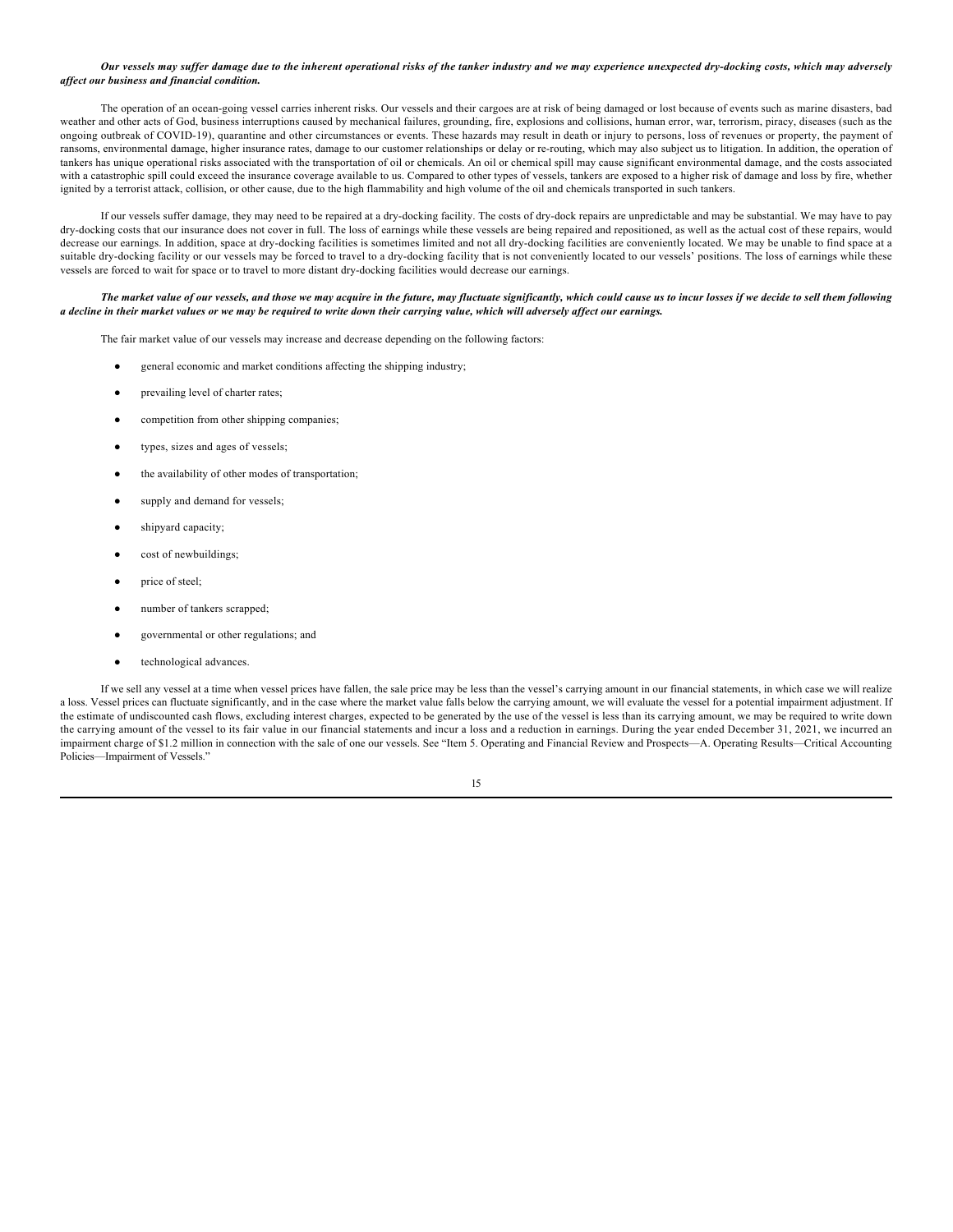#### *An over-supply of tanker capacity may lead to reductions in charter hire rates and profitability.*

The market supply of tankers is affected by a number of factors such as demand for energy resources, crude oil, petroleum products and chemicals, as well as strong overall economic growth of the world economy. If the capacity of new tankers delivered exceeds the capacity of such tankers being scrapped and lost, vessel capacity will increase, which could lead to reductions in charter rates. As of April 8, 2022, newbuilding orders have been placed for an aggregate of approximately 6.4% of the existing global tanker fleet with the bulk of deliveries expected during 2022.

An over-supply of oil tankers has already resulted in an increase in oil tanker charter hire rate volatility. If this volatility persists, we may not be able to find profitable charters for our vessels, which could have a material adverse effect on our business, results of operations, cash flows, financial condition and ability to pay dividends.

#### *If our vessels call on ports located in countries or territories that are the subject of sanctions or embargoes imposed by the U.S. government or other governmental authorities, it could lead to monetary fines or adversely affect our business, reputation and the market for our common shares.*

While our vessels have not called on ports located in countries or territories that are the subject of country-wide or territory-wide sanctions or embargoes imposed by the U.S. government or other governmental authorities ("Sanctioned Jurisdictions") in violation of applicable sanctions or embargo laws, in 2021, and although we intend to maintain compliance with all applicable sanctions and embargo laws, and we endeavor to take precautions reasonably designed to ensure compliance with such laws, it is possible that, in the future, our vessels may call on ports in Sanctioned Jurisdictions in violation of applicable sanctions or embargo laws on charterers' instructions and without our consent. If such activities result in a violation of sanctions or embargo laws, we could be subject to monetary fines, penalties, or other sanctions, and our reputation and the market for our common shares could be adversely affected.

The U.S. sanctions and embargo laws and regulations vary in their application, as they do not all apply to the same covered persons or proscribe the same activities, and such sanctions and embargo laws and regulations may be amended or expanded over time.

In particular, the ongoing war in Ukraine could result in the imposition of further economic sanctions by the United States and the European Union against Russia. Current or future counterparties of ours may be affiliated with persons or entities that are or may be in the future the subject of sanctions imposed by the governments of the U.S., European Union, and/or other international bodies. If we determine that such sanctions require us to terminate existing or future contracts to which we, or our subsidiaries, are party or if we are found to be in violation of such applicable sanctions, our results of operations may be adversely affected or we may suffer reputational harm.

Although we believe that we have been in compliance with all applicable sanctions and embargo laws and regulations, and intend to maintain such compliance, any such violation could result in fines, penalties or other sanctions that could severely impact our ability to access U.S. capital markets and conduct our business, and could result in some investors deciding, or being required, to divest their interest, or not to invest, in us. In addition, certain institutional investors may have investment policies or restrictions that prevent them from holding securities of companies that have contracts with countries identified by the U.S. government as state sponsors of terrorism. The determination by these investors not to invest in, or to divest from, our common shares may adversely affect the price at which our common shares trade. Moreover, our charterers may violate applicable sanctions and embargo laws and regulations as a result of actions that do not involve us or our vessels, and those violations could in turn negatively affect our reputation. Investor perception of the value of our common shares may also be adversely affected by the consequences of war, the effects of terrorism, civil unrest and governmental actions in countries or territories that we operate in.

## *Political instability, terrorist or other attacks, war, international hostilities and public health threats can affect the tanker industry, which may adversely affect our business.*

We conduct most of our operations outside of the United States, and our business, results of operations, cash flows, financial condition and available cash may be adversely affected by changing economic, political and government conditions in the countries and regions where our vessels are employed or registered. Moreover, we operate in a sector of the economy that is likely to be adversely impacted by the effects of political conflicts, including the current political instability in the Middle East, Ukraine, and the South China Sea region and other geographic countries and areas, geopolitical events such as the withdrawal of the U.K. from the European Union, or "Brexit," terrorist or other attacks, and war (or threatened war) or international hostilities, such as those between the United States and North Korea.

The war between Russia and Ukraine may lead to further regional and international conflicts or armed action. This war has disrupted supply chains and caused instability in the energy markets and the global economy, with effects on the tanker market, which has experienced volatility. The United States, United Kingdom and the European Union, among other countries, have announced sanctions against Russia, including sanctions targeting the Russian oil sector, among those a prohibition on the import of oil from Russia to the United States. The ongoing war could result in the imposition of further economic sanctions by the United States, the United Kingdom and the European Union against Russia, with uncertain impacts on the tanker market. While much uncertainty remains regarding the global impact of the war in Ukraine, it is possible that such tensions could adversely affect our business, financial condition, results of operation and cash flows. Furthermore, it is possible that third parties with whom we have charter contracts may be impacted by events in Russia and Ukraine, which could adversely affect our operations. Terrorist attacks such as those in Paris on November 13, 2015, Manchester on May 22, 2017, and the frequent incidents of terrorism in the Middle East, and the continuing response of the United States and others to these attacks, as well as the threat of future terrorist attacks around the world, continues to cause uncertainty in the world's financial markets and may affect our business, operating results and financial condition. Continuing conflicts and recent developments in the Middle East, including increased tensions between the U.S. and Iran, as well as the presence of U.S. or other armed forces in Iraq, Syria, Afghanistan and various other regions, may lead to additional acts of terrorism and armed conflict around the world, which may contribute to further economic instability in the global financial markets. As a result of the above, insurers have increased premiums and reduced or restricted coverage for losses caused by terrorist acts generally. These uncertainties could also adversely affect our ability to obtain additional financing on terms acceptable to us or at all. Any of these occurrences could have a material adverse impact on our operating results, revenues and costs. Additionally, Brexit, or similar events in other jurisdictions, could impact global markets, including foreign exchange and securities markets; any resulting changes in currency exchange rates, tariffs, treaties and other regulatory matters could in turn adversely impact our business and operations.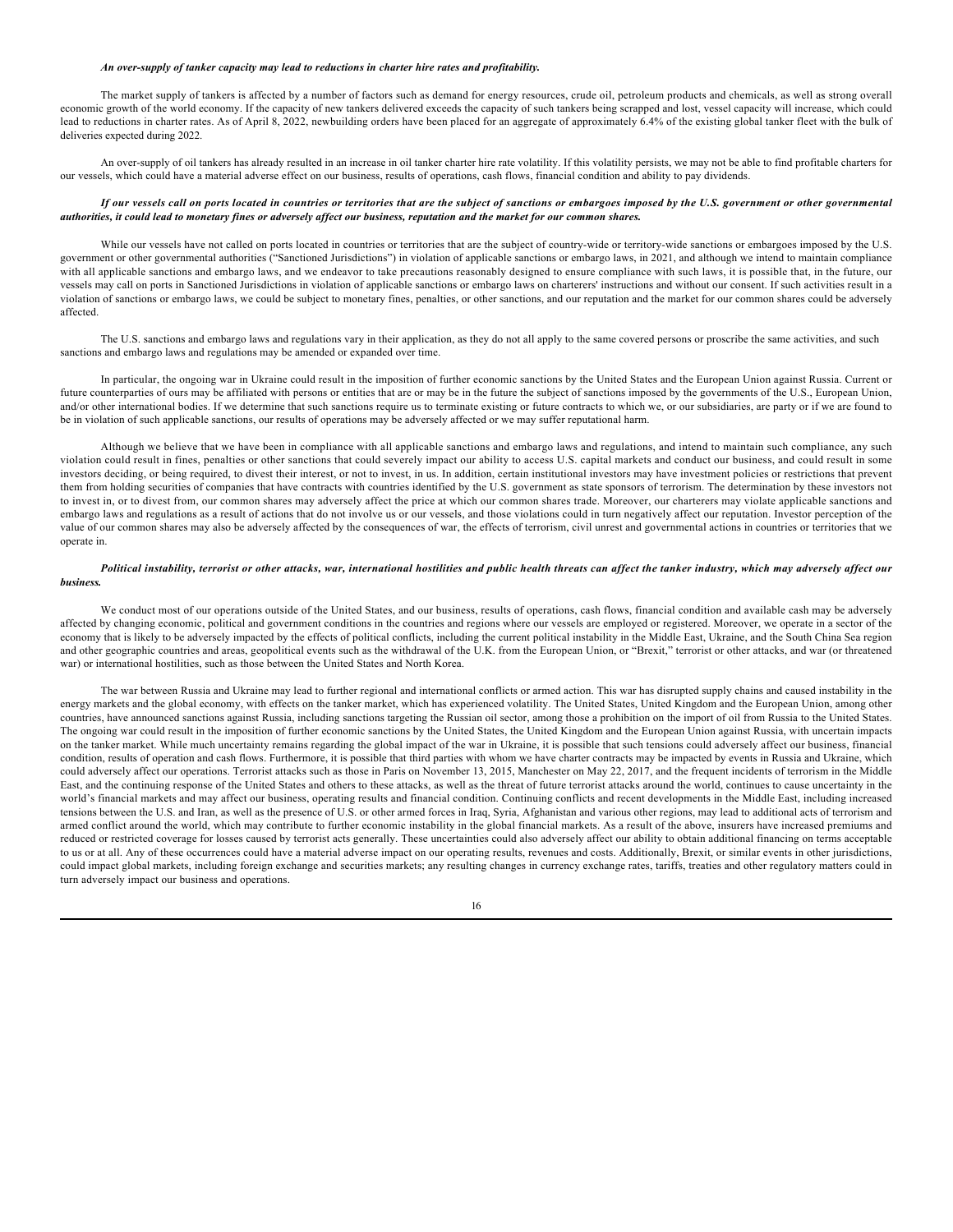Further, governments may turn to trade barriers to protect their domestic industries against foreign imports, thereby depressing shipping demand. In particular, leaders in the United States have indicated that the United States may seek to implement more protective trade measures. There is significant uncertainty about the future relationship between the United States, China and other exporting countries, including with respect to trade policies, treaties, government regulations and tariffs. For example, in January 2019, the United States announced expanded sanctions against Venezuela, which may have an effect on its oil output and in turn affect global oil supply. Protectionist developments, or the perception that they may occur, may have a material adverse effect on global economic conditions, and may significantly reduce global trade. Moreover, increasing trade protectionism may cause an increase in (a) the cost of goods exported from regions globally, (b) the length of time required to transport goods and (c) the risks associated with exporting goods. Such increases may significantly affect the quantity of goods to be shipped, shipping time schedules, voyage costs and other associated costs, which could have an adverse impact on the shipping industry, and therefore our charterers and their business, operating results and financial condition and could thereby affect their ability to make timely charter hire payments to us and to renew and increase the number of their time charters with us. This could have a material adverse effect on our business, results of operations, financial condition and our ability to pay any cash distributions to our stockholders.

In January 2020, in response to certain perceived terrorist activity, the United States launched an airstrike in Baghdad that killed a high-ranking Iranian general, increasing hostilities between the U.S. and Iran. This attack or further escalations between the U.S. and Iran that may follow, could result in retaliation from Iran that could potentially affect the shipping industry, through increased attacks on vessels in the Strait of Hormuz (which already experienced an increased number of attacks on and seizures of vessels lately), or by potentially closing off or limiting access to the Strait of Hormuz, where a significant portion of the world's oil supply passes through. Any restriction on access to the Strait of Hormuz, or increased attacks on vessels in the area, could negatively impact our earnings, cash flow and results of operations.

In the past, political instability has also resulted in attacks on vessels, mining of waterways and other efforts to disrupt international shipping, particularly in the Arabian Gulf region. Acts of terrorism and piracy have also affected vessels trading in regions such as the South China Sea and the Gulf of Aden off the coast of Somalia. Any of these occurrences could have a material adverse impact on our future performance, results of operations, cash flows and financial position.

In addition, public health threats, such as the coronavirus, influenza and other highly communicable diseases or viruses, outbreaks of which have from time to time occurred in various parts of the world in which we operate, including China, could adversely impact our operations, and the operations of our customers.

#### *The U.K.*'*s withdrawal from the European Union may have a negative effect on global economic conditions, financial markets and our business.*

On June 23, 2016, in a referendum vote commonly referred to as "Brexit" a majority of voters in the U.K. voted to exit the European Union. Since then, the U.K. and the EU negotiated the terms of a withdrawal agreement, which was approved in October 2019, ratified in January 2020 and effected in December 31, 2020. The U.K formally exited the European Union on January 31, 2020, although a transition period remained in place until December 2020 during which the U.K. was subject to the rules and regulations of the European Union while continuing to negotiate the parties' relationship going forward, including trade deals. It is unclear what long-term economic, financial, trade and legal implications the withdrawal of the U.K. from the European Union would have and how such withdrawal would affect our business. In addition, Brexit may lead other European Union member countries to consider referendums regarding their European Union membership. Any of these events, along with any political, economic and regulatory changes that may occur could cause political and economic uncertainty and harm our business and financial results.

Brexit contributes to considerable uncertainty concerning the current and future economic environment. Brexit could adversely affect European or worldwide political, regulatory, economic or market conditions and could contribute to instability in global political institutions, regulatory agencies and financial markets.

#### *Acts of piracy on ocean-going vessels could adversely affect our business.*

Acts of piracy have historically affected ocean-going vessels trading in regions of the world such as the South China Sea, the Arabian Sea, the Red Sea, the Gulf of Aden off the coast of Somalia, South China Sea, Sulu Sea, Celebes Sea, the Indian Ocean and in particular, the Gulf of Guinea, region off Nigeria, which has experienced increased incidents of privacy in recent years. Sea piracy incidents continue to occur. Acts of piracy could result in harm or danger to the crews that man our vessels. If insurers or the Joint War Committee characterize the regions in which our vessels are deployed as "war risk" zones or "war and strikes" listed areas, respectively, premiums payable for insurance coverage could increase significantly and such coverage may be more difficult to obtain if available at all. In addition, crew costs, including costs that may be incurred to the extent we employ onboard security guards, could increase in such circumstances. We may not be adequately insured to cover losses from these incidents, least of all for bearing the cost of the applicable deductible(s) or unforeseen charges/costs, which could have a material adverse effect on us. In addition, hijacking as a result of an act of piracy against our vessels, or an increase in cost or unavailability of insurance for our vessels, could have a material adverse impact on our business, results of operations, cash flows, financial condition and ability to pay dividends and may result in loss of revenues, increased costs and decreased cash flows to our customers, which could impair their ability to make payments to us under our charters.

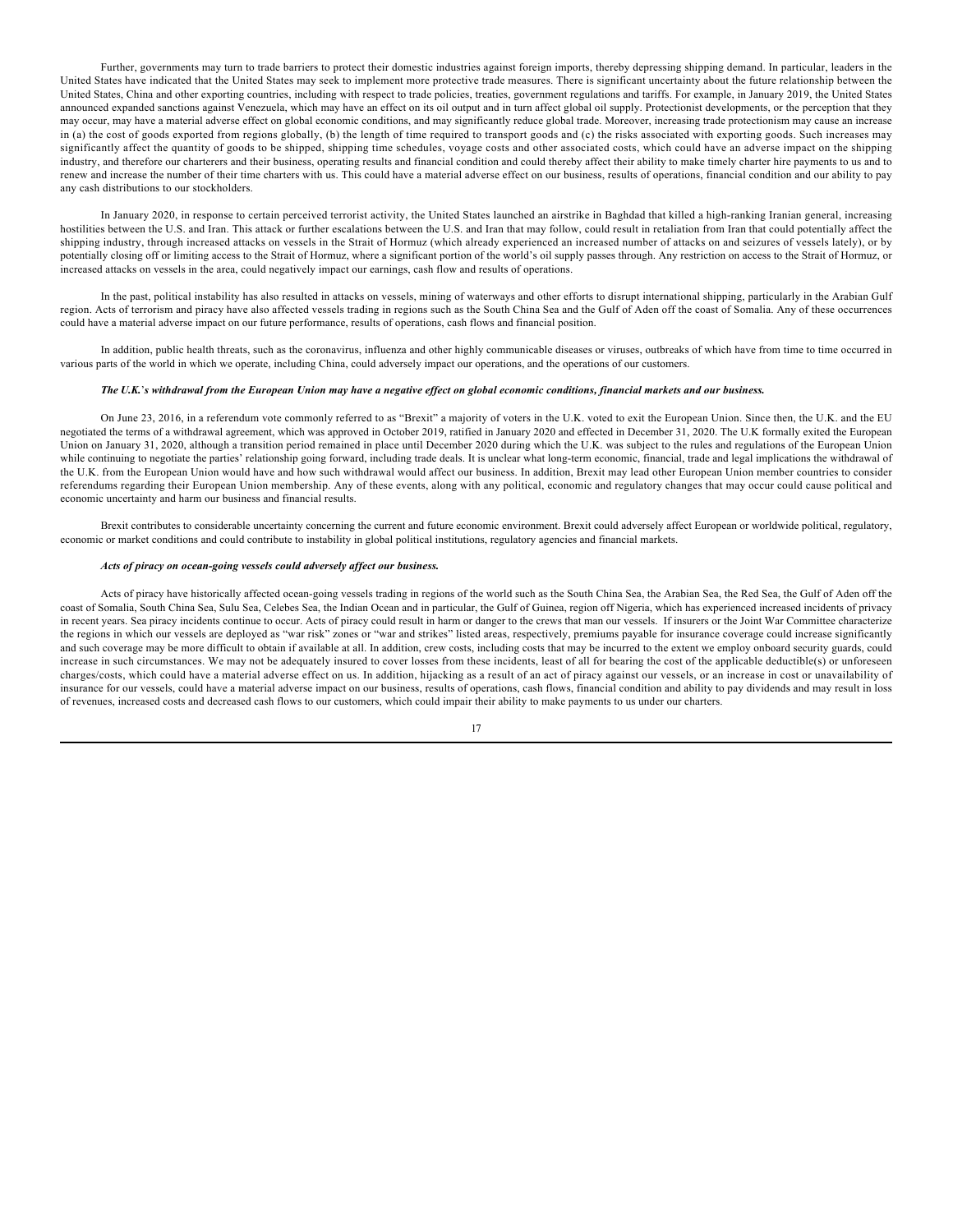# *An economic slowdown or changes in the economic and political environment in the Asia Pacific region could have a material adverse effect on our business, financial condition and results of operations.*

We anticipate a significant number of the port calls made by our vessels will continue to involve the loading or discharging of cargoes in ports in the Asia Pacific region. As a result, any negative changes in economic conditions in any Asia Pacific country, particularly in China, may have a material adverse effect on our business, financial condition and results of operations, as well as our future prospects. Before the global economic financial crisis that began in 2008, China had one of the world's fastest growing economies in terms of gross domestic product, or GDP, which had a significant impact on shipping demand. Although the year-over-year growth rate of China's GDP was approximately 8.1% for the year ended December 31, 2021 the average GDP growth rate over the last ten years remains below pre-2008 levels. Furthermore, there is a rising threat of a Chinese financial crisis resulting from massive personal and corporate indebtedness and "trade wars". The International Monetary Fund has warned that continuing geopolitical tensions, between the United States and China could derail recovery from the impacts of COVID-19. Although the United States and China signed a trade agreement in early 2020, as further described below, there is no assurance that the Chinese economy will not experience a significant contraction in the future.

Although state-owned enterprises still account for a substantial portion of the Chinese industrial output, in general, the Chinese government is reducing the level of direct control that it exercises over the economy through state plans and other measures. There is an increasing level of freedom and autonomy in areas such as allocation of resources, production, pricing and management and a gradual shift in emphasis to a "market economy" and enterprise reform. Limited price reforms were undertaken with the result that prices for certain refined petroleum products are principally determined by market forces. Many of the reforms are unprecedented or experimental and may be subject to revision, change or abolition based upon the outcome of such experiments. If the Chinese government does not continue to pursue a policy of economic reform, the level of imports to and exports from China could be adversely affected by changes to these economic reforms by the Chinese government, as well as by changes in political, economic and social conditions or other relevant policies of the Chinese government, such as changes in laws, regulations or export and import restrictions. Notwithstanding economic reform, the Chinese government may adopt policies that favor domestic shipping and tanker companies and may hinder our ability to compete with them effectively. For example, China imposes a tax for non-resident international transportation enterprises engaged in the provision of services of passengers or cargo, among other items, in and out of China using their own, chartered or leased vessels. The regulation may subject international transportation companies to Chinese enterprise income tax on profits generated from international transportation services passing through Chinese ports. This could have an adverse impact on our charterers' business, operating results and financial condition and could thereby affect their ability to make timely charter hire payments to us and to renew and increase the number of their time charters with us. Moreover, an economic slowdown in the economies of the European Union and other Asian countries may further adversely affect economic growth in China and elsewhere.

In addition, concerns regarding the possibility of sovereign debt defaults by European Union member countries, including Greece, have in the past disrupted financial markets throughout the world, and may lead to weaker consumer demand in the European Union, the United States, and other parts of the world. The possibility of sovereign debt defaults by European Union member countries, including Greece, and the possibility of market reforms to float the Chinese renminbi, either of which development could weaken the Euro against the Chinese renminbi, could adversely affect consumer demand in the European Union. Moreover, the revaluation of the renminbi may negatively impact the United States' demand for imported goods, many of which are shipped from China. Future weak economic conditions could have a material adverse effect on our business, results of operations and financial condition and our ability to pay dividends to our stockholders. Our business, financial condition, results of operations, as well as our future prospects, will likely be materially and adversely affected by another economic downturn in any of the aforementioned countries and regions.

#### *Increased inspection procedures and tighter import and export controls could increase costs and disrupt our business.*

International shipping is subject to various security and customs inspection and related procedures in countries of origin and destination. Inspection procedures can result in the seizure of, delay in the loading, off-loading or delivery of, the contents of our vessels or the levying of customs duties, fines or other penalties against us. It is possible that changes to inspection procedures could impose additional financial and legal obligations on us. Furthermore, changes to inspection procedures could also impose additional costs and obligations on our customers and may, in certain cases, render the shipment of certain types of cargo uneconomical or impractical. Any such changes or developments may have a material adverse effect on our business, financial condition, and results of operations.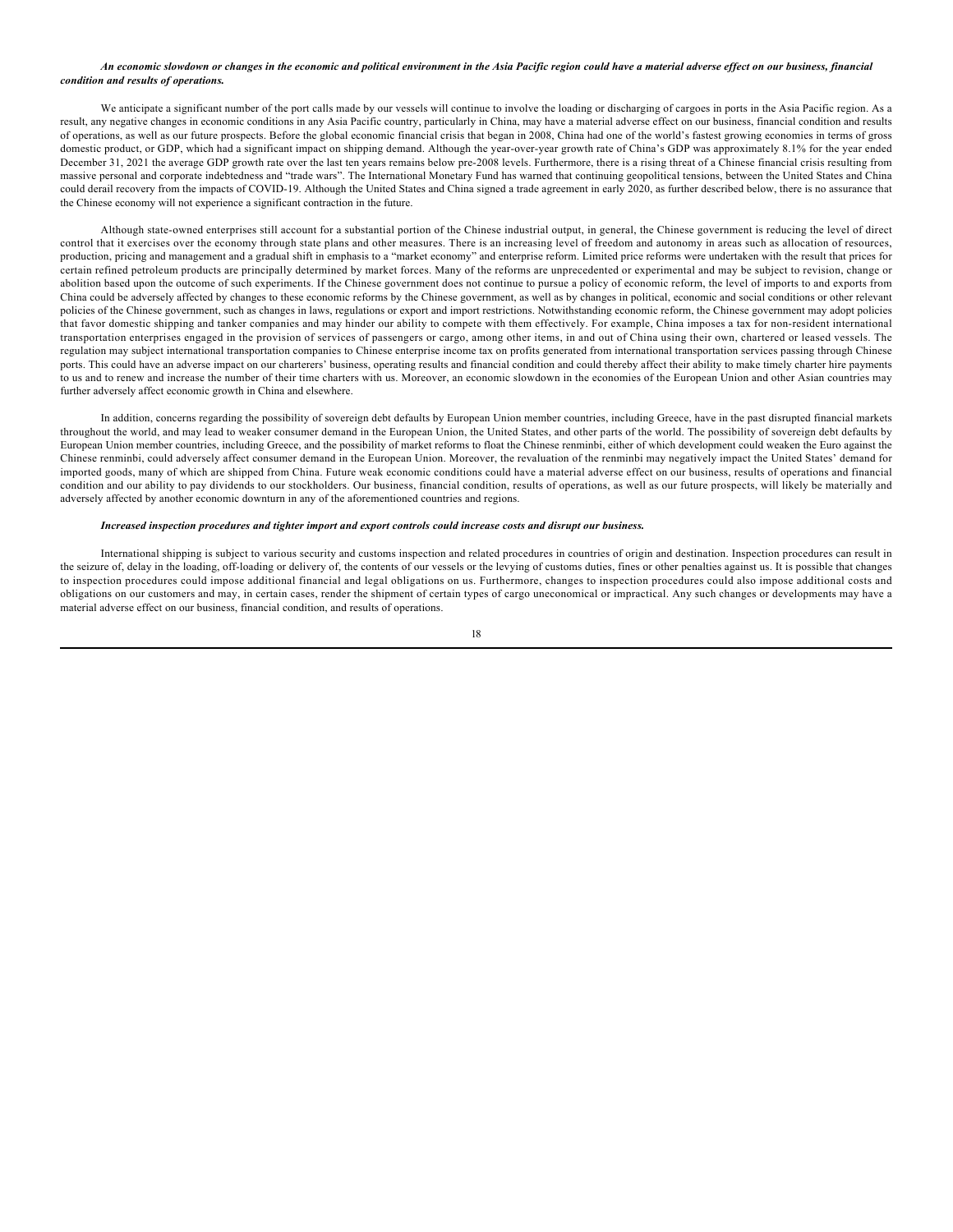# *We rely on our information systems to conduct our business, and failure to protect these systems against security breaches could adversely affect our business and results of operations. Additionally, if these systems fail or become unavailable for any significant period of time, our business could be harmed.*

The efficient operation of our business is dependent on computer hardware and software systems both onboard our vessels and at our onshore offices. Information systems are vulnerable to security breaches by computer hackers and cyber terrorists. We rely on industry-accepted security measures and technology to securely maintain confidential and proprietary information kept on our information systems. However, these measures and technology may not adequately prevent cybersecurity breaches, the access, capture or alteration of information by criminals, the exposure or exploitation of potential security vulnerabilities, the installation of malware or ransomware, acts of vandalism, computer viruses, misplaced data or data loss. In addition, the unavailability of the information systems or the failure of these systems to perform as anticipated for any reason could disrupt our business and could result in decreased performance and increased operating costs, causing our business and results of operations to suffer. Any significant interruption or failure of our information systems or any significant breach of security could adversely affect our business, results of operations and financial condition, as well as our cash flows, including cash available for dividends to our stockholders.

Additionally, any changes in the nature of cyber threats might require us to adopt additional procedures for monitoring cybersecurity, which could require additional expenses and/or capital expenditures. Most recently, the war between Russia and Ukraine has been accompanied by cyber-attacks against the Ukrainian government and other countries in the region. It is possible that these attacks could have collateral effects on additional critical infrastructure and financial institutions globally, which could adversely affect our operations. It is difficult to assess the likelihood of such threat and any potential impact at this time.

# **RISKS RELATED TO OUR COMPANY**

# *Our financing facilities contain restrictive covenants that may limit our liquidity and corporate activities, and could have an adverse effect on our financial condition and results of operations.*

Our financing facilities either in the form of the bareboat charters in connection with the SLBs of our fleet or senior secured loan agreements contain, and any future financing facilities we may enter into are expected to contain, customary covenants, events of default and termination event clauses, including cross-default provisions and restrictive covenants and performance requirements that may affect our operational and financial flexibility. Such restrictions could affect, and in many respects limit or prohibit, among other things, our ability to incur additional indebtedness, pay dividends, create liens, sell assets, or engage in mergers or acquisitions. These restrictions could also limit our ability to plan for or react to market conditions or meet extraordinary capital needs or otherwise restrict corporate activities. There can be no assurance that such restrictions will not adversely affect our ability to finance our future operations or capital needs.

Our financing facilities require us to maintain specified financial ratios, satisfy financial covenants and contain cross-default clauses and other representations, including the following:

- maintain a consolidated leverage ratio of not more than 75%;
- maintain market adjusted total assets minus total liabilities of at least \$60 million,
- maintain minimum free liquidity of \$0.5 million per operating vessel but not less than \$4.0 million in aggregate; and
- assure no change of control of the company takes place, except with the lessor's/lender's prior written consent.

As of December 31, 2021, we are in compliance with all covenants in our financing facilities.

As a result of the restrictions in our financing facilities, or similar restrictions in our future financing facilities, we may need to seek permission from the owners of our leased vessels or banks that finance our vessels in order to engage in certain corporate actions. Their interests may be different from ours and we may not be able to obtain their permission when needed. This may prevent us from taking actions that we believe are in our best interest, which may adversely impact our revenues, results of operations and financial condition.

A failure by us to meet our payment and other obligations, including our financial covenant requirements, could lead to defaults under our financing facilities or any future financing facilities. If we are not in compliance with our covenants and we are not able to obtain covenant waivers or modifications, the current or future owners of our leased vessels or the banks that finance our current of future vessels, as appropriate, could retake possession of our vessels or require us to pay down our indebtedness to a level where we are in compliance with our covenants or sell vessels in our fleet. Events beyond our control, including changes in the economic and business conditions in the shipping markets in which we operate, interest rate developments, changes in the funding costs of our banks, changes in vessel earnings and asset valuations and outbreaks of epidemic and pandemic of diseases, such as the ongoing outbreak of COVID-9, may affect our ability to comply with these covenants. We could lose our vessels if we default on our financing facilities, which would negatively affect our revenues, results of operations and financial condition.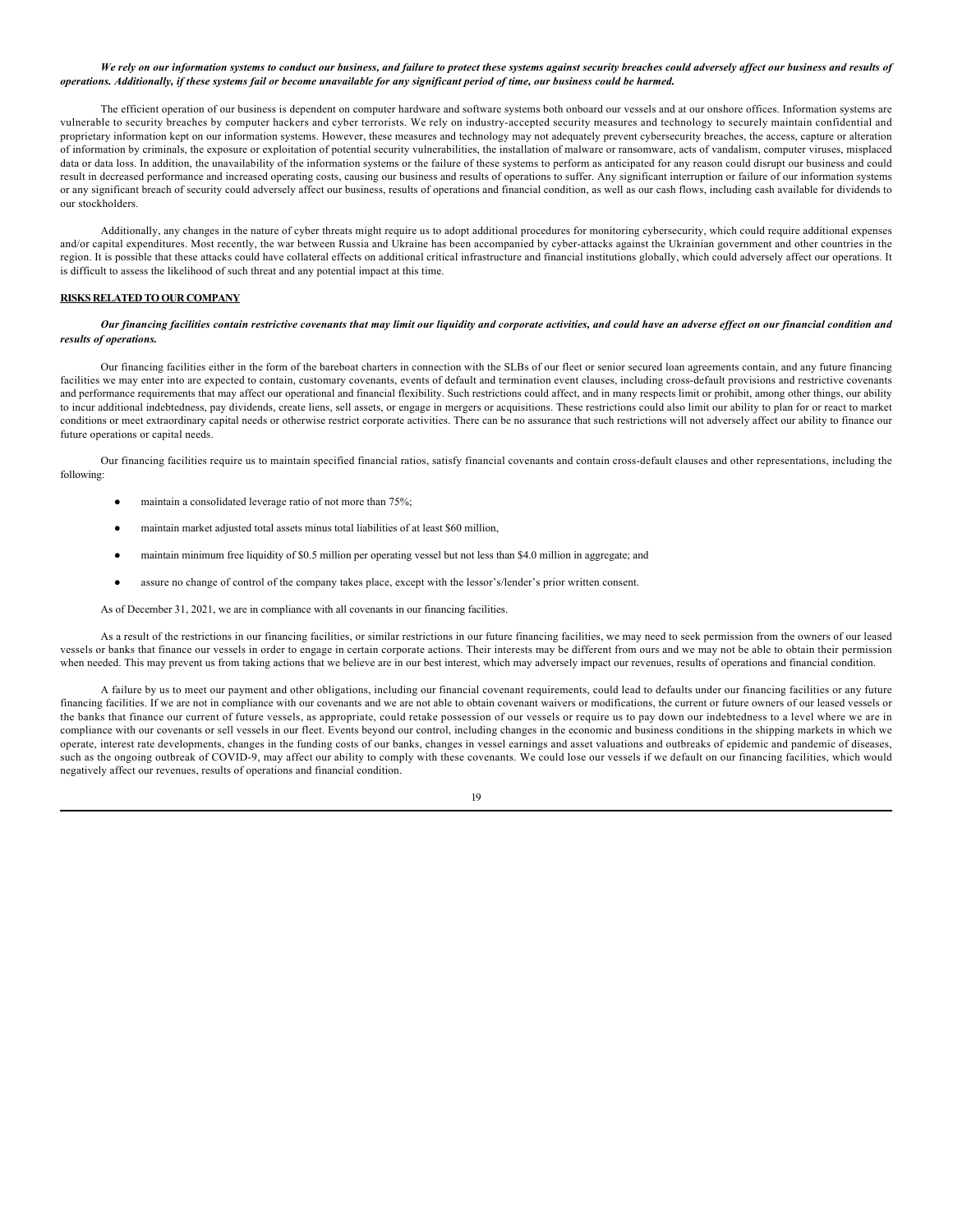# *Servicing current and future debt (including SLBs) will limit funds available for other purposes and impair our ability to react to changes in our business.*

We must dedicate a portion of our cash flow from operations to pay the principal and interest on our indebtedness. These payments limit funds otherwise available for working capital, capital expenditures and other purposes. As of December 31, 2021, we had a total indebtedness of \$153.3 million, excluding deferred finance fees. Our current or future debt could have other significant consequences on our operations. For example, it could:

- increase our vulnerability to general economic downturns and adverse competitive and industry conditions;
- require us to dedicate a substantial portion, if not all, of our cash flow from operations to payments on our indebtedness, thereby reducing the availability of our cash flow to fund working capital, capital expenditures and other general corporate purposes;
- limit our flexibility in planning for, or reacting to, changes in our business and the industry in which we operate;
- place us at a competitive disadvantage compared to competitors that have less debt or better access to capital;
- limit our ability to raise additional financing on satisfactory terms or at all; and
- adversely impact our ability to comply with the financial and other restrictive covenants of our current or future financing arrangements, which could result in an event of default under such agreements.

Furthermore, our current or future interest expense could increase if interest rates increase. If we do not have sufficient earnings, we may be required to refinance all or part of our current or future debt, sell assets, borrow more money or sell more securities, and we cannot guarantee that the resulting proceeds therefrom, if any, will be sufficient to meet our ongoing capital and operating needs.

## *Our President, Chief Executive Officer and Director has significant influence over us, and a trust established for the benefit of his family may be deemed to beneficially own, directly or indirectly, 100% of our Series D and our Series E Preferred Shares, and an affiliate of his may be deemed to beneficially own 100% our Series F Preferred Shares, and thereby to control the outcome of matters on which our shareholders are entitled to vote.*

As of the date of this annual report, Lax Trust, which is an irrevocable trust established for the benefit of certain family members of our President, Chief Executive Officer and Director, Mr. Pistiolis, may be deemed to beneficially own, directly or indirectly, all of the 100,000 outstanding shares of our Series D Preferred Shares. Each Series D Preferred Share carries 1,000 votes. In addition, the Lax Trust, through Family Trading Inc., or Family Trading, may be deemed to beneficially own 13,452 Series E Preferred Shares held by Family Trading, which represent all of the Series E Preferred Shares that are currently outstanding and which are convertible into approximately 17,470,130 common shares as of April 13, 2022. Each Series E Preferred Share carries 1,000 votes. Africanus Inc., an affiliate of Mr. Pistiolis, may be deemed to beneficially own all of the 7,200,000 outstanding shares of our Series F Preferred Shares. Each Series F Preferred Share carries 10 votes.

By the Lax Trust's beneficial ownership of 100% of our Series D Preferred Shares and Series E Preferred Shares, and Africanus Inc.'s beneficial ownership of 100% of our Series F Preferred Shares, as of the date of this annual report, the Lax Trust together with Africanus Inc. may be deemed to beneficially own 82.4% of our total voting power and to control the outcome of matters on which our shareholders are entitled to vote, including the election of our directors and other significant corporate actions. The interests of the Lax Trust, Africanus Inc. or the family of Mr. Pistiolis may be different from your interests.

As a prerequisite for the Navigare Lease (defined below), Mr. Pistiolis personally guaranteed the performance of the bareboat charters connected to the lease, under certain circumstances, and in exchange, we, among other things, amended the Certificate of Designations governing the terms of the Series D Preferred Shares, to adjust the voting rights per share of Series D Preferred Shares such that during the term of the Navigare Lease, the combined voting power controlled by Mr. Pistiolis and the Lax Trust does not fall below a majority of our total voting power, irrespective of any new common or preferred stock issuances, and thereby complying with a relevant covenant of the bareboat charters entered in connection with the Navigare Lease.

# *We have been subject to litigation in the past and we may be subject to similar or other litigation in the future.*

We and certain of our current executive officers were defendants in purported class-action lawsuits pending in the U.S. District Court for the Eastern District of New York, brought on behalf of our shareholders. The lawsuits alleged violations of Sections 9, 10(b), 20(a) and/or 20A of the Securities Exchange Act of 1934, as amended, or the Exchange Act and Rule 10b-5 promulgated hereunder. In connection with these lawsuits, certain co-defendants requested that we indemnify and hold them harmless against all losses, including reasonable costs of defense, arising from the litigation, pursuant to the provisions of the Common Stock Purchase Agreement between us and Kalani.

On August 3, 2019 the Eastern District Court of New York dismissed the case with prejudice. On August 26, 2019, plaintiffs appealed the dismissal to the United States Court of Appeals for the Second Circuit. We filed our response briefs on November 26 and November 27, 2019, and plaintiffs/appellants filed their reply brief on December 11, 2019. The Court of Appeals held oral argument on March 10, 2020 and took the matter under advisement. On April 2, 2020, the Court of Appeals issued a summary order affirming the District Court's decision dismissing Plaintiffs' claims and denying leave to amend and the case was finally concluded in our favor.

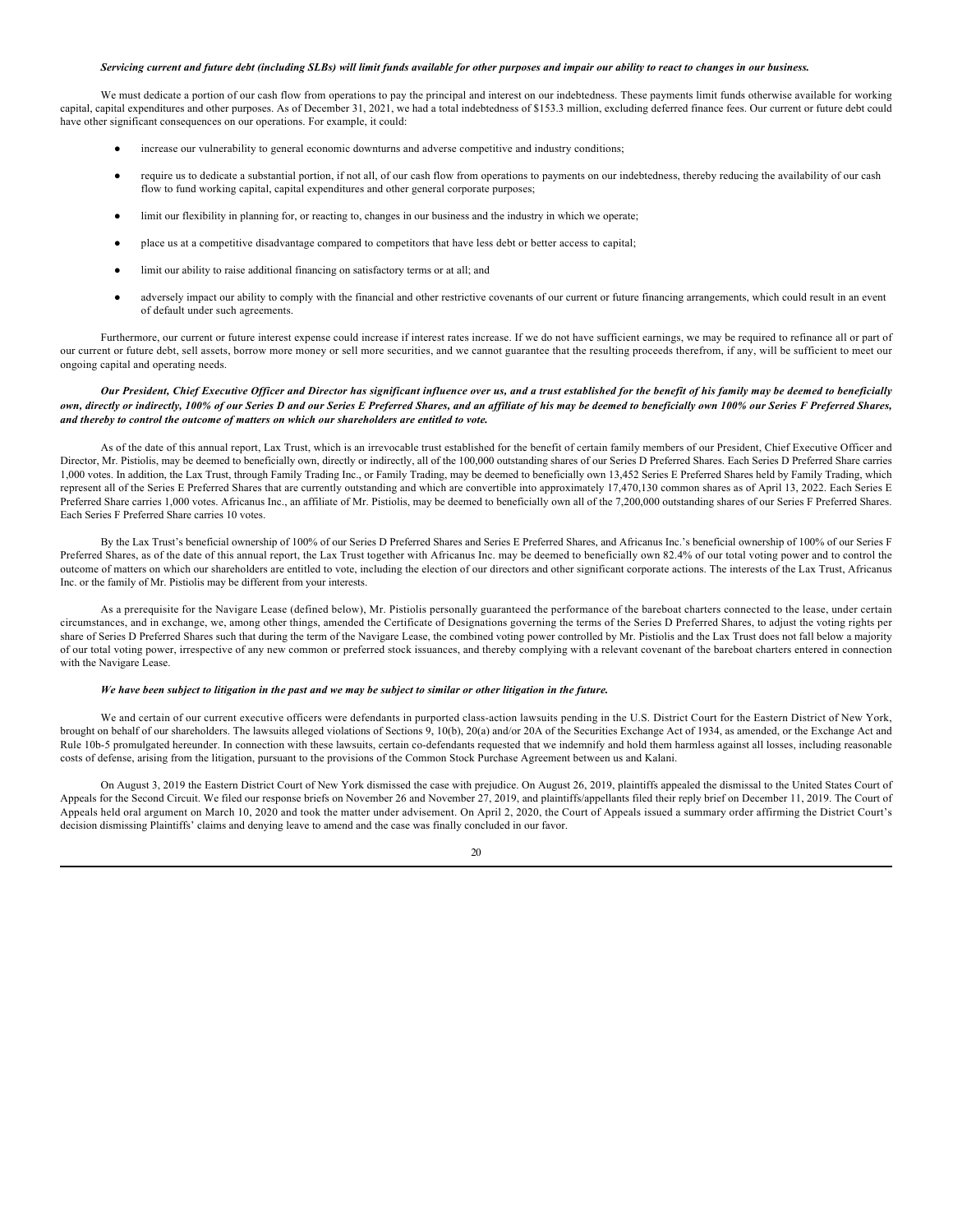We may, from time to time, be a party to other litigation in the normal course of business. Monitoring and defending against legal actions, whether or not meritorious, is timeconsuming for our management and detracts from our ability to fully focus our internal resources on our business activities. In addition, our legal fees and costs incurred in connection with such activities and any legal fees of co-defendants for which we are deemed responsible may be significant and we could, in the future, be subject to judgments or enter into settlements of claims for significant monetary damages. A decision adverse to our interests could result in the payment of substantial damages and could have a material adverse effect on our cash flow, results of operations and financial position.

With respect to any litigation, our insurance may not reimburse us or may not be sufficient to reimburse us for the expenses or losses we may suffer in contesting and concluding such lawsuit. Furthermore, our insurance does not cover legal fees associated with co-defendants. Substantial litigation costs, including the substantial self-insured retention that we are required to satisfy before any insurance applied to the claim, or an adverse result in any litigation may adversely impact our business, operating results or financial condition.

# *As of the date of this annual report our operating fleet consists of eight tankers. Any limitation in the availability or operation of these vessels could have a material adverse effect on our business, results of operations and financial condition.*

As of the date of this annual report, our operating fleet consists of one 50,000 dwt MR product tanker, five 157,000 dwt Suezmax crude oil tankers, and two 300,000 dwt Very Large Crude Carriers (VLCCs). Our MR product tanker is M/T Eco Marina Del Ray. Our Suezmax fleet consists of M/T Eco Bel Air, M/T Eco Beverly Hills, M/T Oceano CA, M/T Eco Malibu and M/T Eco West Coast. Our VLCC fleet consists of M/T Julius Caesar and M/T Legio X Equestris. Furthermore, we have a 50% interest in M/T Eco Yosemite Park and M/T Eco Joshua Park, two 50,000 dwt product tankers. If these vessels are unable to generate revenue as a result of off hire time, early termination of the applicable time charter or otherwise, our business, results of operations, financial condition and ability to pay dividends on our common shares could be materially adversely affected.

#### *We expect to be dependent on a limited number of customers for a large part of our revenues, and failure of such counterparties to meet their obligations could cause us to suffer losses or negatively impact our results of operations and cash flows.*

During 2021, 100% of our revenues derived from five charterers, BP Shipping Limited ("BP"), Clearlake Shipping Pte Ltd ("Clearlake"), Trafigura Maritime Logistics Pte Ltd ("Trafigura"), Dampskibsselskabet NORDEN A/S ("DS Norden A/S"), and Cargill International SA ("Cargill"). Such agreements subject us to counterparty risks. The ability of each of our counterparties to perform its obligations under a contract with us will depend on a number of factors that are beyond our control and may include, among other things, general economic conditions, the condition of the maritime industry, the overall financial condition of the counterparty, charter rates received for specific types of vessels, work stoppages or other labor disturbances, including as a result of the ongoing COVID-19 pandemic and various expenses. The combination of a reduction of cash flow resulting from declines in world trade, a reduction in borrowing bases under reserve-based credit facilities and the lack of availability of debt or equity financing may result in a significant reduction in the ability of charterers to make charter payments to us. In addition, in depressed market conditions, charterers and customers may no longer need a vessel that is then under charter or contract or may be able to obtain a comparable vessel at lower rates. As a result, charterers and customers may seek to renegotiate the terms of their existing charter agreements or avoid their obligations under those contracts. Should one of our counterparties fail to honor its obligations under agreements with us, we could sustain significant losses that could have a material adverse effect on our business, financial condition, results of operations and cash flows.

# *If we fail to manage our planned growth properly, we may not be able to successfully expand our market share.*

We intend to continue to grow our fleet in the future in line with our strategy. Our future growth will primarily depend on our ability to:

- generate excess cash flow for investment without jeopardizing our ability to cover current and foreseeable working capital needs (including debt service);
- raise equity and obtain required financing for our existing and new operations;
- locate and acquire suitable vessels;
- identify and consummate acquisitions or joint ventures;
- integrate any acquired business successfully with our existing operations;
- our manager's ability to hire, train and retain qualified personnel and crew to manage and operate our growing business and fleet;
- enhance our customer base; and
- manage expansion.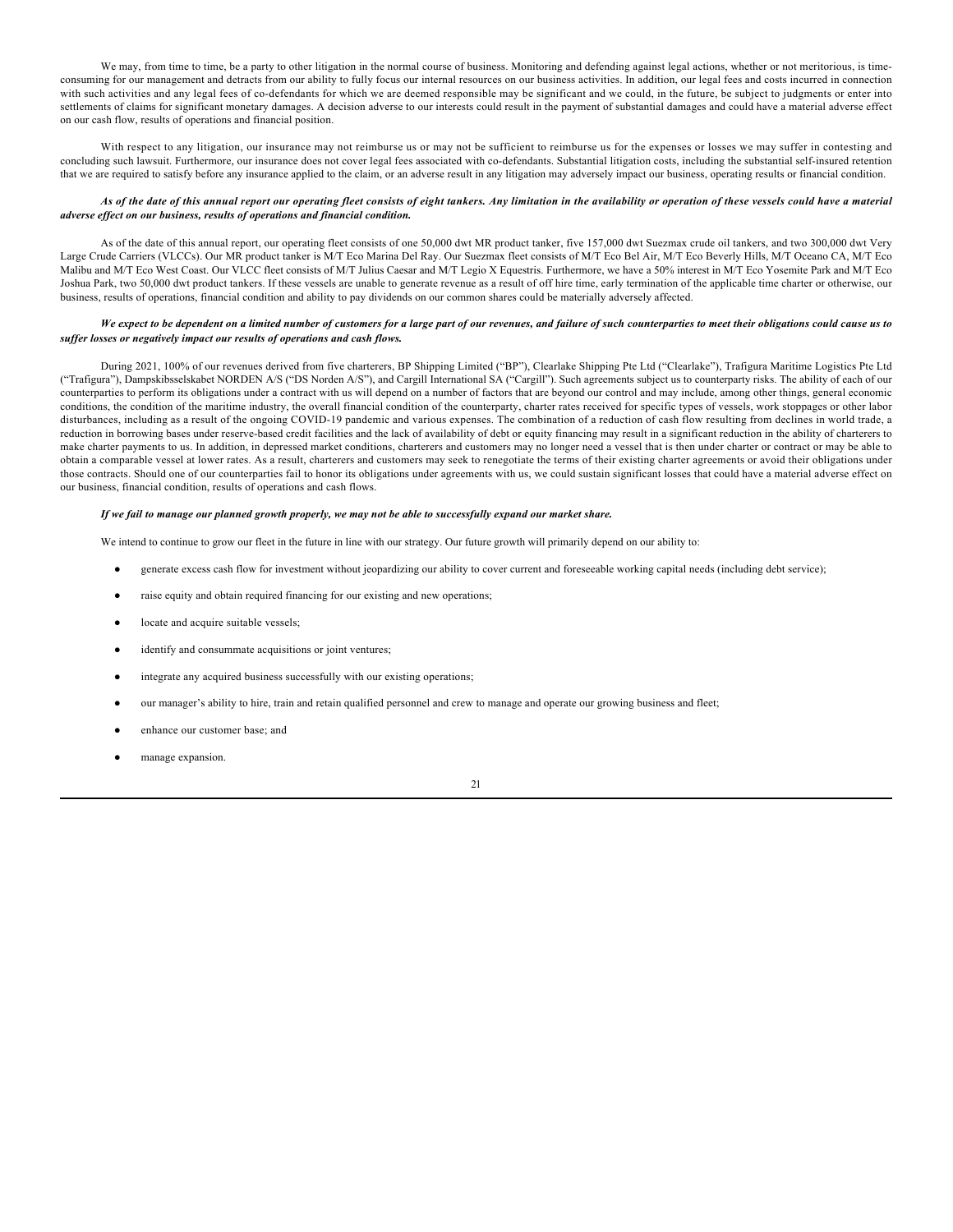Growing any business by acquisition presents numerous risks such as undisclosed liabilities and obligations, difficulty in obtaining additional qualified personnel, managing relationships with customers and suppliers and integrating newly acquired operations into existing infrastructures. We may not be successful in executing our growth plans and we may incur significant additional expenses and losses in connection therewith.

#### *Delays or defaults by the shipyards in the construction of newbuildings could increase our expenses and diminish our net income and cash flows.*

As of the date of this annual report, we do not have any contracts for newbuilding vessels. We may enter into contracts for newbuilding vessels in the future. Vessel construction projects are generally subject to risks of delay that are inherent in any large construction project, which may be caused by numerous factors, including shortages of equipment, materials or skilled labor, unscheduled delays in the delivery of ordered materials and equipment or shipyard construction, failure of equipment to meet quality and/or performance standards, financial or operating difficulties experienced by equipment vendors or the shipyard, unanticipated actual or purported change orders, inability to obtain required permits or approvals, design or engineering changes and work stoppages and other labor disputes, adverse weather conditions or any other events of force majeure. Significant delays could adversely affect our financial position, results of operations and cash flows. Additionally, failure to complete a project on time may result in the delay of revenue from that vessel, and we may continue to incur costs and expenses related to delayed vessels, such as supervision expenses.

## *Our ability to obtain additional debt financing may be dependent on our ability to charter our vessels, the performance of our charters and the creditworthiness of our charterers.*

Our inability to re-charter our vessels and the actual or perceived credit quality of our charterers, and any defaults by them, may materially affect our ability to obtain the additional capital resources that we will require to purchase additional vessels or may significantly increase our costs of obtaining such capital. Our inability to obtain financing, or receiving financing at a higher than anticipated cost, may materially affect our results of operation and our ability to implement our business strategy.

#### *The industry for the operation of tanker vessels and the transportation of oil, petroleum products and chemicals is highly competitive and we may not be able to compete for charters with new entrants or established companies with greater resources.*

We will employ our tankers and any additional vessels we may acquire in a highly competitive market that is capital intensive and highly fragmented. The operation of tanker vessels and the transportation of cargoes shipped in these vessels, as well as the shipping industry in general, is extremely competitive. Competition arises primarily from other vessel owners, including major oil companies as well as independent tanker shipping companies, some of whom have substantially greater resources than we do. Competition for the transportation of oil, petroleum products and chemicals can be intense and depends on price, location, size, age, condition and the acceptability of the vessel and its operators to the charterers. Due in part to the highly fragmented market, competitors with greater resources could enter and operate larger fleets through consolidations or acquisitions that may be able to offer better prices and fleets than us.

# *A limited number of financial institutions hold our cash.*

A limited number of financial institutions, including institutions located in Greece, hold all of our cash. Our cash balances have been deposited from time to time with banks in Germany, Holland, Greece and Switzerland amongst others. Our cash balances are not covered by insurance in the event of default by these financial institutions. The occurrence of such a default could have a material adverse effect on our business, financial condition, results of operations and cash flows, and we may lose part or all of our cash that we deposit with such banks.

#### *We may be unable to attract and retain key management personnel and other employees in the international tanker shipping industry, which may negatively impact the effectiveness of our management and our results of operations.*

Our success depends to a significant extent upon the abilities and efforts of our management team. All of our executive officers are employees of Central Mare Inc., or Central Mare, a related party affiliated with the family of Mr. Evangelos J. Pistiolis, our President, Chief Executive Officer and Director, and we have entered into agreements with Central Mare for the compensation of Mr. Evangelos J. Pistiolis; Alexandros Tsirikos, our Chief Financial Officer and Director; Vangelis G. Ikonomou our Chief Operating Officer and Konstantinos Patis, our Chief Technical Officer. The loss of any of these individuals could adversely affect our business prospects and financial condition. Difficulty in hiring and retaining personnel could adversely affect our results of operations. We do not maintain "key man" life insurance on any of our officers.

#### *If labor interruptions are not resolved in a timely manner, they could have a material adverse effect on our business, results of operations, cash flows, financial condition and available cash.*

Our Fleet Manager, is responsible for recruiting, mainly through a crewing agent, the senior officers and all other crew members for our vessels and all other vessels we may acquire. If not resolved in a timely and cost-effective manner, industrial action or other labor unrest could prevent or hinder our operations from being carried out as we expect and could have a material adverse effect on our business, results of operations, cash flows, financial condition and available cash.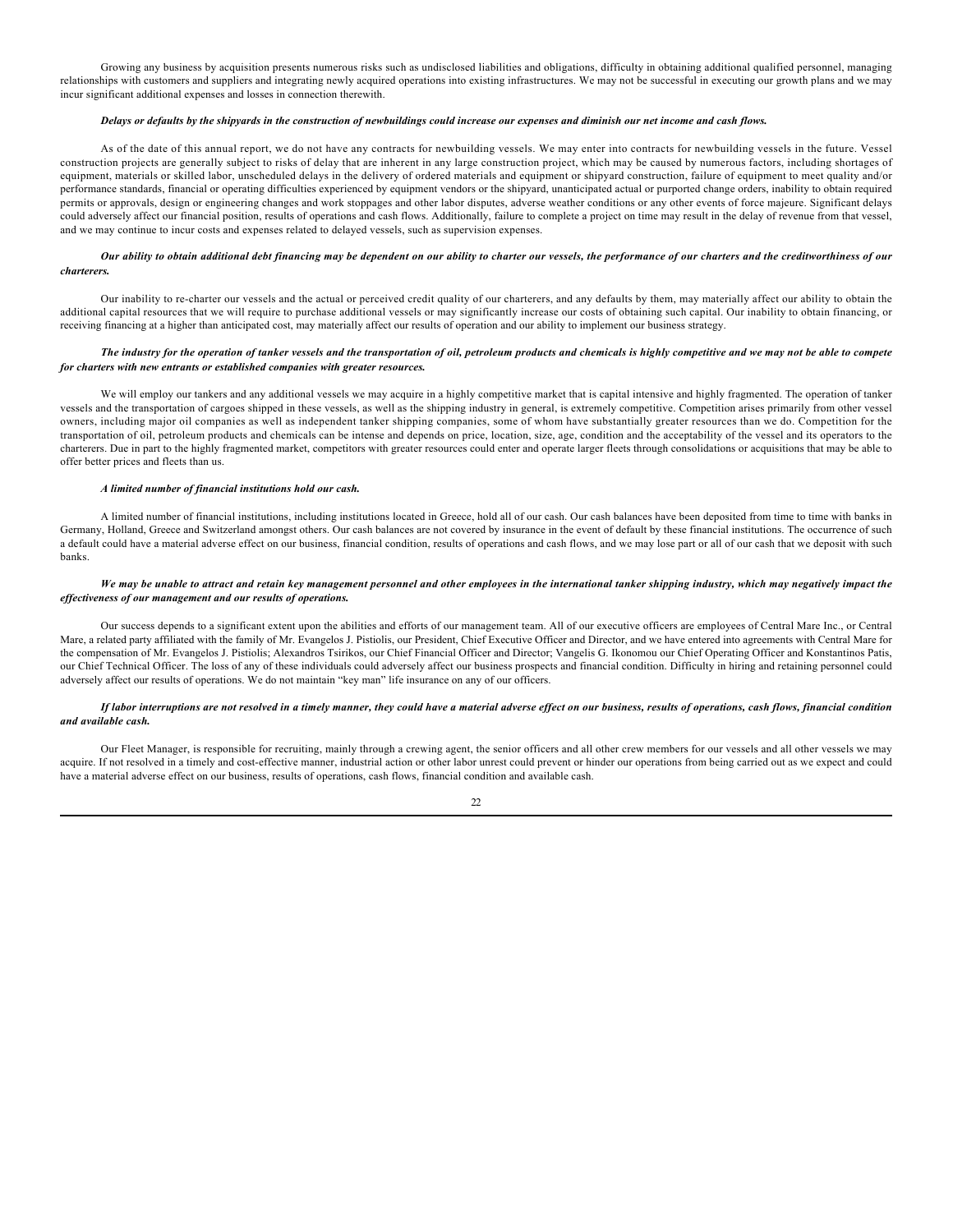# *If we expand our business, we will need to improve our operations and financial systems and staff; if we cannot improve these systems or recruit suitable employees, our performance may be adversely affected.*

Our current operating and financial systems may not be adequate if we implement a plan to expand the size of our fleet, and our attempts to improve those systems may be ineffective. If we are unable to operate our financial and operations systems effectively or to recruit suitable employees as we expand our fleet, our performance may be adversely affected.

#### *A drop in spot charter rates may provide an incentive for some charterers to default on their charters, which could affect our cash flow and financial condition.*

When we enter into a time charter or bareboat charter, rates under that charter are fixed throughout the term of the charter. If the spot charter rates in the tanker shipping industry become significantly lower than the time charter equivalent rates that some of our charterers are obligated to pay us under our then existing charters, the charterers may have incentive to default under that charter or attempt to renegotiate the charter. If our charterers fail to pay their obligations, we would have to attempt to re-charter our vessels at lower charter rates, and as a result we could sustain significant losses which could have a material adverse effect on our cash flow and financial condition, which would affect our ability to meet our current or future loans or current leaseback obligations. If our current or future lenders choose to accelerate our indebtedness and foreclose their liens, or if the owners of our leased vessels choose to repossess vessels in our fleet as a result of a default under the SLBs, our ability to continue to conduct our business would be impaired.

#### *An increase in operating costs could decrease earnings and available cash.*

Vessel operating costs include the costs of crew, fuel (for spot chartered vessels), provisions, deck and engine stores, insurance and maintenance and repairs, which depend on a variety of factors, many of which are beyond our control. Some of these costs, primarily relating to insurance and enhanced security measures, have been increasing. If any vessels we have or will acquire suffer damage, they may need to be repaired at a dry-docking facility. The costs of dry-docking repairs are unpredictable and can be substantial. Increases in any of these expenses could decrease our earnings and available cash.

# *The aging of our fleet may result in increased operating costs in the future, which could adversely affect our earnings.*

In general, the cost of maintaining a vessel in good operating condition increases with the age of the vessel. As our fleet ages, operating and other costs will increase. In the case of bareboat charters, operating costs are borne by the bareboat charterer. Cargo insurance rates also increase with the age of a vessel, making older vessels less desirable to charterers. Governmental regulations, including environmental regulations, safety or other equipment standards related to the age of vessels may require expenditures for alterations or the addition of new equipment to our vessels and may restrict the type of activities in which our vessels may engage. As our fleet ages, market conditions might not justify those expenditures or enable us to operate our vessels profitably during the remainder of their useful lives.

#### *Unless we set aside reserves or are able to borrow funds for vessel replacement, our revenue will decline at the end of a vessel*'*s useful life, which would adversely affect our business, results of operations and financial condition.*

Unless we maintain reserves or are able to borrow or raise funds for vessel replacement, we will be unable to replace the vessels in our fleet upon the expiration of their remaining useful lives, which we estimate to be 25 years from the date of initial delivery from the shipyard. Our cash flows and income are dependent on the revenues earned by the chartering of our vessels to customers. If we are unable to replace the vessels in our fleet upon the expiration of their useful lives, our business, results of operations and financial condition will be materially and adversely affected.

#### *Purchasing and operating secondhand vessels may result in increased operating costs and vessels off-hire, which could adversely affect our earnings.*

We may expand our fleet through the acquisition of secondhand vessels. While we rigorously inspect previously owned or secondhand vessels prior to purchase, this does not normally provide us with the same knowledge about their condition and cost of any required (or anticipated) repairs that we would have had if these vessels had been built for and operated exclusively by us. Accordingly, we may not discover defects or other problems with such vessels prior to purchase. Any such hidden defects or problems, when detected, may be expensive to repair, and if not detected, may result in accidents or other incidents for which we may become liable to third parties. Also, when purchasing previously owned vessels, we do not receive the benefit of warranties from the builders if the vessels we buy are older than one year. In general, the costs to maintain a vessel in good operating condition increase with the age and type of the vessel. In the case of chartered-in vessels, we run the same risks.

Governmental regulations, safety or other equipment standards related to the age of vessels may require expenditures for alterations, or the addition of new equipment, to our vessels and may restrict the type of activities in which the vessels may engage. As our vessels age, market conditions may not justify those expenditures or enable us to operate our vessels profitably during the remainder of their useful lives.

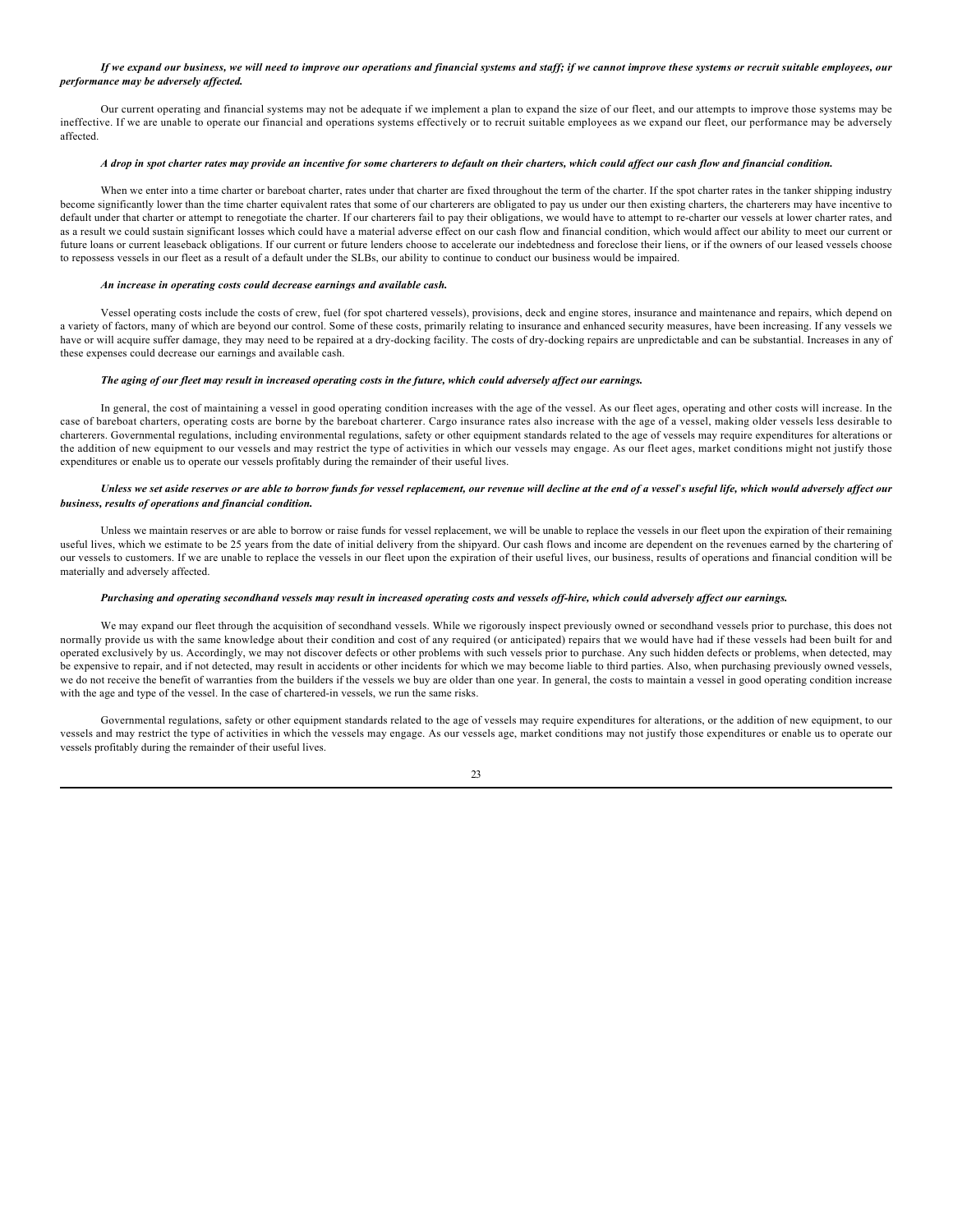## *We may not have adequate insurance to compensate us if we lose any vessels that we acquire.*

We carry insurance for all vessels we acquire against those types of risks commonly insured against by vessel owners and operators. These insurances include hull and machinery insurance, protection and indemnity insurance (which includes environmental damage and pollution insurance coverage), freight demurrage and defense and war risk insurance. Reasonable insurance rates can best be obtained when the size and the age/trading profile of the fleet is attractive. As a result, rates become less competitive as a fleet downsizes.

In the future, we may not be able to obtain adequate insurance coverage at reasonable rates for the vessels we acquire. The insurers may not pay particular claims. Our insurance policies also contain deductibles for which we will be responsible as well as limitations and exclusions that may increase our costs or lower our revenue.

#### *We may be subject to increased premium payments, or calls, as we obtain some of our insurance through protection and indemnity associations.*

We may be subject to increased premium payments, or calls, in amounts based on our claim records and the claim records of our Fleet Manager as well as the claim records of other members of the protection and indemnity associations through which we receive insurance coverage for tort liability, including pollution-related liability. In addition, our protection and indemnity associations may not have enough resources to cover claims made against them. Our payment of these calls could result in significant expense to us, which could have a material adverse effect on our business, results of operations and financial condition.

#### *Increasing scrutiny and changing expectations from investors, lenders and other market participants with respect to our Environmental, Social and Governance (*"*ESG*"*) policies may impose additional costs on us or expose us to additional risks.*

Companies across all industries are facing increasing scrutiny relating to their ESG policies. Investor advocacy groups, certain institutional investors, investment funds, lenders and other market participants are increasingly focused on ESG practices and in recent years have placed increasing importance on the implications and social cost of their investments. The increased focus and activism related to ESG and similar matters may hinder access to capital, as investors and lenders may decide to reallocate capital or to not commit capital as a result of their assessment of a company's ESG practices. Companies which do not adapt to or comply with investor, lender or other industry shareholder expectations and standards, which are evolving, or which are perceived to have not responded appropriately to the growing concern for ESG issues, regardless of whether there is a legal requirement to do so, may suffer from reputational damage and the business, financial condition, and/or stock price of such a company could be materially and adversely affected.

We may face increasing pressures from investors, lenders and other market participants, who are increasingly focused on climate change, to prioritize sustainable energy practices, reduce our carbon footprint and promote sustainability. As a result, we may be required to implement more stringent ESG procedures or standards so that our existing and future investors and lenders remain invested in us and make further investments in us. If we do not meet these standards, our business and/or our ability to access capital could be harmed.

Additionally, certain investors and lenders may exclude shipping companies, such as us, from their investing portfolios altogether due to environmental, social and governance factors. These limitations in both the debt and equity capital markets may affect our ability to develop as our plans for growth may include accessing the equity and debt capital markets. If those markets are unavailable, or if we are unable to access alternative means of financing on acceptable terms, or at all, we may be unable to implement our business strategy, which would have a material adverse effect on our financial condition and results of operations and impair our ability to service our indebtedness. Further, it is likely that we will incur additional costs and require additional resources to monitor, report and comply with wide ranging ESG requirements. The occurrence of any of the foregoing could have a material adverse effect on our business and financial condition.

#### *Technological innovation and quality and efficiency requirements from our customers could reduce our charter hire income and the value of our vessels.*

Our customers, in particular those in the oil industry, have a high and increasing focus on quality and compliance standards with their suppliers across the entire supply chain, including the shipping and transportation segment. Our continued compliance with these standards and quality requirements is vital for our operations. Charter hire rates and the value and operational life of a vessel are determined by a number of factors including the vessel's efficiency, operational flexibility and physical life. Efficiency includes speed, fuel economy and the ability to load and discharge cargo quickly. Flexibility includes the ability to enter harbors, utilize related docking facilities and pass through canals and straits. The length of a vessel's physical life is related to its original design and construction, its maintenance and the impact of the stress of operations. If new vessels are built that are more efficient or more flexible or have longer physical lives than our vessels, competition from these more technologically advanced vessels could adversely affect the amount of charter hire payments we receive for our vessels, and the resale value of our vessels could significantly decrease which may have a material adverse effect on our future performance, results of operations, cash flows and financial position.

# *The smuggling of drugs or other contraband onto our vessels may lead to governmental claims against us.*

Our vessels may call in ports where smugglers may attempt to hide drugs and other contraband on vessels, with or without the knowledge of crew members. To the extent our vessels are found with contraband, whether inside or attached to the hull of our vessel and whether with or without the knowledge of any of our crew, we may face governmental or other regulatory claims that could have an adverse effect on our business, results of operations, cash flows, financial condition and ability to pay dividends.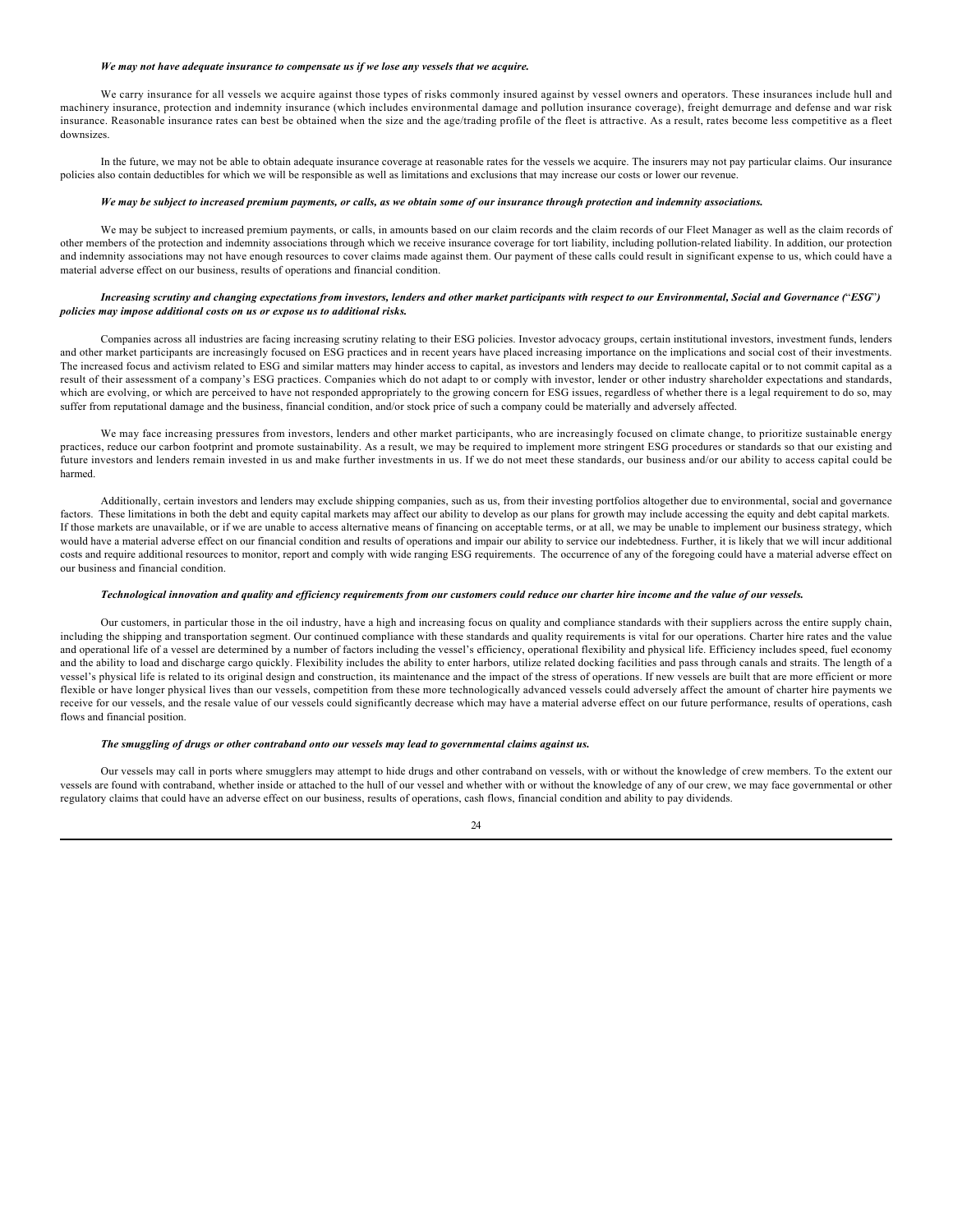# *Maritime claimants could arrest our vessels or vessels we acquire, which could interrupt our cash flow.*

Crew members, suppliers of goods and services to a vessel, shippers of cargo and other parties may be entitled to a maritime lien against that vessel for unsatisfied debts, claims or damages. In many jurisdictions, a maritime lienholder may enforce its lien by "arresting" or "attaching" a vessel through foreclosure proceedings. The arrest or attachment of one or more of our vessels or vessels we acquire could result in a significant loss of earnings for the related off-hire period. In addition, in jurisdictions where the "sister ship" theory of liability applies, a claimant may arrest the vessel which is subject to the claimant's maritime lien and any "associated" vessel, which is any vessel owned or controlled by the same owner. In countries with "sister ship" liability laws, claims might be asserted against us or any of our vessels for liabilities of other vessels that we own.

#### *Governments could requisition our vessels or vessels we acquire during a period of war or emergency, resulting in loss of earnings.*

A government could requisition vessels for title or hire. Requisition for title occurs when a government takes control of a vessel and becomes the owner. Requisition for hire occurs when a government takes control of a vessel and effectively becomes the charterer at dictated charter rates. Generally, requisitions occur during a period of war or emergency. Government requisition of any of our vessels or vessels we acquire could negatively impact our revenues should we not receive adequate compensation.

#### *U.S. federal tax authorities could treat us as a* "*passive foreign investment company,*" *which could have adverse U.S. federal income tax consequences to U.S. shareholders.*

A foreign corporation will be treated as a "passive foreign investment company," or PFIC, for U.S. federal income tax purposes if either (1) at least 75% of its gross income for any taxable year consists of certain types of "passive income" or (2) at least 50% of the average value of the corporation's assets produce or are held for the production of those types of "passive income." For purposes of these tests, "passive income" includes dividends, interest, gains from the sale or exchange of investment property and rents and royalties other than rents and royalties which are received from unrelated parties in connection with the active conduct of a trade or business. Income derived from the performance of services does not constitute "passive income" for this purpose. U.S. shareholders of a PFIC are subject to a disadvantageous U.S. federal income tax regime with respect to the income derived by the PFIC, the distributions they receive from the PFIC and the gain, if any, they derive from the sale or other disposition of their shares in the PFIC.

In general, income derived from the bareboat charter of a vessel should be treated as "passive income" for purposes of determining whether a foreign corporation is a PFIC, and such vessel should be treated as an asset which produces or is held for the production of "passive income." On the other hand, income derived from the time charter of a vessel should not be treated as "passive income" for such purpose, but rather should be treated as services income; likewise, a time chartered vessel should generally not be treated as an asset which produces or is held for the production of "passive income."

We believe that we were not a PFIC for our 2014 through 2021 taxable years and do not expect to be treated as a PFIC in subsequent taxable years. In this regard, we intend to treat the gross income we derive or are deemed to derive from our time chartering activities as services income, rather than rental income. Accordingly, we believe that our income from our time chartering activities does not constitute ''passive income,'' and the assets that we own and operate in connection with the production of that income do not constitute passive assets.

There is, however, no direct legal authority under the PFIC rules addressing our proposed method of operation. Accordingly, no assurance can be given that the United States Internal Revenue Service, or IRS, or a court of law will accept our position, and there is a risk that the IRS or a court of law could determine that we are a PFIC. Moreover, no assurance can be given that we would not constitute a PFIC for any future taxable year if there were to be changes in the nature and extent of our operations.

Our U.S. shareholders may face adverse U.S. federal income tax consequences and certain information reporting obligations as a result of us being treated as a PFIC. Under the PFIC rules, unless those shareholders make an election available under the Code (which election could itself have adverse consequences for such shareholders, as discussed below under "Taxation– U.S. Federal Income Consequences—U.S. Federal Income Taxation of U.S. Holders"), such shareholders would be liable to pay U.S. federal income tax at the then prevailing income tax rates on ordinary income plus interest upon excess distributions and upon any gain from the disposition of their common shares, as if the excess distribution or gain had been recognized ratably over the shareholder's holding period of the common shares. See "Taxation --U.S. Federal Income Consequences--U.S. Federal Income Taxation of U.S. Holders" for a more comprehensive discussion of the U.S. federal income tax consequences to U.S. shareholders as a result of our status as a PFIC.

#### *We are subject to U.S. federal income tax on our U.S. source income, which will reduce our earnings.*

Under the U.S. Internal Revenue Code of 1986, as amended, or the Code, 50% of the gross shipping income of a vessel owning or chartering corporation, such as ourselves and our subsidiaries, that is attributable to transportation that begins or ends, but that does not both begin and end, in the United States is characterized as U.S. source shipping income and such income is subject to a 4% U.S. federal income tax without allowance for deduction, unless that corporation qualifies for exemption from tax under Section 883 of the Code.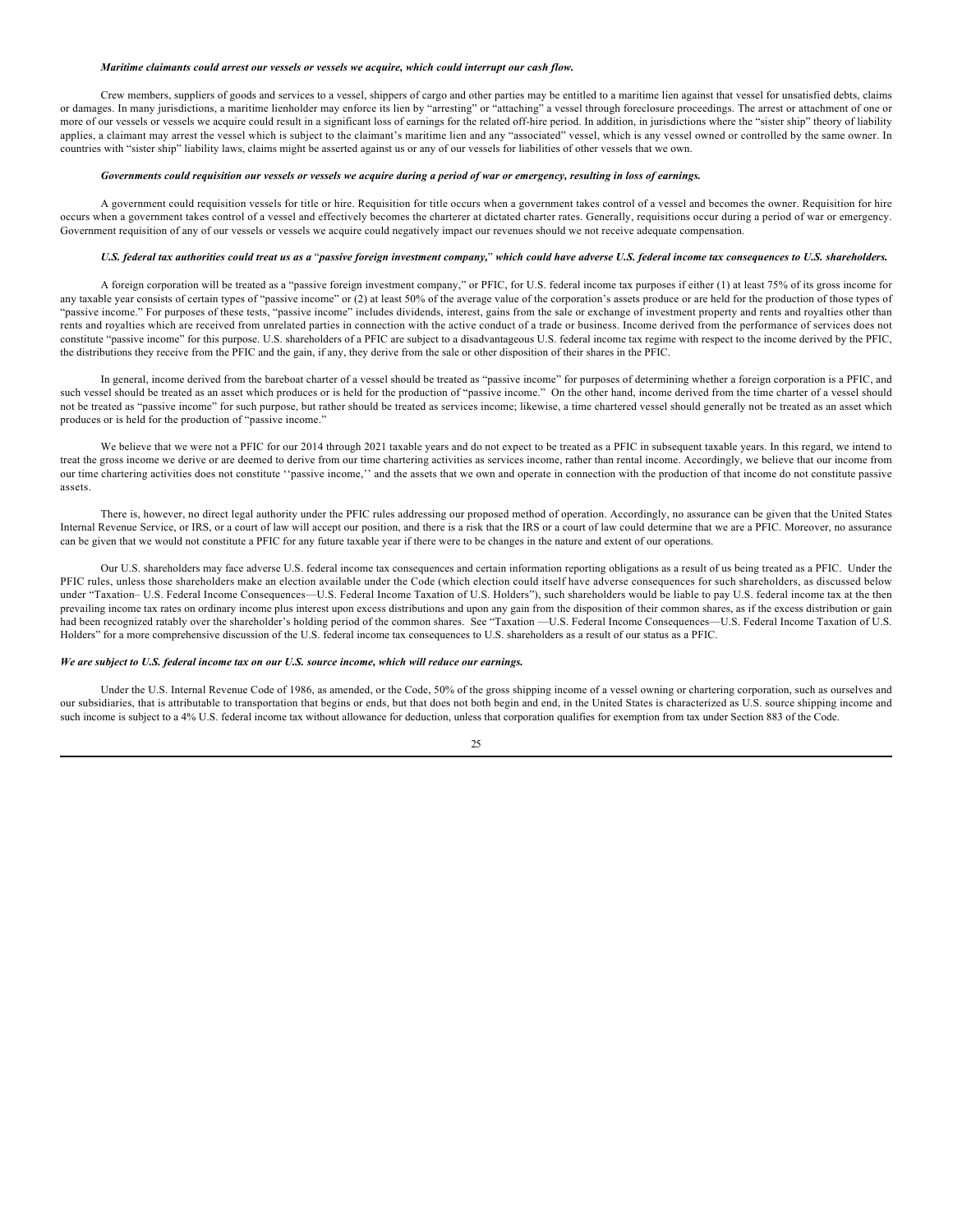We did not qualify for the tax exemption under Section 883 of the Code for our 2021 taxable year. Therefore, we and our subsidiaries are subject to an effective 2% U.S. federal income tax on the gross shipping income we derived during 2021 that is attributable to the transport of cargoes to or from the United States. We estimate the amount of this tax for our 2021 taxable year to be approximately \$152,000.

#### *We are a* "*foreign private issuer,*" *which could make our common shares less attractive to some investors or otherwise harm our stock price.*

We are a "foreign private issuer," as such term is defined in Rule 405 under the Securities Act of 1933, as amended, or the Securities Act. As a "foreign private issuer" the rules governing the information that we disclose differ from those governing U.S. corporations pursuant to the Securities Exchange Act of 1934, as amended, or the Exchange Act. We are not required to file quarterly reports on Form 10-Q or provide current reports on Form 8-K disclosing significant events within four days of their occurrence. In addition, our officers and directors are exempt from the reporting and "short-swing" profit recovery provisions of Section 16 of the Exchange Act and related rules with respect to their purchase and sales of our securities. Our exemption from the rules of Section 16 of the Exchange Act regarding sales of common shares by insiders means that you will have less data in this regard than shareholders of U.S. companies that are subject to the Exchange Act. Moreover, we are exempt from the proxy rules, and proxy statements that we distribute will not be subject to review by the Commission. Accordingly there may be less publicly available information concerning us than there is for other U.S. public companies. These factors could make our common shares less attractive to some investors or otherwise harm our stock price.

### **RISKS RELATED TO OUR COMMON SHARES**

#### *Our share price may continue to be highly volatile, which could lead to a loss of all or part of a shareholder*'*s investment.*

The market price of our common shares has fluctuated widely since our common shares began trading in July of 2004 on the Nasdaq Stock Market LLC.

The market price of our common shares is affected by a variety of factors, including:

- fluctuations in interest rates:
- fluctuations in the availability or the price of oil and chemicals;
- fluctuations in foreign currency exchange rates;
- announcements by us or our competitors;
- changes in our relationships with customers or suppliers;
- actual or anticipated fluctuations in our semi-annual and annual results and those of other public companies in our industry;
- changes in United States or foreign tax laws;
- actual or anticipated fluctuations in our operating results from period to period;
- shortfalls in our operating results from levels forecast by securities analysts;
- market conditions in the shipping industry and the general state of the securities markets;
- business interruptions caused by the ongoing outbreak of COVID-19;
- mergers and strategic alliances in the shipping industry;
- changes in government regulation;

a general or industry-specific decline in the demand for, and price of, shares of our common shares resulting from capital market conditions independent of our operating

#### performance;

- the loss of any of our key management personnel;
- our failure to successfully implement our business plan;
- issuance of shares; and
- stock splits / reverse stock splits.

In addition, over the last few years, the stock market has experienced price and volume fluctuations, including due to factors relating to the ongoing outbreak of COVID-19, and this volatility has sometimes been unrelated to the operating performance of particular companies. As a result, there is a potential for rapid and substantial decreases in the price of our common shares, including decreases unrelated to our operating performance or prospects. During 2021, the price of our common shares experienced a high of \$3.89 in February and a low of \$0.81 in December. This market and share price volatility relating to the effects of COVID -19, as well as general economic, market or political conditions, has and could further reduce the market price of our common shares in spite of our operating performance and could also increase our cost of capital, which could prevent us from accessing debt and equity capital on terms acceptable to us or at all.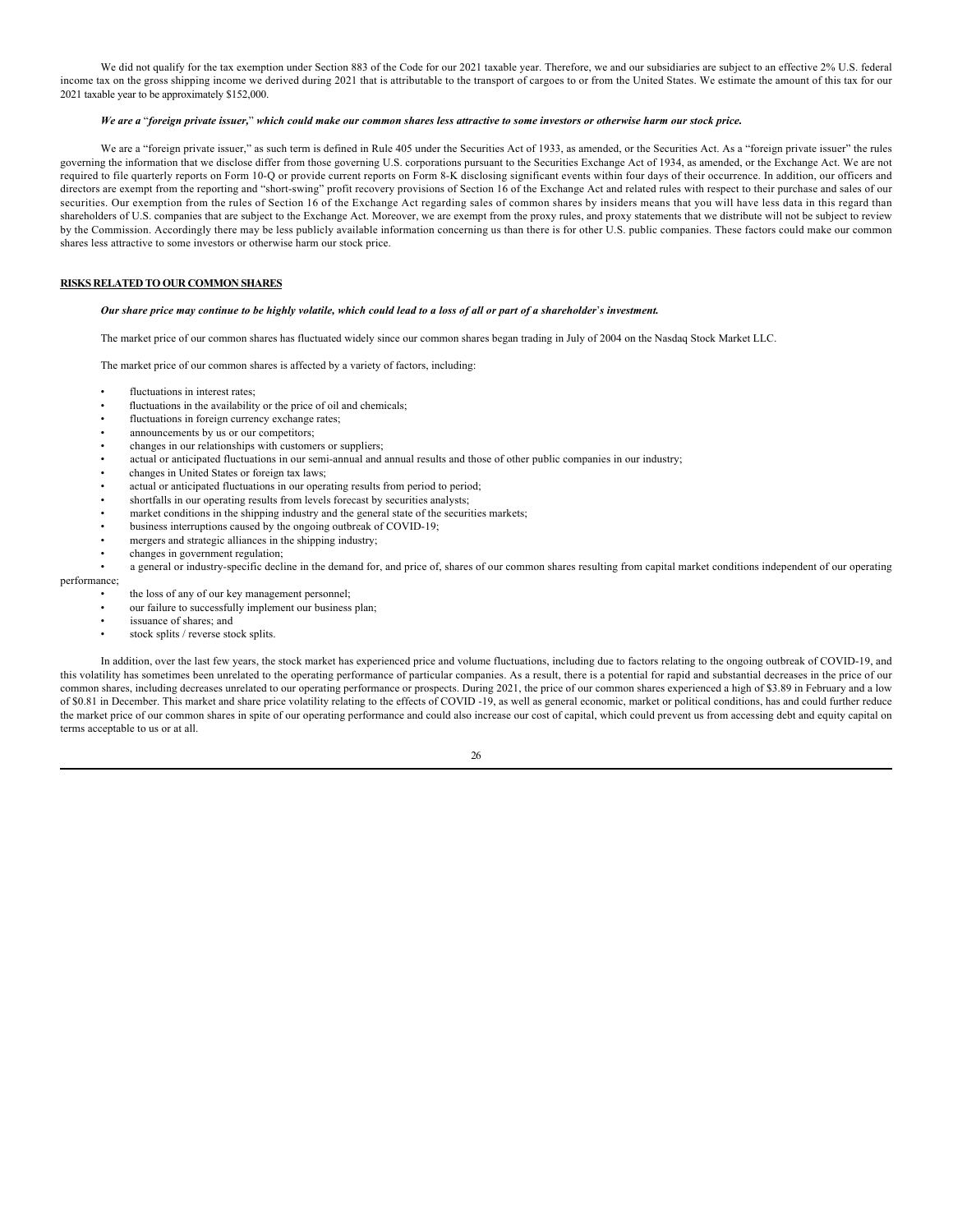In addition, a possible "short squeeze" due to a sudden increase in demand of our common stock that largely exceeds supply may lead to further price volatility in our common shares. Investors may purchase our common shares to hedge existing exposure in our common shares or to speculate on the price of our common shares. Speculation on the price of our common shares may involve long and short exposures. To the extent aggregate short exposure exceeds the number of common shares available for purchase in the open market, investors with short exposure may have to pay a premium to repurchase our common shares for delivery to lenders of our common shares. Those repurchases may in turn, dramatically increase the price of our common shares until investors with short exposure are able to purchase additional common shares to cover their short position. This is often referred to as a "short squeeze." Following such a short squeeze, once investors purchase the shares necessary to cover their short position, the price of our common shares may rapidly decline. A short squeeze could lead to volatile price movements in our shares that are not directly correlated to the performance or prospects of our company.

#### *There is no guarantee of a continuing public market for you to resell our common shares.*

Our common shares currently trade on the Nasdaq Capital Market. We cannot assure you that an active and liquid public market for our common shares will continue and you may not be able to sell your common shares in the future at the price that you paid for them or at all. The price of our common shares may be volatile and may fluctuate due to factors such as:

- actual or anticipated fluctuations in our quarterly and annual results and those of other public companies in our industry;
- mergers and strategic alliances in the shipping industry;
- market conditions in the shipping industry and the general state of the securities markets;
- changes in government regulation;
- shortfalls in our operating results from levels forecast by securities analysts; and
- announcements concerning us or our competitors.

Further, a lack of trading volume in our stock may affect investors' ability to sell their shares. Our common shares have periodically had low daily trading volumes in the market. As a result, investors may be unable to sell all or any of their shares in the desired time period, or may only be able to sell such shares at a significant discount to the previous closing price.

#### *Nasdaq may delist our common shares from its exchange which could limit your ability to make transactions in our securities and subject us to additional trading restrictions.*

On July 27, 2016, we transferred our Nasdaq listing from the Nasdaq Global Select Market to the Nasdaq Capital Market. Our common shares continue to trade on Nasdaq under the symbol "TOPS". The Nasdaq Capital Market is a continuous trading market that operates in substantially the same manner as the Nasdaq Global Select Market. We then fulfilled the listing requirements of the Nasdaq Capital Market and the approval of the transfer cured our deficiency under Nasdaq Listing Rule 5450(b)(1)(C).

On June 27, 2017, we received written notification from Nasdaq, indicating that because the closing bid price of our common shares for the last 30 consecutive business days was below \$1.00 per share, we no longer met the minimum bid price requirement for the Nasdaq Capital Market, set forth in Nasdaq Listing Rule 5450(a)(1). Pursuant to the Nasdaq Listing Rules, the applicable grace period to regain compliance was 180 days, or until December 26, 2017. We regained compliance on August 17, 2017.

On October 10, 2017, we received written notification from Nasdaq indicating that because the closing bid price of our common shares for the last 30 consecutive business days was below \$1.00 per share, we no longer meet the minimum bid price requirement for the Nasdaq Capital Market, set forth in Nasdaq Listing Rule 5450(a)(1). Pursuant to the Nasdaq Listing Rules, the applicable grace period to regain compliance is 180 days, or until April 9, 2018. After requesting a grace period from Nasdaq, we regained compliance on April 11, 2018.

On March 11, 2019, we received written notification from Nasdaq, indicating that because the closing bid price of our common shares for the last 30 consecutive business days was below \$1.00 per share, we no longer met the minimum bid price requirement for the Nasdaq Capital Market, set forth in Nasdaq Listing Rule 5450(a)(1). Pursuant to the Nasdaq Listing Rules, the applicable grace period to regain compliance is 180 days, or until September 9, 2019.

On August 22, 2019 we effectuated a 20 to 1 reverse stock split in order to regain compliance with Nasdaq Listing Rule 5450(a)(1). As a result, we regained compliance on September 5, 2019.

On December 26, 2019, we received a written notification from Nasdaq indicating that because the closing bid price of our common shares for the last 30 consecutive business days was below \$1.00 per share, we no longer met the minimum bid price requirement under Nasdaq rules. On April 17, 2020 we received a written notification from Nasdaq granting an extension to the grace period for regaining compliance. On August 7, 2020 we effectuated a 25 to 1 reverse stock split in order to regain compliance with Nasdaq Listing Rule 5450(a)(1). As a result, we regained compliance on August 25, 2020.

On January 26, 2022, we received a written notification from Nasdaq indicating that because the closing bid price of our common shares for the last 30 consecutive business days was below \$1.00 per share, we no longer met the minimum bid price requirement under Nasdaq rules. We regained compliance on March 22, 2022.

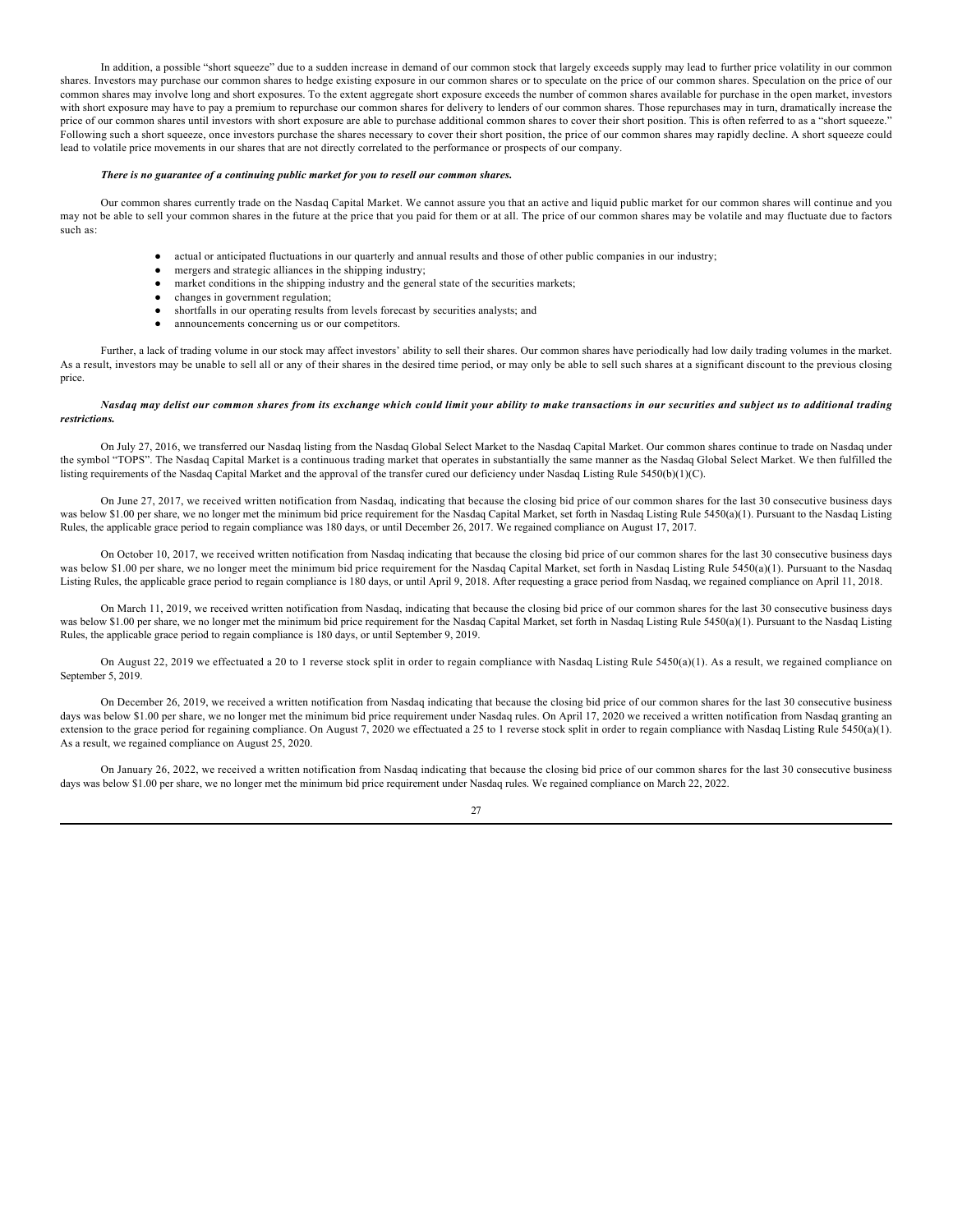A continued decline in the closing price of our common shares on Nasdaq could result in suspension or delisting procedures in respect of our common shares. The commencement of suspension or delisting procedures by an exchange remains, at all times, at the discretion of such exchange and would be publicly announced by the exchange. If a suspension or delisting were to occur, there would be significantly less liquidity in the suspended or delisted securities. In addition, our ability to raise additional necessary capital through equity or debt financing would be greatly impaired. Furthermore, with respect to any suspended or delisted common shares, we would expect decreases in institutional and other investor demand, analyst coverage, market making activity and information available concerning trading prices and volume, and fewer broker-dealers would be willing to execute trades with respect to such common shares. A suspension or delisting would likely decrease the attractiveness of our common shares to investors and constitutes a breach under certain of our credit agreements as well as constitutes an event of default under certain classes of our preferred stock and would cause the trading volume of our common shares to decline, which could result in a further decline in the market price of our common shares.

Finally, if the volatility in the market continues or worsens, it could have a further adverse effect on the market price of our common shares, regardless of our operating performance.

#### *We have issued common shares in the past through various transactions. Shareholders may experience significant dilution as a result of our offerings.*

We have already sold large quantities of our common shares pursuant to previous public and private offerings of our equity-linked securities. We currently have an effective registration statement on Form F-3 (333-234281), for the registered sale of \$200 million of our securities, of which we have sold \$129.7 million. We also have 13,452 Series E Preferred Shares outstanding, which are convertible into approximately 17,470,130 shares as of April 13, 2022. All of the Series E Preferred Shares are held by Family Trading.

Purchasers of the common shares we sell, as well as our existing shareholders, will experience significant dilution if we sell shares at prices significantly below the price at which they invested. In addition, we may issue additional common shares or other equity securities of equal or senior rank in the future in connection with, among other things, debt prepayments, future vessel acquisitions, redemptions of our Series E Preferred Shares, or any future equity incentive plan, without shareholder approval, in a number of circumstances. Our existing shareholders may experience significant dilution if we issue shares in the future at prices below the price at which previous shareholders invested.

Our issuance of additional shares of common shares or other equity securities of equal or senior rank would have the following effects:

- our existing shareholders' proportionate ownership interest in us will decrease;
- the amount of cash available for dividends payable on the shares of our common shares may decrease;
- the relative voting strength of each previously outstanding common share may be diminished; and
- the market price of the shares of our common shares may decline.

#### *Future issuances or sales, or the potential for future issuances or sales, of our common shares may cause the trading price of our securities to decline and could impair our ability to raise capital through subsequent equity offerings.*

We have issued a significant number of our common shares and we may do so in the future. Shares to be issued in future equity offerings could cause the market price of our common shares to decline, and could have an adverse effect on our earnings per share. In addition, future sales of our common shares or other securities in the public markets, or the perception that these sales may occur, could cause the market price of our common shares to decline, and could materially impair our ability to raise capital through the sale of additional securities.

The market price of our common shares could decline due to sales, or the announcements of proposed sales, of a large number of common shares in the market, including sales of common shares by our large shareholders, or the perception that these sales could occur. These sales or the perception that these sales could occur could also depress the market price of our common shares and impair our ability to raise capital through the sale of additional equity securities or make it more difficult or impossible for us to sell equity securities in the future at a time and price that we deem appropriate. We cannot predict the effect that future sales of common shares or other equity-related securities would have on the market price of our common shares.

Our Third Amended and Restated Articles of Incorporation, as amended, authorizes our Board of Directors to, among other things, issue additional shares of common or preferred stock or securities convertible or exchangeable into equity securities, without shareholder approval. We may issue such additional equity or convertible securities to raise additional capital. The issuance of any additional shares of common or preferred stock or convertible securities could be substantially dilutive to our shareholders. Moreover, to the extent that we issue restricted stock units, stock appreciation rights, options or warrants to purchase our common shares in the future and those stock appreciation rights, options or warrants are exercised or as the restricted stock units vest, our shareholders may experience further dilution. Holders of shares of our common shares have no preemptive rights that entitle such holders to purchase their pro rata share of any offering of shares of any class or series and, therefore, such sales or offerings could result in increased dilution to our shareholders.

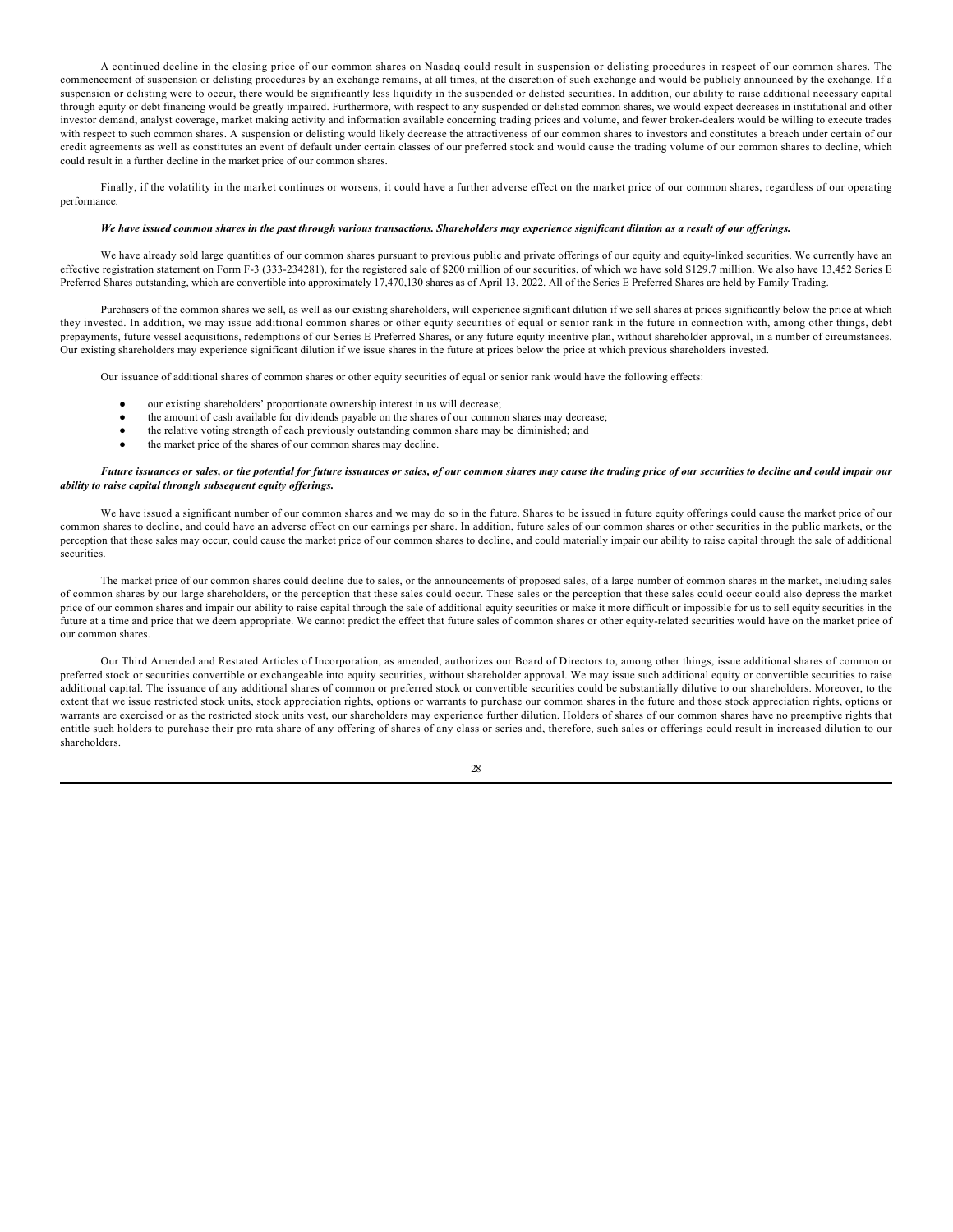# *Future issuance of common shares may trigger anti-dilution provisions in our Series E Preferred Shares and affect the interests of our common shareholders.*

The Series E Preferred Shares contain anti-dilution provisions that have been triggered by securities we have issued, including common shares, convertible preferred shares, and warrants, and could further be triggered by future issuances of the same or similar types of securities, depending on the offering price of equity issuances, the conversion price or formula of convertible shares or the exercise price or formula of warrants. Any issuance below the then applicable conversion price of the Series E Preferred Shares, could result in an adjustment downward of the Series E Preferred Shares conversion price and an increase in the number of common shares each Series E Share is converted into. These adjustments could affect the interests of our common shareholders and the trading price for our common shares. Furthermore the Series E Preferred Shares holders have the option to replace the fixed conversion price with a variable conversion price, namely 80% of the lowest daily Volume-Weighted Average Price ("VWAP") of our common shares over the 20 consecutive trading days expiring on the trading day immediately prior to the date of delivery of a conversion notice (but in no event can this variable conversion price be less than \$0.60 ("Floor Price")) and purchase such proportionate number of shares based on the variable conversion price in effect on the date of conversion. If using the variable conversion price of the Series E Preferred Shares, as of April 13, 2022, the Series E Preferred Shares have a conversion price of \$0.77 and are convertible into 17,470,130 common shares per Series E Share, as may be further adjusted. Moreover, future issuance of other equity or debt convertible into or issuable or exchangeable for common shares at a price per share less than the then current conversion price of the Series E Preferred Shares would result in similar adjustments.

#### *We are incorporated in the Republic of the Marshall Islands, which does not have a well-developed body of corporate law, and as a result, shareholders may have fewer rights and protections under Marshall Islands law than under a typical jurisdiction in the United States.*

Our corporate affairs are governed by our Third Amended and Restated Articles of Incorporation, as amended, our By-laws, and by the Marshall Islands Business Corporations Act, or the BCA. The provisions of the BCA resemble provisions of the corporation laws of a number of states in the United States. However, there have been few judicial cases in the Republic of the Marshall Islands interpreting the BCA. The rights and fiduciary responsibilities of directors under the law of the Republic of the Marshall Islands are not as clearly established as the rights and fiduciary responsibilities of directors under statutes or judicial precedent in existence in certain United States jurisdictions. Shareholder rights may differ as well. While the BCA does specifically incorporate the non-statutory law, or judicial case law, of the State of Delaware and other states with substantially similar legislative provisions, our public shareholders may have more difficulty in protecting their interests in the face of actions by management, directors or controlling shareholders than would shareholders of a corporation incorporated in a United States jurisdiction.

#### *It may not be possible for investors to serve process on or enforce U.S. judgments against us.*

We and all of our subsidiaries are incorporated in jurisdictions outside the U.S. and substantially all of our assets and those of our subsidiaries are located outside the U.S. In addition, all of our directors and officers are non-residents of the U.S., and all or a substantial portion of the assets of these non-residents are located outside the U.S. As a result, it may be difficult or impossible for U.S. investors to serve process within the U.S. upon us, our subsidiaries or our directors and officers or to enforce a judgment against us for civil liabilities in U.S. courts. In addition, you should not assume that courts in the countries in which we or our subsidiaries are incorporated or where our assets or the assets of our subsidiaries are located (1) would enforce judgments of U.S. courts obtained in actions against us or our subsidiaries based upon the civil liability provisions of applicable U.S. federal and state securities laws or (2) would enforce, in original actions, liabilities against us or our subsidiaries based on those laws.

# *Our By-laws provide that the High Court of the Republic of Marshall Islands shall be the sole and exclusive forum for certain disputes between us and our shareholders, which could limit our shareholders*' *ability to obtain a favorable judicial forum for disputes with us or our directors, officers, or employees.*

Our By-laws provide that, unless the Company consents in writing to the selection of an alternative forum, the High Court of the Republic of Marshall Islands, shall be the sole and exclusive forum for (i) any shareholders' derivative action or proceeding brought on behalf of the Corporation, (ii) any action asserting a claim of breach of a fiduciary duty owed by any director, officer or other employee of the Corporation to the Corporation or the Corporation's shareholders, (iii) any action asserting a claim arising pursuant to any provision of the Business Corporations Act of the Republic of the Marshall Islands, or (iv) any action asserting a claim governed by the internal affairs doctrine. This forum selection provision may limit a shareholder's ability to bring a claim in a judicial forum that it finds favorable for disputes with us or our directors, officers, or other employees, which may discourage lawsuits with respect to such claims.

# *We may not achieve the intended benefits of having a forum selection provision if it is found to be unenforceable.*

Our By-laws include a forum selection provision as under the section herein entitled "Item 10. Additional Information—B. Memorandum and Articles of Association. However, the enforceability of similar forum selection provisions in other companies' governing documents has been challenged in legal proceedings, and it is possible that in connection with any action a court could find the forum selection provision contained in our By-laws to be inapplicable or unenforceable in such action. If a court were to find the forum selection provision to be inapplicable to, or unenforceable in respect of, one or more of the specified types of actions or proceedings, we may incur additional costs associated with resolving such action in other jurisdictions, which could adversely affect our business, financial condition and results of operations.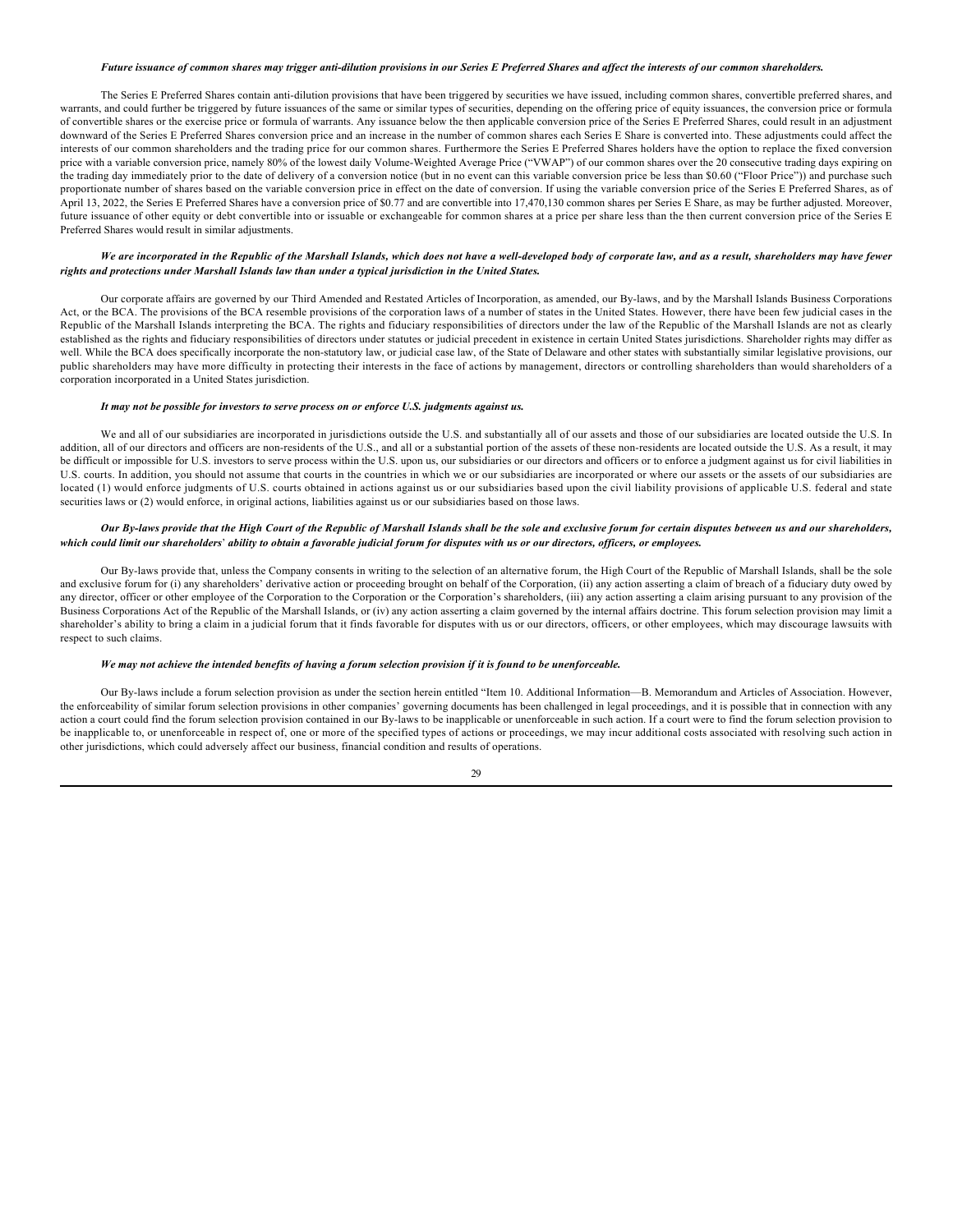#### *Anti-takeover provisions in our organizational documents could have the effect of discouraging, delaying or preventing a merger, amalgamation or acquisition, which could reduce the market price of our common shares.*

Several provisions of our Third Amended and Restated Articles of Incorporation, as amended, and Amended and Restated By-laws could make it difficult for our shareholders to change the composition of our board of directors in any one year, preventing them from changing the composition of management. In addition, the same provisions may discourage, delay or prevent a merger or acquisition that shareholders may consider favorable.

These provisions include:

- authorizing our Board of Directors to issue "blank check" preferred stock without stockholder approval;
- providing for a classified Board of Directors with staggered, three-year terms;
- prohibiting cumulative voting in the election of directors;
- authorizing the removal of directors only for cause and only upon the affirmative vote of the holders of at least 80% of the outstanding shares of our capital stock entitled to vote for the directors;
- prohibiting shareholder action by written consent unless the written consent is signed by all shareholders entitled to vote on the action;
- limiting the persons who may call special meetings of shareholders;
- establishing advance notice requirements for nominations for election to our Board of Directors or for proposing matters that can be acted on by shareholders at shareholder meetings; and
- restricting business combinations with interested shareholders.

In addition, we have entered into a stockholders rights agreement that makes it more difficult for a third party to acquire a significant stake in the Company without the support of our Board of Directors. See "Item 10. Additional Information—B. Memorandum and Articles of Association—Stockholders Rights Agreement."

The above anti-takeover provisions and the provisions of our stockholders rights agreement could substantially impede the ability of public shareholders to benefit from a change in control and, as a result, may adversely affect the market price of our common shares and your ability to realize any potential change of control premium.

# **RISKS RELATED TO OUR RELATIONSHIP WITH OUR FLEET MANAGER AND ITS AFFILIATES**

# *We are dependent on our Fleet Manager to perform the day-to-day management of our fleet.*

Our executive management team, provided by Central Mare, consists of Evangelos J. Pistiolis; Alexandros Tsirikos, our Chief Financial Officer and Director; Vangelis G. Ikonomou our Chief Operating Officer and Konstantinos Patis, our Chief Technical Officer. We subcontract the day-to-day vessel management of our fleet, including crewing, maintenance and repair to our Fleet Manager. Furthermore, upon delivery of any vessels we may acquire, we expect to subcontract their day-to-day management to our Fleet Manager. Our Fleet Manager is a related party affiliated with the family of Mr. Pistiolis. We are dependent on our Fleet Manager for the technical and commercial operation of our fleet as well as for all accounting and reporting functions and the loss of our Fleet Manager's services or its failure to perform obligations to us could materially and adversely affect the results of our operations. If our Fleet Manager suffers material damage to its reputation or relationships it may harm our ability to:

- continue to operate our vessels and service our customers;
- renew existing charters upon their expiration;
- obtain new charters;
- obtain financing on commercially acceptable terms;
- obtain insurance on commercially acceptable terms;
- maintain satisfactory relationships with our customers and suppliers; and
- successfully execute our growth strategy.

#### *Our Fleet Manager is a privately held company and there may be limited or no publicly available information about it.*

Our Fleet Manager is a privately held company. The ability of our Fleet Manager to provide services for our benefit will depend in part on its own financial strength. Circumstances beyond our control could impair our Fleet Manager's financial strength, and there may be limited publicly available information about its financial condition. As a result, an investor in our common shares might have little advance warning of problems affecting our Fleet Manager, even though these problems could have a material adverse effect on us.

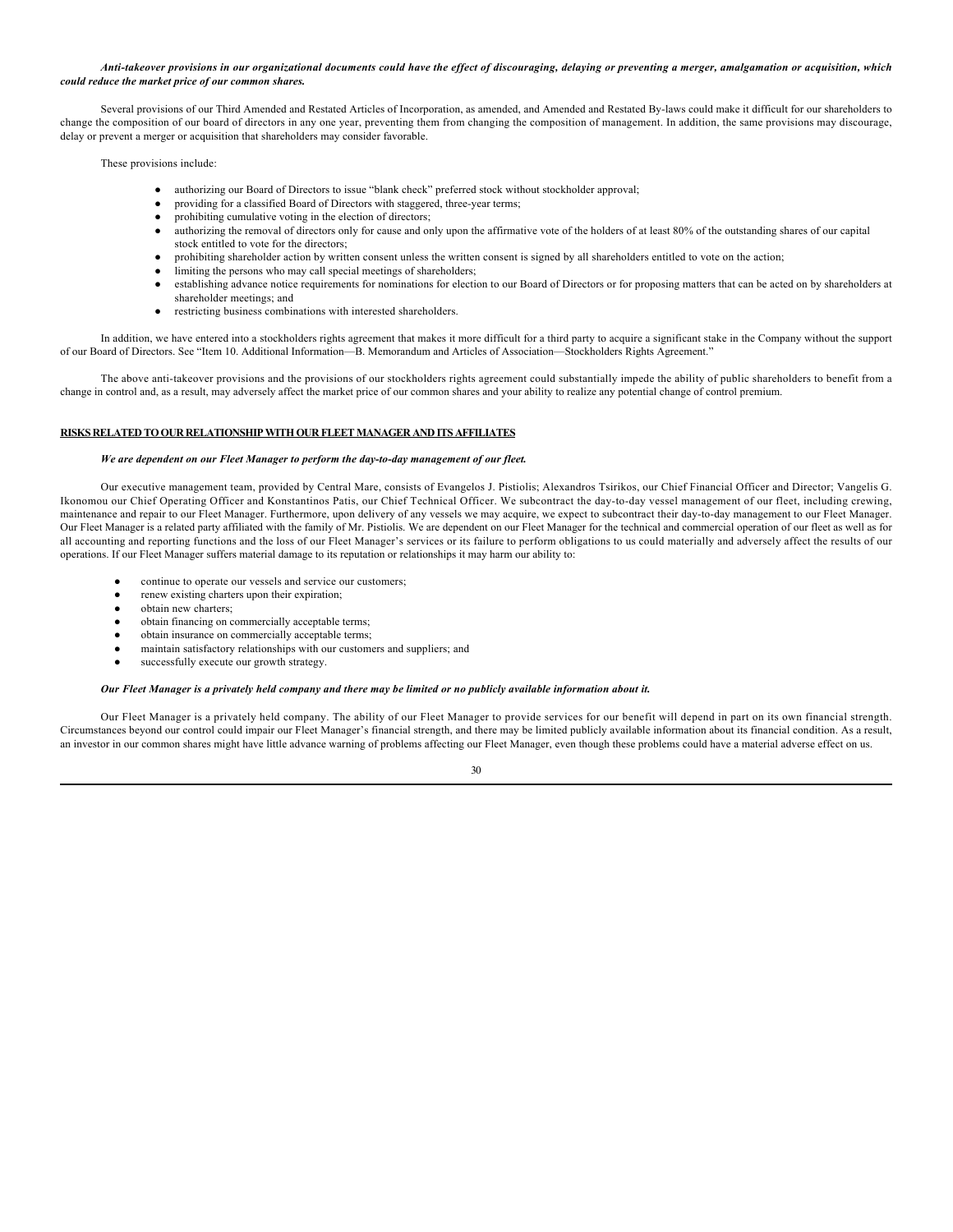# *Our Fleet Manager may have conflicts of interest between us and its other clients.*

We subcontract the day-to-day vessel management of our fleet, including crewing, maintenance and repair to our Fleet Manager. Our Fleet Manager may provide similar services for vessels owned by other shipping companies, and it also may provide similar services to companies with which our Fleet Manager is affiliated. These responsibilities and relationships could create conflicts of interest between our Fleet Manager's performance of its obligations to us, on the one hand, and our Fleet Manager's performance of its obligations to its other clients, on the other hand. These conflicts may arise in connection with the crewing, supply provisioning and operations of the vessels in our fleet versus vessels owned by other clients of our Fleet Manager. In particular, our Fleet Manager may give preferential treatment to vessels owned by other clients whose arrangements provide for greater economic benefit to our Fleet Manager. These conflicts of interest may have an adverse effect on our results of operations.

# <span id="page-31-0"></span>**ITEM 4. INFORMATION ON THE COMPANY**

#### **A. History and Development of the Company**

Our predecessor, Ocean Holdings Inc., was formed as a corporation in January 2000 under the laws of the Republic of the Marshall Islands and renamed Top Tankers Inc. in May 2004. In December 2007, Top Tankers Inc. was renamed TOP Ships Inc. Our common shares are currently listed on Nasdaq under the symbol "TOPS." The current address of our principal executive office is 1 Vasilisis Sofias and Megalou Alexandrou Str, 15124 Maroussi, Greece. The telephone number of our registered office is +30 210 812 8107. The SEC maintains an Internet site that contains reports, proxy and information statements, and other information regarding issuers that file electronically with the SEC. The address of the SEC's Internet site is http://www.sec.gov. The address of our Internet site is https://www.topships.org.

On January 11, 2019, we entered into a warrant exchange agreement with the sole holder of the warrants issued in a registered direct offering in October 2018 (the "2018 Warrants") for the reduction of the exercise price of said warrants from \$750 to \$510. On the same date 300,000 2018 Warrants were exercised into 600 common shares. On February 5, 2019, we entered an amendment of the 2018 Warrants for the reduction of the exercise price of said warrants from \$510 to \$350. On the same date 714,285 2018 Warrants were exercised into 1,429 common shares. Between February 21 and February 25, 2019 the remaining 932,715 2018 Warrants were exercised into 1,865 common shares.

On January 30, 2019, we took delivery of M/T Eco California. On February 4, 2019 the vessel commenced its' time charter agreement with Shell Tankers Singapore Private Limited ("Shell"). In November 2020, we sold this vessel (see below for further information.

On March 11, 2019, we received written notification from Nasdaq, indicating that because the closing bid price of our common shares for the last 30 consecutive business days was below \$1.00 per share, we no longer met the minimum bid price requirement for the Nasdaq Capital Market, set forth in Nasdaq Listing Rule 5450(a)(1). We regained compliance on September 9, 2019.

On March 13, 2019, we took delivery of M/T Eco Marina Del Ray. On March 18, 2019 the vessel commenced its time charter agreement with Cargill and concurrently agreements were consummated for the vessel's SLB to Cargill.

On April 1, 2019, we announced the sale of 27,129 newly issued Series E Preferred Shares at a price of \$1,000 per share to Family Trading, in exchange for the full and final settlement of the loan facility between us and Family Trading dated December 23, 2015, as amended. For more information please see "Item 7. Major Shareholders and Related Party Transactions—B. Related Party Transactions" and "Item 10. Additional Information—B. Memorandum and Articles of Association."

On April 5, 2019, we announced the delivery to us of the 157,000 dwt newbuilding Suezmax vessel M/T Eco Bel Air, constructed at the Hyundai Samho shipyard in South Korea.

On May 9, 2019, we announced the delivery to us of the 157,000 dwt newbuilding Suezmax vessel M/T Eco Beverly Hills, constructed at the Hyundai Samho shipyard in South Korea.

On July 15, 2019, we entered into SLBs with Oriental Fleet International Company Limited, a non-affiliated party, for M/T Stenaweco Excellence, and on August 30, 2019 for M/T Stenaweco Energy and M/T Stenaweco Evolution. The sale and leaseback of the M/T Stenaweco Excellence took place on July 15, 2019 and the sale and leasebacks of the M/T Stenaweco Energy and M/T Stenaweco Evolution took place on November 20, 2019. Prior to the aforementioned sale and lease backs, on November 20, 2019, we exercised the purchase options on the operating leases of the M/T Stenaweco Energy and M/T Stenaweco Evolution for a total of \$47.9 million. Following the sales, we bareboat chartered back the three vessels for periods of ten years at bareboat hire rates comprising of financing principal based on straight-line amortization with a balloon payment at maturity plus interest based on the three months Libor plus 3.90% per day. As part of this transaction, we had continuous options to buy back the vessels at purchase prices stipulated in the bareboat agreements depending on when the option is exercised and at the end of the ten-year period we have an obligation to purchase the vessels. The gross proceeds from the sale of the M/T Stenaweco Excellence were \$25.6 million and the total gross proceeds for the M/T Stenaweco Energy and M/T Stenaweco Evolution were \$45.8 million.

From July 25, 2019 to March 19, 2020, we redeemed 33,798 of Series E Preferred Shares for an aggregate purchase price of \$38.9 million.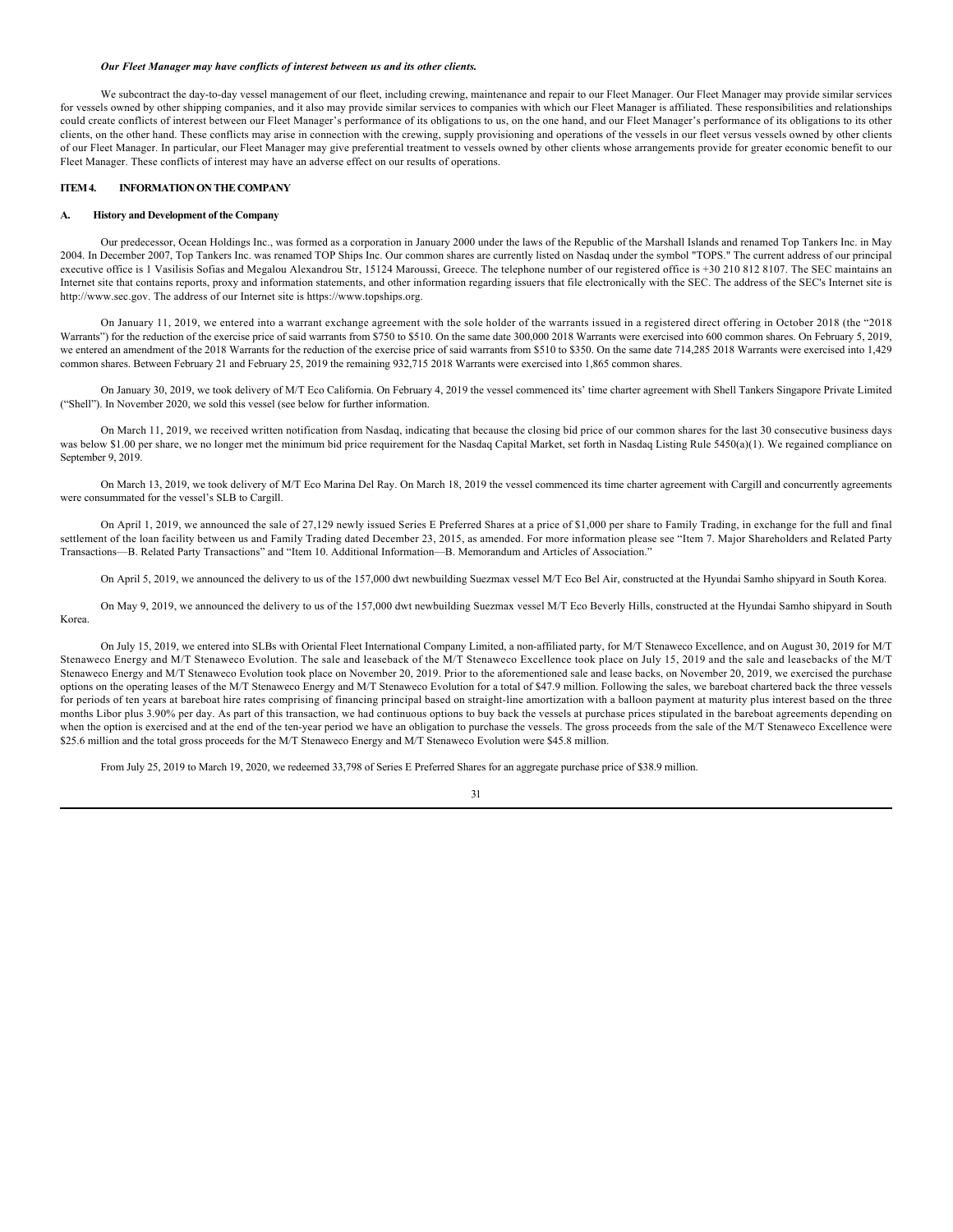## On July 31, 2019, all outstanding warrants that we issued on July 11, 2014 (the "2014 Warrants") expired.

On August 22, 2019, we effected a 1-for-20 reverse stock split of our common shares. There was no change in the number of our authorized common shares. All share amounts in this report, not including amounts incorporated by reference, have been retroactively adjusted to reflect this reverse stock split.

On September 13, 2019, we closed an underwritten public offering of an aggregate of 63,200 common shares (or pre-funded warrants to purchase common shares in lieu thereof, the Pre-Funded Warrants), warrants, or the Traditional Warrants, to purchase up to 71,600 of our common shares and an overallotment option of up to 9,480 shares, together the September 2019 Transaction. This resulted in gross proceeds of \$10.5 million before deducting underwriting discounts, commissions and other offering expenses. The gross proceeds include the partial exercise of 3,400 common shares of the underwriter's over-allotment option granted in connection with the offering. From September 13 to December 31, 2019, 49,803 common shares were issued pursuant to the cashless exercise of 1,778,700 Traditional Warrants. The Traditional Warrants expired on December 31, 2019.

On October 14, 2019, we entered into a deed of Amendment for the AT Bank Bridge Facility Note dated March 22, 2019 in the amount of \$10.5 million, or the AT Note, which among other things, extended the maturity date of the AT Bank Bridge Note for one year to March 31, 2021.

On November 6, 2019, we entered into a placement agent agreement with Maxim Group LLC relating to the sale of our securities, or the November 2019 Placement Agent Agreement. Pursuant to the November 2019 Placement Agent Agreement, we entered into a Securities Purchase Agreement, or the November 2019 Purchase Agreement, with certain institutional investors in connection with a registered direct offering of an aggregate of 168,000 of our common shares at a public offering price of \$50.00 per share, registered on our Registration Statement on Form F-3 (333-215577), or the November 2019 Registered Offering. Concurrently with the November 2019 Registered Offering and pursuant to the November 2019 Purchase Agreement, we also commenced a private placement whereby we issued and sold Class A warrants to purchase up to 168,000 of our common shares, or the Class A Warrants, and Class B warrants to purchase up to 168,000 of our common shares, or the Class B Warrants.

On December 18, 2019, we purchased 100% of the issued and outstanding shares of Santa Catalina Inc., a Marshall Islands company that had entered into a new building contract for a high specification scrubber-equipped, 50,000 dwt MR product/chemical tanker to be named Eco Los Angeles delivered on February 10, 2020 from Hyundai Mipo Dockyard Co., Ltd. in South Korea. We acquired the shares from an entity affiliated with our Chief Executive Officer for an aggregate purchase price of \$7.2 million. We also purchased 100% of the issued and outstanding shares of Santa Monica Inc., a Marshall Islands company that had entered into a new building contract for a high specification scrubber-equipped, 50,000 dwt MR product/chemical named Eco City of Angels delivered on February 17, 2020 from Hyundai Mipo Dockyard Co., Ltd. in South Korea. We acquired the shares from an entity affiliated with our Chief Executive Officer for an aggregate purchase price of \$7.2 million. Following their delivery, both vessels entered into time charters with Trafigura for a firm duration of three years, with charterer's option to extend for two additional years.

On December 26, 2019, we received a written notification from Nasdaq indicating that because the closing bid price of our common shares for the last 30 consecutive business days was below \$1.00 per share, we no longer met the minimum bid price requirement under Nasdaq rules. On April 17, 2020 we received a written notification from Nasdaq granting an extension to the grace period for regaining compliance. On August 7, 2020 we effectuated a 25 to 1 reverse stock split in order to regain compliance with Nasdaq Listing Rule 5450(a)(1). As a result, we regained compliance on August 25, 2020.

On January 3, 2020, we announced that we agreed to sell two MR1 Product Tankers, the M/T Eco Fleet and the M/T Eco Revolution (each weighing 39,000 dwt) to unaffiliated third parties. On January 14, 2020, the M/T Eco Revolution was delivered to its buyer and we received gross proceeds of \$23.0 million, part of which were used to prepay in full the outstanding amount of \$15.1 million under tranche A of our loan facility with ABN AMRO, or the ABN Facility. On January 21, 2020, the M/T Eco Fleet was delivered to its buyer and we received \$21.0 million, part of which were used to prepay in full the outstanding amount of \$14.4 million under tranche B of the ABN Facility, resulting in the full prepayment of the ABN Facility.

On February 10 and February 17, 2020 we took delivery of M/T Eco Los Angeles and M/T Eco City of Angels from the Hyundai Mipo Dockyard Co., Ltd. in South Korea respectively.

Between January 22 and February 21, 2020, all of the Class A Warrants (4,200,000 warrants) were exercised on a cashless basis into 67,200 of our common shares. No Class B Warrants were exercised prior to their expiration on May 7, 2021.

On February 12, 2020, we entered into an Equity Distribution Agreement with Maxim Group LLC, as sales agent, under which we could offer and sell, from time to time through Maxim, up to \$5.0 million of our common shares. We completed the offering on March 4, 2020 and sold a total of 585,485 common shares.

On February 17, 2020, we announced the issuance of 16,004 Series E Preferred Shares to Family Trading, as settlement of the consideration outstanding for the purchase of the M/T Eco City of Angels and M/T Eco Los Angeles from Mr. Pistiolis, our President, Chief Executive Officer and Director, and for dividends payable to Family Trading Inc. under already outstanding Series E Preferred Shares.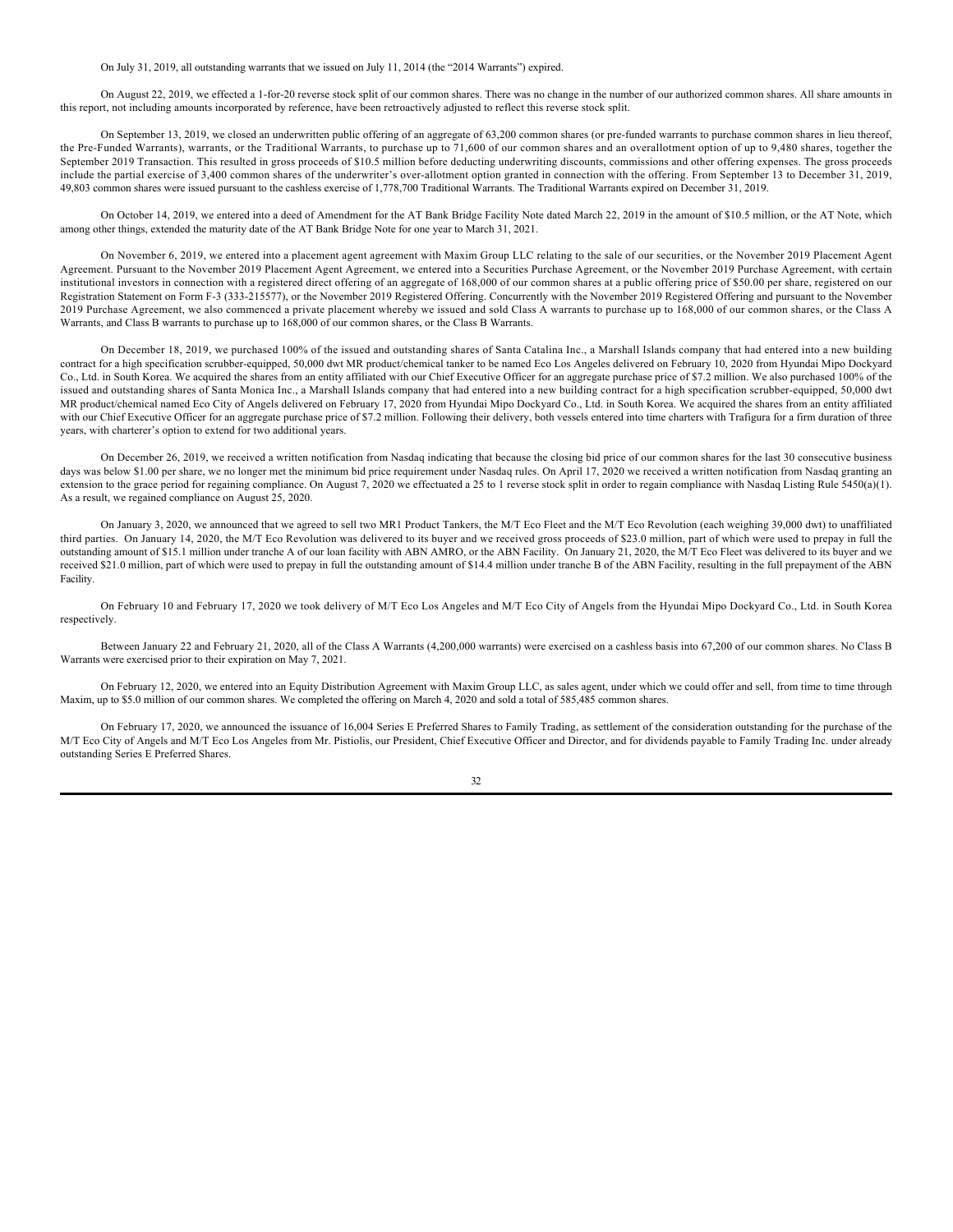On February 21, 2020, we announced that our 50% owned subsidiaries which own M/T Holmby Hills and M/T Palm Springs entered into agreements to sell both vessels to unaffiliated third parties. On March 30, 2020, we announced the delivery of M/T Holmby Hills to an unaffiliated party.

On February 6, 2020, we announced that we agreed to sell two MR2 Product Tankers, the M/T Stenaweco Elegance and the M/T Palm Desert (each weighing 50,000 dwt) to unaffiliated third parties. On February 25, 2020, we announced the closing of the sale of the M/T Stenaweco Elegance and on March 23, 2020, we announced the conclusion of the sale of the M/T Palm Desert.

On March 11, 2020, we entered into an Equity Distribution Agreement with Maxim Group LLC, as sales agent, under which we could offer and sell, from time to time through Maxim, up to \$5.0 million of our common shares. We completed the offering on March 27, 2020 and sold a total of 2,107,708 common shares.

On March 30, April 15, April 27, April 28, May 14, May 19, June 7, June 10, June 14, June 23 and July 6, 2020, we closed registered direct offerings for the sale of an aggregate of 36,723,765 of our common shares for gross proceeds of \$119.7 million with unaffiliated investors. Maxim acted as a placement agent for all of these registered direct offerings.

On April 20, 2020, we announced the closing of the sale of the MR Product Tanker, M/T Palm Springs, by our 50% owned subsidiary, Eco Nine Pte.

On April 24, 2020, we announced the purchase of 50% interests in two MR Product Tankers, M/T Yosemite Park and M/T Joshua Park from entities affiliated with our Chief Executive Officer for \$27 million. Both vessels were delivered in March 2020 from Hyundai Mipo shipyard in South Korea.

On May 6, 2020 we purchased a 100% ownership interest in three Marshall Islands companies that each owned 100% interests in one scrubber-fitted 50,000 dwt one MR Product Tanker under construction in Hyundai Heavy Industries shipyard in South Korea, with attached time charters from entities affiliated with our Chief Executive Officer. The consideration amounted to \$18 million and was scheduled to be paid in installments through the vessels' delivery dates. The vessels, M/T Eco Van Nuys (Hull No 2789), M/T Eco Santa Monica (Hull No 2790) and M/T Eco Venice Beach (Hull No 2791) were scheduled to be delivered in the first quarter of 2021. In January 2021, we sold these three shipowning companies, as described below.

On May 28, 2020, we acquired for \$22 million from a company affiliated with our Chief Executive Officer, or the Suezmax Seller, a 50% ownership interest in two Marshall Island companies that each had a newbuilding contract for the construction of one scrubber-fitted 157,000 dwt eco Suezmax tanker, the M/T Eco West Coast (Hull No 865) and the M/T Eco Malibu (Hull No 866), under construction in Hyundai Heavy Industries shipyard in South Korea, with attached time charters. The M/T Eco West Coast was delivered to us in March 2021 and commenced its time charter upon delivery. The M/T Eco Malibu was delivered in May 2021. We had the option to acquire the other 50% ownership interest in both vessels from the Suezmax Seller at the same price until July 15, 2020. On June 18, 2020, we exercised both purchase options for a consideration of \$22 million.

On August 7, 2020, we effected a 1-for-25 reverse stock split of our common shares. There was no change in the number of our authorized common shares. All share amounts in this report, not including amounts incorporated by reference, have been retroactively adjusted to reflect this reverse stock split.

On August 17, 2020, we announced the authorization by our Board of Directors of a share repurchase program under which we could repurchase up to \$5.1 million of our outstanding common shares, representing approximately 10% of our market capitalization as of August 14, 2020, for a period of three months (the "Repurchase Program"). No common stock purchases took place under the Repurchase Program.

On August 20, 2020, we announced that a company affiliated with our Chief Executive Officer, Mr. Pistiolis, purchased an aggregate of 100,000 of our common shares in the open market. In addition, we committed until August 21, 2021 that we would not (i) conduct any equity offerings, public or private; (ii) conduct any reverse stock splits; or (iii) pay any bonuses to our executive management. We also entered into a standstill agreement with Family Trading, pursuant to which Family Trading agreed not to convert any of its Series E Preferred Shares into common shares, other than in connection with a change of control of us.

On October 19, 2020, we announced the sale of M/T Stenaweco Excellence to an unaffiliated third party. The respective loan for which the vessel was collateral was fully prepaid.

On October 30, 2020, we announced the sale of M/T Stenaweco Energy to an unaffiliated third party. The respective loan for which the vessel was collateral was fully prepaid.

On November 6, 2020, we announced the sale of M/T Stenaweco Evolution to an unaffiliated third party. The respective loan for which the vessel was collateral was fully prepaid.

On November 13, 2020, we announced the sale of M/T Eco California to an unaffiliated third party. The respective loan for which the vessel was collateral was fully prepaid.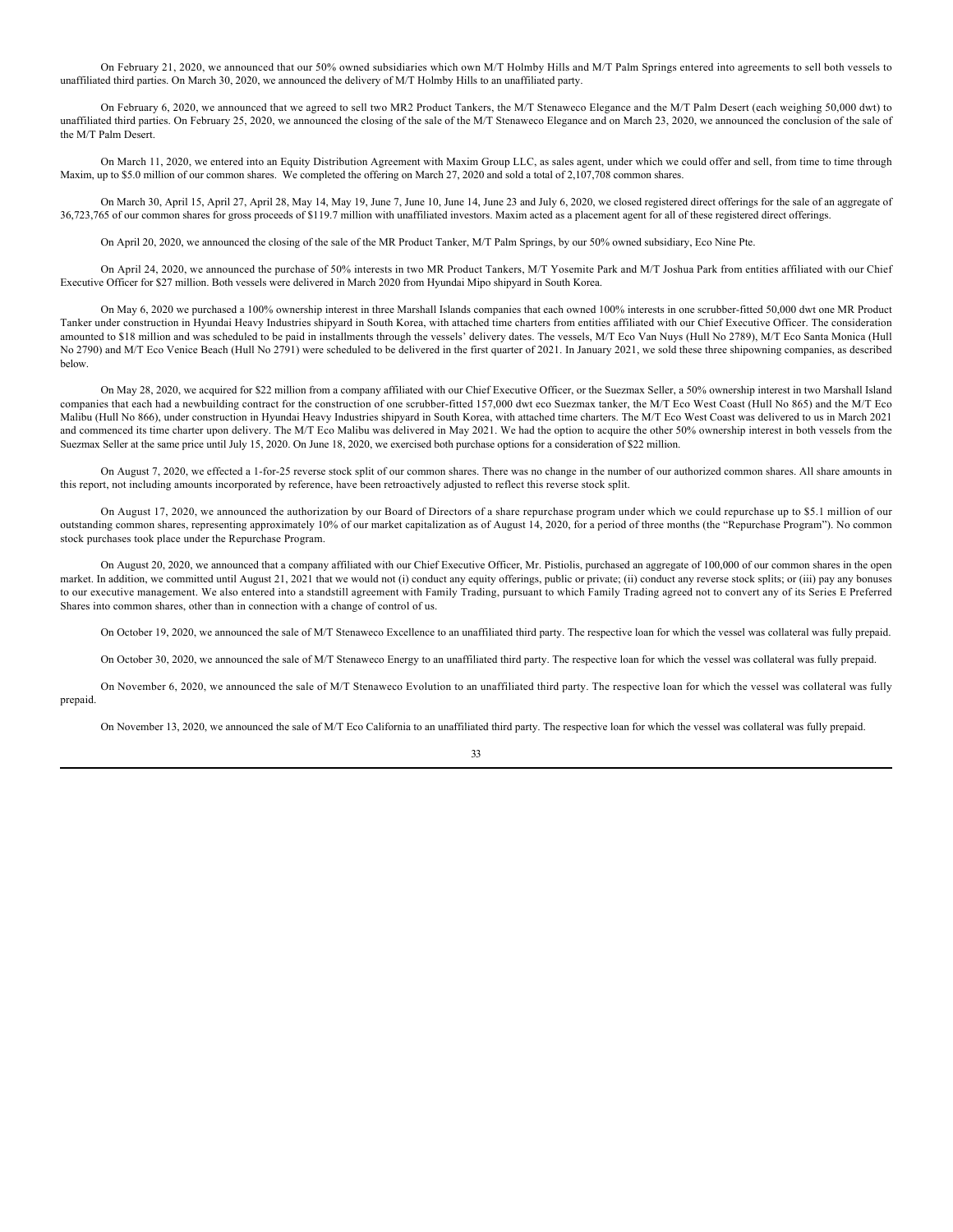On December 4, 2020, we announced the entrance into a refinancing facility for M/T Eco Beverly Hills and M/T Eco Bel Air pursuant to which the vessels were sold to unaffiliated third parties and leased back through bareboat charters for a period of 5 years.

On January 8, 2021, we announced the sale of the three shipowning companies that own M/T Eco Van Nuys (Hull No 2789), M/T Eco Santa Monica (Hull No 2790) and M/T Eco Venice Beach (Hull No 2791) to a related party affiliated with Mr. Evangelos J. Pistiolis in exchange for:

- $$10.0$  million in cash.
- 100% ownership in a Marshall Islands company that was a party to a shipbuilding contract for a high specification scrubber fitted Suezmax Tanker delivered from Hyundai Samho shipyard in March 2022. The shipowning company is party to a time charter, starting from the vessel's delivery, with a company affiliated with Mr. Evangelos J. Pistiolis, for a firm duration of five years at a gross daily rate of \$32,450, with a charterer's option to extend for two additional years at \$33,950 and \$35,450.
- 35% ownership in one Marshall Islands company that was a party to a shipbuilding contract for a high specification scrubber fitted VLCC tanker delivered from Hyundai Heavy Industries shipyard in January 2022. The shipowning company is party to a time charter, starting from the vessel's delivery, with a major oil trader, for a firm duration of three years at a gross daily rate of \$36,000, with a charterer's option to extend for two additional years at \$39,000 and \$41,500.
- 35% ownership in one Marshall Islands company that was a party to a shipbuilding contract for a high specification scrubber fitted VLCC tanker delivered from Hyundai Heavy Industries shipyard in February 2022. The shipowning company is party to a time charter, starting from the vessel's delivery, with a major oil trader, for a firm duration of three years at a gross daily rate of \$35,750, with a charterer's option to extend for two additional years at \$39,000 and \$41,500.
- A forgiveness of \$1.2 million in payables to the buyer.

The buyer would remain the guarantor on the shipbuilding contracts towards the shipyard and in addition, the buyer provided us with an option for a credit line up to 10% of the total shipbuilding cost at market terms, to be negotiated when the such option was to be exercised, amounting to \$23.8 million.

On March 18, 2021, we entered into a credit facility with ABN Amro for \$36.8 million for the financing of the vessel M/T Eco West Coast. This facility was drawn down in full. The credit facility is repayable in 24 consecutive quarterly installments of \$0.62 million commencing in June 2021, plus a balloon installment of \$22.0 million payable together with the last installment. The facility bears interest at LIBOR plus a margin of 2.50%.

On April 6, 2021, we took delivery of the vessel M/T Eco West Coast from the Hyundai Heavy Industries shipyard in South Korea.

On May 6, 2021, we entered into a senior debt facility with Alpha Bank of \$38 million for the financing of the vessel M/T Eco Malibu. The loan is payable in 12 consecutive quarterly installments of \$0.75 million followed by 12 consecutive quarterly installments of \$0.63 million, commencing three months from draw down, and a balloon payment of \$21.5 million payable together with the last installment. The facility bears interest at LIBOR plus a margin of 3.00%.

On May 11, 2021, we took delivery of the vessel M/T Eco Malibu from the Hyundai Heavy Industries shipyard in South Korea.

On September 1, 2021, we sold the M/T Nord Valiant to unaffiliated third parties for gross proceeds of \$26.4 million, part of which were used to prepay in full the outstanding amount of the BoComm Leasing Facility.

On September 8, 2021, we issued 2,188 Series E Shares to Family Trading, as partial settlement of \$2.2 million of the consideration outstanding from the VLCC Transaction.

On September 8, 2021 we purchased from a company affiliated with Mr. Evangelos J. Pistiolis (the "Seller") for a consideration of \$29.8 million an additional 65% ownership interest in each of Julius Caesar Inc. and Legio X Inc. (the "VLCC Companies"), each a party to shipbuilding contracts for VLCC Julius Caesar (Hull No. 3213) and VLCC Legio X Equestris (Hull No. 3214), respectively. Following this transaction (the "VLCC Transaction"), we became 100% owner of the VLCC Companies. The Seller remained the guarantor on the shipbuilding contracts towards the shipyard and in addition the Seller provided a financing option to the Company by remaining responsible to the shipyard for up to 20% of the shipbuilding cost per vessel (increased from 10%, as previously agreed on January 6, 2021), at our option, exercisable until each vessel's delivery date.

On November 23, 2021 we entered into a credit facility with China Merchants Bank Financial Leasing Co. Ltd. ("CMBFL") for \$108.0 million for the financing of the newbuilding vessels Julius Caesar (Hull No. 3213) and Legio X Equestris (Hull No. 3214). We drew down \$54.0 million from the facility in January 2022 for the financing of the delivery of the M/T Julius Caesar and another \$54.0 in March 2022 for the financing of the delivery of the M/T Legio X Equestris. For each of the vessels the credit facility is repayable in 32 consecutive quarterly installments of \$0.7 million and a balloon payment of \$32.4 million payable together with the last installment. The credit facility bears interest at LIBOR plus a margin of 2.60%.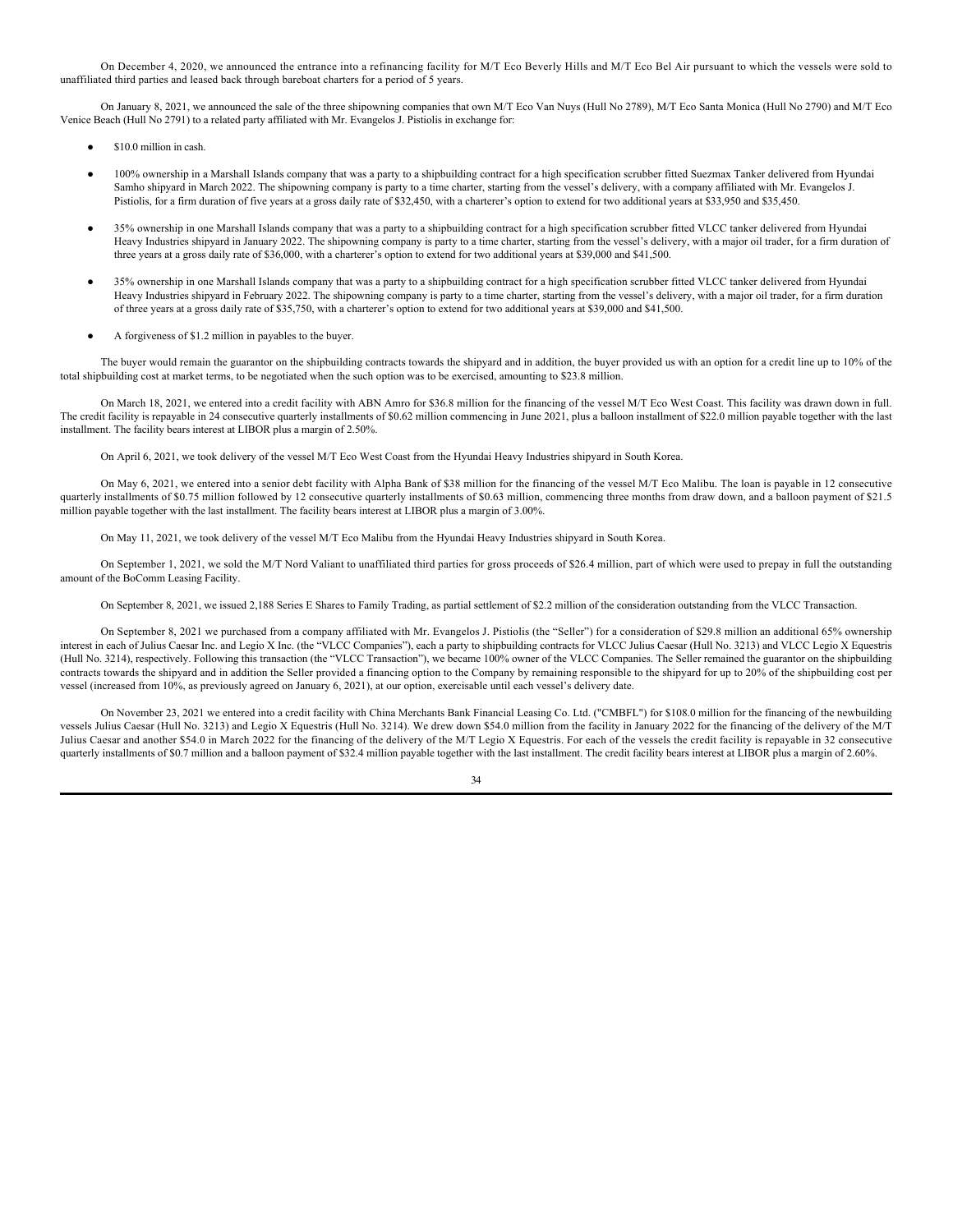On November 24, 2021 we agreed to sell the M/T Eco Los Angeles and M/T Eco City of Angels to unaffiliated third parties for net proceeds after debt repayment of \$18.6 million, with closing taking place on February 28 and March 15, 2022 respectively.

#### *Recent Developments*

On January 5, 2022, we entered into an unsecured credit facility for up to \$20 million with Central Mare Inc. (the "Central Mare Unsecured Bridge Loan"), an affiliate of our CEO, in order to finance part of the shipbuilding cost of the 2 VLCCs. As of the date hereof, \$9 million has been drawn down and subsequently repaid from proceeds from the sale of M/T Eco Los Angeles and the facility is now terminated. The maturity date of the loan was December 31, 2022. The principal terms of the loan included an arrangement fee of 2%, interest of 12% per annum and a commitment fee of 1.00% on the undrawn part of the facility.

On January 17, 2022, we entered into a stock purchase agreement with Africanus Inc, an affiliate of our CEO, for the sale of up to 7,560,759 newly-issued Series F Non-Convertible Perpetual Preferred Shares ("Series F Preferred Shares"), in exchange for (i) the assumption by Africanus Inc of an amount of \$47.6 million of shipbuilding costs for its newbuilding vessels M/T Eco Oceano CA (Hull No. 871), M/T Julius Caesar (Hull No. 3213) and M/T Legio X Equestris (Hull No. 3214), and (ii) settlement of the Company's remaining payment obligations relating to the VLCC Transaction, in an amount of up to \$27.6 million. As of the date hereof, 7,200,000 Series F Preferred Shares have been issued, in connection with the deliveries of M/T Julius Caesar, M/T Legio X Equestris and M/T Eco Oceano Ca. and the settlement of \$24.4 million of payment obligations relating to the VLCC Transaction. Please see our Report on Form 6-K filed on January 21, 2022 for a description of the terms of the Series F Preferred Shares.

On January 17, 2022 we took delivery of the vessel M/T Julius Caesar from the Hyundai Heavy Industries shipyard in South Korea.

On January 26, 2022, we received a notice from the Nasdaq Stock Market indicating that because the closing bid price of our common shares for the preceding 30 consecutive business days was below \$1.00 per share, we no longer met the minimum bid price requirement for the Nasdaq Capital Market. We regained compliance on March 22, 2022.

On February 14, 2022, the Company entered into time charter employment agreements with a major oil trader for M/T Eco Beverly Hills and for M/T Eco Bel Air, according to which upon completion of their current charters, the M/T Eco Beverly Hills and M/T Eco Bel Air will enter into a time charter for a minimum period of 20 months and a maximum period of 26 months (at charterers option) at daily rate of \$24,000 per vessel. Charterers also have the option to further extend the time charter until December 1, 2025 for M/T Eco Beverly Hills and December 10, 2025 for M/T Eco Bel Air.

On February 22, 2022, we announced that, upon completion of their current charters during the first or second quarter of 2022, the M/T Eco Beverly Hills and M/T Eco Bel Air will enter into time charter employment with a major oil trader for a minimum period of 20 months and a maximum period of 26 months, at charterer's option. Charterers also have the option to further extend the time charter until December 1, 2025 for M/T Eco Beverly Hills and December 10, 2025 for M/T Eco Bel Air. The daily rate for the entire period for both vessels is \$24,000. On the same day we announced an amendment of a previously-agreed time charter with an affiliate of Evangelos Pistiolis which shall commence upon delivery of M/T Eco Oceano from Hyundai Samho shipyard, expected during the first quarter of 2022. According to the amendment, the firm period of the time charter employment is increased from 5 years to 15 years and the daily rate is reduced from \$32,450 to \$24,500.

On March 2, 2022, we took delivery of the vessel M/T Legio X Equestris from the Hyundai Heavy Industries shipyard in South Korea.

On March 2, 2022 we entered into a sale and leaseback with AVIC, for our newbuilding vessel Eco Oceano Ca (Hull No. 871) for total proceeds of \$48.2 million. Consummation of the sale and leaseback took place on March 4, 2022. Following the sale, we have bareboat chartered back the vessel for a period of ten years at bareboat hire rates comprising of 40 consecutive quarterly installments of \$0.68 million and a balloon payment of \$21.1 million payable together with the last installment, plus interest based on the three months LIBOR plus 3.50%. As part of this transaction, we have continuous options to buy back the vessels at purchase prices stipulated in the bareboat agreements depending on when the option was exercised and at the end of the ten year period we have an obligation to buy back the vessels at a cost represented by the balloon payment.

On March 4, 2022, we took delivery of the vessel M/T Eco Oceano Ca from the Hyundai Samho shipyard in South Korea.

#### **B. Business Overview**

We are an international owner and operator of modern, fuel efficient eco tanker vessels focusing on the transportation of crude oil, petroleum products (clean and dirty) and bulk liquid chemicals. Our operating fleet has a total capacity of 1,435,000 deadweight tonnes ("dwt"). As of the date of this annual report, our operating fleet consists of one 50,000 dwt product/chemical tanker, M/T Eco Marina Del Ray, five 157,000 dwt Suezmax tankers, the M/T Eco Bel Air, M/T Eco Beverly Hills, M/T Oceano CA, M/T Eco Malibu and M/T Eco West Coast, two 300,000 dwt Very Large Crude Carriers (VLCCs), M/T Julius Caesar and M/T Legio X Equestris, and we also own 50% interest in two 50,000 dwt product tankers, M/T Eco Yosemite Park and M/T Joshua Park. All of our vessels are IMO certified and are capable of carrying a wide variety of oil products including chemical cargos which we believe make our vessels attractive to a wide base of charterers.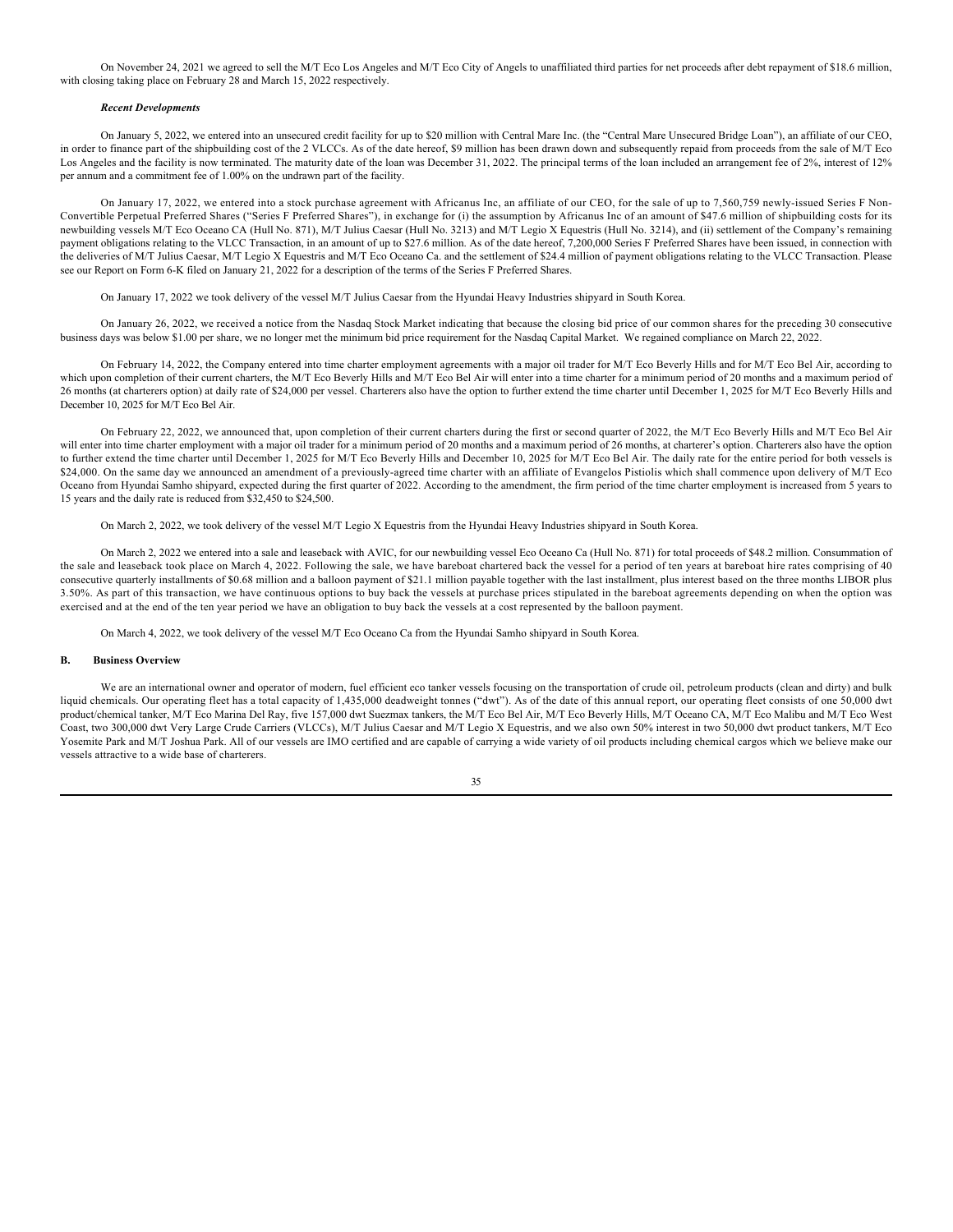For more information, please see "Item 4. Information on the Company—A. History and Development of the Company—Recent Developments."

We intend to continue to review the market in order to identify potential acquisition targets in line with our strategy.

We believe we have established a reputation in the international ocean transport industry for operating and maintaining vessels with high standards of performance, reliability and safety. We have assembled a management team comprised of executives who have extensive experience operating large and diversified fleets of tankers and who have strong ties to a number of national, regional and international oil companies, charterers and traders.

# **Our Fleet**

The following tables present our fleet list as of the date of this annual report:

# **Operating MR Tanker Vessels on SLBs (treated as financings):**

| Name                                                                    | Deadweight | <b>Charterer</b>                          | End of firm period | <b>Charterer's Optional</b><br><b>Periods</b> | Gross Rate fixed period/options         |  |  |  |  |
|-------------------------------------------------------------------------|------------|-------------------------------------------|--------------------|-----------------------------------------------|-----------------------------------------|--|--|--|--|
| M/T Eco Marina Del Ray                                                  | 50,000     | Cargill                                   | March 2024         |                                               | \$15,100                                |  |  |  |  |
| <b>Operating Suezmax Vessels on SLBs (treated as operating leases):</b> |            |                                           |                    |                                               |                                         |  |  |  |  |
| <b>Name</b>                                                             | Deadweight | <b>Charterer</b>                          | End of firm period | <b>Charterer's Optional</b><br><b>Periods</b> | <b>Gross Rate fixed period/ options</b> |  |  |  |  |
| M/T Eco Bel Air                                                         | 157,000    | Trafigura                                 | March 2024         | 9 months                                      | \$24,000 / \$24,000                     |  |  |  |  |
| M/T Eco Beverly Hills                                                   | 157,000    | <b>BP</b> Shipping Limited                | May 2022           | $1+1$ years                                   | \$24,500 / \$27,500 / \$29,000          |  |  |  |  |
| <b>Operating Suezmax Vessels on SLBs (treated as financings):</b>       |            |                                           |                    |                                               |                                         |  |  |  |  |
| M/T Eco Oceano CA                                                       | 157,000    | <b>Central Tankers Chartering</b><br>Inc. | March 2037         | none                                          | \$25,450                                |  |  |  |  |
| <b>Operating Suezmax Vessels financed via senior loan facilities:</b>   |            |                                           |                    |                                               |                                         |  |  |  |  |
| Name                                                                    | Deadweight | <b>Charterer</b>                          | End of firm period | <b>Charterer's Optional</b><br><b>Periods</b> | Gross Rate fixed period/options         |  |  |  |  |
| M/T Eco West Coast                                                      | 157,000    | Clearlake                                 | March 2024         | $1+1$ years                                   | \$33,950 / \$34,750 / \$36,750          |  |  |  |  |
| M/T Eco Malibu                                                          | 157,000    | Clearlake                                 | May 2024           | $1+1$ years                                   | \$33,950 / \$34,750 / \$36,750          |  |  |  |  |
| <b>Operating VLCC Vessels on SLBs (treated as financings):</b>          |            |                                           |                    |                                               |                                         |  |  |  |  |
| Name                                                                    | Deadweight | <b>Charterer</b>                          | End of firm period | <b>Charterer's Optional</b><br><b>Periods</b> | Gross Rate fixed period/options         |  |  |  |  |
| M/T Julius Caesar                                                       | 300,000    | Trafigura                                 | January 2025       | $1+1$ years                                   | \$36,000 / \$39,000 / \$41,500          |  |  |  |  |
| M/T Legio X Equestris                                                   | 300,000    | Trafigura                                 | February 2025      | $1+1$ years                                   | \$35,750 / \$39,000 / \$41,500          |  |  |  |  |
| Operating Joint Venture MR Tanker fleet (50% owned):                    |            |                                           |                    |                                               |                                         |  |  |  |  |
| Name                                                                    | Deadweight | <b>Charterer</b>                          | End of firm period | <b>Charterer's Optional</b><br><b>Periods</b> | <b>Gross Rate fixed period/ options</b> |  |  |  |  |
| M/T Eco Yosemite Park                                                   | 50,000     | Clearlake                                 | March 2025         | $5+1+1$ years                                 | \$17,400 / \$18,650 / \$19,900          |  |  |  |  |
| M/T Eco Joshua Park                                                     | 50,000     | Clearlake                                 | March 2025         | $5+1+1$ years                                 | \$17,400 / \$18,650 / \$19,900          |  |  |  |  |
|                                                                         |            | 36                                        |                    |                                               |                                         |  |  |  |  |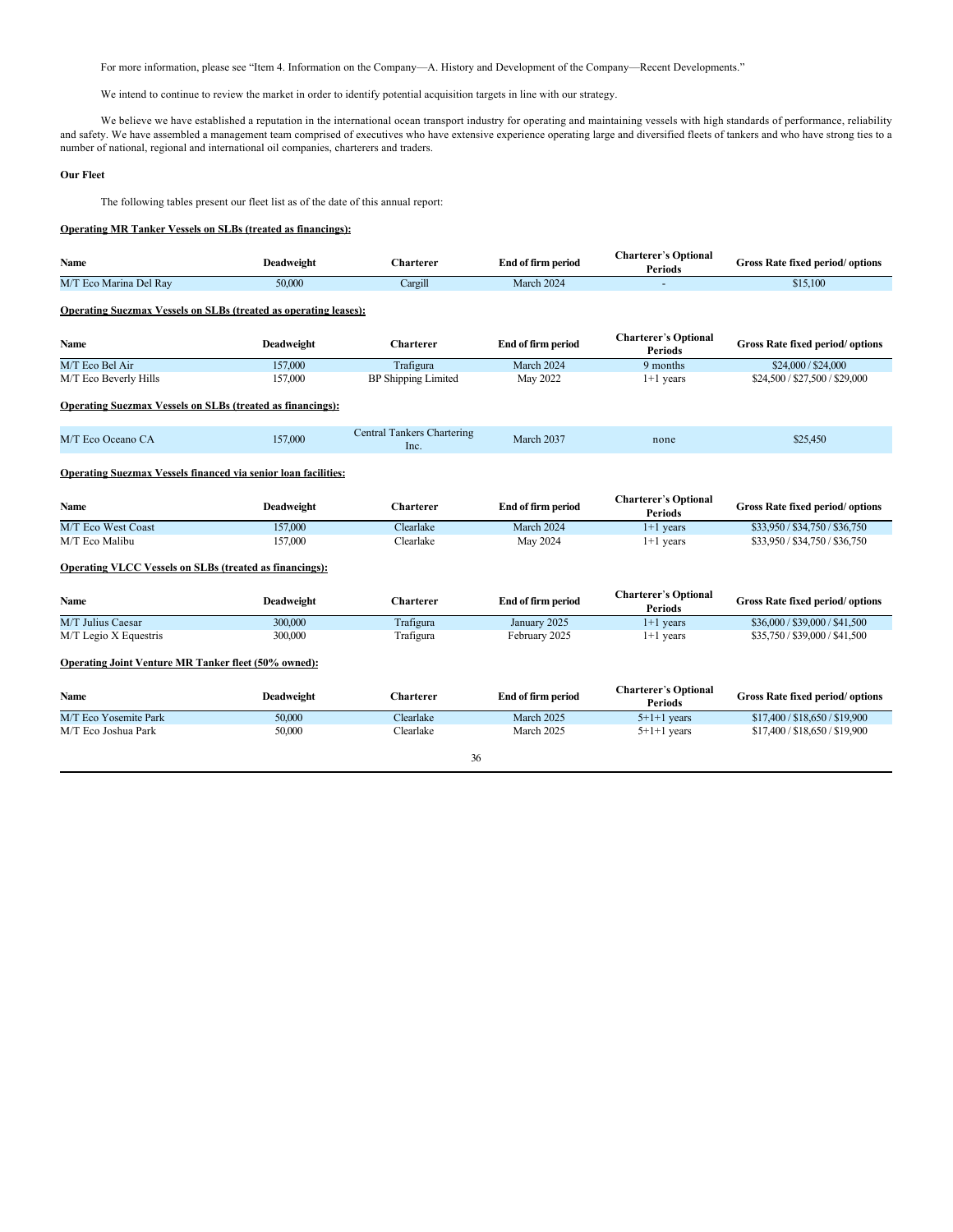All the vessels in our fleet are equipped with engines of modern design with improved Specific Fuel Oil Consumption (SFOC) and in compliance with the latest emission requirements, fitted with energy saving improvements in the hull, propellers and rudder as well as equipment that further reduces fuel consumption and emissions certified with an improved Energy Efficiency Design Index (Phase 2 compliance level as minimum). Vessels with this combination of technologies, introduced from certain shipyards, are commonly referred to as eco vessels. We believe that recent advances in shipbuilding design and technology makes these latest generation vessels more fuel-efficient than older vessels in the global fleet that compete with our vessels for charters, providing us with a competitive advantage. Furthermore, all of our vessels are fitted with ballast water treatment equipment and exhaust gas cleaning systems (scrubbers).

# **Management of our Fleet**

Our Fleet Manager provides all operational, technical and commercial management services for our fleet. Please see "Item 18. Financial Statements—Note 5—Transactions with Related Parties".

# **Officers, Crewing and Employees**

As of the date of this annual report we employ directly only one shore-based employee. Our executive officers and a number of administrative employees are provided according to an agreement with Central Mare. Please see "Item 18. Financial Statements—Note 5—Transactions with Related Parties". In addition, our Fleet Manager is responsible for recruiting, mainly through a crewing agent, the senior officers and all other crew members for our vessels. We believe the streamlining of crewing arrangements will ensure that all our vessels will be crewed with experienced seamen that have the qualifications and licenses required by international regulations and shipping conventions.

### **The International Shipping Industry**

The seaborne transportation industry is a vital link in international trade, with ocean going vessels representing the most efficient and often the only method of transporting large volumes of basic commodities and finished products. Demand for tankers is dictated by world oil demand and trade, which is influenced by many factors, including international economic activity; geographic changes in oil production, processing, and consumption; oil price levels; inventory policies of the major oil and oil trading companies; and strategic inventory policies of countries such as the United States, China and India.

Shipping demand, measured in tonne-miles, is a product of (a) the amount of cargo transported in ocean going vessels, multiplied by (b) the distance over which this cargo is transported. The distance is the more variable element of the tonne-mile demand equation and is determined by seaborne trading patterns, which are principally influenced by the locations of production and consumption. Seaborne trading patterns are also periodically influenced by geo-political events that divert vessels from normal trading patterns, as well as by inter-regional trading activity created by commodity supply and demand imbalances. Tonnage of oil shipped is primarily a function of global oil consumption, which is driven by economic activity as well as the long-term impact of oil prices on the location and related volume of oil production. Tonnage of oil shipped is also influenced by transportation alternatives (such as pipelines) and the output of refineries.

Demand for tankers and tonnage of oil shipped is primarily a function of global oil consumption, which is driven by economic activity, as well as the long-term impact of oil prices on the location and related volume of oil production. Global oil demand returned to limited growth in 2010 and has since been expanding at a modest pace, as a steady rise in Asia has outweighed decreasing demand in Europe and in the United States, with a notable exception for 2020 and 2021 in which years the COVID 19 epidemic dramatically reduced oil demand. According to the International Energy Agency, global oil demand for 2021 has increased to approximately 96.5 million barrels/day compared to approximately 91 million barrels/day during 2020.

We strategically monitor developments in the tanker industry on a regular basis and, subject to market demand, will seek to enter into shorter or longer time or bareboat charters according to prevailing market conditions.

We will compete for charters on the basis of price, vessel location, size, age and condition of the vessel, as well as on our reputation as an operator. We will arrange our time charters and bareboat charters through the use of brokers, who negotiate the terms of the charters based on market conditions. We will compete primarily with owners of tankers in the MR Product Tanker, Suezmax and VLCC class sizes. Ownership of tankers is highly fragmented and is divided among major oil companies and independent vessel owners.

#### **Seasonality**

Historically, oil trade and, therefore, charter rates increased in the winter months and eased in the summer months as demand for oil and oil products in the Northern Hemisphere rose in colder weather and fell in warmer weather. The tanker industry, in general, has become less dependent on the seasonal transport of heating oil than a decade ago as new uses for oil and oil products have developed, spreading consumption more evenly over the year. This is most apparent from the higher seasonal demand during the summer months due to energy requirements for air conditioning and motor vehicles. This seasonality may affect operating results. However, to the extent that our vessels are chartered at fixed rates on a long-term basis, seasonal factors will not have a significant direct effect on our business.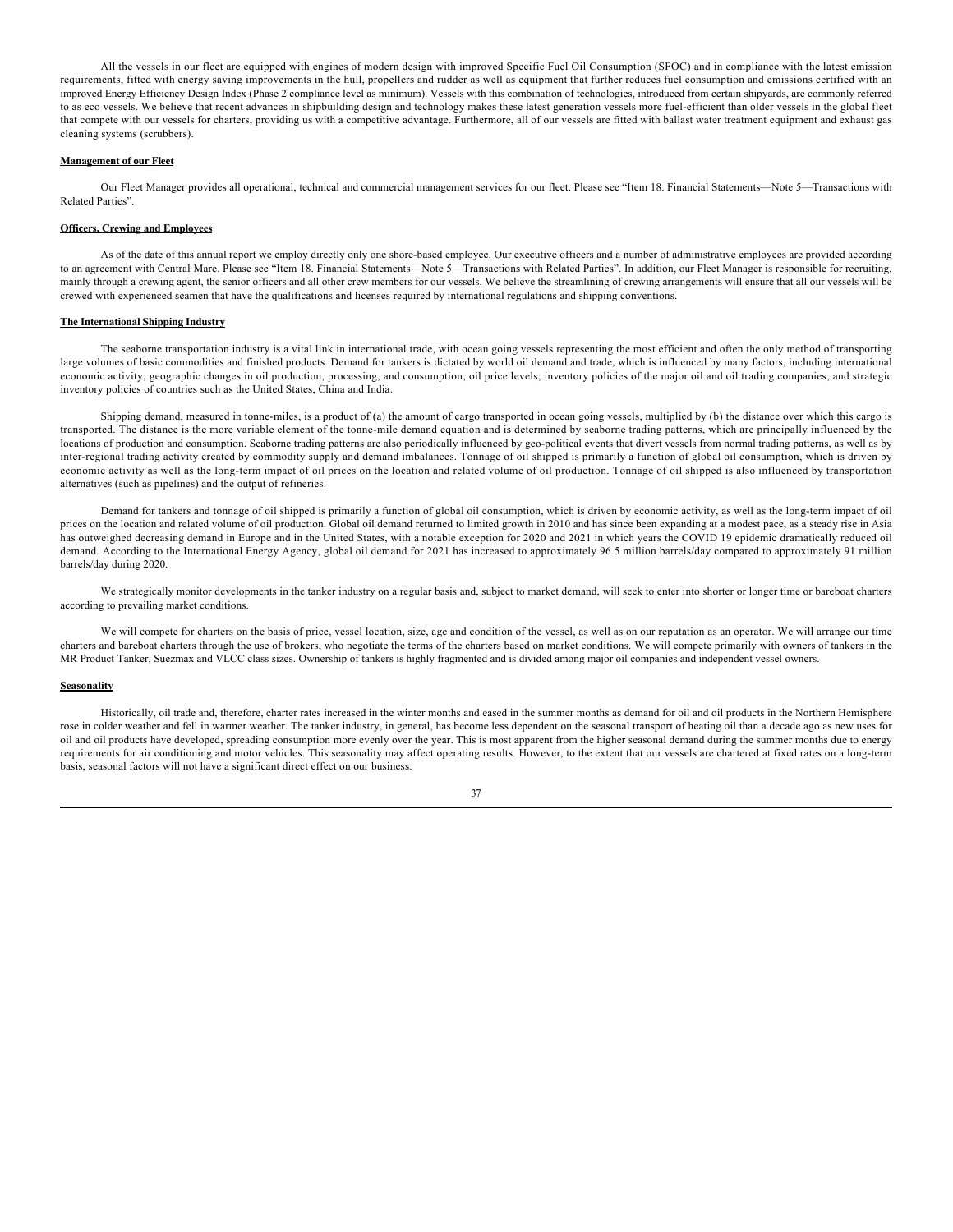# **Risk of Loss and Liability Insurance**

#### *General*

The operation of any cargo vessel includes risks such as mechanical failure, physical damage, collision, property loss, cargo loss or damage and business interruption due to political circumstances in foreign countries, piracy incidents, hostilities and labor strikes. In addition, there is always an inherent possibility of marine disaster, including oil spills and other environmental mishaps, and the liabilities arising from owning and operating vessels in international trade. OPA, which imposes virtually unlimited liability upon shipowners, operators and bareboat charterers of any vessel trading in the exclusive economic zone of the United States for certain oil pollution accidents in the United States, has made liability insurance more expensive for shipowners and operators trading in the United States market. We carry insurance coverage as customary in the shipping industry. However, not all risks can be insured, specific claims may be rejected, and we might not be always able to obtain adequate insurance coverage at reasonable rates.

#### *Hull and Machinery Insurance*

We procure hull and machinery insurance, protection and indemnity insurance, which includes environmental damage and pollution insurance and war risk insurance and freight. demurrage and defense insurance for our fleet. We generally do not maintain insurance against loss of hire (except for certain charters for which we consider it appropriate), which covers business interruptions that result in the loss of use of a vessel.

## *Protection and Indemnity Insurance*

Protection and indemnity insurance is provided by mutual protection and indemnity associations, or "P&I Associations," and covers our third-party liabilities in connection with our shipping activities. This includes third-party liability and other related expenses of injury or death of crew, passengers and other third parties, loss or damage to cargo, claims arising from collisions with other vessels, damage to other third-party property, pollution arising from oil or other substances and salvage, towing and other related costs, including wreck removal. Protection and indemnity insurance is a form of mutual indemnity insurance, extended by protection and indemnity mutual associations, or "clubs."

Our current protection and indemnity insurance coverage for pollution is \$1 billion per vessel per incident. The 13 P&I Associations that comprise the International Group insure approximately 90% of the world's commercial tonnage and have entered into a pooling agreement to reinsure each association's liabilities. The International Group's website states that the Pool provides a mechanism for sharing all claims in excess of US \$10 million up to, currently, approximately US\$8.2 billion. As a member of a P&I Association, which is a member of the International Group, we are subject to calls payable to the associations based on our claim records as well as the claim records of all other members of the individual associations and members of the shipping pool of P&I Associations comprising the International Group.

### **Environmental and Other Regulations in the Shipping Industry**

Government regulation and laws significantly affect the ownership and operation of our fleet. We are subject to international conventions and treaties, national, state and local laws and regulations in force in the countries in which our vessels may operate or are registered relating to safety and health and environmental protection including the storage, handling, emission, transportation and discharge of hazardous and non-hazardous materials, and the remediation of contamination and liability for damage to natural resources. Compliance with such laws, regulations and other requirements entails significant expense, including vessel modifications and implementation of certain operating procedures.

A variety of government and private entities subject our vessels to both scheduled and unscheduled inspections. These entities include the local port authorities (applicable national authorities such as the United States Coast Guard ("USCG"), harbor master or equivalent), classification societies, flag state administrations (countries of registry) and charterers, particularly terminal operators. Certain of these entities require us to obtain permits, licenses, certificates and other authorizations for the operation of our vessels. Failure to maintain necessary permits or approvals could require us to incur substantial costs or result in the temporary suspension of the operation of one or more of our vessels.

Increasing environmental concerns have created a demand for vessels that conform to stricter environmental standards. We are required to maintain operating standards for all of our vessels that emphasize operational safety, quality maintenance, continuous training of our officers and crews and compliance with United States and international regulations. We believe that the operation of our vessels is in substantial compliance with applicable environmental laws and regulations and that our vessels have all material permits, licenses, certificates or other authorizations necessary for the conduct of our operations. However, because such laws and regulations frequently change and may impose increasingly stricter requirements, we cannot predict the ultimate cost of complying with these requirements, or the impact of these requirements on the resale value or useful lives of our vessels. In addition, a future serious marine incident that causes significant adverse environmental impact could result in additional legislation or regulation that could negatively affect our profitability.

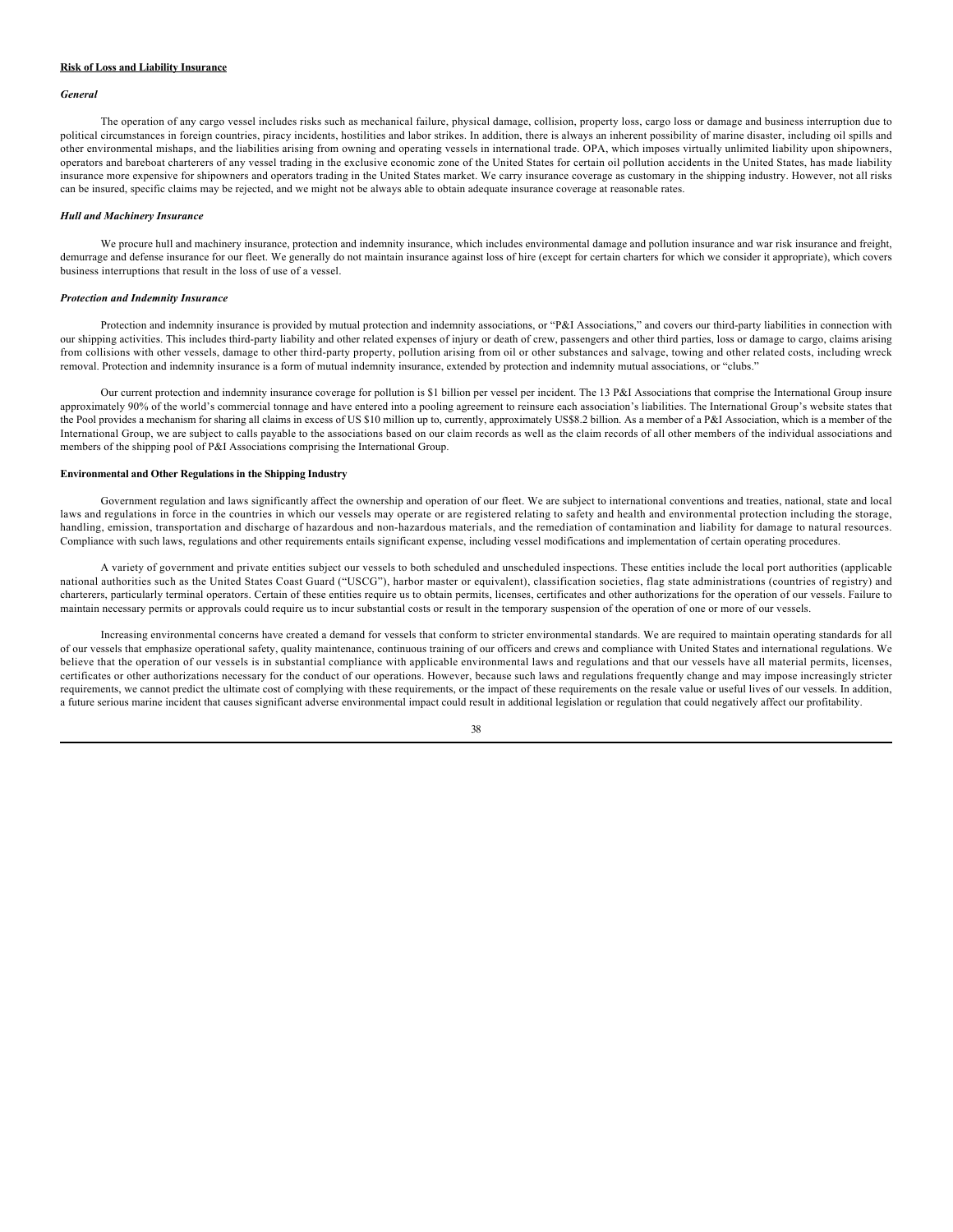#### *International Maritime Organization*

The International Maritime Organization, the United Nations agency for maritime safety and the prevention of pollution by vessels (the "IMO"), adopted the International Convention for the Prevention of Pollution from Ships, 1973, as modified by the Protocol of 1978 relating thereto, collectively referred to as MARPOL 73/78 and herein as "MARPOL," the International Convention for the Safety of Life at Sea of 1974 ("SOLAS Convention"), and the International Convention on Load Lines of 1966 (the "LL Convention") and International Convention on Standards of Training, Certification and Watchkeeping for Seafarers ("STCW"). MARPOL establishes environmental standards relating to oil leakage or spilling, garbage management, sewage, air emissions, handling and disposal of noxious liquids and the handling of harmful substances in packaged forms. MARPOL is applicable to drybulk, tanker and LNG carriers, among other vessels, and is divided into six Annexes, each of which regulates a different source of pollution. Annex I relates to oil leakage or spilling; Annexes II and III relate to harmful substances carried in bulk, in liquid or in packaged form, respectively; Annexes IV and V relate to sewage and garbage management, respectively; and Annex VI, lastly, relates to air emissions. Annex VI was separately adopted by the IMO in September of 1997.

In 2013, the IMO's Marine Environmental Protection Committee, or the "MEPC," adopted a resolution amending MARPOL Annex I Condition Assessment Scheme, or "CAS." These amendments became effective on October 1, 2014, and require compliance with the 2011 International Code on the Enhanced Programme of Inspections during Surveys of Bulk Carriers and Oil Tankers, or "ESP Code," which provides for enhanced inspection programs. We may need to make certain financial expenditures to comply with these requirements.

### *Air Emissions*

In September of 1997, the IMO adopted Annex VI to MARPOL to address air pollution from vessels. Effective May 2005, Annex VI sets limits on sulfur oxide and nitrogen oxide emissions from all commercial vessel exhausts and prohibits "deliberate emissions" of ozone depleting substances (such as halons and chlorofluorocarbons), emissions of volatile compounds from cargo tanks and the shipboard incineration of specific substances. Annex VI also includes a global cap on the sulfur content of fuel oil and allows for special areas to be established with more stringent controls on sulfur emissions, as explained below. Emissions of "volatile organic compounds" from certain vessels, and the shipboard incineration (from incinerators installed after January 1, 2000) of certain substances (such as polychlorinated biphenyls, or "PCBs") are also prohibited. We believe that all our vessels are currently compliant in all material respects with these regulations.

The Marine Environment Protection Committee, or "MEPC," adopted amendments to Annex VI regarding emissions of sulfur oxide, nitrogen oxide, particulate matter and ozone depleting substances, which entered into force on July 1, 2010. The amended Annex VI seeks to further reduce air pollution by, among other things, implementing a progressive reduction of the amount of sulfur contained in any fuel oil used on board ships. Effective January 1, 2020, there has been a global limit of 0.5% m/m sulfur oxide emissions (reduced from 3.50%). This limitation can be met by using low-sulfur compliant fuel oil, alternative fuels or certain exhaust gas cleaning systems. Ships are required to obtain bunker delivery notes and International Air Pollution Prevention ("IAPP") Certificates from their flag states that specify sulfur content. Additionally, at MEPC 73, amendments to Annex VI to prohibit the carriage of bunkers above 0.5% sulfur on ships became effective on March 1, 2020. Additional amendments to Annex VI revising, among other terms, the definition of "Sulpher content of fuel oil" and "low-flashpoint fuel" and pertaining to the sampling and testing of onboard fuel oil, will become effective in 2022. These regulations subject ocean-going vessels to stringent emissions controls, and may cause us to incur substantial costs.

Sulfur content standards are even stricter within certain "Emission Control Areas," or ("ECAs"). As of January 1, 2015, ships operating within an ECA were not permitted to use fuel with sulfur content in excess of 0.1% m/m. Amended Annex VI establishes procedures for designating new ECAs. Currently, the IMO has designated four ECAs, including specified portions of the Baltic Sea area, North Sea area, North American area and United States Caribbean Sea area. Ocean-going vessels in these areas will be subject to stringent emission controls and may cause us to incur additional costs. If other ECAs are approved by the IMO, or other new or more stringent requirements relating to emissions from marine diesel engines or port operations by vessels are adopted by the U.S. Environmental Protection Agency ("EPA") or the states where we operate, compliance with these regulations could entail significant capital expenditures or otherwise increase the costs of our operations.

Amended Annex VI also establishes new tiers of stringent nitrogen oxide emissions standards for marine diesel engines, depending on their date of installation. Now Annex VI provides for a three-tier reduction in NOx emissions from marine diesel engines, with the final tier (or Tier III) to apply to engines installed on vessels constructed on or after January 1, 2016 and which operate in the North American ECA or the U.S. Caribbean Sea ECA as well as ECAs designated in the future by the IMO. At MEPC 70 and MEPC 71, the MEPC approved the North Sea and Baltic Sea as ECAs for nitrogen oxide for ships built on or after January 1, 2021. The EPA promulgated equivalent (and in some senses stricter) emissions standards in late 2009. Additionally, amendments to Annex II, which strengthen discharge requirements for cargo residues and tank washings in specified sea areas (including North West European waters, Baltic Sea area, Western European waters and Norwegian Sea), came into effect in January 2021.

As determined at the MEPC 70, the new Regulation 22A of MARPOL Annex VI became effective as of March 1, 2018 and requires ships above 5,000 gross tonnage to collect and report annual data on fuel oil consumption to an IMO database, with the first year of data collection commencing on January 1, 2019. The IMO intends to use such data as the first step in its roadmap (through 2023) for developing its strategy to reduce greenhouse gas emissions from ships, as discussed further below.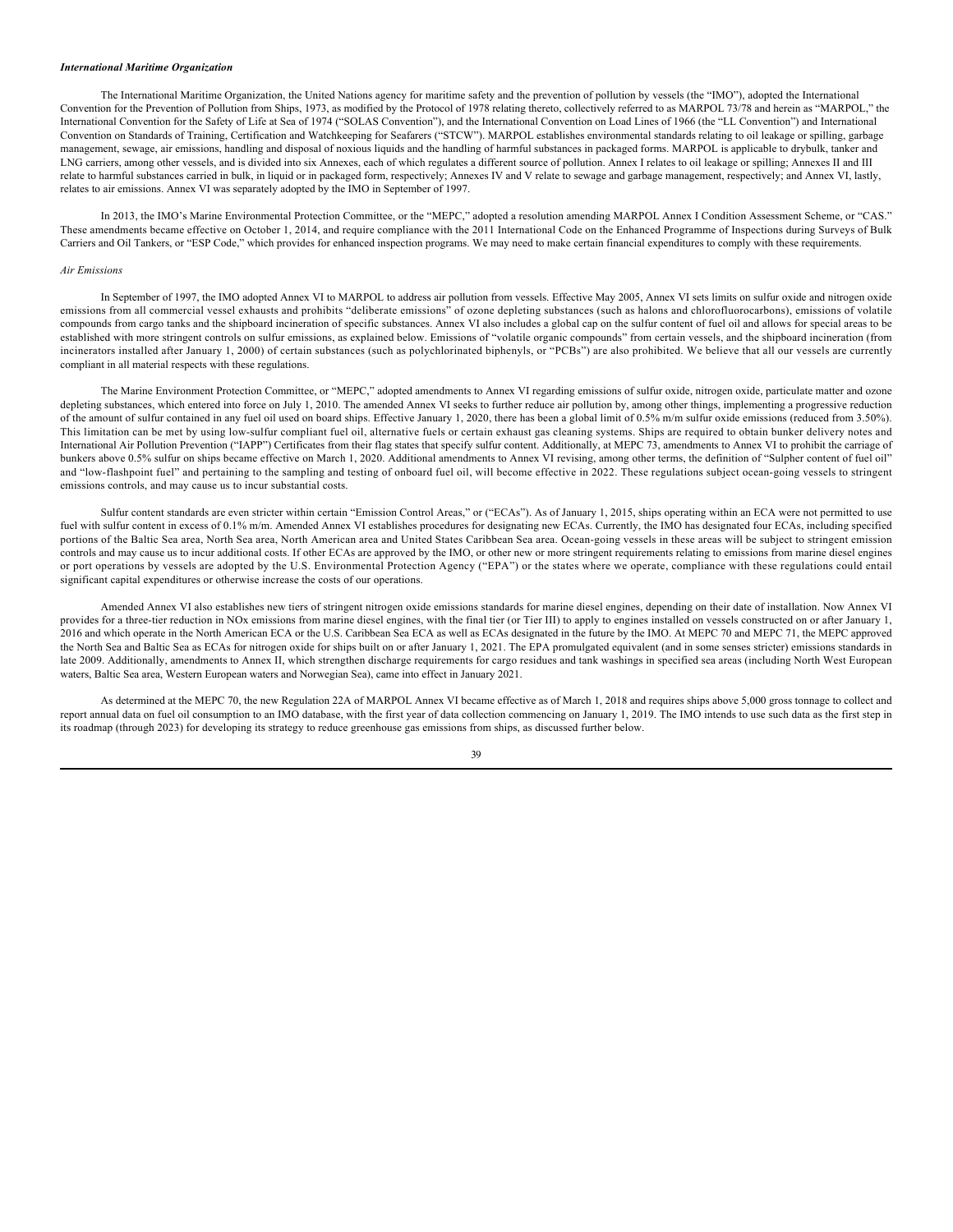As of January 1, 2013, MARPOL made mandatory certain measures relating to energy efficiency for ships. All ships are now required to develop and implement Ship Energy Efficiency Management Plans ("SEEMPS"), and new ships must be designed in compliance with minimum energy efficiency levels per capacity mile as defined by the Energy Efficiency Design Index ("EEDI"). Under these measures, by 2025, all new ships built will be 30% more energy efficient than those built in 2014.

We may incur costs to comply with these revised standards. Additional or new conventions, laws and regulations may be adopted that could require the installation of expensive emission control systems and could adversely affect our business, results of operations, cash flows and financial condition.

## *Safety Management System Requirements*

The SOLAS Convention was amended to address the safe manning of vessels and emergency training drills. The Convention of Limitation of Liability for Maritime Claims (the "LLMC") sets limitations of liability for a loss of life or personal injury claim or a property claim against ship owners. We believe that our vessels are in substantial compliance with SOLAS and LLMC standards.

Under Chapter IX of the SOLAS Convention, or the International Safety Management Code for the Safe Operation of Ships and for Pollution Prevention (the "ISM Code"), our operations are also subject to environmental standards and requirements. The ISM Code requires the party with operational control of a vessel to develop an extensive safety management system that includes, among other things, the adoption of a safety and environmental protection policy setting forth instructions and procedures for operating its vessels safely and describing procedures for responding to emergencies. We rely upon the safety management system that we and our technical management team have developed for compliance with the ISM Code. The failure of a vessel owner or bareboat charterer to comply with the ISM Code may subject such party to increased liability, may decrease available insurance coverage for the affected vessels and may result in a denial of access to, or detention in, certain ports.

The ISM Code requires that vessel operators obtain a safety management certificate for each vessel they operate. This certificate evidences compliance by a vessel's management with the ISM Code requirements for a safety management system. No vessel can obtain a safety management certificate unless its manager has been awarded a document of compliance, issued by each flag state, under the ISM Code. We have obtained applicable documents of compliance for our offices and safety management certificates for all of our vessels for which the certificates are required by the IMO. The document of compliance and safety management certificate are renewed as required.

Amendments to the SOLAS Convention Chapter VII apply to vessels transporting dangerous goods and require those vessels be in compliance with the International Maritime Dangerous Goods Code ("IMDG Code"). Effective January 1, 2018, the IMDG Code includes (1) updates to the provisions for radioactive material, reflecting the latest provisions from the International Atomic Energy Agency, (2) new marking, packing and classification requirements for dangerous goods and (3) new mandatory training requirements. Amendments to the IMDG Code relating to segregation requirements for certain substances, and classification and transport of carbon, following incidents involving the spontaneous ignition of charcoal, come into effect in June 2022.

The IMO has also adopted the International Convention on Standards of Training, Certification and Watchkeeping for Seafarers ("STCW"). As of February 2017, all seafarers are required to meet the STCW standards and be in possession of a valid STCW certificate. Flag states that have ratified SOLAS and STCW generally employ the classification societies, which have incorporated SOLAS and STCW requirements into their class rules, to undertake surveys to confirm compliance.

Furthermore, recent action by the IMO's Maritime Safety Committee and United States agencies indicate that cybersecurity regulations for the maritime industry are likely to be further developed in the near future in an attempt to combat cybersecurity threats. For example, effective January 2021, cyber-risk management systems must be incorporated by shipowners and managers by 2021. This might cause companies to create additional procedures for monitoring cybersecurity, which could require additional expenses and/or capital expenditures. The impact of such regulations is hard to predict at this time.

### *Pollution Control and Liability Requirements*

The IMO has negotiated international conventions that impose liability for pollution in international waters and the territorial waters of the signatories to such conventions. For example, the IMO adopted an International Convention for the Control and Management of Ships' Ballast Water and Sediments (the "BWM Convention") in 2004. The BWM Convention entered into force on September 9, 2017. The BWM Convention requires ships to manage their ballast water to remove, render harmless or avoid the uptake or discharge of new or invasive aquatic organisms and pathogens within ballast water and sediments. The BWM Convention's implementing regulations call for a phased introduction of mandatory ballast water exchange requirements, to be replaced in time with mandatory concentration limits, and require all ships to carry a ballast water record book and an international ballast water management certificate.

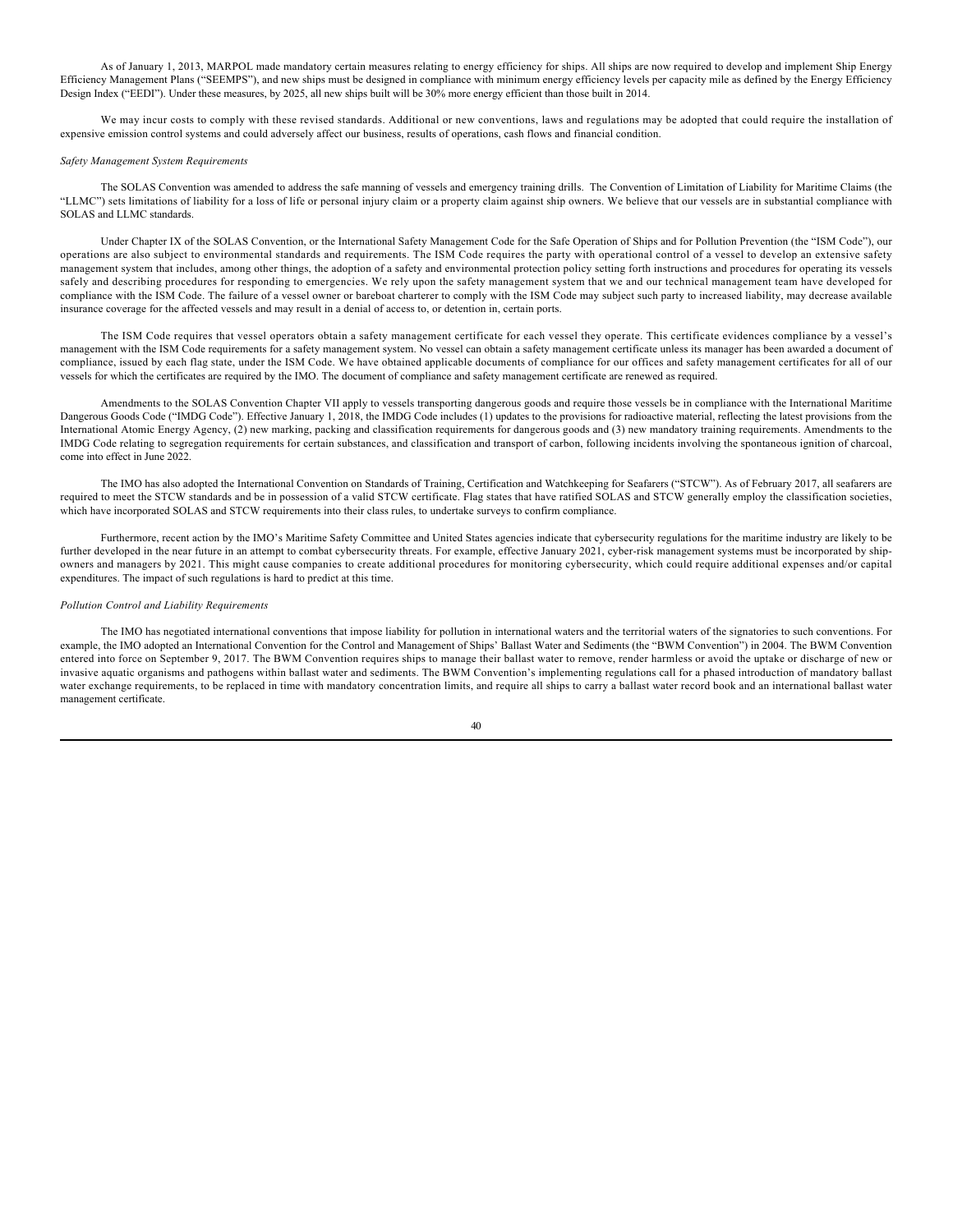Specifically, ships over 400 gross tons generally must comply with a "D-1 standard," requiring the exchange of ballast water only in open seas and away from coastal waters. The "D-2 standard" specifies the maximum amount of viable organisms allowed to be discharged, and compliance dates vary depending on the IOPP renewal dates. For most ships, compliance with the D-2 standard will involve installing on-board systems to treat ballast water and eliminate unwanted organisms. Ballast water management systems, which include systems that make use of chemical, biocides, organisms or biological mechanisms, or which alter the chemical or physical characteristics of the ballast water, must be approved in accordance with IMO Guidelines (Regulation D-3). Pursuant to the BWM Convention amendments that entered into force in October 2019, BWMS installed on or after October 28, 2020 shall be approved in accordance with BWMS Code, while BWMS installed before October 23, 2020 must be approved taking into account guidelines developed by the IMO or the BWMS Code. Costs of compliance with these regulations may be substantial. The cost of compliance could increase for ocean carriers and may have a material effect on our operations. However, many countries already regulate the discharge of ballast water carried by vessels from country to country to prevent the introduction of invasive and harmful species via such discharges. The U.S., for example, requires vessels entering its waters from another country to conduct mid-ocean ballast exchange, or undertake some alternate measure, and to comply with certain reporting requirements. Amendments to the BWM Convention concerning commissioning testing of BWMS will become effective in 2022.

The IMO also adopted the International Convention on Civil Liability for Bunker Oil Pollution Damage (the "Bunker Convention") to impose strict liability on ship owners (including the registered owner, bareboat charterer, manager or operator) for pollution damage in jurisdictional waters of ratifying states caused by discharges of bunker fuel. The Bunker Convention requires registered owners of ships over 1,000 gross tons to maintain insurance for pollution damage in an amount equal to the limits of liability under the applicable national or international limitation regime (but not exceeding the amount calculated in accordance with the LLMC). With respect to non-ratifying states, liability for spills or releases of oil carried as fuel in ship's bunkers typically is determined by the national or other domestic laws in the jurisdiction where the events or damages occur.

Ships are required to maintain a certificate attesting that they maintain adequate insurance to cover an incident. In jurisdictions, such as the United States where the Bunker Convention has not been adopted, various legislative schemes or common law govern, and liability is imposed either on the basis of fault or on a strict-liability basis.

#### *Anti*‑*Fouling Requirements*

In 2001, the IMO adopted the International Convention on the Control of Harmful Anti-fouling Systems on Ships, or the "Anti-fouling Convention." The Anti-fouling Convention entered into force in September 2008, and prohibits the use of organotin compound coatings to prevent the attachment of mollusks and other sea life to the hulls of vessels. Vessels of over 400 gross tons engaged in international voyages will also be required to undergo an initial survey before the vessel is put into service or before an International Anti-fouling System Certificate is issued for the first time; and subsequent surveys when the anti-fouling systems are altered or replaced. In 2023, amendments to the Anti-fouling Convention will come into effect which include controls on the biocide cybutryne; ships shall not apply or re-apply anti-fouling systems containing this substance from January 1, 2023. We have obtained Anti-fouling System Certificates for all of our vessels that are subject to the Anti-fouling Convention.

#### *Compliance Enforcement*

Noncompliance with the ISM Code or other IMO regulations may subject the ship owner or bareboat charterer to increased liability, may lead to decreases in available insurance coverage for affected vessels and may result in the denial of access to, or detention in, some ports. The USCG and European Union authorities have indicated that vessels not in compliance with the ISM Code by applicable deadlines will be prohibited from trading in U.S. and European Union ports, respectively. As of the date of this report, each of our vessels is ISM Code certified. However, there can be no assurance that such certificates will be maintained in the future. The IMO continues to review and introduce new regulations. It is impossible to predict what additional regulations, if any, may be passed by the IMO and what effect, if any, such regulations might have on our operations.

#### *United States Regulations*

#### *The U.S. Oil Pollution Act of 1990 and the Comprehensive Environmental Response, Compensation and Liability Act*

The U.S. Oil Pollution Act of 1990 ("OPA") established an extensive regulatory and liability regime for the protection and cleanup of the environment from oil spills. OPA affects all "owners and operators" whose vessels trade or operate within the U.S., its territories and possessions or whose vessels operate in U.S. waters, which includes the U.S.'s territorial sea and its 200-nautical mile exclusive economic zone around the U.S. The U.S. has also enacted the Comprehensive Environmental Response, Compensation and Liability Act ("CERCLA"), which applies to the discharge of hazardous substances other than oil, except in limited circumstances, whether on land or at sea. OPA and CERCLA both define "owner and operator" in the case of a vessel as any person owning, operating or chartering by demise, the vessel. Both OPA and CERCLA impact our operations.

Under OPA, vessel owners and operators are "responsible parties" and are jointly, severally and strictly liable (unless the spill results solely from the act or omission of a third party, an act of God or an act of war) for all containment and clean-up costs and other damages arising from discharges or threatened discharges of oil from their vessels, including bunkers (fuel). OPA defines these other damages broadly to include: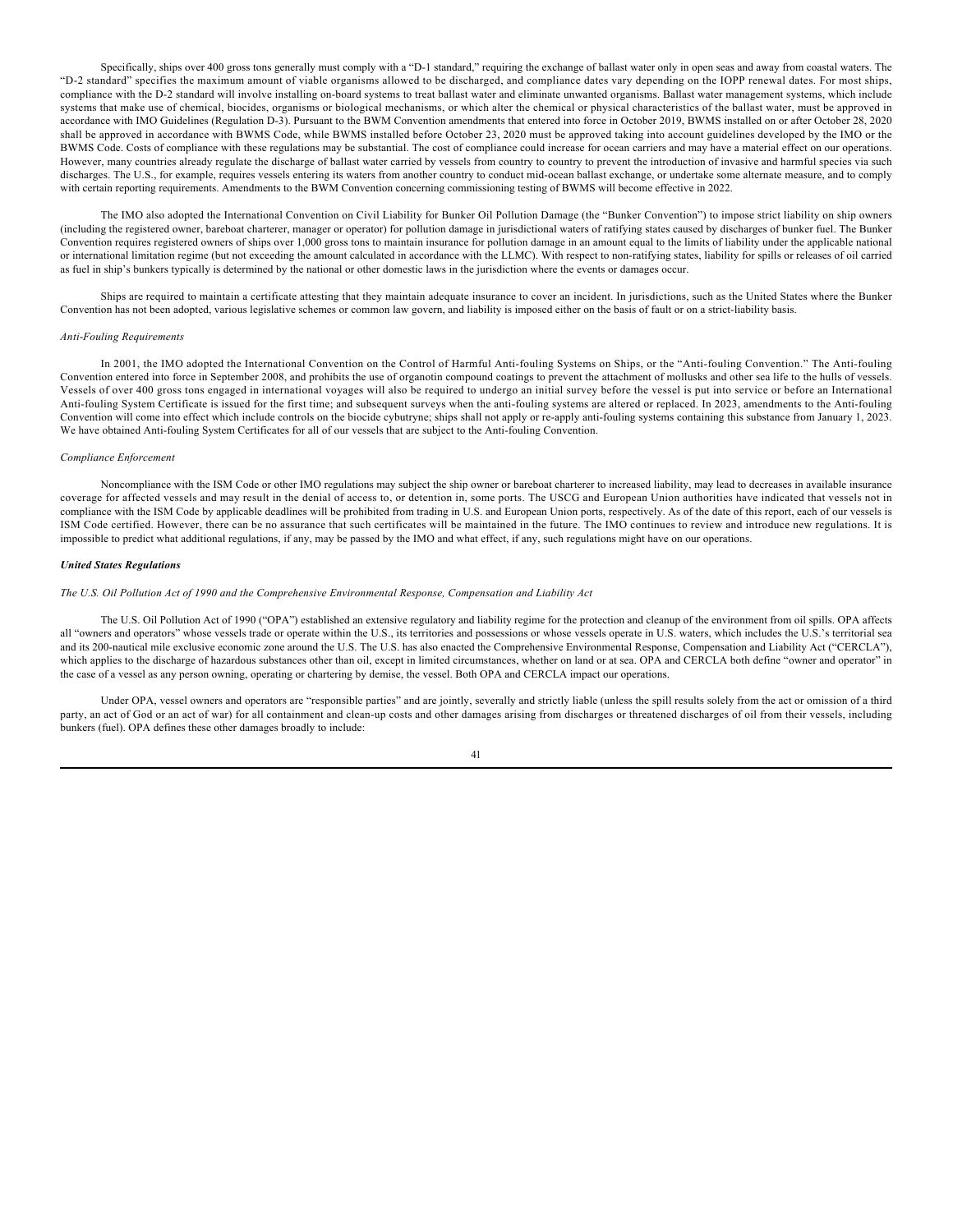- (i) injury to, destruction or loss of, or loss of use of, natural resources and related assessment costs;
- (ii) injury to, or economic losses resulting from, the destruction of real and personal property;
- (iv) loss of subsistence use of natural resources that are injured, destroyed or lost;
- (iii) net loss of taxes, royalties, rents, fees or net profit revenues resulting from injury, destruction or loss of real or personal property, or natural resources;
- (v) lost profits or impairment of earning capacity due to injury, destruction or loss of real or personal property or natural resources; and
- (vi) net cost of increased or additional public services necessitated by removal activities following a discharge of oil, such as protection from fire, safety or health hazards, and loss of subsistence use of natural resources.

OPA contains statutory caps on liability and damages; such caps do not apply to direct cleanup costs. Effective November 12, 2019, the USCG adjusted the limits of OPA liability for a tank vessel, other than a single-hull tank vessel, over 3,000 gross tons liability to the greater of \$2,300 per gross ton or \$19,943,400 (subject to periodic adjustment for inflation). These limits of liability do not apply if an incident was proximately caused by the violation of an applicable U.S. federal safety, construction or operating regulation by a responsible party (or its agent, employee or a person acting pursuant to a contractual relationship) or a responsible party's gross negligence or willful misconduct. The limitation on liability similarly does not apply if the responsible party fails or refuses to (i) report the incident as required by law where the responsible party knows or has reason to know of the incident; (ii) reasonably cooperate and assist as requested in connection with oil removal activities; or (iii) without sufficient cause, comply with an order issued under the Federal Water Pollution Act (Section 311 (c), (e)) or the Intervention on the High Seas Act.

CERCLA contains a similar liability regime whereby owners and operators of vessels are liable for cleanup, removal and remedial costs, as well as damages for injury to, or destruction or loss of, natural resources, including the reasonable costs associated with assessing the same, and health assessments or health effects studies. There is no liability if the discharge of a hazardous substance results solely from the act or omission of a third party, an act of God or an act of war. Liability under CERCLA is limited to the greater of \$300 per gross ton or \$5.0 million for vessels carrying a hazardous substance as cargo and the greater of \$300 per gross ton or \$500,000 for any other vessel. These limits do not apply (rendering the responsible person liable for the total cost of response and damages) if the release or threat of release of a hazardous substance resulted from willful misconduct or negligence, or the primary cause of the release was a violation of applicable safety, construction or operating standards or regulations. The limitation on liability also does not apply if the responsible person fails or refused to provide all reasonable cooperation and assistance as requested in connection with response activities where the vessel is subject to OPA.

OPA and CERCLA each preserve the right to recover damages under existing law, including maritime tort law. OPA and CERCLA both require owners and operators of vessels to establish and maintain with the USCG evidence of financial responsibility sufficient to meet the maximum amount of liability to which the particular responsible person may be subject. Vessel owners and operators may satisfy their financial responsibility obligations by providing a proof of insurance, a surety bond, qualification as a self-insurer or a guarantee. We comply and plan to comply going forward with the USCG's financial responsibility regulations by providing applicable certificates of financial responsibility.

The 2010 Deepwater Horizon oil spill in the Gulf of Mexico resulted in additional regulatory initiatives or statutes, including higher liability caps under OPA, new regulations regarding offshore oil and gas drilling and a pilot inspection program for offshore facilities. However, several of these initiatives and regulations have been or may be revised. For example, the U.S. Bureau of Safety and Environmental Enforcement's ("BSEE") revised Production Safety Systems Rule ("PSSR"), effective December 27, 2018, modified and relaxed certain environmental and safety protections under the 2016 PSSR. Additionally, the BSEE released a final Well Control Rule, which eliminated a number of provisions which could affect offshore drilling operations. Compliance with any new requirements of OPA and future legislation or regulations applicable to the operation of our vessels could negatively impact the cost of our operations and adversely affect our business.

OPA specifically permits individual states to impose their own liability regimes with regard to oil pollution incidents occurring within their boundaries, provided they accept, at a minimum, the levels of liability established under OPA and some states have enacted legislation providing for unlimited liability for oil spills. Many U.S. states that border a navigable waterway have enacted environmental pollution laws that impose strict liability on a person for removal costs and damages resulting from a discharge of oil or a release of a hazardous substance. These laws may be more stringent than U.S. federal law. Moreover, some states have enacted legislation providing for unlimited liability for discharge of pollutants within their waters, although in some cases, states which have enacted this type of legislation have not yet issued implementing regulations defining vessel owners' responsibilities under these laws. The Company intends to comply with all applicable state regulations in the ports where our vessels call.

We currently maintain pollution liability coverage insurance in the amount of \$1 billion per incident for each of our vessels. If the damages from a catastrophic spill were to exceed our insurance coverage, that could have an adverse effect on our business and results of operation.

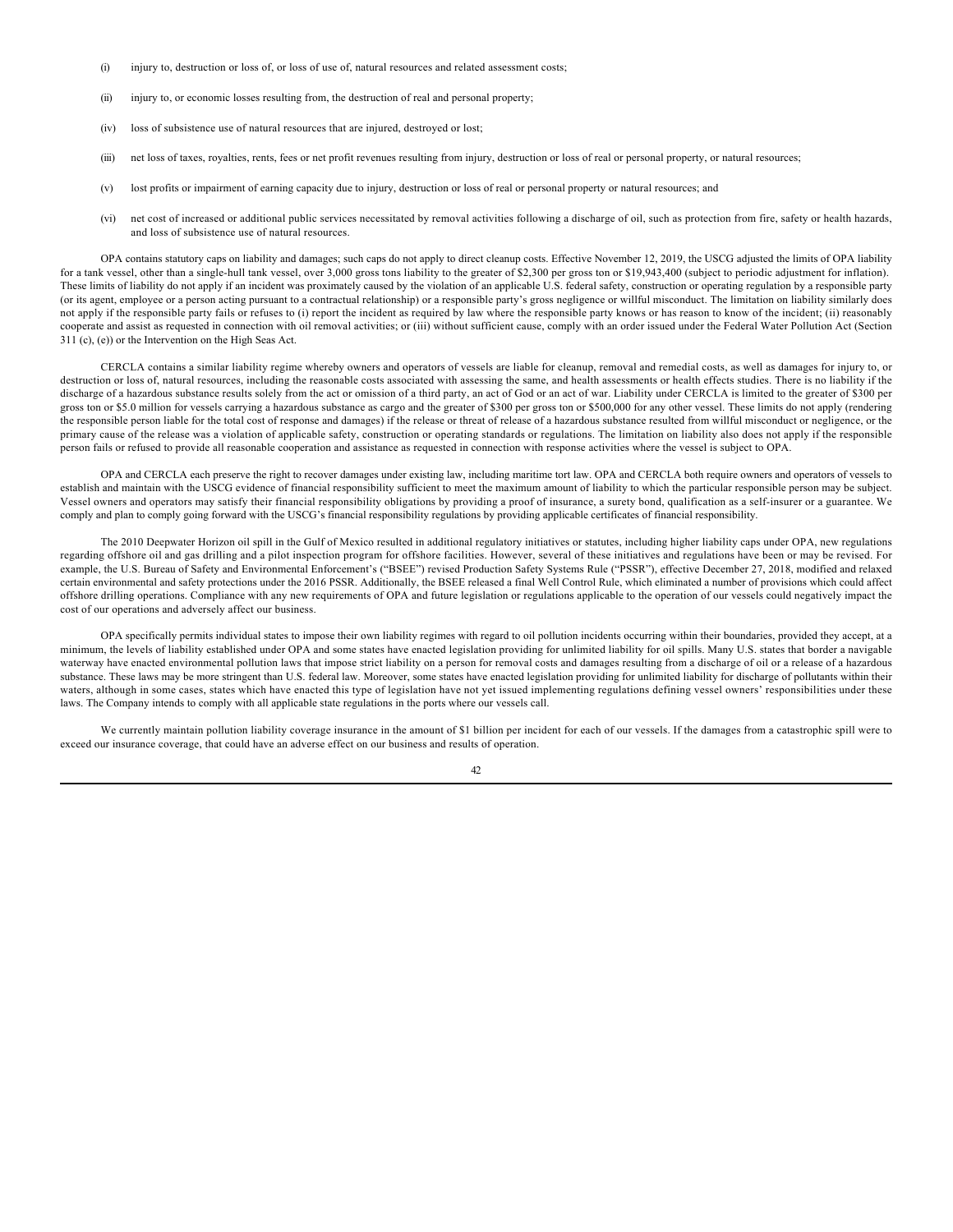#### *Other United States Environmental Initiatives*

The U.S. Clean Air Act of 1970 (including its amendments of 1977 and 1990) ("CAA") requires the EPA to promulgate standards applicable to emissions of volatile organic compounds and other air contaminants. The CAA requires states to adopt State Implementation Plans, or "SIPs," some of which regulate emissions resulting from vessel loading and unloading operations which may effect our vessels.

The U.S. Clean Water Act ("CWA") prohibits the discharge of oil, hazardous substances and ballast water in U.S. navigable waters unless authorized by a duly-issued permit or exemption, and imposes strict liability in the form of penalties for any unauthorized discharges. The CWA also imposes substantial liability for the costs of removal, remediation and damages and complements the remedies available under OPA and CERCLA. In 2015, the EPA expanded the definition of "waters of the United States" ("WOTUS"), thereby expanding federal authority under the CWA. In April 2020, the EPA and Department of the Army published the "Navigable Waters Protection Rule," to finalize a revised WOTUS definition, which rule became effective in June 2020. However, in light of a court order issued by the U.S. District Court for the District of Arizona on August 30, 2021, the EPA and U.S. Army Corps of Engineers are interpreting WOTUS consistent with the pre-2015 regulatory regime. In November 2021, the EPA and U.S. Army Corps of Engineers announced the signing of a proposed rule to revise the definition of WOTUS, which proposes to put back into place the pre-2015 definition.

The EPA and the USCG have also enacted rules relating to ballast water discharge, compliance with which requires the installation of equipment on our vessels to treat ballast water before it is discharged or the implementation of other port facility disposal arrangements or procedures at potentially substantial costs, and/or otherwise restrict our vessels from entering U.S. Waters. The EPA will regulate these ballast water discharges and other discharges incidental to the normal operation of certain vessels within United States waters pursuant to the Vessel Incidental Discharge Act ("VIDA"), which was signed into law on December 4, 2018 and will replace the 2013 Vessel General permit, or VGP, program (as discussed above) and current Coast Guard ballast water management regulations adopted under the U.S. National Invasive Species Act, or NISA, such as mid-ocean ballast exchange programs and installation of approved USCG technology for all vessels equipped with ballast water tanks bound for U.S. ports or entering U.S. waters. Non-military, non-recreational vessels greater than 79 feet in length must continue to comply with the requirements of the VGP, including submission of a Notice of Intent ("NOI") or retention of a PARI form and submission of annual reports. We have submitted NOIs for all our vessels where required. Compliance with the EPA, U.S. Coast Guard and state regulations could require the installation of ballast water treatment equipment on our vessels or the implementation of other port facility disposal procedures at potentially substantial cost, or may otherwise restrict our vessels from entering U.S. waters.

# *European Union Regulations*

In October 2009, the European Union amended a directive to impose criminal sanctions for illicit ship-source discharges of polluting substances, including minor discharges, if committed with intent, recklessly or with serious negligence and the discharges individually or in the aggregate result in deterioration of the quality of water. Aiding and abetting the discharge of a polluting substance may also lead to criminal penalties. The directive applies to all types of vessels, irrespective of their flag, but certain exceptions apply to warships or where human safety or that of the ship is in danger. Criminal liability for pollution may result in substantial penalties or fines and increased civil liability claims. Regulation (EU) 2015/757 of the European Parliament and of the Council of 29 April 2015 (amended by Regulation (EU) 2016/2071 with respect to methods of calculating, inter alia, emission and consumption) governs the monitoring, reporting and verification of carbon dioxide emissions from maritime transport, and, subject to some exclusions, requires companies with ships over 5,000 gross tonnage to monitor and report carbon dioxide emissions annually, which may cause us to incur additional expenses. As of January 2019, large ships calling at EU ports have been required to collect and publish data on carbon dioxide emissions and other information. The system entered into force on 1 March 2018. July 2020 saw the European Parliament's Committee on Environment, Public Health and Food Safety vote in favor of the inclusion of vessels of 5000 gross tons and above in the EU Emissions Trading System (in addition to voting for a revision to the monitoring, reporting and verification of CO2 emissions). In September 2020, the European Parliament adopted the proposal from the European Commission to amend the regulation on monitoring carbon dioxide emissions from maritime transport.

On 14th July 2021, the European Commission published a package of draft proposals as part of its 'Fit for 55' environmental legislative agenda and as part of the wider EU Green Deal growth strategy. The Proposals are not yet in final form and may be subject to amendment. There are two key initiatives relevant to maritime arising from the Proposals: (a) a bespoke emissions trading scheme for maritime (Maritime ETS) which is due to commence in 2023 and which is to apply to all ships above a gross tonnage of 5000; and (b) a FuelEU draft regulation which seeks to require all ships above a gross tonnage of 5000 to carry on board a 'FuelEU certificate of compliance' from 30 June 2025 as evidence of compliance with the limits on the greenhouse gas intensity of the energy used on-board by a ship and with the requirements on the use of on-shore power supply (OPS) at berth. More specifically, Maritime ETS is to apply gradually over the period from 2023- 2025. The cap under the ETS would be set by taking into account EU MRV system emissions data for the years 2018 and 2019, adjusted, from year 2021 and is to capture 100% of the emissions from intra-EU maritime voyages; 100% of emissions from ships at berth in EU ports; and 50% of emissions from voyages which start or end at EU ports (but the other destination is outside the EU). More recent proposed amendments signal that 100% of non-EU emissions may be caught if the IMO does not introduce a global market-based measure by 2028. Furthermore, the proposals envisage that all maritime allowances would be auctioned and there will be no free allocation. Both proposals are currently being negotiated and final drafts are expected in the summer of 2022.

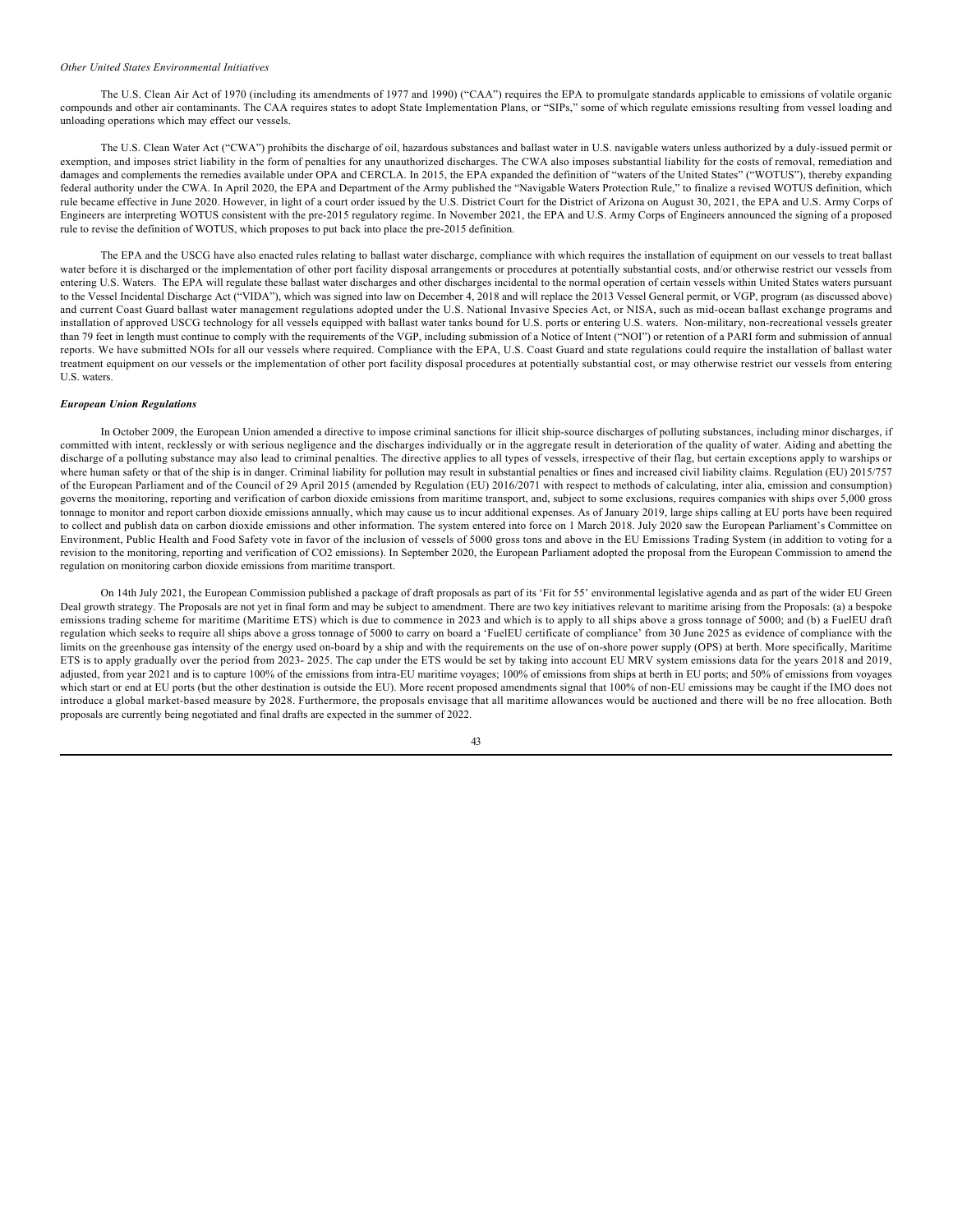Responsible recycling and scrapping of ships is becoming an increasingly important issue for shipowners and charterers alike as the industry strives to replace old ships with cleaner, more energy efficient models. The recognition of the need to impose recycling obligations on the shipping industry is not new. In 2009, the IMO oversaw the creation of the Hong Kong Ship Recycling Convention (the "Hong Kong Convention"), which sets standards for ship recycling. Concerned at the lack of progress in satisfying the conditions needed to bring the Hong Kong Convention into force, the EU published its own Ship Recycling Regulation 1257/2013 (SRR) in 2013, with a view to facilitating early ratification of the Hong Kong Convention both within the EU and in other countries outside the EU. As the Hong Kong Convention has yet to come into force, the 2013 regulations are vital to responsible ship recycling in the EU. SRR requires that, from 31 December 2020, all existing ships sailing under the flag of EU member states and non-EU flagged ships calling at an EU port or anchorage must carry on-board an Inventory of Hazardous Materials (IHM) with a certificate or statement of compliance, as appropriate. For EU-flagged vessels, a certificate (either an Inventory Certificate or Ready for Recycling Certificate) will be necessary, while non-EU flagged vessels will need a Statement of Compliance.

The European Union has adopted several regulations and directives requiring, among other things, more frequent inspections of high-risk ships, as determined by type, age and flag as well as the number of times the ship has been detained. The European Union also adopted and extended a ban on substandard ships and enacted a minimum ban period and a definitive ban for repeated offenses. The regulation also provided the European Union with greater authority and control over classification societies, by imposing more requirements on classification societies and providing for fines or penalty payments for organizations that failed to comply. Furthermore, the EU has implemented regulations requiring vessels to use reduced sulfur content fuel for their main and auxiliary engines. Since January 1, 2015, vessels have been required to burn fuel with sulfur content not exceeding 0.1% while within EU member states' territorial seas, exclusive economic zones and pollution control zones that are included in "SOx Emission Control Areas." EU Directive (EU) 2016/802 establishes limits on the maximum sulfur content of gas oils and heavy fuel oil and contains fuel-specific requirements for ships calling at EU ports.

EU Directive 2004/35/CE (as amended) regarding the prevention and remedying of environmental damage addresses liability for environmental damage (including damage to water, land, protected species and habitats) on the basis of the "polluter pays" principle. Operators whose activities caused the environmental damage are liable for the damage (subject to certain exceptions). With regard to specified activities causing environmental damage, operators are strictly liable. The directive applies where damage has already occurred and where there is an imminent threat of damage. The directive requires preventative and remedial actions, and that operators report environmental damage or an imminent threat of such damage.

In 2021, the EU adopted a European Climate Law (Regulation (EU) 2021/1119), establishing the aim of reaching net zero greenhouse gas emissions in the EU by 2050, with an intermediate target of reducing greenhouse gas emissions by at least 55% by 2030, compared to 1990 levels. In July 2021, the European Commission launched the Fit for 55 (described above) to support the climate policy agenda.

#### *International Labour Organization*

The International Labor Organization (the "ILO") is a specialized agency of the UN that has adopted the Maritime Labor Convention 2006 ("MLC 2006"). A Maritime Labor Certificate and a Declaration of Maritime Labor Compliance is required to ensure compliance with the MLC 2006 for all ships above 500 gross tonnage or over and are either engaged in international trade. We believe that all our vessels are in substantial compliance with and are certified to meet MLC 2006.

#### *Greenhouse Gas Regulation*

Currently, the emissions of greenhouse gases from international shipping are not subject to the Kyoto Protocol to the United Nations Framework Convention on Climate Change (this task hanging been delegated to the IMO), which entered into force in 2005 and pursuant to which adopting countries have been required to implement national programs to reduce greenhouse gas emissions with targets extended through 2020. International negotiations are continuing with respect to a successor to the Kyoto Protocol, and restrictions on shipping emissions may be included in any new treaty. In December 2009, more than 27 nations, including the U.S. and China, signed the Copenhagen Accord, which includes a non-binding commitment to reduce greenhouse gas emissions. The 2015 United Nations Climate Change Conference in Paris resulted in the Paris Agreement, which entered into force on November 4, 2016 and does not directly limit greenhouse gas emissions from ships. The United States rejoined the Paris Agreement in February 2021.

At MEPC 70 and MEPC 71, a draft outline of the structure of the initial strategy for developing a comprehensive IMO strategy on reduction of greenhouse gas emissions from ships was approved. In accordance with this roadmap, in April 2018, nations at the MEPC 72 adopted an initial strategy to reduce greenhouse gas emissions from ships. The initial strategy identifies "levels of ambition" to reducing greenhouse gas emissions, including (1) decreasing the carbon intensity from ships through implementation of further phases of the EEDI for new ships (while the Ship Energy-Efficiency Management Plan is mandatory for all vessels); (2) reducing carbon dioxide emissions per transport work, as an average across international shipping, by at least 40% by 2030, pursuing efforts towards 70% by 2050, compared to 2008 emission levels; and (3) reducing the total annual greenhouse emissions by at least 50% by 2050 compared to 2008 while pursuing efforts towards phasing them out entirely. The initial strategy notes that technological innovation, alternative fuels and/or energy sources for international shipping will be integral to achieve the overall ambition. These regulations could cause us to incur additional substantial expenses.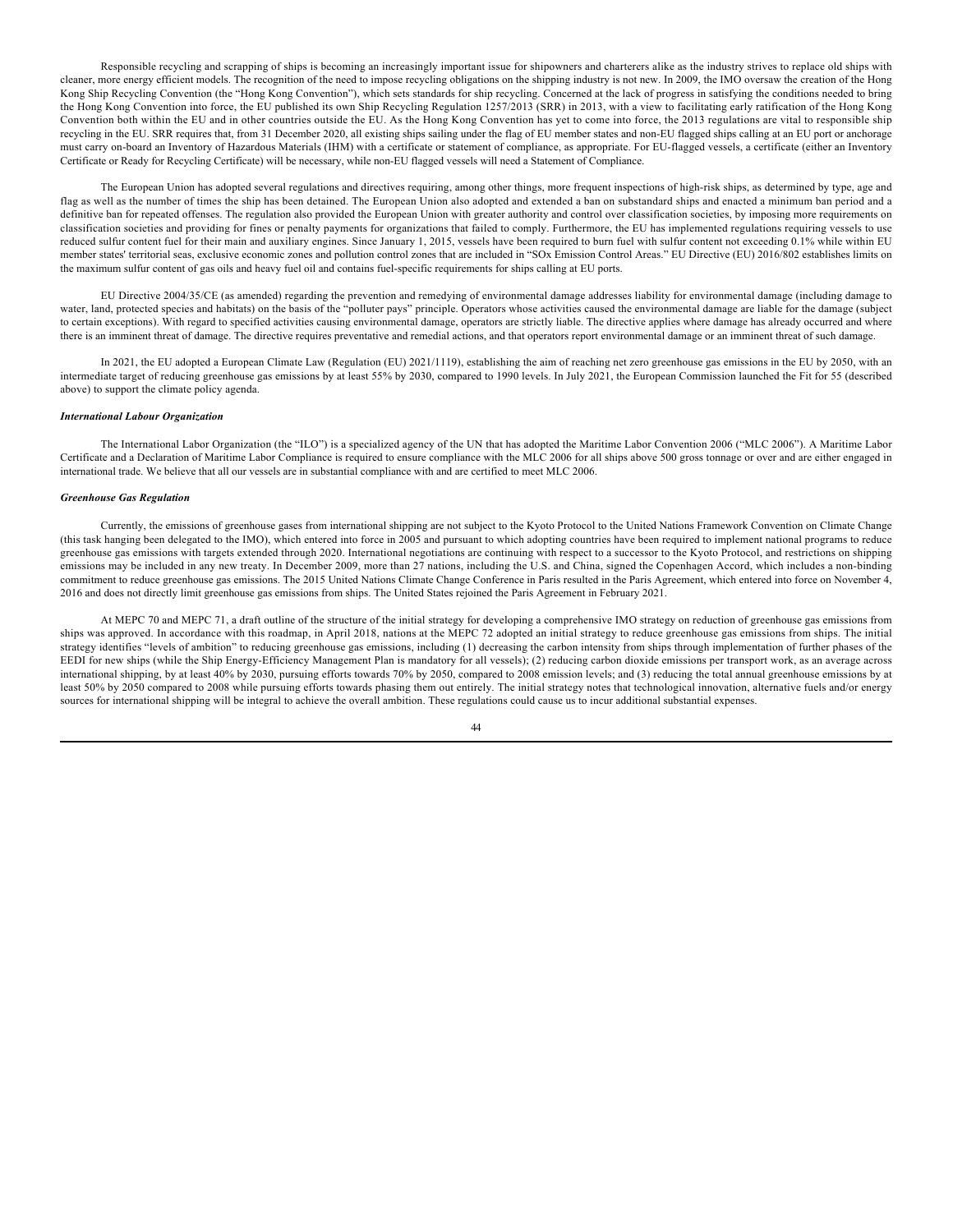As noted above, the 70th MEPC meeting in October 2016 adopted a mandatory data collection system (DCS) which requires ships above 5 000 gross tonnes to report consumption data for fuel oil, hours under way and distance travelled. Unlike the EU MRV (see below), the IMO DCS covers any maritime activity carried out by ships, including dredging, pipeline laying, ice-breaking, fish-catching and off-shore installations. The SEEMPs of all ships covered by the IMO DCS must include a description of the methodology for data collection and reporting. After each calendar year, the aggregated data are reported to the flag state. If the data have been reported in accordance with the requirements, the flag state issues a statement of compliance to the ship. Flag states subsequently transfer this data to an IMO ship fuel oil consumption database, which is part of the Global Integrated Shipping Information System (GISIS) platform. IMO will then produce annual reports, summarising the data collected. Thus, currently, data related to the GHG emissions of ships above 5 000 gross tonnes calling at ports in the European Economic Area (EEA) must be reported in two separate, but largely overlapping, systems: the EU MRV – which applies since 2018 – and the IMO DCS – which applies since 2019. The proposed revision of Regulation (EU) 2015/757 adopted on 4 February 2019 aims to align and facilitate the simultaneous implementation of the two systems however it is still not clear when the proposal will be adopted.

IMO's MEPC 76 adopted amendments to Annex VI that will require ships to reduce their greenhouse gas emissions. Effective November 1, 2022, the Revised MARPOL Annex VI will enter into force. The revised Annex VI includes carbon intensity measures (requirements for ships to calculate their Energy Efficiency Existing Ship Index (EEXI) following technical means to improve their energy efficiency and to establish their annual operational carbon intensity indicator and rating. MEPC 76 also adopted guidelines to support implementation of the amendments.

In 2021, the EU adopted a European Climate Law (Regulation (EU) 2021/1119), establishing the aim of reaching net zero greenhouse gas emissions in the EU by 2050, with an intermediate target of reducing greenhouse gas emissions by at least 55% by 2030, compared to 1990 levels. In July 2021, the European Commission launched the Fit for 55 (described above) to support the climate policy agenda.

In the United States, the EPA issued a finding that greenhouse gases endanger the public health and safety, adopted regulations to limit greenhouse gas emissions from certain mobile sources, and proposed regulations to limit greenhouse gas emissions from large stationary sources. The EPA or individual U.S. states could enact environmental regulations that could negatively affect our operations.

Any passage of climate control legislation or other regulatory initiatives by the IMO, the EU, the U.S. or other countries where we operate, or any treaty adopted at the international level to succeed the Kyoto Protocol or Paris Agreement, that restricts emissions of greenhouse gases could require us to make significant expenditures which we cannot predict with certainty at this time. Even in the absence of climate control legislation, our business may be indirectly affected to the extent that climate change may result in sea level changes or certain weather events.

#### *Vessel Security Regulations*

Since the terrorist attacks of September 11, 2001 in the United States, there have been a variety of initiatives intended to enhance vessel security such as the U.S. Maritime Transportation Security Act of 2002 ("MTSA"). To implement certain portions of the MTSA, the USCG issued regulations requiring the implementation of certain security requirements aboard vessels operating in waters subject to the jurisdiction of the United States and at certain ports and facilities, some of which are regulated by the EPA.

Similarly, Chapter XI-2 of the SOLAS Convention imposes detailed security obligations on vessels and port authorities and mandates compliance with the International Ship and Port Facilities Security Code ("the ISPS Code"). The ISPS Code is designed to enhance the security of ports and ships against terrorism. To trade internationally, a vessel must attain an International Ship Security Certificate ("ISSC") from a recognized security organization approved by the vessel's flag state. Ships operating without a valid certificate may be detained, expelled from or refused entry at port until they obtain an ISSC. The various requirements, some of which are found in the SOLAS Convention, include, for example, on-board installation of automatic identification systems to provide a means for the automatic transmission of safety-related information from among similarly equipped ships and shore stations, including information on a ship's identity, position, course, speed and navigational status; on-board installation of ship security alert systems, which do not sound on the vessel but only alert the authorities on shore and our Fleet Manager; the development of vessel security plans; ship identification number to be permanently marked on a vessel's hull; a continuous synopsis record kept onboard showing a vessel's history including the name of the ship, the state whose flag the ship is entitled to fly, the date on which the ship was registered with that state, the ship's identification number, the port at which the ship is registered and the name of the registered owner(s) and their registered address; and compliance with flag state security certification requirements.

The USCG regulations, intended to align with international maritime security standards, exempt non-U.S. vessels from MTSA vessel security measures, provided such vessels have on board a valid ISSC that attests to the vessel's compliance with the SOLAS Convention security requirements and the ISPS Code. Future security measures could have a significant negative financial impact on us. We intend to comply with the various security measures addressed by MTSA, the SOLAS Convention and the ISPS Code.

The cost of vessel security measures has also been affected by the escalation in the frequency of acts of piracy against ships, notably off the coast of Somalia, including the Gulf of Aden and Arabian Sea area. Substantial loss of revenue and other costs may be incurred as a result of detention of a vessel or additional security measures, and the risk of uninsured losses could significantly and negatively affect our business. Costs may be incurred in taking additional security measures in accordance with Best Management Practices to Deter Piracy, notably those contained in the BMP5 industry standard.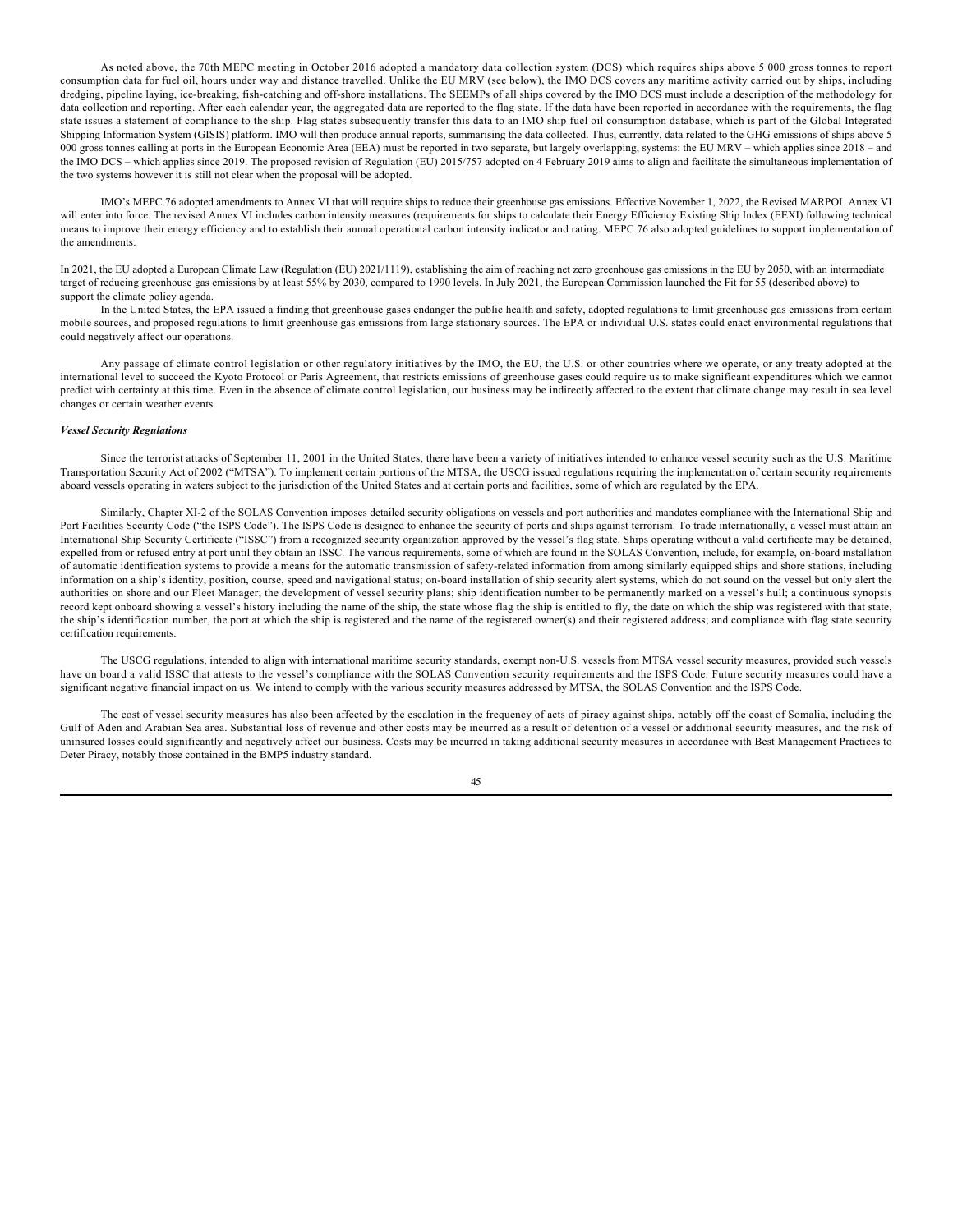# **Inspection by Classification Societies**

The hull and machinery of every commercial vessel must be classed by a classification society authorized by its country of registry. The classification society certifies that a vessel is safe and seaworthy in accordance with the applicable rules and regulations of the country of registry of the vessel and SOLAS. Most insurance underwriters make it a condition for insurance coverage and lending that a vessel be certified "in class" by a classification society which is a member of the International Association of Classification Societies, the IACS. The IACS has adopted harmonized Common Structural Rules, or "the Rules," which apply to oil tankers and bulk carriers constructed on or after July 1, 2015. The Rules attempt to create a level of consistency between IACS Societies. All of our vessels are certified as being "in class" by all the applicable Classification Societies (e.g., DNV GL, American Bureau of Shipping, Lloyd's Register of Shipping).

A vessel must undergo annual surveys, intermediate surveys, drydockings and special surveys. In lieu of a special survey, a vessel's machinery may be on a continuous survey cycle, under which the machinery would be surveyed periodically over a five-year period. Every vessel is also required to be drydocked every 30 to 36 months for inspection of the underwater parts of the vessel. If any vessel does not maintain its class and/or fails any annual survey, intermediate survey, drydocking or special survey, the vessel will be unable to carry cargo between ports and will be unemployable and uninsurable which could cause us to be in violation of certain covenants in our loan agreements. Any such inability to carry cargo or be employed, or any such violation of covenants, could have a material adverse impact on our financial condition and results of operations.

#### **C. Organizational Structure**

We are a Marshall Islands corporation with principal executive offices located at 1 Vasilisis Sofias and Megalou Alexandrou Str, 15124 Maroussi, Greece. Our significant whollyowned subsidiaries as of December 31, 2021 are listed in Exhibit 8.1 to this annual report on Form 20-F.

# **D. Property, Plants and Equipment**

For a list of the vessels of our fleet, please see "Item 4. Information on the Company—B. Business Overview—Our Fleet" above and for a description of our major encumbrances on our fleet please see "Item 5. Operating and Financial Review and Prospects—B. Liquidity and Capital Resources—Debt Facilities".

We do not own any real estate property.

### **ITEM 4A. UNRESOLVED STAFF COMMENTS**

None.

# **ITEM 5. OPERATING AND FINANCIAL REVIEW AND PROSPECTS**

The following presentation of management's discussion and analysis is intended to discuss our financial condition, changes in financial condition and results of operations, and should be read in conjunction with our historical consolidated financial statements and their notes included in this annual report.

For a discussion of our results for the year ended December 31, 2020 compared to the year ended December 31, 2019, please see "Item 5 - Operating and Financial Review and Prospects – A. Operating Results – Results for the Year Ended December 31, 2020 Compared to the year ended December 31, 2019" contained in our annual report on Form 20-F for the year ended December 31, 2020, filed with the Securities and Exchange Commission on April 23, 2021.

This discussion contains forward-looking statements that reflect our current views with respect to future events and financial performance. Our actual results may differ materially from those anticipated in these forward-looking statements as a result of certain factors, such as those set forth in "Item 3. Key Information—Risk Factors" and elsewhere in this report.

### **Operating Results**

## **Factors Affecting our Results of Operations**

We believe that the important measures for analyzing trends in the results of our operations consist of the following:

*Calendar days*. We define calendar days as the total number of days the vessels were in our possession for the relevant period. Calendar days are an indicator of the size of our fleet during the relevant period and affect both the amount of revenues and expenses that we record during that period.

*Available days.* We define available days as the number of calendar days less the aggregate number of days that our vessels are off-hire due to scheduled repairs, or scheduled guarantee inspections in the case of newbuildings, vessel upgrades or special or intermediate surveys and the aggregate amount of time that we spend positioning our vessels. Companies in the shipping industry generally use available days to measure the number of days in a period during which vessels should be capable of generating revenues.

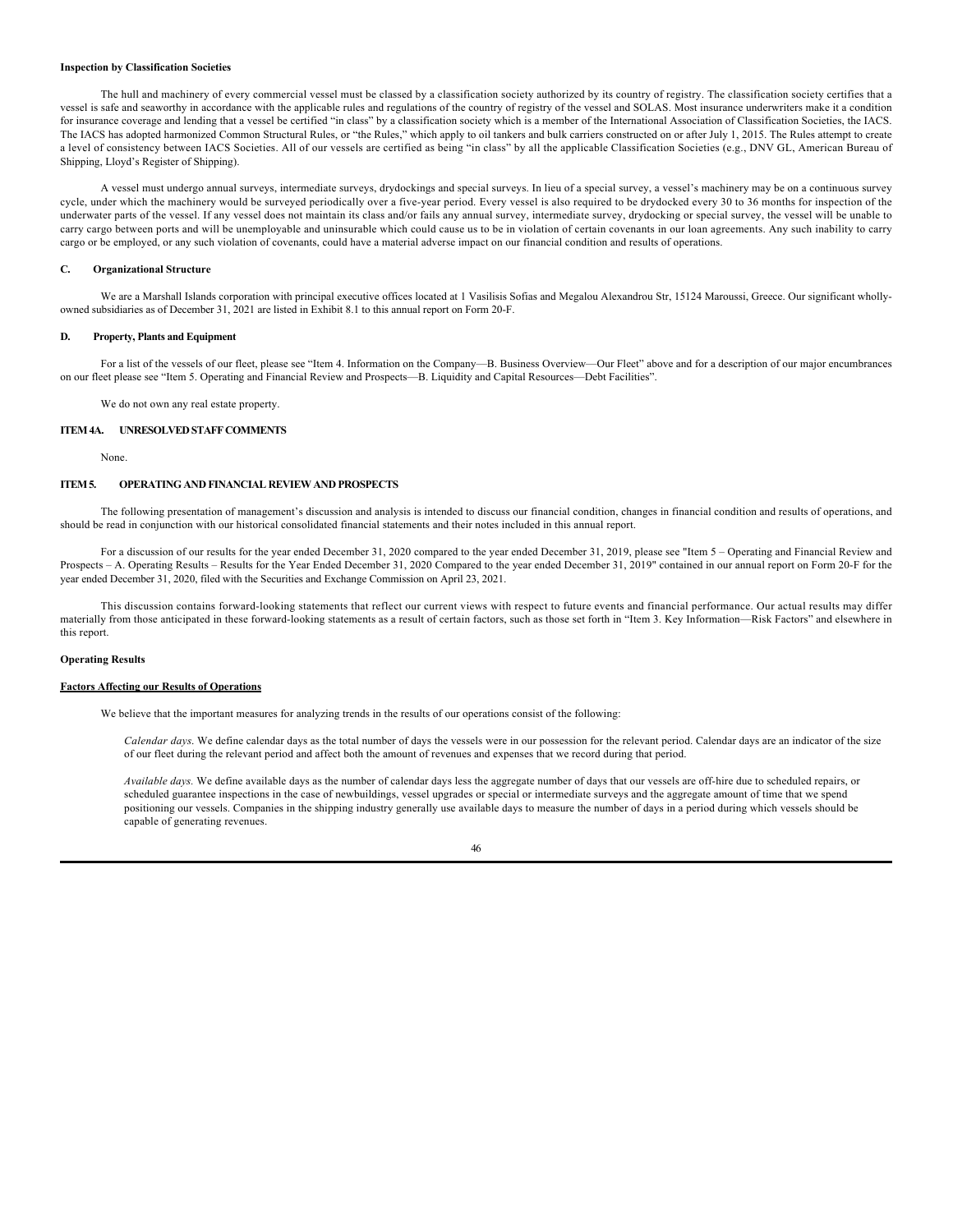*Operating days.* We define operating days as the number of available days in a period less the aggregate number of days that our vessels are off-hire due to unforeseen technical circumstances. The shipping industry uses operating days to measure the aggregate number of days in a period that our vessels actually generate revenues.

*Fleet utilization.* We calculate fleet utilization by dividing the number of operating days during a period by the number of available days during that period. The shipping industry uses fleet utilization to measure a company's efficiency in finding suitable employment for its vessels and minimizing the number of days that its vessels are offhire for reasons other than scheduled repairs or scheduled guarantee inspections in the case of newbuildings, vessel upgrades, special or intermediate surveys and vessel positioning.

*TCE Revenues / TCE Rates.* We define TCE revenues as revenues minus voyage expenses. Voyage expenses primarily consist of port, canal and fuel costs that are unique to a particular voyage, which would otherwise be paid by a charterer under a time charter, as well as commissions. We believe that presenting revenues net of voyage expenses neutralizes the variability created by unique costs associated with particular voyages or the deployment of vessels on the spot market and facilitates comparisons between periods on a consistent basis. We calculate daily TCE rates by dividing TCE revenues by operating days for the relevant time period. TCE revenues include demurrage revenue, which represents fees charged to charterers associated with our spot market voyages when the charterer exceeds the agreed upon time required to load or discharge a cargo. The company's calculation of TCE may not be similar to other method of calculation of other companies.

In the shipping industry, economic decisions are based on vessels' deployment upon anticipated TCE rates, and industry analysts typically measure shipping freight rates in terms of TCE rates. This is because under time-charter and bareboat contracts the customer usually pays the voyage expenses, while under voyage charters the ship-owner usually pays the voyage expenses, which typically are added to the hire rate at an approximate cost. Consistent with industry practice, we use TCE rates because it provides a means of comparison between different types of vessel employment and, therefore, assists our decision-making process.

In evaluating our financial condition, we focus on the below measures to assess our historical operating performance and we use future estimates of the same measures to assess our future financial performance. In assessing the future performance of our fleet, the greatest uncertainty relates to future charter rates at the expiration of a vessel's present period employment, whether under a time charter or a bareboat charter. Decisions about future purchases and sales of vessels are based on the availability of excess internal funds, the availability of financing and the financial and operational evaluation of such actions and depend on the overall state of the shipping market and the availability of relevant purchase candidates.

The following table sets forth our selected other operating data for the periods indicated.

|                                                                     | 2017   |               | 2018                     |          | 2019   |          | 2020                     |          | 2021                     |
|---------------------------------------------------------------------|--------|---------------|--------------------------|----------|--------|----------|--------------------------|----------|--------------------------|
| <b>FLEET DATA</b>                                                   |        |               |                          |          |        |          |                          |          |                          |
| Total number of vessels at end of period (including leased vessels) | 7.0    |               | 8.0                      |          | 12.0   |          | 6.0                      |          | 7.0                      |
| Average number of vessels $(1)$                                     | 6.8    |               | 7.3                      |          | 11.1   |          | 9.5                      |          | 7.1                      |
| Total calendar days for fleet                                       | 2,496  |               | 2,670                    |          | 4,055  |          | 3,483                    |          | 2,583                    |
| Total available days for fleet                                      | 2,495  |               | 2,668                    |          | 4,032  |          | 3,442                    |          | 2,579                    |
| Total operating days for fleet                                      | 2,491  |               | 2.663                    |          | 3,959  |          | 3,363                    |          | 2,500                    |
| Total time charter days for fleet                                   | 2,491  |               | 2,663                    |          | 3,884  |          | 3,363                    |          | 2,500                    |
| Total spot (voyage) days for fleet                                  |        |               | $\overline{\phantom{a}}$ |          | 75     |          | $\overline{\phantom{a}}$ |          | $\overline{\phantom{a}}$ |
| Fleet utilization                                                   | 99.81% |               | 99.81%                   |          | 98.17% |          | 97.68%                   |          | 96.93%                   |
|                                                                     | 2017   |               | 2018                     |          | 2019   |          | 2020                     |          | 2021                     |
| <b>AVERAGE DAILY RESULTS</b>                                        |        |               |                          |          |        |          |                          |          |                          |
| Time charter equivalent $(2)$                                       | 15,403 | $\mathcal{S}$ | 15,031                   | <b>S</b> | 16.233 | <b>S</b> | 17.314                   | <b>S</b> | 22,020                   |
| Vessel operating expenses(3)                                        | 5,386  | S             | 5,552                    |          | 5,619  | S        | 6,037                    |          | 6,070                    |
| General and administrative expenses(4)                              | 2,323  |               | 2,620                    |          | 427    |          | 555                      |          | 752                      |

 (1) Average number of vessels is the number of vessels that constituted our fleet (including chartered in vessels) for the relevant period, as measured by the sum of the number of days each vessel was a part of our fleet during the period divided by the number of calendar days in that period.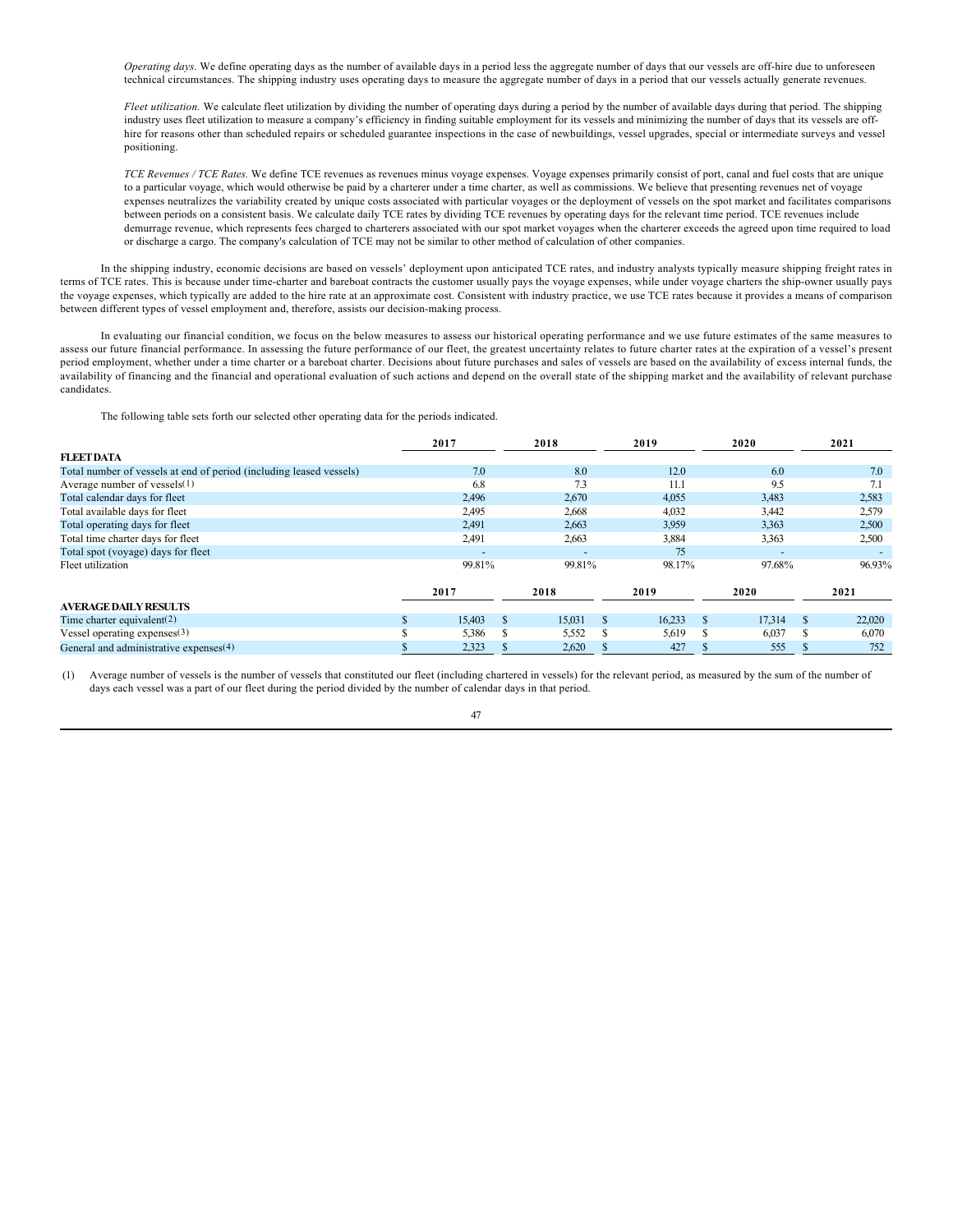- (2) Time charter equivalent rate, or TCE rate, is a measure of the average daily revenue performance of a vessel. Our definition of TCE may not be the same as reported by other companies in the shipping industry or other industries. Our method of calculating TCE rate is determined by dividing TCE revenues by operating days for the relevant time period. TCE revenues are revenues minus voyage expenses. Voyage expenses primarily consist of port, canal and fuel costs that are unique to a particular voyage, which would otherwise be paid by the charterer under a time charter contract, but are payable by us in the case of a voyage charter, as well as commissions. TCE revenues and TCE rate, which are non-U.S. GAAP measures, provide additional supplemental information in conjunction with shipping revenues, the most directly comparable U.S. GAAP measure. We use TCE rates and TCE revenues to compare period-to-period changes in our performance and it assists investors and our management in evaluating our financial performance. The following table below reflects the reconciliation of TCE revenues to revenues as reflected in the consolidated statements of operations and our calculation of TCE rates for the periods presented.
- (3) Daily vessel operating expenses, which include crew costs, provisions, deck and engine stores, lubricating oil, insurance, maintenance and repairs are calculated by dividing vessel operating expenses by fleet calendar days for the relevant time period.
- (4) Daily general and administrative expenses are calculated by dividing general and administrative expenses by fleet calendar days for the relevant time period.

*U.S. dollars in thousands, except average daily time charter equivalent*

| and total operating days                           | 2017   |   | 2018    | 2019    | 2020    | 2021    |
|----------------------------------------------------|--------|---|---------|---------|---------|---------|
| On a consolidated basis                            |        |   |         |         |         |         |
| <b>Total Revenues</b>                              | 39,363 |   | 41,048  | 66,088  | 60,222  | 56,367  |
| Less:                                              |        |   |         |         |         |         |
| Voyage expenses                                    | (999)  |   | (1,020) | (3,038) | (1,994) | (1,317) |
| Time charter equivalent revenues                   | 38,364 |   | 40,028  | 63,050  | 58,228  | 55,050  |
| Total operating days                               | 2,491  |   | 2,663   | 3,884   | 3,363   | 2,500   |
|                                                    |        |   |         |         |         |         |
| <b>Average Daily Time Charter Equivalent (TCE)</b> | 15.403 | л | 15.031  | 16.233  | 17.314  | 22,020  |
|                                                    |        |   |         |         |         |         |

#### **Time Charter Revenues**

Our Time charter revenues are driven primarily by the number and size of vessels in our fleet, the number of operating days during which our vessels generate revenues and the amount of daily charterhire that our vessels earn under charters, which, in turn, are affected by a number of factors, including our decisions relating to vessel acquisitions and disposals, the amount of time that we spend positioning our vessels, the amount of time that our vessels spend in dry-dock undergoing repairs, maintenance and upgrade work, the duration of the charter, the age, condition and specifications of our vessels, levels of supply and demand in the global transportation market for oil and oil products and other factors affecting spot market charter rates such as vessel supply and demand imbalances.

Vessels operating on period charters, time charters or bareboat charters provide more predictable cash flows, but can yield lower profit margins than vessels operating in the short-term, or spot, charter market during periods characterized by favorable market conditions. Vessels operating in the spot charter market, either directly or through a pool arrangement, could generate revenues that are less predictable, but could enable us to capture increased profit margins during periods of improvements in charter rates, although we could be exposed to the risk of declining charter rates, which could have a materially adverse impact on our financial performance. If we employ vessels on period charters, future spot market rates may be higher or lower than the rates at which we have employed our vessels on period time charters.

Under a time charter, the charterer typically pays us a fixed daily charter hire rate and bears all voyage expenses, including the cost of bunkers (fuel oil) and port and canal charges. We remain responsible for paying the chartered vessel's operating expenses, including the cost of crewing, insuring, repairing and maintaining the vessel, the costs of spares and consumable stores, tonnage taxes and other miscellaneous expenses, and we also pay commissions to CSI, one or more unaffiliated ship brokers and to in-house brokers associated with the charterer for the arrangement of the relevant charter.

Under a bareboat charter, the vessel is chartered for a stipulated period of time, which gives the charterer possession and control of the vessel, including the right to appoint the master and the crew. Under bareboat charters, all voyage and operating costs are paid by the charterer.

As of the date of this annual report, we have bareboat chartered-in one product/chemical tanker, three Suezmax tankers and two VLCC tankers under our SLB arrangements which are accounted as financing and two suezmax crude oil tankers which are accounted as an operating lease. We may in the future operate vessels in the spot market until the vessels have been chartered under appropriate medium to long-term charters.

## **Voyage Expenses**

Voyage expenses primarily consist of port charges, including canal dues, bunkers (fuel costs) and commissions. All these expenses, except commissions, are paid by the charterer under a time charter or bareboat charter contract. The amount of voyage expenses are primarily driven by the routes that the vessels travel, the amount of ports called on, the canals crossed and the price of bunker fuels paid.

## **Operating Lease Expenses**

Operating lease expenses represent operating lease payments for vessels we have bareboat chartered-in via operating lease agreements.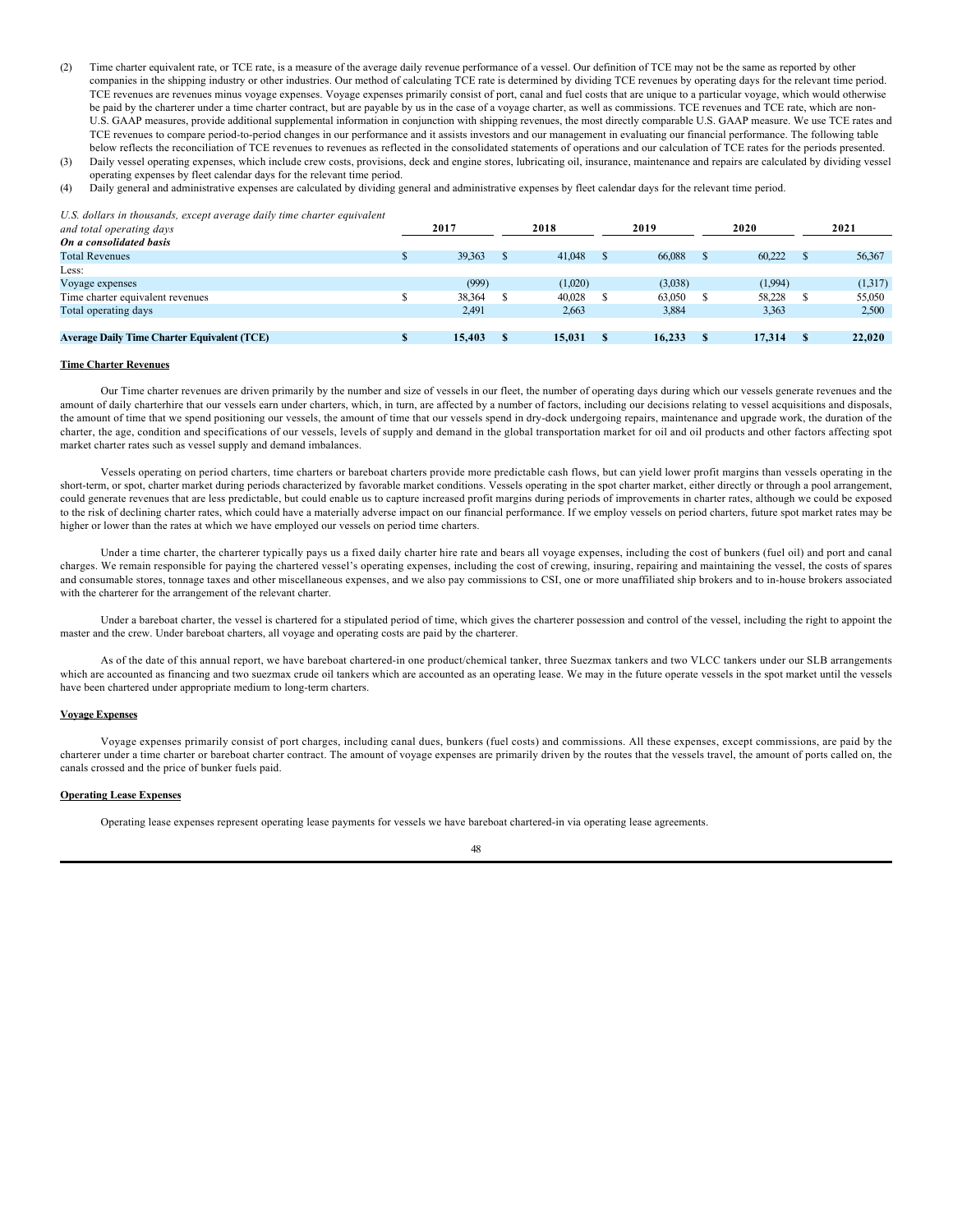## **Vessel Operating Expenses**

Vessel operating expenses include crew wages and related costs, the cost of insurance, expenses relating to repairs and maintenance, the costs of spares and consumable stores, tonnage taxes and value added tax, or VAT, and other miscellaneous expenses. We analyze vessel operating expenses on a U.S. dollar per day basis. Additionally, vessel operating expenses can fluctuate due to factors beyond our control, such as unplanned repairs and maintenance attributable to damages or regulatory compliance and factors which may affect the shipping industry in general, such as developments relating to insurance premiums, or developments relating to the availability of crew.

#### **Dry-docking Costs**

Dry-docking costs relate to regularly scheduled intermediate survey or special survey dry-docking necessary to preserve the quality of our vessels as well as to comply with international shipping standards and environmental laws and regulations. Dry-docking costs can vary according to the age of the vessel, the location where the dry-dock takes place, shipyard availability, local availability of manpower and material, and the billing currency of the yard. Please see "Item 18. Financial Statements—Note 2—Significant Accounting Policies." In the case of tankers, dry-docking costs may also be affected by new rules and regulations. For further information please see "Item 4. Information on the Company-B. Business Overview—Environmental Regulations."

#### **Management Fees**—**Related Parties**

As from January 1, 2019, we have outsourced to CSI a related party controlled by the family of Mr. Evangelos J. Pistiolis, all operational, technical and commercial functions relating to the chartering and operation of our vessels. We outsourced the above functions pursuant to a letter agreement between CSI and Top Ships Inc. and management agreements between CSI and our vessel-owning subsidiaries on the same date, and each new vessel that entered our fleet after that date entered into a management agreement with CSI. See "Item7. Major shareholders and related party transactions — B. Related Party Transactions".

## **General and Administrative Expenses**

Our general and administrative expenses include executive compensation paid to Central Mare for the compensation of our executive officers and a number of administrative staff, office rent, legal and auditing costs, regulatory compliance costs, other miscellaneous office expenses, non-cash stock compensation, and corporate overhead. Central Mare provides the services of the individuals who serve in the position of Chief Executive Officer, Chief Financial Officer, Chief Operating Officer and Chief Technical Officer as well as a number of administrative employees. For further information please see "Item 18. Financial Statements—Note 5—Transactions with Related Parties."

A portion of our general and administrative expenses are denominated in Euros and are therefore affected by the conversion rate of the U.S. dollar versus the Euro.

# **Interest and Finance Costs**

We incur interest expense on outstanding indebtedness under our loans and SLBs, which we include in interest and finance costs. We also incur finance costs in establishing those debt facilities and SLBs which are deferred and amortized over the period of the respective facility. The amortization of the finance costs is presented in interest and finance costs.

#### **Main components of managing our business and main drivers of profitability**

The management of financial, general and administrative elements involved in the conduct of our business and ownership of our vessels requires the following main components:

- management of our financial resources, including banking relationships, *i.e.*, administration of bank loans and bank accounts;
- management of our accounting system and records and financial reporting;
- administration of the legal and regulatory requirements affecting our business and assets; and
- management of the relationships with our service providers and customers.
- The principal factors that affect our profitability, cash flows and shareholders' return on investment include:
- charter rates and periods of charter hire for our tankers;
- utilization of our tankers (earnings efficiency);
- levels of our tanker's operating expenses and dry-docking costs;
- depreciation and amortization expenses;
- financing costs; and
- fluctuations in foreign exchange rates.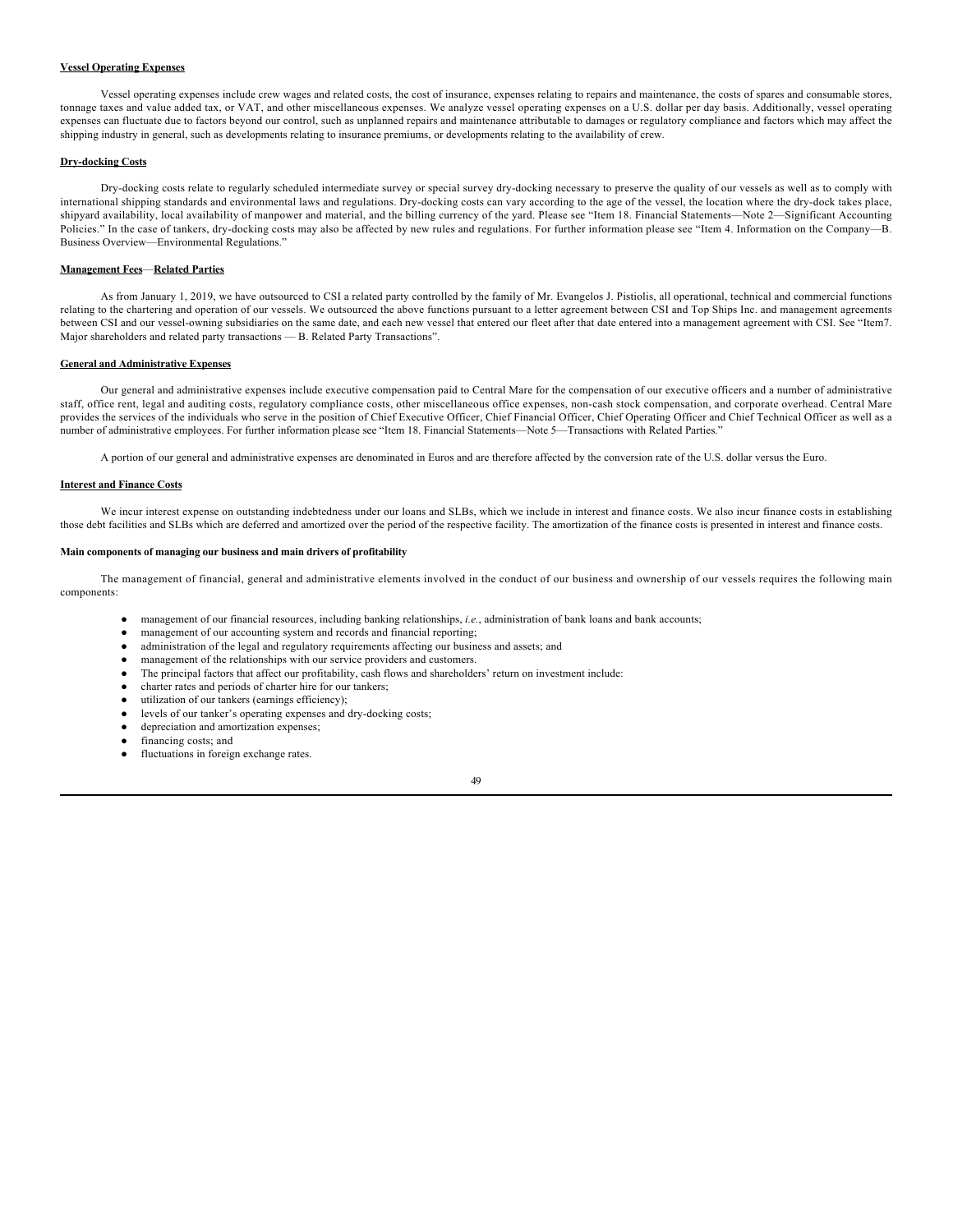# **RESULTS OF OPERATIONS FOR THE FISCAL YEARS ENDED DECEMBER 31, 2020 AND 2021**

The following table depicts changes in the results of operations for 2021 compared to 2020.

|                                                 |                          | <b>Year Ended December 31,</b> |                           |         |
|-------------------------------------------------|--------------------------|--------------------------------|---------------------------|---------|
|                                                 | 2020                     | 2021                           | <b>YE21</b> v <b>YE20</b> |         |
|                                                 |                          |                                |                           | %       |
| <b>Total charter revenues</b>                   | 60,222                   | 56,367                         | (3,855)                   | $-6%$   |
| Voyage expenses                                 | 1.994                    | 1,317                          | (677)                     | $-34%$  |
| Operating lease Expense                         | 755                      | 10,840                         | 10,085                    | 1336%   |
| Vessel operating expenses                       | 21,024                   | 15,679                         | (5,345)                   | $-25%$  |
| Dry-docking costs                               | 356                      | 361                            |                           | $1\%$   |
| Vessel depreciation                             | 13,174                   | 7,670                          | (5,504)                   | $-42%$  |
| Management fees-related parties                 | 5,627                    | 2,596                          | (3,031)                   | $-54%$  |
| Other operating loss (Charter Termination Fees) | 4,800                    |                                | (4,800)                   | $-100%$ |
| General and administrative expenses             | 1.932                    | 1,943                          | 11                        | $1\%$   |
| Loss on sale of vessels                         | 12,355                   |                                | (12, 355)                 | $-100%$ |
| Vessels Impairment charge                       |                          | 1,160                          | 1,160                     | 100%    |
| <b>Operating (loss) income</b>                  | (1,795)                  | 14,801                         | 16,596                    | $-925%$ |
| Interest and finance costs                      | (20,956)                 | (6,998)                        | 13,958                    | $-67%$  |
| (Loss)/Gain on financial instruments            | (814)                    | 66                             | 880                       | $-108%$ |
| Interest income                                 | 34                       |                                | (34)                      | $-100%$ |
| Investment Accounts impairment charge           | $\overline{\phantom{a}}$ |                                |                           |         |
| Equity gain in unconsolidated joint ventures    | 713                      | 747                            | 34                        | 5%      |
| Total other expenses, net                       | (21, 023)                | (6, 185)                       | 14,838                    | $-71%$  |
| Net (loss)/income                               | (22, 818)                | 8,616                          | 31,434                    | $-138%$ |

# *Year on Year Comparison of Operating Results*

## **1. Revenues, Voyage expenses, Other vessel operating expenses and Vessel Depreciation**

Revenues, Voyage expenses, Other vessel operating expenses and Vessel Depreciation decreased mainly due to the decrease in the size of our fleet over the two comparable periods. During the year ended December 31, 2021 we employed on average 7.1 vessels, whilst in the same period of 2020 we employed on average 9.5 vessels, that resulted in decreases in all vessel related revenues and expenses. The decrease in revenues due to the decrease in the size of our fleet was partially offset by an increase in TCE rate in 2021 due to the employment of larger vessels when compared to 2020.

# **2. Operating lease expenses**

During the year ended December 31, 2021, Operating lease expenses increased by \$10.1 million, or 1,336%, compared to the year ended December 31, 2020. This increase was due to the fact that operating lease expenses referred to the operating leases of M/T Eco Bel Air and M/T Eco Beverly Hills (the "Navigare Lease") that only started on December 1 and 10, 2020 for M/T Eco Beverly Hills and M/T Eco Bel Air respectively.

# **3. Management fees**—**related parties**

During the year ended December 31, 2021, management fees to related parties decreased by \$3.0 million, or 54%, compared to the same period in 2020. This decrease was mainly due to a \$2.5 million reduction in sale and purchase commissions as per our management agreement with Central Shipping Inc ("CSI") due to the fact that in 2020 we sold 10 vessels while in 2021 we sold only one vessel and a \$0.5 million decrease in management fees relating to the decrease in the size of our fleet over the two comparable periods.

# **4. Interest and Finance Costs**

During the year ended December 31, 2021, interest and finance costs decreased by \$14.0 million, or 67%, compared to the same period in 2020 mainly due to a decrease of \$8.3 million in interest costs, a decrease of \$0.2 million in amortization of deferred financing fees and a decrease of \$0.2 million of other financial costs, all relating to the reduction of the number of vessels in our fleet.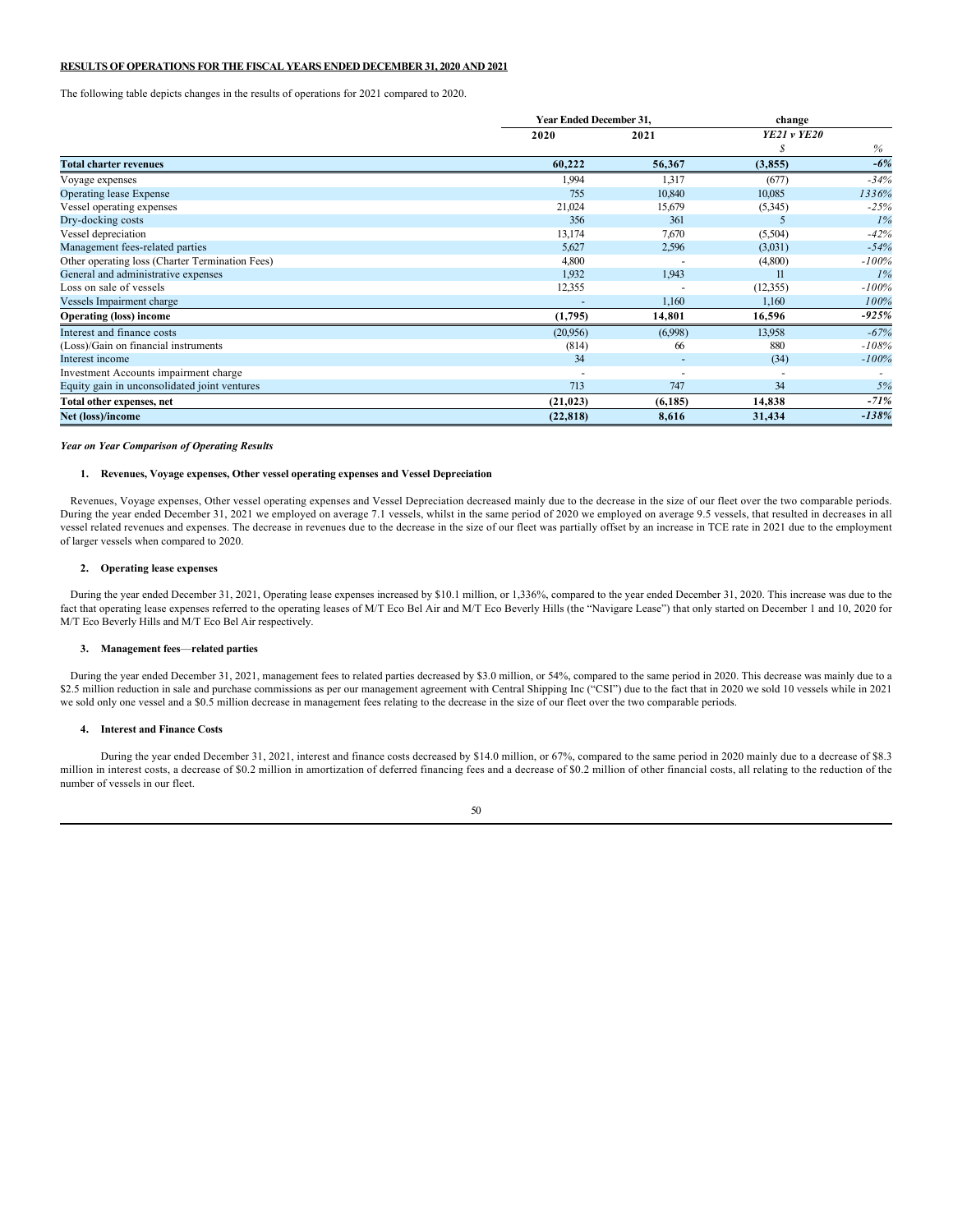Furthermore this decrease was also due to the fact that in the year ended December 31, 2020 we incurred \$5.8 million of interest and finance costs relating to the acceleration of amortization of the unamortized balance of deferred financing fees of the vessels sold during the year, while in the same period in 2021 we only accelerated the amortization of \$0.3 million of unamortized balance of deferred financing fees relating to the sale of M/T Nord Valiant, resulting in a difference between the years amounting to \$5.3 million.

#### **5. Vessels Impairment charge**

During the year ended December 31, 2021, Vessels Impairment charges increased by \$1.2 million, or 100%, compared to the same period in 2020 mainly due to fact that during the year ended December 31, 2021, in accordance with the provisions of relevant guidance, a vessel held for sale (M/T Nord Valiant) with a carrying amount of \$27.0 million was written down to its fair value of \$25.9 million, resulting in an impairment charge of \$1.2 million. The vessel was sold on September 1, 2021.

#### **6. Other operating loss**

In connection with vessel sales during the year ended 2020, on January 15, January 21, March 9 and October 20, 2020 we terminated the time charters of M/T Eco Fleet, M/T Stenaweco Elegance, M/T Eco Palm Desert and M/T Eco California and incurred time charter termination fees amounting to \$0.5 million, \$1.9 million, \$1.7 million and \$0.7 million respectively. In the respective period of 2021 we only sold one vessel (the M/T Nord Valiant) and no such termination fees were charged as the time charter contract of said vessel expired before the vessel's sale.

### **7. Loss on sale of vessels**

During 2020 we sold the following vessels to unaffiliated third parties:

| Vessel                   | <b>Date Sold</b> |  |  |  |  |  |
|--------------------------|------------------|--|--|--|--|--|
| M/T Stenaweco Energy     | 29/10/2020       |  |  |  |  |  |
| M/T Stenaweco Evolution  | 03/11/2020       |  |  |  |  |  |
| M/T Ecofleet             | 21/01/2020       |  |  |  |  |  |
| M/T Eco Revolution       | 14/01/2020       |  |  |  |  |  |
| M/T Stenaweco Excellence | 14/10/2020       |  |  |  |  |  |
| M/T Stenaweco Elegance   | 21/02/2020       |  |  |  |  |  |
| M/T Eco Palm Desert      | 19/03/2020       |  |  |  |  |  |
| M/T Eco California       | 09/11/2020       |  |  |  |  |  |
| M/T Eco Bel Air          | 10/12/2020       |  |  |  |  |  |
| M/T Eco Beverly Hills    | 01/12/2020       |  |  |  |  |  |

As a result of the abovementioned sales we recognized a loss from the disposal of vessels amounting to \$12.4 million (Please see "Item 18. Financial Statements-Note 19-Loss on sale of vessels"). During the year ended December 31, 2021 we incurred no Losses from sales of vessels.

#### **Our Fleet**—**Illustrative Comparison of Possible Excess of Carrying Value Over Estimated Charter-Free Market Value of Certain Vessels**

In Note 2 to our consolidated financial statements included herein we discuss our policy for impairing the carrying values of our vessels. During the past few years, the market values of vessels have experienced particular volatility, with substantial declines in many vessel classes. As a result, the charter-free market value, or basic market value, of certain of our vessels may have declined below those vessels' carrying value. However, we would not impair those vessels' carrying value under our accounting impairment policy due to our belief that future undiscounted cash flows expected to be earned by such vessels over their operating lives would exceed such vessels' carrying amounts. Furthermore during the year ended December 31, 2020 tanker values have been relatively stable while during the year ended December 31, 2021 tanker values have increased.

As of December 31, 2021, we believe that the basic charter-free market values of our owned operating vessels are higher than the vessels carrying value by approximately 11.6%.

Our estimates of basic charter-free market value assume that our vessels are all in good and seaworthy condition without need for repair and if inspected would be certified in class without notations of any kind. Our estimates are based on information available from various industry sources, including:

- reports by industry analysts and data providers that focus on our industry and related dynamics affecting vessel values;
- news and industry reports of similar vessel sales;
- news and industry reports of sales of vessels that are not similar to our vessels where we have made certain adjustments in an attempt to derive information that can be used as part of our estimates;

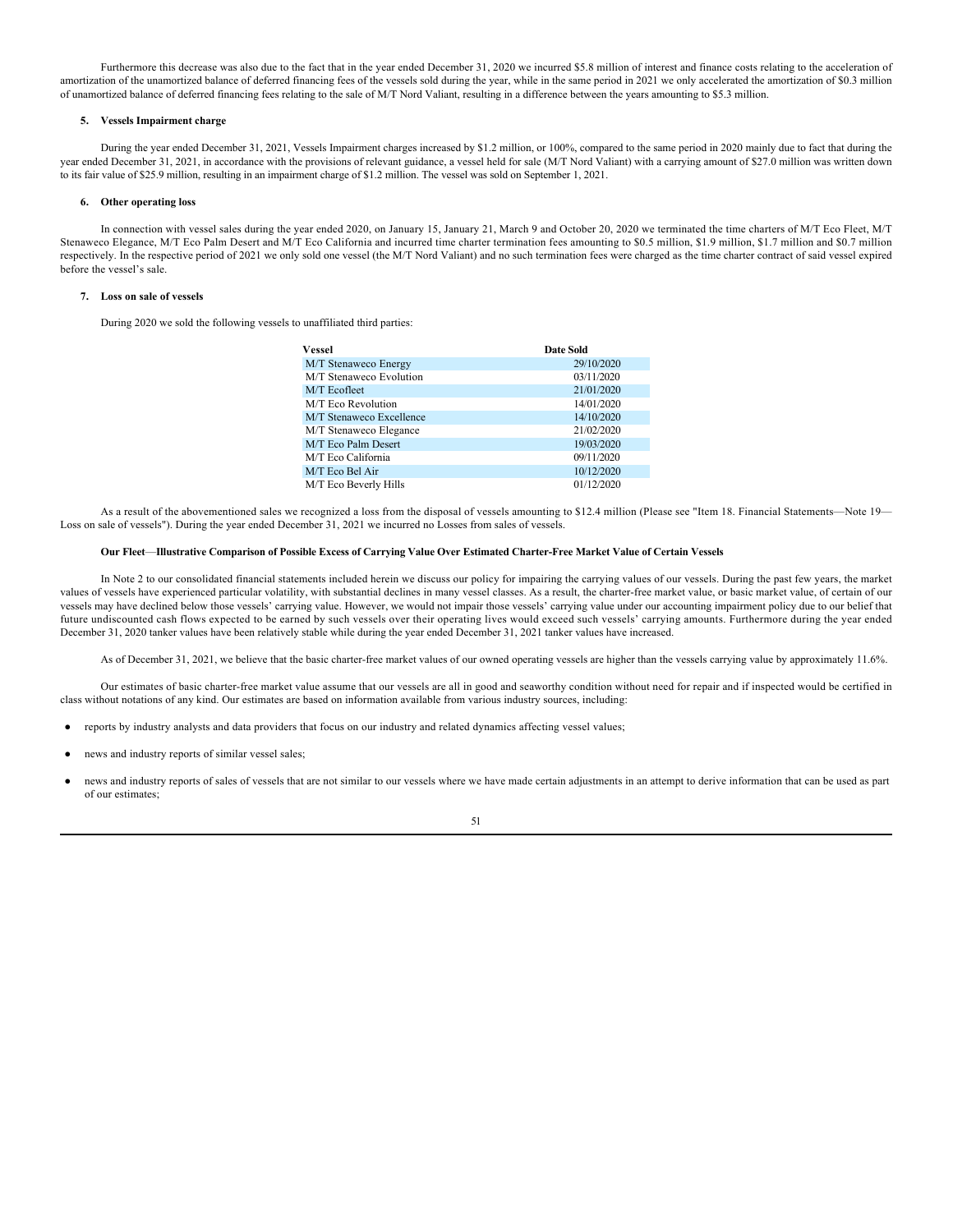- approximate market values for our vessels or similar vessels that we have received from shipbrokers, whether solicited or unsolicited, or that shipbrokers have generally disseminated;
- offers that we may have received from potential purchasers of our vessels; and
- vessel sale prices and values of which we are aware through both formal and informal communications with shipowners, shipbrokers, industry analysts and various other shipping industry participants and observers.

As we obtain information from various industry and other sources, our estimates of basic charter-free market values are inherently uncertain. In addition, vessel values are highly volatile; as such, actual results could differ from those estimates.

All of our vessels are currently employed under long-term, time charters, the majority of which are above-market. For more information, see "Business Overview—Our Fleet." We believe that in a sale of a majority of our vessels with charters attached, we would receive a premium over the vessels' charter-free market value.

We refer you to the risk factor entitled "The international oil tanker industry has experienced volatile charter rates and vessel values and there can be no assurance that these charter rates and vessel values will not decrease in the near future" and the discussion herein under the heading "Risks Related to Our Industry."

### **Liquidity and Capital Resources**

Since our formation, our principal sources of funds have been equity provided by our shareholders through equity offerings or at the market sales, operating cash flow, longterm borrowing including SLBs and short-term borrowings. Our principal use of funds has been capital expenditures to establish and grow our fleet, maintain the quality of our vessels, comply with international shipping standards and environmental laws and regulations and fund working capital requirements.

Our business is capital intensive and its future success will depend on our ability to maintain a high-quality fleet through the acquisition of newer vessels and the selective sale of older vessels. Our practice has been to acquire vessels using a combination of funds received from equity investors and bank debt including SLBs secured by title on our vessels. Future acquisitions are subject to management's expectation of future market conditions, our ability to acquire vessels on favorable terms and our liquidity and capital resources.

As of December 31, 2021, we had an indebtedness of \$150.6 million, which after excluding unamortized financing fees amounts to a total indebtedness of \$153.3 million. Also as of December 31, 2021, our contractual and other cash commitments primarily consisted of contractual commitments for the acquisition of our fleet totaling \$213.4 million. Finally, as of December 31, 2021, our cash and cash equivalent balances amounted to \$6.4 million, held in U.S. Dollar accounts, \$4.0 million of which are classified as restricted cash.

As of the date of this annual report all contractual commitments for the acquisition of our fleet have been settled and the company has successfully taken delivery of all its newbuilding vessels. Our cash flow projections indicate that cash on hand and cash to be provided by operating activities will be sufficient to cover the liquidity needs that become due in the twelve-month period ending one year after the financial statements' issuance.

# **Working Capital Requirements and Sources of Capital**

As of December 31, 2021, we had a working capital deficit (current assets less current liabilities) of \$31.8 million.

Our operating cash flow for the remainder of 2022 is expected to increase compared to the same period in 2021, as the contribution of the two VLCC tankers and the Suezmax tanker we have taken delivery of in the first quarter of 2022 will more than compensate the effect of the vessels sold in September 2021 and February 2022. Furthermore, as of the date of this annual report \$24.4 million of Due to related parties, which were categorized as short term liabilities as of December 31, 2021 and have been the major factor resulting in our working capital deficit position, have been exchanged with 2,437,000 Series F Perpetual Preferred Shares (see "Item 4. Information on the Company-A. History and Development of the Company —Recent Developments.").

#### **Cash Flow Information**

Cash and cash equivalents and restricted cash were \$23.3 million and \$6.4 million as of December 31, 2020 and 2021 respectively.

*Net Cash from Operating Activities*.

Net cash provided by operating activities increased by \$10.1 million, or 168%, for 2021 to \$16.1 million, compared to \$6.0 million for 2020.

Adjustments to reconcile net income to net cash provided by operating activities for the year ended December 31, 2021 totaled \$9.0 million. This consisted mainly of \$7.7 million of depreciation expenses, \$1.5 million Dividends from cumulative earnings of joint ventures, \$1.2 million of impairment of vessels, \$0.8 million of amortization and write offs of deferred financing costs, offset by \$1.4 million of non-cash operating lease expenses \$0.7 million in gains in unconsolidated joint ventures and \$0.1 million of gains from the valuation of derivative financial instruments. The cash inflow from operations was offset by a \$1.5 million decrease in current liabilities, offset by a \$0.1 million increase in current assets.

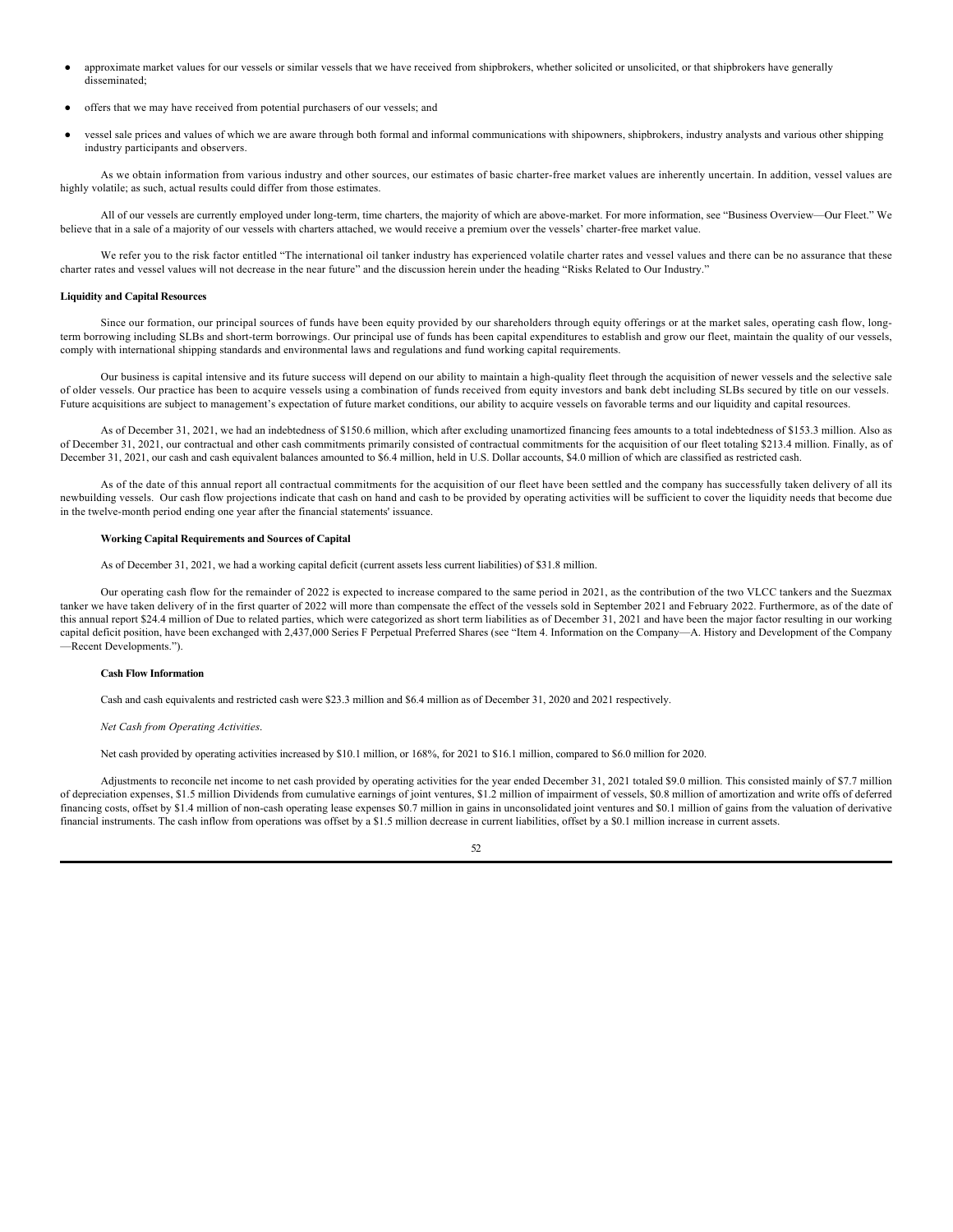Non-cash adjustments to reconcile net loss to net cash provided by operating activities for the year ended December 31, 2020 totaled \$29.8 million. This consisted mainly of \$13.2 million of depreciation expenses, \$12.4 million of losses from the sale of vessels, \$6.3 million of amortization and write offs of deferred financing costs, \$1.1 million of impairment of vessels held for sale and \$0.8 million of unrealized losses from the valuation of derivative financial instruments, offset by \$0.7 million in gains in unconsolidated joint ventures. The cash inflow from operations was offset by a \$4.1 million decrease in current liabilities, offset by a \$0.8 million increase in current assets.

## *Net Cash from Investing Activities*.

Net cash used in investing activities in the period ended December 31, 2021 was \$76.7 million, consisting of \$115.6 million of cash paid for advances for vessels under construction, offset by \$35.9 million net proceeds from sale and exchange of vessels and \$3.0 million of return of investments in unconsolidated joint ventures.

Net cash provided by investing activities in the year ended December 31, 2020 was \$181.3 million, consisting of \$310.0 million net proceeds from sale of vessels and \$19.6 million from the sale of investments in unconsolidated joint ventures (2017 Joint Venture (please see "Item 18. Financial Statements—Note 17— Investments in unconsolidated joint ventures"), offset by \$120.8 million of cash paid for advances for vessels under construction and \$27.5 million of cash paid for Investments in unconsolidated joint ventures (2020 Joint Venture).

## *Net Cash from Financing Activities*.

Net cash provided by financing activities in the period ended December 31, 2021 was \$43.6 million, consisting of \$74.8 million of proceeds from long term debt, offset by \$28.3 million of principal payments and prepayments of debt, \$1.8 million payments of dividends for Series E Shares and \$1.1 million payments of financing costs.

Net cash used in financing activities in the year ended December 31, 2020 was \$177.3 million, consisting of, \$129.7 million of proceeds from equity offerings and \$60.2 million of proceeds from long term debt. These inflows were offset by \$252.1 of prepayments of long term debt, \$60.9 million for consideration paid in excess of purchase price over book value of vessels, \$24.6 million redemptions of Series E Shares, \$17.4 million of scheduled debt repayments, \$8.9 million of equity offering related costs, \$1.9 million payments of financing costs and \$1.4 million from the termination of Interest rate swaps.

Please see Item 5. "Operating and Financial Review and Prospects—A. Operating Results" in our Annual Report on Form 20-F, filed on April 23, 2021 where the 2019 cash flow information may be found.

#### **Debt Facilities**

For a more complete description of debt facilities entered into in the period ended December 31, 2021 as well as for a description of debt facilities entered before the period ended December 31, 2021 please see "Item 18. Financial Statements—Note 7—Debt.".

#### *2nd ABN Amro Facility*

On March 18, 2021, we entered into a new credit facility with ABN Amro for \$36.8 million for the financing of the vessel M/T Eco West Coast (Hull No 866). This facility was drawn down in full. The credit facility is repayable in 24 consecutive quarterly installments of \$0.62 million commencing in June 2021, plus a balloon installment of \$22.0 million payable together with the last installment. The facility bears interest at LIBOR plus a margin of 2.50%.

#### *2nd Alpha Bank Facility*

On May 6, 2021, we entered into a senior debt facility with Alpha Bank of \$38 million for the financing of the vessel M/T Eco Malibu. The loan is payable in 12 consecutive quarterly installments of \$0.75 million followed by 12 consecutive quarterly installments of \$0.63 million, commencing three months from draw down, and a balloon payment of \$21.5 million payable together with the last installment. The facility bears interest at LIBOR plus a margin of 3.00%.

### *Central Mare Unsecured Bridge Loan*

On January 5, 2022 we entered into an unsecured credit facility for up to \$20 million with an affiliate of Mr. Evangelos J. Pistiolis in order to finance part of the shipbuilding cost of our 2 VLCC newbuildings. As of the date of this annual report, \$9 million has been drawn down. The facility maturity was December 31, 2022. The principal terms of the loan included an arrangement fee of 2%, interest of 12% per annum and a commitment fee of 1.00% on the undrawn part of the facility. The facility was fully repaid and terminated on March 4, 2022 from proceeds from the sale of the M/T Eco Los Angeles.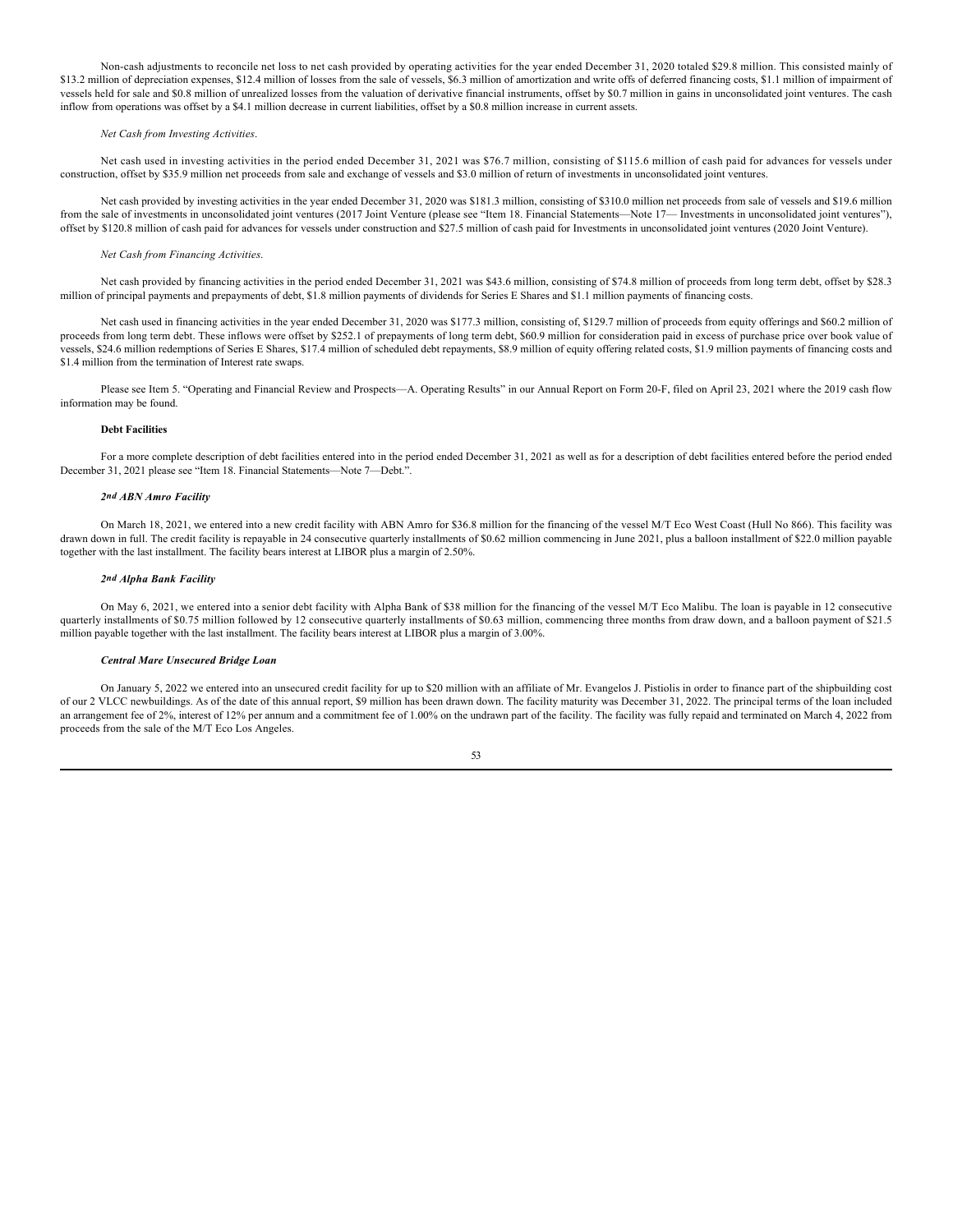## *Financings Committed under Sale and Leaseback Agreements*

# *2nd CMBFL Sale and Leaseback*

On November 23, 2021 we entered into an SLB with CMBFL, for our newbuilding vessels Julius Caesar (Hull No. 3213) and Legio X Equestris (Hull No. 3214). Consummation of the SLB took place on January 17 and March 2, 2022, respectively. Following the sale, we have bareboat chartered back the vessels for a period of eight years at bareboat hire rates comprising of 32 consecutive quarterly installments of \$0.68 million and a balloon payment of \$32.4 million payable together with the last installment, plus interest based on the three months LIBOR plus 2.60%. As part of this transaction, we have continuous options to buy back the vessels at purchase prices stipulated in the bareboat agreements depending on when the option was exercised and at the end of the eight year period we have an option to buy back the vessels at a cost represented by the balloon payment.

#### *2nd AVIC Sale and Leaseback*

On March 2, 2022 we entered into an SLB with AVIC, for our newbuilding vessel Eco Oceano Ca (Hull No. 871). Consummation of the SLB took place on March 4, 2022. Following the sale, we have bareboat chartered back the vessel for a period of ten years at bareboat hire rates comprising of 40 consecutive quarterly installments of \$0.68 million and a balloon payment of \$21.2 million payable together with the last installment, plus interest based on the three months LIBOR plus 3.50%. As part of this transaction, we have continuous options to buy back the vessels at purchase prices stipulated in the bareboat agreements depending on when the option was exercised and at the end of the ten year period we have an obligation to buy back the vessels at a cost represented by the balloon payment. The obligations of our subsidiary as charterer are secured by, among other things, an assignments of the vessel's insurances and earnings and any sub-charters of the vessel, and a pledge of the charterer's earnings account. We guaranteed the charterer's obligations under the charter.

# *Covenant Compliance*

As of December 31, 2021, we were in compliance with all covenants with respect to our bank loans and sale and leaseback agreements. The fair value of debt outstanding on December 31, 2021, after excluding unamortized financing fees, amounted to \$147.2 million when valuing the Cargill and AVIC SLBs on the basis of the Commercial Interest Reference Rates as applicable on December 31, 2021.

#### **Operating Leases**

On December 1 and December 10, 2020, we sold and leased back M/T Eco Beverly Hills and M/T Eco Bel Air respectively to a third non-affiliated party (the "Navigare Lease"). Each vessel was chartered back on a bareboat basis for five years at a bareboat hire of \$16,750 per day for the first two years, \$14,000 per day for the next two years and \$10,000 per day for the fifth year. We do not have any option nor obligation to buy back the vessels. The abovementioned sale and leaseback transactions contain, customary covenants and event of default clauses, including cross-default provisions, change of control provisions (whereby Mr. Evangelos J. Pistiolis may not control less than 50.1% of the voting rights of the Company) and restrictive covenants and performance requirements. Part of these covenants is a requirement to maintain a minimum liquidity of \$4 million at all times which is certified biannually. As of December 31, 2021, we comply with all covenants of the Navigare Lease.

Please see "Item 18. Financial Statements—Note 6—Leases." for more detailed information.

# **C. Research and Development, Patents and Licenses, Etc.**

Not applicable.

# **D. Trend Information**

For industry trends, refer to industry disclosure under "Item 4. Information on the Company—B. Business Overview."

## **E. Critical Accounting Estimates**

The discussion and analysis of our financial condition and results of operations is based upon our consolidated financial statements, which have been prepared in accordance with U.S. GAAP. The preparation of those financial statements requires us to make estimates and judgments that affect the reported amount of assets and liabilities, revenues and expenses and related disclosure of contingent assets and liabilities at the date of our financial statements. Actual results may differ from these estimates under different assumptions or conditions.

Critical accounting estimates are those that reflect significant judgments or uncertainties, and potentially result in materially different results under different assumptions and conditions. We have described below what we believe are our most critical accounting estimates that involve a higher degree of judgment and the methods of their application. For a description of all of our significant accounting estimates, see Note 2 to our consolidated financial statements included herein.

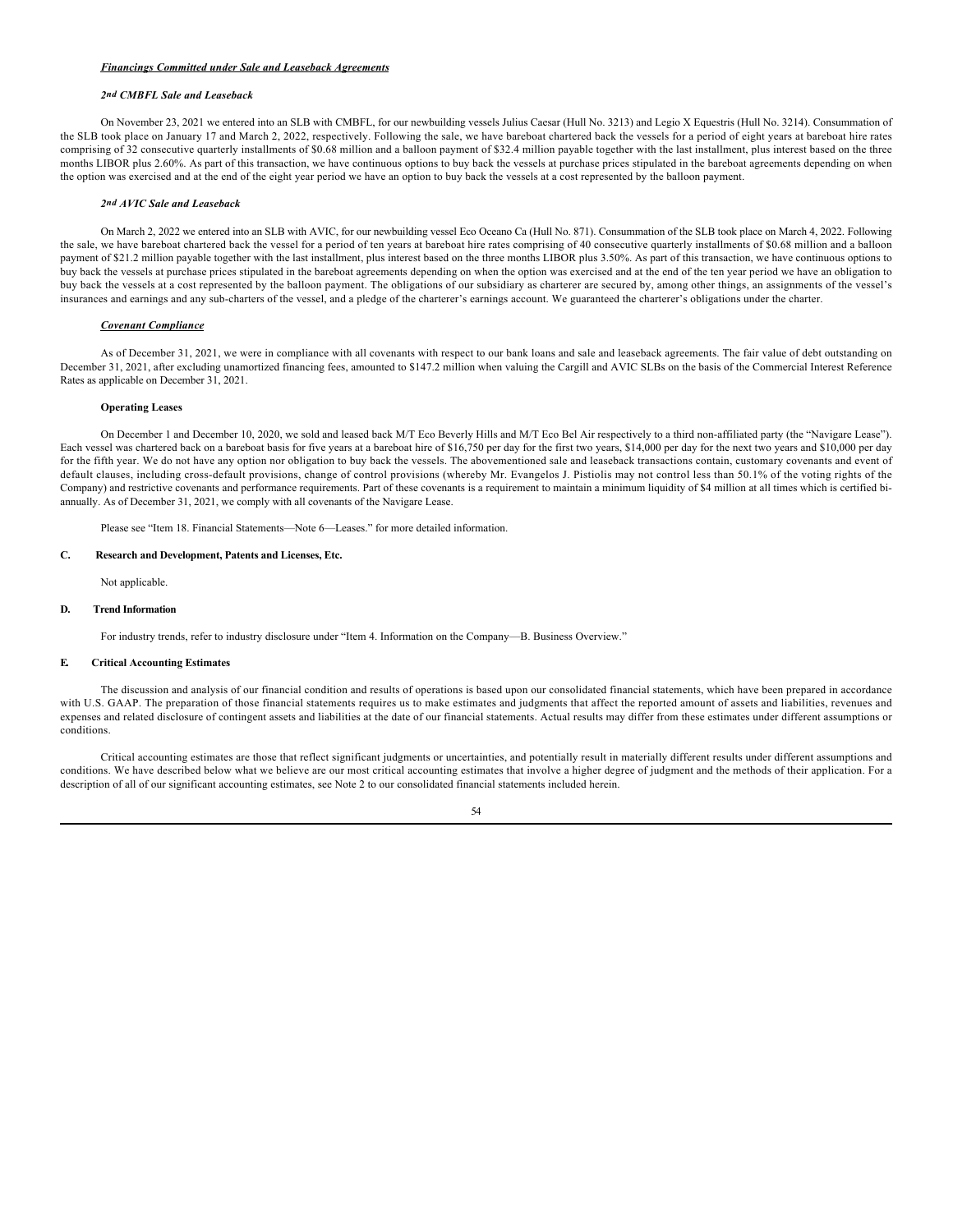*Vessel depreciation.* We record the value of our vessels at their cost (which includes the contract price, pre-delivery costs incurred during the construction of newbuildings, capitalized interest and any material expenses incurred upon acquisition such as initial repairs, improvements and delivery expenses to prepare the vessel for its initial voyage) less accumulated depreciation. We depreciate our vessels on a straight-line basis over their estimated useful lives, estimated to be 25 years from the date of initial delivery from the shipyard. Depreciation is based on cost of the vessel less its residual value which is estimated to be \$300 per light-weight ton. A decrease in the useful life of the vessel or in the residual value would have the effect of increasing the annual depreciation charge.

A decrease in the useful life of the vessel may occur as a result of poor vessel maintenance performed, harsh ocean-going and weather conditions that the vessel is subject to, or poor quality of the shipbuilding yard. When regulations place limitations over the ability of a vessel to trade on a worldwide basis, the vessel's useful life is adjusted at the date such regulations become effective. Weak freight markets may result in owners scrapping more vessels and scrapping them earlier due to unattractive returns. An increase in the useful life of the vessel may result from superior vessel maintenance performed, favorable ocean-going and weather conditions the vessel is subjected to, superior quality of the shipbuilding yard, or high freight rates which result in owners scrapping the vessels later due to attractive cash flows.

*Impairment of vessels:* We evaluate the existence of impairment indicators whenever events or changes in circumstances indicate that the carrying values of our long-lived assets are not recoverable. Such indicators of potential impairment include, vessel sales and purchases, business plans and overall market conditions. If there are indications for impairment present, we determine undiscounted projected net operating cash flows for each vessel and compare it to the vessel's carrying value. If the carrying value of the related vessel exceeds its undiscounted future net cash flows, the carrying value is reduced to its fair value.

The carrying values of our vessels may not represent their fair market value at any point in time since the market prices of second-hand vessels tend to fluctuate with changes in charter rates and the cost of newbuildings.

Although we believe that the assumptions used to evaluate potential impairment are reasonable and appropriate, such assumptions are highly subjective. There can be no assurance as to how long charter rates and vessel values will remain at their current levels or whether they will improve or decrease by any significant degree. Charter rates may be at depressed levels for some time, which could adversely affect our revenue and profitability, and future assessments of vessel impairment.

In order to perform the undiscounted cash flow test, we make assumptions about future charter rates, commissions, vessel operating expenses, dry-dock costs, fleet utilization, scrap rates used to calculate estimated proceeds at the end of vessels' useful lives and the estimated remaining useful lives of the vessels. These assumptions are based on historical trends as well as future expectations. The projected net operating cash flows are determined by considering the charter revenues from existing time charters for the fixed fleet days and an estimated daily time charter equivalent for the unfixed days (based on the ten year historical averages of the one-year, three-year and five-year time charter rates) over the remaining useful life of each vessel, which we estimate to be 25 years from the date of initial delivery from the shipyard. Expected outflows for scheduled vessels' maintenance and vessel operating expenses are based on historical data, and adjusted annually assuming an average annual inflation derived from the most recent twenty-year average consumer price index. Effective fleet utilization, average commissions, dry-dock costs and scrap values are also based on historical data.

In 2020 tanker values were stable and in 2021 they increased and as a result in both years the charter-free market value of each vessel of our fleet was higher than its carrying amount. As such we had no indicators of potential impairment and did not perform the undiscounted cash flow test for any vessel of our fleet.

In December 2021 we classified two product tankers, M/T Eco Los Angeles and M/T Eco City of Angels as held for sale. Since their fair value less costs to sell exceeded their carrying amount the Company didn't incur any impairment charges. The vessels were sold on February 28 and March 15, 2022 respectively to unaffiliated third parties for a total consideration of \$73 million. Furthermore during the six months ended June 30, 2021, in accordance with the provisions of relevant guidance, we recognized the M/T Nord Valiant, the carrying amount of which as of June 30, 2021 amounted to \$27.0 million, as held for sale and wrote it down to its fair value of \$25.8 million, resulting in an impairment charge of \$1.2 million. The vessel was sold on September 1, 2021 to unaffiliated third parties for a total consideration of \$26.4 million.

Also see "Item 18. Financial Statements—Note 2— Significant Accounting Policies".

# **ITEM 6. DIRECTORS, SENIOR MANAGEMENT AND EMPLOYEES**

#### **A. Directors and Senior Management**

Set forth below are the names, ages and positions of our directors, executive officers and key employees. Members of our Board of Directors are elected annually on a staggered basis and each director elected holds office for a three-year term.

Officers are elected from time to time by vote of our Board of Directors and hold office until a successor is elected.

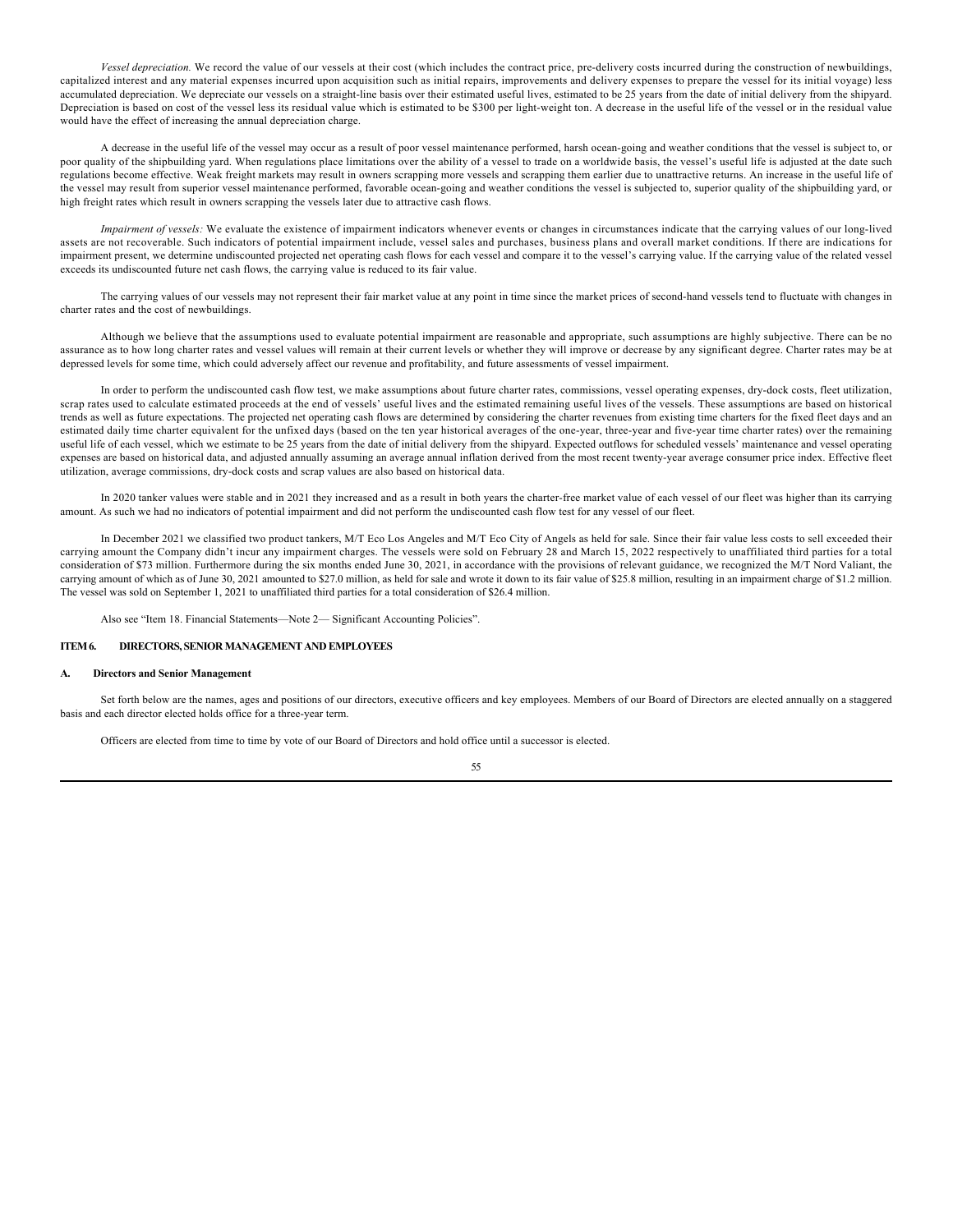| Name                   | Age | Position                                     |
|------------------------|-----|----------------------------------------------|
| Evangelos J. Pistiolis | 49  | Director, President, Chief Executive Officer |
| Alexandros Tsirikos    | 48  | Director, Chief Financial Officer            |
| Konstantinos Patis     | 48  | <b>Chief Technical Officer</b>               |
| Vangelis G. Ikonomou   | 57  | Chief Operating Officer                      |
| Konstantinos Karelas   | 49  | Independent Non-Executive Director           |
| Stavros Emmanuel       | 79  | Independent Non-Executive Director           |
| Paolo Javarone         | 48  | Independent Non-Executive Director           |

Biographical information with respect to each of our directors and executives is set forth below.

**Evangelos J. Pistiolis** founded our Company in 2000, is our President and Chief Executive Officer, and has served on our Board of Directors since July 2004. Mr. Pistiolis graduated from Southampton Institute of Higher Education in 1999, where he studied shipping operations and from Technical University of Munich in 1994 with a bachelor's degree in mechanical engineering. His career in shipping started in 1992 when he was involved with the day-to-day operations of a small fleet of drybulk vessels. From 1994 through 1995, he worked at Howe Robinson & Co. Ltd., a London shipbroker specializing in container vessels. While studying at the Southampton Institute of Higher Education, Mr. Pistiolis oversaw the daily operations of Compass United Maritime Container Vessels, a ship management company located in Greece.

**Alexandros Tsirikos** has served as our Chief Financial Officer since April 1, 2009. Mr. Tsirikos is a U.K. qualified Chartered Accountant (ACA) and has been employed with TOP Ships Inc. since July 2007 as our Corporate Development Officer. Prior to joining TOP Ships Inc., Mr. Tsirikos was a manager with PricewaterhouseCoopers, or PwC, where he worked as a member of the PwC Advisory team and the PwC Assurance team, thereby drawing experience both from consulting as well as auditing. As a member of PwC's Advisory team, he led and participated in numerous projects in the public and the private sectors, including strategic planning and business modeling, investment analysis and appraisal, feasibility studies, costing and project management. As a member of the PwC's Assurance team, Mr. Tsirikos was part of the International Financial Reporting Standards, or IFRS, technical team of PwC Greece and lead numerous IFRS conversion projects for listed companies. He holds a Master's of Science in Shipping Trade and Finance from City University of London and a bachelor's degree with honors in Business Administration from Boston University in the United States. He speaks English, French and Greek.

**Konstantinos Patis** has served as our Chief Technical Officer since January 2018. Mr. Patis holds a Master's of Science and a Bachelor's degree, both in Marine Engineering from the University of Newcastle upon Tyne in the UK, as well as a Bachelor's degree in Naval Architecture from the Technological Educational Institute of Athens, in Greece. He started his carrier in 1997 acting as a Superintendent Engineer, thereafter as Fleet Manager and from 2014 as Technical Manager in various ship management companies in Greece, like Cyprus Sea Lines, Technomar Shipping, Aeolian Investments, Arion Shipping operating diverse fleets of Tankers, Bulk Carriers and Containers and was involved in the technical supervision, repairs, dry docks and construction of new projects.

**Vangelis G. Ikonomou** is our Chief Operating Officer. Prior to joining us, Mr. Ikonomou was the Commercial Director of Primal Tankers Inc. From 2000 to 2002, Mr. Ikonomou worked with George Moundreas & Company S.A. where he was responsible for the purchase and sale of second-hand vessels and initiated and developed a shipping industry research department. Mr. Ikonomou worked, from 1993 to 2000, for Eastern Mediterranean Maritime Ltd., a ship management company in Greece, in the commercial as well as the safety and quality departments. Mr. Ikonomou holds a Master's degree in Shipping Trade and Finance from the City University Business School in London, a bachelor's degree in Business Administration from the University of Athens in Greece and a Navigation Officer Degree from the Higher State Merchant Marine Academy in Greece.

**Konstantinos Karelas** has served on our Board of Directors and has been member of the Audit Committee since April 2014. Since 2008, Mr. Karelas has served as the President and CEO of Europe Cold Storages SA, one of the leading companies in the field of refrigeration logistics.

**Stavros Emmanuel** has served on our Board of Directors since December 31, 2017 and has been member of the Audit Committee since December 2018. Captain Stavros Emmanuel has 47 years of experience in the shipping industry and expertise in operation and chartering matters. He obtained a Naval Officers degree from ASDEN Nautical Academy of Aspropyrgos, Greece and earned a Master Mariners degree in 1971. He has worked in various management capacities at Compass United Maritime and Primal Tankers Inc. From 2004 to 2009 he was our Chief Operating Officer. After leaving us, Captain Stavros Emmanuel has been an independent advisor to various shipping companies.

Paolo Javarone has served on our Board of Directors since September 1, 2014. Mr. Javarone is a member of the Italian Shipbrokers Association. From 2015, Mr. Javarone has been working for Shipping 360 Ltd, a boutique shipbroking company with offices in London and Monaco and before that he has been working since 2000 for Sernavimar S.R.L., one of the most reputable shipbroking houses in Italy, which cooperates with many of the oil major companies and trading associations of the industry. From 1994 to 2000, Mr. Javarone worked for Genoa Sea Brokers in the tanker wing of the company specializing in clean petroleum products and edible markets. Previously, Mr. Javarone worked for S.a.n.a. Eur, a company based in Rome Italy, where he was tasked with supplying energy and offshore supply. Before S.a.n.a., Mr. Javarone worked for Sidermar di Navigazione S.P.A. in the dry cargo field. Mr. Javarone holds a Shipbroker degree from National Agents Association Shipbroking School in Italy and a degree in Shipping Economics and Law from Nautical Maritime School in Italy.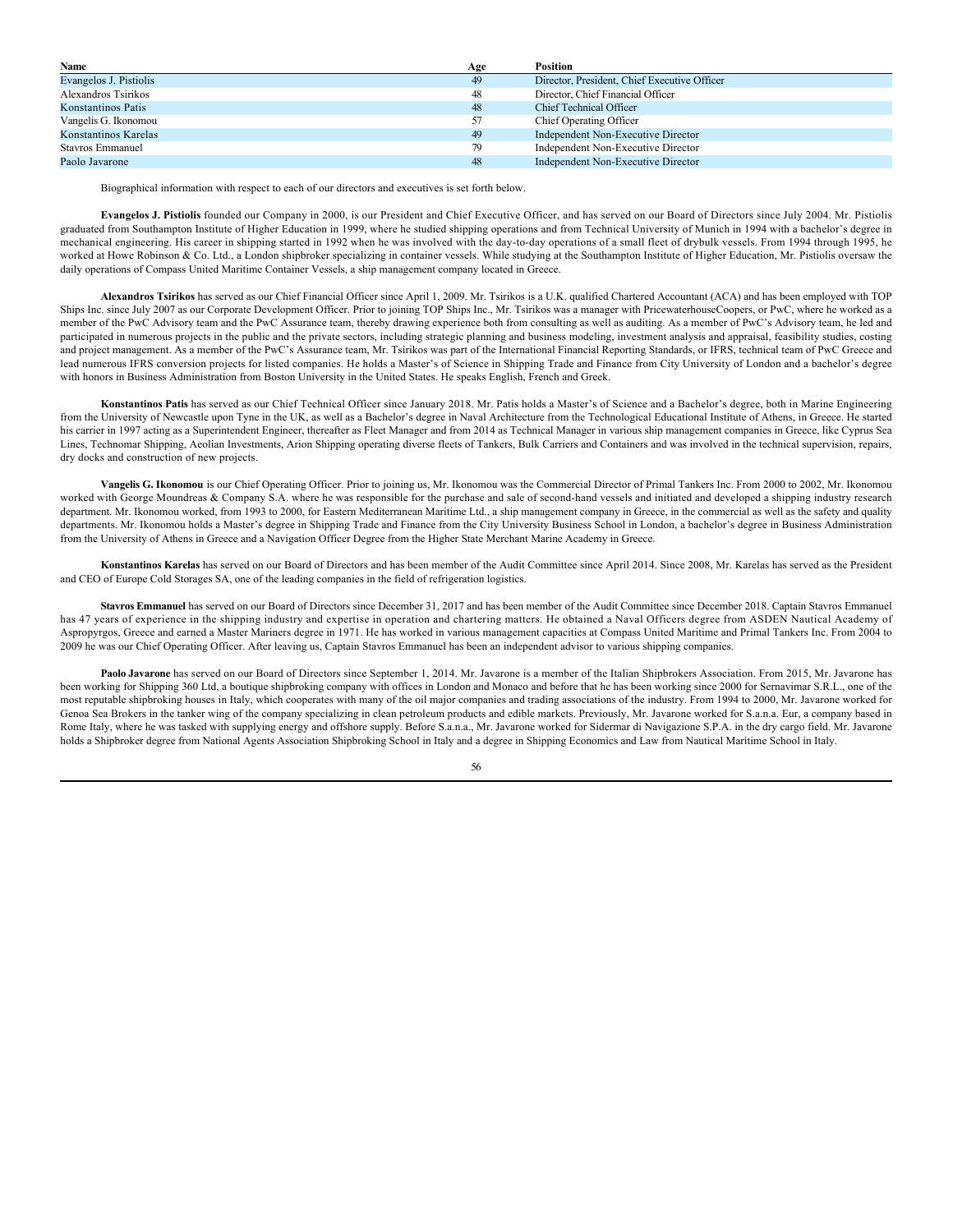## **B. Compensation**

On September 1, 2010, we entered into separate agreements with Central Mare, pursuant to which Central Mare furnishes our four executive officers as described below. During the fiscal year ended December 31, 2021, we paid to the members of our senior management and to our director's aggregate compensation of \$0.4 million. We do not have a retirement plan for our officers or directors and we did not issue any stock options or other securities to them as part of compensation for the fiscal year ended December 31, 2021.

Under the terms of the agreement for the provision of our Chief Executive Officer, we are obligated to pay annual base salary. The initial term of the agreement expired on August 31, 2014 and is automatically extended for successive one-year terms unless Central Mare or we provide notice of non-renewal at least sixty days prior to the expiration of the then applicable term.

If our Chief Executive Officer's employment is terminated without cause, he is entitled to certain personal and household security costs. If he is removed from our Board of Directors or not re-elected, then his employment terminates automatically without prejudice to Central Mare's rights to pursue damages for such termination. In the event of a change of control, the Chief Executive Officer is entitled to receive a cash payment of ten million Euros. The agreement also contains death and disability provisions. In addition, the Chief Executive Officer is subject to non-competition and non-solicitation undertakings.

Under the terms of the agreement for the provision of our Chief Operating Officer, we are obligated to pay annual base salary and additional incentive compensation as determined by our Board of Directors. The initial term of the agreement expired on August 31, 2011 and is automatically extended for successive one-year terms unless Central Mare or we provide notice of non-renewal at least sixty days prior to the expiration of the then applicable term. In the event of a change of control, he is entitled to receive a cash payment of three years' annual base salary. The agreement also contains death and disability provisions. In addition, our Chief Operating Officer is subject to non-competition and non-solicitation undertakings.

Under the terms of the agreement for the provision of our Chief Financial Officer, we are obligated to pay annual base salary. The initial term of the agreement expired on August 31, 2012, and is automatically extended for successive one-year terms unless Central Mare or we provide notice of non-renewal at least sixty days prior to the expiration of the then applicable term.

If our Chief Financial Officer is removed from our Board of Directors or not re-elected, then his employment terminates automatically without prejudice to Central Mare's rights to pursue damages for such termination. In the event of a change of control, our Chief Financial Officer is entitled to receive a cash payment equal to three years' annual base salary. The agreement also contains death and disability provisions. In addition, our Chief Financial Officer is subject to non-competition and non-solicitation undertakings.

Under the terms of our agreement for the provision of our Chief Technical Officer, we are obligated to pay annual base salary. The initial term of the agreement expired on August 31, 2011, however the agreement is being automatically extended for successive one-year terms unless Central Mare or we provide notice of non-renewal at least sixty days prior to the expiration of the then applicable term. In the event of a change of control, the Chief Technical Officer is entitled to receive a cash payment equal to three years' annual base salary. In addition, our Chief Technical Officer is subject to non-competition and non-solicitation undertakings.

### **C. Board Practices**

Our Board of Directors is divided into three classes. Members of our Board of Directors are elected annually on a staggered basis, and each director elected holds office for a three-year term. We currently have two executive directors and three independent non-executive directors. The term of our Class II directors, Paolo Javarone and Konstantinos Karelas, expires at the annual general meeting of shareholders in 2024. The term of our Class III director, Alexandros Tsirikos, expires at the annual general meeting of shareholders in 2022. The term of our Class I directors, Stavros Emmanuel and Evangelos J. Pistiolis expires at the annual general meeting of shareholders in 2023.

### **Committees of our Board of Directors**

We currently have an audit committee composed of three independent members, who are responsible for reviewing our accounting controls and recommending to our Board of Directors, the engagement of our outside auditors. Konstantinos Karelas, Paolo Javarone and Stavros Emmanuel (Chairman), whose biographical details are included in Item 6 of this Annual Report, are the members of the audit committee, and our Board of Directors has determined that they are independent under the Nasdaq corporate governance rules.

Our compensation committee and nominating and governance committees are currently composed of the following three members: Konstantinos Karelas, Paolo Javarone and Stavros Emmanuel. The compensation committee carries out our Board of Directors' responsibilities relating to compensation of our executive and non-executive officers and provides such other guidance with respect to compensation matters as the committee deems appropriate. The nominating and governance committee assists our Board of Directors in: (i) identifying, evaluating and making recommendations to our Board of Directors concerning individuals for selections as director nominees for the next annual meeting of stockholders or to otherwise fill vacancies on our Board of Directors; (ii) developing and recommending to our Board of Directors a set of corporate governance guidelines and principles applicable to us; and (iii) reviewing our overall corporate governance and recommending improvements to our Board of Directors from time to time.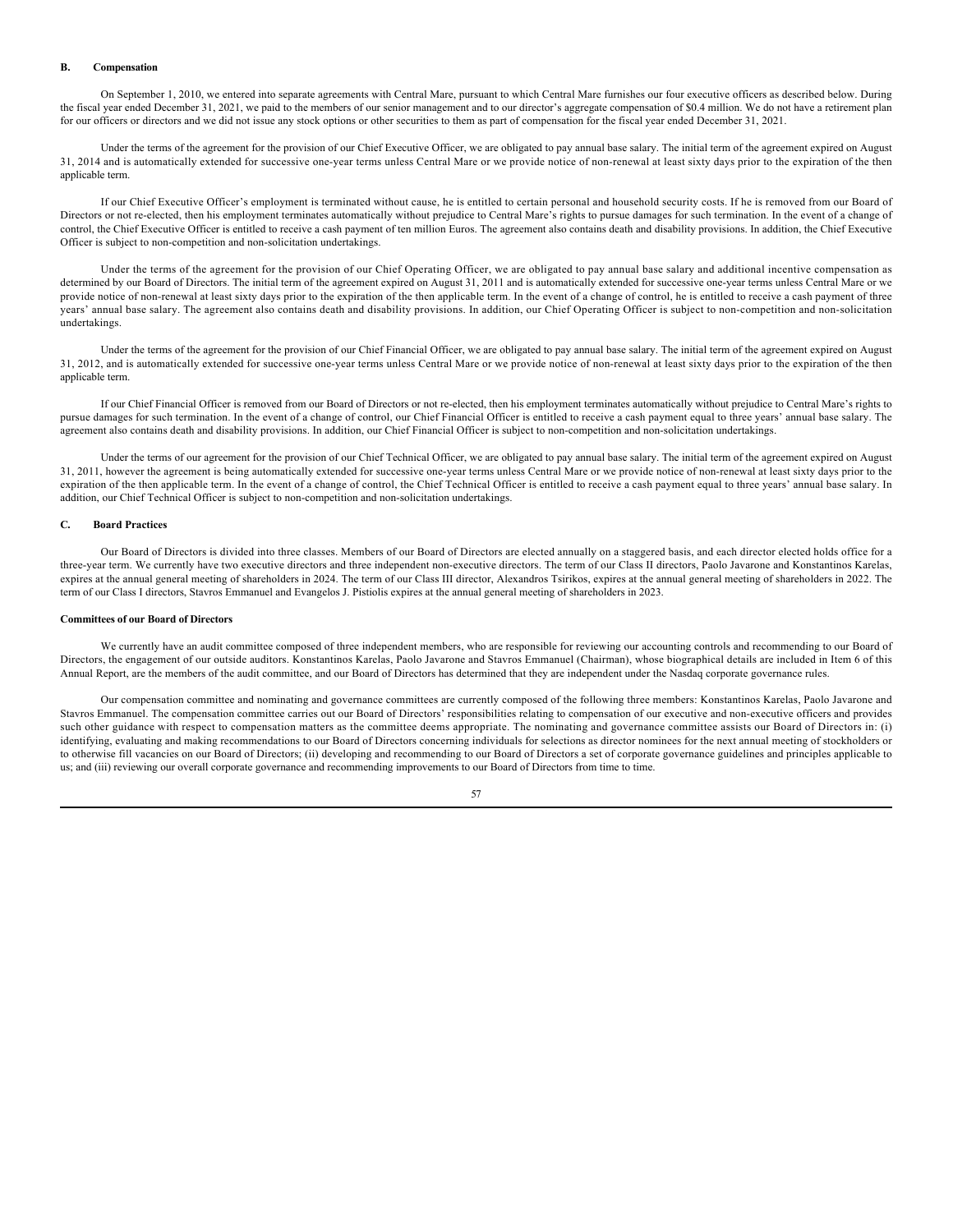As a foreign private issuer, we are exempt from certain Nasdaq requirements that are applicable to U.S. domestic companies. For a listing and further discussion of how our corporate governance practices differ from those required of U.S. companies listed on Nasdaq, please see Item 16G of this Annual Report.

# **D. Employees**

We have only one direct employee while our four executive officers and a number of administrative employees are furnished to us pursuant to agreements with Central Mare, as described above. Our Fleet Manager ensures that all seamen have the qualifications and licenses required to comply with international regulations and shipping conventions, and that our vessels employ experienced and competent personnel. As of December 31, 2019, 2020 and 2021, we employed 269, 136, and 146 sea going employees, indirectly through our Fleet Managers.

## **E. Share Ownership**

The common shares beneficially owned by our directors and senior managers and/or companies affiliated with these individuals are disclosed in "Item 7. Major Shareholders and Related Party Transactions—A. Major Shareholders."

# **ITEM 7. MAJOR SHAREHOLDERS AND RELATED PARTY TRANSACTIONS**

## **A. Major Shareholders**

The following table sets forth the beneficial ownership of our voting securities, comprised of our common shares, Series D Preferred Shares, Series E Preferred Shares, and Series F Preferred Shares, as of the date of this annual report, held by: (i) each person or entity that we know beneficially owns 5% or more of our common shares and (ii) all our executive officers, directors and key employees as a group. Beneficial ownership is determined in accordance with the SEC's rules. In computing percentage ownership of each person, common shares subject to options held by that person that are currently exercisable or convertible, or exercisable or convertible within 60 days are deemed to be beneficially owned by that person. These shares, however, are not deemed outstanding for the purpose of computing the percentage ownership of any other person. All shareholders of common stock are entitled to one vote for each common share held, holders of our Series D Preferred Shares are entitled to 1,000 votes per Series D Preferred share held, holders of our Series E Preferred Shares are entitled to 1,000 votes per Series E Preferred share held, and holders of our Series F Preferred Shares are entitled to 10 votes per Series F Preferred share held.

|                                                 |                                            |         | Percentage of             |
|-------------------------------------------------|--------------------------------------------|---------|---------------------------|
| Name and Address of Beneficial Owner(2)         | Number of Shares Owned Percentage of Class |         | <b>Total Voting Power</b> |
| Lax Trust $(1)$                                 | 100,000 Series D Preferred Shares (3)      | 100%    | 50.4%                     |
|                                                 | 13.452 Series E Preferred Shares           | 100%    |                           |
| Africanus Inc. $(1)$                            | 7,200,000 Series F Preferred Shares        | 100%    | 32.0%                     |
| Executive officers, directors and key employees | 100,000 Common Stock                       | $0.3\%$ | $0.0\%$                   |
|                                                 |                                            |         |                           |

(1) The above information is derived, in part, from the Schedule 13D/A filed with the SEC on April 1, 2022. The Lax Trust is an irrevocable trust established for the benefit of certain family members of Mr. Evangelos J. Pistiolis, our President, Chief Executive Officer and Director. The business address of the Lax Trust is Level 3, 18 Stanley Street, Auckland 1010, New Zealand. Africanus Inc. is an affiliate of Mr. Pistiolis. The business address of Africanus Inc. is 11 Kanari Street, 10671 Athens, Greece. The above percentage of total voting power is based on 225,283,972 eligible votes, which is calculated by taking the sum of (i) 39,831,972 common shares outstanding (one vote per common share held), (ii) 100,000,000 votes carried by the outstanding Series D Preferred Shares (1,000 votes per Series D Preferred Share held), (iii) 13,452,000 votes carried by the outstanding Series E Preferred Shares (1,000 votes per Series E Preferred Share held) and (iv) 72,000,000 votes carried by the outstanding Series F Preferred Shares (10 votes per Series F Preferred Share held). As of April 13, 2022, the 13,452 Series E Preferred Shares held by Family Trading may be converted to 17,470,130 common shares.

(2) Morgan Stanley and Hudson Bay Management LP each reported holdings in excess of 5% on Schedule 13G or amendments to Schedule 13G during 2020. Due to subsequent issuances and sales of our common shares, we no longer believe these shareholders have at least a 5% interest in the Company based on the number of shares reported on each reporting persons Schedule 13G or any amendments thereto.

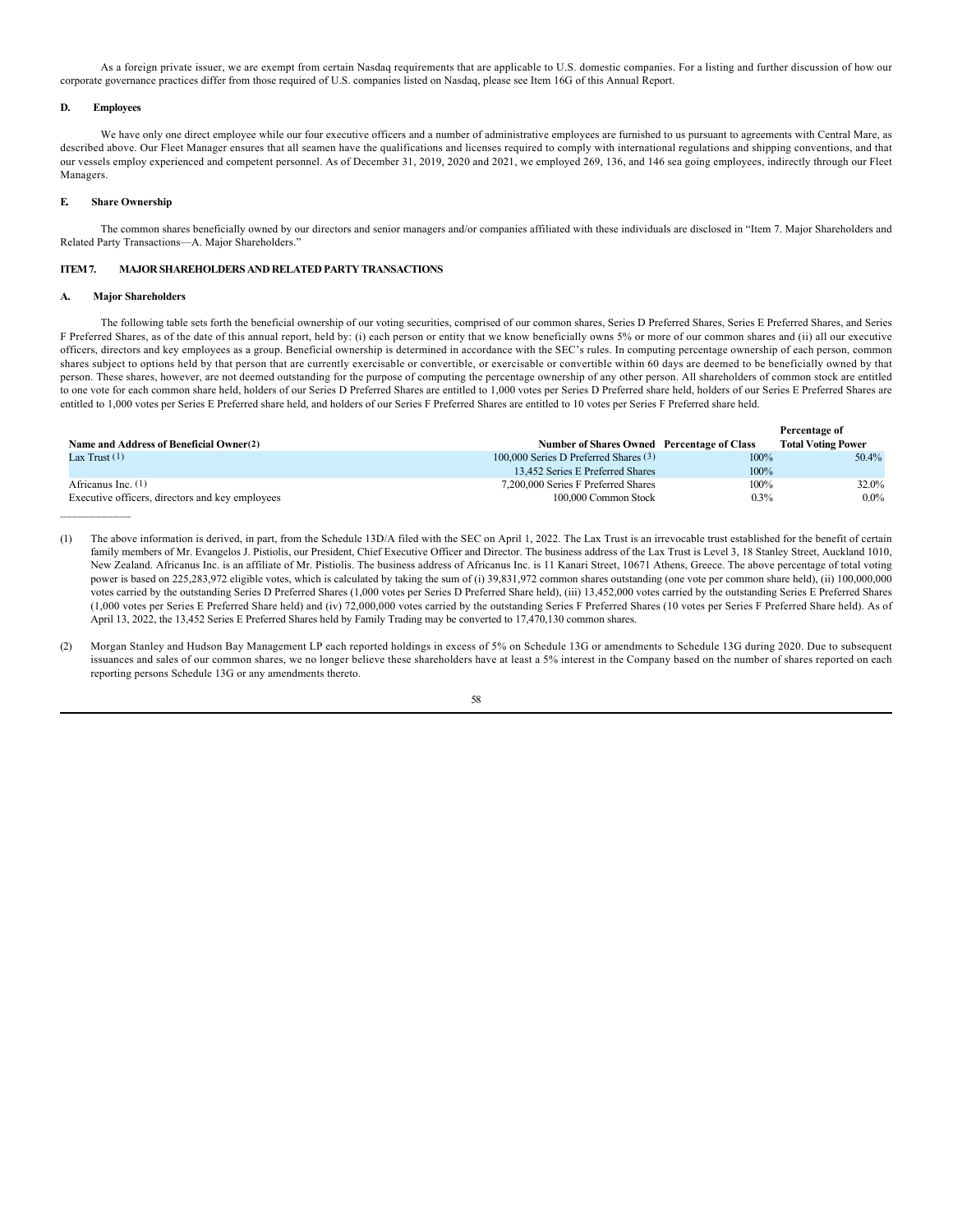(3) As a prerequisite for the Navigare Lease, Mr. Evangelos J. Pistiolis personally guaranteed the performance of the bareboat charters entered in connection with the lease, under certain circumstances, and in exchange, we amended the Certificate of Designations governing the terms of the Series D Preferred Shares, to adjust the voting rights per share of Series D Preferred Shares such that during the term of the Navigare Lease, the combined voting power controlled by Mr. Evangelos J. Pistiolis and the Lax Trust does not fall below a majority of our total voting power, irrespective of any new common or preferred stock issuances, and thereby complying with a relevant covenant of the bareboat charters entered in connection with the Navigare Lease.

As of April 13, 2022, we had six shareholders of record, which were located in the United States and held an aggregate of 39,831,972 our common shares, representing 100% of our outstanding common shares. However, one of the U.S. shareholder of record is Cede & Co., which held 39,831,757 of our common shares. We believe that the shares held by Cede & Co. include common shares beneficially owned by both holders in the United States and non-U.S. beneficial owners. We are not aware of any arrangements the operation of which may at a subsequent date result in our change of control.

#### **B. Related Party Transactions**

Please also see "Item 18. Financial Statements—Note 5—Transactions with Related Parties."

#### *(a) Central Mare*– *Executive Officers and Other Personnel Agreements*

On September 1, 2010, we entered into separate agreements with Central Mare, a related party affiliated with the family of our President, Chief Executive Officer and Director, Mr. Evangelos J. Pistiolis, pursuant to which Central Mare provides us with our executive officers (Chief Executive Officer, Chief Financial Officer, Chief Technical Officer and Chief Operating Officer).

The fees charged by and expenses relating to Central Mare for the years ended December 31, 2019, 2020 and 2021 are \$0.3 million.

## *(b) Central Shipping Inc (*"*CSI*"*)* – *Letter Agreement and Management Agreements*

On January 1, 2019, we entered into a letter agreement with CSI ("CSI Letter Agreement"), a related party affiliated with the family of Mr. Evangelos J. Pistiolis and on the same date we entered into management agreements, or the CSI Management Agreements, between CSI and our vessel-owning subsidiaries respectively. The CSI Letter Agreement can only be terminated subject to an eighteen-month advance notice, subject to a termination fee equal to twelve months of fees payable under the CSI Letter Agreement.

Pursuant to the CSI Letter Agreement, as well as the CSI Management Agreements concluded between CSI and our vessel-owning subsidiaries, we pay a management fee of \$572 per day per vessel for the provision of technical, commercial, operation, insurance, bunkering and crew management, commencing three months before the vessel is scheduled to be delivered by the shipyard. In addition, the CSI Management Agreements provide for payment to CSI of: (i) \$520 per day for superintendent visits plus actual expenses; (ii) a chartering commission of 1.25% on all freight, hire and demurrage revenues; (iii) a commission of 1.00% on all gross vessel sale proceeds or the purchase price paid for vessels and (iv) a financing fee of 0.2% on derivative agreements and loan financing or refinancing. CSI also performs supervision services for all of our newbuilding vessels while the vessels are under construction, for which we pay CSI the actual cost of the supervision services plus a fee of 7% of such supervision services.

CSI provides, at cost, all accounting, reporting and administrative services. Finally, the CSI Letter Agreement provides for a performance incentive fee for the provision of management services to be determined at our discretion. The CSI Management Agreements have an initial term of five years, after which they will continue to be in effect until terminated by either party subject to an eighteen-month advance notice of termination. Pursuant to the terms of the CSI Management Agreements, all fees payable to CSI are adjusted annually according to the US Consumer Price Inflation ("CPI") of the previous year and if CPI is less than 2% than a 2% increase is effected.

The fees charged by and expenses relating to CSI for the years ended December 31, 2020 and 2021 were \$12.3 million and \$5.7 million respectively. For the years ended December 31, 2020 and 2021, CSI also charged us newbuilding supervision related pass-through costs amounting to \$1.0 and \$1.2 million respectively.

### *(c) Issuance of Series E Preferred Shares to Family Trading Inc (*"*Family Trading*"*)*

On March 29, 2019 we entered into a stock purchase agreement with Family Trading pursuant to which we exchanged the outstanding principal, fees and interest of the Further Amended Family Trading Credit Facility with 27,129 Series E Preferred Shares. As of December 31, 2020, pursuant to the terms of the Series E Preferred Shares we owed \$0.9 million of dividends to Family Trading. For more information about Series E Preferred Shares please see "Item 10. Additional Information—B. Memorandum and Articles of Association.

On June 30, 2019, we issued 1,029 Series E Shares for the payment of dividends accumulated since the original issuance of the Series E Preferred Shares through June 30, 2019.

From July 25, 2019 to March 19, 2020, we redeemed 33,798 of Series E Preferred Shares for an aggregate purchase price of \$38.9 million.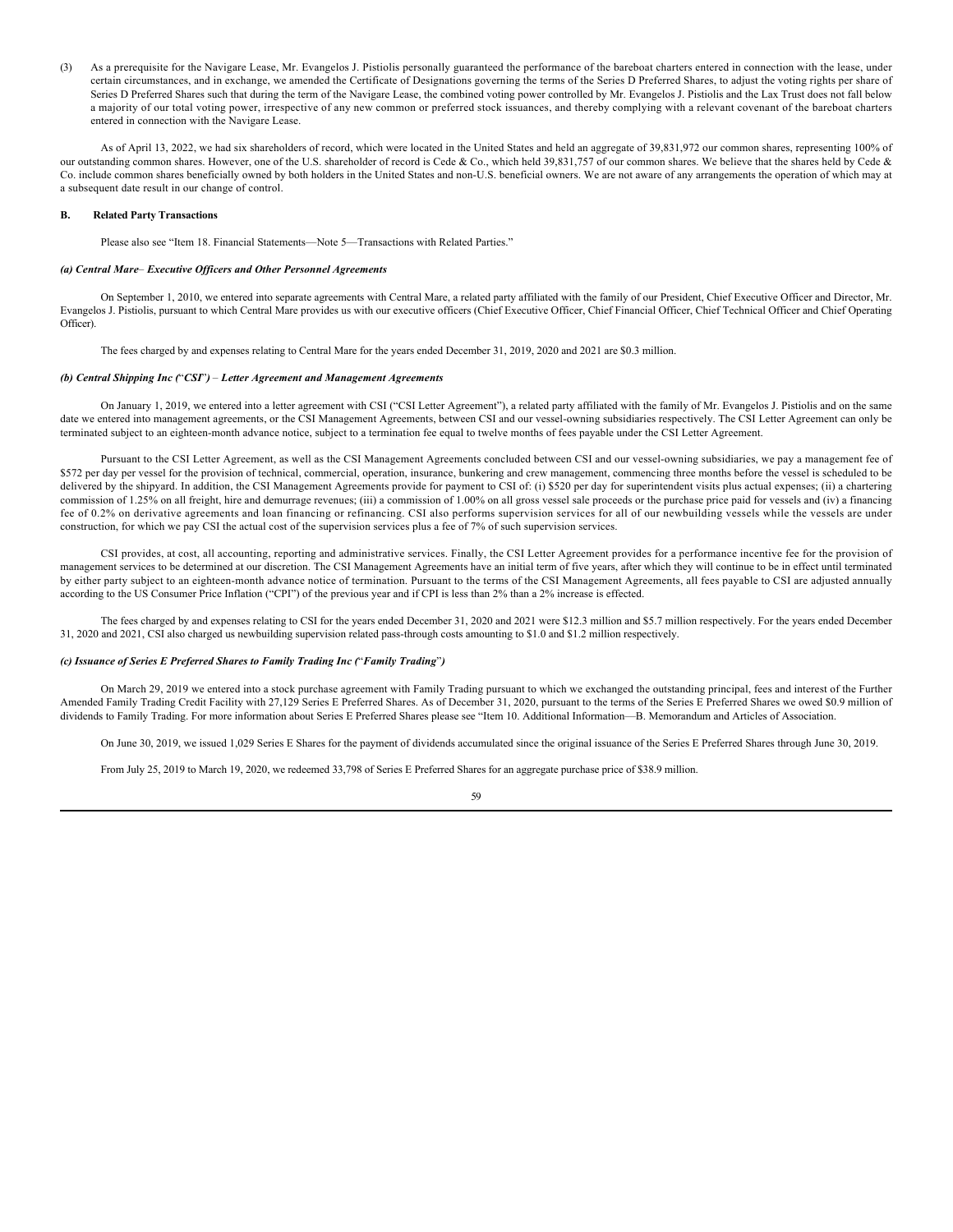On February 17, 2020, we issued 16,004 Series E Preferred Shares to Family Trading, as settlement of the consideration outstanding for the purchase of the M/T Eco City of Angels and M/T Eco Los Angeles from Mr. Evangelos J. Pistiolis, and for dividends payable to Family Trading Inc. under already outstanding Series E Preferred Shares.

On June 30, 2020, we issued 900 Series E Preferred Shares to Family Trading, as settlement for dividends payable to Family Trading Inc. under already outstanding Series E Preferred Shares.

On August 20, 2020, we entered into a Standstill Agreement with Family Trading, pursuant to which Family Trading agreed not to convert any of its Series E Preferred Shares into Common Shares until August 20, 2021.

On September 8, 2021, pursuant to a Sale and Purchase Agreement between the Issuer and Zizzy Charter Co. dated September 8, 2021, we issued 2,188 Series E Preferred Shares to Family Trading as partial settlement of the consideration outstanding for the purchase of an additional 65% ownership interest in each of Julius Caesar Inc. and Legio X Inc., each a party to shipbuilding contracts for VLCC Julius Caesar and VLCC Legio X Equestris, respectively, from a party affiliated with Mr. Pistiolis.

### *(d) Vessel Acquisitions from affiliated entities*

From January 31, 2018 to September 8, 2022 we entered into a series of transactions with a number of entities affiliated with Mr. Evangelos J. Pistiolis. As of December 31, 2021, we owe \$27.6 million to the previous owners of the newbuilding vessels. For more information on these vessel acquisitions please see "Item 18. Financial Statements—Note 1— Basis of Presentation and General Information." and "Item 4. Information On The Company - A. History and Development of the Company –Recent Developments."

## *(e) Charter Parties with Central Tankers Chartering Inc (*"*Central Tankers Chartering*"*)*

On May 4, 2020 we acquired from entities affiliated with Mr. Evangelos J. Pistiolis three Marshall Island companies that owned for the newbuilding vessels M/T Eco Van Nuys, M/T Eco Santa Monica and M/T Eco Venice Beach, due for delivery in the first quarter of 2021. These companies were each a party to a time charter party with Central Tankers Chartering, a related party affiliated with the family of Mr. Evangelos J. Pistiolis, The time charters were for a firm period of five years at a daily rate of \$16,200 with two optional years at daily rates of \$17,200 and \$18,200 respectively, at Central Tankers Chartering's option and would have commenced upon each vessel's delivery from the shipyard in the first quarter of 2021. On January 6, 2021 the abovementioned companies were sold as part of the VLCC Transaction.

On January 6, 2021 we acquired a shipowning company from an entity affiliated with Mr. Evangelos J. Pistiolis that owned M/T Eco Oceano CA which was party to a time charter, with Central Tankers Chartering Inc, for a firm duration of five years at a gross daily rate of \$32,450, with two optional years at \$33,950 and \$35,450 at Central Tankers Chartering's option. The time charter commenced on the date of delivery. As of December 31, 2021, there were no amounts due to Central Tankers Chartering. On February 22, 2022 we amended the previously agreed time charter with Central Tankers Chartering and increased its firm period from 5 years to 15 years and reduced the daily rate from \$32,450 to \$24,500.

## *(f) Personal Guarantees by Mr. Evangelos J. Pistiolis and Related Amendments to the Series D Preferred Shares.*

As a prerequisite for the Navigare Lease, Mr. Evangelos J. Pistiolis personally guaranteed the performance of the bareboat charters connected to the lease and in exchange, we agreed to indemnify him for any losses suffered as a result of the guarantee provided, and we amended the Certificate of Designations governing the terms of the Series D Preferred Shares, to adjust the voting rights per share of Series D Preferred Shares such that during the term of the Navigare Lease, the combined voting power controlled by Mr. Evangelos J. Pistiolis and the Lax Trust does not fall below a majority of our total voting power, irrespective of any new common or preferred stock issuances, and thereby complying with a relevant covenant of the bareboat charters entered in connection with the Navigare Lease. This personal guarantee comes into effect in the case 120 days have passed and we are still unable to pay down all amounts due under the Navigare Lease, with the exception of amounts due to Navigare due to a total loss, where in this case the personal guarantee will cover an amount equal to all unpaid charter hire and a further amount equivalent to all future charter hire that would have accrued from the date of the total loss up to the end of the charter period and is callable 200 days after the date of the total loss. Due to the related party nature of the transactions involving Mr. Evangelos J. Pistiolis, such transactions were unanimously approved by the Company's Board of Directors, including all three independent directors.

### *(g) Issuance of Series F Preferred Shares to Africanus Inc.*

On January 17, 2022, we entered into a stock purchase agreement with Africanus Inc., an affiliate of our CEO for the sale of up to 7,560,759 Series F Non-Convertible Perpetual Preferred Shares, par value \$0.01, in exchange for (i) the assumption by Africanus Inc. of an amount of \$48.0 million of shipbuilding costs for vessels M/T Eco Oceano CA (Hull No. 871), M/T Julius Caesar (Hull No. 3213) and M/T Legio X Equestris (Hull No. 3214), and (ii) settlement of our remaining payment obligations relating to the acquisition in September 8, 2021 of an additional 65% ownership interest in the newbuilding contracts for its 2 VLCCs, in an amount of up to \$27.6 million. As of the date of this annual report 7,200,000 Series F Preferred Shares have been issued.

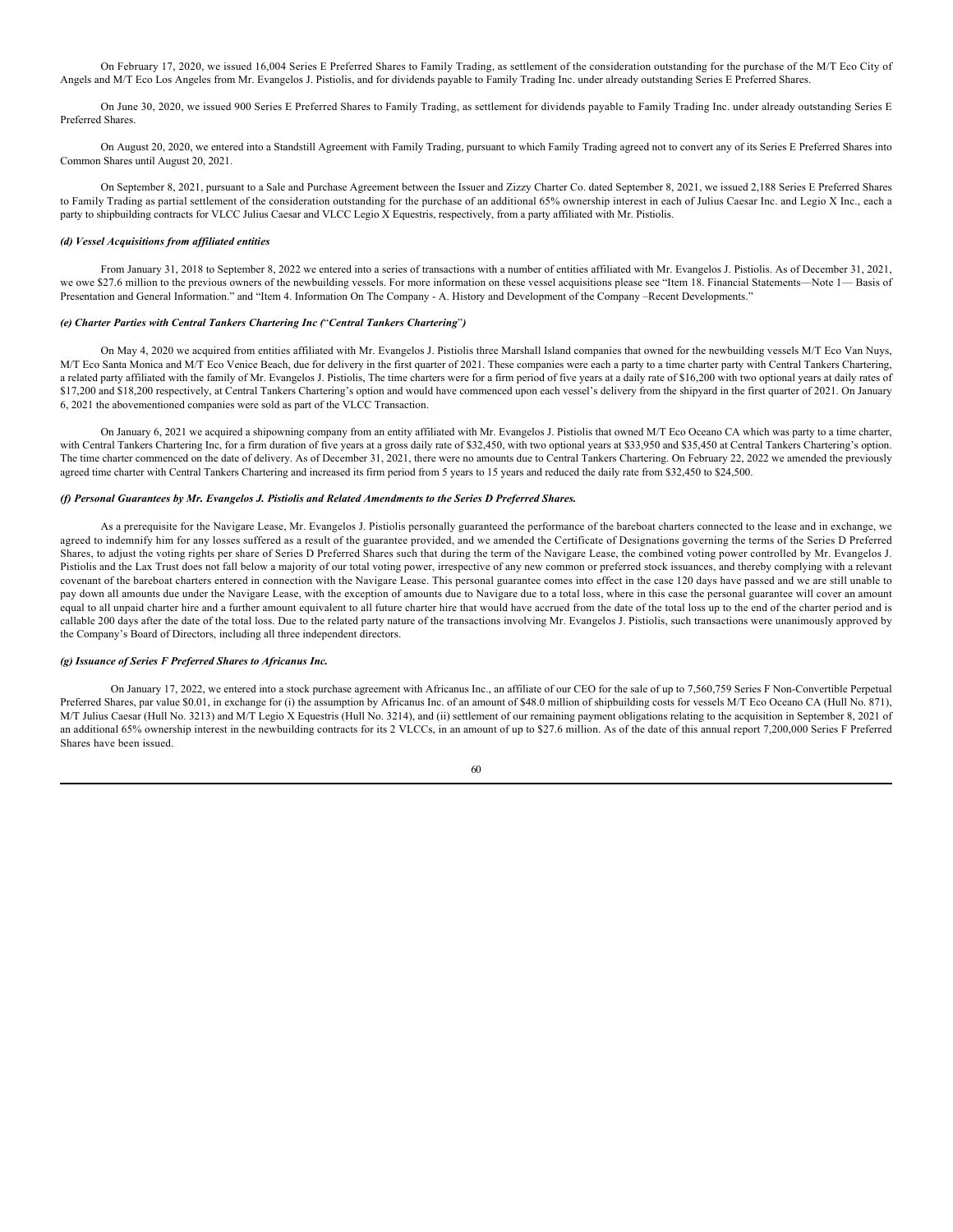#### *(h) Central Mare Bridge Loan*

On January 5, 2022 we entered into an unsecured credit facility for up to \$20 million with an affiliate of Mr. Evangelos J. Pistiolis in order to finance part of the shipbuilding cost of our 2 VLCC newbuildings. As of the date of this annual report, \$9 million were drawn down. The facility maturity was December 31, 2022. The principal terms of the loan include an arrangement fee of 2%, interest of 12% per annum and a commitment fee of 1.00% on the undrawn part of the facility. The facility was fully repaid and terminated on March 4, 2022 from proceeds from the sale of the M/T Eco Los Angeles.

#### **C. Interests of Experts and Counsel**

Not applicable.

# **ITEM 8. FINANCIAL INFORMATION.**

# **A. Consolidated Statements and Other Financial Information**

See "Item 18—Financial Statements."

#### **Legal Proceedings**

From time to time, we may be subject to legal proceedings and claims in the ordinary course of business, principally personal injury and property casualty claims. We expect that these claims would be covered by insurance, subject to customary deductibles. Those claims, even if lacking merit, could result in the expenditure of significant financial and managerial resources.

On August 1, 2017, we received a subpoena from the U.S. Securities and Exchange Commission ("SEC") requesting certain documents and information in connection with offerings we made between February 2017 and August 2017. We provided the requested information to the SEC in response to that subpoena. On September 26, 2018 and on October 5, 2018 we received two additional subpoenas from the SEC requesting certain documents and information in connection with the previous subpoena we received on August 1, 2017. We provided the requested information to the SEC in response to these subpoenas. The SEC investigation is ongoing and we continue to cooperate with the SEC in its investigation. Our last communication with the SEC was in February 2019. We are unable to predict what action, if any, might be taken by the SEC or its staff as a result of this investigation or what impact, if any, the cost of responding to the SEC's investigation or its ultimate outcome might have on our financial position, results of operations or liquidity.

On August 23, 2017, a purported securities class action complaint was filed in the United States District Court for the Eastern District of New York (No. 2:17-cv-04987(JFB)(SIL)) by Christopher Brady on behalf of himself and all others similarly situated against (among other defendants) us and two of our executive officers. The complaint was brought on behalf of an alleged class of those who purchased our common stock between January 17, 2017 and August 22, 2017, and alleges that we and two of our executive officers violated Sections 9, 10(b) and/or 20(a) of the Securities Exchange Act of 1934 and Rule 10b-5 promulgated thereunder. On August 24, 2017, a second purported securities class action complaint was filed in the same court against the same defendants (No. 2:17-cv-05016 (JFB)(SIL)) which makes similar allegations and purports to allege violations of Sections 10(b) and 20(a) of the Exchange Act and Rule 10b-5 promulgated thereunder. By order dated July 20, 2018, the court consolidated the two actions under docket no. 2:17-cv-04987 and appointed lead plaintiffs for the consolidated action. On September 18, 2018, the plaintiffs filed a consolidated amended complaint. The amended complaint purports to be brought on behalf of shareholders who purchased our common stock between November 23, 2016 and April 3, 2018, makes allegations similar to those made in the original complaints, seeks similar relief as the original actions, and alleges that some or all the defendants violated sections 9, 10(b), 20(a), and/or 20A of the Securities Exchange Act of 1934 and Rule 10b-5 promulgated thereunder. All defendants filed motions to dismiss the amended complaint on March 25, 2019. Plaintiffs filed a consolidated opposition to defendants' motions to dismiss on May 24, 2019. Defendants filed replies in further support of the motions to dismiss on June 28, 2019. In a Memorandum Decision and Order dated August 3, 2019, the Court granted defendants' motions to dismiss under Rule 12(b)(6) and denied Plaintiffs' request for leave to amend. On August 7, 2019, the Court entered judgment dismissing the case. Plaintiffs filed a notice of appeal on August 26, 2019. Plaintiffs/appellants filed their opening brief on the appeal on October 25, 2019. Defendants/appellees filed their response briefs on November 26 and November 27, 2019, and plaintiffs/appellants filed their reply brief on December 11, 2019. The Court of Appeals held oral argument on March 10, 2020 and took the matter under advisement. On April 2, 2020, the Court of Appeals issued a summary order affirming the District Court's decision dismissing Plaintiffs' claims and denying leave to amend and the case is now concluded in our favor.

By letter dated January 2, 2019, certain co-defendants in the class action litigation (Kalani Investments Ltd. ("Kalani"), Murchinson Ltd. and Marc Bistricer) requested that we indemnify and hold them harmless against all losses, including reasonable costs of defense, arising from the litigation, pursuant to the provisions of the Common Stock Purchase Agreement between us and Kalani. We acknowledged receipt of this indemnification request by letter dated February 20, 2019, and reserve all of our rights.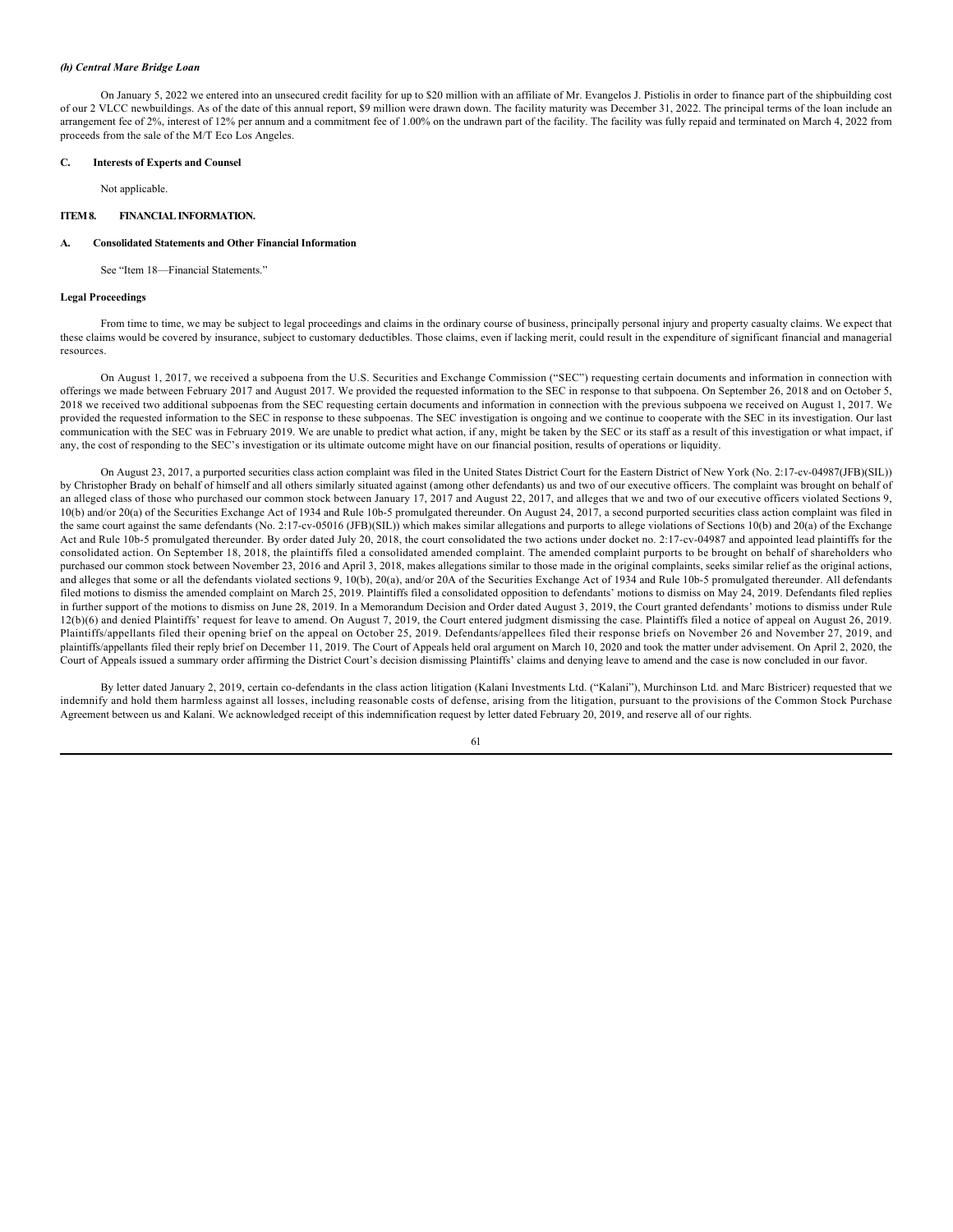## **Dividend Distribution Policy**

The declaration and payment of any future special dividends shall remain subject to the discretion of our Board of Directors and shall be based on general market and other conditions including our earnings, financial strength and cash requirements and availability.

### **B. Significant Changes**

All significant changes have been included in the relevant sections.

# **ITEM 9. THE OFFER AND LISTING.**

Not applicable except for Item 9.A.4. and Item 9.C.

#### **Share History and Markets**

Since July 23, 2004, the primary trading market for our common shares has been Nasdaq on which our shares are now listed under the symbol "TOPS."

# **ITEM 10. ADDITIONAL INFORMATION**

#### **A. Share Capital**

Not applicable.

#### **B. Memorandum and Articles of Association**

#### **Purpose**

Our purpose is to engage in any lawful act or activity for which corporations may now or hereafter be organized under the Marshall Islands Business Corporations Act, or BCA. Our Third Amended and Restated Articles of Incorporation and Amended and Restated By-Laws, as further amended, do not impose any limitations on the ownership rights of our shareholders.

# **Authorized Capitalization**

Our authorized capital stock consists of 1,000,000,000 common shares, par value \$0.01 per share, of which 39,831,972 shares were issued and outstanding as of the date of this annual report and 20,000,000 preferred shares with par value of \$0.01, of which 100,000 Series D Preferred Shares, 13,452 Series E Preferred Shares, and 7,200,000 Series F Preferred Shares were issued and outstanding as of the date of this annual report. Our Board of Directors has the authority to establish such series of preferred stock and with such designations, preferences and relative, participating, optional or special rights and qualifications, limitations or restrictions as shall be stated in the resolution or resolutions providing for the issue of such preferred stock.

On September 14, 2016, we declared a dividend of one preferred share purchase right for each outstanding common share and adopted a shareholder rights plan, as set forth in a Stockholders Rights Agreement dated as of September 22, 2016, by and between us and Computershare Trust Company, N.A., as rights agent (now taken over by our new transfer agent, AST), described below under the section entitled "—Stockholders Rights Agreement". In connection with the Stockholders Rights Agreement, we designated 1,000,000 shares as Series A Participating Preferred Stock, none of which are outstanding as of the date of this annual report.

#### **Description of Common Shares**

Each outstanding common share entitles the holder to one vote on all matters submitted to a vote of shareholders. Subject to preferences that may be applicable to any outstanding preferred shares, holders of common shares are entitled to receive ratably all dividends, if any, declared by our Board of Directors out of funds legally available for dividends. Upon our dissolution or liquidation or the sale of all or substantially all of our assets, after payment in full of all amounts required to be paid to creditors and to the holders of our preferred shares having liquidation preferences, if any, the holders of our common shares will be entitled to receive pro rata our remaining assets available for distribution. Holders of our common shares do not have conversion, redemption or preemptive rights to subscribe to any of our securities. The rights, preferences and privileges of holders of our common shares are subject to the rights of the holders of any preferred shares that we may issue in the future.

#### **Description of Preferred Shares**

Our Third Amended and Restated Articles of Incorporation authorize our Board of Directors to establish one or more series of preferred shares and to determine, with respect to any series of preferred shares, the terms and rights of that series, including the designation of the series, the number of shares of the series, the preferences and relative, participating, option or other special rights, if any, and any qualifications, limitations or restrictions of such series, and the voting rights, if any, of the holders of the series.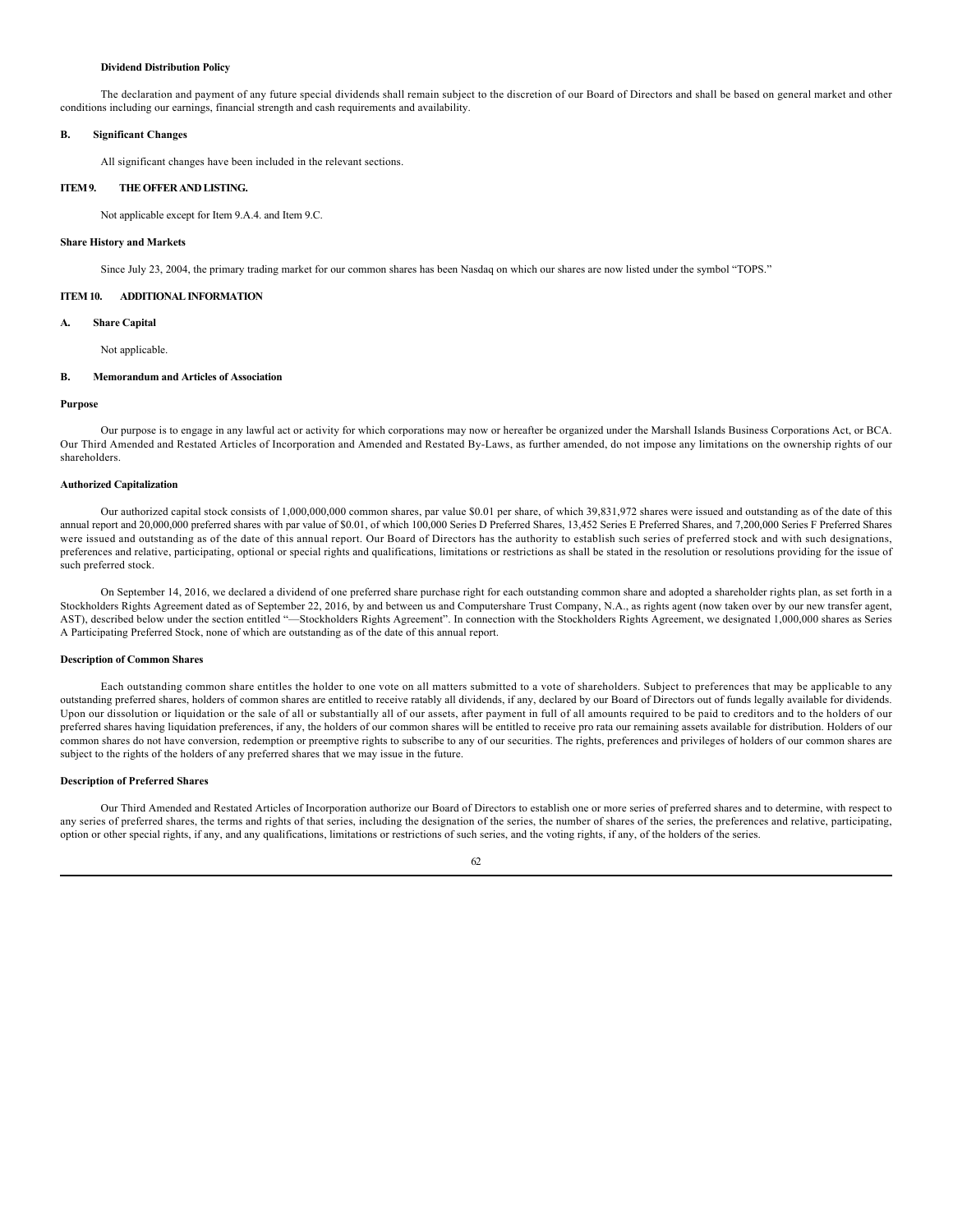## **Description of Series D Preferred Shares**

On May 8, 2017, we issued 100,000 shares of Series D Preferred Shares to Tankers Family Inc., a company controlled by Lax Trust, which is an irrevocable trust established for the benefit of certain family members of Mr. Evangelos J. Pistiolis, for \$1,000 pursuant to a stock purchase agreement. Each Series D Preferred Share has the voting power of one thousand (1,000) common shares.

On April 21, 2017, we were informed by ABN Amro Bank that we were in breach of a loan covenant that requires that any member of the family of Mr. Evangelos J. Pistiolis, maintain an ownership interest (either directly and/or indirectly through companies beneficially owned by any member of the Pistiolis family and/or trusts or foundations of which any member of the Pistiolis family are beneficiaries) of 30% of our outstanding Common Shares. ABN Amro Bank requested that either the family of Mr. Evangelos J. Pistiolis maintain an ownership interest of at least 30% of the outstanding common shares or maintain voting rights interests of above 50% in us. In order to regain compliance with the loan covenant, we issued the Series D Preferred Shares.

The Series D Preferred Stock has the following characteristics:

*Conversion.* The Series D Preferred Shares are not convertible into common shares.

*Voting.* Each Series D Preferred Share has the voting power of 1,000 common shares. As a prerequisite for the Navigare Lease, Mr. Evangelos J. Pistiolis personally guaranteed the performance of the bareboat charters entered in connection with the lease, under certain circumstances, and in exchange, we amended the Certificate of Designations governing the terms of the Series D Preferred Shares, to adjust the voting rights per share of Series D Preferred Shares such that during the term of the Navigare Lease, the combined voting power controlled by Mr. Evangelos J. Pistiolis and the Lax Trust does not fall below a majority of our total voting power, irrespective of any new common or preferred stock issuances, and thereby complying with a relevant covenant of the bareboat charters entered in connection with the Navigare Lease.

#### **Distributions.** The Series D Preferred Shares shall have no dividend or distribution rights.

*Maturity.* The Series D Preferred Shares shall expire and all outstanding Series D shares shall be redeemed by us for par value on the date that any financing facility with any financial institution, which requires that any member of the family of Mr. Evangelos J. Pistiolis maintains a specific minimum ownership or voting interest (either directly and/or indirectly through companies or other entities beneficially owned by any member of the Pistiolis family and/or trusts or foundations of which any member of the Pistiolis family are beneficiaries) of our issued and outstanding common shares, respectively, are fully repaid or reach their maturity date. The Series D Preferred Shares shall not be otherwise redeemable. Currently the SLBs with Bocomm Leasing, AVIC and Navigare, as well as the senior secured loan with ABN Amro have similar provisions that are satisfied via the existence of the Series D Shares.

Liquidation, Dissolution or Winding Up. Upon any liquidation, dissolution or winding up of our Company, the Series D Preferred Shares shall have a liquidation preference of \$0.01 per share.

The description of the Series D Convertible Preferred Shares is subject to and qualified in its entirety by reference to the Securities Purchase Agreement, Certificate of Designation of the Series D Preferred Shares, and Certificate of Amendment to the Certificate of Designation. Copies of the Securities Purchase Agreement and Certificate of Designation of the Series D Preferred Shares have been filed as exhibits to our Report on Form 6-K filed with the SEC on May 8, 2017. The Certificate of Amendment to the Certificate of Designation was filed as an exhibit to our Report on Form 6-K filed with the SEC on December 4, 2020.

#### **Description of Series E Convertible Preferred Stock**

On April 1, 2019, we announced the sale of 27,129 newly issued Series E Preferred Shares at a price of \$1,000 per share to Family Trading in exchange for the full and final settlement of the loan facility between our Company and Family Trading dated December 23, 2015, as amended.

On June 30, 2019, we issued 1,029 Series E Shares for the payment of dividends accumulated since the original issuance of the Series E Preferred Shares through June 30, 2019.

From July 25, 2019 to March 19, 2020, we redeemed 33,798 of Series E Preferred Shares for an aggregate purchase price of \$38.9 million. On February 17, 2020 we issued 16,004 Series E Preferred Shares to Family Trading Inc., as settlement of the consideration outstanding for the purchase of the M/T Eco City of Angels and M/T Eco Los Angeles from parties affiliated with Mr. Pistiolis, and for dividends payable to Family Trading Inc. under already outstanding Series E Preferred Shares. On June 30, 2020, we issued 900 Series E Preferred Shares to Family Trading, as settlement for dividends payable to Family Trading Inc. under already outstanding Series E Preferred Shares.

On August 20, 2020, we entered into a Standstill Agreement with Family Trading, pursuant to which Family Trading agreed not to convert any of its Series E Preferred Shares into Common Shares until August 20, 2021.

On September 8, 2021, pursuant to a Sale and Purchase Agreement between the Issuer and Zizzy Charter Co. dated September 8, 2021, we issued 2,188 Series E Preferred Shares to Family Trading as partial settlement of the consideration outstanding for the purchase of an additional 65% ownership interest in each of Julius Caesar Inc. and Legio X Inc., each a party to shipbuilding contracts for VLCC Julius Caesar and VLCC Legio X Equestris, respectively, from a party affiliated with Mr. Pistiolis.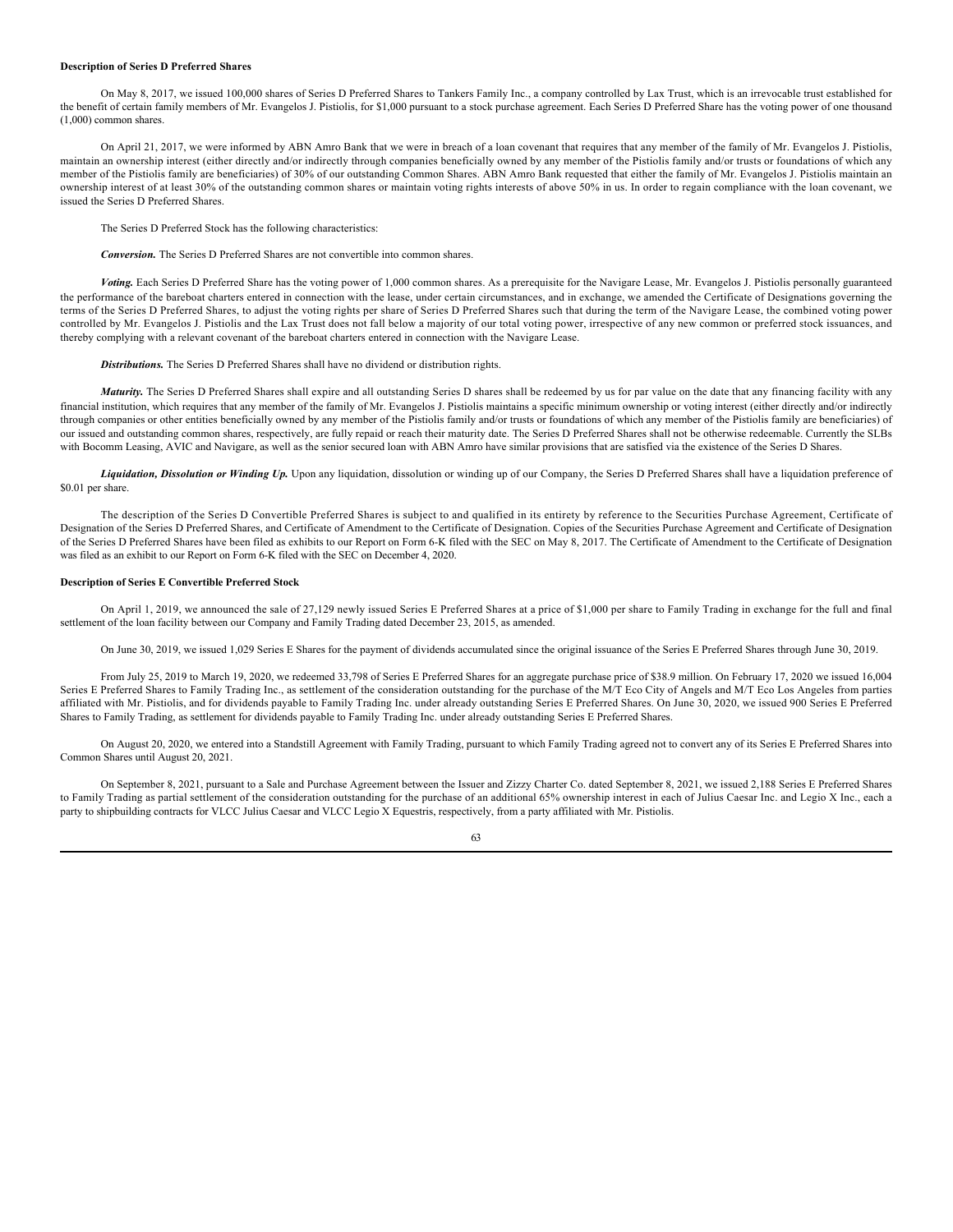As of the date of this annual report, there were 13,452 shares of Series E Preferred Shares outstanding.

The Series E Preferred Shares have the following characteristics:

*Conversion***.** Each holder of Series E Preferred Shares, at any time and from time to time, has the right, subject to certain conditions, to convert all or any portion of the Series E Preferred Shares then held by such holder into the Issuer's Common Shares at the conversion rate then in effect. Each Series E Preferred Share is convertible into the number of the Issuer's Common Shares equal to the quotient of \$1,000 plus any accrued and unpaid dividends divided by the lesser of the following four prices (the "Series E Conversion Price"): (i) \$500.00, (ii) 80% of the lowest daily VWAP of the Issuer's Common Shares over the twenty consecutive trading days expiring on the trading day immediately prior to the date of delivery of a conversion notice, (iii) the conversion price or exercise price per share of any of the Issuer's then outstanding convertible shares or warrants, (iv) the lowest issuance price of the Issuer's Common Shares in any transaction from the date of the issuance the Series E Perpetual Preferred Stock onwards, but in no event will the Series E Conversion Price be less than \$0.60 (the "Floor Price"). The Floor Price is adjusted (decreased) in case of splits or subdivisions of our outstanding shares and is not adjusted in case of reverse stock splits or combinations of our outstanding shares. Finally, the Series E Conversion Price is subject to appropriate adjustment in the event of certain dividends and distributions, stock combinations, reclassifications or similar events affecting the Common Shares.

*Limitations of Conversion.* Holders of the shares of Series E Preferred Shares shall be entitled to convert the Series E Preferred Shares in full, regardless of the beneficial ownership percentage of the holder after giving effect to such conversion.

*Voting*. The holders of Series E Preferred Shares are entitled to the voting power of one thousand (1,000) of our common shares. The holders of Series E Preferred Shares and the holders of our common shares shall vote together as one class on all matters submitted to a vote of our shareholders. The holders of Series E Preferred Shares have no special voting rights and their consent shall not be required for taking any corporate action.

*Distributions***.** The holders of Series E Preferred Shares are entitled to receive certain dividends and distributions paid to holders of Common Shares on an as-converted basis. Upon any liquidation, dissolution or winding up of our Company, the holders of Series E Preferred Shares shall be entitled to receive the net assets of our Company pari passu with the Common Shares.

*Redemption*. We at our option shall have the right to redeem a portion or all of the outstanding Series E Preferred Shares. We shall pay an amount equal to one thousand dollars (\$1,000) per each Series E Preferred Shares, or the Liquidation Amount, plus a redemption premium equal to fifteen percent (15%) of the Liquidation Amount being redeemed if that redemption takes place up to and including March 29, 2020 and twenty percent (20%) of the Liquidation Amount being redeemed if that redemption takes place after March 29, 2020, plus an amount equal to any accrued and unpaid dividends on such Preferred Shares (collectively referred to as the "Redemption Amount"). In order to make a redemption, we shall first provide one business day advance written notice to the holders of our intention to make a redemption, or the Redemption Notice, setting forth the amount it desires to redeem. After receipt of the Redemption Notice, the holders shall have the right to elect to convert all or any portion of its Series E Preferred Shares. Upon the expiration of the one business day period, we shall deliver to each holder the Redemption Amount with respect to the amount redeemed after giving effect to conversions effected during the notice period.

The Series E Preferred Shares shall not be subject to redemption in cash at the option of the holders thereof under any circumstance.

*Dividends*. The holders of outstanding Series E Preferred Shares shall be entitled to receive out of funds legally available for the purpose, semi-annual dividends payable in cash on the last day of June and December in each year (each such date being referred to herein as a "Semi Annual Dividend Payment Date"), commencing on the first Semi Annual Dividend Payment Date in an amount per share (rounded to the nearest cent) equal to fifteen percent (15%) per year of the liquidation amount of the then outstanding Series E Preferred Shares computed on the basis of a 365-day year and the actual days elapsed.

Accrued but unpaid dividends shall bear interest at fifteen percent (15%). Dividends paid on the Series E Preferred Shares in an amount less than the total amount of such dividends at the time accrued and payable on such shares shall be allocated pro rata on a share-by-share basis among all such shares at the time outstanding. Our Board of Directors may fix a record date for the determination of holders of Series E Preferred Shares entitled to receive payment of a dividend or distribution declared thereon, which record date shall be no more than 30 days prior to the date fixed for the payment thereof.

*Ranking*. All shares of Series E Preferred Shares shall rank pari passu with all classes of our common shares.

The description of the Series E Preferred Shares is subject to and qualified in its entirety by reference to the Securities Purchase Agreement and Certificate of Designation of the Series E Preferred Shares. Copies of the Securities Purchase Agreement and Statement of Designation of the Series E Preferred Shares have been filed as exhibits to our Report on Form 6- K filed with the SEC on April 1, 2019.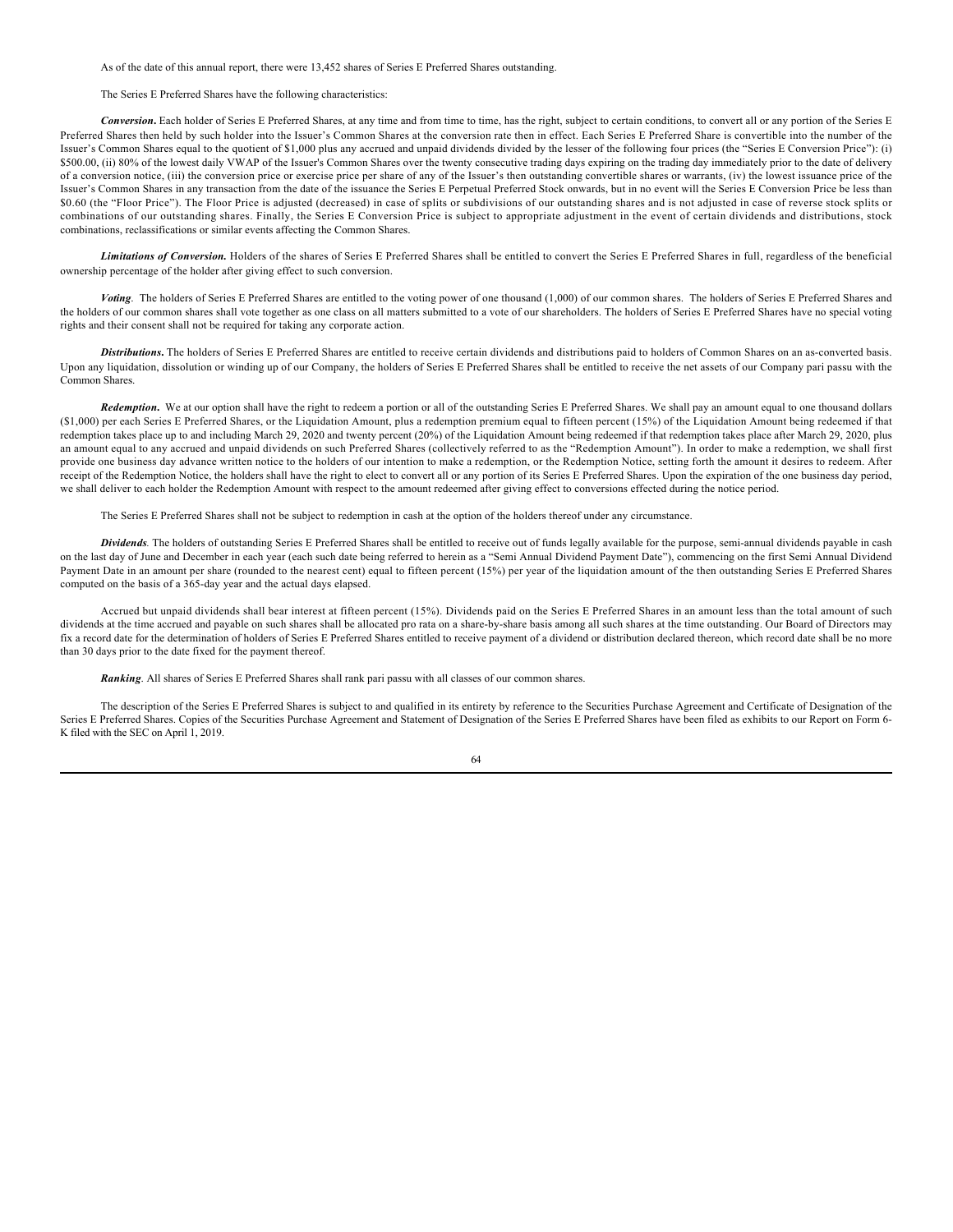## **Description of Series F Preferred Shares**

On January 17, 2022, we entered into a stock purchase agreement with Africanus Inc., an affiliate of our CEO for the sale of up to 7,560,759 Series F Non-Convertible Perpetual Preferred Shares, par value \$0.01, in exchange for (i) the assumption by Africanus Inc. of an amount of \$48.0 million of shipbuilding costs for vessels M/T Eco Oceano CA (Hull No. 871), M/T Julius Caesar and M/T Legio X Equestris (Hull No. 3214), and (ii) settlement of our remaining payment obligations relating to the acquisition in September 8, 2021 of an additional 65% ownership interest in the newbuilding contracts for its 2 VLCCs, in an amount of up to \$27.6 million.

As of the date of this annual report 7,200,000 Series F Preferred Shares have been issued.

The Series F Preferred Shares have the following characteristics:

*Voting*. The holders of Series F Preferred Shares are entitled to the voting power of ten (10) of our common shares per Series F Preferred Share. The holders of Series F Preferred Shares and the holders of common shares shall vote together as one class on all matters submitted to a vote of shareholders. Except as required by law, the holders of Series F Preferred Shares have no special voting rights and their consent shall not be required for taking any corporate action.

*Distributions*. Upon any liquidation, dissolution or winding up of our Company, the holders of Series F Preferred Shares shall be entitled to receive the net assets of the Company pari passu with the Common Shares.

*Redemption*. The Company at its option shall have the right to redeem a portion or all of the outstanding Series F Preferred Shares. Upon an optional redemption, the Company shall pay an amount equal to \$10 per Series F Preferred Share redeemed (the "Liquidation Amount"), plus a redemption premium of 20% of the Liquidation Amount. The Series F Preferred Shares include a mandatory redemption provision tied to minimum voting requirements for the Company's major shareholders, including affiliates of the CEO, pursuant to which if such minimum voting rights fall below 50% the Company is obliged to redeem the full amount of the then outstanding Series F Preferred Shares at a redemption premium of 40%, as detailed in the Certificate of Designation for the Series F Preferred Shares.

*Dividends*. The holders of outstanding Series F Preferred Shares shall be entitled to receive semi-annual dividends payable in cash at a rate of 13.5% per year of the Liquidation Amount of the then outstanding Series F Preferred Shares. In addition, a one-time cash dividend equal to 4.0% of the Liquidation Amount is payable to the Buyer 30 days following the issuance of Series F Preferred Shares.

*Ranking*. All shares of Series F Preferred Shares shall rank pari passu with the Company's common shares.

#### **Shareholder Meetings**

Under our Amended and Restated By-Laws, annual shareholder meetings will be held at a time and place selected by our Board of Directors. The meetings may be held in or outside of the Marshall Islands. Special meetings of the shareholders, unless otherwise prescribed by law, may be called for any purpose or purposes at any time exclusively by our Board of Directors. Notice of every annual and special meeting of shareholders shall be given at least 15 but not more than 60 days before such meeting to each shareholder of record entitled to vote thereat.

#### **Directors**

Our directors are elected by a plurality of the votes cast at a meeting of the shareholders by the holders of shares entitled to vote in the election. Our Third Amended and Restated Articles of Incorporation and Amended and Restated By-laws, as further amended, prohibit cumulative voting in the election of directors.

Our Board of Directors must consist of at least one member and not more than twelve, as fixed from time to time by the vote of not less than 66 2/3% of the entire board. Each director shall be elected to serve until the third succeeding annual meeting of shareholders and until his successor shall have been duly elected and qualified, except in the event of his death, resignation, removal, or the earlier termination of his term of office. Our Board of Directors has the authority to fix the amounts which shall be payable to the members of our Board of Directors, and to members of any committee, for attendance at any meeting or for services rendered to us.

## *Classified Board*

Our Amended and Restated Articles of Incorporation provide for the division of our Board of Directors into three classes of directors, with each class as nearly equal in number as possible, serving staggered, three-year terms. Approximately one-third of our Board of Directors will be elected each year. This classified board provision could discourage a third party from making a tender offer for our shares or attempting to obtain control of our company. It could also delay shareholders who do not agree with the policies of our Board of Directors from removing a majority of our Board of Directors for two years.

#### *Election and Removal*

Our Third Amended and Restated Articles of Incorporation and Amended and Restated By-Laws require parties other than our Board of Directors to give advance written notice of nominations for the election of directors. Our Third Amended and Restated Articles of Incorporation provide that our directors may be removed only for cause and only upon the affirmative vote of the holders of at least 80% of the outstanding shares of our capital stock entitled to vote for those directors. These provisions may discourage, delay or prevent the removal of incumbent officers and directors.

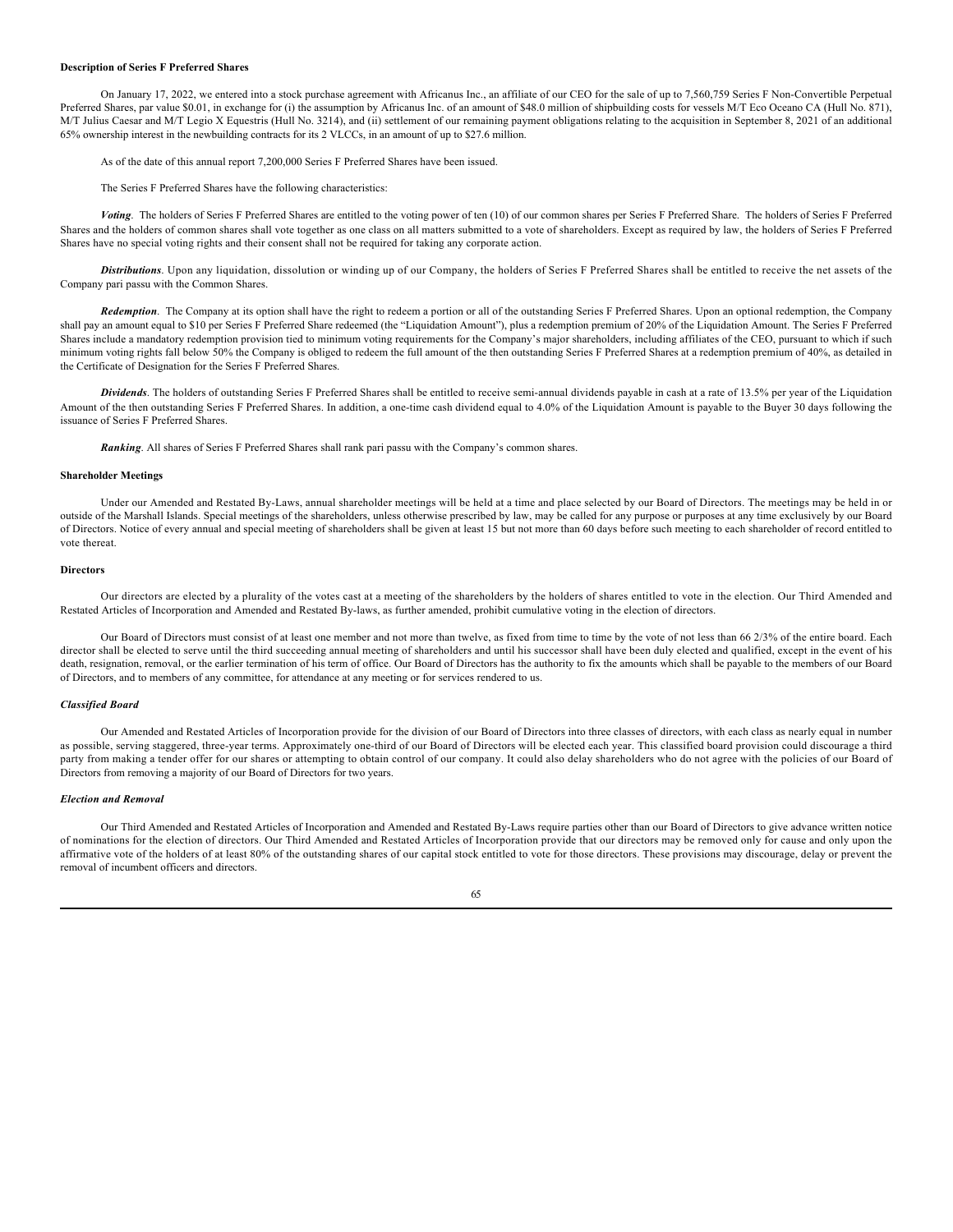# **Dissenters**' **Rights of Appraisal and Payment**

Under the BCA, our shareholders have the right to dissent from various corporate actions, including certain mergers or consolidations or sales of all or substantially all of our assets not made in the usual course of our business, and receive payment of the fair value of their shares, subject to exceptions. For example, the right of a dissenting shareholder to receive payment of the fair value of his shares is not available if for the shares of any class or series of shares, which shares at the record date fixed to determine the shareholders entitled to receive notice of and vote at the meeting of shareholders to act upon the agreement of merger or consolidation, were either (1) listed on a securities exchange or admitted for trading on an interdealer quotation system or (2) held of record by more than 2,000 holders. In the event of any further amendment of the articles, a shareholder also has the right to dissent and receive payment for his or her shares if the amendment alters certain rights in respect of those shares. The dissenting shareholder must follow the procedures set forth in the BCA to receive payment. In the event that we and any dissenting shareholder fail to agree on a price for the shares, the BCA procedures involve, among other things, the institution of proceedings in the High Court of the Republic of the Marshall Islands or in any appropriate court in any jurisdiction in which our shares are primarily traded on a local or national securities exchange. The value of the shares of the dissenting shareholder is fixed by the court after reference, if the court so elects, to the recommendations of a court-appointed appraiser.

#### **Shareholders**' **Derivative Actions**

Under the BCA, any of our shareholders may bring an action in our name to procure a judgment in our favor, also known as a derivative action, provided that the shareholder bringing the action is a holder of common shares both at the time the derivative action is commenced and at the time of the transaction to which the action relates. On November 20, 2014, we amended our Amended and Restated By-Laws to provide that unless we consent in writing to the selection of alternative forum, the sole and exclusive forum for (i) any shareholders' derivative action or proceeding brought on behalf of us, (ii) any action asserting a claim of breach of a fiduciary duty owed by any director, officer or other of our employees or our shareholders, (iii) any action asserting a claim arising pursuant to any provision of the BCA, or (iv) any action asserting a claim governed by the internal affairs doctrine shall be the High Court of the Republic of the Marshall Islands, in all cases subject to the court's having personal jurisdiction over the indispensable parties named as defendants. This provision of our By-Laws does not apply to actions arising under U.S. federal securities laws.

#### **Anti-takeover Provisions of our Charter Documents**

Several provisions of our Third Amended and Restated Articles of Incorporation and Amended and Restated By-Laws may have anti-takeover effects. These provisions are intended to avoid costly takeover battles, lessen our vulnerability to a hostile change of control and enhance the ability of our Board of Directors to maximize shareholder value in connection with any unsolicited offer to acquire us. However, these anti-takeover provisions, which are summarized below, could also discourage, delay or prevent (1) the merger or acquisition of our company by means of a tender offer, a proxy contest or otherwise, that a shareholder may consider in its best interest and (2) the removal of incumbent officers and directors.

#### *Business Combinations*

Our Third Amended and Restated Articles of Incorporation include provisions which prohibit us from engaging in a business combination with an interested shareholder for a period of three years after the date of the transaction in which the person became an interested shareholder, unless:

- prior to the date of the transaction that resulted in the shareholder becoming an interested shareholder, the Board approved either the business combination or the transaction that resulted in the shareholder becoming an interested shareholder;
- upon consummation of the transaction that resulted in the shareholder becoming an interested shareholder, the interested shareholder owned at least 85% of the voting stock of the corporation outstanding at the time the transaction commenced;
- at or subsequent to the date of the transaction that resulted in the shareholder becoming an interested shareholder, the business combination is approved by the Board and authorized at an annual or special meeting of shareholders by the affirmative vote of at least 66 2/3% of the outstanding voting stock that is not owned by the interested shareholder; and
- the shareholder became an interested shareholder prior to the consummation of the initial public offering.

### *Limited Actions by Shareholders*

Our Third Amended and Restated Articles of Incorporation and our Amended and Restated By-Laws provide that any action required or permitted to be taken by our shareholders must be effected at an annual or special meeting of shareholders or by the unanimous written consent of our shareholders.

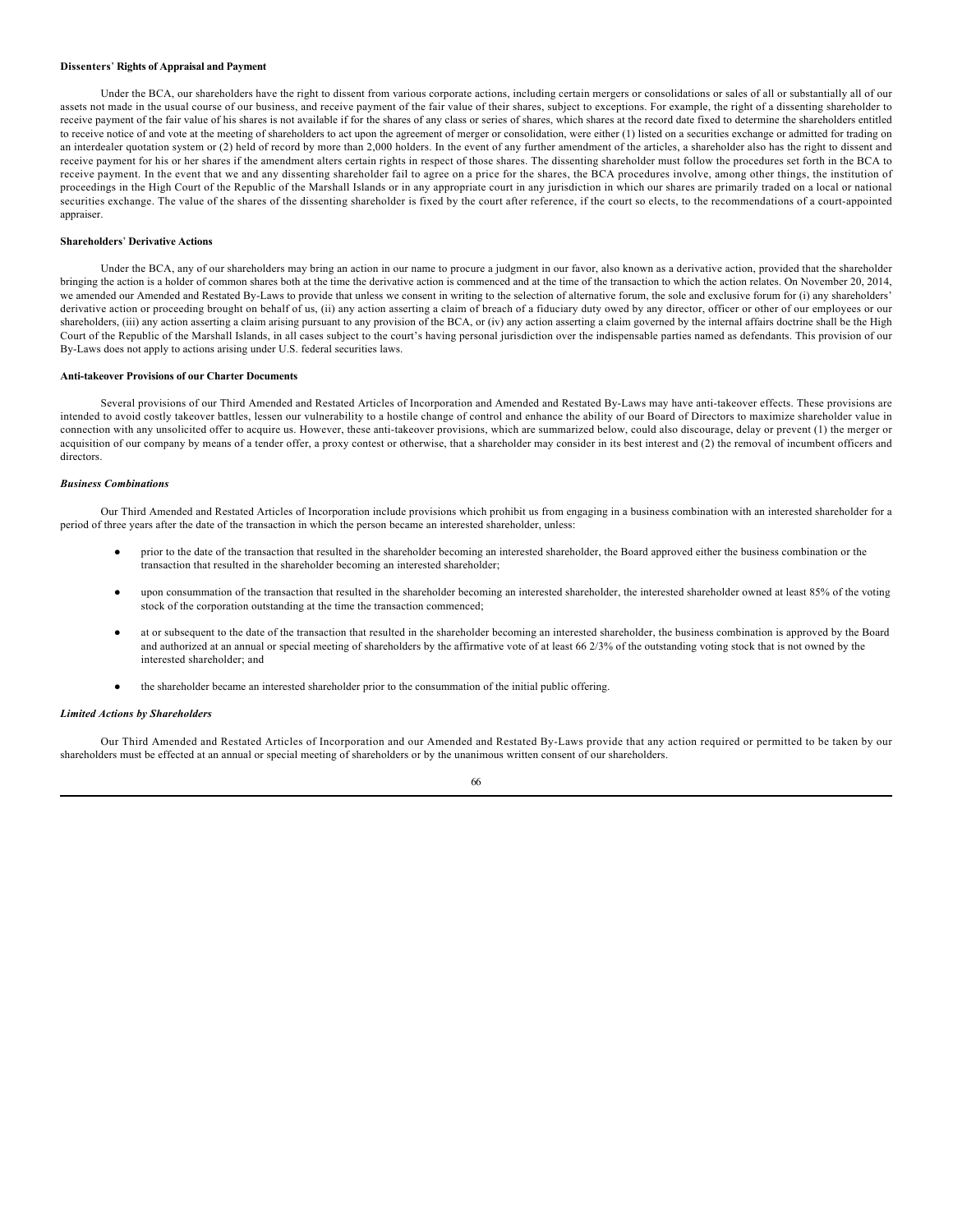Our Third Amended and Restated Articles of Incorporation and our Amended and Restated By-Laws provide that only our Board of Directors may call special meetings of our shareholders and the business transacted at the special meeting is limited to the purposes stated in the notice. Accordingly, a shareholder may be prevented from calling a special meeting for shareholder consideration of a proposal over the opposition of our Board of Directors and shareholder consideration of a proposal may be delayed until the next annual meeting.

## *Blank Check Preferred Stock*

Under the terms of our Third Amended and Restated Articles of Incorporation, our Board of Directors has authority, without any further vote or action by our shareholders, to issue up to 20,000,000 shares of blank check preferred stock. Our Board of Directors may issue shares of preferred stock on terms calculated to discourage, delay or prevent a change of control of our company or the removal of our management.

#### *Super-majority Required for Certain Amendments to Our By-Laws*

On February 28, 2007, we amended our by-laws to require that amendments to certain provisions of our by-laws may be made when approved by a vote of not less than 66 2/3% of the entire Board of Directors. These provisions that require not less than 66 2/3% vote of our Board of Directors to be amended are provisions governing: the nature of business to be transacted at our annual meetings of shareholders, the calling of special meetings by our Board of Directors, any amendment to change the number of directors constituting our Board of Directors, the method by which our Board of Directors is elected, the nomination procedures of our Board of Directors, removal of our Board of Directors and the filling of vacancies on our Board of Directors.

# **Stockholders Rights Agreement**

On September 14, 2016, our Board of Directors declared a dividend of one preferred share purchase right, or a Right, for each outstanding common share and adopted a shareholder rights plan, as set forth in the Stockholders Rights Agreement dated as of September 22, 2016, or the Rights Agreement, by and between us and Computershare Trust Company, N.A. (now taken over by our new transfer agent, AST), as rights agent.

The Board adopted the Rights Agreement to protect shareholders from coercive or otherwise unfair takeover tactics. In general terms, it works by imposing a significant penalty upon any person or group that acquires 15% or more of our outstanding common shares without the approval of our Board of Directors. If a shareholder's beneficial ownership of our common shares as of the time of the public announcement of the rights plan and associated dividend declaration is at or above the applicable threshold, that shareholder's then-existing ownership percentage would be grandfathered, but the rights would become exercisable if at any time after such announcement, the shareholder increases its ownership percentage by 1% or more.

The Rights may have anti-takeover effects. The Rights will cause substantial dilution to any person or group that attempts to acquire us without the approval of our Board of Directors. As a result, the overall effect of the Rights may be to render more difficult or discourage any attempt to acquire us. Because our Board of Directors can approve a redemption of the Rights for a permitted offer, the Rights should not interfere with a merger or other business combination approved by our Board.

For those interested in the specific terms of the Rights Agreement, we provide the following summary description. Please note, however, that this description is only a summary, and is not complete, and should be read together with the entire Rights Agreement, which is an exhibit to the Form 8-A filed by us on September 22, 2016 and incorporated herein by reference. The foregoing description of the Rights Agreement is qualified in its entirety by reference to such exhibit.

*The Rights*. The Rights trade with, and are inseparable from, our common shares. The Rights are evidenced only by certificates that represent our common shares. New Rights will accompany any new of our common shares issued after October 5, 2016 until the Distribution Date described below.

*Exercise Price*. Each Right allows its holder to purchase from us one one-thousandth of a share of Series A Participating Preferred Stock, or a Series A Preferred Share, for \$50.00, or the Exercise Price, once the Rights become exercisable. This portion of a Series A Preferred Share will give the shareholder approximately the same dividend, voting and liquidation rights as would one common share. Prior to exercise, the Right does not give its holder any dividend, voting, or liquidation rights.

*Exercisability*. The Rights are not exercisable until ten days after the public announcement that a person or group has become an "Acquiring Person" by obtaining beneficial ownership of 15% or more of our outstanding common shares.

Certain synthetic interests in securities created by derivative positions—whether or not such interests are considered to be ownership of the underlying common shares or are reportable for purposes of Regulation 13D of the Exchange Act—are treated as beneficial ownership of the number of our common shares equivalent to the economic exposure created by the derivative position, to the extent our actual common shares are directly or indirectly held by counterparties to the derivatives contracts. Swaps dealers unassociated with any control intent or intent to evade the purposes of the Rights Agreement are excepted from such imputed beneficial ownership.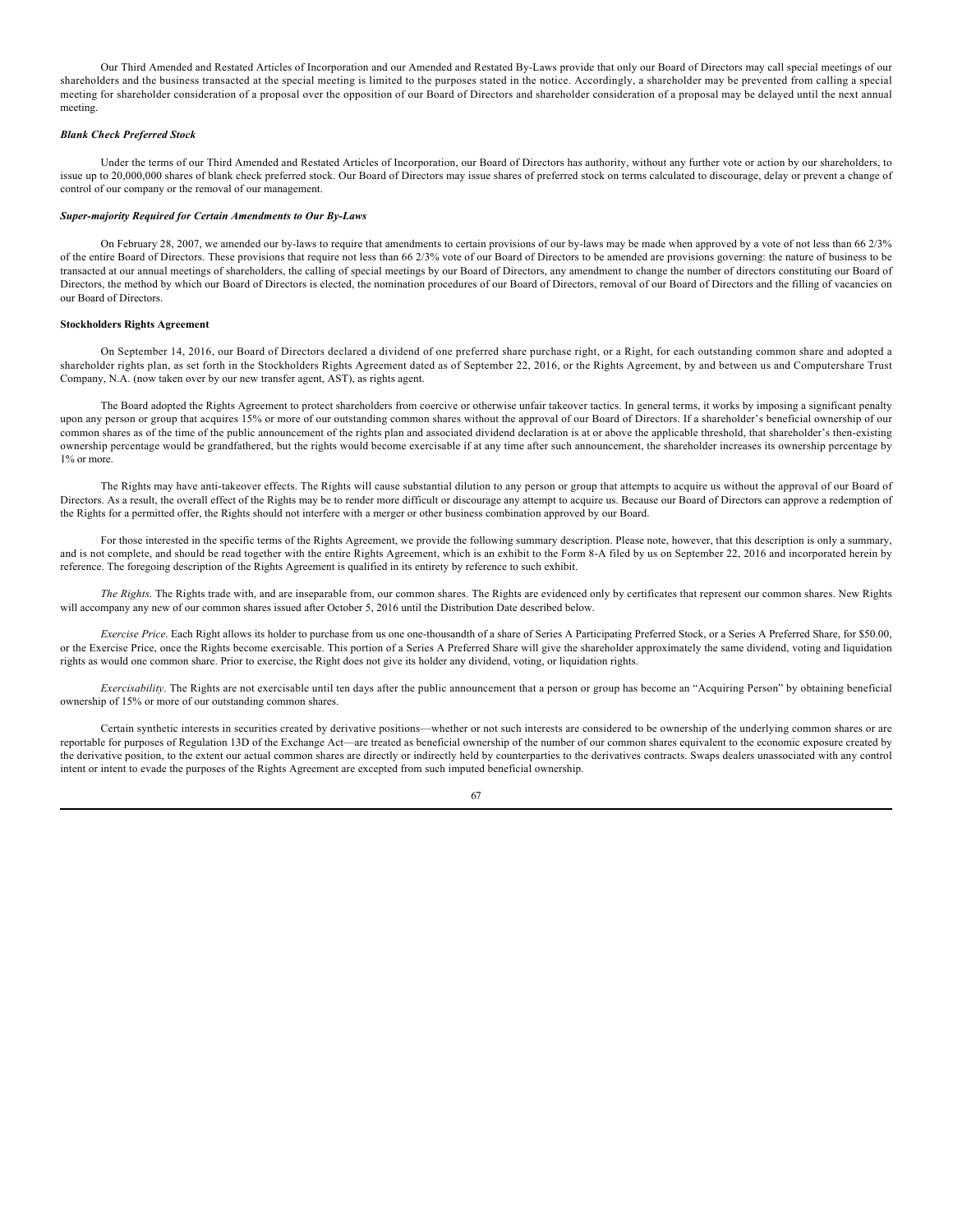For persons who, prior to the time of public announcement of the Rights Agreement, beneficially own 15% or more of our outstanding common shares, the Rights Agreement "grandfathers" their current level of ownership, so long as they do not purchase additional shares in excess of certain limitations.

The date when the Rights become exercisable is the "Distribution Date." Until that date, our common share certificates (or, in the case of uncertificated shares, by notations in the book-entry account system) will also evidence the Rights, and any transfer of our common shares will constitute a transfer of Rights. After that date, the Rights will separate from our common shares and will be evidenced by book-entry credits or by Rights certificates that we will mail to all eligible holders of our common shares. Any Rights held by an Acquiring Person are null and void and may not be exercised.

#### Series A Preferred Share Provisions

Each one one-thousandth of a Series A Preferred Share, if issued, will, among other things:

- not be redeemable:
- entitle holders to quarterly dividend payments in an amount per share equal to the aggregate per share amount of all cash dividends, and the aggregate per share amount (payable in kind) of all non-cash dividends or other distributions other than a dividend payable in our common shares or a subdivision of the our outstanding common shares (by reclassification or otherwise), declared on our common shares since the immediately preceding quarterly dividend payment date; and
- entitle holders to one vote on all matters submitted to a vote of our shareholders.

The value of one one-thousandth interest in a Series A Preferred Share should approximate the value of one common share.

#### Consequences of a Person or Group Becoming an Acquiring Person.

Flip In. If an Acquiring Person obtains beneficial ownership of 15% or more of our common shares, then each Right will entitle the holder thereof to purchase, for the Exercise Price, a number of our common shares (or, in certain circumstances, cash, property or other of our securities) having a then-current market value of twice the Exercise Price. However, the Rights are not exercisable following the occurrence of the foregoing event until such time as the Rights are no longer redeemable by us, as further described below.

Following the occurrence of an event set forth in preceding paragraph, all Rights that are or, under certain circumstances specified in the Rights Agreement, were beneficially owned by an Acquiring Person or certain of its transferees will be null and void.

- Flip Over. If, after an Acquiring Person obtains 15% or more of our common shares, (i) we merge into another entity; (ii) an acquiring entity merges into us; or (iii) we sell or transfer 50% or more of its assets, cash flow or earning power, then each Right (except for Rights that have previously been voided as set forth above) will entitle the holder thereof to purchase, for the Exercise Price, a number of our common shares of the person engaging in the transaction having a then-current market value of twice the Exercise Price.
- *Notional Shares*. Shares held by affiliates and associates of an Acquiring Person, including certain entities in which the Acquiring Person beneficially owns a majority of the equity securities, and Notional Common Shares (as defined in the Rights Agreement) held by counterparties to a Derivatives Contract (as defined in the Rights Agreement) with an Acquiring Person, will be deemed to be beneficially owned by the Acquiring Person.

*Redemption*. Our Board of Directors may redeem the Rights for \$0.01 per Right at any time before any person or group becomes an Acquiring Person. If our Board of Directors redeems any Rights, it must redeem all of the Rights. Once the Rights are redeemed, the only right of the holders of the Rights will be to receive the redemption price of \$0.01 per Right. The redemption price will be adjusted if we have a stock dividend or a stock split.

*Exchange.* After a person or group becomes an Acquiring Person, but before an Acquiring Person owns 50% or more of our outstanding common shares, the Board may extinguish the Rights by exchanging one common share or an equivalent security for each Right, other than Rights held by the Acquiring Person. In certain circumstances, we may elect to exchange the Rights for cash or other of our securities having a value approximately equal to one common share.

*Expiration*. The Rights expire on the earliest of (i) September 22, 2026; or (ii) the redemption or exchange of the Rights as described above.

*Anti-Dilution Provisions*. The Board may adjust the purchase price of the Series A Preferred Shares, the number of Series A Preferred Shares issuable and the number of outstanding Rights to prevent dilution that may occur from a stock dividend, a stock split, or a reclassification of the Series A Preferred Shares or our common shares. No adjustments to the Exercise Price of less than 1% will be made.

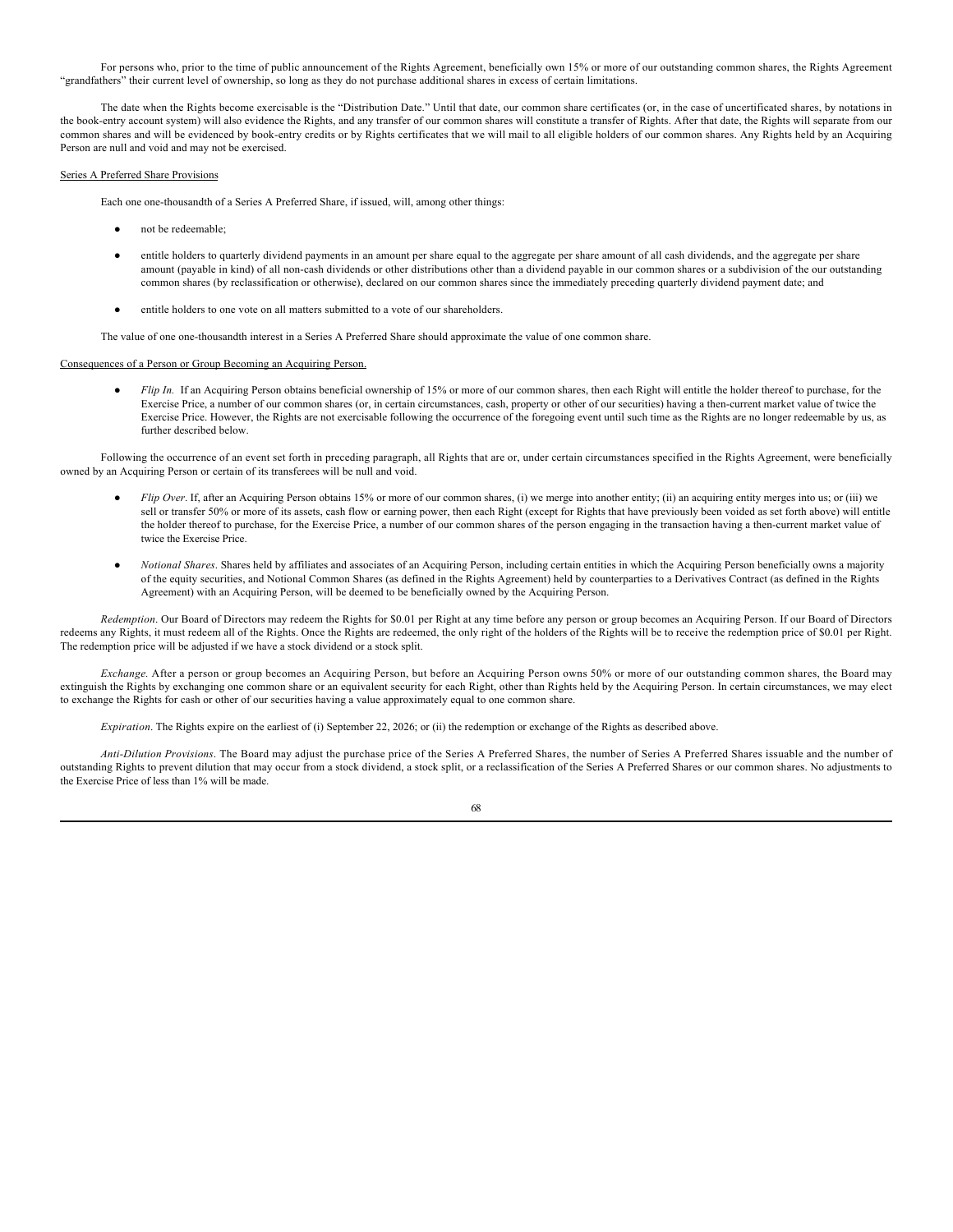*Amendments*. The terms of the Rights and the Rights Agreement may be amended in any respect without the consent of the holders of the Rights on or prior to the Distribution Date. Thereafter, the terms of the Rights and the Rights Agreement may be amended without the consent of the holders of Rights, with certain exceptions, in order to (i) cure any ambiguities; (ii) correct or supplement any provision contained in the Rights Agreement that may be defective or inconsistent with any other provision therein; (iii) shorten or lengthen any time period pursuant to the Rights Agreement; or (iv) make changes that do not adversely affect the interests of holders of the Rights (other than an Acquiring Person or an affiliate or associate of an Acquiring Person).

*Taxes.* The distribution of Rights should not be taxable for federal income tax purposes. However, following an event that renders the Rights exercisable or upon redemption of the Rights, shareholders may recognize taxable income.

#### **C. Material Contracts**

We refer you to "Item 5. Operating and Financial Review and Prospects—B. Liquidity and Capital Resources—Debt Facilities," "Item 5. Operating and Financial Review and Prospects—B. Liquidity and Capital Resources— Financing Commitments under Sale and Leaseback Arrangements," "Item 7. Major Shareholders and Related Party Transactions—B. Related Party Transactions", "Item 18. Financial Statements—Note 5—Transactions with related parties", "Item 18. Financial Statements—Note 6—Leases" and "Item 18. Financial Statements—Note 7—Debt" for a discussion of our material agreements that we have entered into outside the ordinary course of our business.

Certain of these material agreements that are to be performed in whole or in part at or after the date of this annual report are attached as exhibits to this annual report. Other than these contracts, we have no other material contracts, other than contracts entered into in the ordinary course of business, to which we are a party.

#### **D. Exchange controls**

The Marshall Islands impose no exchange controls on non-resident corporations.

#### **E. Taxation**

The following is a discussion of the material Marshall Islands and U.S. federal income tax considerations relevant to a U.S. Holder and a Non-U.S. Holder, each as defined below, with respect to the ownership and disposition of our common shares. The discussion of U.S. federal income tax matters is based on the U.S. Internal Revenue Code of 1986, as amended, or the Code judicial decisions, administrative pronouncements, and existing and proposed regulations issued by the U.S. Department of the Treasury, or the Treasury Regulations, all of which are subject to change, possibly with retroactive effect. This discussion does not purport to deal with the tax consequences of owning common shares to all categories of investors, some of which, such as financial institutions, regulated investment companies, real estate investment trusts, tax-exempt organizations, insurance companies, persons holding our common shares as part of a hedging, integrated, conversion or constructive sale transaction or a straddle, traders in securities that have elected the mark-to-market method of accounting for their securities, persons liable for the alternative minimum tax or the "base erosion and anti-avoidance" tax, dealers in securities or currencies, U.S. Holders, as defined below, whose functional currency is not the U.S. dollar, persons required to recognize income for U.S. federal income tax purposes no later than when such income is included on an "applicable financial statement" and investors that own, actually or under applicable constructive ownership rules, 10% or more of our common shares, may be subject to special rules. This discussion deals only with holders who own hold the common shares as a capital asset. You are encouraged to consult your own tax advisors concerning the overall tax consequences arising in your own particular situation under U.S. federal, state, local or non-U.S. law of the ownership of common shares.

#### **Marshall Islands Tax Consequences**

We are incorporated in the Republic of the Marshall Islands. Under current Marshall Islands law, we are not subject to tax on income or capital gains, and no Marshall Islands withholding tax will be imposed upon payments of dividends by us to our shareholders.

# **U.S. Federal Income Taxation of Our Company**

### *Taxation of Operating Income: In General*

Unless exempt from U.S. federal income taxation under the rules discussed below, a foreign corporation is subject to U.S. federal income taxation in respect of any income that is derived from the use of vessels, from the hiring or leasing of vessels for use on a time, voyage or bareboat charter basis, from the participation in a pool, partnership, strategic alliance, joint operating agreement, cost sharing arrangement or other joint venture it directly or indirectly owns or participates in that generates such income, or from the performance of services directly related to those uses, which we refer to as "shipping income," to the extent that the shipping income is derived from sources within the United States. For these purposes, 50% of shipping income that is attributable to transportation that begins or ends, but that does not both begin and end, in the United States constitutes income from sources within the United States, which we refer to as "U.S.-source shipping income."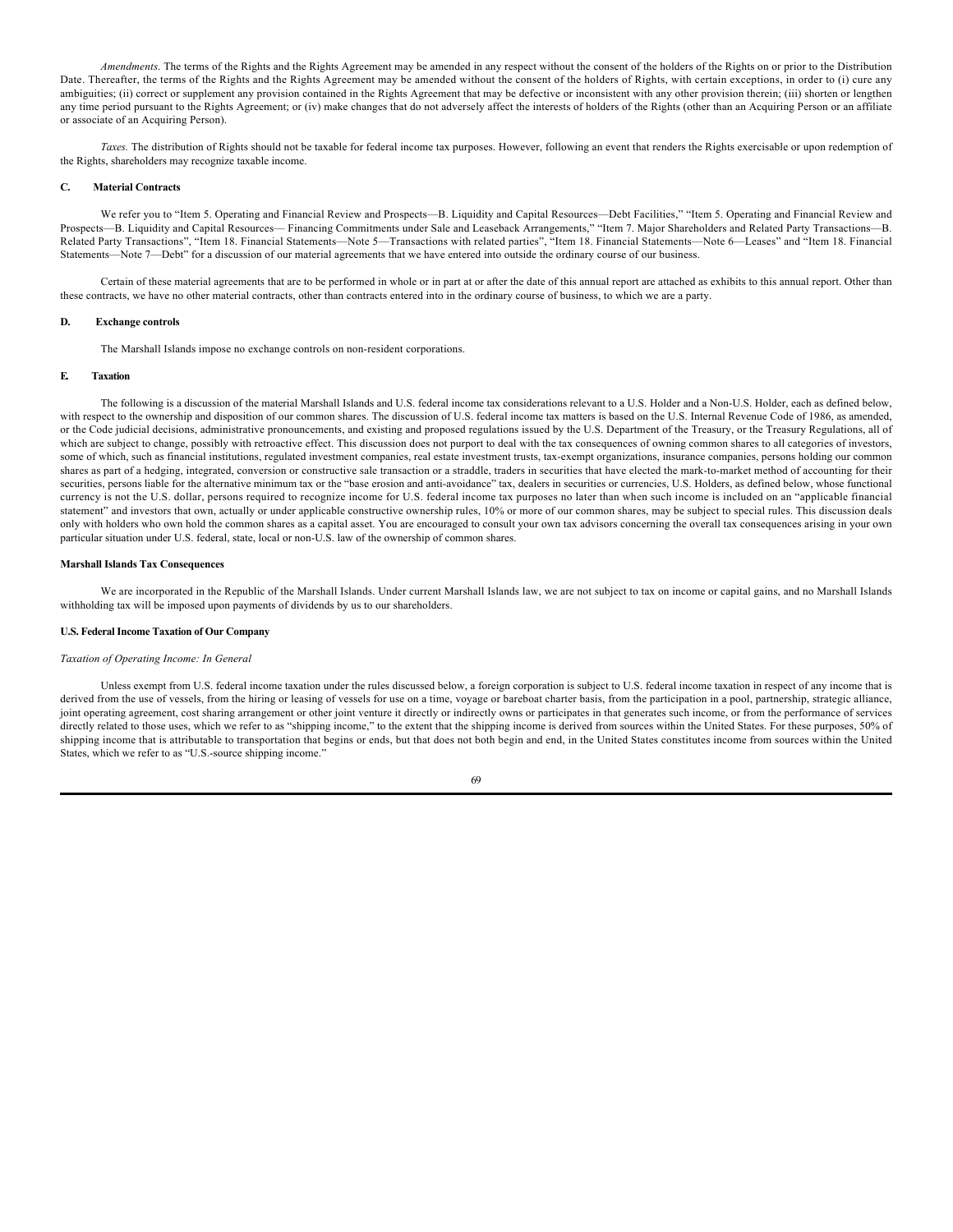Shipping income attributable to transportation that both begins and ends in the United States is considered to be 100% from sources within the United States. We are not permitted by law to engage in transportation that produces income which is considered to be 100% from sources within the United States.

Shipping income attributable to transportation exclusively between non-U.S. ports will be considered to be 100% derived from sources outside the United States. Shipping income derived from sources outside the United States will not be subject to any U.S. federal income tax.

In the absence of exemption from tax under Section 883 of the Code, our gross U.S.-source shipping income would be subject to a 4% tax imposed without allowance for deductions as described below.

# *Exemption of Operating Income from U.S. Federal Income Taxation*

Under Section 883 of the Code and the regulations thereunder, we will be exempt from U.S. federal income tax on our U.S.-source shipping income if:

- (1) we are organized in a foreign country, or our country of organization, that grants an "equivalent exemption" to corporations organized in the United States; and
- (2) either
	- A. more than 50% of the value of our stock is owned, directly or indirectly, by individuals who are "residents" of our country of organization or of another foreign country that grants an "equivalent exemption" to corporations organized in the United States (each such individual a "qualified shareholder" and such individuals collectively, "qualified shareholders"), which we refer to as the "50% Ownership Test," or
	- B. our stock is "primarily and regularly traded on an established securities market" in our country of organization, in another country that grants an "equivalent exemption" to U.S. corporations, or in the United States, which we refer to as the "Publicly-Traded Test."

The Marshall Islands, the jurisdiction where we and our ship-owning subsidiaries are incorporated, grants an "equivalent exemption" to U.S. corporations. Therefore, we will be exempt from U.S. federal income tax with respect to our U.S.-source shipping income if either the 50% Ownership Test or the Publicly-Traded Test is met.

In order to satisfy the 50% Ownership Test, a non-U.S. corporation must be able to substantiate that more than 50% of the value of its shares is owned, for at least half of the number of days in the non-U.S. corporation's taxable year, directly or indirectly, by "qualified shareholders." For this purpose, qualified shareholders are: (1) individuals who are residents (as defined in the Treasury Regulations) of countries, other than the United States, that grant an equivalent exemption, (2) non-U.S. corporations that meet the Publicly-Traded Test and are organized in countries that grant an equivalent exemption, or (3) certain foreign governments, non-profit organizations, and certain beneficiaries of foreign pension funds. In order for a shareholder to be a qualified shareholder, there generally cannot be any bearer shares in the chain of ownership between the shareholder and the taxpayer claiming the exemption (unless such bearer shares are maintained in a dematerialized or immobilized book-entry system as permitted under the Treasury Regulations). A corporation claiming the Section 883 exemption based on the 50% Ownership Test must obtain all the facts necessary to satisfy the IRS that the 50% Ownership Test has been satisfied (as detailed in the Treasury Regulations). We do not believe that we satisfied the 50% Ownership Test in 2021.

In order to satisfy the Publicly-Traded Test, Treasury Regulations provide, in pertinent part, that stock of a foreign corporation will be considered to be "primarily traded" on an established securities market if the number of shares of each class of stock that are traded during any taxable year on all established securities markets in that country exceeds the number of shares in each such class that are traded during that year on established securities markets in any other single country. Our common shares, which are our sole class of issued and outstanding stock that is traded, is and we anticipate will continue to be "primarily traded" on the Nasdaq Capital Market. The Treasury Regulations also require that our stock be "regularly traded" on an established securities market. Under the Treasury Regulations, our stock will be considered to be "regularly traded" if one or more classes of our stock representing more than 50% of our outstanding shares, by total combined voting power of all classes of stock entitled to vote and by total combined value of all classes of stock, are listed on one or more established securities markets, which we refer to as the "listing threshold." Our common stock, which is listed on the Nasdaq Capital Market and is our only class of publicly-traded stock, did not constitute more than 50% of our outstanding shares by vote for the 2021 taxable year, and accordingly, we did not satisfy the listing threshold for the 2021 taxable year.

Therefore, we did not satisfy the requirements for the Section 883 exemption in 2021.

## **Taxation in the Absence of Exemption under Section 883 of the Code**

To the extent the benefits of Section 883 of the Code are unavailable, our U.S.-source shipping income, to the extent not considered to be "effectively connected" with the conduct of a U.S. trade or business, as described below, would be subject to a 4% tax imposed by Section 887 of the Code on a gross basis, without the benefit of deductions, which we refer to as the "4% gross basis tax regime." Since under the sourcing rules described above, no more than 50% of our shipping income would be treated as being derived from U.S. sources, the maximum effective rate of U.S. federal income tax on our shipping income would never exceed 2% under the 4% gross basis tax regime. We estimate the amount of this tax for our 2021 taxable year to be approximately \$152,000.

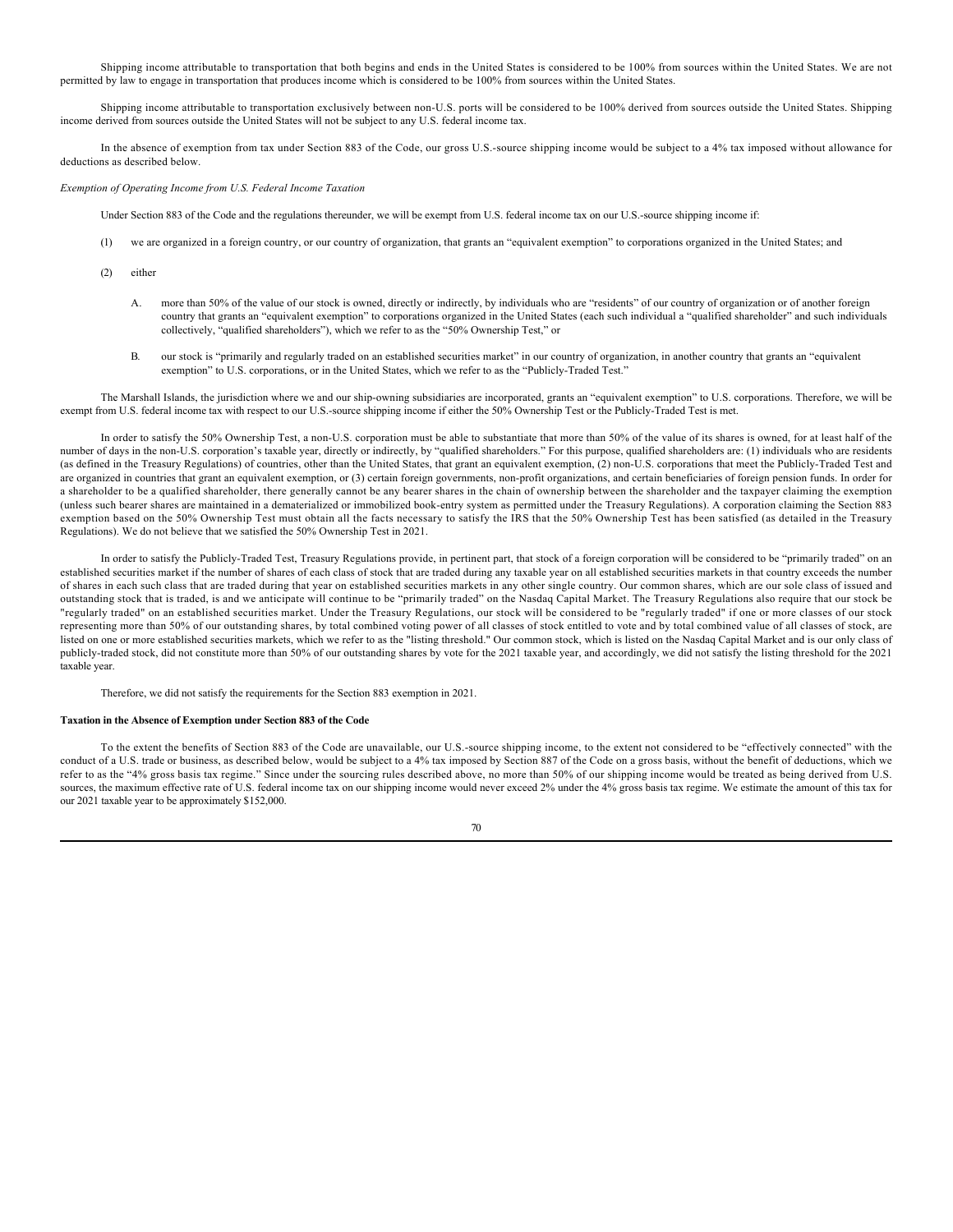To the extent the benefits of the exemption under Section 883 of the Code are unavailable and our U.S.-source shipping income is considered to be "effectively connected" with the conduct of a U.S. trade or business, as described below, any such "effectively connected" U.S.-source shipping income, net of applicable deductions, would be subject to the U.S. federal corporate income tax imposed at a current rate of 21%. In addition, we may be subject to the 30% "branch profits" tax on earnings effectively connected with the conduct of such U.S. trade or business, as determined after allowance for certain adjustments.

Our U.S.-source shipping income would be considered "effectively connected" with the conduct of a U.S. trade or business only if:

- We have, or are considered to have, a fixed place of business in the United States involved in the earning of shipping income; and
- substantially all of our U.S.-source shipping income is attributable to regularly scheduled transportation, such as the operation of a vessel that follows a published schedule with repeated sailings at regular intervals between the same points for voyages that begin or end in the United States, or is leasing income that is attributable to such fixed place of business in the United States.

We do not currently have, nor intend to have or permit circumstances that would result in having, any vessel operating to the United States on a regularly scheduled basis. Based on the foregoing and on the expected mode of our shipping operations and other activities, we believe that none of our U.S.-source shipping income will be "effectively connected" with the conduct of a U.S. trade or business.

#### *U.S. Taxation of Gain on Sale of Vessels*

Regardless of whether we qualify for exemption under Section 883 of the Code, we will not be subject to U.S. federal income taxation with respect to gain realized on a sale of a vessel, provided the sale is considered to occur outside of the United States under U.S. federal income tax principles. In general, a sale of a vessel will be considered to occur outside of the United States for this purpose if title to the vessel, and risk of loss with respect to the vessel, pass to the buyer outside of the United States. It is expected that any sale of a vessel by us will be considered to occur outside of the United States or will otherwise not be subject to U.S. federal income taxation.

# **U.S. Federal Income Taxation of U.S. Holders**

As used herein, the term "U.S. Holder" means a beneficial owner of our common shares that

- is a U.S. citizen or resident, U.S. corporation or other U.S. entity taxable as a corporation, an estate the income of which is subject to U.S. federal income taxation regardless of its source, or a trust (i) if a court within the United States is able to exercise primary jurisdiction over the administration of the trust and one or more U.S. persons have the authority to control all substantial decisions of the trust or (ii) the trust has in effect a valid election to be treated as a United States person for U.S. federal income tax purposes;
- owns the common shares as a capital asset, generally, for investment purposes; and
- owns less than 10% of our common shares for U.S. federal income tax purposes.

If a partnership holds our common shares, the tax treatment of a partner of such partnership will generally depend upon the status of the partner and upon the activities of the partnership. If you are a partner in a partnership holding our common shares, you are encouraged to consult your tax advisor.

#### *Distributions*

Subject to the discussion of passive foreign investment companies, or PFIC, below, any distributions made by us with respect to our common shares to a U.S. Holder will generally constitute dividends to the extent of our current or accumulated earnings and profits, as determined under U.S. federal income tax principles. Distributions in excess of such earnings and profits will be treated first as a nontaxable return of capital to the extent of the U.S. Holder's tax basis in his common shares on a dollar-for-dollar basis and thereafter as capital gain. Because we are not a U.S. corporation, U.S. Holders that are corporations will not be entitled to claim a dividends received deduction with respect to any distributions they receive from us. Dividends paid with respect to our common shares will generally be treated as "passive category income" for purposes of computing allowable foreign tax credits for U.S. foreign tax credit purposes.

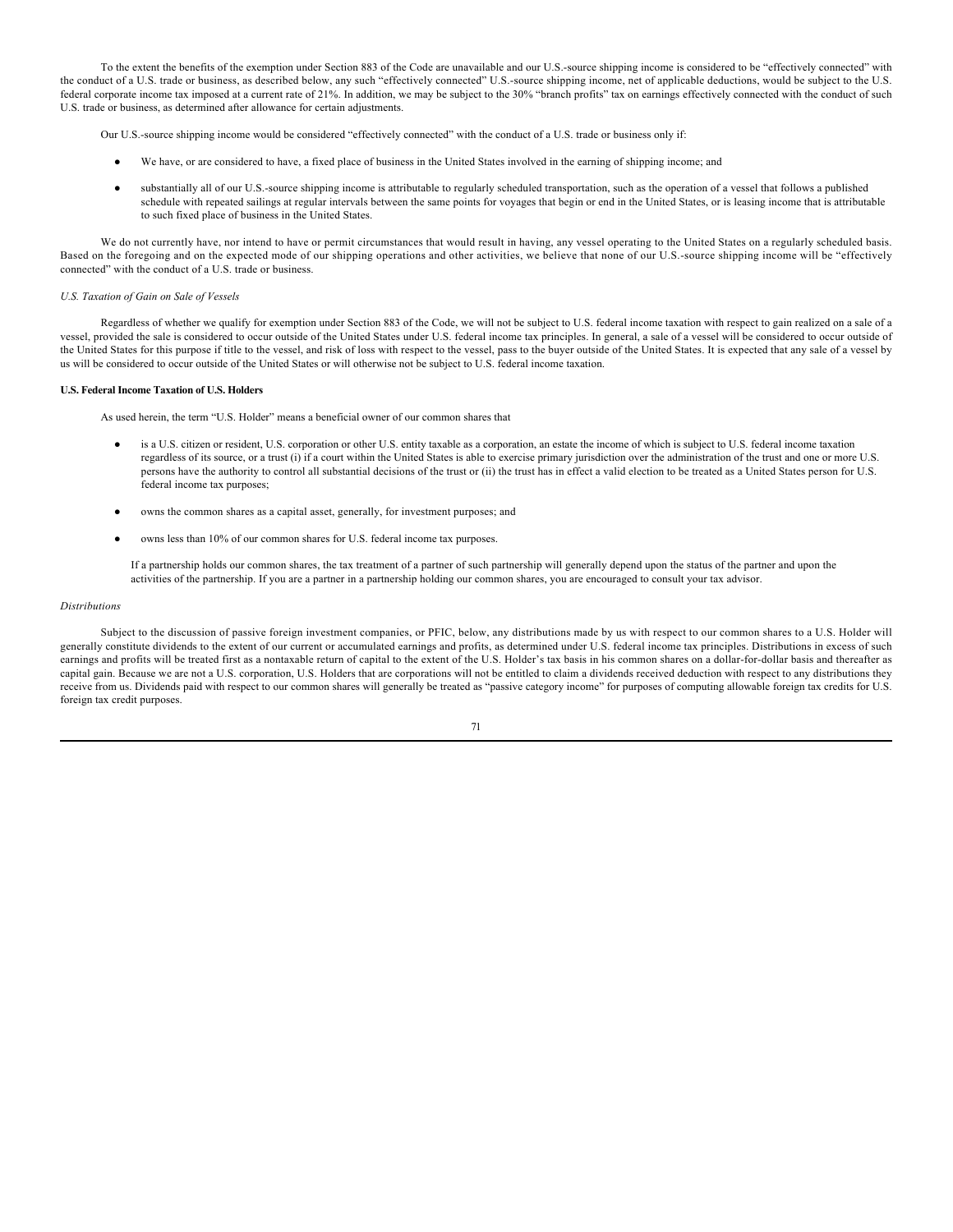Dividends paid on our common shares to a U.S. Holder who is an individual, trust or estate (a "U.S. Non-Corporate Holder") will generally be treated as "qualified dividend income" that is taxable to such U.S. Non-Corporate Holder at preferential tax rates provided that (1) the common shares are readily tradable on an established securities market in the United States (such as the Nasdaq Capital Market on which our common shares are traded); (2) we are not a PFIC for the taxable year during which the dividend is paid or the immediately preceding taxable year (as discussed in more detail below); (3) the U.S. Non-Corporate Holder has owned the common shares for more than 60 days in the 121-day period beginning 60 days before the date on which the common shares become ex-dividend; and (4) the U.S. Non-Corporate Holder is not under an obligation to make related payments with respect to positions in substantially similar or related property.

We believe that we were not a PFIC for our 2014 through 2021 taxable years, and we do not expect to be a PFIC for subsequent taxable years. If we were treated as a PFIC for our 2021 or 2022 taxable year, any dividends paid by us during 2022 will not be treated as "qualified dividend income" in the hands of a U.S. Non-Corporate Holder. Any dividends we pay which are not eligible for the preferential rates applicable to "qualified dividend income" will be taxed as ordinary income to a U.S. Non-Corporate Holder.

Special rules may apply to any "extraordinary dividend," generally, a dividend paid by us in an amount which is equal to or in excess of 10% of a shareholder's adjusted tax basis in (or, in certain circumstances, fair market value of) a common share or dividends received within a one-year period that, in the aggregate, equal or exceed 20% of a shareholder's adjusted tax basis (or fair market value upon the shareholder's election) in a common share. If we pay an "extraordinary dividend" on our common shares that is treated as "qualified dividend income," then any loss derived by a U.S. Non-Corporate Holder from the sale or exchange of such common shares will be treated as long-term capital loss to the extent of such dividend.

#### *Sale, Exchange or other Disposition of Common shares*

Subject to the discussion of our status as a PFIC below, a U.S. Holder generally will recognize taxable gain or loss upon a sale, exchange or other disposition of our common shares in an amount equal to the difference between the amount realized by the U.S. Holder from such sale, exchange or other disposition and the U.S. Holder's tax basis in such stock. Such gain or loss will be treated as long-term capital gain or loss if the U.S. Holder's holding period is greater than one year at the time of the sale, exchange or other disposition. Such capital gain or loss will generally be treated as U.S.-source income or loss, as applicable, for U.S. foreign tax credit purposes. A U.S. Holder's ability to deduct capital losses is subject to certain limitations.

### *3.8% Tax on Net Investment Income*

A U.S. Holder that is an individual, estate, or, in certain cases, a trust, will generally be subject to a 3.8% tax on the lesser of (1) the U.S. Holder's net investment income for the taxable year and (2) the excess of the U.S. Holder's modified adjusted gross income for the taxable year over a certain threshold (which in the case of individuals is between \$125,000 and \$250,000). A U.S. Holder's net investment income will generally include distributions made by us which constitute a dividend for U.S. federal income tax purposes and gain realized from the sale, exchange or other disposition of our common shares. This tax is in addition to any income taxes due on such investment income.

If you are a U.S. Holder that is an individual, estate or trust, you are encouraged to consult your tax advisors regarding the applicability of the 3.8% tax on net investment income to the ownership and disposition of our common shares.

# *Passive Foreign Investment Company Status and Significant Tax Consequences*

Special U.S. federal income tax rules apply to a U.S. Holder that holds stock in a foreign corporation classified as a PFIC for U.S. federal income tax purposes. In general, we will be treated as a PFIC with respect to a U.S. Holder if, for any taxable year in which such holder held our common shares, either

- at least 75% of our gross income for such taxable year consists of passive income (e.g., dividends, interest, capital gains and rents derived other than in the active conduct of a rental business); or
- at least 50% of the average value of the assets held by the corporation during such taxable year produce, or are held for the production of, passive income.

For purposes of determining whether we are a PFIC, we will be treated as earning and owning our proportionate share of the income and assets, respectively, of any of our subsidiary corporations in which we own at least 25% of the value of the subsidiary's stock. Income earned, or deemed earned, by us in connection with the performance of services would not constitute "passive income" for these purposes. By contrast, rental income would generally constitute "passive income" unless we were treated under specific rules as deriving our rental income in the active conduct of a trade or business.

In general, income derived from the bareboat charter of a vessel will be treated as "passive income" for purposes of determining whether we are a PFIC and such vessel will be treated as an asset which produces or is held for the production of "passive income." On the other hand, income derived from the time charter of a vessel should not be treated as "passive income" for such purpose, but rather should be treated as services income; likewise, a time chartered vessel should generally not be treated as an asset which produces or is held for the production of "passive income."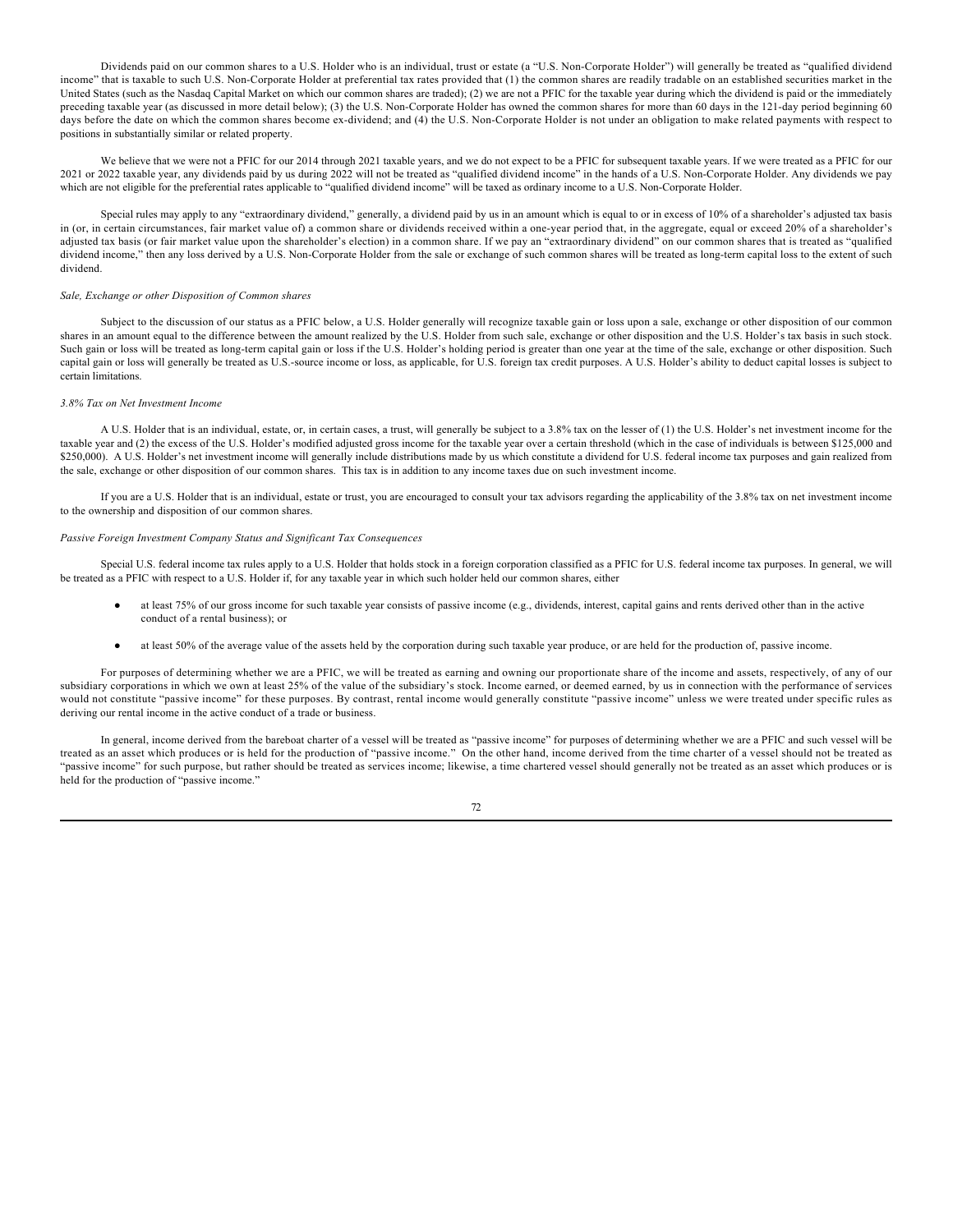We believe that we were a PFIC for our 2013 taxable year because we believe that at least 50% of the average value of our assets consisted of vessels which were bareboat chartered and at least 75% of our gross income was derived from vessels on bareboat charter.

We believe that we were not a PFIC for our 2014 through 2021 taxable years because we had no bareboat chartered-out vessels and consequently no gross income from vessels on bareboat charter. Furthermore, based on our current assets and activities, we do not believe that we will be a PFIC for the subsequent taxable years. Although there is no legal authority directly on point, and we are not relying upon an opinion of counsel on this issue, our belief is based principally on the position that, for purposes of determining whether we are a passive foreign investment company, the gross income we derive or are deemed to derive from the time chartering and voyage chartering activities of our wholly-owned subsidiaries should constitute services income, rather than rental income. Correspondingly, such income should not constitute passive income, and the assets that we or our wholly-owned subsidiaries own and operate in connection with the production of such income, in particular, the vessels, should not constitute passive assets for purposes of determining whether we were a passive foreign investment company. We believe there is substantial legal authority supporting our position consisting of case law and IRS pronouncements concerning the characterization of income derived from time charters and voyage charters as services income for other tax purposes. However, in the absence of any legal authority specifically relating to the statutory provisions governing passive foreign investment companies, the IRS or a court could disagree with our position. In addition, although we intend to conduct our affairs in a manner to avoid being classified as a passive foreign investment company with respect to any taxable year, we cannot assure you that the nature of our operations will not change in the future.

If we are a PFIC for any taxable year, a U.S. Holder will be treated as owning his proportionate share of the stock of any of our subsidiaries which is a PFIC. The PFIC rules discussed below will apply on a company-by-company basis with respect to us and each of our subsidiaries which is treated as a PFIC.

As discussed more fully below, if we were to be treated as a PFIC for any taxable year, a U.S. Holder would be subject to different U.S. federal income taxation rules depending on whether the U.S. Holder makes an election to treat us as a "Qualified Electing Fund," which election is referred to as a "QEF Election." As discussed below, as an alternative to making a QEF Election, a U.S. Holder should be able to make a "mark-to-market" election with respect to our common shares, which election is referred to as a "Mark-to-Market Election". A U.S. Holder holding PFIC shares that does not make either a "QEF Election" or "Mark-to-Market Election" will be subject to the Default PFIC Regime, as defined and discussed below in "Taxation—U.S. Federal Income Taxation of U.S. Holders—Taxation of U.S. Holders Not Making a Timely QEF or "Mark-to-Market" Election."

If we were to be treated as a PFIC, a U.S. Holder would be required to file IRS Form 8621 to report certain information regarding us.

**A U.S. Holder who held our common shares during any period in which we were treated as a PFIC and who neither made a QEF Election nor a Mark-to-Market Election may continue to be subject to the Default PFIC Regime, notwithstanding that we are no longer a PFIC. If you are a U.S. Holder who held our common shares during any period in which we were a PFIC but failed to make either of the foregoing elections, you are strongly encouraged to consult your tax advisor regarding the U.S. federal income tax consequences to you of holding our common shares in periods in which we are no longer a PFIC.**

### *The QEF Election*

If a U.S. Holder makes a timely QEF Election, which U.S. Holder we refer to as an "Electing Holder," the Electing Holder must report each year for United States federal income tax purposes his pro rata share of our ordinary earnings and our net capital gain, if any, for our taxable year that ends with or within the taxable year of the Electing Holder, regardless of whether or not distributions were made by us to the Electing Holder. The Electing Holder's adjusted tax basis in the common shares will be increased to reflect taxed but undistributed earnings and profits. Distributions of earnings and profits that had been previously taxed will result in a corresponding reduction in the adjusted tax basis in the common shares and will not be taxed again once distributed. An Electing Holder would generally recognize capital gain or loss on the sale, exchange or other disposition of our common shares. A U.S. Holder would make a QEF Election with respect to any year that our company is a PFIC by filing one copy of IRS Form 8621 with his United States federal income tax return and a second copy in accordance with the instructions to such form. It should be noted that if any of our subsidiaries is treated as a corporation for U.S. federal income tax purposes, a U.S. Holder must make a separate QEF Election with respect to each such subsidiary.

### *Taxation of U.S. Holders Making a* "*Mark-to-Market*" *Election*

Making the Election. Alternatively, if, as is anticipated, our common shares are treated as "marketable stock," a U.S. Holder would be allowed to make a Mark-to-Market Election with respect to the common shares, provided the U.S. Holder completes and files IRS Form 8621 in accordance with the relevant instructions and related Treasury Regulations. The common shares will be treated as "marketable stock" for this purpose if they are "regularly traded" on a "qualified exchange or other market." The common shares will be "regularly traded" on a qualified exchange or other market for any calendar year during which they are traded (other than in de minimis quantities) on at least 15 days during each calendar quarter. The Nasdaq Capital Market should be treated as a "qualified exchange or other market" for this purpose. However, it should be noted that a separate Mark-to-Market Election would need to be made with respect to each of our subsidiaries which is treated as a PFIC. The stock of these subsidiaries is not expected to be "marketable stock." Therefore, a "mark-tomarket" election is not expected to be available with respect to these subsidiaries.

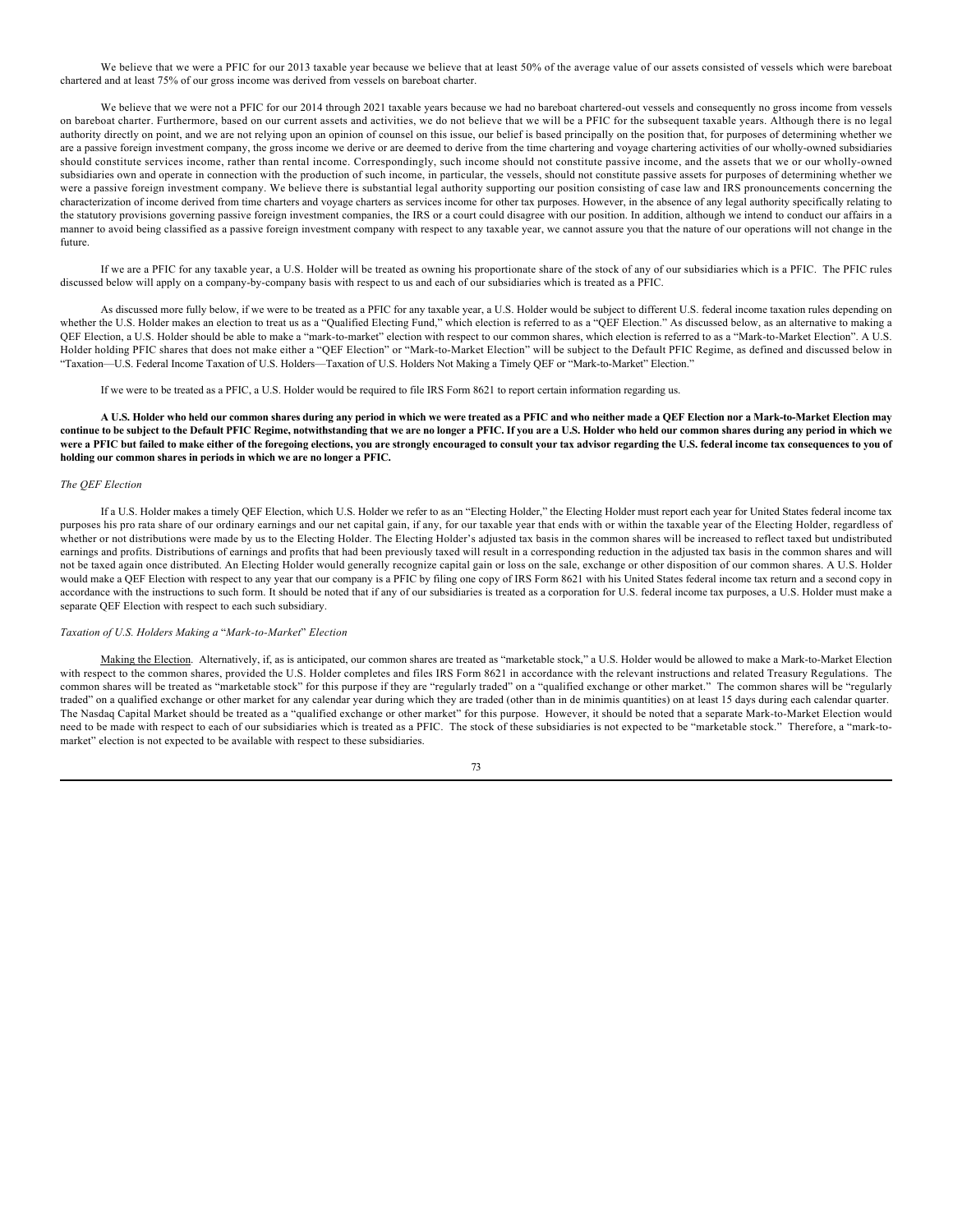Current Taxation and Dividends. If the Mark-to-Market Election is made, the U.S. Holder generally would include as ordinary income in each taxable year the excess, if any, of the fair market value of the common shares at the end of the taxable year over such U.S. Holder's adjusted tax basis in the common shares. The U.S. Holder would also be permitted an ordinary loss in respect of the excess, if any, of the U.S. Holder's adjusted tax basis in its common shares over their fair market value at the end of the taxable year, but only to the extent of the net amount previously included in income as a result of the Mark-to-Market Election. Any income inclusion or loss under the preceding rules should be treated as gain or loss from the sale of common shares for purposes of determining the source of the income or loss. Accordingly, any such gain or loss generally should be treated as U.S.-source income or loss for U.S. foreign tax credit limitation purposes. A U.S. Holder's tax basis in his common shares would be adjusted to reflect any such income or loss amount. Distributions by us to a U.S. Holder who has made a Mark-to-Market Election generally will be treated as discussed above under "Taxation—U.S. Federal Income Taxation of U.S. Holders—Distributions."

Sale, Exchange or Other Disposition. Gain realized on the sale, exchange, redemption or other disposition of the common shares would be treated as ordinary income, and any loss realized on the sale, exchange, redemption or other disposition of the common shares would be treated as ordinary loss to the extent that such loss does not exceed the net mark-tomarket gains previously included in income by the U.S. Holder. Any loss in excess of such previous inclusions would be treated as a capital loss by the U.S. Holder. A U.S. Holder's ability to deduct capital losses is subject to certain limitations. Any such gain or loss generally should be treated as U.S.-source income or loss for U.S. foreign tax credit limitation purposes.

### *Taxation of U.S. Holders Not Making a Timely QEF or* "*Mark-to-Market*" *Election*

Finally, a U.S. Holder who does not make either a QEF Election or a Mark-to-Market Election with respect to any taxable year in which we are treated as a PFIC, or a U.S. Holder whose QEF Election is invalidated or terminated, or a Non-Electing Holder, would be subject to special rules, or the Default PFIC Regime, with respect to (1) any excess distribution (i.e., the portion of any distributions received by the Non-Electing Holder on the common shares in a taxable year in excess of 125% of the average annual distributions received by the Non-Electing Holder in the three preceding taxable years, or, if shorter, the Non-Electing Holder's holding period for the common shares), and (2) any gain realized on the sale, exchange, redemption or other disposition of the common shares.

Under the Default PFIC Regime:

- the excess distribution or gain would be allocated ratably over the Non-Electing Holder's aggregate holding period for the common shares;
- the amount allocated to the current taxable year and any taxable year before we became a PFIC would be taxed as ordinary income; and
- the amount allocated to each of the other taxable years would be subject to tax at the highest rate of tax in effect for the applicable class of taxpayer for that year, and an interest charge for the deemed tax deferral benefit would be imposed with respect to the resulting tax attributable to each such other taxable year.

Any distributions other than "excess distributions" by us to a Non-Electing Holder will be treated as discussed above under "Taxation—U.S. Federal Income Taxation of U.S. Holders—Distributions."

These penalties would not apply to a pension or profit sharing trust or other tax-exempt organization that did not borrow funds or otherwise utilize leverage in connection with its acquisition of the common shares. If a Non-Electing Holder who is an individual dies while owning the common shares, such Non-Electing Holder's successor generally would not receive a step-up in tax basis with respect to the common shares.

#### **U.S. Federal Income Taxation of** "**Non-U.S. Holders**"

A beneficial owner of our common shares (other than a partnership) that is not a U.S. Holder is referred to herein as a "Non-U.S. Holder."

### *Dividends on Common shares*

Non-U.S. Holders generally will not be subject to U.S. federal income tax or withholding tax on dividends received from us with respect to our common shares, unless that income is effectively connected with a trade or business conducted by the Non-U.S. Holder in the United States. If the Non-U.S. Holder is entitled to the benefits of a U.S. income tax treaty with respect to those dividends, that income is taxable only if it is attributable to a permanent establishment maintained by the Non-U.S. Holder in the United States.

#### *Sale, Exchange or Other Disposition of Common shares*

Non-U.S. Holders generally will not be subject to U.S. federal income tax or withholding tax on any gain realized upon the sale, exchange or other disposition of our common shares, unless: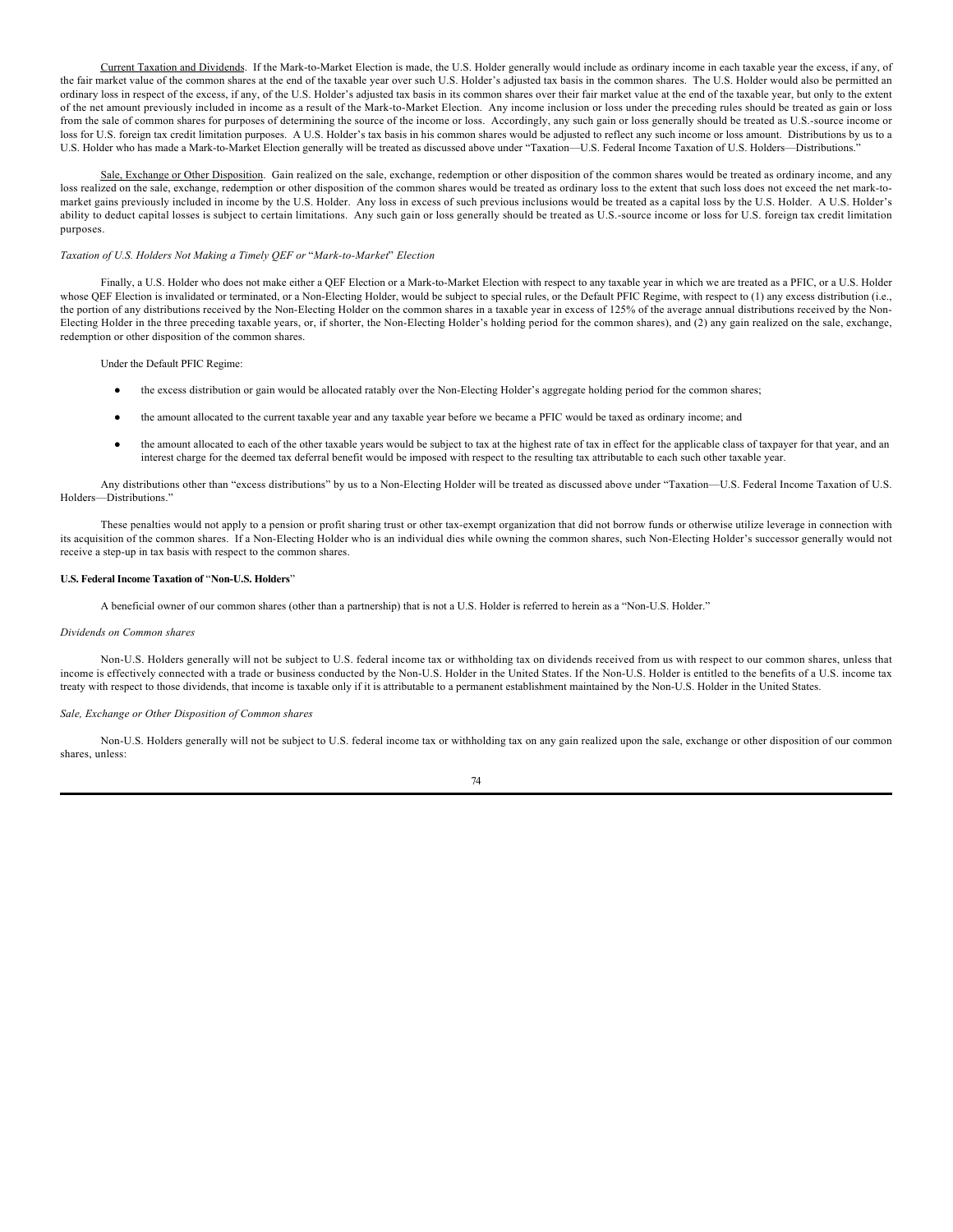- the gain is effectively connected with a trade or business conducted by the Non-U.S. Holder in the United States. If the Non-U.S. Holder is entitled to the benefits of a U.S. income tax treaty with respect to that gain, that gain is taxable only if it is attributable to a permanent establishment maintained by the Non-U.S. Holder in the United States; or
- the Non-U.S. Holder is an individual who is present in the United States for 183 days or more during the taxable year of disposition and other conditions are met.

If the Non-U.S. Holder is engaged in a U.S. trade or business for U.S. federal income tax purposes, the income from the common shares, including dividends and the gain from the sale, exchange or other disposition of the stock that is effectively connected with the conduct of that trade or business will generally be subject to U.S. federal income tax in the same manner as discussed in the previous section relating to the taxation of U.S. Holders. In addition, in the case of a corporate Non-U.S. Holder, the earnings and profits of such Non-U.S. Holder that are attributable to effectively connected income, subject to certain adjustments, may be subject to an additional branch profits tax at a rate of 30%, or at a lower rate as may be specified by an applicable U.S. income tax treaty.

#### **Backup Withholding and Information Reporting**

In general, dividend payments, or other taxable distributions, made within the United States to you will be subject to information reporting requirements. In addition, such payments will be subject to backup withholding tax if you are a non-corporate U.S. Holder and you:

- fail to provide an accurate taxpayer identification number;
- are notified by the IRS that you have failed to report all interest or dividends required to be shown on your U.S. federal income tax returns; or
- in certain circumstances, fail to comply with applicable certification requirements.

Non-U.S. Holders may be required to establish their exemption from information reporting and backup withholding by certifying their status on an applicable IRS Form W-8.

If you sell your common shares to or through a U.S. office of a broker, the payment of the proceeds is subject to both U.S. backup withholding and information reporting unless you certify that you are a non-U.S. person, under penalties of perjury, or you otherwise establish an exemption. If you sell your common shares through a non-U.S. office of a non-U.S. broker and the sales proceeds are paid to you outside the United States, then information reporting and backup withholding generally will not apply to that payment. However, U.S. information reporting requirements, but not backup withholding, will apply to a payment of sales proceeds, even if that payment is made to you outside the United States, if you sell your common shares through a non-U.S. office of a broker that is a U.S. person or has some other contacts with the United States. Backup withholding tax is not an additional tax. Rather, you generally may obtain a refund of any amounts withheld under backup withholding rules that exceed your U.S. federal income tax liability by filing a refund claim with the IRS.

Individuals who are U.S. Holders (and to the extent specified in applicable Treasury Regulations, certain individuals who are Non-U.S. Holders and certain U.S. entities) who hold "specified foreign financial assets" (as defined in Section 6038D of the Code) are required to file IRS Form 8938 with information relating to the asset for each taxable year in which the aggregate value of all such assets exceeds \$75,000 at any time during the taxable year or \$50,000 on the last day of the taxable year (or such higher dollar amount as prescribed by applicable Treasury Regulations). Specified foreign financial assets would include, among other assets, our common shares, unless the shares are held through an account maintained with a U.S. financial institution. Substantial penalties apply to any failure to timely file IRS Form 8938, unless the failure is shown to be due to reasonable cause and not due to willful neglect. Additionally, in the event an individual U.S. Holder (and to the extent specified in applicable Treasury regulations, an individual Non-U.S. Holder or a U.S. entity) that is required to file IRS Form 8938 does not file such form, the statute of limitations on the assessment and collection of U.S. federal income taxes of such holder for the related tax year may not close until three years after the date that the required information is filed. U.S. Holders (including U.S. entities) and Non-U.S. Holders are encouraged to consult their own tax advisors regarding their reporting obligations under this legislation.

### **F. Dividends and Paying Agents**

Not applicable.

#### **G. Statement by Experts**

Not applicable.

### **H. Documents on Display**

We file annual reports and other information with the SEC. Our SEC filings are available to the public at the web site maintained by the SEC at http://www.sec.gov, and the as well as on our website at http://www.topships.org.

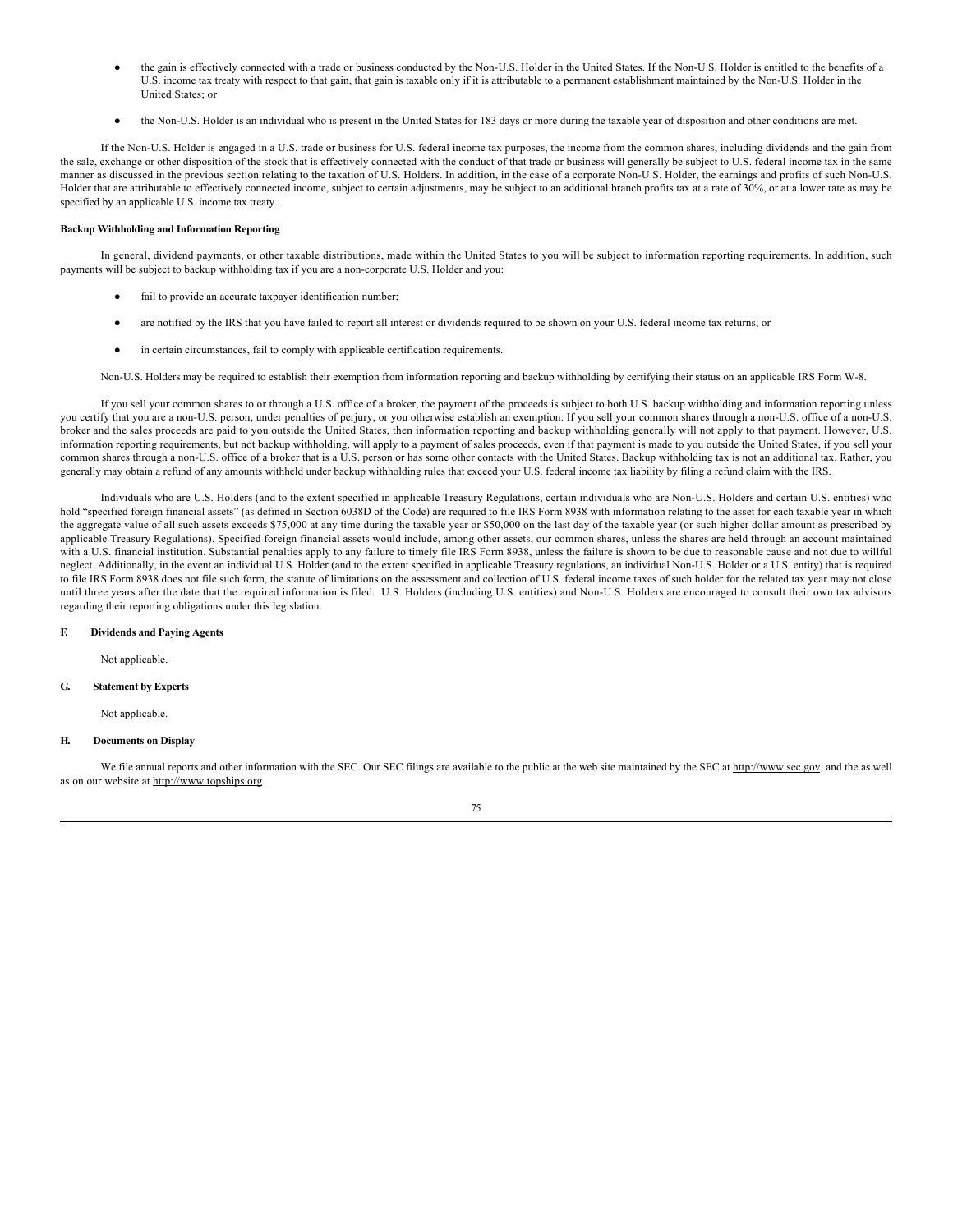### **I. Subsidiary Information**

Not applicable.

### **ITEM 11. QUANTITATIVE AND QUALITATIVE DISCLOSURES ABOUT MARKET RISK**

### **Our Risk Management Policy**

Market risks relating to adverse movements in freight rates in the product tanker and crude oil tanker markets are minimized due to the fact that all the vessels in our fleet are under period employment earning fixed time charter rates. Our policy is to continuously monitor our exposure to other business risks, including the impact of changes in interest rates, currency rates, and bunker prices on earnings and cash flows. We assess these risks and, when appropriate, enter into derivative contracts with credit-worthy counterparties to minimize our exposure to the risks. With regard to bunker prices, as our employment policy for our vessels has been and is expected to continue to be with a high percentage of our fleet on period employment, we are not directly exposed with respect to those vessels to increases in bunker fuel prices, as these are the responsibility of the charterer under period charter arrangements.

### **Interest Rate Risk**

As of the date of this report we are exposed to interest rate risk in relation to our floating rate indebtedness (See "Item 18. Financial Statements—Note 7—Debt"). Furthermore we may be subject to additional market risks relating to changes in interest rates when we take on additional indebtedness. As of December 31, 2021, our total indebtedness excluding unamortized financing fees was \$153.3 million, of which \$81.9 million refer to Cargill and AVIC SLB facilities, the interest rate of which does not fluctuate.

Based on the amount of our outstanding fluctuating interest rate indebtedness, as of December 31, 2021, a hypothetical one percentage point increase in the three month U.S. dollar LIBOR would increase our interest rate expense for 2022, on an annualized basis, by approximately \$0.7 million.

#### **Foreign Exchange Rate Fluctuation**

We generate all of our revenues in U.S. dollars but incur certain expenses in currencies other than U.S. dollars, mainly the Euro. During 2021, approximately 96.5% of our expenses were in U.S. Dollars, 3.1% were in Euro and approximately 0.4% were in other currencies than the U.S. dollar or Euro. For accounting purposes, expenses incurred in other currencies are converted into U.S. dollars at the exchange rate prevailing on the date of each transaction. We have not hedged currency exchange risks associated with our expenses and our operating results could be adversely affected as a result. We constantly monitor the U.S. dollar exchange rate and we try to achieve the most favorable exchange rates from the financial institutions we work with.

Based on our total expenses for the year ended December 31, 2021, and using as an average exchange rate of \$1.183 to  $\epsilon$ 1, a 5% decrease in the exchange rate to \$1.1239 to  $\epsilon$ 1 would result in an expense saving of approximately \$0.07 million. Since we have no revenues in Euros an inverse 5% change in the exchange rate would lead to an equivalent additional expense of the same amount.

Based on our total expenses for the year ended December 31, 2020, and using as an average exchange rate of \$1.1419 to €1, a 5% decrease in the exchange rate to \$1.0848 to €1 would result in an expense saving of approximately \$0.09 million. Since we have no revenues in Euros an inverse 5% change in the exchange rate would lead to an equivalent additional expense of the same amount.

### **ITEM 12. DESCRIPTION OF SECURITIES OTHER THAN EQUITY SECURITIES**

Not Applicable.

# **PART II**

### **ITEM 13. DEFAULTS, DIVIDEND ARREARAGES AND DELINQUENCIES**

Neither we nor any of our subsidiaries have been subject to a material default in the payment of principal, interest, a sinking fund or purchase fund installment or any other material default that was not cured within 30 days.

As of December 31, 2021, accrued and unpaid dividends under our Series E Preferred Shares held by Family Trading amounted to \$968,000.

### **ITEM 14. MATERIAL MODIFICATIONS TO THE RIGHTS OF SECURITY HOLDERS AND USE OF PROCEEDS**

On September 14, 2016, we have adopted a Stockholders Rights Agreement, pursuant to which each of our common shares includes one preferred stock purchase right that entitles the holder to purchase from us a unit consisting of one-thousandth of a share of our Series A Participating Preferred Stock if any third-party seeks to acquire control of a substantial block of our common shares without the approval of our Board of Directors. See "Item 10. Additional Information-B. Memorandum and Articles of Association-Stockholders Rights Agreement" included in this annual report for a description of our Stockholders Rights Agreement.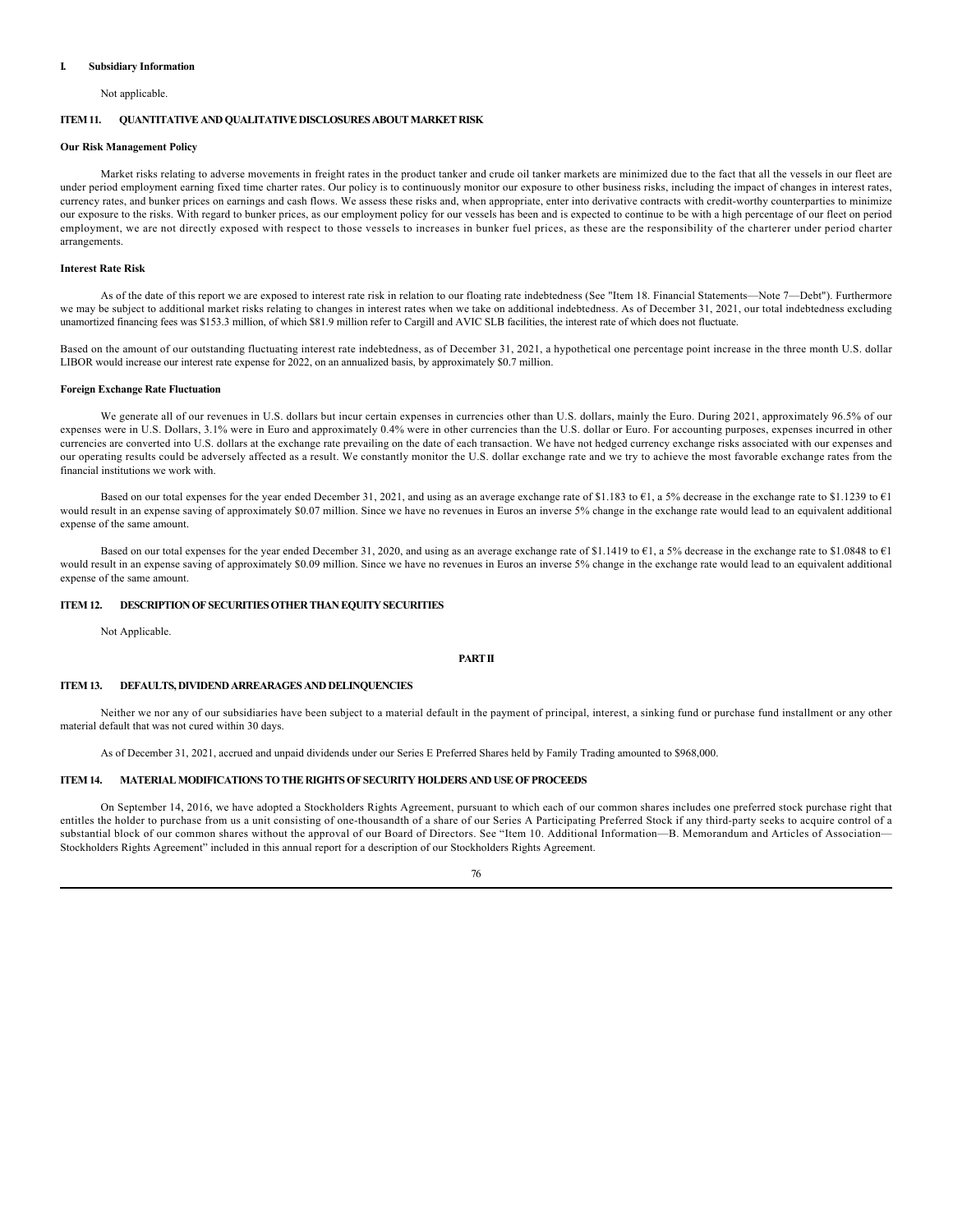Please also see "Item 10. Additional Information—B. Memorandum and Articles of Association" for a description of the rights of holders of our Series B and Series C Convertible Preferred Shares, Series D Preferred Shares, Series E Preferred Shares and Series F Preferred Shares relative to the rights of holders of our common shares.

### **ITEM 15. CONTROLS AND PROCEDURES**

#### **a) Disclosure Controls and Procedures**

Management, under the supervision and with the participation of the Chief Executive Officer and the Chief Financial Officer, evaluated the effectiveness of the design and operation of our disclosure controls and procedures pursuant to Rules 13a-15(e) or 15d-15(e) promulgated under the Exchange Act, as of December 31, 2021.

The term disclosure controls and procedures are defined under SEC rules as controls and other procedures of an issuer that are designed to ensure that information required to be disclosed by the issuer in the reports that it files or submits under the Exchange Act is recorded, processed, summarized and reported, within the time periods specified in the SEC's rules and forms. Disclosure controls and procedures include, without limitation, controls and procedures designed to ensure that information required to be disclosed by an issuer in the reports that it files or submits under the Act is accumulated and communicated to the issuer's management, including its principal executive and principal financial officers, or persons performing similar functions, as appropriate to allow timely decisions regarding required disclosure. There are inherent limitations to the effectiveness of any system of disclosure controls and procedures, including the possibility of human error and the circumvention or overriding of the controls and procedures.

Our management, including the chief executive and chief financial officer, recognize that any controls and procedures, no matter how well designed and operated, can provide only reasonable, not absolute, assurance that the objectives of the disclosure controls and procedures are met. Further, in the design and evaluation of our disclosure controls and procedures our management necessarily was required to apply its judgment in evaluating the cost-benefit relationship of possible controls and procedures. Because of the inherent limitations in a cost-effective control system, misstatements due to error or fraud may occur and not be detected. Accordingly, even effective disclosure controls and procedures can only provide reasonable assurance of achieving their control objectives.

Based on this evaluation, the chief executive officer and chief financial officer concluded that, as of December 31, 2021, our disclosure controls and procedures, which include, without limitation, controls and procedures designed to ensure that information required to be disclosed by us in the reports we file or submit under the Exchange Act is accumulated and communicated to management, including the chief executive officer and chief financial officer, as appropriate to allow timely decisions regarding required disclosure, were effective in providing reasonable assurance that information that was required to be disclosed by us in reports we file or submit under the Exchange Act was recorded, processed, summarized and reported within the time periods specified in the rules and forms of the Securities and Exchange Commission.

#### **b) Management**'**s Annual Report on Internal Control over Financial Reporting**

Our management is responsible for establishing and maintaining adequate internal control over financial reporting as defined in Rule 13a-15(f) and 15d-15(f) promulgated under the Exchange Act.

Internal control over financial reporting is defined in Rule 13a-15(f) or 15d-15(f) promulgated under the Exchange Act as a process designed by, or under the supervision of, our principal executive and principal financial officers and effected by our Board of Directors, management and other personnel, to provide reasonable assurance regarding the reliability of financial reporting and the preparation of financial statements for external purposes in accordance with generally accepted accounting principles and includes those policies and procedures that:

- Pertain to the maintenance of records that, in reasonable detail, accurately and fairly reflect the transactions and dispositions of our assets;
- Provide reasonable assurance that transactions are recorded as necessary to permit preparation of financial statements in accordance with generally accepted accounting principles, and that our receipts and expenditures are being made only in accordance with authorizations of Company's management and directors; and
- Provide reasonable assurance regarding prevention or timely detection of unauthorized acquisition, use or disposition of our assets that could have a material effect on the financial statements.

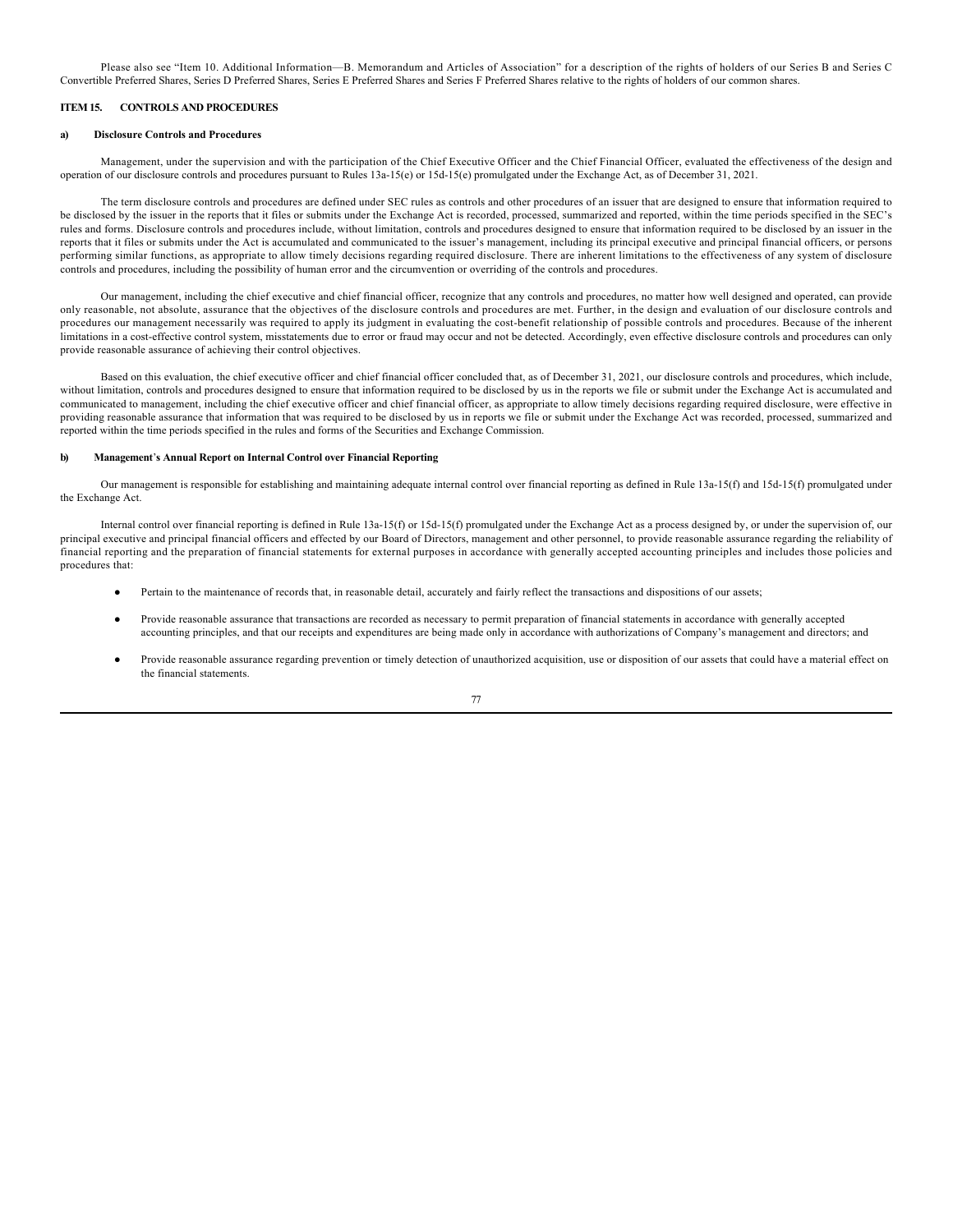Because of its inherent limitations, internal control over financial reporting may not prevent or detect misstatements. A control system, no matter how well designed and operated, can provide only reasonable, not absolute, assurance that the control system's objectives will be met. Our disclosure controls and procedures are designed to provide reasonable assurance of achieving their objectives. The design of a control system must reflect the fact that there are resource constraints, and the benefits of controls must be considered relative to their costs. Further, because of the inherent limitations in all control systems, no evaluation of controls can provide absolute assurance that misstatements due to error or fraud will not occur or that all control issues and instances of fraud, if any, within us have been detected. These inherent limitations include the realities that judgments in decision-making can be faulty and that breakdowns can occur because of simple error or mistake. Controls can also be circumvented by the individual acts of some persons, by collusion of two or more people, or by management override of the controls. The design of any system of controls is based in part on certain assumptions about the likelihood of future events, and there can be no assurance that any design will succeed in achieving its stated goals under all potential future conditions. Also, projections of any evaluation of effectiveness to future periods are subject to the risk that controls may become inadequate because of changes in conditions, or that the degree of compliance with the policies or procedures may deteriorate.

Our management with the participation of our Chief Executive Officer and Chief Financial Officer assessed the effectiveness of our internal control over financial reporting as of December 31, 2021, based on the criteria established in Internal Control — Integrated Framework (2013) issued by the Committee of Sponsoring Organizations of the Treadway Commission. As a result of its assessment, the Chief Executive Officer and Chief Financial Officer concluded that our internal controls over financial reporting are effective as of December 31, 2021.

Deloitte Certified Public Accountants S.A. ("Deloitte"), our independent registered public accounting firm, has audited the Financial Statements included herein and our internal control over financial reporting and has issued an attestation report on the effectiveness of our internal control over financial reporting which is reproduced in its entirety in Item 15.C below

#### **c) Attestation Report of the Registered Public Accounting Firm**

To the Board of Directors and Stockholders of Top Ships Inc., Majuro, Republic of the Marshall Islands

#### **Opinion on Internal Control over Financial Reporting**

We have audited the internal control over financial reporting of Top Ships Inc. and subsidiaries (the "Company") as of December 31, 2021, based on criteria established in Internal Control — Integrated Framework (2013) issued by the Committee of Sponsoring Organizations of the Treadway Commission (COSO). In our opinion, the Company maintained, in all material respects, effective internal control over financial reporting as of December 31, 2021, based on criteria established in Internal Control — Integrated Framework (2013) issued by COSO.

We have also audited, in accordance with the standards of the Public Company Accounting Oversight Board (United States) (PCAOB), the consolidated financial statements as of and for the year ended December 31, 2021, of the Company and our report dated April 15, 2022, expressed an unqualified opinion on those financial statements.

### **Basis for Opinion**

The Company's management is responsible for maintaining effective internal control over financial reporting and for its assessment of the effectiveness of internal control over financial reporting, included in the accompanying "Management's Annual Report on Internal Control Over Financial Reporting". Our responsibility is to express an opinion on the Company's internal control over financial reporting based on our audit. We are a public accounting firm registered with the PCAOB and are required to be independent with respect to the Company in accordance with the U.S. federal securities laws and the applicable rules and regulations of the Securities and Exchange Commission and the PCAOB.

We conducted our audit in accordance with the standards of the PCAOB. Those standards require that we plan and perform the audit to obtain reasonable assurance about whether effective internal control over financial reporting was maintained in all material respects. Our audit included obtaining an understanding of internal control over financial reporting, assessing the risk that a material weakness exists, testing and evaluating the design and operating effectiveness of internal control based on the assessed risk, and performing such other procedures as we considered necessary in the circumstances. We believe that our audit provides a reasonable basis for our opinion.

### **Definition and Limitations of Internal Control over Financial Reporting**

A company's internal control over financial reporting is a process designed to provide reasonable assurance regarding the reliability of financial reporting and the preparation of financial statements for external purposes in accordance with generally accepted accounting principles. A company's internal control over financial reporting includes those policies and procedures that (1) pertain to the maintenance of records that, in reasonable detail, accurately and fairly reflect the transactions and dispositions of the assets of the company; (2) provide reasonable assurance that transactions are recorded as necessary to permit preparation of financial statements in accordance with generally accepted accounting principles, and that receipts and expenditures of the company are being made only in accordance with authorizations of management and directors of the company; and (3) provide reasonable assurance regarding prevention or timely detection of unauthorized acquisition, use, or disposition of the company's assets that could have a material effect on the financial statements.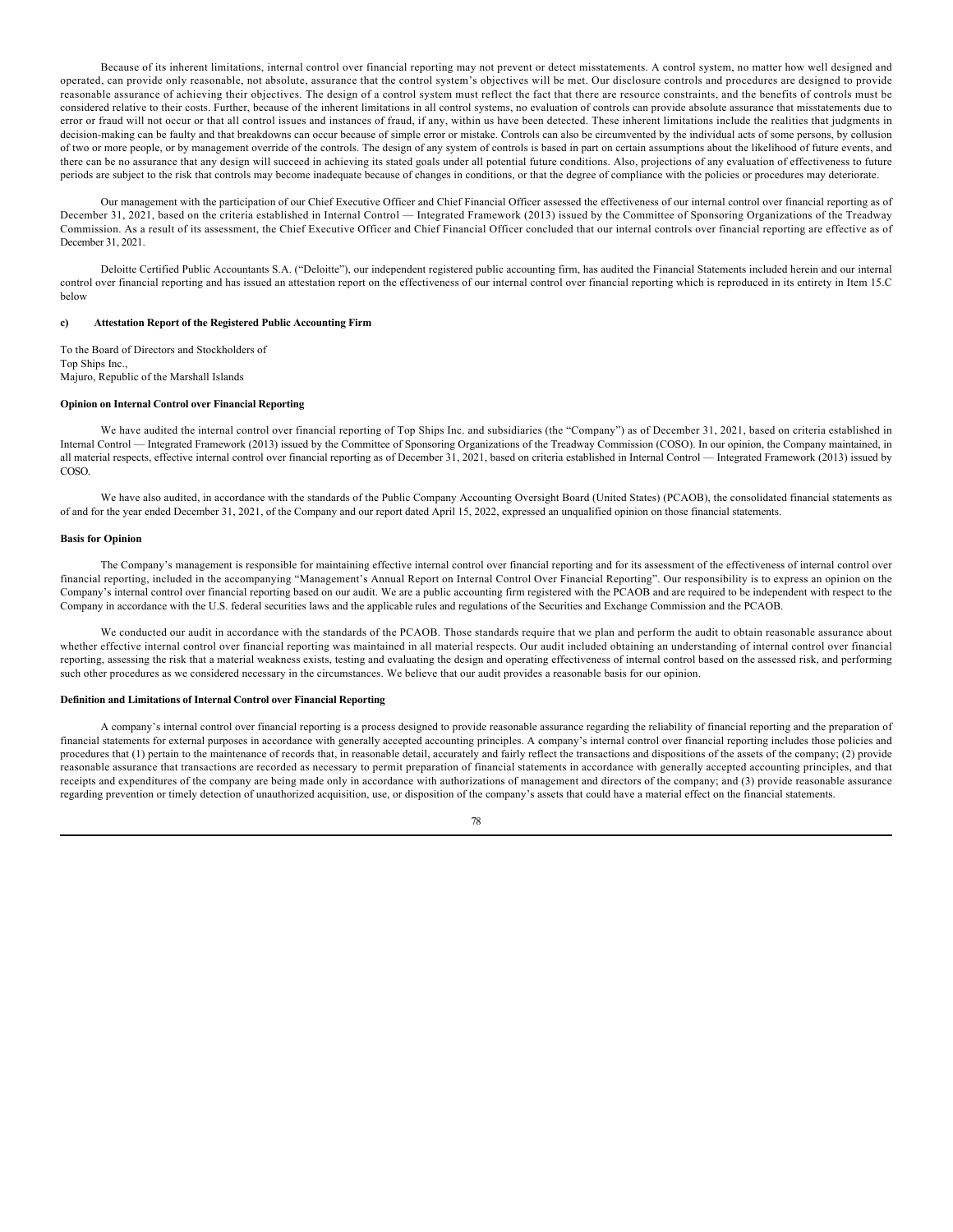Because of its inherent limitations, internal control over financial reporting may not prevent or detect misstatements. Also, projections of any evaluation of effectiveness to future periods are subject to the risk that controls may become inadequate because of changes in conditions, or that the degree of compliance with the policies or procedures may deteriorate.

/s/ Deloitte Certified Public Accountants S.A.

Athens, Greece

#### April 15, 2022

### **d) Changes in Internal Control over Financial Reporting**

There were no changes in our internal control over financial reporting that occurred during the period covered by this annual report that have materially affected or are reasonably likely to materially affect, our internal control over financial reporting.

#### **ITEM 16. Reserved**

#### **ITEM 16A. AUDIT COMMITTEE FINANCIAL EXPERT**

We have established an audit committee composed of three independent members that are responsible for reviewing our accounting controls and recommending to our Board of Directors the engagement of our outside auditors.

We do not believe it is necessary to have a financial expert, as defined in Item 407 of Regulation S-K, because our Board of Directors has determined that the members of the audit committee have the financial experience and other relevant experience necessary to effectively perform the duties and responsibilities of the audit committee.

### **ITEM 16B. CODE OF ETHICS**

Our Board of Directors has adopted a Corporate Code of Business Ethics and Conduct that applies to all employees, directors and officers, which complies with applicable guidelines issued by the SEC. The finalized Code of Ethics has been approved by our Board of Directors and was distributed to all employees, directors and officers. This document is available under the "Corporate Governance" tab in the "Investors Relations" section of our website at www.topships.org. We will also provide any person a hard copy of our code of ethics free of charge upon written request. Shareholders may direct their requests to the attention of Mr. Alexandros Tsirikos at our registered address and phone number.

### **ITEM 16C. PRINCIPAL ACCOUNTANT FEES AND SERVICES**

Aggregate fees billed to us for the years ended December 2020 and 2021 represent fees billed by our principal accounting firm, Deloitte Certified Public Accountants S.A. (PCAOB No.: 1163), an independent registered public accounting firm and member of Deloitte Touche Tohmatsu, Limited. Audit fees represent compensation for professional services rendered for the audit of the consolidated financial statements, fees for the review of interim financial information as well as in connection with the review of registration statements and related consents and comfort letters and any other audit services required for SEC or other regulatory filings. For 2020 and 2021, no other non-audit, tax or other fees were charged.

| U.S. dollars in thousands. | <b>Year Ended</b> |       |  |
|----------------------------|-------------------|-------|--|
|                            | 2020              | 2021  |  |
| <b>Audit Fees</b>          | 396.5             | 274.6 |  |

Our audit committee pre-approves all audit, audit-related and non-audit services not prohibited by law to be performed by our independent auditors and associated fees prior to the engagement of the independent auditor with respect to such services.

### **ITEM 16D. EXEMPTIONS FROM THE LISTING STANDARDS FOR AUDIT COMMITTEES**

Not applicable.

#### **ITEM 16E. PURCHASES OF EQUITY SECURITIES BY THE ISSUER AND AFFILIATED PURCHASERS**

Not applicable.

### **ITEM 16F. CHANGE IN REGISTRANT**'**S CERTIFYING ACCOUNTANT**

Not applicable.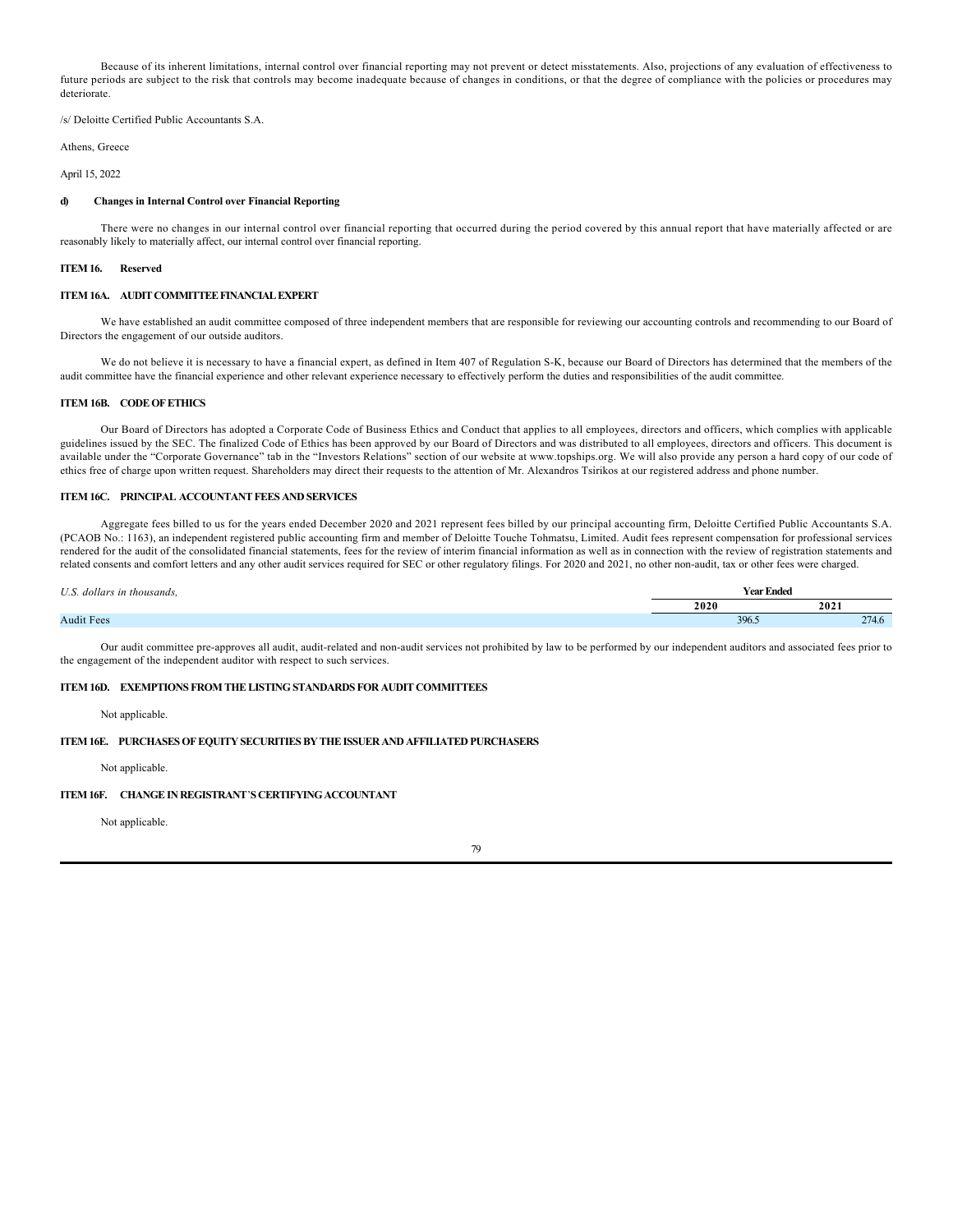# **ITEM 16G. CORPORATE GOVERNANCE**

We have certified to Nasdaq that our corporate governance practices are in compliance with, and are not prohibited by, the laws of the Republic of the Marshall Islands. Therefore, we are exempt from many of Nasdaq's corporate governance practices other than the submission of a listing agreement, notification to Nasdaq of non-compliance with Nasdaq corporate governance practices, prohibition on disparate reduction or restriction of shareholder voting rights, and the establishment of an audit committee satisfying Nasdaq Listing Rule 5605(c)(3) and ensuring that such audit committee's members meet the independence requirement of Listing Rule 5605(c)(2)(A)(ii). The practices we follow in lieu of Nasdaq's corporate governance rules applicable to U.S. domestic issuers are as follows:

- Audit Committee. Nasdaq requires, among other things, that a listed company has an audit committee with a minimum of three independent members, at least one of whom meets certain standards of financial sophistication. As permitted under Marshall Islands law, our audit committee consists of three independent directors but we do not designate any one audit commit member as meeting the standards of financial sophistication.
- As a foreign private issuer, we are not required to hold regularly scheduled board meetings at which only independent directors are present.
- In lieu of obtaining shareholder approval prior to the issuance of designated securities, we will comply with provisions of the BCA, which allows our Board of Directors to approve share issuances.

As a foreign private issuer, we are not required to solicit proxies or provide proxy statements to Nasdaq pursuant to Nasdaq corporate governance rules or Marshall Islands law. Consistent with Marshall Islands law and as provided in our bylaws, we will notify our shareholders of meetings between 15 and 60 days before the meeting. This notification will contain, among other things, information regarding business to be transacted at the meeting. In addition, our bylaws provide that shareholders must give us between 120 and 180 days advance notice to properly introduce any business at a meeting of shareholders.

Other than as noted above, we are in compliance with all other Nasdaq corporate governance standards applicable to U.S. domestic issuers.

### **ITEM 16H. MINE SAFETY DISCLOSURE**

Not Applicable.

### **ITEM 16I. DISCLOSURE REGARDING FOREIGN JURISDICTIONS THAT PREVENT INSPECTIONS**

Not Applicable.

**PART III**

### **ITEM 17. FINANCIAL STATEMENTS**

See Item 18.

### **ITEM 18. FINANCIAL STATEMENTS**

The financial statements beginning on page F-1 are filed as a part of this annual report.

### **ITEM 19. EXHIBITS**

| Number | Description of Exhibits                                                                                            |
|--------|--------------------------------------------------------------------------------------------------------------------|
| 1.1    | Third Amended and Restated Articles of Incorporation of TOP Ships Inc. (1)                                         |
| 1.2    | Articles of Amendment to the Third Amended and Restated Articles of Incorporation, dated April 17, 2014 (2)        |
| 1.3    | Articles of Amendment to the Third Amended and Restated Articles of Incorporation, dated February 15, 2016 (3)     |
| 1.4    | Certificate of Correction to the Third Amended and Restated Articles of Incorporation, dated February 14, 2017 (4) |
| 1.5    | Articles of Amendment to the Third Amended and Restated Articles of Incorporation, dated May 10, 2017 (5)          |
| 1.6    | Articles of Amendment to the Third Amended and Restated Articles of Incorporation, dated June 22, 2017 (6)         |
| 1.7    | Articles of Amendment to the Third Amended and Restated Articles of Incorporation, dated August 2, 2017 (7)        |
|        |                                                                                                                    |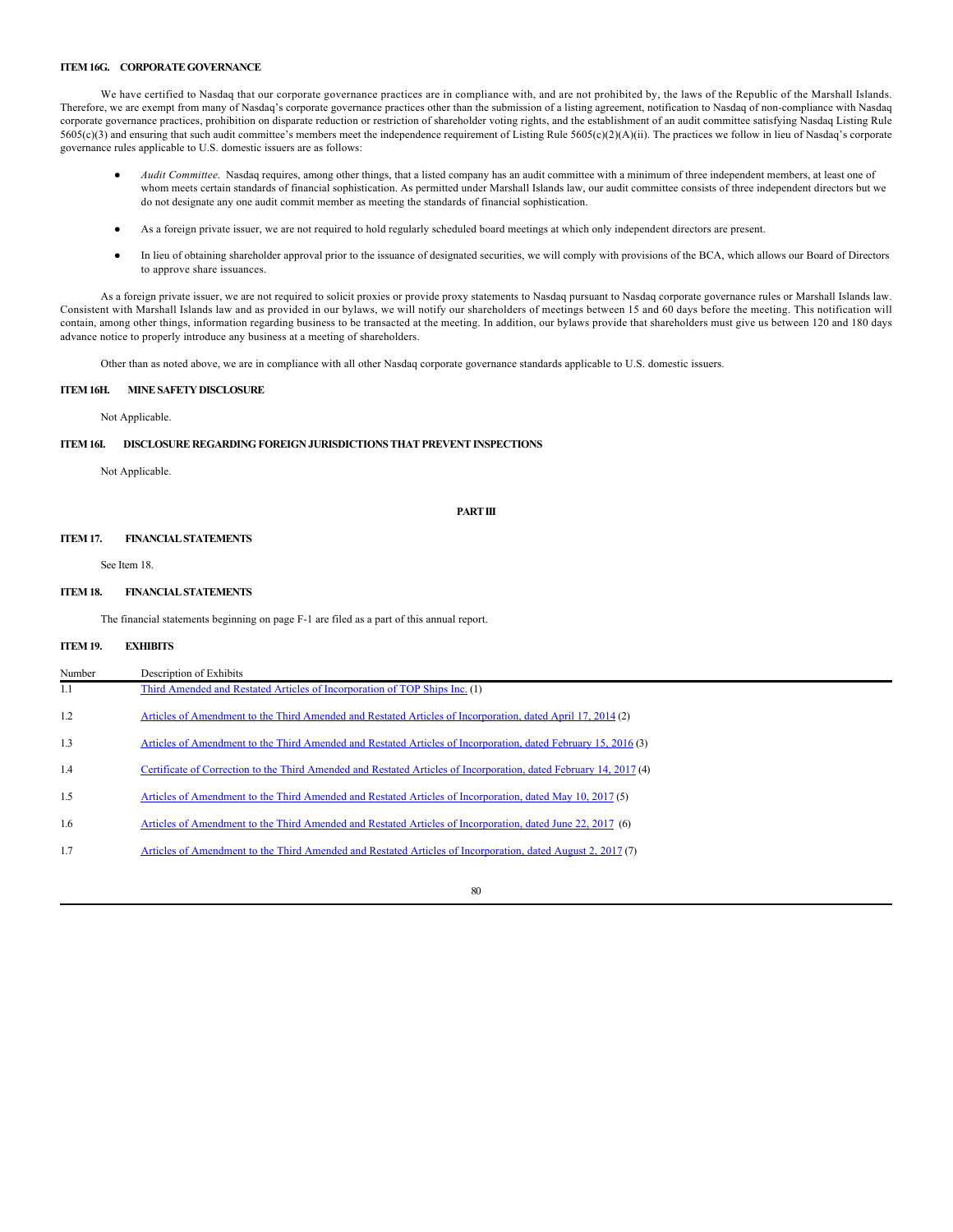| 1.8  | Articles of Amendment to the Third Amended and Restated Articles of Incorporation, dated October 5, 2017 (8)                                                  |
|------|---------------------------------------------------------------------------------------------------------------------------------------------------------------|
| 1.9  | Articles of Amendment to the Third Amended and Restated Articles of Incorporation, dated March 23, 2018 (9)                                                   |
| 1.10 | Articles of Amendment to the Third Amended and Restated Articles of Incorporation, dated August 21, 2019 (10)                                                 |
| 1.11 | Articles of Amendment to the Third Amended and Restated Articles of Incorporation, dated August 7, 2020 (11)                                                  |
| 1.12 | Amended and Restated By-Laws of the Company (12)                                                                                                              |
| 1.13 | Amendment No. 1 to the Amended and Restated By-Laws (13)                                                                                                      |
| 2.1  | Form of Share Certificate (14)                                                                                                                                |
| 2.2  | Form of Class B Common Stock Purchase Warrant (15)                                                                                                            |
| 2.3  | Certificate of Designations of Rights, Preferences and Privileges of Series A Participating Preferred Stock of TOP Ships Inc. (16)                            |
| 2.4  | Certificate of Designations of Rights, Preferences and Privileges of Series B Convertible Preferred Stock of TOP Ships Inc. (17)                              |
| 2.5  | Statement of Designations, Preferences and Rights of the Series C Convertible Preferred Stock of TOP Ships Inc. (18)                                          |
| 2.6  | Statement of Designations, Preferences and Rights of the Series D Preferred Stock of TOP Ships Inc. (19)                                                      |
| 2.7  | Certificate of Amendment to Certificate of Designation of Rights, Preferences and Privileges of Series D Preferred Stock of TOP Ships Inc. (20)               |
| 2.8  | Statement of Designations of Rights, Preferences and Privileges of Series E Perpetual Convertible Preferred Stock of TOP Ships Inc. (21)                      |
| 2.9  | Statement of Designations of Rights, Preferences and Privileges of Series F Perpetual Preferred Stock of TOP Ships Inc. (22)                                  |
| 2.10 | <b>Description of Securities</b>                                                                                                                              |
| 4.1  | TOP Ships Inc. 2015 Stock Incentive Plan (23)                                                                                                                 |
| 4.2  | Stockholders Rights Agreement with Computershare Trust Company, N.A., as Rights Agent as of September 22, 2016 (24)                                           |
| 4.3  | Employment Agreement between TOP Ships Inc. and Central Mare Inc. dated September 1, 2010, regarding employment of Chief Technical Officer (25)               |
| 4.4  | Employment Agreement between TOP Ships Inc. and Central Mare Inc. dated September 1, 2010, regarding employment of Executive Vice-President and Chairman (26) |
| 4.5  | Employment Agreement between TOP Ships Inc. and Central Mare Inc. dated September 1, 2010, regarding employment of President and Chief Executive Officer (27) |
| 4.6  | Employment Agreement between TOP Ships Inc. and Central Mare Inc. dated September 1, 2010, regarding employment of Chief Financial Officer (28)               |
| 4.7  | Management Agreement dated as of January 1, 2019 with Central Shipping Inc., in respect of Hull 8242 (renamed Eco Marina Del Rey) (29)                        |
| 4.8  | Management Agreement dated as of January 1, 2019 with Central Shipping Inc., in respect of Hull S874 (TBN Eco Bel Air) (30)                                   |
| 4.9  | Management Agreement dated as of January 1, 2019 with Central Shipping Inc., in respect of Hull S875 (TBN Eco Beverly Hills) (31)                             |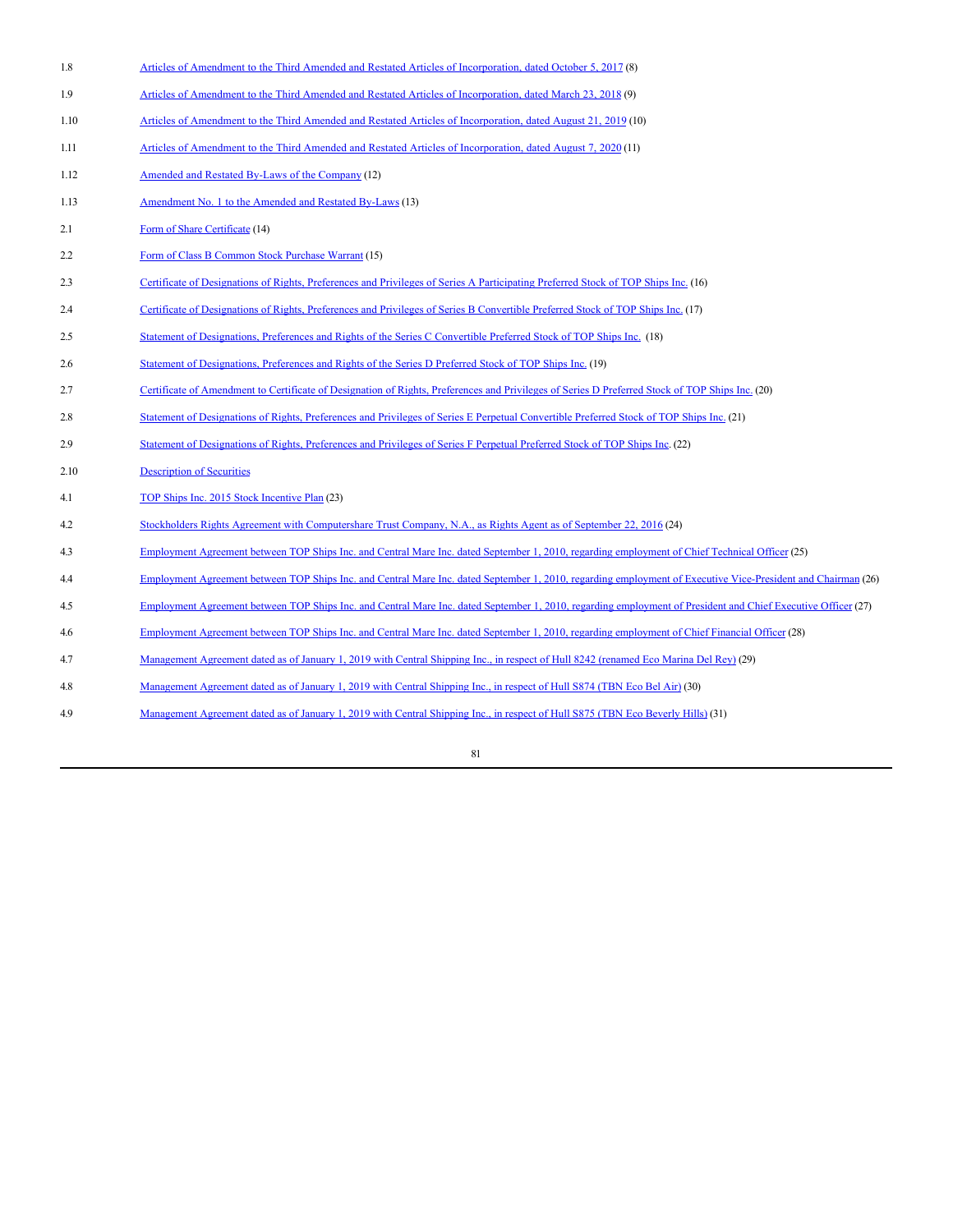| 4.10 | Fifth Amendment to the Agreement for Provision of Personnel, dated January 1, 2019, between Top Ships Inc. and Central Mare Inc. (32) |  |  |
|------|---------------------------------------------------------------------------------------------------------------------------------------|--|--|
|      |                                                                                                                                       |  |  |

- 4.11 [Letter Agreement from Central Shipping Inc. to Top Ships Inc. dated as of January 1, 2019, in respect of provision of management services](http://www.sec.gov/Archives/edgar/data/1296484/000091957419002626/d8213080_ex4-116.htm) (33)
- 4.12 [Note Purchase Deed among Top Ships Inc., Amsterdam Trade Bank N.V., the note purchasers party thereto, and Astarte International Inc., dated as of March 21,](http://www.sec.gov/Archives/edgar/data/1296484/000091957419002626/d8213866_ex4-118.htm) 2019 (34)
- 4.13 [Deed of Amendment to the March 21, 2019 AT Bank Bridge Facility Note, between TOP Ships Inc. and dated October 14, 2019](http://www.sec.gov/Archives/edgar/data/1296484/000091957420002886/d8516360_ex4-46.htm) (35)
- 4.14 [Addendum No. 1 dated as of March 12, 2019 to MOA in respect of Hull No. 8242 \(renamed Eco Marina Del Rey\)](http://www.sec.gov/Archives/edgar/data/1296484/000091957419002626/d8211532_ex4-119.htm) (36)
- 4.15 [Share Purchase Agreement, dated May 28, 2020, by and between Zizzy Charter Co. and Top Ships Inc., in relation to the M/T Eco Malibu and the M/T Eco West](http://www.sec.gov/Archives/edgar/data/0001296484/000143774921009726/ex_243117.htm) Coast (37)
- 4.16 [Addendum, dated June 18, 2020, to the Share Purchase Agreement dated May 28, 2020, by Zizzy Carter Co. and Top Ships Inc., in relation to the M/T Eco Malibu and](http://www.sec.gov/Archives/edgar/data/0001296484/000143774921009726/ex_243118.htm) the M/T Eco West Coast (38)
- 4.17 [Loan Agreement for a Secured Floating Interest Rate Loan Facility of up to \\$37,660,000, dated March 12, 2020, by and among Alpha Bank A.E., California 19 Inc. and](http://www.sec.gov/Archives/edgar/data/0001296484/000143774921009726/ex_243120.htm) California 20 Inc., in relation to the M/T Eco Yosemite Park and M/T Eco Joshua Park (39)
- 4.18 [First Supplemental Agreement in relation to the Loan Agreement dated March 12, 2020, by and among Alpha Bank S.A, California 19 Inc., California 20 Inc., Central](http://www.sec.gov/Archives/edgar/data/0001296484/000143774921009726/ex_243121.htm) Mare Inc. and Top Ships Inc., in relation to the M/T Eco Yosemite Park and M/T Eco Joshua Park (40)
- 4.19 [Corporate Guarantee, dated December 8, 2020, by and between Top Ships Inc. and Alpha Bank S.A., in respect of the obligations under the Loan Agreement dated](http://www.sec.gov/Archives/edgar/data/0001296484/000143774921009726/ex_243122.htm) March 12, 2020 (41)
- 4.20 [Second Supplemental Agreement dated February 2, 2022, by and between Top Ships Inc. and Alpha Bank S.A., in respect of the obligations under the Loan Agreement](ex_350425.htm) dated March 12, 2020
- 4.21 [Joint Venture Agreement, dated March 11, 2020, by and between Augustus Enterprises Inc., Just-C Limited and California 19 Inc. relating to the M/T Eco Yosemite](http://www.sec.gov/Archives/edgar/data/0001296484/000143774921009726/ex_243129.htm) **Park** (42)
- 4.22 [Joint Venture Agreement, dated March 11, 2020, by and between Augustus Enterprises Inc., Just-C Limited and California 20 Inc. relating to the M/T Eco Joshua](http://www.sec.gov/Archives/edgar/data/0001296484/000143774921009726/ex_243147.htm) Park (43)
- 4.23 [Loan Agreement for a Secured Floating Interest Rate Loan Facility of up to \\$38,000,000, dated May 6, 2021, by and among Alpha Bank S.A. and Athenean Empire Inc. in](ex_353588.htm) relation to the M/T Eco Malibu
- 4.24 [Addendum No. 1 dated as of June 23, 2021 to MOA in respect of M/T Nord Valiant](ex_350670.htm)
- 4.25 [Sale and Purchase Agreement dated September 8, 2021, by and between TOP Ships Inc. and Zizzy Charter Co., in relation to M/T Julius Caesar, and M/T Legio X](ex_350561.htm) Equestris.
- 4.26 [Guarantee dated as of November 23, 2021 between TOP Ships Inc., as guarantor, and Sea 268 Leasing Co. Limited, as owner, in respect of M/T Julius Caesar](ex_350562.htm)
- 4.27 [Bareboat Charter in respect of M/T Julius Caesar dated as of November 23, 2021](ex_351080.htm)
- 4.28 [Guarantee dated as of November 23, 2021 between TOP Ships Inc., as guarantor, and Sea 269 Leasing Co. Limited, as owner, in respect of M/T Legio X Equestris](ex_350563.htm)
- 4.29 [Bareboat Charter in respect of M/T Legio X Equestris dated as of November 23, 2021](ex_351151.htm)
- 4.30 [Addendum No. 1 dated as of December 29, 2021 to MOA in respect of M/T Eco Los Angeles](ex_350705.htm)
- 4.31 [Addendum No. 1 dated as of December 29, 2021 to MOA in respect of M/T Eco City of Angels](ex_350732.htm)
- 4.32 [Bridge Loan between TOP Ships Inc. and Central Mare Inc. dated January 5, 2022](ex_350564.htm)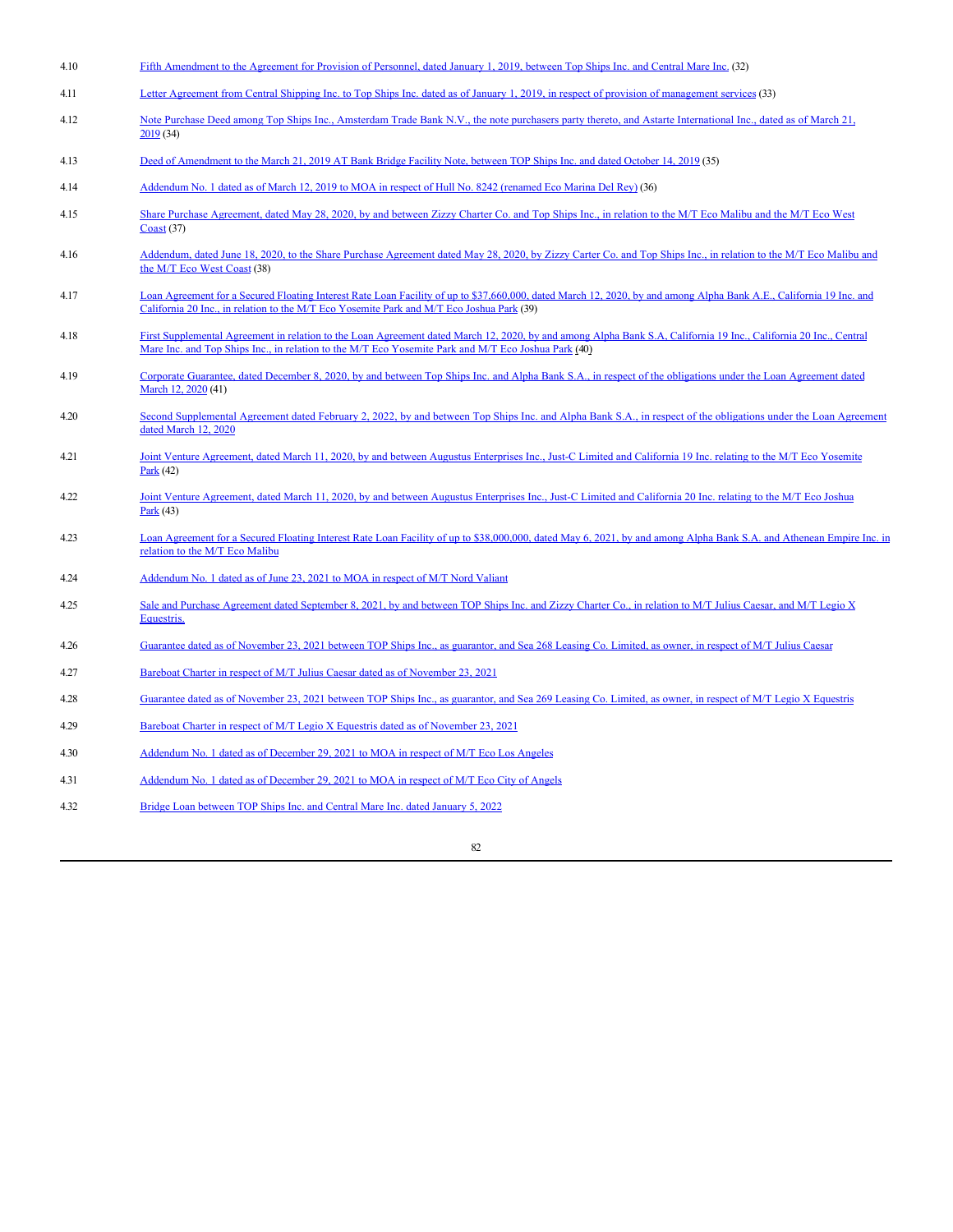- 4.33 [Stock Purchase Agreement dated January 17, 2022, by and between TOP Ships Inc. and Africanus Inc., in relation to M/T Eco Oceano CA, M/T Julius Caesar, and M/T](http://www.sec.gov/Archives/edgar/data/1296484/000117184322000395/exh_993.htm) Legio X Equestris (44)
- 4.34 [Time Charter Party dated as of February 14, 2022 in respect of M/T Eco Bel Air](ex_353417.htm)
- 4.35 [Time Charter Party dated as of February 14, 2022 in respect of M/T Eco Beverly Hills](ex_353201.htm)
- 4.36 [Bareboat Charter in respect of M/T Eco Oceano CA, dated as of March 2, 2022](ex_350757.htm)
- 8.1 [List of subsidiaries of the Company](ex_350661.htm)
- 12.1 Rule  $13a-14(a)/15d-14(a)$  Certification of the Company's Principal Executive Officer
- 12.2 [Rule 13a-14\(a\)/15d-14\(a\) Certification of the Company's Principal Financial Officer](ex_350663.htm)
- 13.1 [Certification of the Company's Principal Executive Officer pursuant to 18 U.S.C. Section 1350, as adopted pursuant to Section 906 of the Sarbanes-Oxley Act of 2002](ex_350664.htm)
- 13.2 [Certification of the Company's Principal Financial Officer pursuant to 18 U.S.C. Section 1350, as adopted pursuant to Section 906 of the Sarbanes-Oxley Act of 2002](ex_350665.htm)
- 15.1 [Consent of Independent Registered Accounting Firm](ex_358667.htm)
- 101 The following materials from the Company's Annual Report on Form 20-F for the fiscal year ended December 31, 2021, formatted in Inline eXtensible Business Reporting Language (iXBRL): (i) Consolidated Balance Sheets as of December 31, 2020 and 2021; (ii) Consolidated Statements of Comprehensive Income/(Loss) for the years ended December 31, 2019, 2020 and 2021; (iii) Consolidated Statements of Stockholders' Equity for the years ended December 31, 2019, 2020 and 2021; (iv) Consolidated Statements of Cash Flows for the years ended December 31, 2019, 2020 and 2021; and (v) Notes to Consolidated Financial Statements
- 104 Cover Page Interactive Data File (formatted as Inline XBRL and contained in Exhibit 101)

(1) Incorporated by reference to Exhibit 99.2 of the Company's Current Report on Form 6-K, filed on June 24, 2011. (2) Incorporated by reference to Exhibit 99.1 of the Company's Current Report on Form 6-K, filed on April 18, 2014. (3) Incorporated by reference to Exhibit 1.3 of the Company's Annual Report on Form 20-F, filed on April 26, 2016. (4) Incorporated by reference to Exhibit 1.4 of the Company's Annual Report on Form 20-F, filed on March 29, 2018. (5) Incorporated by reference to Exhibit 1.5 of the Company's Annual Report on Form 20-F, filed on March 29, 2018. (6) Incorporated by reference to Exhibit 1.6 of the Company's Annual Report on Form 20-F, filed on March 29, 2018. (7) Incorporated by reference to Exhibit 1.7 of the Company's Annual Report on Form 20-F, filed on March 29, 2018. (8) Incorporated by reference to Exhibit 1.8 of the Company's Annual Report on Form 20-F, filed on March 29, 2018. (9) Incorporated by reference to Exhibit 1.9 of the Company's Annual Report on Form 20-F, filed on March 29, 2018. (10) Incorporated by reference to Exhibit 99.2 of the Company's Current Report on Form 6-K, filed on August 22, 2019. Incorporated by reference to Exhibit 1.11 of the Company's Annual Report on Form 20-F, filed on April 23, 2021. (12) Incorporated by reference to Exhibit 99.1 of the Company's Current Report on Form 6-K filed on March 9, 2007. (13) Incorporated by reference to Exhibit 1 of the Company's Current Report on Form 6-K filed on November 28, 2014. (14) Incorporated by reference to Exhibit 2.1 of the Company's Annual Report on Form 20-F, filed on June 29, 2009. (15) Incorporated by reference to Exhibit 4 of the Company's Current Report on Form 6-K, filed on November 7, 2019. (16) Incorporated by reference to Exhibit 3.1 of the Company's Current Report on Form 6-K, filed on September 22, 2016. (17) Incorporated by reference to Exhibit 3.1 of the Company's Current Report on Form 6-K, filed on November 23, 2016. (18) Incorporated by reference to Exhibit 3.1 of the Company's Current Report on Form 6-K, filed on February 21, 2017. (19) Incorporated by reference to Exhibit 4.1 of the Company's Current Report on Form 6-K, filed on May 8, 2017. (20) Incorporated by reference to Exhibit 3.1 of the Company's Current Report on Form 6-K, filed on December 4, 2020. (21) Incorporated by reference to Exhibit 99.2 of the Company's Current Report on Form 6-K, filed on April 1, 2019. Incorporated by reference to Exhibit 99.2 of the Company's Current Report on Form 6-K, filed on January 21, 2022. (23) Incorporated by reference to Exhibit 4.1 of the Company's Annual Report on Form 20-F, filed on April 26, 2016. (24) Incorporated by reference to Exhibit 4.1 of the Company's Current Report on Form 6-K, filed on September 22, 2016. (25) Incorporated by reference to Exhibit 4.5 of the Company's Annual Report on Form 20-F, filed on March 29, 2018. Incorporated by reference to Exhibit 4.6 of the Company's Annual Report on Form 20-F, filed on March 29, 2018. (27) Incorporated by reference to Exhibit 4.7 of the Company's Annual Report on Form 20-F, filed on March 29, 2018. (28) Incorporated by reference to Exhibit 4.8 of the Company's Annual Report on Form 20-F, filed on March 29, 2018. (29) Incorporated by reference to Exhibit 4.105 of the Company's Annual Report on Form 20-F, filed on March 28, 2019. (30) Incorporated by reference to Exhibit 4.108 of the Company's Annual Report on Form 20-F, filed on March 28, 2019. (31) Incorporated by reference to Exhibit 4.113 of the Company's Annual Report on Form 20-F, filed on March 28, 2019. (32) Incorporated by reference to Exhibit 4.115 of the Company's Annual Report on Form 20-F, filed on March 28, 2019.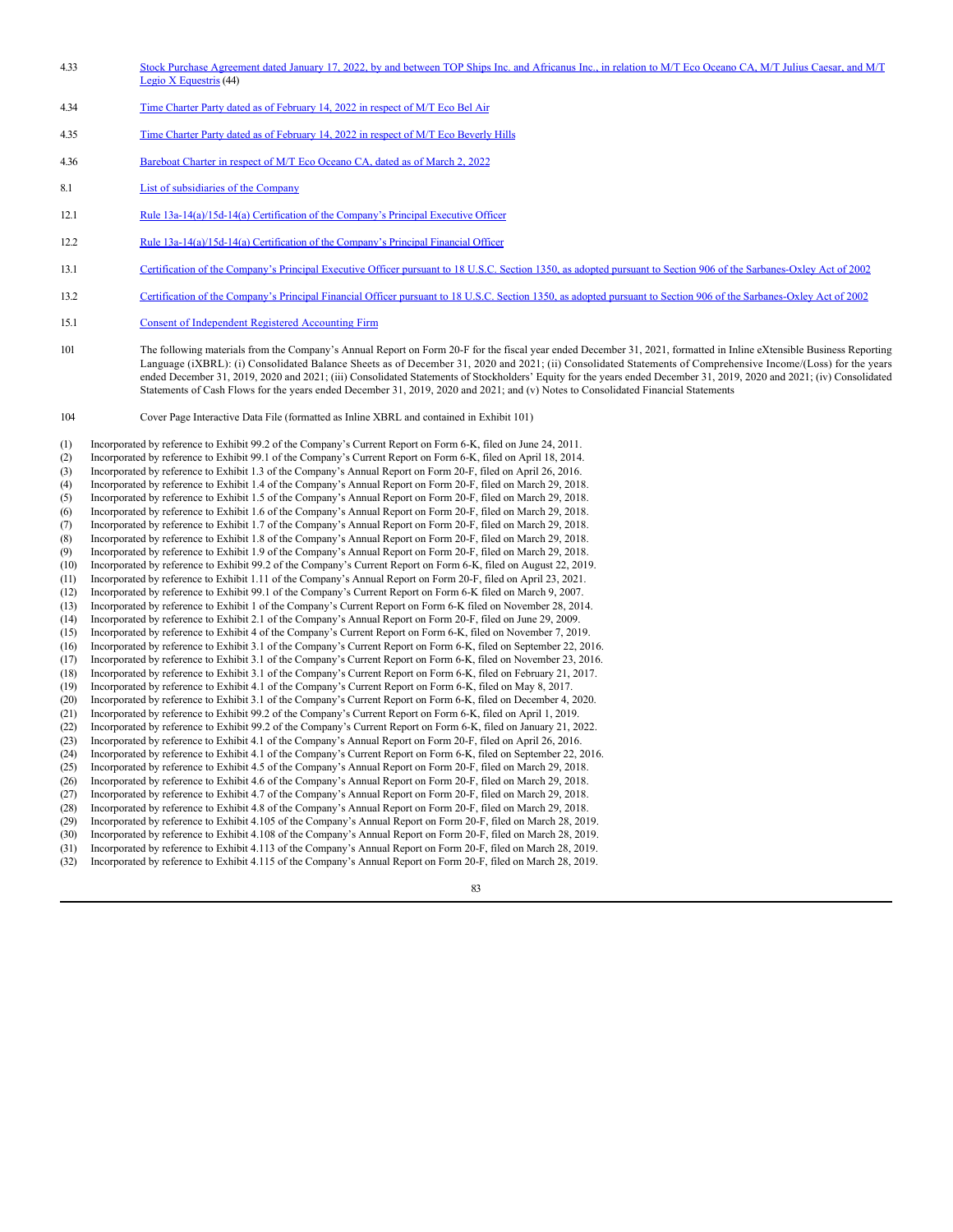- (33) Incorporated by reference to Exhibit 4.116 of the Company's Annual Report on Form 20-F, filed on March 28, 2019.
- (34) Incorporated by reference to Exhibit 4.118 of the Company's Annual Report on Form 20-F, filed on March 28, 2019.
- (35) Incorporated by reference to Exhibit 4.46 of the Company's Annual Report on Form 20-F, filed on April 10, 2020.
- (36) Incorporated by reference to Exhibit 4.119 of the Company's Annual Report on Form 20-F, filed on March 28, 2019.
- (37) Incorporated by reference to Exhibit 4.23 of the Company's Annual Report on Form 20-F, filed on April 23, 2021.
- Incorporated by reference to Exhibit 4.24 of the Company's Annual Report on Form 20-F, filed on April 23, 2021. (39) Incorporated by reference to Exhibit 4.25 of the Company's Annual Report on Form 20-F, filed on April 23, 2021.
- (40) Incorporated by reference to Exhibit 4.26 of the Company's Annual Report on Form 20-F, filed on April 23, 2021.
- 
- (41) Incorporated by reference to Exhibit 4.27 of the Company's Annual Report on Form 20-F, filed on April 23, 2021. Incorporated by reference to Exhibit 4.30 of the Company's Annual Report on Form 20-F, filed on April 23, 2021.
- (43) Incorporated by reference to Exhibit 4.31 of the Company's Annual Report on Form 20-F, filed on April 23, 2021.
- (44) Incorporated by reference to Exhibit 99.3 of the Company's Current Report on Form 6-K, filed on January 21, 2022.

# **SIGNATURES**

The registrant hereby certifies that it meets all of the requirements for filing on Form 20-F and that it has duly caused and authorized the undersigned to sign this annual report on its behalf.

#### **TOP SHIPS INC.** (Registrant)

Date: April 15, 2022 By: /s/ Evangelos J. Pistiolis

Evangelos J. Pistiolis President, Chief Executive Officer, and Director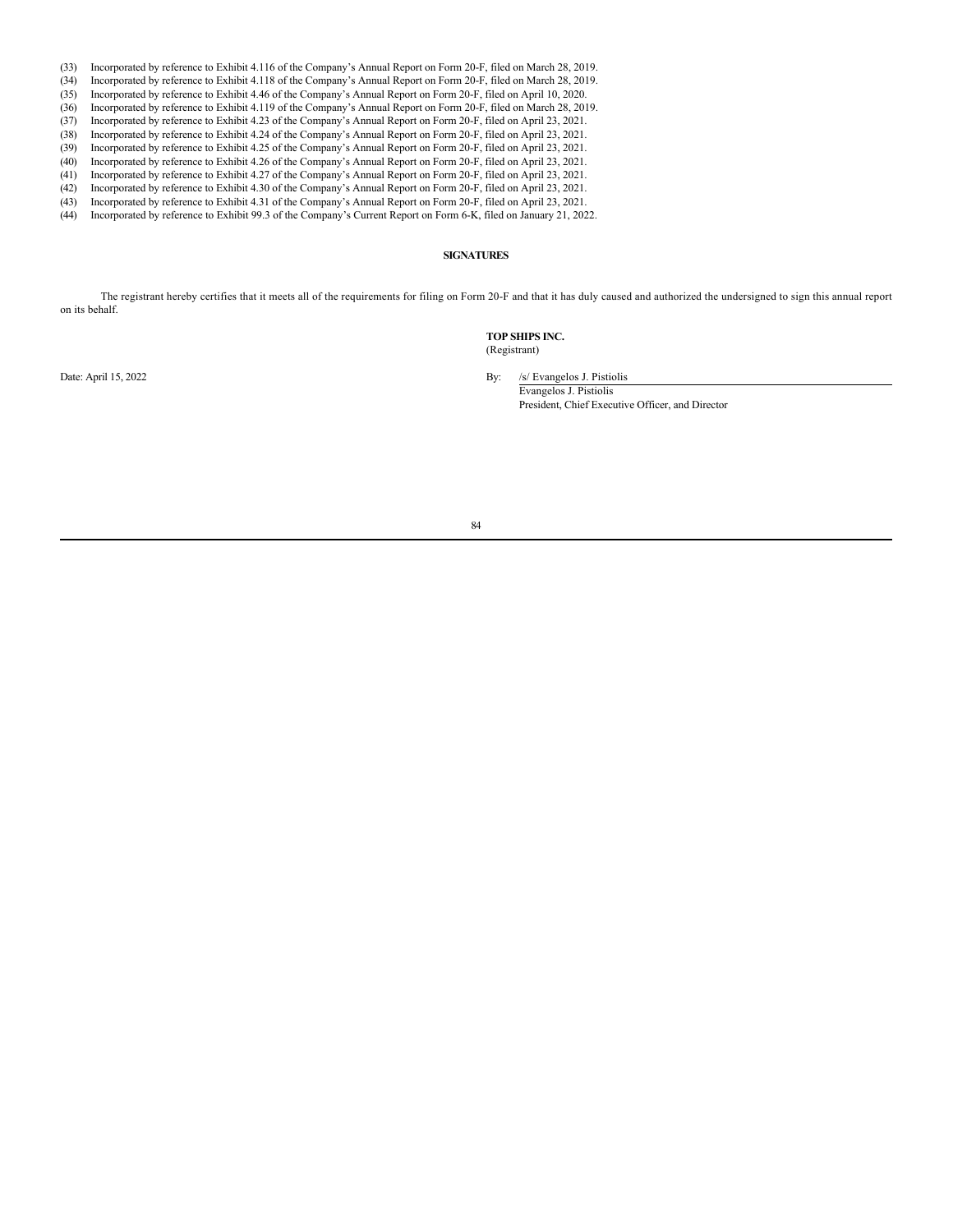# **TOP SHIPS INC.**

# **INDEX TO CONSOLIDATED FINANCIAL STATEMENTS**

| Report of Independent Registered Public Accounting Firm                                                     | Page<br>$F-2$ |
|-------------------------------------------------------------------------------------------------------------|---------------|
| Consolidated Balance sheets as of December 31, 2020 and 2021                                                | $F-4$         |
| Consolidated Statements of Comprehensive (loss)/income for the years ended December 31, 2019, 2020 and 2021 | $F-5$         |
| Consolidated Statements of Stockholders' equity for the years ended December 31, 2019, 2020 and 2021        | $F-6$         |
| Consolidated Statements of Cash flows for the years ended December 31, 2019, 2020 and 2021                  | $F-7$         |
| Notes to consolidated financial statements                                                                  | $F-8$         |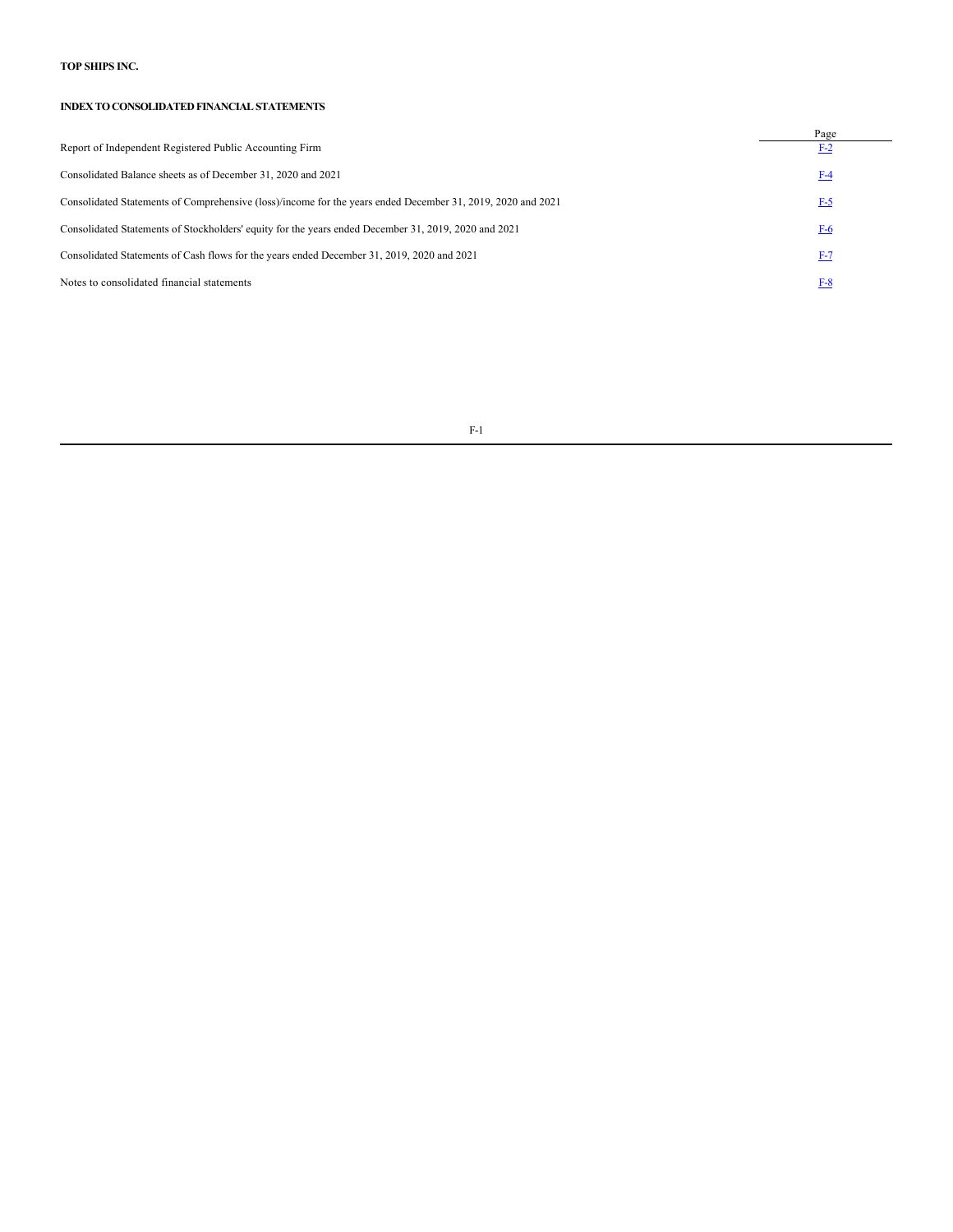# <span id="page-86-0"></span>REPORT OF INDEPENDENT REGISTERED PUBLIC ACCOUNTING FIRM

To the Board of Directors and Stockholders of Top Ships Inc., Majuro, Republic of the Marshall Islands

### **Opinion on the Financial Statements**

We have audited the accompanying consolidated balance sheets of Top Ships Inc. and subsidiaries (the "Company") as of December 31, 2021 and 2020, the related consolidated statements of comprehensive (loss)/income, mezzanine and stockholders' equity, and cash flows, for each of the three years in the period ended December 31, 2021, and the related notes (collectively referred to as the "financial statements"). In our opinion, the financial statements present fairly, in all material respects, the financial position of the Company as of December 31, 2021 and 2020, and the results of its operations and its cash flows for each of the three years in the period ended December 31, 2021, in conformity with accounting principles generally accepted in the United States of America.

We have also audited, in accordance with the standards of the Public Company Accounting Oversight Board (United States) (PCAOB), the Company's internal control over financial reporting as of December 31, 2021, based on criteria established in Internal Control — Integrated Framework (2013) issued by the Committee of Sponsoring Organizations of the Treadway Commission and our report dated, March 31, 2022, expressed an unqualified opinion on the Company's internal control over financial reporting.

#### **Basis for Opinion**

These financial statements are the responsibility of the Company's management. Our responsibility is to express an opinion on the Company's financial statements based on our audits. We are a public accounting firm registered with the PCAOB and are required to be independent with respect to the Company in accordance with the U.S. federal securities laws and the applicable rules and regulations of the Securities and Exchange Commission and the PCAOB.

We conducted our audits in accordance with the standards of the PCAOB. Those standards require that we plan and perform the audit to obtain reasonable assurance about whether the financial statements are free of material misstatement, whether due to error or fraud. Our audits included performing procedures to assess the risks of material misstatement of the financial statements, whether due to error or fraud, and performing procedures that respond to those risks. Such procedures included examining, on a test basis, evidence regarding the amounts and disclosures in the financial statements. Our audits also included evaluating the accounting principles used and significant estimates made by management, as well as evaluating the overall presentation of the financial statements. We believe that our audits provide a reasonable basis for our opinion.

#### **Critical Audit Matter**

The critical audit matter communicated below is a matter arising from the current-period audit of the financial statements that was communicated or required to be communicated to the audit committee and that (1) relates to accounts or disclosures that are material to the financial statements and (2) involved our especially challenging, subjective, or complex judgments. The communication of critical audit matters does not alter in any way our opinion on the financial statements, taken as a whole, and we are not, by communicating the critical audit matter below, providing a separate opinion on the critical audit matter or on the accounts or disclosures to which it relates.

### **Transactions with Related Parties** – **Consideration in excess of the historical carrying value of the net assets acquired**— **Refer to Note 1 to the financial statements**

#### **Critical Audit Matter Description**

During 2021 the Company entered into transactions with a number of entities affiliated with the Company's President, Chief Executive Officer and Director, Mr. Evangelos J. Pistiolis ("CEO"). In January 2021 the Company sold three companies that owned contracts for vessels under construction with attached time charters. These were exchanged with an entity affiliated with the Company's CEO for cash, settlement of a related party liability, 100% interest in a vessel owning company and 35% interest in two additional vessel owning companies. In September 2021 the remaining 65% of the abovementioned two additional vessel owning companies were acquired for a consideration of \$29.8 million. All three companies acquired, owned contracts for vessels under construction with attached time charters, at the time of acquisition.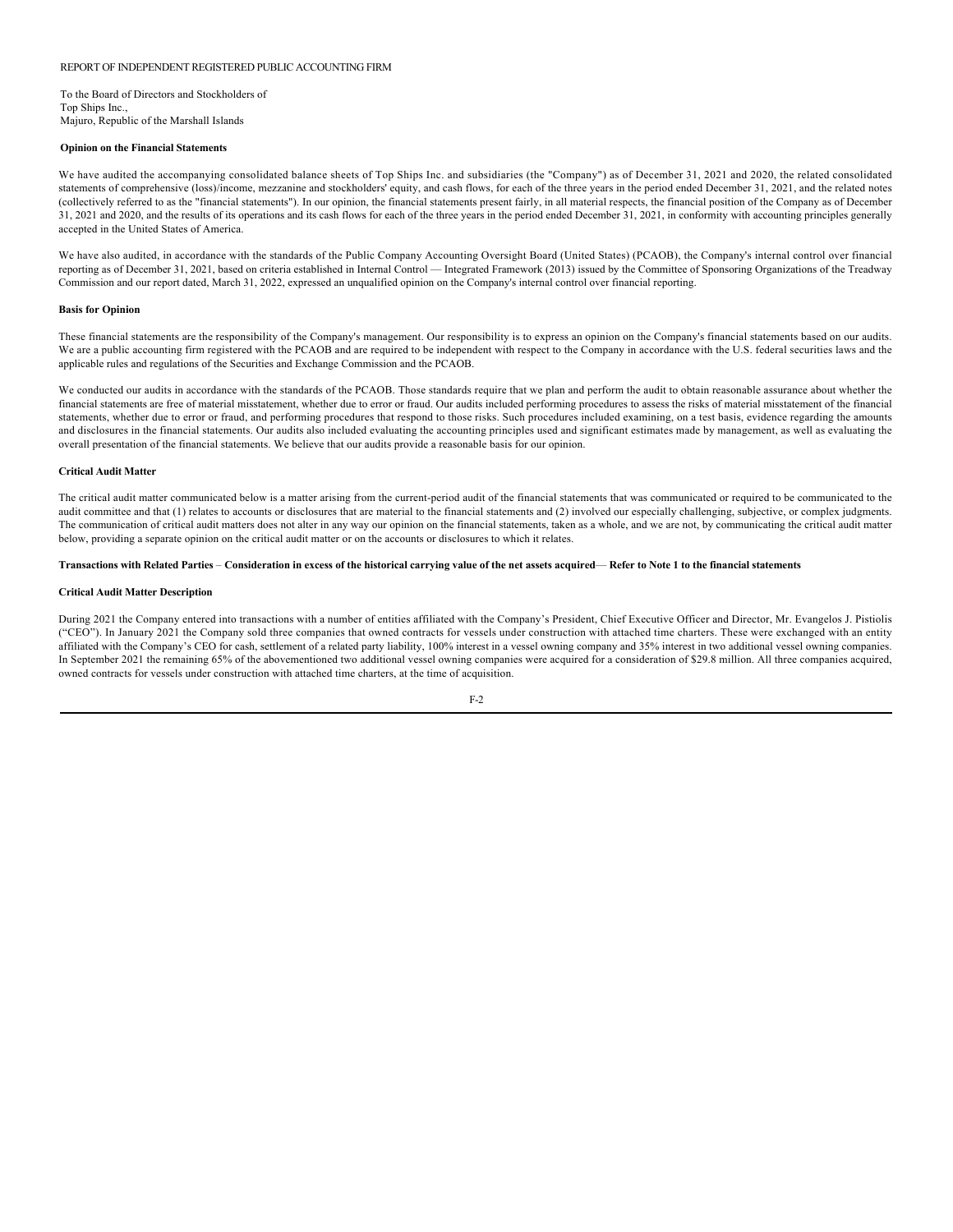The Company accounted for the acquisitions as a transfer of assets between entities under common control and has recognized the vessels at their historical carrying value at the date of transfer. The amount of the consideration in excess of the historical carrying value of the net assets acquired ("excess consideration over acquired assets") is recognized as a reduction to the Company's additional paid in capital.

The Company assessed the excess consideration over acquired assets by obtaining an independent valuation which was used to calculate the net present value of the attached time charters and the fair value of the vessels under construction.

We identified the excess consideration over acquired assets to be a critical audit matter because of the significant judgment involved in estimating the value of the vessels under construction, the attached time charters and the discount rate which was an unobservable input. This required significant audit effort and a high degree of auditor judgment when performing audit procedures to evaluate the reasonableness of the consideration in excess of historical carrying value.

### **How the Critical Audit Matter Was Addressed in the Audit**

Our audit procedures related to the excess consideration over acquired assets included the following:

- We tested the effectiveness of controls over the Company's assessment of excess consideration over acquired assets.
- We evaluated the competence, capabilities and objectivity of the Company's independent valuer.
- We compared the Company's valuation of the vessels under construction and attached time charters to industry data obtained from third party sources and used by market participants.
- We involved our valuation specialists to assess the methodology used and to evaluate the reasonableness of the discount rate by developing an independent discount rate estimate.

/s/ Deloitte Certified Public Accountants S.A.

Athens, Greece

April 15, 2022

We have served as the Company's auditor since 2006.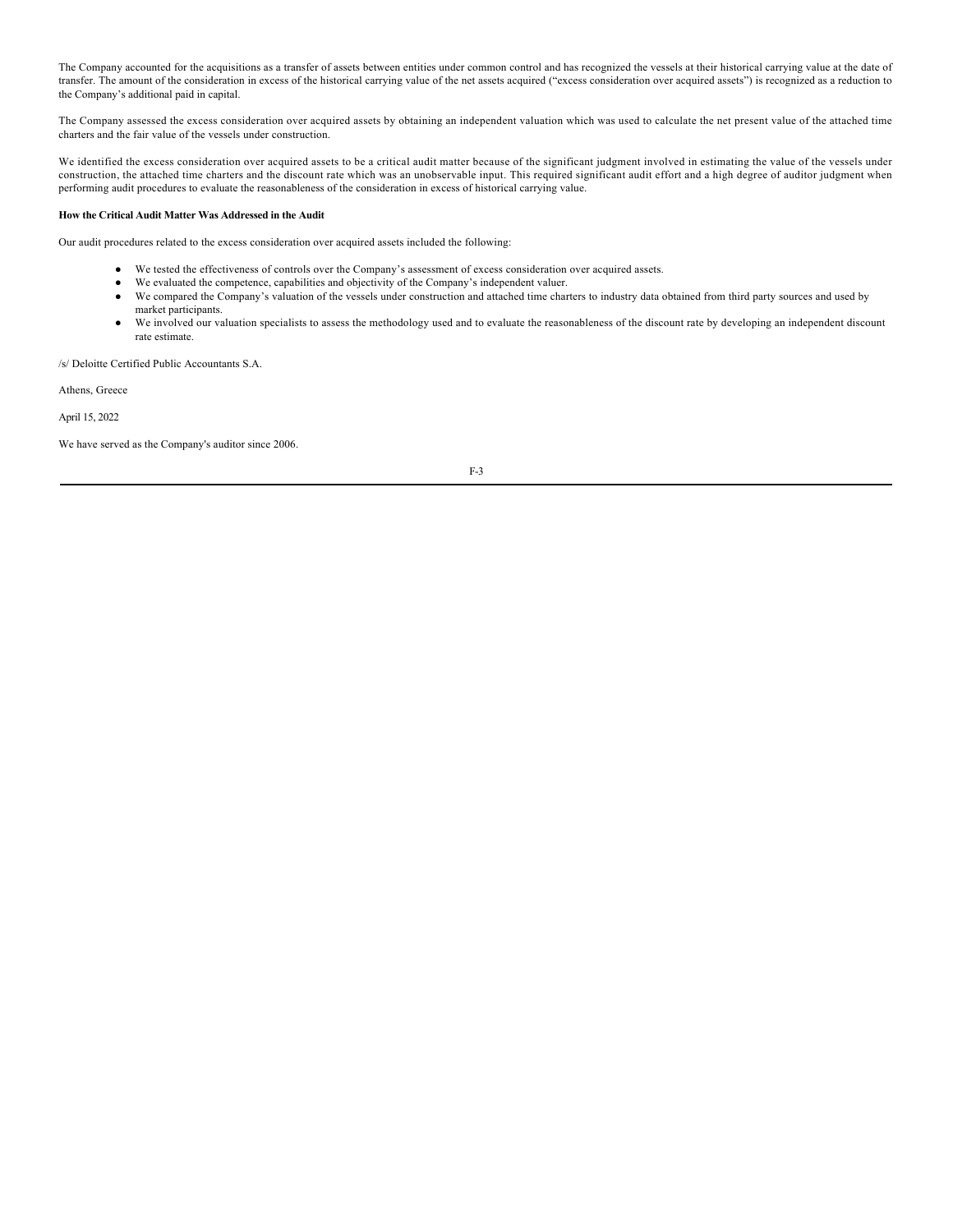### <span id="page-88-0"></span>**TOP SHIPS INC. CONSOLIDATED BALANCE SHEETS DECEMBER 31, 2020 AND 2021**

# **(Expressed in thousands of U.S. Dollars - except share and per share data)**

|                                                                                                                                | December 31,<br>2020 | December 31,<br>2021     |
|--------------------------------------------------------------------------------------------------------------------------------|----------------------|--------------------------|
| <b>ASSETS</b>                                                                                                                  |                      |                          |
| <b>CURRENT ASSETS:</b>                                                                                                         |                      |                          |
| Cash and cash equivalents                                                                                                      | 19,328               | 2,370                    |
| Trade accounts receivable                                                                                                      |                      | 76                       |
| Prepayments and other                                                                                                          | 904                  | 581                      |
| Inventories                                                                                                                    | 514                  | 671                      |
| Vessels held for sale (Note 4c)                                                                                                | 24,340               | 71,636                   |
| <b>Total current assets</b>                                                                                                    | 45,086               | 75,334                   |
| <b>FIXED ASSETS:</b>                                                                                                           |                      |                          |
|                                                                                                                                |                      |                          |
| Advances for vessels under construction (Note 4a)                                                                              | 31,654               | 30,579                   |
| Vessels, net (Note 4b)<br>Right of use assets from operating leases (Note 6)                                                   | 136,292<br>45,222    | 156,585<br>37,279        |
|                                                                                                                                | 548                  | 534                      |
| Other fixed assets, net<br><b>Total fixed assets</b>                                                                           | 213,716              | 224,977                  |
|                                                                                                                                |                      |                          |
| OTHER NON CURRENT ASSETS:                                                                                                      |                      |                          |
| Restricted cash (Note 6 and 7)                                                                                                 | 4,000                | 4,000                    |
| Investments in unconsolidated joint ventures (Note 17)                                                                         | 28,230               | 24,477                   |
| Deposit asset (Note 19)                                                                                                        | 2,000                | 2,000                    |
| <b>Total non-current assets</b>                                                                                                | 34.230               | 30,477                   |
| <b>Total assets</b>                                                                                                            | 293,032              | 330,788                  |
|                                                                                                                                |                      |                          |
| <b>LIABILITIES AND STOCKHOLDERS' EQUITY</b>                                                                                    |                      |                          |
| <b>CURRENT LIABILITIES:</b>                                                                                                    |                      |                          |
| Current portion of long-term debt (Note 7)                                                                                     | 5,324                | 7,205                    |
| Debt related to vessels held for sale (Note 7)                                                                                 |                      | 53,202                   |
| Due to related parties (Note 5)                                                                                                | 5,159                | 29,755                   |
| Accounts payable                                                                                                               | 2,544                | 2,308                    |
| Accrued liabilities                                                                                                            | 959                  | 1,145                    |
| Unearned revenue                                                                                                               | 2,074                | 3,658                    |
| Current portion of derivative financial instruments (Note 14)                                                                  | 66                   |                          |
| Current portion of Operating lease liabilities (Note 6)<br><b>Total current liabilities</b>                                    | 9,288<br>25,414      | 9,815<br>107,088         |
|                                                                                                                                |                      |                          |
| <b>NON-CURRENT LIABILITIES:</b>                                                                                                |                      |                          |
| Non-current portion of long term debt (Note 7)                                                                                 | 99.295               | 90,163                   |
| Non-current portion of Operating lease liabilities (Note 6)                                                                    | 33,805               | 23,948                   |
| Other non-current liabilities                                                                                                  | 300                  | 225                      |
| <b>Total non-current liabilities</b>                                                                                           | 133,400              | 114,336                  |
| <b>COMMITMENTS AND CONTINGENCIES (Note 8)</b>                                                                                  |                      | $\overline{\phantom{a}}$ |
| <b>Total liabilities</b>                                                                                                       |                      |                          |
|                                                                                                                                | 158,814              | 221,424                  |
| <b>MEZZANINE EQUITY:</b>                                                                                                       |                      |                          |
| Preferred stock; 11,264 and 13,452 Series E Shares issued and outstanding at December 31, 2020 and 2021 with \$0.01 par value  |                      |                          |
| (Note $16$ )                                                                                                                   | 13,517               | 16,142                   |
| <b>Total mezzanine equity</b>                                                                                                  | 13,517               | 16,142                   |
| <b>STOCKHOLDERS' EQUITY:</b>                                                                                                   |                      |                          |
| Preferred stock, \$0.01 par value; 20,000,000 shares authorized; of which 100,000 Series D Shares were outstanding at December |                      |                          |
| 31, 2020 and 2021 (Note 9)                                                                                                     | $\mathbf{1}$         | $\mathbf{1}$             |
| Common stock, \$0.01 par value; 1,000,000,000 shares authorized; 39,831,972 shares issued and outstanding at December 31, 2020 |                      |                          |
| and 2021 (Note 9)                                                                                                              | 398<br>465,672       | 398<br>429,577           |
| Additional paid-in capital                                                                                                     | (345,370)            | (336,754)                |
| Accumulated deficit<br>Total stockholders' equity                                                                              | 120,701              | 93,222                   |
|                                                                                                                                |                      |                          |
| Total liabilities, mezzanine equity and stockholders' equity                                                                   | 293,032              | 330,788                  |
|                                                                                                                                |                      |                          |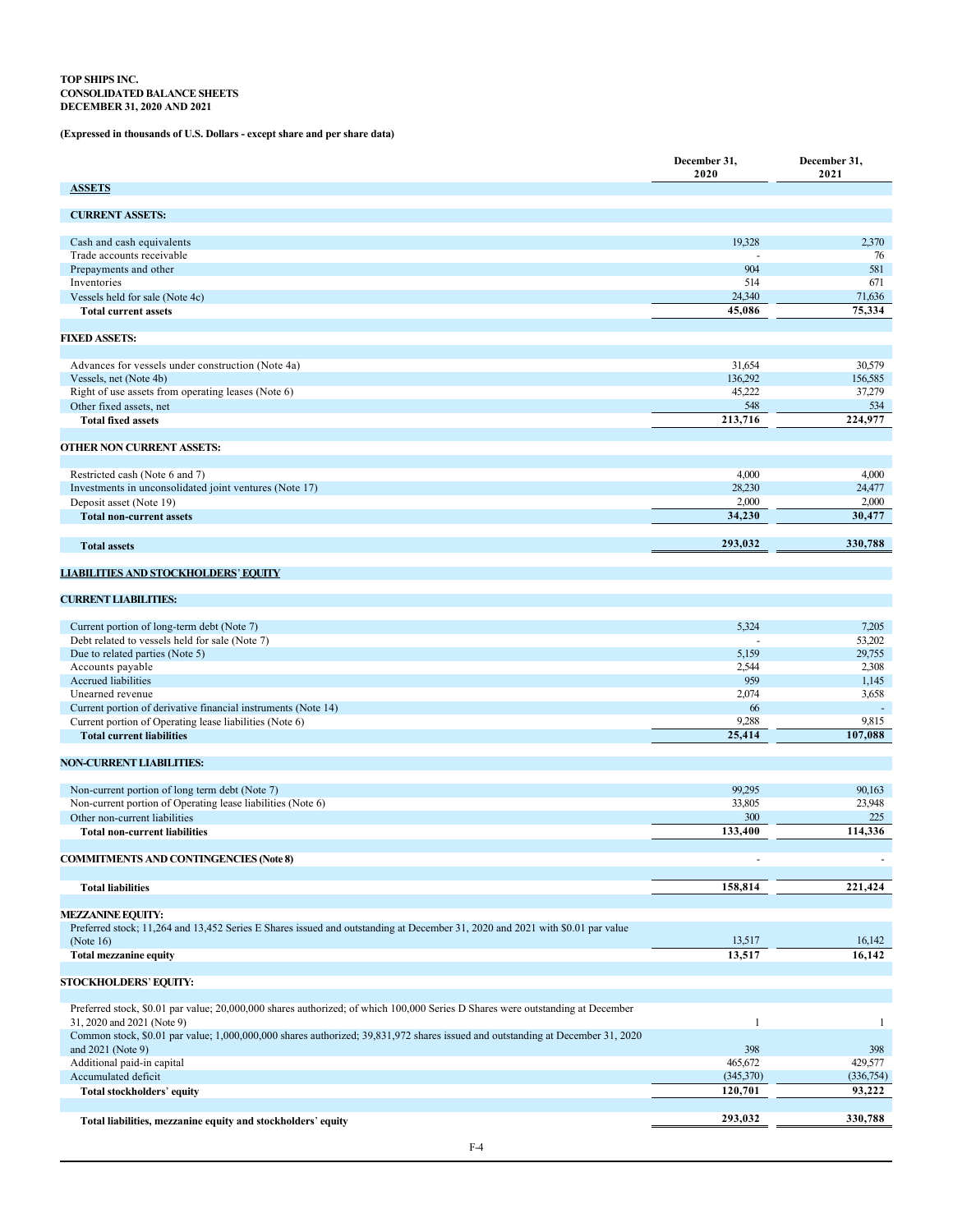# **TOP SHIPS INC.**

### <span id="page-89-0"></span>**CONSOLIDATED STATEMENTS OF COMPREHENSIVE (LOSS)/INCOME FOR THE YEARS ENDED DECEMBER 31, 2019, 2020 and 2021**

**(Expressed in thousands of U.S. Dollars - except share and per share data)**

|                                                                                                       | 2019      | 2020      | 2021     |
|-------------------------------------------------------------------------------------------------------|-----------|-----------|----------|
| <b>Revenues</b> (including \$1,311, \$0 and \$0 respectively, from related party) (Note 18 $\&$ 5)    | 66,088    | 60,222    | 56,367   |
|                                                                                                       |           |           |          |
| <b>EXPENSES:</b>                                                                                      |           |           |          |
| Voyage expenses (including \$829, \$761 and \$705 respectively, to related party) (Note 11)           | 3,038     | 1,994     | 1,317    |
| Operating lease expense (Note 6)                                                                      | 7,054     | 755       | 10,840   |
| Vessel operating expenses (including \$247, \$60 and \$17 respectively, to related party) (Note 11)   | 22,786    | 21,024    | 15,679   |
| Dry-docking costs                                                                                     | 399       | 356       | 361      |
| Vessel depreciation (Note 4b)                                                                         | 12,392    | 13,174    | 7,670    |
| Management fees-related parties (Note 5)                                                              | 2,443     | 5,627     | 2,596    |
| General and administrative expenses (including \$360, \$360 and \$360 respectively, to related party) |           |           |          |
| (Note 5)                                                                                              | 1,730     | 1.932     | 1,943    |
| Other operating loss (Note 15)                                                                        |           | 4,800     |          |
| Loss on sale of vessels (Note 6 and 19)                                                               |           | 12,355    |          |
| Impairment on vessels (Note 19)                                                                       | 12,310    |           | 1,160    |
| <b>Operating income/(loss)</b>                                                                        | 3,936     | (1,795)   | 14,801   |
|                                                                                                       |           |           |          |
| <b>OTHER EXPENSES:</b>                                                                                |           |           |          |
| Interest and finance costs (including \$948, \$0 and \$0 respectively, to related party) (Note 12)    | (18,077)  | (20.956)  | (6,998)  |
| Gain/(Loss) on derivative financial instruments (Note 14)                                             | 1,601     | (814)     | 66       |
| Interest income                                                                                       | 133       | 34        |          |
| Equity gain in unconsolidated joint ventures                                                          | 778       | 713       | 747      |
| Impairment on unconsolidated joint ventures (Note 17)                                                 | (3,144)   |           |          |
| Total other expenses, net                                                                             | (18,709)  | (21, 023) | (6,185)  |
|                                                                                                       |           |           |          |
| Net (loss) / income                                                                                   | (14, 773) | (22, 818) | 8,616    |
| Less: Deemed dividend for beneficial conversion feature of Series E Shares (Note 16)                  | (9, 339)  | (1,067)   | (900)    |
| Less: Deemed dividend equivalents on Series E Shares related to redemption value (Note 16)            | (4, 227)  | (3,099)   | (437)    |
| Less: Series E Shares Dividend (Note 16)                                                              | (2,650)   | (1, 796)  | (1, 883) |
| Net (loss) / income attributable to common shareholders                                               | (30, 989) | (28, 780) | 5,396    |
|                                                                                                       |           |           |          |
| (Loss) / Earnings per common share, basic and diluted (Note 10)                                       | (264.63)  | (1.22)    | 0.14     |
|                                                                                                       |           |           |          |
| Other comprehensive income                                                                            |           |           |          |
| Effective portion of changes in fair value of interest swap contracts (Note 14)                       | (1, 361)  |           |          |
| Total other comprehensive (loss) / income                                                             | (32, 350) | (28, 780) | 5,396    |
| The accompanying notes are an integral part of these consolidated financial statements.               |           |           |          |
|                                                                                                       |           |           |          |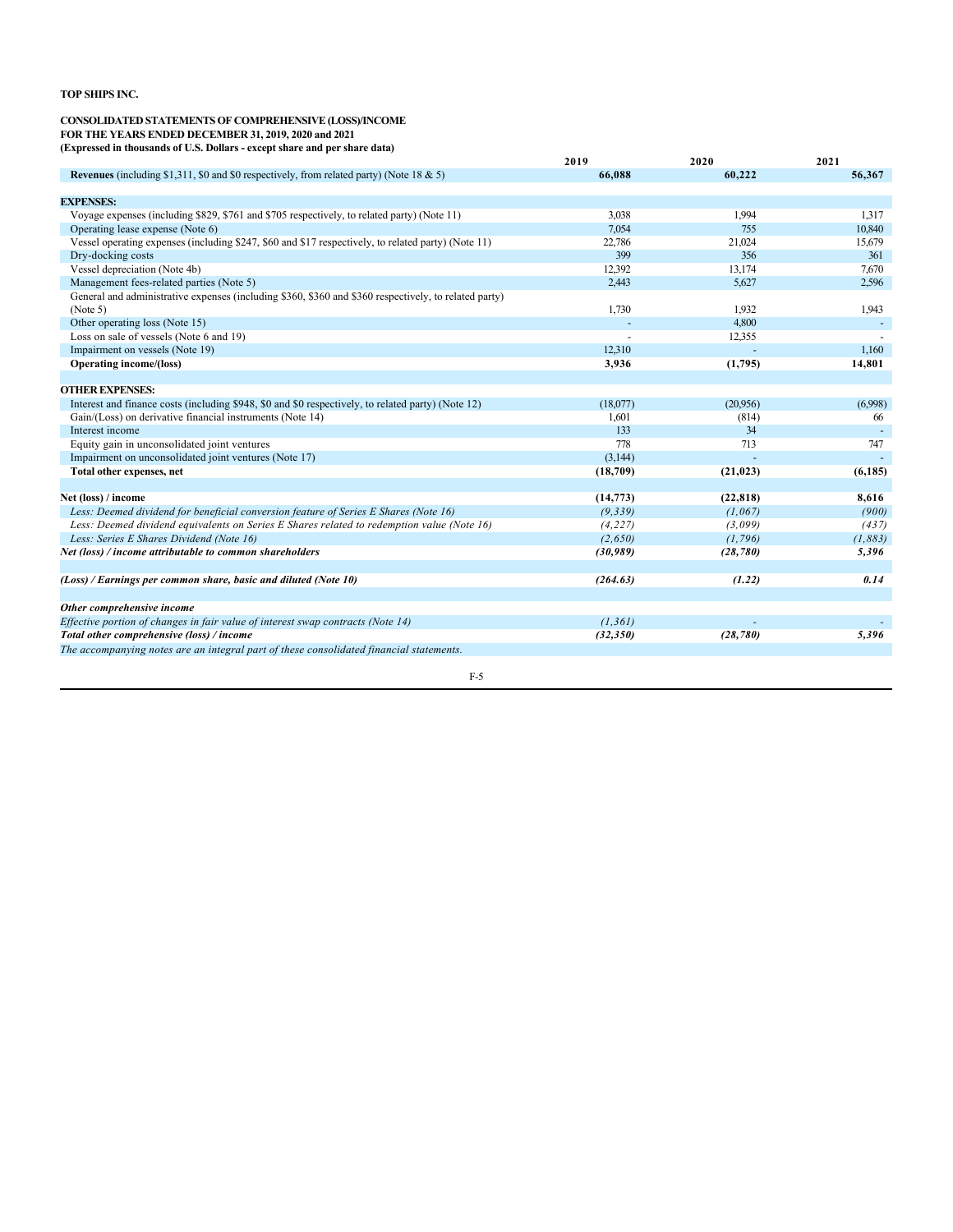### <span id="page-90-0"></span>**TOP SHIPS INC. CONSOLIDATED STATEMENTS OF MEZZANINE AND STOCKHOLDERS**' **EQUITY FOR THE YEARS ENDED DECEMBER 31, 2019, 2020 and 2021 (Expressed in thousands of U.S. Dollars** – **except number of shares and per share data)**

|                                                                                                                     |                                 | <b>Mezzanine Equity</b>         | <b>Preferred Stock</b>   |              | <b>Common Stock</b>    |                |                              | Accumulated                          |                            |                        |                   |
|---------------------------------------------------------------------------------------------------------------------|---------------------------------|---------------------------------|--------------------------|--------------|------------------------|----------------|------------------------------|--------------------------------------|----------------------------|------------------------|-------------------|
|                                                                                                                     | # of                            | Mezzanine                       | # of                     | Par          |                        | Par<br>Value*  | <b>Additional</b><br>Paid-In | Deficit<br>attributable<br>to common | Non-<br>controlling        | Other<br>comprehensive |                   |
| <b>BALANCE, December 31, 2018</b>                                                                                   | <b>Shares</b><br>$\blacksquare$ | <b>Equity</b><br>$\blacksquare$ | <b>Shares</b><br>100,000 | Value<br>1   | # of Shares*<br>46,034 | $\blacksquare$ | Capital*<br>412,059          | stockholders<br>(307,779)            | interest<br>$\blacksquare$ | loss<br>$\sim$         | Total<br>104,281  |
| Net loss                                                                                                            |                                 |                                 | ÷.                       | $\mathbf{r}$ | $\overline{a}$         | $\omega$       | $\blacksquare$               | (14,773)                             | $\blacksquare$             | $\blacksquare$         | (14,773)          |
| Stock-based compensation                                                                                            |                                 |                                 |                          |              |                        |                | (34)                         |                                      |                            |                        | (34)              |
| Issuance of common stock due to<br>exercise of 2018 and 2014                                                        |                                 |                                 |                          |              |                        |                |                              |                                      |                            |                        |                   |
| Warrants (Note 9)                                                                                                   |                                 |                                 |                          |              | 17,375                 | $\bf{0}$       | 4,454                        |                                      |                            |                        | 4,454             |
| Issuance of common stock                                                                                            |                                 |                                 |                          |              |                        |                |                              |                                      |                            |                        |                   |
| pursuant to the September 2019<br>Common Stock Offering and<br>associated Traditional Warrant<br>exercises (Note 9) |                                 |                                 |                          |              | 116,404                | 1              | 9,288                        |                                      |                            |                        | 9,289             |
| Issuance of common stock                                                                                            |                                 |                                 |                          |              |                        |                |                              |                                      |                            |                        |                   |
| pursuant to the November 2019<br>Registered Direct Offering<br>(Note 9)                                             |                                 |                                 |                          |              | 168,000                | 2              | 7,640                        |                                      |                            |                        | 7,642             |
| Initial measurement of Class B                                                                                      |                                 |                                 |                          |              |                        |                |                              |                                      |                            |                        |                   |
| Warrants (Note 14)                                                                                                  |                                 |                                 |                          |              |                        |                | (997)                        |                                      |                            |                        | (997)             |
| Excess of consideration over<br>acquired assets (Note 1)                                                            |                                 |                                 |                          |              |                        |                | (6,701)                      |                                      |                            |                        | (6,701)           |
| Issuance of Series E Shares (Note                                                                                   |                                 |                                 |                          |              |                        |                |                              |                                      |                            |                        |                   |
| 16)                                                                                                                 | 28,158                          | 28,158                          |                          |              |                        |                |                              |                                      |                            |                        |                   |
| Redemptions on Series E Shares                                                                                      | -6                              |                                 |                          |              |                        |                |                              |                                      |                            |                        |                   |
| (Note $16$ )<br>Deemed dividend for Series E                                                                        | 12,434)                         | (14,302)                        |                          |              |                        |                |                              |                                      |                            |                        |                   |
| (Note $16$ )                                                                                                        |                                 | 9,339                           |                          |              |                        |                |                              |                                      |                            |                        |                   |
| Deemed dividend for Series E as                                                                                     |                                 |                                 |                          |              |                        |                |                              |                                      |                            |                        |                   |
| part of exchange                                                                                                    |                                 |                                 |                          |              |                        |                | (9,570)                      |                                      |                            |                        | (9,570)           |
| Deemed dividend equivalents on<br>Series E Shares issued during<br>the period related to                            |                                 |                                 |                          |              |                        |                |                              |                                      |                            |                        |                   |
| redemption value (Note 16)                                                                                          |                                 | 4,227                           |                          |              |                        |                | (4,227)                      |                                      |                            |                        | (4,227)           |
| Repurchase of beneficial                                                                                            |                                 |                                 |                          |              |                        |                |                              |                                      |                            |                        |                   |
| conversion feature with debt<br>extinguishment<br>Beneficial conversion feature of                                  |                                 |                                 |                          |              |                        |                | (8,518)                      |                                      |                            |                        | (8,518)           |
| Series E convertible perpetual                                                                                      |                                 |                                 |                          |              |                        |                |                              |                                      |                            |                        |                   |
| preferred stock (Note 16)                                                                                           |                                 | (9,339)                         |                          |              |                        |                | 9,339                        |                                      |                            |                        | 9,339             |
| Series E Dividends (Note 16)<br>Reversal of equity offering costs                                                   |                                 |                                 |                          |              |                        |                | (2,650)                      |                                      |                            |                        | (2,650)           |
| accrued not payable                                                                                                 |                                 |                                 |                          |              |                        |                | 1,500                        |                                      |                            |                        | 1,500             |
| Other comprehensive loss                                                                                            |                                 |                                 |                          |              |                        |                |                              |                                      |                            | (1,361)                | (1,361)           |
| <b>BALANCE, December 31, 2019</b>                                                                                   | 15,724                          | 18,083                          | 100,000                  | $\mathbf{1}$ | 347,813                | 3              | 411,583                      | (322, 552)                           | ä,                         | (1,361)                | 87,674            |
| Net loss<br>Stock-based compensation                                                                                |                                 |                                 |                          |              |                        |                | (34)                         | (22, 818)                            |                            |                        | (22, 818)<br>(34) |
| Issuance of common stock                                                                                            |                                 |                                 |                          |              |                        |                |                              |                                      |                            |                        |                   |
| pursuant to equity offerings<br>(Note 9)                                                                            |                                 |                                 |                          |              | 39,416,959             | 394            | 120,784                      |                                      |                            |                        | 121,178           |
| Cashless exercises of Class A<br>Warrants (Note 9)                                                                  |                                 |                                 |                          |              | 67,200                 | -1             | (1)                          |                                      |                            |                        |                   |
| Issuance of Series E Shares (Note                                                                                   |                                 |                                 |                          |              |                        |                |                              |                                      |                            |                        |                   |
| 16)                                                                                                                 | 14,350                          | 14,350                          |                          |              |                        |                |                              |                                      |                            |                        |                   |
| Deemed dividend equivalents on<br>Series E Shares issued during<br>the period related to                            |                                 |                                 |                          |              |                        |                |                              |                                      |                            |                        |                   |
| redemption value                                                                                                    |                                 | 3,099                           |                          |              |                        |                | (3,099)                      |                                      |                            |                        | (3,099)           |
| Redemptions of Series E Shares<br>(Note $16$ )                                                                      | (21, 364)                       | (24, 569)                       |                          |              |                        |                |                              |                                      |                            |                        |                   |
| Reversal of costs related to<br>equity offerings                                                                    |                                 |                                 |                          |              |                        |                | 235                          |                                      |                            |                        | 235               |
| Excess of consideration over<br>carrying value of acquired                                                          |                                 |                                 |                          |              |                        |                |                              |                                      |                            |                        |                   |
| assets (Note 1)<br>Dividends of Series E shares                                                                     |                                 |                                 |                          |              |                        |                | (62,000)                     |                                      |                            |                        | (62,000)          |
| (Note $16$ )                                                                                                        | 2,554                           | 2,554                           |                          |              |                        |                | (1,796)                      |                                      |                            |                        | (1,796)           |
| Beneficial conversion feature<br>related to the issuance of                                                         |                                 |                                 |                          |              |                        |                |                              |                                      |                            |                        |                   |
| Series E Shares<br>Deemed dividend related to<br>beneficial conversion feature of                                   |                                 | (1,067)                         |                          |              |                        |                | 1,067                        |                                      |                            |                        | 1,067             |
| Series E Shares<br>Reversal of Other comprehensive                                                                  |                                 | 1,067                           |                          |              |                        |                | (1,067)                      |                                      |                            |                        | (1,067)           |
| loss (Note 14)                                                                                                      |                                 |                                 |                          |              |                        |                |                              |                                      |                            | 1,361                  | 1,361             |
| <b>BALANCE, December 31, 2020</b><br>Net Income                                                                     | 11,264                          | 13,517                          | 100,000                  | $\mathbf{1}$ | 39,831,972             | 398            | 465,672                      | (345,370)<br>8,616                   |                            | $\Box$                 | 120,701<br>8,616  |
| Stock-based compensation                                                                                            |                                 |                                 |                          |              |                        |                | (34)                         |                                      |                            |                        | (34)              |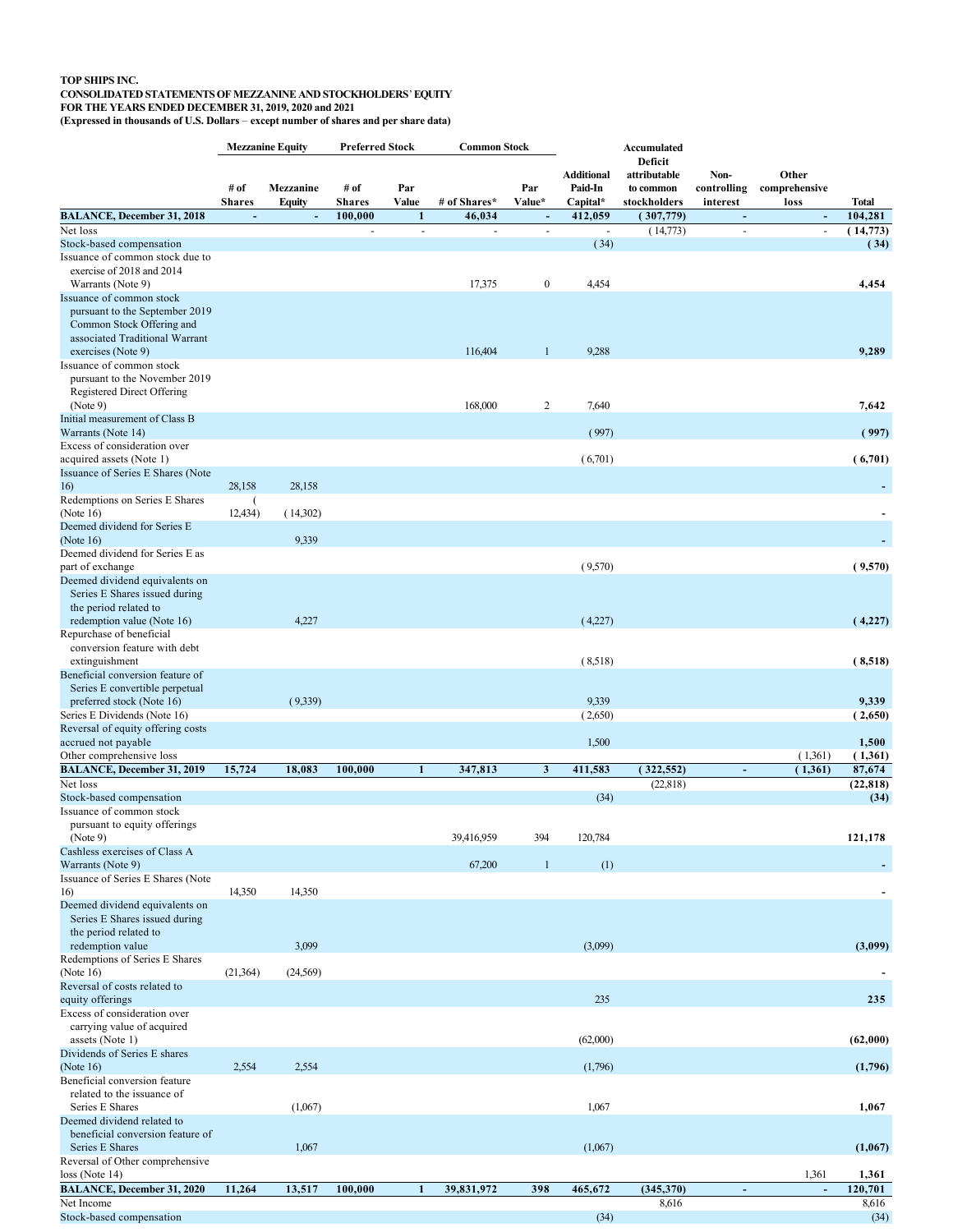| Issuance of Series E Shares (Note |        |        |         |            |     |          |            |          |
|-----------------------------------|--------|--------|---------|------------|-----|----------|------------|----------|
| 16)                               | 2,188  | 2,188  |         |            |     |          |            |          |
| Deemed dividend equivalents on    |        |        |         |            |     |          |            |          |
| Series E Shares issued during     |        |        |         |            |     |          |            |          |
| the period related to             |        |        |         |            |     |          |            |          |
| redemption value                  |        | 437    |         |            |     | (437)    |            | (437)    |
| Dividends of Series E shares      |        |        |         |            |     |          |            |          |
| (Note $16$ )                      |        |        |         |            |     | (1,883)  |            | (1,883)  |
| Beneficial conversion feature     |        |        |         |            |     |          |            |          |
| related to the issuance of        |        |        |         |            |     |          |            |          |
| Series E Shares                   |        | (900)  |         |            |     | 900      |            | 900      |
| Deemed dividend related to        |        |        |         |            |     |          |            |          |
| beneficial conversion feature of  |        |        |         |            |     |          |            |          |
| Series E Shares                   |        | 900    |         |            |     | (900)    |            | (900)    |
| Excess of consideration over      |        |        |         |            |     |          |            |          |
| carrying value of acquired        |        |        |         |            |     |          |            |          |
| assets (Note 1)                   |        |        |         |            |     | (33,741) |            | (33,741) |
| <b>BALANCE, December 31, 2021</b> | 13,452 | 16,142 | 100,000 | 39,831,972 | 398 | 429,577  | (336, 754) | 93,222   |

The accompanying notes are an integral part of these consolidated financial statements.

\*Adjusted to reflect the reverse stock split effected in August 2020 (see Note 1)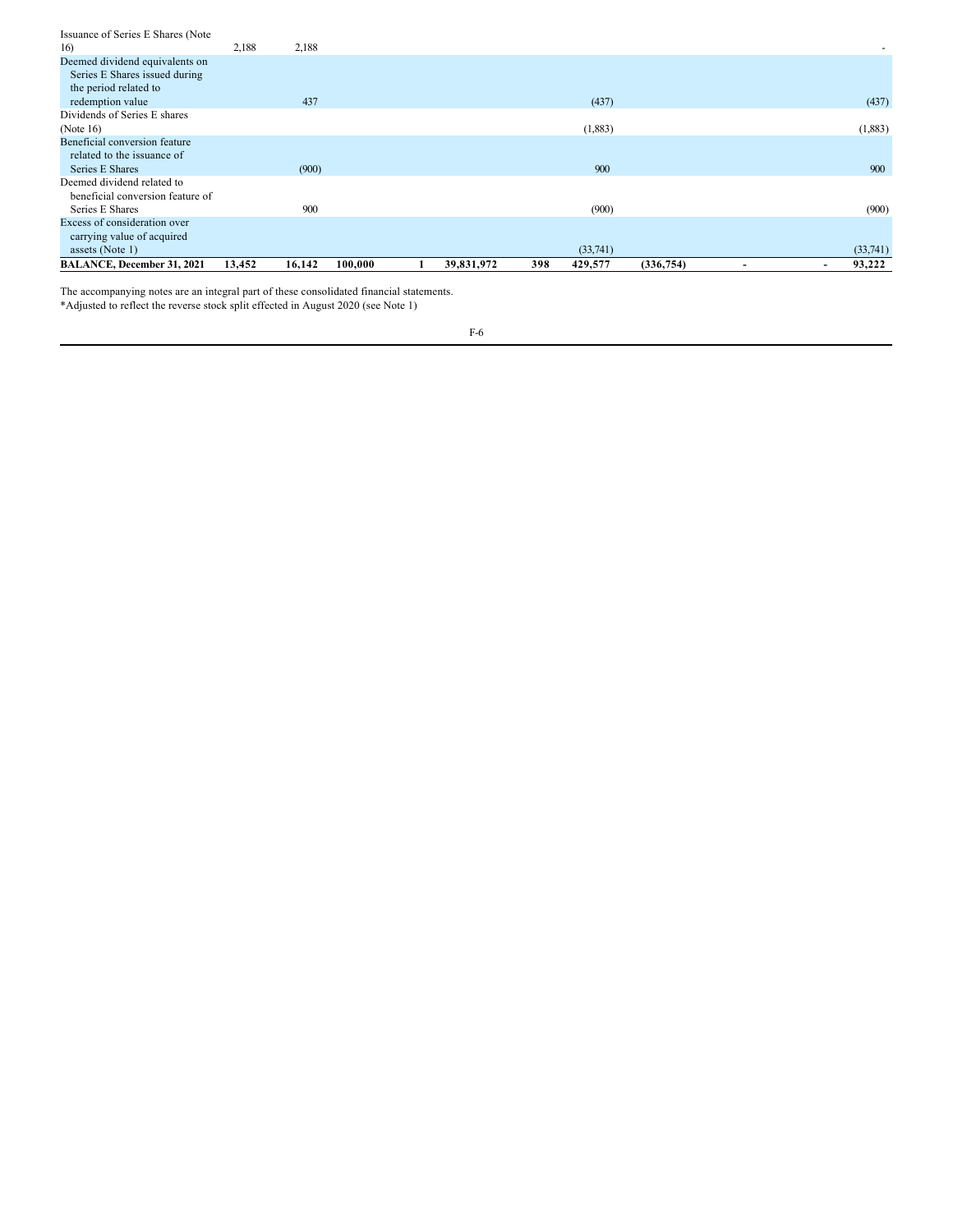#### <span id="page-92-0"></span>**TOP SHIPS INC. CONSOLIDATED STATEMENTS OF CASH FLOWS FOR THE YEARS ENDED DECEMBER 31, 2019, 2020 and 2021 (Expressed in thousands of U.S. Dollars)**

|                                                                                                                                                                               | 2019                  | 2020                           | 2021          |
|-------------------------------------------------------------------------------------------------------------------------------------------------------------------------------|-----------------------|--------------------------------|---------------|
| <b>Cash Flows from Operating Activities:</b>                                                                                                                                  |                       |                                |               |
| Net (loss) / income                                                                                                                                                           | (14,773)              | (22,818)                       | 8,616         |
| Adjustments to reconcile net (loss)/income to net cash provided by operating activities:                                                                                      |                       |                                |               |
| Vessel depreciation<br>Other fixed assets depreciation                                                                                                                        | 12,392<br>50          | 13,174<br>36                   | 7,670<br>14   |
| Equity (gains) in unconsolidated joint ventures                                                                                                                               | (778)                 | (713)                          | (747)         |
| Dividends from cumulative earnings of joint venture                                                                                                                           |                       |                                | 1,524         |
| Amortization and write off of deferred financing costs                                                                                                                        | 1,812                 | 6,311                          | 840           |
| Amortization of debt discount                                                                                                                                                 | 324                   |                                |               |
| Stock-based compensation expense                                                                                                                                              | (34)                  | (34)                           | (34)          |
| Change in fair value of derivative financial instruments                                                                                                                      | (1, 457)              | 790                            | (66)          |
| Amortization of Right of use assets from operating leases                                                                                                                     | 5,727                 | 543                            | 7,943         |
| Impairment on unconsolidated joint ventures                                                                                                                                   | 3,144                 |                                |               |
| Impairment on vessels<br>Loss on sale of other fixed assets                                                                                                                   | 12,310                | $\overline{\phantom{a}}$<br>36 | 1,160         |
| Loss on sale of vessels                                                                                                                                                       | $\overline{a}$        | 12,355                         | $\omega$      |
| (Increase)/Decrease in:                                                                                                                                                       |                       |                                |               |
| Trade accounts receivable                                                                                                                                                     | 173                   | 642                            | (76)          |
| Inventories                                                                                                                                                                   | (385)                 | 334                            | (157)         |
| Prepayments and other                                                                                                                                                         | 180                   | (198)                          | 323           |
| Due from related parties                                                                                                                                                      | 75                    |                                | ÷,            |
| Increase/(Decrease) in:                                                                                                                                                       |                       |                                |               |
| Due to related parties                                                                                                                                                        | (1,781)               | 2,097                          | (2,797)       |
| Accounts payable                                                                                                                                                              | 1,462                 | (2,083)                        | (123)         |
| Other non-current liabilities<br>Accrued liabilities                                                                                                                          | 1,665                 | 300<br>(2,803)                 | (75)<br>(207) |
| Unearned revenue                                                                                                                                                              | 3,337                 | (1,263)                        | 1,584         |
| Operating lease liabilities                                                                                                                                                   | (4,249)               | (666)                          | (9, 331)      |
| <b>Net Cash provided by Operating Activities</b>                                                                                                                              | 19,194                | 6,040                          | 16,061        |
|                                                                                                                                                                               |                       |                                |               |
| <b>Cash Flows used in Investing Activities:</b>                                                                                                                               |                       |                                |               |
| Advances for vessels under construction and capitalized expenses                                                                                                              | (155,090)             | (120, 858)                     | (115,513)     |
| Vessel acquisitions                                                                                                                                                           | (48, 140)             |                                |               |
| Investments in unconsolidated joint ventures (2017 Joint Venture – see Note 17)                                                                                               | ÷.                    | 19,555                         | $\omega$      |
| Investments in unconsolidated joint ventures (2020 Joint Venture – see Note 17)<br>Returns of investments in unconsolidated joint ventures (2020 Joint Venture – see Note 17) | ä,                    | (27, 454)                      | 2,976         |
| Net proceeds from vessel sales                                                                                                                                                | ÷.                    | 310,016                        | 35,886        |
| (Acquisitions) / Sales of other fixed assets, net                                                                                                                             | (36)                  | 35                             |               |
| Net Cash (used in)/Provided by Investing Activities                                                                                                                           | (203, 266)            | 181,294                        | (76, 651)     |
|                                                                                                                                                                               |                       |                                |               |
| <b>Cash Flows from Financing Activities:</b>                                                                                                                                  |                       |                                |               |
| Proceeds from debt                                                                                                                                                            | 252,969               | 60,200                         | 74,800        |
| Proceeds from short-term debt                                                                                                                                                 | 6,760                 |                                |               |
| Principal payments and prepayments of debt<br>Redemption of Series E Shares                                                                                                   | (50, 466)             | (269, 621)                     | (28,313)      |
| Prepayment of short term debt                                                                                                                                                 | (14,302)<br>(20, 280) | (24, 568)                      |               |
| Consideration paid in excess of purchase price over book value of vessels                                                                                                     |                       | (60, 850)                      |               |
| Proceeds from issuance of common stock                                                                                                                                        | 18,892                | 129,660                        |               |
| Proceeds from warrant exercises                                                                                                                                               | 4,619                 |                                |               |
| Equity offering issuance costs                                                                                                                                                | (1,859)               | (8,868)                        |               |
| Payment of financing costs                                                                                                                                                    | (6, 647)              | (1, 851)                       | (1,076)       |
| Derivative financial instrument termination payments                                                                                                                          | (5)                   | (1,379)                        |               |
| Dividends of Series E Shares                                                                                                                                                  | 189,681               |                                | (1,779)       |
| Net Cash provided by/(used in) Financing Activities                                                                                                                           |                       | (177, 277)                     | 43,632        |
| Net increase/(decrease) in cash and cash equivalents and restricted cash                                                                                                      | 5,609                 | 10,057                         | (16,958)      |
|                                                                                                                                                                               |                       |                                |               |
| Cash and cash equivalents and restricted cash at beginning of year                                                                                                            | 7,662                 | 13,271                         | 23,328        |
|                                                                                                                                                                               |                       |                                |               |
| Cash and cash equivalents and restricted cash at end of the year                                                                                                              | 13,271                | 23,328                         | 6,370         |
|                                                                                                                                                                               |                       |                                |               |
| Cash breakdown<br>Cash and cash equivalents                                                                                                                                   | 4,412                 | 19,328                         | 2,370         |
| Restricted cash, current                                                                                                                                                      | 859                   |                                |               |
| Restricted cash, non-current                                                                                                                                                  | 8,000                 | 4,000                          | 4,000         |
| SUPPLEMENTAL CASH FLOW INFORMATION                                                                                                                                            |                       |                                |               |
|                                                                                                                                                                               |                       |                                |               |
| Capital expenditures included in Accounts payable/Accrued liabilities/Due to related parties                                                                                  | 533                   | 388                            | 1,530         |
| Interest paid, net of capitalized interest                                                                                                                                    | 14,866                | 18,309                         | 7,412         |
| Finance fees included in Accounts payable/Accrued liabilities/Due to related parties                                                                                          | 759                   | 23                             | 151           |
| Equity issuance costs included in liabilities                                                                                                                                 | 386                   |                                | $\Box$        |
| Unpaid Excess of consideration over carrying value of acquired assets included in Due to Related                                                                              |                       |                                |               |
| Parties (Note 1)<br>Beneficial conversion feature of Series E perpetual convertible preferred stock (Note 16)                                                                 | 6,701<br>9,339        | 1,150<br>1,067                 | 27,562<br>900 |
| Settlement of related party debt, interest, finance fees, Excess consideration over acquired assets,                                                                          |                       |                                |               |
| capital expenditures and dividends with issuance of Series E Shares (Note 16)                                                                                                 | 28,158                | 16,904                         | 2,188         |
| Dividends payable included in Due to related parties (Note 16)                                                                                                                | 1,621                 | 864                            | 968           |
| Transfer of right of use asset balances after operating lease termination to Vessels, net                                                                                     | 3,800                 |                                |               |
| Carrying value of net assets of companies acquired (Note 1)                                                                                                                   | 7,649                 |                                | 8,933         |
| Reversal of equity offering costs not payable                                                                                                                                 | 1,500                 | 235                            |               |
| Prepaid rent of Navigare Lease included in initial measurement                                                                                                                |                       | 2,006                          |               |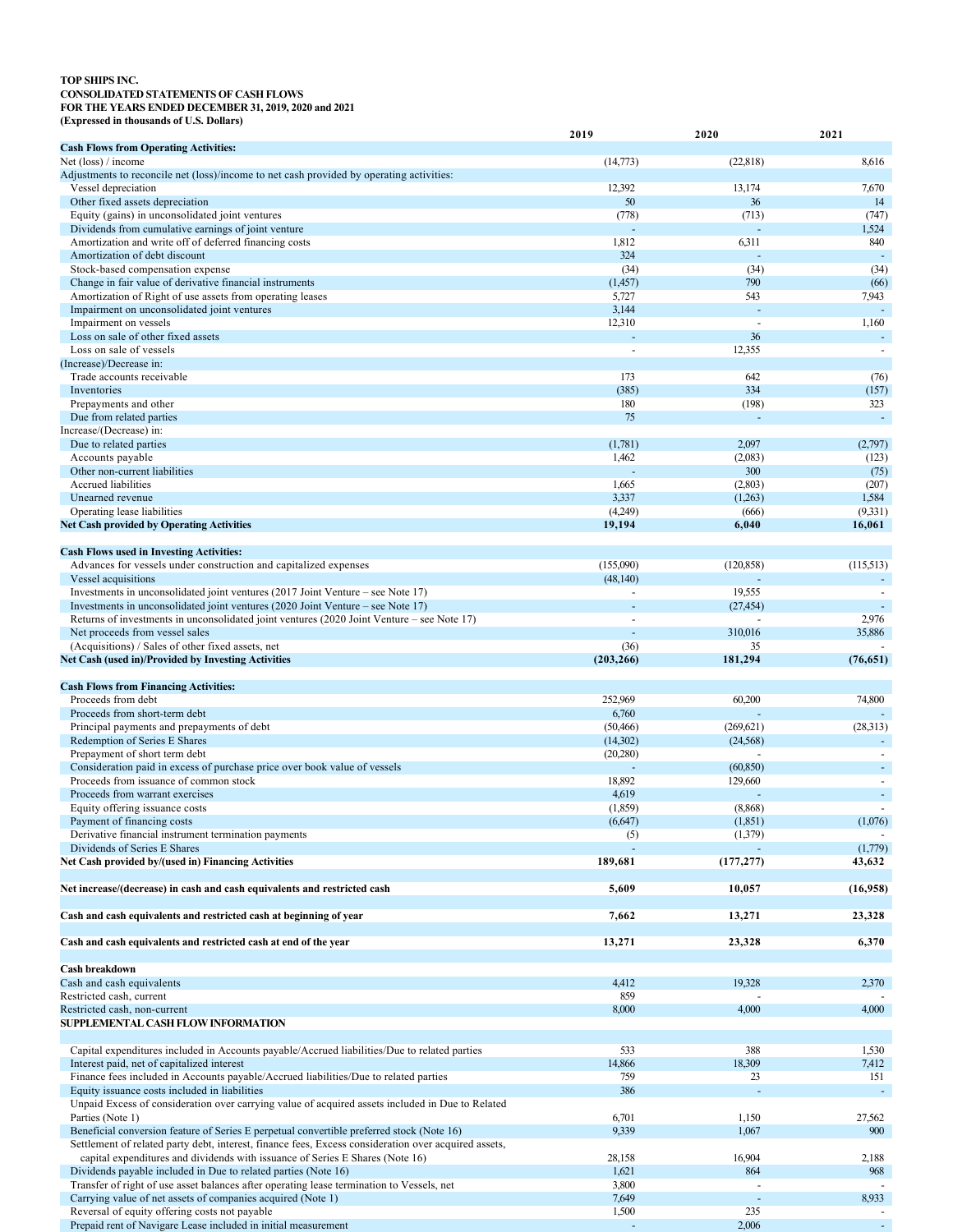The accompanying notes are an integral part of these consolidated financial statements.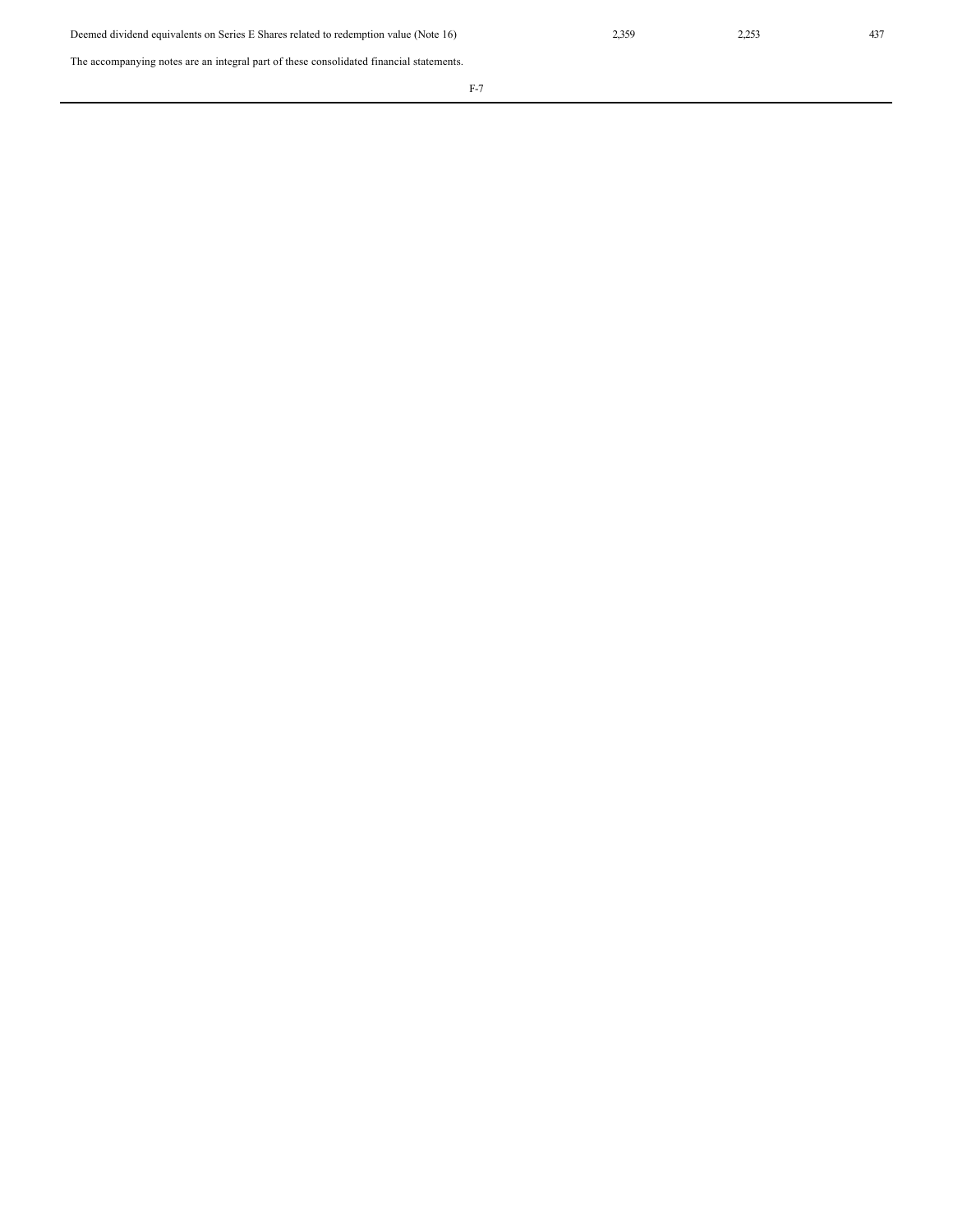## <span id="page-94-0"></span>**1. Basis of Presentation and General Information:**

The consolidated financial statements include the accounts of Top Ships Inc. (formerly Top Tankers Inc. and Ocean Holdings Inc.) and its wholly owned subsidiaries (collectively the "Company"). Ocean Holdings Inc. was formed on January 10, 2000, under the laws of Marshall Islands and was renamed to Top Tankers Inc. and Top Ships Inc. in May 2004 and December 2007, respectively. The Company is an international provider of worldwide oil, petroleum products and chemicals transportation services.

As of December 31, 2021, the Company was the sole owner of all outstanding shares of the following subsidiary companies. The following list is not exhaustive as the Company has other subsidiaries relating to vessels that have been sold and that remain dormant for the periods presented in these consolidated financial statements as well as intermediary companies that own shipowning companies that are 100% subsidiaries of the Company.

|                  | <b>Companies</b>                                                                                                                           | Date of<br><b>Incorporation</b> |                                    | Country of<br><i>Incorporation</i> | Activity                      |
|------------------|--------------------------------------------------------------------------------------------------------------------------------------------|---------------------------------|------------------------------------|------------------------------------|-------------------------------|
|                  | Top Tanker Management Inc.                                                                                                                 | May 2004                        |                                    | Marshall Islands                   | Management company            |
|                  | <b>Wholly owned Shipowning</b><br>Companies ("SPC") with vessels in<br>operation during years ended<br>December 31, 2019, 2020 and<br>2021 | Date of<br><b>Incorporation</b> | Country of<br><b>Incorporation</b> | <b>Vessel</b>                      | <b>Delivery Date</b>          |
| $\boldsymbol{I}$ | Monte Carlo 71 Shipping<br>Company Limited                                                                                                 | June 2014                       | Marshall Islands                   | M/T Stenaweco Energy               | July 2014 (sold in 2020)      |
| $\overline{c}$   | Monte Carlo One Shipping<br>Company Ltd                                                                                                    | June 2012                       | Marshall Islands                   | <b>M/T</b> Stenaweco Evolution     | March 2015 (sold in 2020)     |
| 3                | Monte Carlo Seven Shipping<br>Company Limited                                                                                              | April 2013                      | Marshall Islands                   | M/T Stenaweco Excellence           | May 2016 (sold in 2020)       |
| $\overline{4}$   | Monte Carlo Lax Shipping<br>Company Limited                                                                                                | May 2013                        | Marshall Islands                   | M/T Nord Valiant                   | August 2016 (sold in 2021)    |
| 5                | Monte Carlo 37 Shipping<br>Company Limited                                                                                                 | September 2013                  | Marshall Islands                   | M/T Eco Fleet                      | July 2015 (sold in 2020)      |
| 6                | Monte Carlo 39 Shipping<br>Company Limited                                                                                                 | December 2013                   | Marshall Islands                   | <b>M/T</b> Eco Revolution          | January 2016 (sold in 2020)   |
| $\overline{7}$   | Eco Seven Inc.                                                                                                                             | February 2017                   | Marshall Islands                   | M/T Stenaweco Elegance             | February 2017 (sold in 2020)  |
| 8                | Astarte International Inc.                                                                                                                 | April 2017                      | Marshall Islands                   | M/T Eco Palm Desert                | September 2018 (sold in 2020) |
| 9                | PCH77 Shipping Company<br>Limited                                                                                                          | September 2017                  | Marshall Islands                   | M/T Eco California                 | January 2019 (sold in 2020)   |
| 10               | PCH Dreaming Inc.                                                                                                                          | January 2018                    | Marshall Islands                   | M/T Eco Marina Del Rav             | March 2019                    |
| 11               | South California Inc.                                                                                                                      | January 2018                    | Marshall Islands                   | M/T Eco Bel Air                    | April 2019 (sold in 2020)     |
|                  | Malibu Warrior Inc.                                                                                                                        | January 2018                    | Marshall Islands                   | M/T Eco Beverly Hills              | May 2019 (sold in 2020)       |
|                  | 13 Santa Catalina Inc.                                                                                                                     | December 2018                   | Marshall Islands                   | M/T Eco Los Angeles                | February 2020                 |
|                  | 14 Santa Monica Marine Inc.                                                                                                                | December 2018                   | Marshall Islands                   | M/T Eco City of Angels             | February 2020                 |
|                  | 15 Roman Empire Inc.                                                                                                                       | February, 2020                  | Marshall Islands                   | <b>Eco West Coast</b>              | March 2021                    |
|                  | 16 Athenean Empire Inc.                                                                                                                    | February, 2020                  | Marshall Islands                   | Eco Malibu                         | May 2021                      |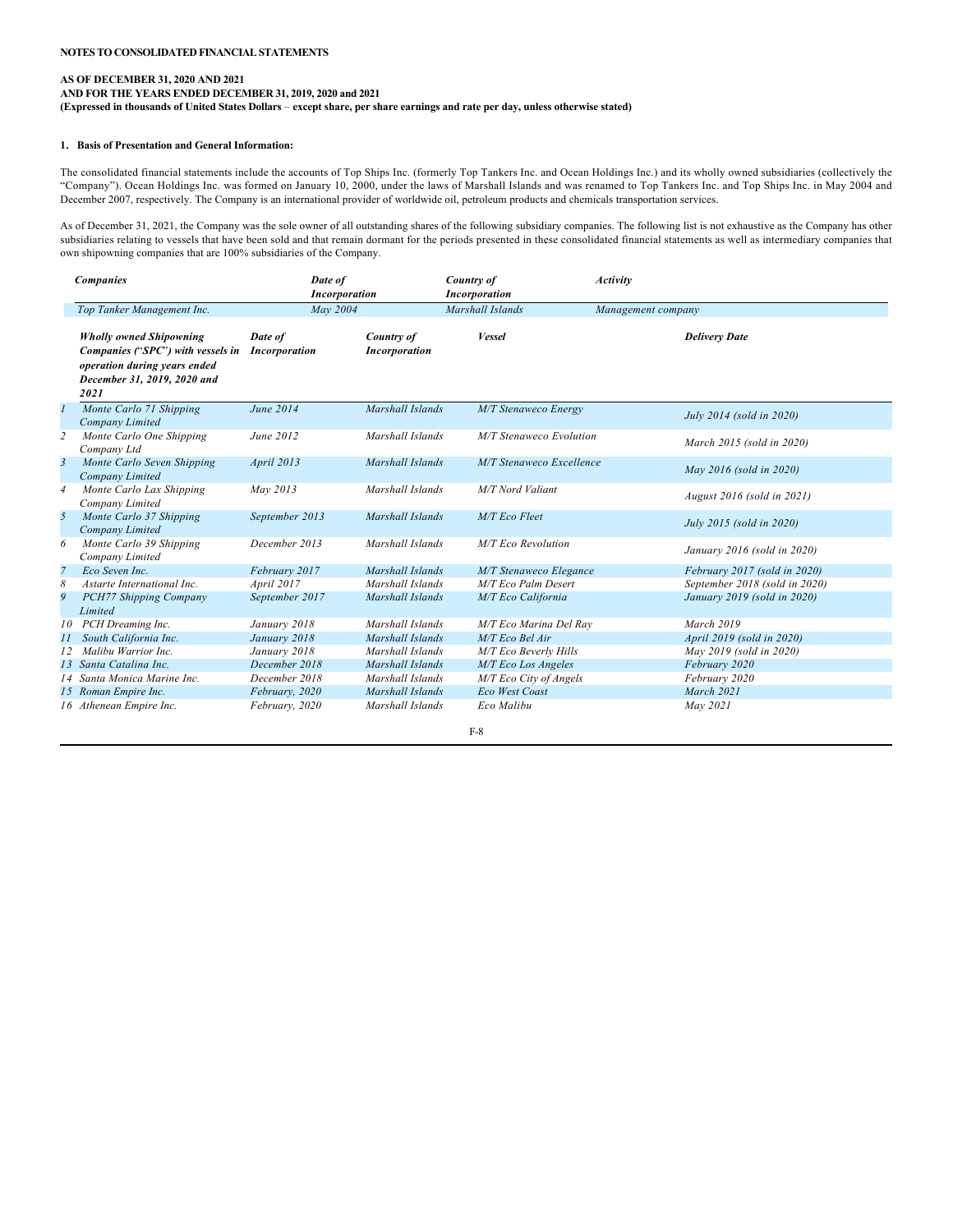# **AS OF DECEMBER 31, 2020 AND 2021**

# **AND FOR THE YEARS ENDED DECEMBER 31, 2019, 2020 and 2021**

**(Expressed in thousands of United States Dollars** – **except share, per share earnings and rate per day, unless otherwise stated)**

| <b>Wholly owned SPCs with vessels</b><br>under construction during year<br>ended December 31, 2021 | Date of<br><i>Incorporation</i> | Country of<br><i>Incorporation</i> | <b>Vessel</b>                     | <b>Delivery Date</b> |
|----------------------------------------------------------------------------------------------------|---------------------------------|------------------------------------|-----------------------------------|----------------------|
| Julius Caesar Inc.                                                                                 | May. 2020                       | Marshall Islands                   | Julius Caesar (Hull No. 3213)     | January 2022         |
| 2 Legio X Inc.                                                                                     | December, 2020                  | Marshall Islands                   | Legio X Equestris (Hull No. 3214) | March 2022           |
| 3 Eco Oceano Ca Inc.                                                                               | December, 2020                  | Marshall Islands                   | Eco Oceano Ca (Hull No. 871)      | March 2022           |

As of December 31, 2019, 2020 and 2021, the Company was the owner of 50% of outstanding shares of the following companies.

| SPC                        | Date of       | Country of           | <b>Vessel</b>         | <b>Built Date</b>         |
|----------------------------|---------------|----------------------|-----------------------|---------------------------|
|                            | Incorporation | <i>Incorporation</i> |                       |                           |
| 1 City of Athens Pte. Ltd. | November 2016 | Singapore            | M/T Eco Holmby Hills  | March 2018 (sold in 2020) |
| 2 Eco Nine Pte, Ltd.       | March 2015    | Singapore            | M/T Eco Palm Springs  | May 2018 (sold in 2020)   |
| 3 California 19 Inc.       | May 2019      | Marshall Islands     | M/T Eco Yosemite Park | March 2020                |
| 4 California 20 Inc.       | May 2019      | Marshall Islands     | M/T Eco Joshua Park   | March 2020                |

On December 18, 2019 the Company acquired 100% of the issued and outstanding shares of Santa Catalina Inc. and Santa Monica Inc. two Marshall Islands companies that had entered into new building contracts for two high specification 50,000 dwt Medium Range ("MR") product/chemical tankers (M/T Eco Los Angeles and M/T Eco City of Angels) under construction at that time in Hyundai Mipo Dockyard Co., Ltd. in South Korea which were delivered in February 2020. The Company acquired the shares from an entity affiliated with the Company's Chief Executive Officer, Director and President, Mr. Evangelos J. Pistiolis, for an aggregate purchase price of \$14,350, of which \$7,515 was paid upon purchase of the vessel owning companies and the remaining \$6,835 was paid upon delivery of the vessels from the shipyard. The transaction specified that following each vessel's delivery, each vessel was going to enter into a time charter with Trafigura Maritime Logistics Pte Ltd ("Trafigura") for a firm duration of three years at a gross daily rate of \$17,500, with a charterer's option to extend for two additional years at \$18,750 and \$20,000, respectively. Both acquired companies had already advanced \$7,515 of shipyard installments and \$134 of capitalized expenses for the construction of said newbuilding vessels.

On May 6, 2020, the Company acquired for \$18,000 from a company affiliated with Mr. Evangelos J. Pistiolis a 100% ownership interest in three Marshall Island companies (the "MR Transaction") that each had a newbuilding contract for the construction of one scrubber-fitted 50,000 dwt eco MR product/chemical tanker, under construction at that time in Hyundai Mipo shipyard in South Korea, with attached time charters. The vessels, M/T Eco Van Nuys (Hull No 2789), M/T Eco Santa Monica (Hull No 2790) and M/T Eco Venice Beach (Hull No 2791) were scheduled to be delivered in the first quarter of 2021. Each of the three product tankers had time charters with Central Tankers Chartering Inc, a company affiliated with Mr. Evangelos J. Pistiolis, for a firm term of five years at a gross daily rate of \$16,200, with a charterer's option to extend for two additional years at \$17,200 and \$18,200 (see Note 5), scheduled to commence upon delivery of each vessel. Of the consideration payable, \$16,850 was paid in the year ended December 31, 2020 and the remaining \$1,150 was due on the vessels' delivery date and was included in Due to related parties in the consolidated balance sheets as of December 31, 2020.

On May 28, 2020, the Company acquired for \$22,000 from a company affiliated with Mr. Evangelos J. Pistiolis, or the Suezmax Seller, a 50% ownership interest in two Marshall Island companies (the "SPVs") that each had a newbuilding contract for the construction of one scrubber-fitted 157,000 dwt eco Suezmax tanker, M/T Eco West Coast (Hull No 865) and M/T Eco Malibu (Hull No 866) under construction at that time in Hyundai Heavy Industries shipyard in South Korea, with attached time charters with Clearlake Shipping Pte Ltd. The M/T's Eco West Coast and Eco Malibu, scheduled to commence upon delivery of each vessel, were delivered on March 26 and May 11, 2021 respectively. The Company had the option to acquire the other 50% ownership interest in both vessels from the Seller at the same price until July 15, 2020. On June 18, 2020, the Company exercised both purchase options for a consideration of \$22,000. Upon their delivery, both vessels entered into time charters with Clearlake Shipping Pte Ltd., for a firm term of three years at a gross daily rate of \$33,950, with a charterer's option to extend for two additional years at \$34,750 and \$36,750, respectively. The full amount of the consideration was paid in the year ended December 31, 2020.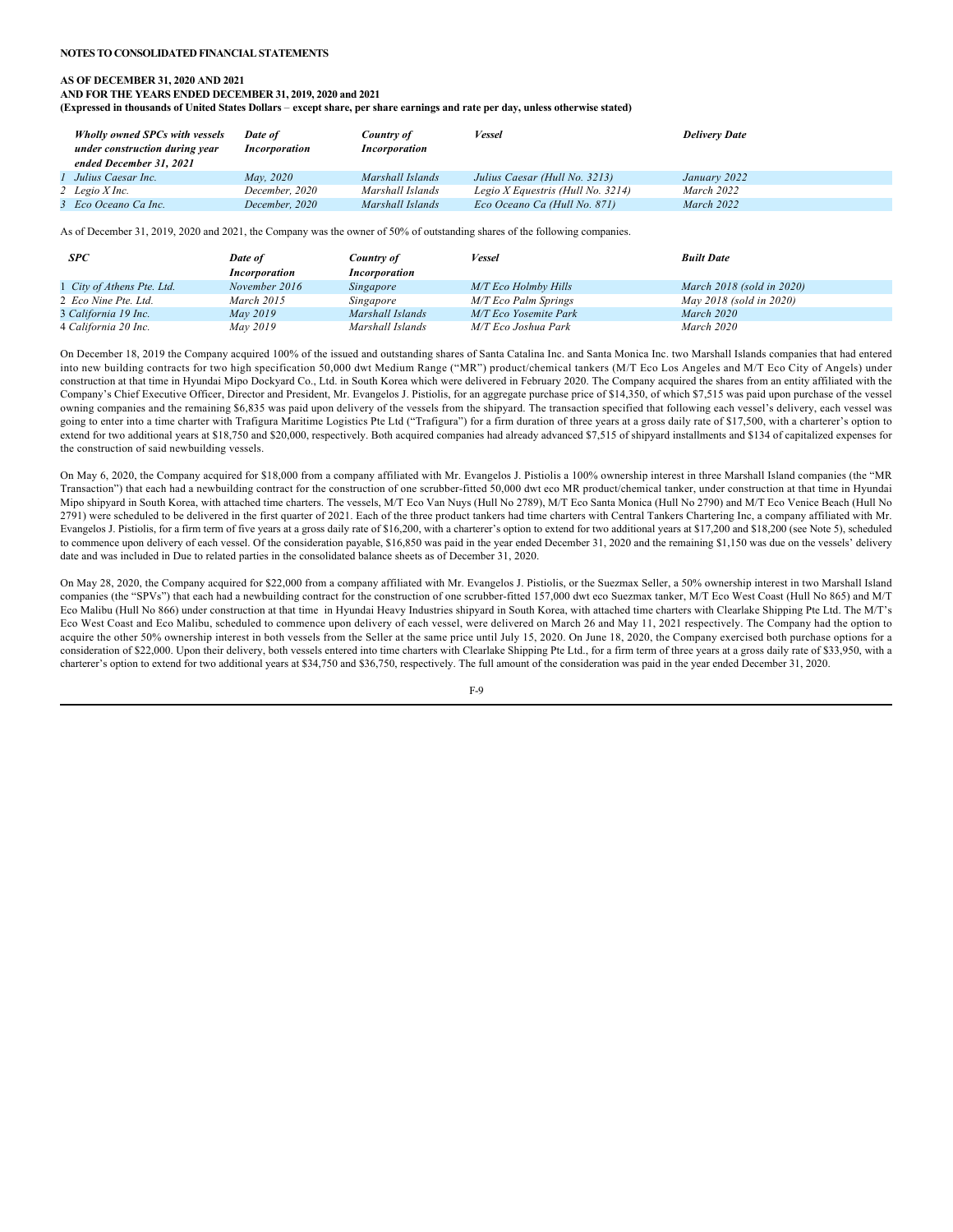On January 6, 2021 the Company sold to a related party affiliated with Mr. Evangelos J. Pistiolis (the "Buyer") three shipowning companies that own M/T Eco Van Nuys (Hull No 2789), M/T Eco Santa Monica (Hull No 2790) and M/T Eco Venice Beach (Hull No 2791) in exchange for:

- \$10,000 in cash.
- 100% ownership in a Marshall Islands company that was party to a shipbuilding contract for a high specification scrubber fitted Suezmax Tanker at the time under construction at Hyundai Samho shipyard that was delivered in March 2022 (M/T Eco Oceano Ca - Hull No 871). The shipowning company is party to a time charter, starting from the vessel's delivery, with Central Tankers Chartering, a related party affiliated with the family of Mr. Evangelos J. Pistiolis, for a firm duration of five years at a gross daily rate of \$32,450, with a charterer's option to extend for two additional years at \$33,950 and \$35,450.
- 35% ownership in one Marshall Islands company that was a party to a shipbuilding contract for a high specification scrubber fitted VLCC tanker under construction at Hyundai Heavy Industries shipyard that was delivered in January 2022 (Julius Caesar - Hull No. 3213). The shipowning company is party to a time charter, starting from the vessel's delivery, with a major oil trader, for a firm duration of three years at a gross daily rate of \$36,000, with a charterer's option to extend for two additional years at \$39,000 and \$41,500.
- 35% ownership in one Marshall Islands company that is party to a shipbuilding contract for a high specification scrubber fitted VLCC tanker at the time under construction at Hyundai Heavy Industries shipyard that was delivered in March 2022 (Legio X Equestris - Hull No. 3214). The shipowning company is party to a time charter, starting from the vessel's delivery, with a major oil trader, for a firm duration of three years at a gross daily rate of \$35,750, with a charterer's option to extend for two additional years at \$39,000 and \$41,500.
- A settlement of \$1,150 in related party payables to the Buyer.

The Buyer remains the guarantor on the shipbuilding contracts towards the shipyard and in addition, the Buyer provided the Company with an option for a credit line up to 10% of the total shipbuilding cost at market terms, to be negotiated when the option is exercised, amounting to \$23,815.

On September 8, 2021 the Company purchased from the Buyer for a consideration of \$29,750 an additional 65% ownership interest in Julius Caesar Inc. - Hull No. 3213 and Legio X Inc. - Hull No. 3214 (the "VLCC Companies"). Following this transaction, the Company is the 100% owner of the VLCC Companies (see Notes 3 and 8 for related capital commitments assumed). The Buyer will remain the guarantor on the shipbuilding contracts towards the shipyard and in addition the Buyer will provide a financing option to the Company by remaining responsible to the shipyard for up to 20% of the shipbuilding cost per vessel (increased from 10%, as previously agreed on January 6, 2021,), at the option of the Company, to be exercised until each vessel's delivery date.

Due to the abovementioned purchase of the remaining 65% of the VLCC Companies, which were initially accounted for as Investments in affiliates, the Company as of December 31, 2021 and for the year ended December 31, 2021 consolidates the VLCC Companies.

Each of the abovementioned transactions were approved by a special committee of the Company's board of directors (the "Special Committee"), of which all of the directors were independent and for each transaction the Special Committee obtained a fairness opinion relating to the consideration of each transaction from an independent financial advisor. The Company accounted for the abovementioned acquisitions as a transfer of assets between entities under common control and has recognized the vessels at their historical carrying amounts at the date of transfer.

The amount of the consideration given in excess of the historical carrying value of the net assets acquired is recognized as a reduction to the Company's additional paid in capital and presented as Excess of consideration over the carrying value of acquired assets in the Company's consolidated statement of stockholders' equity for the twelve months ended December 31, 2019, 2020 and 2021 respectively. An analysis of the consideration paid is presented in the table below:

| As of December 31,                                       | 2019    | 2020   | 2021     |
|----------------------------------------------------------|---------|--------|----------|
| Consideration                                            | 14.350  | 62,000 | 29,750   |
| Carrying value of net assets of companies sold           | -       |        | 24.074   |
| Less: Carrying value of net assets of companies acquired | (7,649) |        | (8.933)  |
| Less: Consideration received in cash                     | -       |        | (10,000) |
| Less: Settlement of related party payables               | -       |        | (1,150)  |
| <b>Excess of consideration over acquired assets</b>      | 6.701   | 62,000 | 33,741   |

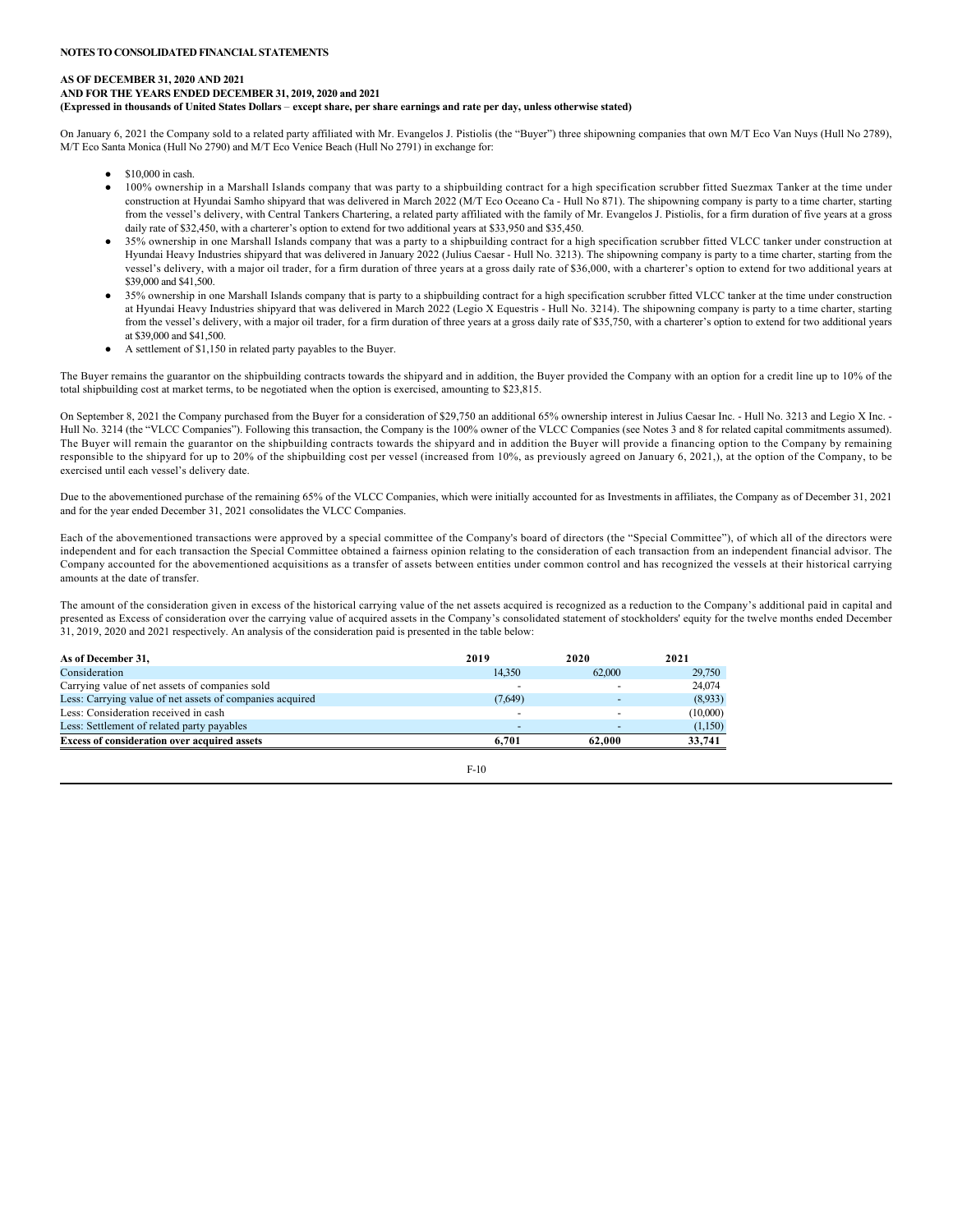On March 11, 2020, the World Health Organization declared the recent novel coronavirus ("COVID-19") outbreak a pandemic. In response to the pandemic, many countries, ports and organizations, including those where the Company conducts a large part of its operations, have implemented measures to combat the pandemic, such as quarantines and travel restrictions. Such measures have caused and will likely continue to cause severe trade disruptions. During the years ended December 31, 2020 and 2021 we encountered certain prolonged delays embarking and disembarking crew onto our ships as a result of restrictions at ports placed by various countries due to COVID-19 resulting to an increase in off-hire days or approximately \$487 and \$519 respectively of reduction in revenue as well as a slight increase in operating expenses relating to crew as well as an increase in fuel expenses during off-hires in both periods.

The extent to which COVID-19 will impact the Company's future results of operations and financial condition, including possible vessel impairments, will depend on future developments, which are highly uncertain and cannot be predicted, including new information which may emerge concerning the severity of the virus and the additional actions to contain or treat its impact, among others the distribution of the vaccine.

On August 10, 2020 the Company effected a 1-for-25 reverse stock split of its common stock. There was no change in the number of authorized common shares of the Company, or the floor price of the Company's Series E Shares and the Class B Warrants, or the number of votes of the Company's Series D Shares. All numbers of common share and earnings per share amounts, as well as warrant shares eligible for purchase under the Company's warrants, exercise price of said warrants and conversion prices of the Company's Series E Shares, in these consolidated financial statements have been retroactively adjusted to reflect this 1-for-25 reverse stock split.

#### **2. Significant Accounting Policies:**

- **(a)** *Principles of Consolidation:* The consolidated financial statements have been prepared in accordance with accounting principles generally accepted in the United States of America ("U.S. GAAP") and include the accounts and operating results of Top Ships Inc. and its subsidiaries referred to in Note 1. Intercompany balances and transactions have been eliminated on consolidation. Non-controlling interests are stated at the non-controlling interest's proportion of the net assets of the subsidiaries where the Company has less than 100% interest. Subsequent to initial recognition the carrying amount of non-controlling interest is increased or decreased by the non-controlling interest's share of subsequent changes in the equity of such subsidiaries. Total comprehensive income is attributed to a non-controlling interest even if this results in a deficit balance. Changes in the Company's ownership interests in subsidiaries that do not result in the Company losing control over the subsidiaries are accounted for as equity transactions and the carrying amounts of the Company's interests and the non-controlling interests are adjusted to reflect these changes in their relative interests in the subsidiaries. Any difference between the amount by which the non-controlling interests are adjusted and the fair value of the consideration paid or received is recognized directly in equity and attributed to owners of the Company.
- **(b)** *Use of Estimates:* The preparation of consolidated financial statements in conformity with U.S. GAAP requires management to make estimates and assumptions that affect the reported amounts of assets and liabilities and disclosure of contingent assets and liabilities at the date of the consolidated financial statements and the reported amounts of revenues and expenses during the reporting period. Actual results could differ from those estimates. Significant estimates mainly include impairment of vessels, vessel useful lives and residual values and fair values of derivative instruments. Actual results may differ from these estimates.
- **(c)** *Foreign Currency Translation:* The Company's functional currency is the U.S. Dollar because all vessels operate in international shipping markets, and therefore primarily transact business in U.S. Dollars. The Company's books of account are maintained in U.S. Dollars. Transactions involving other currencies during the year are converted into U.S. Dollars using the exchange rates in effect at the time of the transactions. At the balance sheet dates, monetary assets and liabilities, which are denominated in other currencies are translated to U.S. Dollars based on the year-end exchange rates and any gains and losses are included in the statement of comprehensive loss / (income).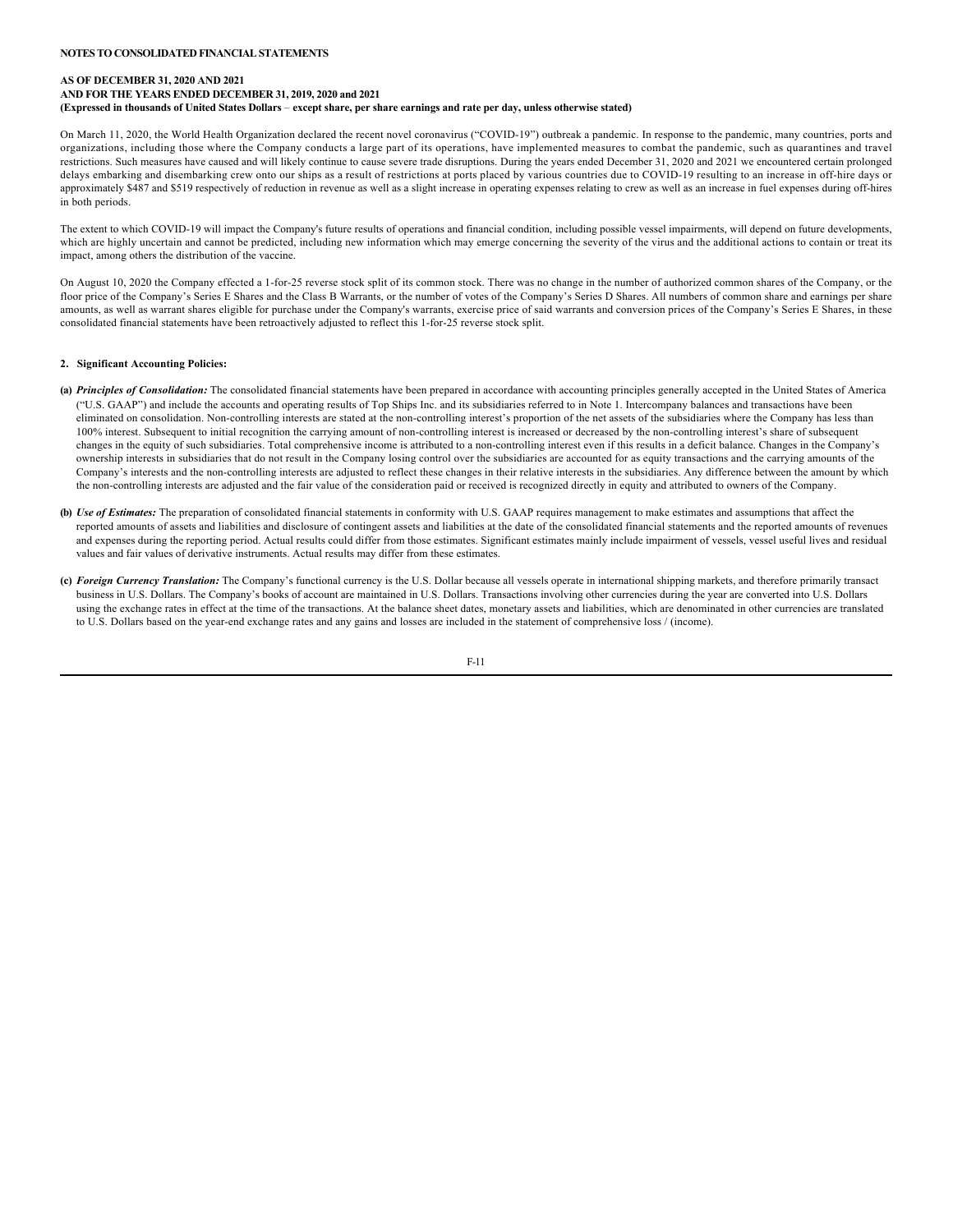#### **AS OF DECEMBER 31, 2020 AND 2021 AND FOR THE YEARS ENDED DECEMBER 31, 2019, 2020 and 2021 (Expressed in thousands of United States Dollars** – **except share, per share earnings and rate per day, unless otherwise stated)**

- **Cash and Cash Equivalents:** The Company considers highly liquid investments such as time deposits and certificates of deposit with an original maturity of three months or less to  $\ddot{a}$ be cash equivalents.
- **(e)** *Restricted Cash:* The Company considers amounts that are pledged, blocked, held as cash collateral, required to be maintained with a specific bank or be maintained by the Company as minimum cash under the terms of a loan agreement, as restricted and these amounts are presented separately on the balance sheets. In the event original maturities are shorter than twelve months, such deposits are presented as current assets while if original maturities are longer than twelve months, such deposits are presented as non-current assets.
- **(f)** *Trade Accounts Receivable, net:* The amount shown as trade accounts receivable, net at each balance sheet date, includes estimated recoveries from charterers for hire billings, net of a provision for doubtful accounts. At each balance sheet date, all potentially uncollectible accounts are assessed individually, combined with the application of a historical recoverability ratio, for purposes of determining the appropriate provision for doubtful accounts. The Company assessed that it had no potentially uncollectible accounts and hence formed no provision for doubtful accounts at December 31, 2020 and 2021 respectively.
- **(g)** *Inventories:* Inventories consist of lubricants and paints on board the vessels. Inventories are stated at the lower of cost and net realizable value. Cost, which consists of the purchase price, is determined by the first in, first out method.
- (h) Vessel Cost: Vessels are stated at cost, which consists of the contract price, pre-delivery costs and capitalized interest incurred during the construction of new building vessels, and any material expenses incurred upon acquisition (improvements and delivery costs). Subsequent expenditures for conversions and major improvements are also capitalized when they appreciably extend the life, increase the earning capacity or improve the efficiency or safety of the vessels. Repairs and maintenance are charged to expense as incurred and are included in Vessel operating expenses in the consolidated statements of comprehensive (loss)/income.
- **(i)** *Impairment of Long-Lived Assets:* The Company evaluates the existence of impairment indicators whenever events or changes in circumstances indicate that the carrying values of the Company's long lived assets are not recoverable. Such indicators of potential impairment include, vessel sales and purchases, business plans, declines in the fair market value of vessels and overall market conditions. If there are indications for impairment present, the Company determines undiscounted projected net operating cash flows for each vessel and compares it to the vessel's carrying value. If the carrying value of the related vessel exceeds its undiscounted future net cash flows, the carrying value is reduced to its fair value, and the difference is recognized as an impairment loss. The impairment tests the Company conducted as of December 31, 2020 and 2021 showed that there are no impairment indications for any of the vessels held for use in the Company's fleet.
- (j) Vessel Depreciation: Depreciation is calculated using the straight-line method over the estimated useful life of the vessels, after deducting the estimated salvage value. Each vessel's salvage value is equal to the product of its lightweight tonnage and estimated scrap rate, of \$300 per lightweight ton. Management estimates the useful life of the Company's vessels to be 25 years from the date of initial delivery from the shipyard. Second hand vessels are depreciated from the date of their acquisition through their remaining estimated useful life. When regulations place limitations over the ability of a vessel to trade on a worldwide basis, its useful life is adjusted at the date such regulations are adopted.
- **(k)** *Long Lived Assets Held for Sale:* The Company classifies vessels as being held for sale when the following criteria are met: (a) management, having the authority to approve the action, commits to a plan to sell the asset, (b) the asset is available for immediate sale in its present condition subject only to terms that are usual and customary for sales of such assets, (c) an active program to locate a buyer and other actions required to complete the plan to sell the asset have been initiated, (d) the sale of the asset is probable and transfer of the asset is expected to qualify for recognition as a completed sale, within one year, (e) the asset is being actively marketed for sale at a price that is reasonable in relation to its current fair value, (f) actions required to complete the plan indicate that it is unlikely that significant changes to the plan will be made or that the plan will be withdrawn.

Long-lived assets classified as held for sale are measured at the lower of their carrying amount or fair value less costs to sell. These vessels are not depreciated once they meet the criteria to be classified as held for sale.

Long-lived assets previously classified as held for sale that are classified as held and used are revalued at the lower of (a) the carrying amount of the asset before it was classified as held for sale, adjusted for any depreciation expense that would have been recognized had the asset been continuously classified as held and used and (b) the fair value of the asset at the date that the Company decided not to sell the asset.

**(l)** *Other Fixed Assets, Net:* Other fixed assets, net, consist of furniture, office equipment, and cars, stated at cost, which consists of the purchase/contract price less accumulated depreciation. Depreciation is calculated using the straight-line method over the estimated useful life of the assets as presented below:

| <b>Description</b>     | Useful Life (years) |
|------------------------|---------------------|
| Cars                   |                     |
| Office equipment       |                     |
| Furniture and fittings |                     |
| Computer equipment     |                     |

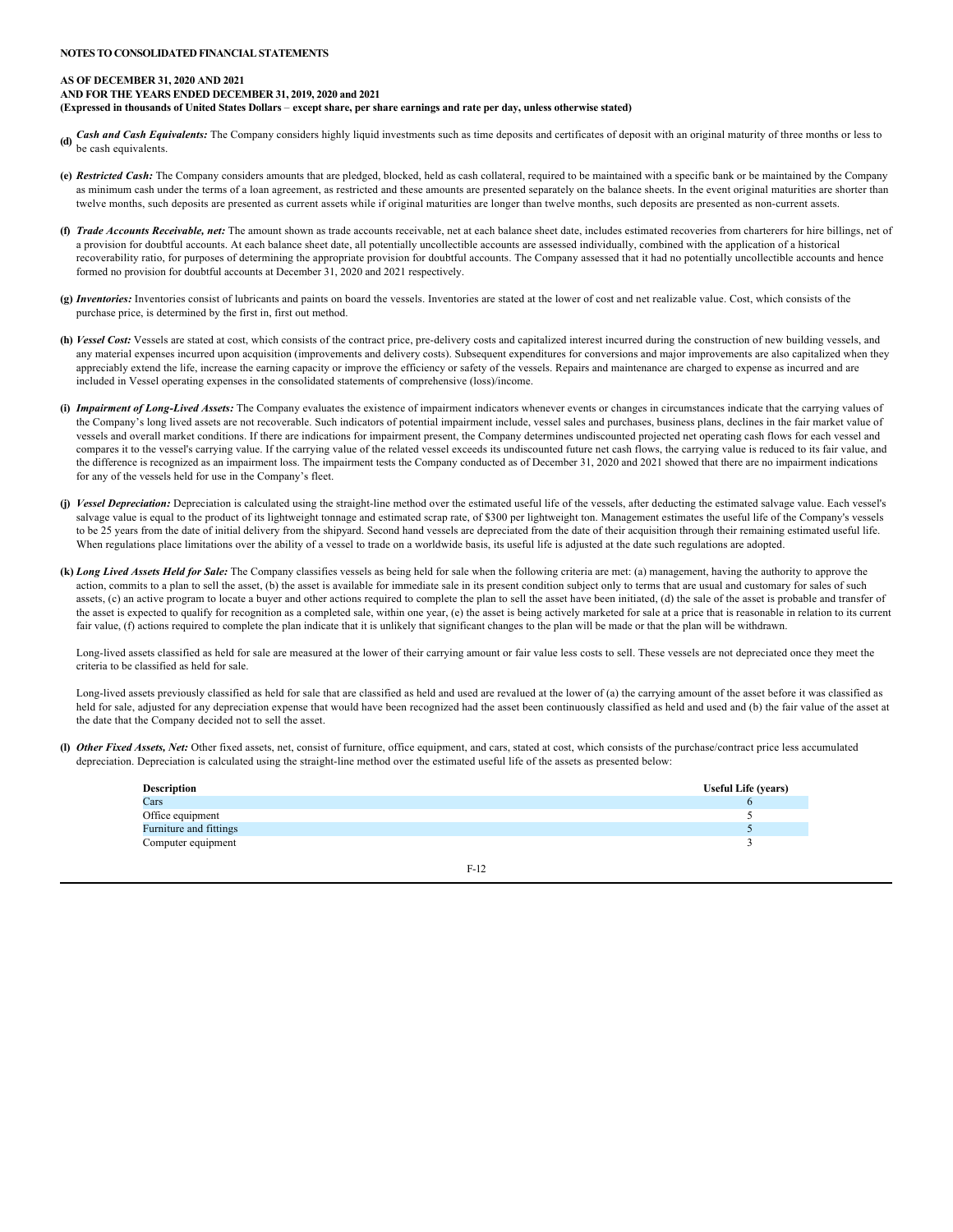#### **AS OF DECEMBER 31, 2020 AND 2021 AND FOR THE YEARS ENDED DECEMBER 31, 2019, 2020 and 2021 (Expressed in thousands of United States Dollars** – **except share, per share earnings and rate per day, unless otherwise stated)**

**(m)** *Accounting for Dry-Docking Costs:* All dry-docking and special survey costs are expensed in the period incurred.

- **(n)** *Financing Costs:* Fees incurred and paid to the lenders for obtaining new loans or refinancing existing ones are recorded as a contra to debt and such fees are amortized to interest and finance costs over the life of the related debt using the effective interest method. Unamortized fees relating to loans repaid or refinanced are expensed when a repayment or refinancing is made and charged to interest and finance costs.
- **(o)** *Accounting for Revenue and Expenses:* Revenues are generated from time charter arrangements. A time charter is a contract for the use of a vessel for a specific period of time and a specified daily charter hire rate, which is generally payable monthly in advance. Time charter revenue is only recognized when an agreement exists, the price is fixed, service is provided and the collection of the related revenue is reasonably assured. Revenue is shown net of address commissions, if applicable, payable directly to charterers under the relevant charter agreements. Address commissions represent a common market practice discount (sales incentive) on services rendered by the Company and no identifiable benefit is received in exchange for the consideration provided to the charterer. Commissions on time charter revenues are recognized on a pro rata basis over the duration of the period.

The Company based on ASC 842 determined that all time charter-out contracts are considered operating leases and therefore fall under the scope of ASC 842 because: (i) the vessel is an identifiable asset; (ii) the Company as lessor, does not have substantive substitution rights; and (iii) the charterer, as lessee, has the right to control the use of the vessel during the term of the contract and derives the economic benefits from such use.

Time charter revenue is recognized as earned on a straight-line basis over the term of the relevant time charter starting from the vessel's delivery to the charterer, except for any offhire period. Revenue generated from variable lease payments is recognized in the period when changes in the facts and circumstances on which the variable lease payments are based occur. The Company elected to not separate the lease and non-lease components included in the time charter revenue because (i) the pattern of revenue recognition for the lease and non-lease components (included in the daily hire rate) is the same and (ii) the lease component would be classified as an operating lease. The daily hire rate represents the hire rate for a bare boat charter as well as the compensation for expenses incurred running the vessel such as crewing expense, repairs, insurance, maintenance and lubes. Both the lease and non-lease components are earned by passage of time. Under a time charter agreement, vessel operating expenses such as management fees, crew wages, provisions and stores, technical maintenance and insurance expenses and broker's commissions are paid by the vessel owner, whereas voyage expenses such as bunkers, port expenses, agents' fees, and extra war risk insurance are paid by the charterer. Vessel operating expenses are expensed as incurred. Unearned revenue represents cash received prior to year-end related to revenue applicable to periods after December 31 of each year.

When vessels are acquired with time charters attached and the rates on such charters are below or above market on the acquisition date, the Company allocates the total cost between the vessel and the fair value of the attached time charter based on the relative fair values of the vessel and time charter acquired. The fair value of the attached time charter is computed as the present value of the difference between the contractual amount to be received over the term of the time charter and management's estimates of the market time charter rate at the time of acquisition. The fair value of below or above market time charter is recognized as a liability or an intangible asset respectively and is amortized over the remaining period of the time charter as an increase or decrease to revenues.

Where the time charter contains a profit or loss sharing arrangement, the profit or loss is recognized based on amounts earned or incurred as of the reporting date.

The Company pays commissions to ship brokers and to the Company's fleet manager (Note 5), a related party affiliated with the family of Mr. Evangelos J. Pistiolis, associated with arranging the Company's charters. These brokers' commissions are recognized over the related charter period and are included in voyage expenses.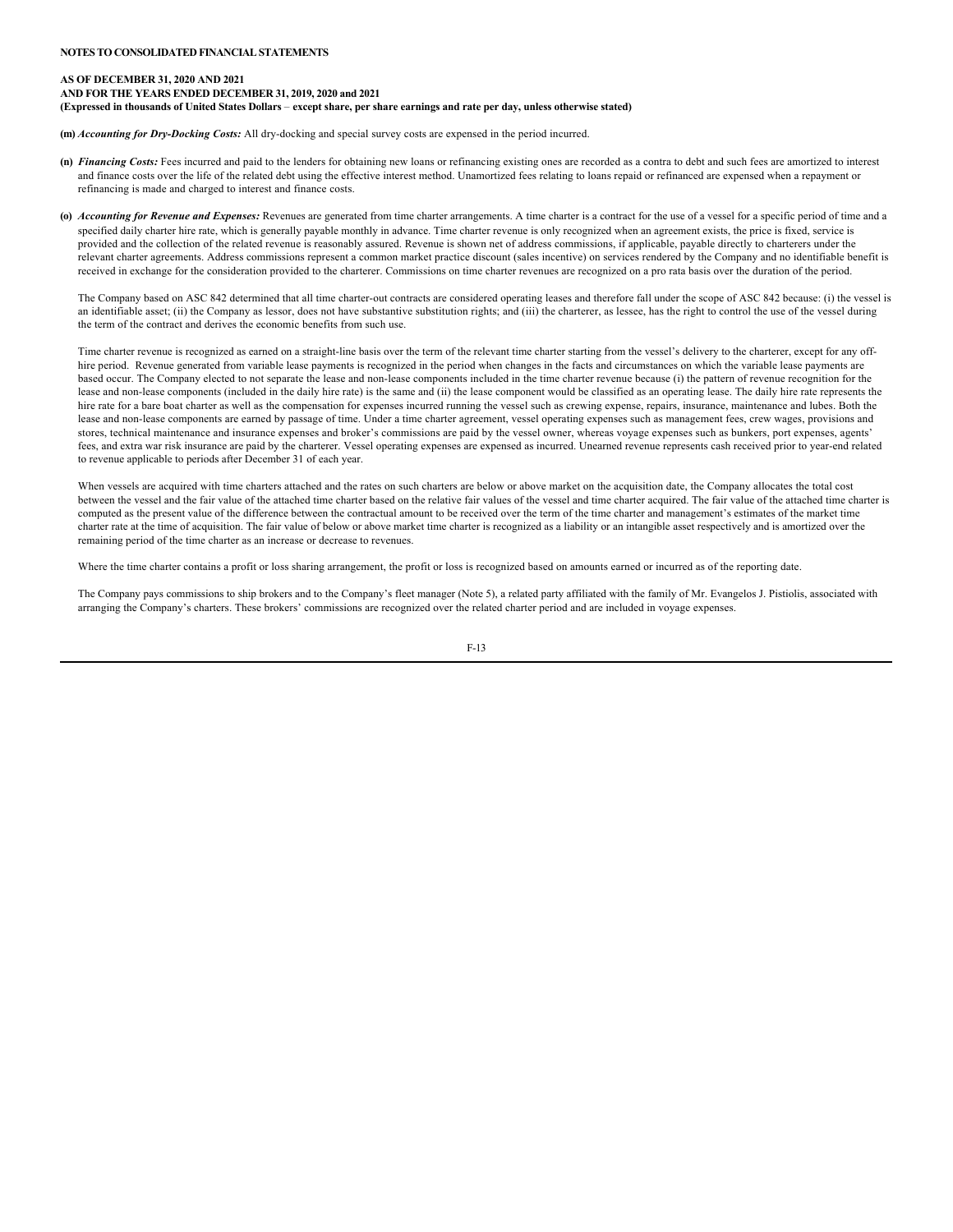### **AS OF DECEMBER 31, 2020 AND 2021 AND FOR THE YEARS ENDED DECEMBER 31, 2019, 2020 and 2021 (Expressed in thousands of United States Dollars** – **except share, per share earnings and rate per day, unless otherwise stated)**

#### *Voyage charters*

In a voyage charter contract, the charterer hires the vessel to transport a specific agreed-upon cargo for a single voyage, which may contain multiple load ports and discharge ports. The consideration in such a contract is determined on the basis of a freight rate per metric ton of cargo carried or occasionally on a lump sum basis. The charter party generally has a minimum amount of cargo. The charterer is liable for any short loading of cargo or "dead" freight. The voyage contract generally has standard payment terms of 95% freight paid within three days after completion of loading. The voyage charter party generally has a "demurrage" or "despatch" clause. As per this clause, the charterer reimburses the Company for any potential delays exceeding the allowed laytime as per the charter party clause at the ports visited, which is recorded as demurrage revenue. Demurrage revenue is recognized starting from the point that is determined that the amount can be estimated and its collection is probable and on a straight line basis until the end of the voyage. Conversely, the charterer is given credit if the loading/discharging activities happen within the allowed laytime known as despatch resulting in a reduction in revenue and is recognized as the performance obligation is satisfied. In a voyage charter contract, the performance obligations begin to be satisfied once the vessel begins loading the cargo. The Company determined that its voyage charter contracts consist of a single performance obligation of transporting the cargo within a specified time period. Therefore, the performance obligation is met evenly as the voyage progresses and the revenue is recognized on a straight- line basis over the voyage days from the commencement of the loading of cargo to completion of discharge.

The voyage contracts are considered service contracts which fall under the provisions of ASC 606 because the Company, as the shipowner, retains the control over the operations of the vessel such as directing the routes taken or the vessel speed. The voyage contracts generally have variable consideration in the form of demurrage or despatch.

In a voyage charter contract, the Company bears all voyage related costs such as fuel costs, port charges and canal tolls. These costs are considered contract fulfillment costs because they are (1) incurred to fulfill a contract that the Company can specifically identify, (2) able to generate or enhance resources of the Company that will be used to satisfy performance of the terms of the contract, and (3) expected to be recoverable. The costs incurred during the period prior to commencement of loading the cargo, primarily bunkers, are deferred as they represent contract fulfillment costs and recorded as a current asset and are amortized on a straight-line basis as the related performance obligations are satisfied.

- **(p)** *Earnings / (Loss) per Share:* Basic earnings/(loss) per share are computed by dividing net income or loss available to common stockholders by the weighted average number of common shares outstanding during the year. Diluted earnings per share reflect the potential dilution that could occur if securities or other contracts to issue common stock were exercised. For purposes of calculating diluted earnings per share the denominator of the diluted earnings per share calculation includes the incremental shares assumed issued under the treasury stock method weighted for the period the non-vested shares were outstanding. The computation of diluted earnings per share also reflects the potential dilution that could occur if warrants to issue common stock were exercised, to the extent that they are dilutive, using the treasury stock method, the potential dilution that could occur if convertible preferred stock were converted, using the if-converted method as well as the potential dilution that could occur if the Company completed all sales pursuant to common stock purchase agreements, using the if-converted method. Finally net income or loss available to common stockholders, when computing basic earnings/(loss) per share, is reduced to reflect any deemed dividends on convertible preferred stock, weighted for the period the convertible preferred shares were outstanding.
- **(q)** *Derivatives and Hedging, Hedge Accounting*: The Company records every derivative instrument (including certain derivative instruments embedded in other contracts) on the balance sheet as either an asset or liability measured at its fair value, with changes in the derivatives' fair value recognized in earnings unless specific hedge accounting criteria are met.

At the inception of a hedge relationship, the Company formally designates and documents the hedge relationship to which the Company wishes to apply hedge accounting and the risk management objective and strategy undertaken for the hedge. The documentation includes identification of the hedging instrument, hedged item or transaction, the nature of the risk being hedged and how the entity will assess the hedging instrument's effectiveness in offsetting exposure to changes in the hedged item's cash flows attributable to the hedged risk. Such hedges are expected to be highly effective in achieving offsetting changes in cash flows and are assessed on an ongoing basis to determine whether they actually have been highly effective throughout the financial reporting periods for which they were designated. Contracts which meet the criteria for hedge accounting are accounted for as cash flow hedges. A cash flow hedge is a hedge of the exposure to variability in cash flows that is attributable to a particular risk associated with a recognized asset or liability, or a highly probable forecasted transaction that could affect profit or loss. The effective portion of the gain or loss on the hedging instrument is recognized directly as a component of "Accumulated other comprehensive income" in equity, while the ineffective portion, if any, is recognized immediately in current period earnings. The Company discontinues cash flow hedge accounting if the hedging instrument expires and it no longer meets the criteria for hedge accounting or designation is revoked by the Company. At that time, any cumulative gain or loss on the hedging instrument recognized in equity is kept in equity until the forecasted transaction occurs. When the forecasted transaction occurs, any cumulative gain or loss on the hedging instrument is recognized in the statement of income. If a hedged transaction is no longer expected to occur, the net cumulative gain or loss recognized in equity is transferred to net profit or loss for the year as a component of "Gain/(Loss) on derivatives".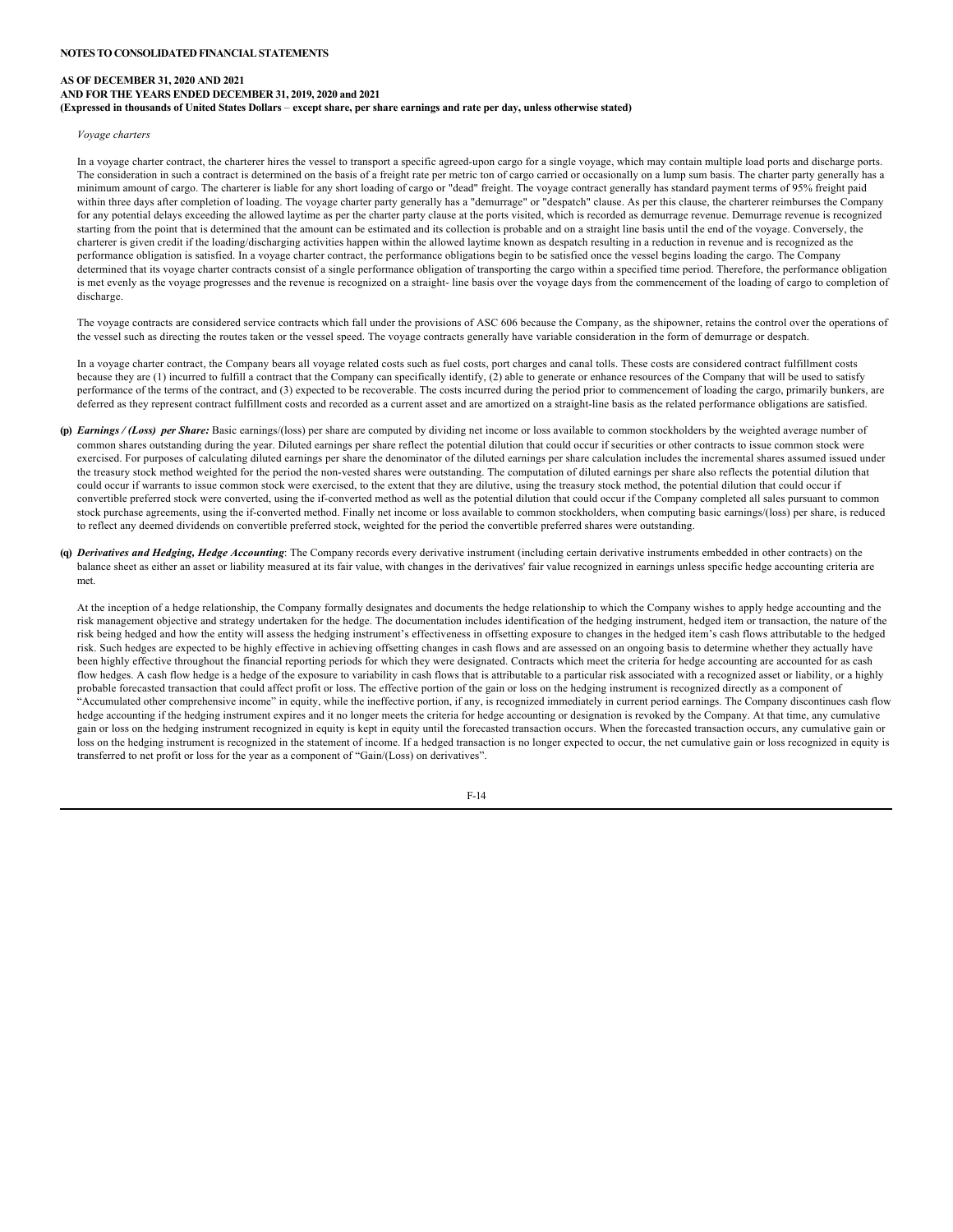### **AS OF DECEMBER 31, 2020 AND 2021 AND FOR THE YEARS ENDED DECEMBER 31, 2019, 2020 and 2021 (Expressed in thousands of United States Dollars** – **except share, per share earnings and rate per day, unless otherwise stated)**

- **(r)** *Financial liabilities:* Financial liabilities are classified as either financial liabilities at 'fair value through the profit and loss' ("FVTPL") or 'other financial liabilities'. Financial instruments classified as FVTPL are recognized at fair value in the balance sheet when the Company has an obligation to perform under the contractual provisions of those instruments. Financial instruments are classified as liabilities or equity in accordance with the substance of the contractual arrangement. Changes in the fair value of financial instruments are recognized in earnings, except in the cases where these financial instruments fall under the guidance in ASC 815-40, where they are initially classified in equity and are initially measured at fair value in permanent equity and subsequent changes in fair value are not subsequently measured. Other financial liabilities (including borrowings and trade and other payables) are subsequently measured at amortized cost using the effective interest rate method.
- **(s)** *Segment Reporting:* The Chief Operating Decision Maker ("CODM"), Mr. Evangelos J. Pistiolis, receives financial information and evaluates the Company's operations by charter revenues and not by the length, type of vessel or type of ship employment for its customers or by geographical region as the charterer is free to trade the vessel worldwide and as a result, the disclosure of geographic information is impracticable. The CODM does not use discrete financial information to evaluate the operating results for each such type of charter or vessel. Although revenue can be identified for these types of charters or vessels, management cannot and does not identify expenses, profitability or other financial information for these various types of charters or vessels. As a result, management, including the CODM, reviews operating results solely by revenue per day and operating results of the fleet, and thus the Company has determined that it operates as one reportable segment.

#### **(t)** *Leases:*

- *Sale-leaseback transactions:* In accordance with ASC 842, the Company, as seller-lessee, determines whether the transfer of an asset should be accounted for as a sale in accordance with ASC 606 (existence of a contract and satisfaction of performance obligation by transferring of the control of the asset). The existence of an option for the seller-lessee to repurchase the asset precludes the accounting for the transfer of the asset as a sale unless both of the following criteria are met: (1) the exercise price of the option is the fair value of the asset at the time the option is exercised; and (2) there are alternative assets, substantially the same as the transferred asset, readily available in the marketplace. If the transfer of the asset meets the criteria of sale, the Company, as seller-lessee recognizes the transaction price for the sale when the buyer-lessor obtains control of the asset, derecognizes the carrying amount of the underlying asset and accounts for the lease in accordance with ASC 842. If the transfer does not meet the criteria of sale, the Company does not derecognize the transferred asset, accounts for any amounts received as a financing arrangement and recognizes the difference between the amount of consideration received and the amount of consideration to be paid as interest.
- *Finance lease:* The Company classifies a lease as a finance lease when the lease meets any of the following criteria at lease commencement:
- i. The lease transfers ownership of the underlying asset to the lessee by the end of the lease term.
- ii. The lease grants the lessee an option to purchase the underlying asset that the lessee is reasonably certain to exercise.
- iii. The lease term is for the major part of the remaining economic life of the underlying asset. However, if the commencement date falls at or near the end of the economic life of the underlying asset, this criterion shall not be used for purposes of classifying the lease.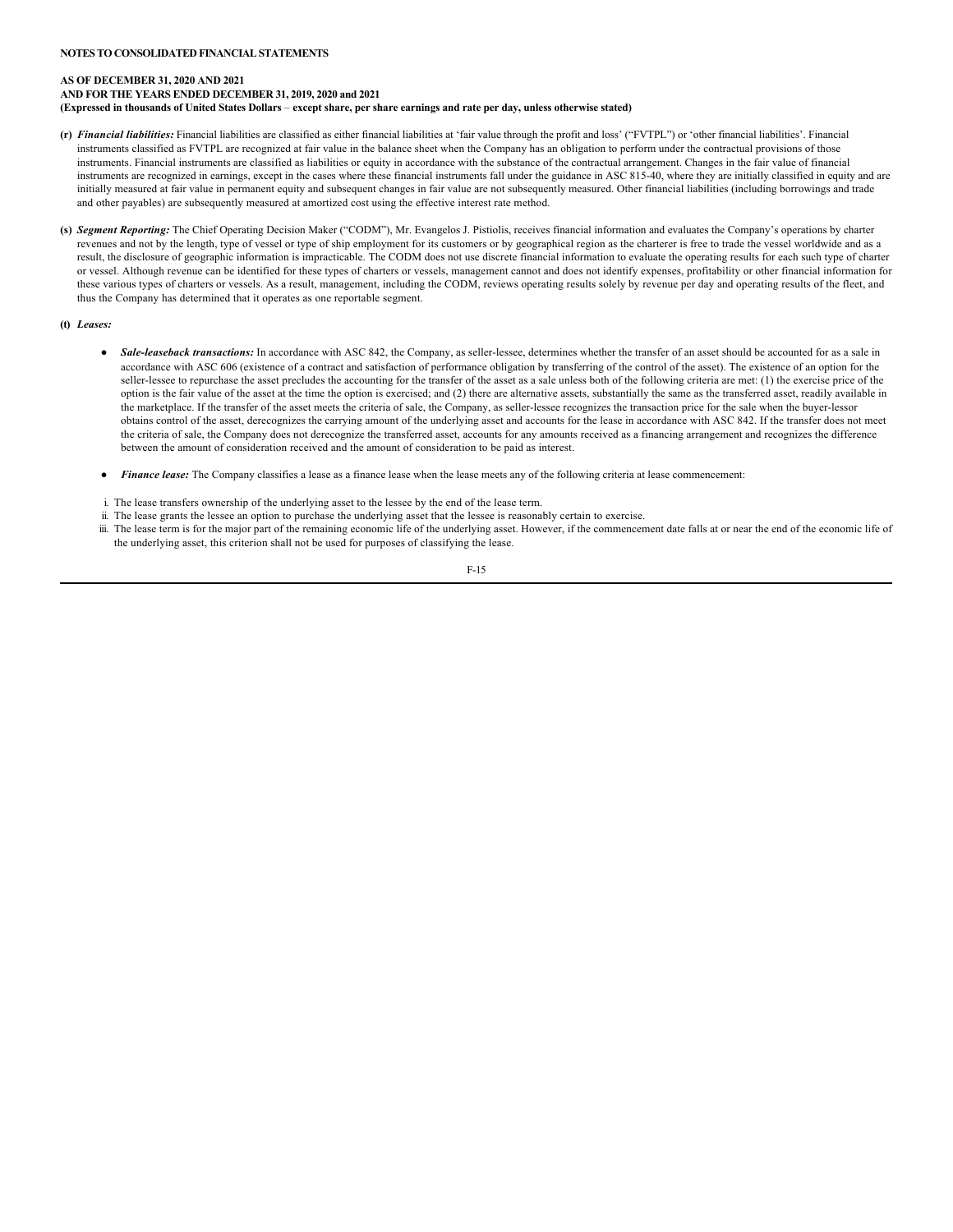### **AS OF DECEMBER 31, 2020 AND 2021 AND FOR THE YEARS ENDED DECEMBER 31, 2019, 2020 and 2021 (Expressed in thousands of United States Dollars** – **except share, per share earnings and rate per day, unless otherwise stated)**

- iv. The present value of the sum of the lease payments and any residual value guaranteed by the lessee that is not already reflected in the lease payments equals or exceeds substantially all of the fair value of the underlying asset.
- v. The underlying asset is of such a specialized nature that it is expected to have no alternative use to the lessor at the end of the lease term.

When none of these criteria are met the Company classifies the lease as an operating lease.

- *Operating lease- The Company as a lessee***:** The Company recognizes right-of-use assets ("ROU") and corresponding lease liabilities for its operating leases. ROU assets and liabilities are recognized at the commencement date of an arrangement based on the present value of lease payments over the lease term. The operating lease ROU asset also includes any lease payments made to the lessor prior to lease commencement, less any lease incentives, and initial direct costs incurred. Lease expense for operating lease payments is recognized on a straight-line basis over the lease term.
- *(u) Beneficial conversion feature:* A beneficial conversion feature is defined as a non-detachable conversion feature that is in the money at the commitment date. The beneficial conversion feature guidance requires recognition of the intrinsic value of the option, which is the in-the- money portion of the conversion option, in equity, with an offsetting reduction to the carrying amount of the instrument. The resulting discount is amortized as a deemed dividend over either the life of the instrument, if a stated maturity date exists, or to the earliest conversion date, if there is no stated maturity date. If the earliest conversion date is immediately upon issuance, the dividend must be recognized at inception. When there is a subsequent change to the conversion ratio based on a future occurrence, the new conversion price may trigger the recognition of an additional beneficial conversion feature on occurrence.
- *(v) Investments in unconsolidated joint ventures:* The Company's investments in unconsolidated joint ventures are accounted for using the equity method of accounting. Under the equity method of accounting, investments are stated at initial cost and are adjusted for subsequent additional investments and the Company's proportionate share of earnings or losses and distributions. The Company evaluates its investments in unconsolidated joint ventures for impairment when events or circumstances indicate that the carrying value of such investments may have experienced other than temporary decline in value below their carrying value. If the estimated fair value is less than the carrying value and is considered other than a temporary decline, the carrying value is written down to its estimated fair value and the resulting impairment is recorded in the Consolidated Statements of comprehensive (loss)/income.
- *(w) Other Comprehensive Income:* The Company follows the provisions of guidance regarding reporting comprehensive income which requires separate presentation of certain transactions, such as unrealized gains and losses from effective portion of cash flow hedges, which are recorded directly as components of stockholders' equity
- *(x) Impairment of Right of use assets from operating leases:* The Company evaluates its Right of use assets from operating leases for potential impairment when it determines a triggering event has occurred. When a triggering event has occurred, the Company performs a test of recoverability by comparing the expected undiscounted future cash flows (including expected residual values) over the remaining lease terms to the carrying value of the Right of use asset. If the test of recoverability identifies a possible impairment, the Right of use asset's fair value is measured in accordance with the fair value measurement framework. An impairment charge is recognized for the amount by which the carrying value of the Right of use asset exceeds its estimated fair value and would be recorded in the Consolidated Statements of comprehensive (loss)/income. For the years ended December 31, 2019, 2020, and 2021 there was no impairment in the Company's Right of use assets from operating leases.

### *(y) Recent Accounting Pronouncements:*

#### *Accounting standards issued but not yet adopted*

The Financial Accounting Standards Board ("FASB") issued guidance, ASU 2020-06 Debt - Debt with Conversion and Other Options and Derivative and Hedging - Contracts in Entity's Own Equity, which simplifies the accounting for convertible instruments. This guidance eliminates certain models that require separate accounting for embedded conversion features, in certain cases. Additionally, among other changes, the guidance eliminates certain of the conditions for equity classification for contracts in an entity's own equity. The guidance also requires entities to use the if-converted method for all convertible instruments in the diluted earnings per share calculation and include the effect of share settlement for instruments that may be settled in cash or shares, except for certain liability-classified share-based payment awards. This guidance is required to be adopted by us in the period commencing January 1, 2022 and must be applied using either a modified or full retrospective approach. We are currently evaluating the impact this guidance will have on our consolidated financial statements.

# **3. Going Concern:**

At December 31, 2021, the Company had a working capital deficit of \$31,754 and for the year ended December 31, 2021 realized a net income of \$8,616 and generated cash flow from operations of \$16,165. In addition, as of December 31, 2021, the Company had remaining contractual commitments for the vessels it had contracted to acquire totaling \$213,405.

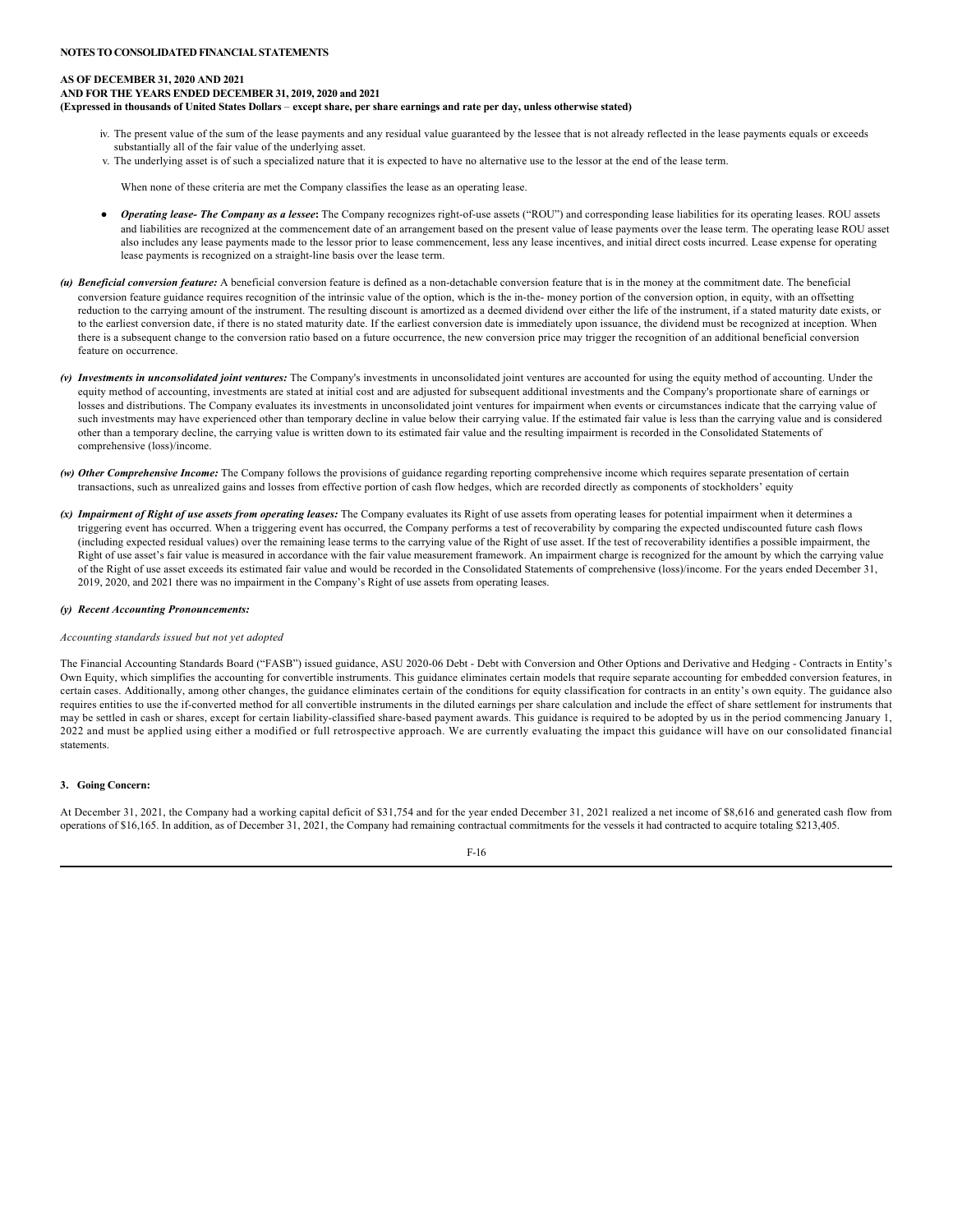As of the date of this annual report all contractual commitments for the acquisition of the Company's fleet have been settled and the company has successfully taken delivery of all abovementioned newbuilding vessels.

Furthermore, as of the date of this annual report \$24,370 of Due to related parties, which were categorized as short term liabilities as of December 31, 2021 and have been the major factor resulting in the Company's working capital deficit position, have been exchanged with 2,437,000 Series F Perpetual Preferred Shares (see Note 20).

Therefore, the Company believes it has the ability to continue as a going concern and finance its obligations as they come due via cash from operations over the next twelve months following the date of the issuance of these financial statements. Consequently, the consolidated financial statements have been prepared on a going concern basis, which contemplates the realization of assets and satisfaction of liabilities in the normal course of business.

### **4(a)Advances for vessels acquisitions / under construction:**

An analysis of Advances for vessels acquisitions / under construction is as follows:

|                                       | Advances for vessels acquisitions / under<br>construction |
|---------------------------------------|-----------------------------------------------------------|
| <b>Balance, December 31, 2019</b>     | 12,241                                                    |
| — Advances paid                       | 117,203                                                   |
| — Capitalized expenses                | 3,509                                                     |
| - Transferred to Vessels, net         | (76,959)                                                  |
| - Transferred to Assets held for sale | (24,340)                                                  |
| <b>Balance, December 31, 2020</b>     | 31,654                                                    |
| — Advances paid                       | 119,656                                                   |
| — Capitalized expenses                | 5,915                                                     |
| - Transferred to Vessels, net         | (126, 646)                                                |
| Balance, December 31, 2021            | 30,579                                                    |

For the year ended December 31, 2020, the balance of Advances for vessels acquisitions / under construction relate to M/T West Coast (Hull No S865) and M/T Malibu (Hull No S866) and consist of \$18,991 and \$12,663 respectively, out of which \$624 and \$419, respectively relate to capitalized expenses.

For the year ended December 31, 2021, the balance of Advances for vessels acquisitions / under construction relate to M/T Eco Oceano Ca (Hull No. 871), M/T Julius Caesar (Hull No. 3213) and M/T Legio X Equestris (Hull No. 3214) and consist of \$9,914, \$10,422 and \$10,243 respectively, out of which \$892, \$1,522 and \$1,343, respectively relate to capitalized expenses.

# **4(b)Vessels, net:**

The amounts in the consolidated balance sheets are analyzed as follows:

|                                                              | Accumulated        |                     |                       |
|--------------------------------------------------------------|--------------------|---------------------|-----------------------|
|                                                              | <b>Vessel Cost</b> | <b>Depreciation</b> | <b>Net Book Value</b> |
| <b>Balance, December 31, 2019</b>                            | 372,543            | (18, 597)           | 353,946               |
| — Transferred from advances for vessels acquisitions / under |                    |                     |                       |
| construction                                                 | 76.959             |                     | 76,959                |
| — Disposals (see Note 19)                                    | (303, 157)         | 21,718              | (281, 439)            |
| — Depreciation                                               |                    | (13, 174)           | (13, 174)             |
| Balance, December 31, 2020                                   | 146,345            | (10, 053)           | 136,292               |
| — Transferred from advances for vessels under construction   | 126,646            |                     | 126,646               |
| — Transferred to Assets held for sale                        | (76,959)           | 5,323               | (71, 636)             |
| — Disposals (see Note 19)                                    | (32, 531)          | 5,484               | (27,047)              |
| — Depreciation                                               |                    | (7,670)             | (7,670)               |
| Balance, December 31, 2021                                   | 163,501            | (6,916)             | 156,585               |
|                                                              |                    |                     |                       |
|                                                              | $F-17$             |                     |                       |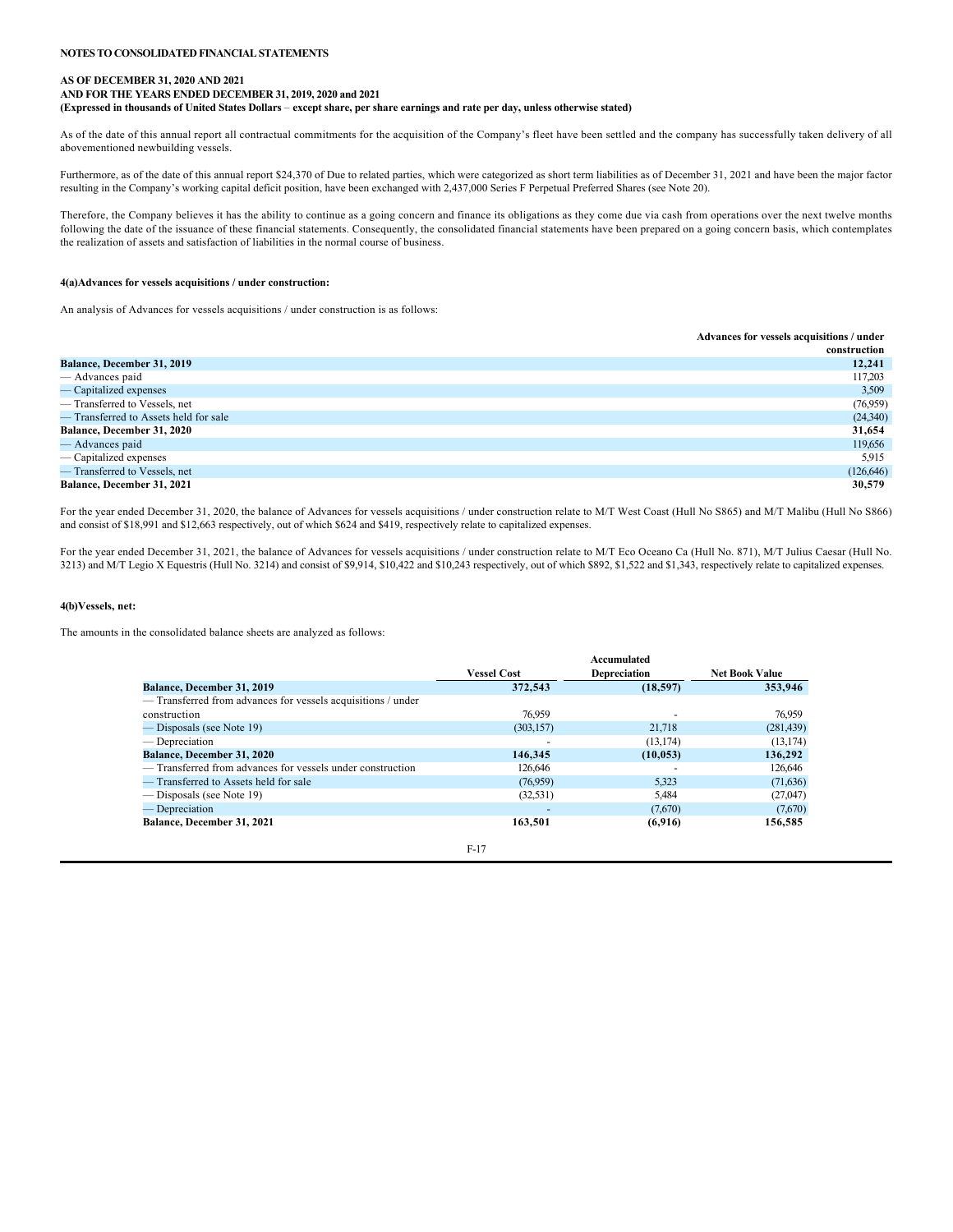### **AS OF DECEMBER 31, 2020 AND 2021 AND FOR THE YEARS ENDED DECEMBER 31, 2019, 2020 and 2021 (Expressed in thousands of United States Dollars** – **except share, per share earnings and rate per day, unless otherwise stated)**

In 2020 and 2021 the Company took delivery of the following vessels and hence advances paid and capitalized expenses relating to these vessels were transferred from Advances for vessels under construction to Vessels, net:

| <b>Vessel Name</b>     | <b>Delivery Date</b> | <b>Yard Installments</b> | <b>Capitalized Expenses</b> | <b>Final Cost</b> |
|------------------------|----------------------|--------------------------|-----------------------------|-------------------|
| M/T Eco Los Angeles    | February 10, 2020    | 37,659                   | 835                         | 38,494            |
| M/T Eco City of Angels | February 17, 2020    | 37,659                   | 806                         | 38,465            |
| <b>Subtotal 2020</b>   |                      | 75,318                   | 1.641                       | 76,959            |
| M/T Eco West Coast     | March 26, 2021       | 61.723                   | 1.618                       | 63.341            |
| M/T Eco Malibu         | May 11, 2021         | 61,722                   | 1.583                       | 63,305            |
| Subtotal 2021          |                      | 123,445                  | 3.201                       | 126,646           |

As of December 31, 2021 title of ownership is held by the relevant lenders in respect of vessels with a carrying value of \$104,710 to secure the relevant sale and lease back financing transactions and in the case of vessels financed via bank loans vessels with a carrying value of \$123,511 have been mortgaged as security under their respective loan facilities (see Note 7).

### **4(c)Vessels held for sale:**

As of December 31, 2020, the M/T's Eco Van Nuys (Hull No 2789), Eco Santa Monica (Hull No 2790) and Eco Venice Beach (Hull No 2791) met the criteria to be classified as assets held for sale on December 31, 2020 according to guidance in ASC 360. Consequently, the Company has treated the vessels under construction as Assets held for sale. Since their fair value less costs to sell approximated their carrying amount the Company didn't incur any impairment charges. As of December 31, 2020, the M/T's Eco Van Nuys (Hull No 2789), Eco Santa Monica (Hull No 2790) and Eco Venice Beach (Hull No 2791) carrying amount was \$8,187, \$8,146 and \$8,007 respectively. The vessels were sold on January 6, 2021 to a company affiliated with Mr. Evangelos J. Pistiolis (see Note 1).

As of December 31, 2021, the M/T's Eco Los Angeles and Eco City of Angels met the criteria to be classified as assets held for sale according to guidance in ASC 360. Consequently, the Company has treated the vessels as vessels held for sale. Since their fair value less costs to sell were higher than their carrying amount the Company didn't incur any impairment charges. As of December 31, 2021, each of the M/T's Eco Los Angeles and Eco City of Angels carrying amount is \$35,818. The vessels were sold on February 28 and March 15, 2022 to unaffiliated third parties (see Note 20).

### **5. Transactions with Related Parties:**

 **(a)** *Central Mare*– *Executive Officers and Other Personnel Agreements:* On September 1, 2010, the Company entered into separate agreements with Central Mare, a related party affiliated with the family of Mr. Evangelos J. Pistiolis, pursuant to which Central Mare provides the Company with its executive officers (Chief Executive Officer, Chief Financial Officer, Chief Technical Officer and Chief Operating Officer).

As of December 31, 2020 and 2021 the amounts due to Central Mare were \$29 and \$32 respectively. This amount is presented in Due to related parties, on the consolidated balance sheets.

The fees charged by and expenses relating to Central Mare for the years ended December 31, 2019, 2020 and 2021 are as follows:

|                                 | <b>Year Ended December 31,</b> |      |      |                                                    |
|---------------------------------|--------------------------------|------|------|----------------------------------------------------|
|                                 | 2019                           | 2020 | 2021 | <b>Presented in:</b>                               |
| Executive officers and other    |                                |      |      | General and administrative expenses – Statement of |
| personnel expenses              | 360                            | 360  |      | 360 comprehensive loss / (income)                  |
|                                 |                                |      |      | Management fees – related parties – Statement of   |
| Amortization of awarded shares* | (34)                           | (34) |      | $(34)$ comprehensive loss / (income)               |
| Total                           | 326                            | 326  |      | 326                                                |

\*As per the Company's equity incentive plan, or the 2015 plan (currently null and void since due to the reverse stock splits of the Company's stock the shares left to be vested are zero), the Company incurred an amortization gain of \$34 relating to the amortization of the original fair value of the equity incentive plan recognized at inception, for each of the years ended December 31, 2019, 2020 and 2021.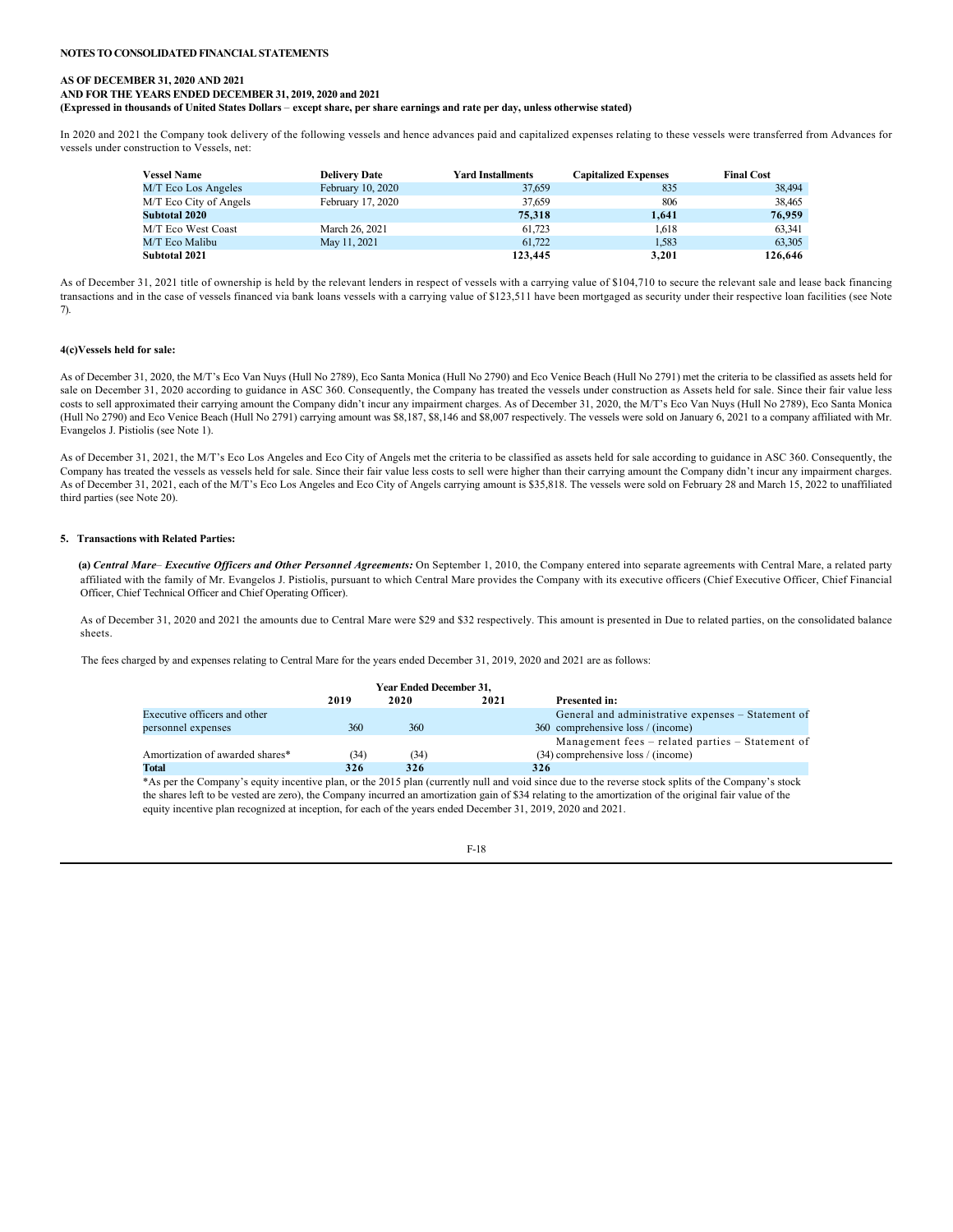*(b) Central Shipping Inc (*"*CSI*"*)* – *Letter Agreement and Management Agreements:* On January 1, 2019, the Company entered into a letter agreement with CSI ("CSI Letter Agreement"), a related party affiliated with the family of Evangelos J. Pistiolis and between January 1, 2019 and September 8, 2021 the Company entered into management agreements, or Management Agreements, between CSI and the Company's vessel-owning subsidiaries. The CSI Letter Agreement can only be terminated subject to an eighteen-month advance notice, subject to a termination fee equal to twelve months of fees payable under the CSI Letter Agreement.

Pursuant to the CSI Letter Agreement, as well as the Management Agreements concluded between CSI and the Company's vessel-owning subsidiaries, the Company pays a management fee of \$572 per day per vessel for the provision of technical, commercial, operation, insurance, bunkering and crew management, commencing three months before the vessel is scheduled to be delivered by the shipyard. In addition, the Management Agreements provide for payment to CSI of: (i) \$520 per day for superintendent visits plus actual expenses; (ii) a chartering commission of 1.25% on all freight, hire and demurrage revenues; (iii) a commission of 1.00% on all gross vessel sale proceeds or the purchase price paid for vessels and (iv) a financing fee of 0.2% on derivative agreements and loan financing or refinancing. CSI also performs supervision services for all of the Company's newbuilding vessels while the vessels are under construction, for which the Company pays CSI the actual cost of the supervision services plus a fee of 7% of such supervision services.

CSI provides, at cost, all accounting, reporting and administrative services. Finally, the CSI Letter Agreement provides for a performance incentive fee for the provision of management services to be determined at the discretion of the Company's Board of Directors. The management agreements have an initial term of five years, after which they will continue to be in effect until terminated by either party subject to an eighteen-month advance notice of termination. Pursuant to the terms of the management agreements, all fees payable to CSI are adjusted annually according to the US Consumer Price Inflation ("CPI") of the previous year and if CPI is less than 2% then a 2% increase is effected. On September 15, 2021 the Company entered into an amendment to the CSI Letter Agreement, whereby the payment for the already agreed commission for sale and purchase of vessels in the case of the purchase of a vessel under construction is denoted as "Newbuilding vessels monitoring fee" and is payable as follows: 25% of the commission on the purchase of the newbuilding construction contract, 25% of the commission on the steel cutting of the newbuilding vessel, 25% of the commission on launching of the newbuilding vessel and 25% of the commission on the delivery of the newbuilding vessel to the Company ("steel cutting" and "launching" are newbuilding vessel construction milestones, evidenced by notices received by the shipyard).

As of December 31, 2020 and 2021, the amounts due to CSI were \$3,116 and \$1,193 respectively and are presented in Due to related parties, on the consolidated balance sheets.

The fees charged by and expenses relating to CSI for the years ended December 31, 2019, 2020 and 2021 are as follows:

|                                              | <b>Year Ended December 31,</b> |        |       |                                                                         |
|----------------------------------------------|--------------------------------|--------|-------|-------------------------------------------------------------------------|
|                                              | 2019                           | 2020   | 2021  | <b>Presented in:</b>                                                    |
|                                              |                                |        |       | Capitalized in Vessels, net / Advances for vessels acquisitions / under |
| Management fees                              | 109                            | 69     |       | 199 construction – Balance sheet                                        |
|                                              |                                |        |       | Management fees - related parties -Statement of comprehensive loss      |
|                                              | 2,237                          | 1,953  |       | $1,477$ / (income)                                                      |
|                                              |                                |        |       | Capitalized in Vessels, net / Advances for vessels acquisitions / under |
| Supervision services fees                    | 55                             | 63     |       | 79 construction – Balance sheet                                         |
|                                              |                                |        |       | Vessel operating expenses - Statement of comprehensive loss /           |
| Superintendent fees                          | 247                            | 60     |       | 17 (income)                                                             |
|                                              |                                |        |       | Capitalized in Vessels, net / Advances for vessels acquisitions / under |
|                                              | 172                            | 198    |       | 255 construction –Balance sheet                                         |
|                                              |                                |        |       | Management fees – related parties –Statement of comprehensive loss      |
| Accounting and reporting cost                | 240                            | 330    |       | $360$ /(income)                                                         |
| Commission for sale and purchase of          |                                |        |       | Management fees – related parties –Statement of comprehensive loss      |
| vessels                                      |                                | 3,377  |       | 793 / (income)                                                          |
|                                              |                                | 3.971  |       | - Loss from vessel sales -Statement of comprehensive loss / (income)    |
|                                              |                                |        |       | Capitalized in Investments in unconsolidated joint ventures -Balance    |
|                                              |                                | 454    |       | - sheet                                                                 |
|                                              |                                |        |       | Capitalized in Right of use assets from operating leases – Balance      |
|                                              |                                | 1,017  |       | - Sheet                                                                 |
|                                              |                                |        |       | 264 Impairment on vessels – Statement of comprehensive loss / (income)  |
|                                              |                                |        |       | Capitalized in Vessels, net / Advances for vessels acquisitions / under |
| Newbuilding vessels monitoring fee           |                                |        |       | 1.365 construction -Balance sheet                                       |
|                                              |                                |        |       | Net in Current and Non-current portions of long-term debt – Balance     |
| Financing fees<br>Commission on charter hire | 263                            |        |       | 150 sheet                                                               |
|                                              | 829                            | 761    |       |                                                                         |
| agreements<br><b>Total</b>                   |                                | 12,253 | 5,664 | 705 Voyage expenses - Statement of comprehensive loss / (income)        |
|                                              | 4,152                          |        |       |                                                                         |
|                                              |                                |        |       |                                                                         |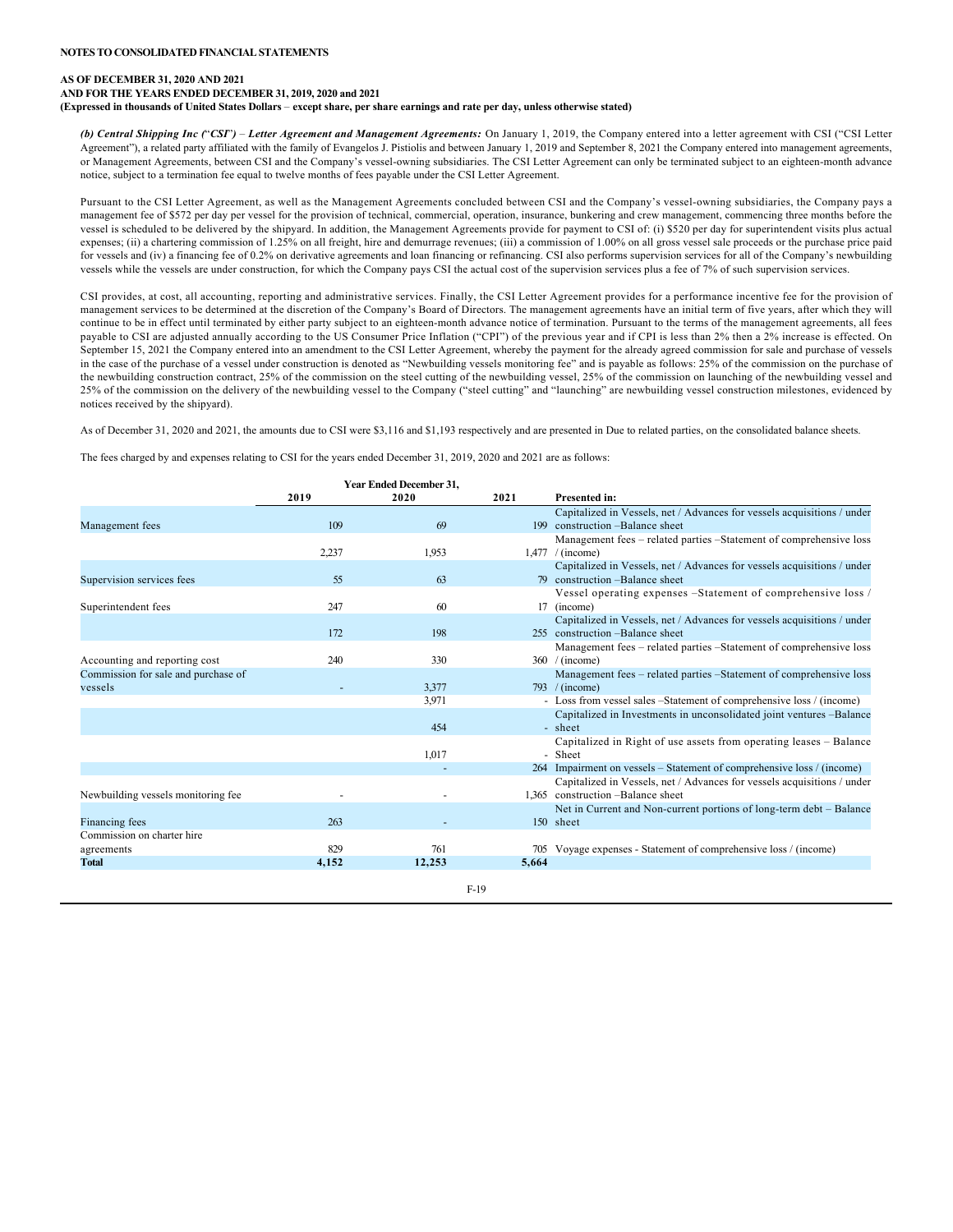For the years ended December 31, 2019, 2020 and 2021 CSI charged the Company newbuilding supervision related pass-through costs amounting to \$985, \$967 and \$1,207 respectively, which are not included in the table above and are presented within Vessels, net / Advances for vessels acquisitions / under construction in the Company's consolidated balance sheet.

*(c) Issuance of Series E Shares to Family Trading Inc (*"*Family Trading*"*):* On March 29, 2019 the Company entered into a stock purchase agreement with Family Trading, a related party owned by the Lax Trust, an irrevocable trust established for the benefit of certain family members of Mr. Evangelos J. Pistiolis, pursuant to which the Company exchanged the outstanding principal, fees and interest of the Further Amended Family Trading Credit Facility with 27,129 Series E Shares (defined below, also see Note 16). As of December 31, 2020 and 2021, dividends due to Family Trading were \$864 and \$968 and are presented in Due to related parties, on the consolidated balance sheets.

*(d) Vessel Acquisitions from affiliated entities:* From February 20, 2020 to September 8, 2021 the Company entered into a series of transactions with a number of entities affiliated with Mr. Evangelos J. Pistiolis (see Notes 1 and 5). As of December 31, 2020 and 2021, the Company owes \$1,150 and \$27,562 respectively to the previous owners of the newbuilding vessels presented in Due to related parties in the consolidated balance sheets.

*(e) Charter Party with Central Tankers Chartering Inc (*"*Central Tankers Chartering*"*):* On September 1, 2017 the Company entered into a time charter party with Central Tankers Chartering, a related party affiliated with the family of Mr. Evangelos J. Pistiolis, for the vessel M/T Eco Palm Desert delivered from Hyundai in September 2018. The time charter was for a firm period of three years at a daily rate of \$14,750 with two optional years at daily rates of \$15,250 and \$15,750 respectively, at Central Tankers Chartering's option. The time charter carried a 1.25% address commission payable to Central Tankers Chartering. In April 2019 the Company terminated the time charter party with Central Tankers Chartering without incurring any penalties and entered into a time charter agreement with Shell Tankers Singapore Private Limited ("Shell") for a firm period of two years at a fixed daily rate of \$13,300 plus a 50% profit share for earned rates over the fixed rate with one optional year at a daily rate of \$13,950, at charterers option. Furthermore, as part of the MR Transaction (see Note 1) Central Tankers Chartering was the charterer of the vessels M/T Eco Van Nuys, M/T Eco Santa Monica and M/T Eco Venice Beach. The time charters were for a firm period of five years at a daily rate of \$16,200 with two optional years at daily rates of \$17,200 and \$18,200 at Central Tankers Chartering's option and would have commenced upon each vessel's delivery from the shipyard in the first quarter of 2021. The vessels M/T Eco Van Nuys, M/T Eco Santa Monica and M/T Eco Venice Beach were exchanged as part of the VLCC Transaction on January 6, 2021 (see Note 1) and also as part of the VLCC Transaction, the M/T Eco Oceano (Hull No. 871) newbuilding vessel has a time charter party with Central Tankers Chartering for a firm period of five years at a gross daily rate of \$32,450, with a charterer's option to extend for two additional years at \$33,950 and \$35,450. As of December 31, 2020 and 2021, there are no amounts due to Central Tankers Chartering.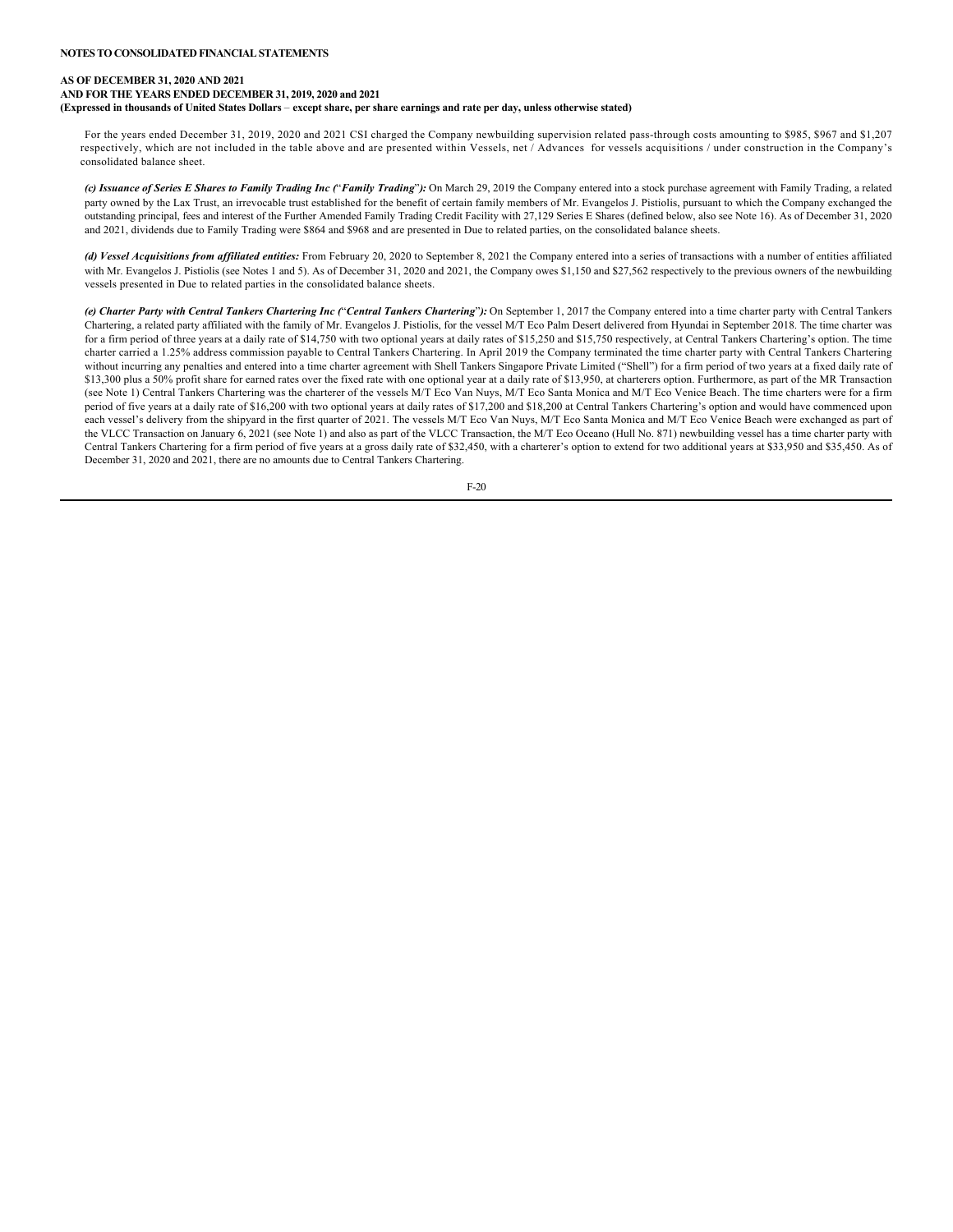(f) Personal Guarantees by Mr. Evangelos J. Pistiolis and Related Amendments to the Series D Preferred Shares: As a prerequisite for the Navigare Lease (defined below, see Note 6), Mr. Evangelos J. Pistiolis personally guaranteed the performance of the bareboat charters connected to the lease and in exchange, the Company agreed to indemnify him for any losses suffered as a result of the guarantee provided, and the Company amended the Certificate of Designations governing the terms of the Series D Preferred Shares (see Note 7), to adjust the voting rights per share of Series D Preferred Shares such that during the term of the Navigare Lease, the combined voting power controlled by Mr. Evangelos J. Pistiolis and the Lax Trust does not fall below a majority of the Company's total voting power, irrespective of any new common or preferred stock issuances, and thereby complying with a relevant covenant of the bareboat charters entered in connection with the Navigare Lease. This personal guarantee comes into effect in the case 120 days have passed and the Company is still unable to pay down all amounts due under the Navigare lease, with the exception of amounts due to Navigare due to a total loss, where in this case the personal guarantee will cover an amount equal to all unpaid charter hire and a further amount equivalent to all future charter hire that would have accrued from the date of the total loss up to the end of the charter period and is callable 200 days after the date of the total loss. Due to the related party nature of the transactions involving Mr. Evangelos J. Pistiolis, such transactions were unanimously approved by our Board of Directors, including all three independent directors.

**6. Leases**

#### **A. Lease arrangements, under which the Company acts as the lessee**

#### **Bareboat Chartered-in Vessels:**

On January 29, 2015 and March 31, 2015, the Company sold and leased back M/T Stenaweco Energy and M/T Stenaweco Evolution respectively. The vessels were chartered back on a bareboat basis for 7 years at a bareboat hire of \$8,586 and \$8,625 per day respectively. In addition, the Company had the option to buy back each vessel from the end of year 3 up to the end of year 7 at purchase prices stipulated in the bareboat agreement depending on when the option is exercised. On December, 18 and December 20, 2019, the Company exercised the purchase options and terminated the operating leases on its two bareboat chartered in vessels. The purchase option prices paid amounted to \$23,871 and \$24,063 for the M/T Stenaweco Energy the M/T Stenaweco Evolution respectively, not including fees and expenses related to the transfer of ownership.

On December 1 and December 10, 2020, the Company sold and leased back M/T Eco Beverly Hills and M/T Eco Bel Air respectively to a third non-affiliated party (the "Navigare Lease"). Each vessel was chartered back on a bareboat basis for five years at a bareboat hire of \$16,750 per day for the first two years, \$14,000 per day for the next two years and \$10,000 per day for the fifth year. The Company does not have any option nor obligation to buy back the vessels. The abovementioned sale and leaseback transactions contain, customary covenants and event of default clauses, including cross-default provisions, change of control provisions (whereby Mr. Evangelos J. Pistiolis may not control less than 50.1% of the voting rights of the Company) and restrictive covenants and performance requirements. The Company must maintain a minimum liquidity of \$4,000 at all times which is certified bi-annually. As of December 31, 2021, the Company complied with all covenants of the Navigare Lease.

The Company has treated the Navigare lease as an operating lease. An operating lease ROU asset amounting to \$45,765 was recognized at the inception of the lease together with a lease liability of \$43,759 based on the present value of lease payments over the lease term. The operating lease ROU asset also includes initial direct costs of \$1,666 and deferred losses from the sale of the vessels of \$340. The discount rate used to calculate the present value of lease payments was calculated by taking into account the original lease term and lease payments and was estimated to be 6.72% (same as the weighted average), which was the Company's estimated incremental borrowing rate, that reflects the interest the Company would have to pay to borrow funds on a collateralized basis over a similar term and similar economic environment. Losses from the sale of these two vessels and initial direct costs which were included in the respective ROU assets are amortized on a straight-line basis over the duration of the lease and are included in operating lease expense in the statement of consolidated (loss)/income. The cash paid for operating leases with original terms greater than 12 months was \$877 and \$12,228 for the year ended December 31, 2020 and 2021 respectively. The revenue generated from vessels under operating leases with original terms greater than 12 months was \$17,288 and \$ 17,887 for the year ended December 31, 2020 and 2021 respectively.

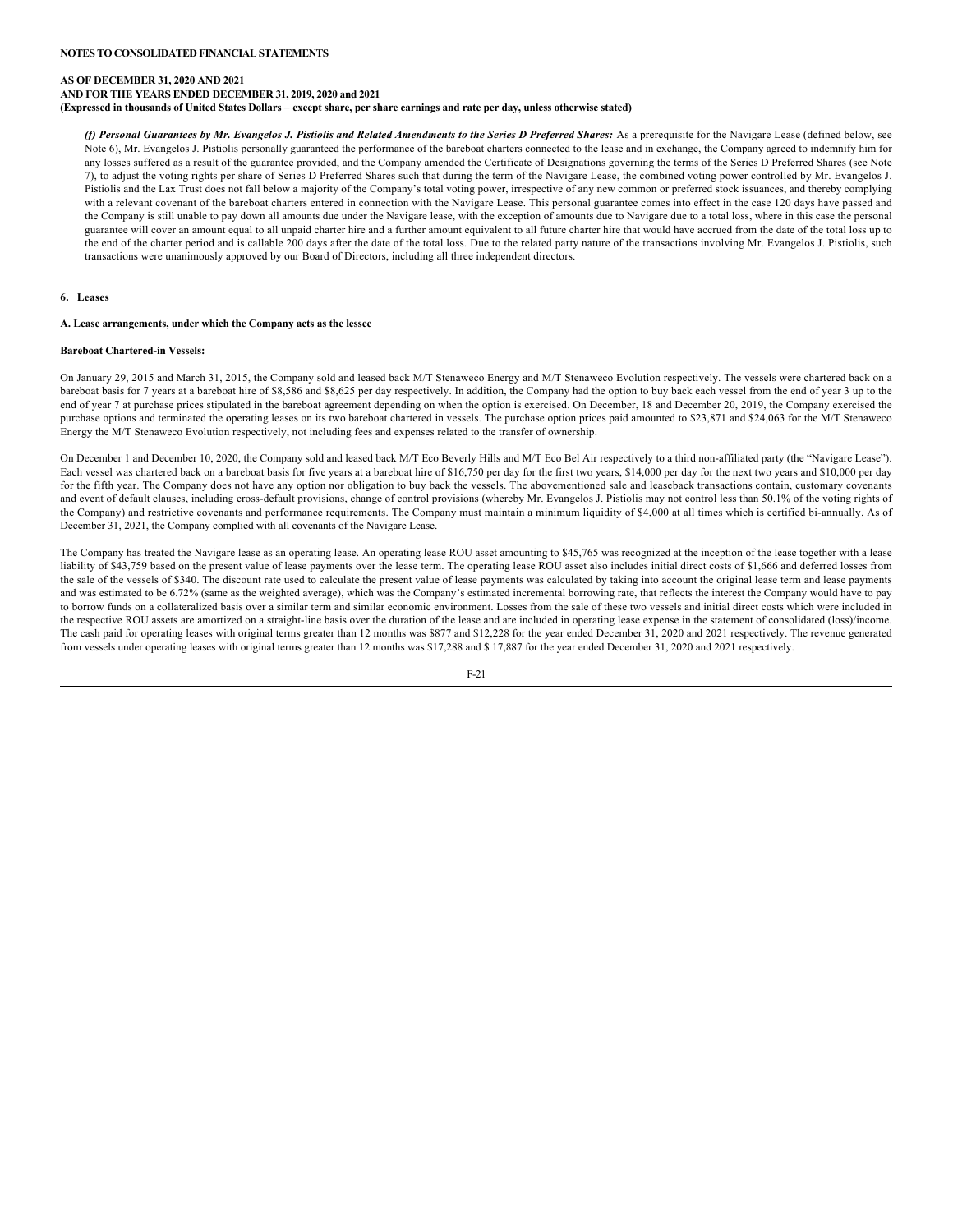# **AS OF DECEMBER 31, 2020 AND 2021 AND FOR THE YEARS ENDED DECEMBER 31, 2019, 2020 and 2021 (Expressed in thousands of United States Dollars** – **except share, per share earnings and rate per day, unless otherwise stated)**

The Company's future minimum operating lease payments required to be made after December 31, 2021, relating to the bareboat chartered-in vessels M/T Eco Beverly Hills and M/T Eco Bel Air are as follows:

|                              | <b>Bareboat charter lease</b> |
|------------------------------|-------------------------------|
| Year ending December 31,     | payments                      |
| 2022                         | 12,084                        |
| 2023                         | 10,220                        |
| 2024                         | 10,038                        |
| 2025                         | 6,777                         |
| <b>Total</b>                 | 39,119                        |
| Less imputed interest        | (5,356)                       |
| <b>Total Lease Liability</b> | 33,763                        |
| <b>Presented as follows:</b> |                               |
| Short-term lease liability   | 9,815                         |
| Long-term lease liability    | 23,948                        |

The average remaining lease term on our chartered-in contracts greater than 12 months is 47.2 months.

At the lease's inception, the carrying amounts of the M/T Eco Beverly Hills and M/T Eco Bel Air were less than the vessels fair value, as this was determined by a third party broker valuation. Hence in accordance with ASC 842-40-30-1 that stipulates that sale-and-leaseback transactions are accounted for at fair value, the Company recognized a loss on the sale and leaseback transactions of \$10,688 included in Loss on sale of vessels in the Company's consolidated statements of comprehensive (loss) / income.

### **B. Lease arrangements, under which the Company acts as the lessor**

#### **Charter agreements:**

During the year ended December 31, 2021, the Company operated two vessels (M/T Eco Bel Air and M/T Eco Beverly Hills) under time charters with BP Shipping Limited, one vessel (M/T Nord Valiant) under a time charter with Dampskibsselskabet Norden A/S, one vessel (M/T Marina Del Ray) under a time charter with Cargill International SA, two vessels (M/T Eco West Coast and M/T Eco Malibu) with Clearlake Shipping Pte Ltd and two vessels (M/T Eco Los Angeles and M/T Eco City of Angels) under time charters with Trafigura Maritime Logistics Pte Ltd ("Trafigura").

Furthermore, the Company has entered into a time charter party for its newbuilding vessel M/T Eco Oceano Ca (Hull No 871) with Central Tankers Chartering Inc (see Note 1 and 5), a company affiliated with Mr. Evangelos J. Pistiolis and into time charter parties for its newbuilding vessels M/T Julius Caesar (Hull No. 3213) and M/T Legio X Equestris (Hull No. 3214) with Trafigura (see Note 1). All the above mentioned time charter agreements will commence upon the respective vessels' delivery.

Future minimum time-charter receipts of the Company's vessels in operation as of December 31, 2021, based on commitments relating to non-cancellable time charter contracts as of December 31, 2021, are as follows (excluding vessels held for sale):

|                          | <b>Time Charter</b> |
|--------------------------|---------------------|
| Year ending December 31, | receipts            |
| 2022                     | 36,054              |
| 2023                     | 30,296              |
| 2024                     | 8,851               |
| <b>Total</b>             | 75,201              |
|                          |                     |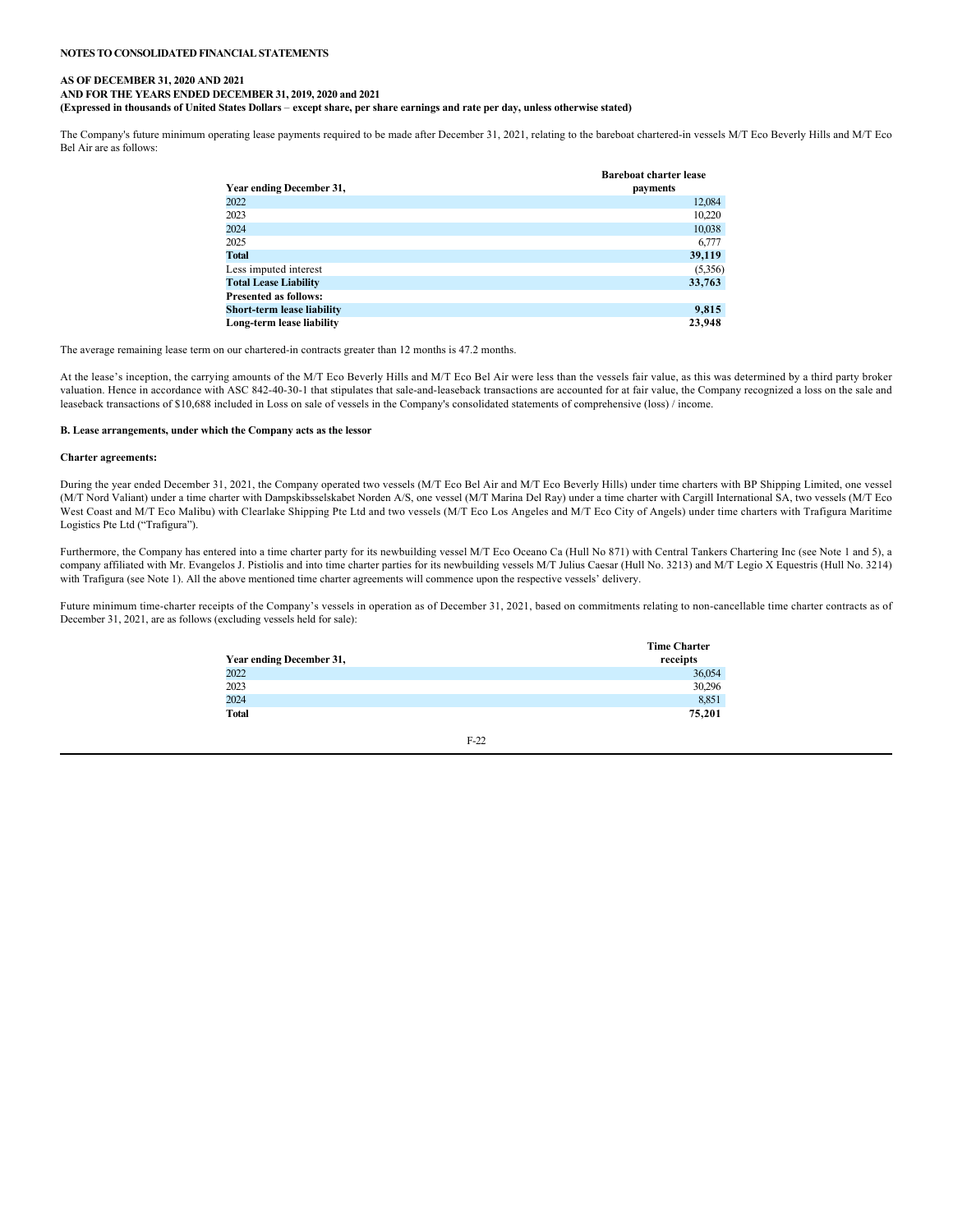# **AS OF DECEMBER 31, 2020 AND 2021 AND FOR THE YEARS ENDED DECEMBER 31, 2019, 2020 and 2021 (Expressed in thousands of United States Dollars** – **except share, per share earnings and rate per day, unless otherwise stated)**

Future minimum time-charter receipts of the Company's vessels under construction as of December 31, 2021, are as follows (based on estimated delivery dates):

|                          | <b>Time Charter</b> |
|--------------------------|---------------------|
| Year ending December 31, | receipts            |
| 2022                     | 33,300              |
| 2023                     | 38,033              |
| 2024                     | 38,138              |
| 2025                     | 14,565              |
| 2026                     | 11,844              |
| 2027                     | 2,012               |
| <b>Total</b>             | 137,892             |

In arriving at the minimum future charter revenues, an estimated 20 days off-hire time to perform scheduled dry-docking in the year the dry-docking is expected on each vessel has been deducted, and it has been assumed that no additional off-hire time is incurred, although there is no assurance that such estimate will be reflective of the actual off-hire in the future.

# **7. Debt:**

The amounts in the consolidated balance sheets are analyzed as follows (facility names defined below):

| <b>Bank / Vessel(s)</b>                                                                                                       | December 31,             |         |  |
|-------------------------------------------------------------------------------------------------------------------------------|--------------------------|---------|--|
|                                                                                                                               | 2020                     | 2021    |  |
| Total long term debt:                                                                                                         |                          |         |  |
| 2nd ABN Facility (M/T Eco West Coast)                                                                                         | $\overline{a}$           | 34,955  |  |
| 2nd Alpha Bank Facility (M/T Eco Malibu)                                                                                      |                          | 36,500  |  |
| BoComm Leasing Facility (M/T Nord Valiant)                                                                                    | 20,227                   |         |  |
| Cargill Facility (M/T Eco Marina Del Ray)                                                                                     | 29,116                   | 27,195  |  |
| AVIC Facility (M/T Eco Los Angeles and M/T Eco City of Angels), classified as of December 31, 2021 as Debt related to Vessels |                          |         |  |
| held for sale                                                                                                                 | 57,656                   |         |  |
| <b>Total long term debt</b>                                                                                                   | 106,999                  | 98.650  |  |
| Less: Deferred finance fees                                                                                                   | (2,380)                  | (1,282) |  |
| Total long term debt net of deferred finance fees                                                                             | 104,619                  | 97,368  |  |
|                                                                                                                               |                          |         |  |
| Presented:                                                                                                                    |                          |         |  |
| <b>Current portion of long term debt</b>                                                                                      | 5,324                    | 7,205   |  |
| Long term debt                                                                                                                | 99,295                   | 90,163  |  |
|                                                                                                                               |                          |         |  |
| Debt related to Vessels held for sale:                                                                                        |                          |         |  |
| AVIC Facility (M/T Eco Los Angeles and M/T Eco City of Angels)                                                                | $\overline{\phantom{0}}$ | 54,665  |  |
| Less: Deferred finance fees                                                                                                   |                          | (1,463) |  |
| Debt related to Vessels held for sale net of deferred finance fees                                                            | ٠                        | 53,202  |  |
|                                                                                                                               |                          |         |  |
| <b>Total Debt net of deferred finance fees</b>                                                                                | 104,619                  | 150,570 |  |

# *2nd ABN Facility*

On March 18, 2021, the Company entered into a credit facility with ABN Amro for \$36,800 for the financing of the vessel M/T Eco West Coast (Hull No 865). This facility was drawn down in full. The credit facility is repayable in 24 consecutive quarterly installments of \$615 commencing in June 2021, plus a balloon installment of \$22,040 payable together with the last installment.

The facility contains various covenants, including (i) an asset cover ratio of 125%, (ii) a ratio of total net debt to the aggregate market value of the Company's fleet, current or future, of no more than 75% (iii) minimum free liquidity of \$500 per delivered vessel owned/operated by the Company and (iv) market adjusted total assets of the Company minus total liabilities to be at least \$60,000. Additionally, the facility contains restrictions on the shipowning company incurring further indebtedness or guarantees and change of control provisions (whereby Mr. Evangelos J. Pistiolis may not control less than 50.1% of the voting rights of the Company). It also restricts the shipowning company from paying dividends if such a payment will result in an event of default or in a breach of covenants under the loan agreement.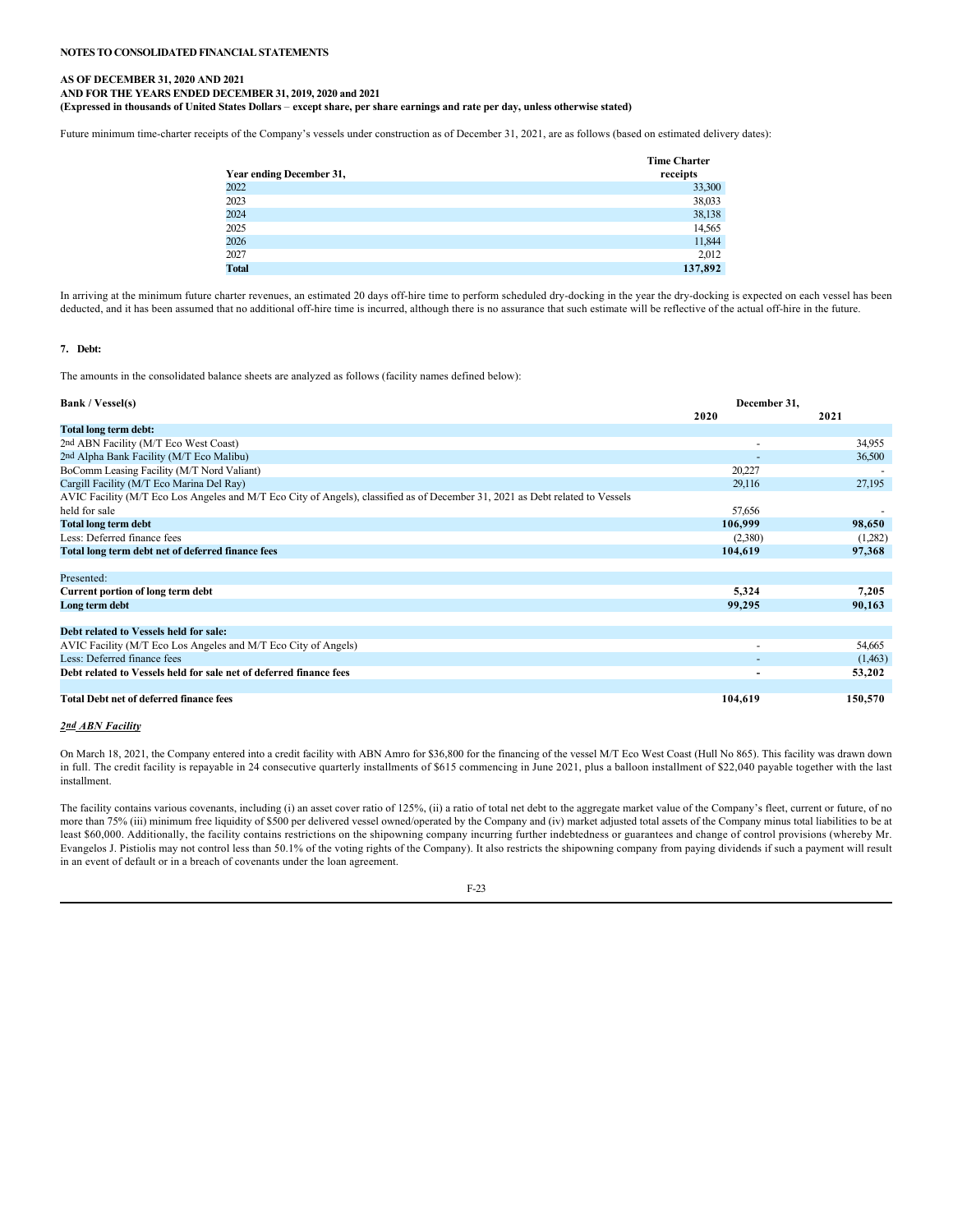# **AS OF DECEMBER 31, 2020 AND 2021 AND FOR THE YEARS ENDED DECEMBER 31, 2019, 2020 and 2021 (Expressed in thousands of United States Dollars** – **except share, per share earnings and rate per day, unless otherwise stated)**

The facility is secured as follows:

- First priority mortgage over M/T Eco West Coast;
- Assignment of insurance and earnings of the mortgaged vessel;
- Specific assignment of any time charters with duration of more than 12 months;
- Corporate guarantee of the Company;
- Pledge of the shares of the shipowning subsidiary;
- Pledge over the earnings account of the vessel.

The facility bears interest at LIBOR plus a margin of 2.50%. The applicable LIBOR as of December 31, 2021 was approximately 0.10%.

### *2nd Alpha Bank Facility*

On May 6, 2021, the Company entered into a credit facility with Alpha Bank for \$38,000 for the financing of the vessel M/T Eco Malibu (Hull No 866). This facility was drawn down in full. The credit facility is repayable in 12 consecutive quarterly installments of \$750 and 12 consecutive quarterly installments of \$625, commencing three months from draw down, and a balloon payment of \$21,500 payable together with the last installment.

The facility contains various covenants, including (i) an asset cover ratio of 125%, (ii) a ratio of total net debt to the aggregate market value of the Company's fleet, current or future, of no more than 75% and minimum free liquidity of \$500 per delivered vessel owned/operated by the Company. Additionally, the facility contains restrictions on the shipowning company incurring further indebtedness or guarantees and change of control provisions (whereby Mr. Evangelos J. Pistiolis may not control less than 50.1% of the voting rights of the Company). It also restricts the shipowning company from paying dividends if such a payment will result in an event of default or in a breach of covenants under the loan agreement.

The facility is secured as follows:

- First priority mortgage over M/T Eco Malibu;
- Assignment of insurance and earnings of the mortgaged vessel;
- Specific assignment of any time charters with duration of more than 12 months;
- Corporate guarantee of the Company;
- Pledge of the shares of the shipowning subsidiary;
- Pledge over the earnings account of the vessel.

The facility bears interest at LIBOR plus a margin of 3.00%. The applicable LIBOR as of December 31, 2021 was approximately 0.10%.

# **FINANCINGS COMMITTED UNDER SALE AND LEASEBACK AGREEMENTS**

The majority of the below sale and leaseback agreements ("SLB"s) contain, customary covenants and event of default clauses, including cross-default provisions and restrictive covenants and performance requirements including (i) a ratio of total net debt to the aggregate market value of the Company's fleet, current or future, of no more than 75% and (ii) minimum free liquidity of \$500 per vessel at the guarantors level.

Additionally, all the SLBs contain restrictions on the relative shipowning company incurring further indebtedness or guarantees and paying dividends, if such dividend payment would result in an event of default or termination event under the SLB agreements.

All the below SLBs are secured mainly by the following:

- Ownership of the vessel financed:
- Assignment of insurances and earnings of the vessel financed;
- Specific assignment of any time charters of the vessel financed with duration of more than 12 months;
- Corporate guarantee of Top Ships Inc.;
- Pledge of the shares of the relative shipowning subsidiary;
- Pledge over the earnings account of the vessel financed.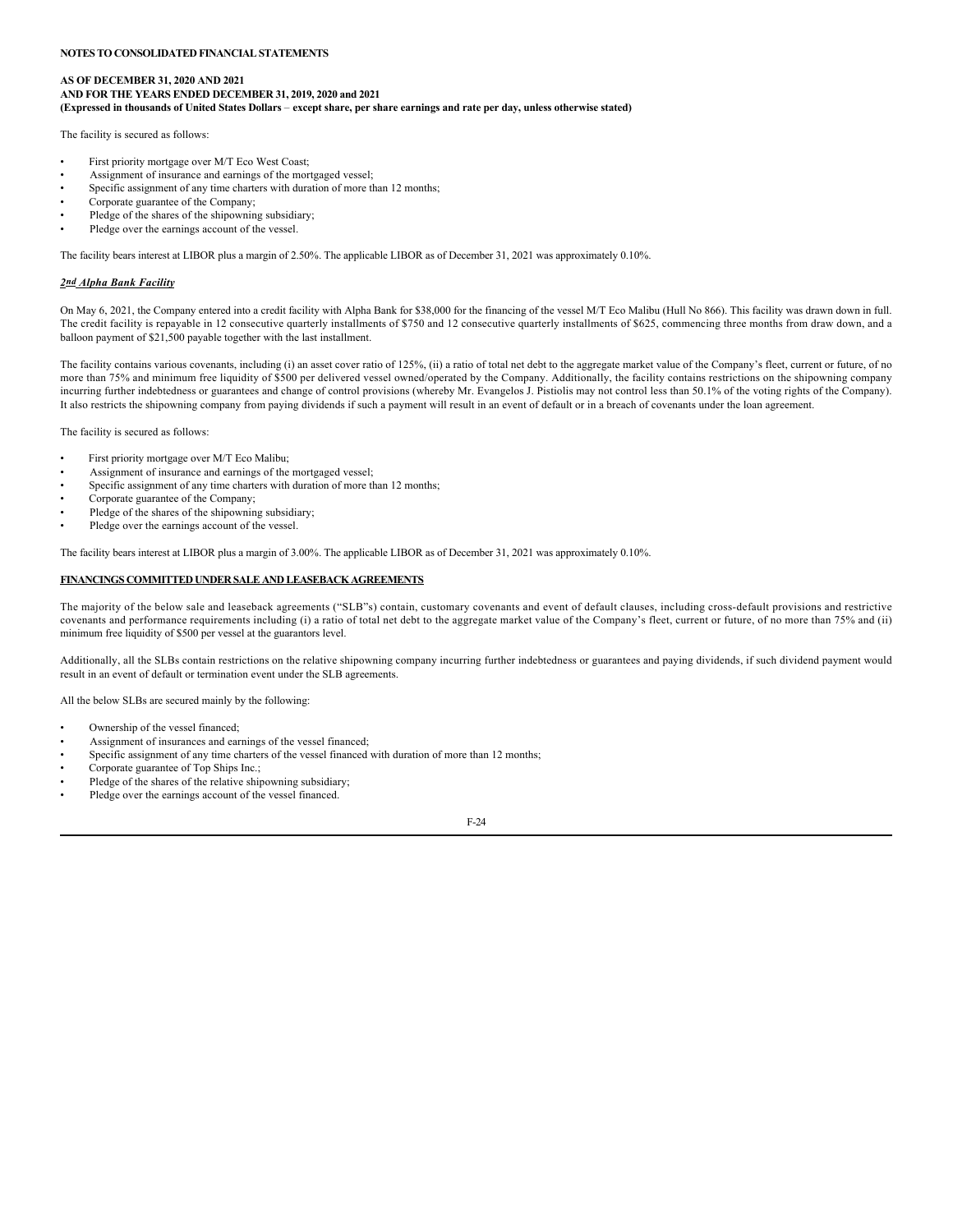# *Cargill Facility*

On June 29, 2018 the Company entered into a sale and leaseback agreement ("SLB") and a 5 year time charter with Cargill, a non-affiliated party, for its newbuilding vessel M/T Eco Marina Del Ray (Hull No 8242) delivered in March 2019. Consummation of the SLB took place on the vessel's delivery date. Following the sale, the Company has bareboat chartered back the vessel at a bareboat hire rate of \$8,600 per day and simultaneously the vessel commenced its five year time charter with Cargill. As part of this transaction, the Company has the obligation to buy back the vessel at the end of the five year period for \$22,680. The gross proceeds from the sale were \$32,387.

The SLB with Cargill is accounted for as a financing transaction, as control remains with the Company and the M/T Eco Marina Del Ray will continue to be recorded as an asset on the Company's balance sheet. In addition, the Company has an obligation to repurchase the vessel.

# *Bank of Communications Financial Leasing Company (*"*BoComm Leasing*"*) Facility*

On December 21, 2018 the Company entered into an SLB with BoComm Leasing, a non-affiliated party, for M/T Nord Valiant and M/T Eco California. Consummation of the SLB took place on January 17, 2019 for M/T Nord Valiant and on January 31, 2019 for M/T Eco California. Following the sale, the Company has bareboat chartered back M/T Nord Valiant for five years and M/T Eco California for seven years at a bareboat hire rate of \$5,875 per day and \$6,550 per day respectively. As part of this transaction, the Company has continuous options to buy back the vessels at purchase prices stipulated in the bareboat agreement depending on when the option is exercised. The gross proceeds from the SLBs were \$21,655 for M/T Nord Valiant and \$24,140 for M/T Eco California.

The SLB with BoComm Leasing contains a covenant requiring that there is no change of control of the Company, save with the prior written consent of BoComm Leasing.

The SLB with BoComm Leasing is accounted for as a financing transaction, as control remains with the Company and M/T Nord Valiant and M/T Eco California will continue to be recorded as an asset on the Company's balance sheet. In addition, the Company has continuous options to repurchase the vessels below fair value.

On November 9, 2020, the Company exercised its purchase option on the M/T Eco California for \$22,520 and on the same date the vessel was sold to an unaffiliated third party. In connection with this exercise, the Company paid an early termination/prepayment fee of \$674, which is included in Loss on sale of vessels in the consolidated statements of comprehensive (loss)/income. On September 1, 2021, the Company exercised its purchase option on the M/T Nord Valiant for \$19,514 and on the same date the vessel was sold to an unaffiliated third party.

# *Avic International Leasing Co., Ltd ("AVIC") Facility*

On September 30, 2019 the owning companies of the M/T Eco Los Angeles and M/T Eco City of Angels entered into an SLB with AVIC, a non-affiliated party, for their newbuilding vessels M/T Eco Los Angeles and M/T Eco City of Angels. Consummation of the SLB and drawdown of funds took place on the vessels delivery dates from the shipyard, namely on February 10 and February 17, 2020 respectively. Following the sale, the Company has bareboat chartered back the vessels for a period of ten years at a bareboat hire rate of \$9,435 for the first 5 years and \$9,090 for the next 5 years per day per vessel, with a balloon installment of \$11,288 for each vessel on the final charter hire date. As part of this transaction, the Company has continuous options, after the second year, to buy back the vessels at purchase prices stipulated in the bareboat agreement depending on when the option is exercised and at the end of the ten year period it has an obligation to buy back the vessels at a cost represented by the balloon payment. The gross proceeds from the sale amounted to \$60,200 for both vessels.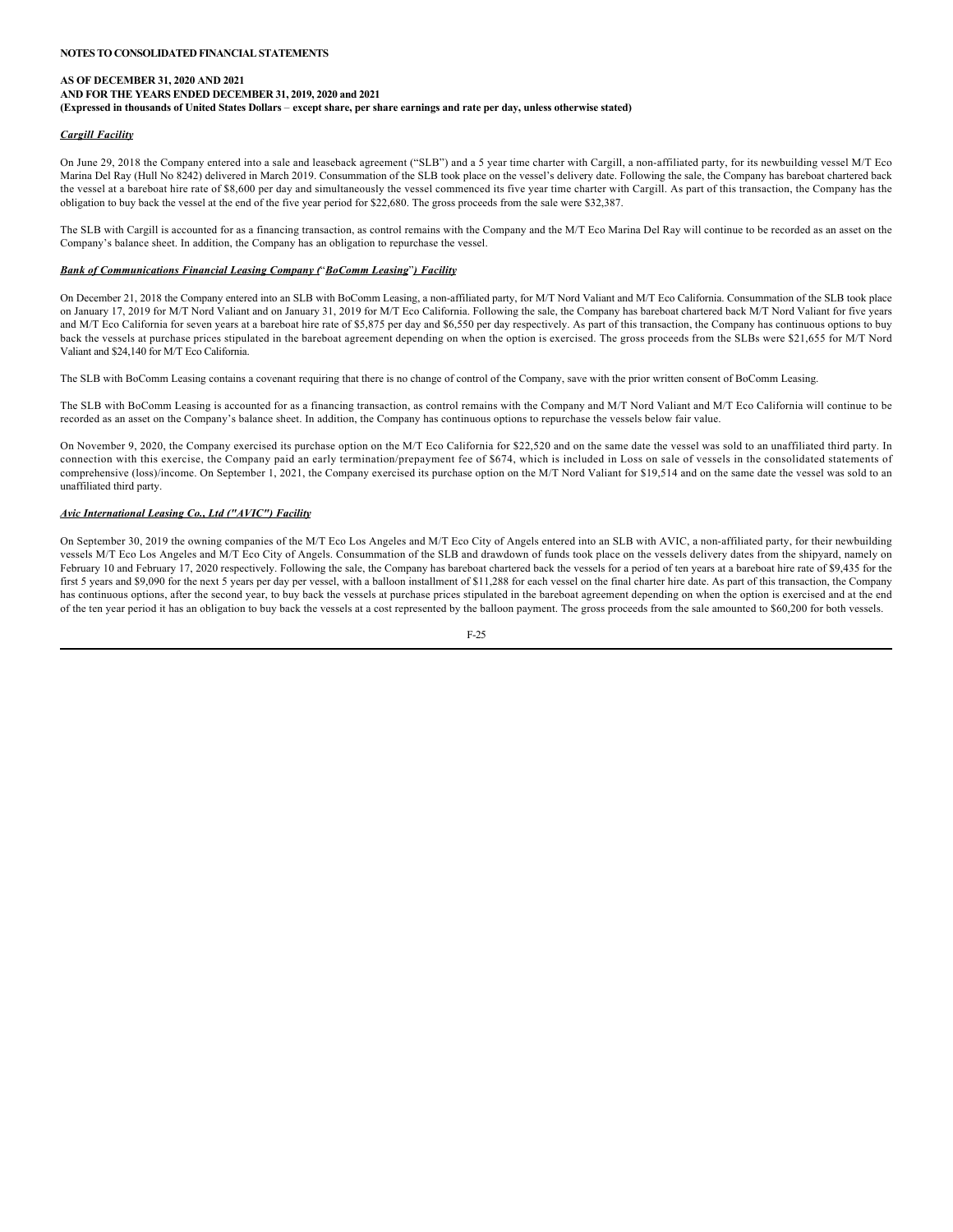The SLB with AVIC contains a covenant requiring that there is no change of control of the Company, save with the prior written consent of AVIC.

The SLB with AVIC was accounted for as a financing transaction, as control would remain with the Company and the vessels would continue to be recorded as assets on the Company's balance sheet. In addition, the Company had the obligation to repurchase the vessels.

On December 31, 2021 the Company classified the M/T Eco Los Angeles and M/T Eco City of Angels as a Vessels held for sale (see Note 4c). Hence, the AVIC facility was also classified as short term in a separate balance sheet line from the other non-current portion of debt in the consolidated balance sheets.

On February 28 and March 15, 2022 the company exercised its purchase option on the M/T Eco Los Angeles and M/T Eco City of Angels respectively and purchased the vessels for \$27,197 and \$27,163 respectively. The vessels were sold on the same dates to unaffiliated third parties.

# *2nd CMBFL Facility*

On November 23, 2021 the Company entered into an SLB with CMBFL, for its newbuilding vessels M/T Julius Caesar (Hull No. 3213) and M/T Legio X Equestris (Hull No. 3214). Consummation of the SLB took place on January 17 and March 2 2022, respectively. Following the sale, the Company has bareboat chartered back the vessels for a period of eight years at bareboat hire rates comprising of 32 consecutive quarterly installments of \$675 and a balloon payment of \$32,403 payable together with the last installment, plus interest based on the three months LIBOR plus 2.60%.

As part of this transaction, the Company has continuous options to buy back the vessels at purchase prices stipulated in the bareboat agreements depending on when the option was exercised and at the end of the eight year period it has an option to buy back the vessels at a cost represented by the balloon payment. The gross proceeds from the sale of the two vessels were \$54,005 and \$53,997 for M/T Julius Caesar (Hull No. 3213) and M/T Legio X Equestris (Hull No. 3214) respectively.

The 2nd CMBFL facility contains a covenant requiring that there is no change of control of the Company, save with the prior written consent of CMBFL.

The 2nd CMBFL facility was accounted for as a financing transaction, as control will remain with the Company and the two vessels will continue to be recorded as assets on the Company's balance sheet. In addition, the Company has continuous options to repurchase the vessels below fair value.

Scheduled Principal Repayments: The Company's annual principal payments required to be made after December 31, 2021 on its loan obligations, are as follows (including the financings under sale and leaseback agreements but excluding debt related to Vessels held for sale):

| <b>Years</b>                     |        |
|----------------------------------|--------|
| December 31, 2022                | 7,466  |
| December 31, 2023                | 7.554  |
| December 31, 2024                | 28,304 |
| December 31, 2025                | 4.960  |
| December 31, 2026                | 4,960  |
| December 31, 2027 and thereafter | 45,406 |
| Total                            | 98,650 |

As of December 31, 2021, the Company was in compliance with all debt covenants with respect to its loans and credit facilities. The fair value of debt outstanding on December 31, 2021, after excluding unamortized financing fees, amounted to \$147,246 when valuing the Cargill and AVIC Sale and Leasebacks on the basis of the Commercial Interest Reference Rates ("CIRR"s) as applicable on December 31, 2021, which is considered to be a Level 2 item in accordance with the fair value hierarchy.

Financing Costs: The net additions in deferred financing costs amounted to \$1,115 and \$1,204 during the years ended December 31, 2020 and 2021 respectively.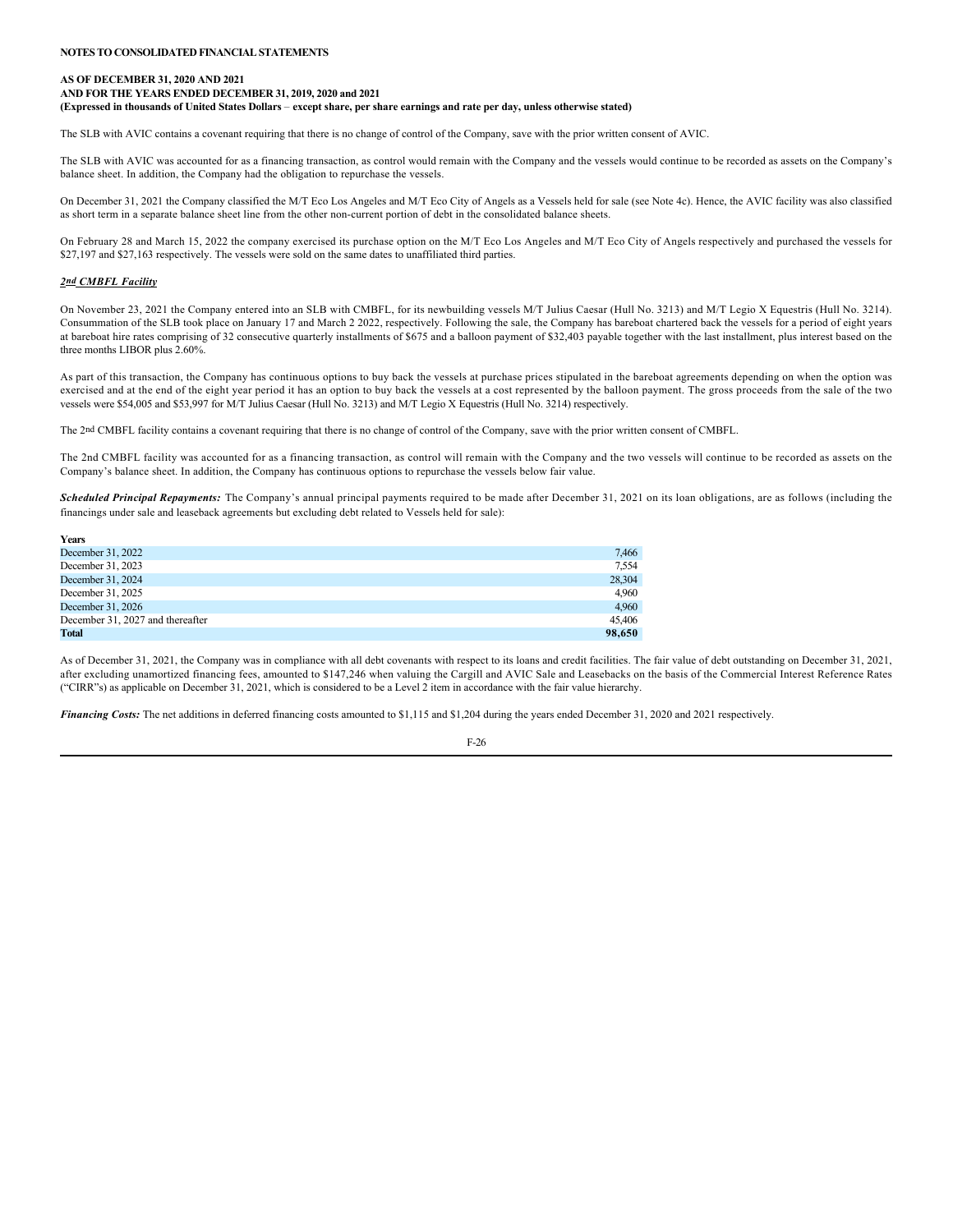#### **8. Commitments and Contingencies:**

#### Legal proceedings:

Various claims, suits, and complaints, including those involving government regulations and product liability, arise in the ordinary course of the shipping business. As part of the normal course of operations, the Company's customers may disagree on amounts due to the Company under the provision of the contracts which are normally settled through negotiations with the customer. Disputed amounts are normally reflected in revenues at such time as the Company reaches agreement with the customer on the amounts due.

On August 1, 2017, the Company received a subpoena from the U.S. Securities and Exchange Commission ("SEC") requesting certain documents and information in connection with offerings made by the Company between February 2017 and August 2017. The Company provided the requested information to the SEC in response to that subpoena. On September 26, 2018 and on October 5, 2018 the Company received two additional subpoenas from the SEC requesting certain documents and information in connection with the previous subpoena the Company received on August 1, 2017. The Company provided the requested information to the SEC in response to these subpoenas. The SEC investigation is ongoing and the Company continues to cooperate with the SEC in its investigation. The Company's last communication with the SEC was in February 2019. The Company is unable to predict what action, if any, might be taken by the SEC or its staff as a result of this investigation or what impact, if any, the cost of responding to the SEC's investigation or its ultimate outcome might have on the Company's financial position, results of operations or liquidity. Hence the Company has not established any provision for losses relating to this matter.

Other than the cases mentioned above, the Company is not a party to any material litigation where claims or counterclaims have been filed against the Company other than routine legal proceedings incidental to its business.

# Capital Expenditures under the Company's Newbuilding program:

On January 6 and on September 8, 2021 the Company entered into a series of transactions with a number of entities affiliated with Mr. Evangelos J. Pistiolis that led to the purchase of a number of vessels and newbuilding contracts (see Notes 1 and 5). As a result of these transactions, the Company has remaining contractual commitments as of December 31, 2021 for the acquisition of its fleet that are non-recourse to the Company as they are guaranteed by Central Mare Inc, a related party affiliated with the family of Mr. Evangelos J. Pistiolis, totaling \$213,405, including \$51,189, \$81,108 and \$81,108 pursuant to newbuilding agreements for M/T Eco Oceano Ca (Hull No. 871), M/T Julius Caesar (Hull No. 3213) and M/T Legio X Equestris (Hull No. 3214) respectively. All of these contractual commitments are payable in the first quarter of 2022.

As of the date of this annual report all contractual commitments for the acquisition of the Company's fleet have been settled and the company has successfully taken delivery of all abovementioned newbuilding vessels.

### Guarantee on performance of loans of the New 2020 Joint Venture

On December 10, 2020, the Company entered into a corporate guarantee agreement with Alpha Bank of Greece (which was amended on February 2, 2022) in respect of the obligations of its 50% subsidiary California 19 Inc. and California 20 Inc. under the Loan Agreement dated March 12, 2020 for a secured loan facility of \$37,660 (\$18,830 for each vessel) for the financing of M/T Eco Yosemite Park and M/T Eco Joshua Park (the "Alpha Corporate Guarantee"). The Company assigns zero probability of default to said loan agreements and hence has not established any provisions for losses relating to this matter.

#### Environmental Liabilities:

The Company accrues for the cost of environmental liabilities when management becomes aware that a liability is probable and is able to reasonably estimate the probable exposure. Currently, management is not aware of any such claims or contingent liabilities, which should be disclosed, or for which a provision should be established in the consolidated financial statements.

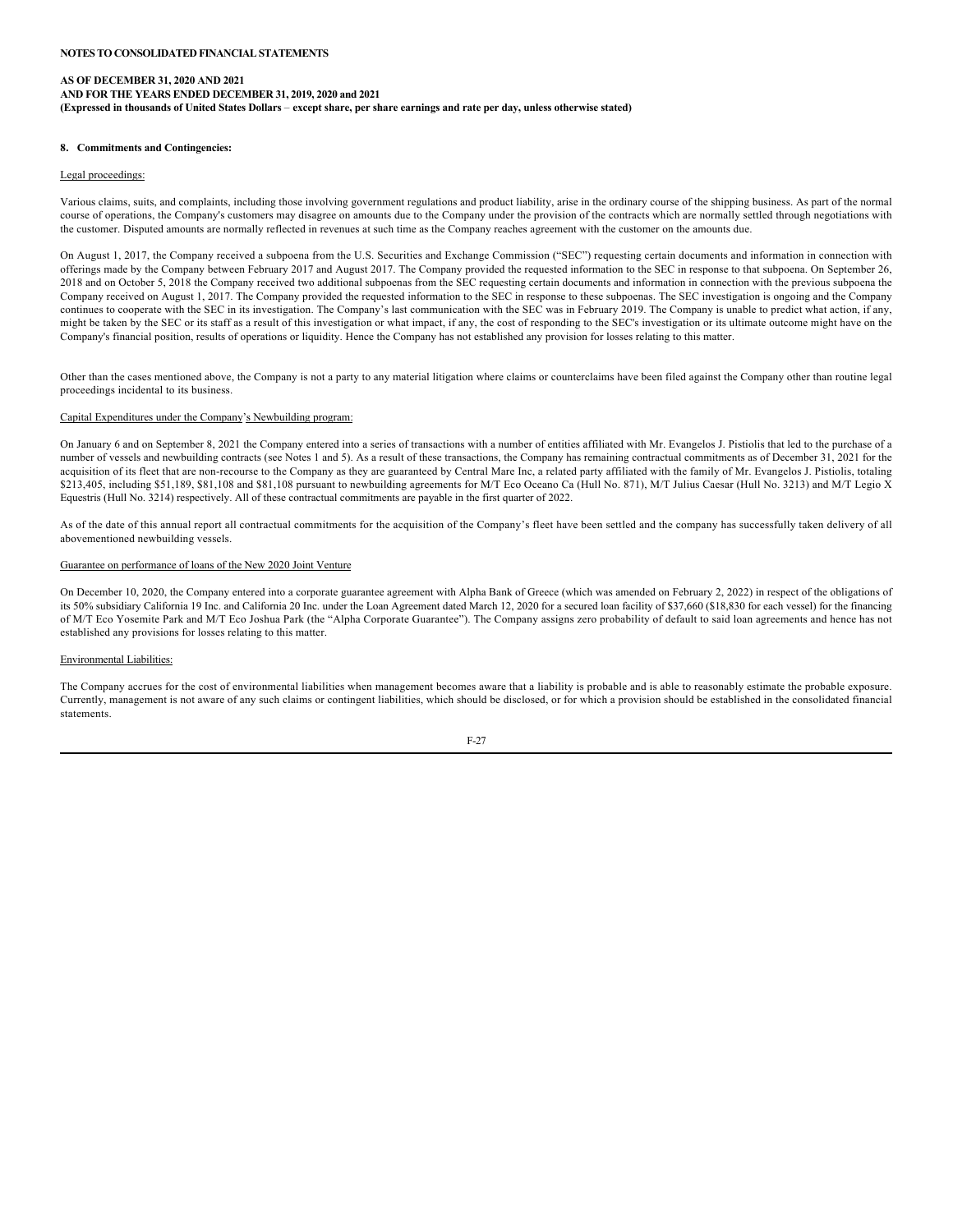### **9. Common and Preferred Stock, Additional Paid-In Capital and Dividends:**

*Reverse stock split:* On August 10, 2020 the Company effected a 1-for-25 reverse stock split of its common stock respectively. There was no change in the number of authorized common shares of the Company, or the floor price of the Company's Series E Shares and the Class B Warrants, or the number of votes of the Company's Series D Shares. All numbers of common share and earnings per share amounts, as well as warrant shares eligible for purchase under the Company's warrants, exercise price of said warrants and conversion prices of the Company's Series E Shares, in these financial statements have been retroactively adjusted to reflect these reverse stock splits.

Series D preferred shares: On May 8, 2017, the Company issued 100,000 shares of Series D preferred shares (the "Series D shares") to Tankers Family Inc., a company controlled by Lax Trust for one thousand dollars (\$1,000) pursuant to a stock purchase agreement. The Series D shares are not convertible into common shares and each Series D share has the voting power of 1,000 common shares. The Series D shares have no dividend or distribution rights and shall expire and all outstanding Series D shares shall be redeemed by the Company for par value on the date that any financing facility with any financial institution, which contain covenants that require that any member of the family of Mr. Evangelos J. Pistiolis maintain a specific minimum ownership or voting interest (either directly and/or indirectly through companies or other entities beneficially owned by any member of the Pistiolis family and/or trusts or foundations of which any member of the Pistiolis family are beneficiaries) of the Company's issued and outstanding common shares, respectively, are fully repaid or reach their maturity date. The Series D shares shall not be otherwise redeemable and upon any liquidation, dissolution or winding up of the Company, the Series D shares shall have a liquidation preference of \$0.01 per share. Currently the SLBs with BoComm Leasing and AVIC Leasing, the Alpha Corporate Guarantee and the Navigare Lease have similar provisions that are satisfied via the existence of the Series D Shares. As a prerequisite for the Navigare Lease, Mr. Evangelos J. Pistiolis guaranteed the performance of the bareboat charters, under certain circumstances, and in exchange, the Company agreed to indemnify him for any losses suffered as a result of the guarantee provided and in addition, the Company has amended the Certificate of Designation governing the terms of the Series D Shares, to adjust the voting rights per share of Series D Shares such that during the term of the Navigare Lease, the combined voting power controlled by Mr. Evangelos J. Pistiolis and the Lax Trust does not fall below a majority of the total voting power of the Company, irrespective of any new common or preferred stock issuances, and thereby complying with a relevant covenant of the bareboat charters entered in connection with the Navigare Lease. Due to the related party nature of the transactions involving Mr. Evangelos J. Pistiolis, such transactions were unanimously approved by the Company's Board of Directors, including all three independent directors.

Issuance of common stock and warrants as part of the November 2019 Registered Direct Offering: On November 6, 2019, the Company entered into a placement agent agreement with Maxim Group LLC relating to the sale of the Company's securities, or the Placement Agent Agreement. Pursuant to the Placement Agent Agreement, the Company entered into a Securities Purchase Agreement, with certain institutional investors in connection with a registered direct offering of an aggregate of 168,000 of the Company's common shares at a public offering price of \$50.00 per share, registered on the Company's Registration Statement on Form F-3 (333-215577), or the Registered Offering. Concurrently with the Registered Offering and pursuant to the Purchase Agreement, the Company also commenced a private placement whereby the Company issued and sold class A warrants (or the "Class A Warrants") to purchase up to 168,000 of the Company's common shares and class B warrants (or the "Class B Warrants") to purchase up to 168,000 of the Company's common shares. The November 2019 Registered Direct Offering resulted in gross proceeds of \$8,400 before deducting underwriting discounts, commissions and other offering expenses. The Class A Warrants and Class B Warrants were registered via a registration statement in form F1 that became effective on January 21, 2020.

During the year ended December 31, 2020, all outstanding Class A warrants (4,200,000 warrants) were exercised on a cashless basis into 67,200 of the Company's common shares and no Class B Warrants were exercised. As of December 31, 2020 there were 4,200,000 Class B Warrants exercisable into 168,000 of the Company's common shares with an exercise price of \$1.00, that corresponded to the Class A Warrants floor price. The Class B Warrants entitled their holders to purchase 0.040 common shares upon a cash exercise. Each Class B Warrant was exercisable from the date of issuance up to May 7, 2021. No Class B Warrants were exercised in the year ended December 31, 2021.

# *Accounting Treatment of the Class B Warrants*

As of the issuance date the fair value of the 4,200,000 Class B Warrants amounted to \$0.2373 per warrant, using the Cox, Ross and Rubinstein Binomial methodology.

The fair value was considered by the Company to be classified as Level 3 in the fair value hierarchy since it was derived by unobservable inputs. The major unobservable input in connection with the valuation of the Company's Class B Warrants was the volatility used in the valuation model. The annualized eighteen-month daily historical volatility that has been applied in the warrant valuation at inception was 134%. A 5% increase in the volatility applied would have led to an increase of 14% in the fair value of the Class B Warrants.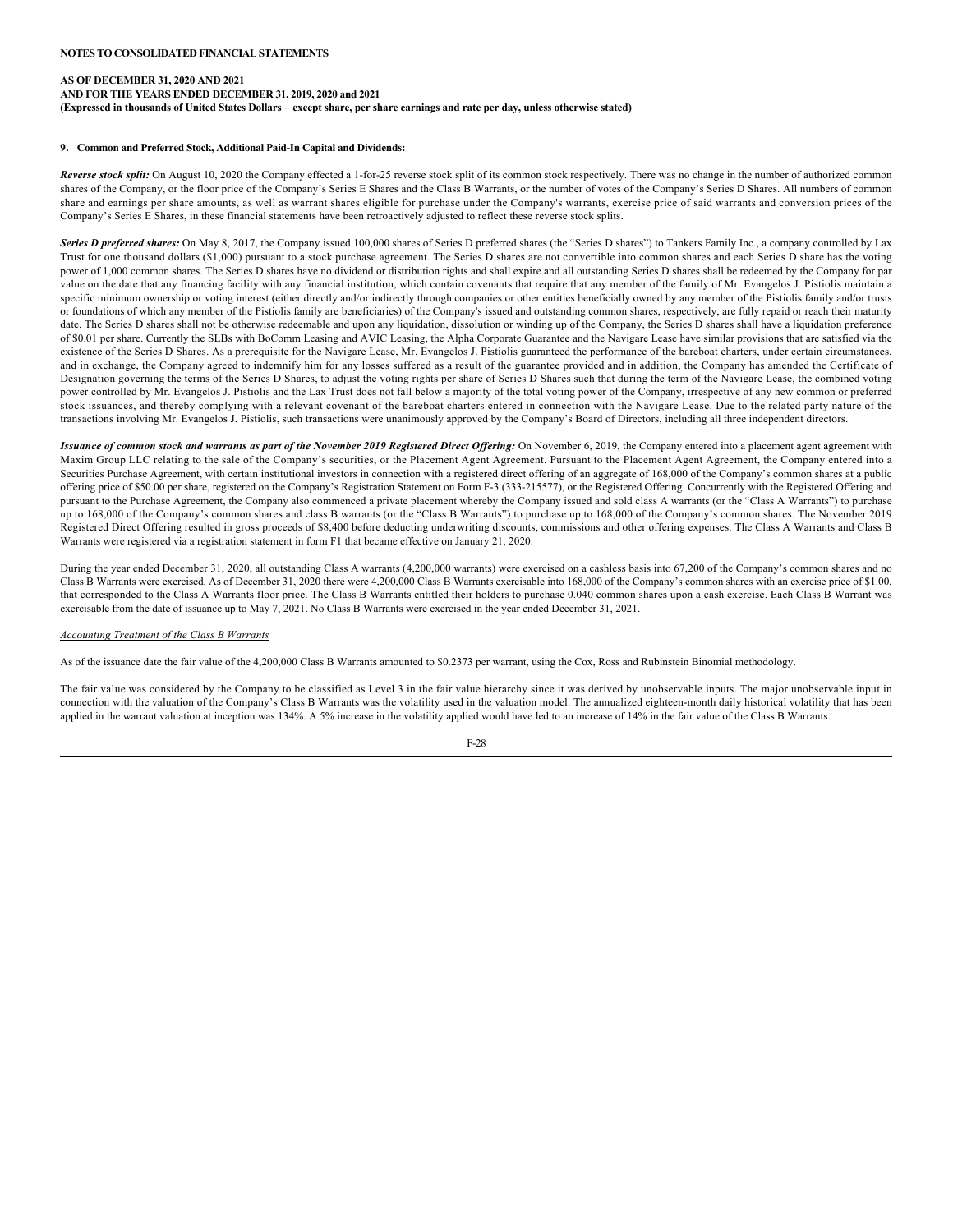The warrants issued in connection with the Company's follow-on offering provide for physical settlement requiring the Company to deliver shares to the holder of the warrants in exchange for cash. However, the warrants provide for a series of round down protection features that in accordance with ASU No. 2017-11 led to their classification as a liability since the settlement amount of the warrants may not equal the difference between the fair value of a fixed number of the Company shares and a fixed strike price. As a result, the fair value of the warrants was classified as a derivative liability and subsequent changes in fair value were recognized in the consolidated statements of comprehensive (loss)/income (see Note 14).

*Dividends to common stock holders:* No dividends were paid to common stock holders in the years ended December 31, 2019, 2020 and 2021.

# **10. (Loss)/Earnings Per Common Share:**

All shares issued are included in the Company's common stock and have equal rights to vote and participate in dividends and in undistributed earnings.

The components of the calculation of basic and diluted (loss) / earnings per share for the years ended December 2019, 2020 and 2021 are as follows:

|                                                                                  | <b>Year Ended December 31,</b> |            |              |
|----------------------------------------------------------------------------------|--------------------------------|------------|--------------|
|                                                                                  | 2019                           | 2020       | 2021         |
| (Loss) / Net Income                                                              | (14, 773)                      | (22, 818)  | 8,616        |
| Less: Deemed dividend for beneficial conversion feature of Series E Shares       | (9,339)                        | (1,067)    | (900)        |
| Less: Deemed dividend equivalents on Series E Shares related to redemption value | (4,227)                        | (3,099)    | (437)        |
| Less: Dividend of Series E Shares                                                | (2,650)                        | (1,796)    | (1,883)      |
| (Loss) / gain attributable to common shareholders                                | (30,989)                       | (28, 780)  | 5,396        |
|                                                                                  |                                |            |              |
| (Loss) /Earnings per share:                                                      |                                |            |              |
| Weighted average common shares outstanding, basic and dilutive                   | 117.104                        | 23.517.479 | 39,831,972   |
| (Loss) / earnings per share, basic and diluted                                   | (264.63)                       | (1.22)     | 0.14         |
|                                                                                  |                                |            |              |
| <b>Effect of dilutive securities:</b>                                            |                                |            |              |
| Series E Shares                                                                  |                                |            | 12,716,351   |
| Weighted average common shares outstanding, diluted                              | 117,104                        | 23,517,479 | 52, 548, 323 |
|                                                                                  |                                |            |              |

For the years ended December 31, 2019, 2020 and 2021 no dilutive shares were included in the computation of diluted earnings per share because to do so would have been antidilutive for the period presented. Particularly for the year ended December 31, 2021 conversion was not assumed since such conversion would result in diluted earnings per share exceeding basic earnings per share.

# **11. Voyage and Vessel Operating Expenses:**

The amounts in the consolidated statements of comprehensive (loss)/income are as follows:

| <b>Voyage Expenses</b>                                                        |       | <b>Year Ended December 31.</b> |       |  |  |
|-------------------------------------------------------------------------------|-------|--------------------------------|-------|--|--|
|                                                                               | 2019  | 2020                           | 2021  |  |  |
| Port charges / other voyage expenses                                          | 678   |                                |       |  |  |
| Bunkers                                                                       | 830   | 659                            | 165   |  |  |
| Commissions (including \$829, \$761 and \$705 respectively, to related party) | 1,530 | 1,334                          | 1,152 |  |  |
| <b>Total</b>                                                                  | 3,038 | 1,994                          | 1,317 |  |  |
| $F-2Q$                                                                        |       |                                |       |  |  |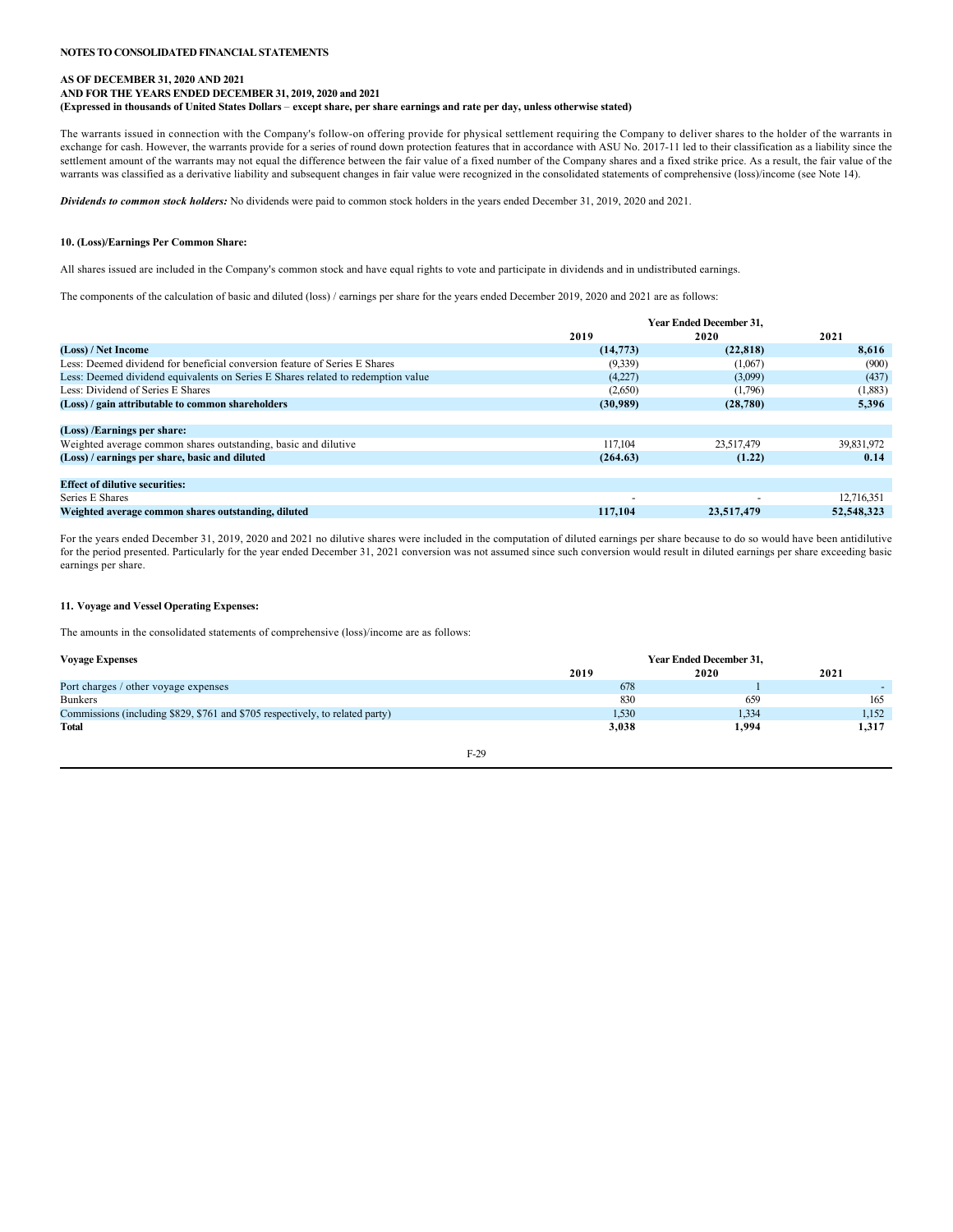# **AS OF DECEMBER 31, 2020 AND 2021**

# **AND FOR THE YEARS ENDED DECEMBER 31, 2019, 2020 and 2021**

**(Expressed in thousands of United States Dollars** – **except share, per share earnings and rate per day, unless otherwise stated)**

| <b>Vessel Operating Expenses</b>                                                        | <b>Year Ended December 31.</b> |        |        |  |
|-----------------------------------------------------------------------------------------|--------------------------------|--------|--------|--|
|                                                                                         | 2019                           | 2020   | 2021   |  |
| Crew wages and related costs                                                            | 15,771                         | 14.532 | 11.066 |  |
| Insurance                                                                               | 1.180                          | 1,194  | 1.026  |  |
| Repairs and maintenance (including \$247, \$60 and \$17 respectively, to related party) | 1,528                          | 1,259  | 747    |  |
| Spares and consumable stores                                                            | 4.148                          | 3,861  | 2,530  |  |
| Registration and taxes (Note 13)                                                        | 159                            | 178    | 310    |  |
| Total                                                                                   | 22,786                         | 21,024 | 15.679 |  |

### **12. Interest and Finance Costs:**

The amounts in the consolidated statements of comprehensive (loss)/income are analyzed as follows:

# **Interest and Finance Costs Year Ended December 31,**

|                                                                                                     | 2019   | 2020    | 2021    |
|-----------------------------------------------------------------------------------------------------|--------|---------|---------|
| Interest on debt (including \$928, \$0 and \$0, respectively, to related party)                     | 16,586 | 16.033  | 7.342   |
| Bank charges and loan commitment fees (including \$20, \$0 and \$0, respectively, to related party) | 282    | 233     | 20      |
| Amortization and write-off of financing fees                                                        | 1,812  | 6.311   | 840     |
| Amortization of debt discount                                                                       | 324    |         |         |
| <b>Total</b>                                                                                        | 19.004 | 22,577  | 8.202   |
| Less interest capitalized                                                                           | (927)  | (1,621) | (1,204) |
| <b>Total</b>                                                                                        | 18.077 | 20,956  | 6.998   |

### **13. Income Taxes:**

Marshall Islands and Greece does not impose a tax on international shipping income. Under the laws of Marshall Islands and Greece the countries of the companies' incorporation and vessels' registration, the companies are subject to registration and tonnage taxes, which have been included in Vessel operating expenses in the consolidated statements of comprehensive (loss)/income.

Under the United States Internal Revenue Code of 1986, as amended (the "Code"), the U.S. source gross transportation income of a ship-owning or chartering corporation, such as the Company, is subject to a 4% U.S. Federal income tax without allowance for deduction, unless that corporation qualifies for exemption from tax under Section 883 of the Code and the Treasury Regulations promulgated thereunder. U.S. source gross transportation income consists of 50% of the gross shipping income that is attributable to transportation that begins or ends, but that does not both begin and end, in the United States.

Under Section 883 of the Code and the regulations thereunder, the Company will be exempt from U.S. federal income tax on our U.S.-source shipping income if:

(1) the Company is organized in a foreign country, or its country of organization, grants an "equivalent exemption" to corporations organized in the United States; and

#### (2) either

A. more than 50% of the value of the Company's stock is owned, directly or indirectly, by individuals who are "residents" of the Company's country of organization or of another foreign country that grants an "equivalent exemption" to corporations organized in the United States (each such individual a "qualified shareholder" and such individuals collectively, "qualified shareholders"), which the Company refers to as the "50% Ownership Test," or

B. the Company's stock is "primarily and regularly traded on an established securities market" in the Company's country of organization, in another country that grants an "equivalent exemption" to U.S. corporations, or in the United States, which the Company refers to as the "Publicly-Traded Test."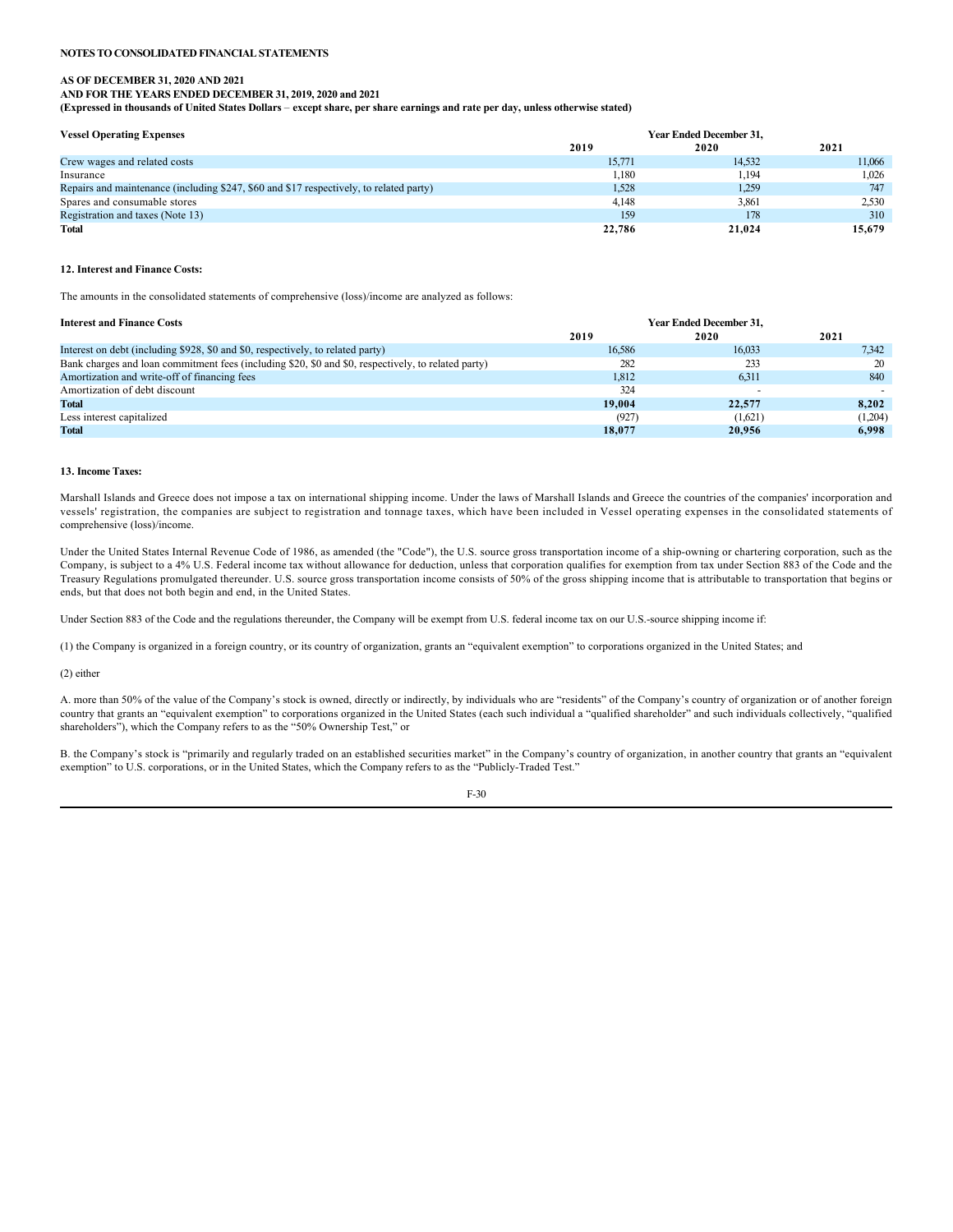The Marshall Islands, the jurisdiction where the Company and the Company's ship-owning subsidiaries are incorporated, grants an "equivalent exemption" to U.S. corporations. Therefore, the Company will be exempt from U.S. federal income tax with respect to the Company's U.S.-source shipping income if either the 50% Ownership Test or the Publicly-Traded Test is met.

Treasury Regulations provide, in pertinent part, that stock of a foreign corporation will be considered to be "primarily traded" on an established securities market if the number of shares of each class of stock that are traded during any taxable year on all established securities markets in that country exceeds the number of shares in each such class that are traded during that year on established securities markets in any other single country. The Company's common shares, which is the Company's sole class of issued and outstanding stock that is traded, is and the Company anticipates will continue to be "primarily traded" on the Nasdaq Capital Market.

The Treasury Regulations also require that the Company's stock be "regularly traded" on an established securities market. Under the Treasury Regulations, the Company's stock will be considered to be "regularly traded" if one or more classes of the Company's stock representing more than 50% of the Company's outstanding shares, by total combined voting power of all classes of stock entitled to vote and by total combined value of all classes of stock, are listed on one or more established securities markets, which the Company refers to as the "listing threshold." The Company's common stock, which is listed on the Nasdaq Capital Market and is the Company's only class of publicly-traded stock, did not constitute more than 50% of the Company's outstanding shares by value for the 2021 taxable year, and accordingly, the Company didn't satisfy the 50% Ownership Test for the 2021 taxable year and hence the Company didn't qualify for exemption from tax under Section 883 for the 2021 taxable year.

The Company for the 2021 taxable year is subject to an effective 2% United States federal tax on the U.S. source shipping income that is attributable to the transport of cargoes to or from the United States which is not considered an income tax. The amount of this tax for the year ended December 31, 2021 was \$152 and it was recorded within "Vessel operating expenses" in the consolidated statements of comprehensive (loss)/income. For 2019 and 2020 the Company qualified for this exemption.

### **14. Financial Instruments:**

The principal financial assets of the Company consist of cash on hand and at banks, restricted cash, prepaid expenses and other receivables and long term deposits. The principal financial liabilities of the Company consist of long term loans, accounts payable due to suppliers, amounts due to related parties, accrued liabilities and warrants granted to third parties.

- a) Interest rate risk: The Company as of December 31, 2021 is subject to market risks relating to changes in interest rates, since the ABN and Alpha Bank financing facilities were subject to floating interest rates.
- b) Credit risk: Financial instruments, which potentially subject the Company to significant concentrations of credit risk, consist principally of cash. The Company places its temporary cash investments, consisting mostly of deposits, with high credit qualified financial institutions. The Company performs periodic evaluations of the relative credit standing of those financial institutions with which it places its temporary cash investments.

#### c) **Fair value:**

The following methods and assumptions were used to estimate the fair value of each class of financial instrument:

Cash and cash equivalents and restricted cash are considered Level 1 items as they represent liquid assets with short term maturities. The Company considers its creditworthiness when determining the fair value of its liquid assets.

The fair value of interest rate swaps was determined using a discounted cash flow method taking into account current and future interest rates and the creditworthiness of both the financial instrument counterparty the Company and hence are considered Level 2 items in accordance with the fair value hierarchy. The Company paid a fixed rate and received a floating rate for these interest rate swaps. The fair values of these derivatives were derived principally from, or corroborated by, observable market data inputs included quoted prices for similar assets, liabilities (risk adjusted) and market-corroborated inputs, such as market comparables, interest rates, yield curves and other items that allowed values to be determined.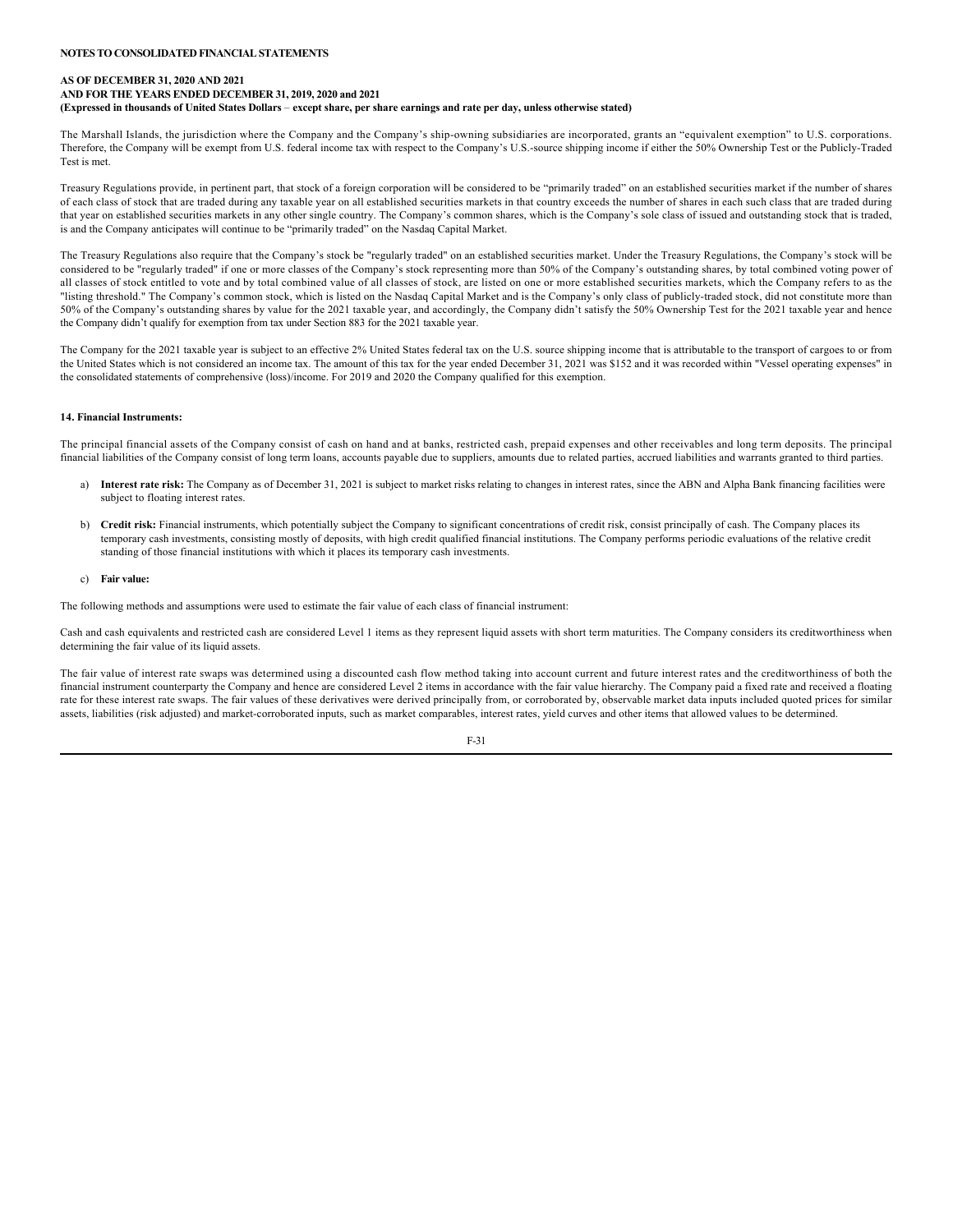# **AS OF DECEMBER 31, 2020 AND 2021 AND FOR THE YEARS ENDED DECEMBER 31, 2019, 2020 and 2021 (Expressed in thousands of United States Dollars** – **except share, per share earnings and rate per day, unless otherwise stated)**

The fair value of warrants was determined using the Cox, Ross and Rubinstein Binomial methodology and hence are considered Level 3 items in accordance with the fair value hierarchy.

The Company follows the accounting guidance for Fair Value Measurements. This guidance enables the reader of the financial statements to assess the inputs used to develop those measurements by establishing a hierarchy for ranking the quality and reliability of the information used to determine fair values. The guidance requires assets and liabilities carried at fair value to be classified and disclosed in one of the following three categories:

- Level 1: Quoted market prices in active markets for identical assets or liabilities;
- Level 2: Observable market based inputs or unobservable inputs that are corroborated by market data;
- Level 3: Unobservable inputs that are not corroborated by market data.

### **Interest rate swap agreements**

The Company had entered into interest rate swap transactions to manage interest costs and the risk associated with changing interest rates with respect to its variable interest rate credit facilities. These interest rate swaps were pay-fixed, receive-variable interest rate swaps based on the USD LIBOR swap rate.

On January 17, 2019, as part of the prepayment of ABN Facility Tranche C, the Company unwound the interest rate swap with ABN Amro bank dated December 19, 2016 and realized a gain of \$213. Furthermore, on July 15, 2019, as part of the prepayment of the NORD/LB facility, the Company unwound the interest rate swap with NORD/LB bank dated May 17, 2017 and realized a loss of \$205. On January 16 and January 21, 2020, as part of the prepayment of the ABN Facility, the Company unwound its two remaining interest rate swaps with ABN Amro bank and realized a loss of \$405. On February 21, 2020, as part of the prepayment of the Alpha Bank Facility, the Company unwound its interest rate swap with Alpha bank and realized a loss of \$927, being the last interest rate swap of the Company. In both cases the resulting losses included losses resulting from the discontinuation of hedge accounting applied that were transferred from Other comprehensive income to Gain/(Loss) on Derivative financial instruments in the consolidated statements of comprehensive (loss)/income.

### **Class B Warrant liability**

The Company's Class B Warrant derivatives outstanding as of December 31, 2020, were recorded at their fair values. As of December 31, 2020 the Company's Class B Warrant derivatives consisted of 168,000 warrant shares outstanding, issued in connection with the Company's November 2019 Registered Direct Offering that closed on November 7, 2019, as depicted in the following table:

|                                     | <b>Class B Warrant Shares</b> |                      |                                |                               |
|-------------------------------------|-------------------------------|----------------------|--------------------------------|-------------------------------|
| <b>Class B Warrants Outstanding</b> | Outstanding                   |                      |                                | <b>Fair Value – Liability</b> |
| <b>December 31, 2020</b>            | December 31, 2020             | <b>Original Term</b> | <b>Warrant Exercise Price*</b> | <b>December 31, 2020</b>      |
| 4.200.000                           | 168,000                       | 18 months            | 00.1                           | 66                            |

\* Applying the Floor Price

On May 7, 2021 the Company's outstanding Class B Warrants expired.

### **Recurring fair value measurements**

The following table presents the fair value of those financial assets and liabilities measured at fair value on a recurring basis and their locations on the consolidated balance sheets, analyzed by fair value measurement hierarchy level:

|                                      |       |                               | <b>Fair Value Measurement at Reporting Date</b> |               |  |  |
|--------------------------------------|-------|-------------------------------|-------------------------------------------------|---------------|--|--|
|                                      |       |                               | Significant                                     |               |  |  |
|                                      |       | <b>Using Quoted Prices in</b> | Other                                           | Other         |  |  |
|                                      |       | <b>Active Markets for</b>     | <b>Observable</b>                               | Unobservable  |  |  |
|                                      |       | <b>Identical Assets</b>       | <b>Inputs</b>                                   | <b>Inputs</b> |  |  |
| As of December 31, 2020              | Total | (Level 1)                     | (Level 2)                                       | (Level 3)     |  |  |
| Current liability (Class B Warrants) | 66    |                               | $\overline{\phantom{a}}$                        | 66            |  |  |
|                                      |       |                               |                                                 |               |  |  |
|                                      |       | $F-32$                        |                                                 |               |  |  |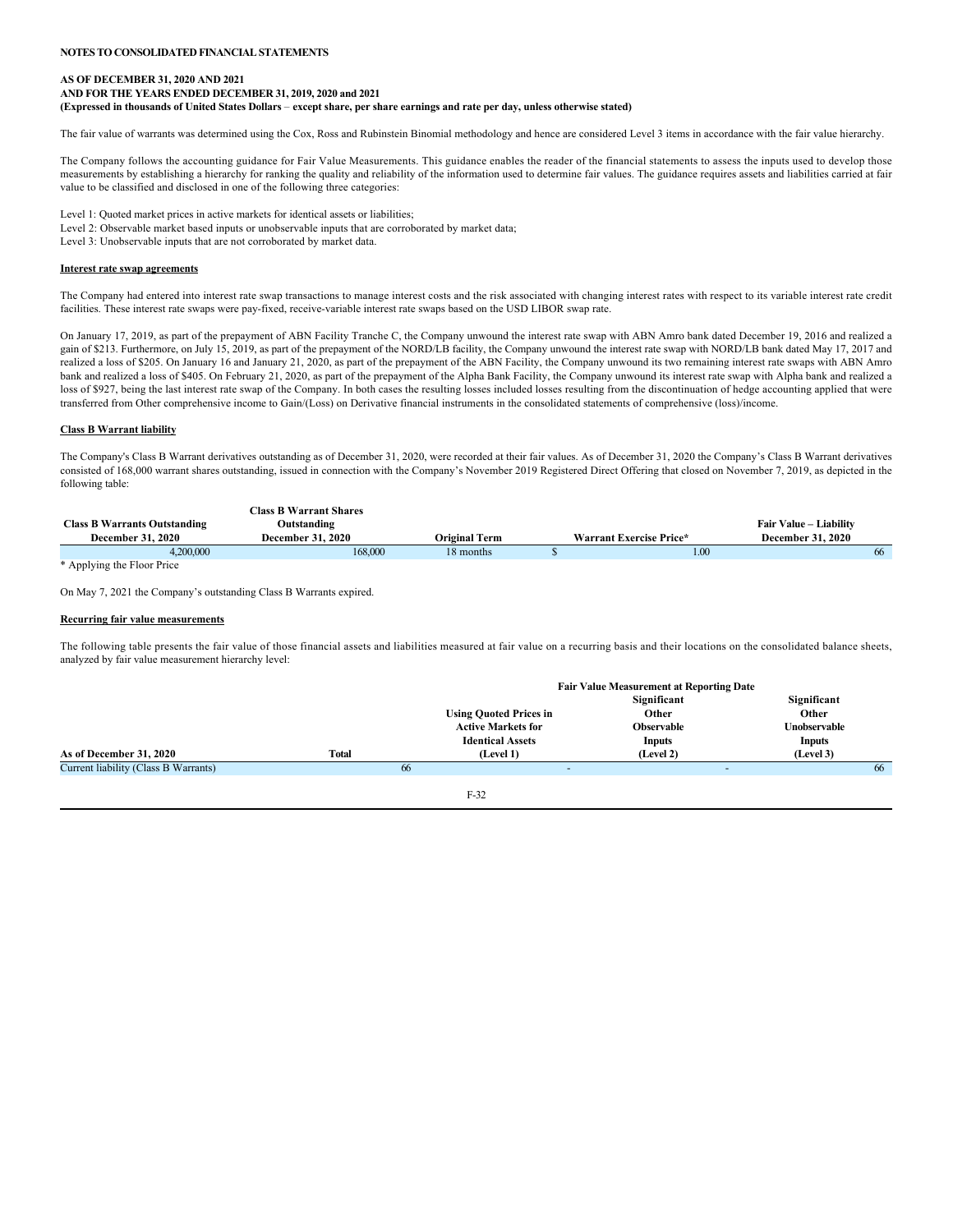As of December 31, 2020, the Class B Warrants have been classified in current liabilities, due to the fact that they matured on May 7, 2021.

The following table sets forth a summary of changes in fair value of the Company's level 3 fair value measurements for the years ended December 31, 2020 and 2021:

| Closing balance – December 31, 2019                                                                                                                   | 609   |
|-------------------------------------------------------------------------------------------------------------------------------------------------------|-------|
| Change in fair value of Class B Warrants, included in Gain/(Loss) on derivative financial instruments in the consolidated statements of comprehensive |       |
| $(\text{loss})/ \text{income}$                                                                                                                        | (543) |
| Closing balance – December 31, 2020                                                                                                                   | 66    |
| Change in fair value of Class B Warrants, included in Gain/(Loss) on derivative financial instruments in the consolidated statements of comprehensive |       |
| $(\text{loss})/ \text{income}$                                                                                                                        | (66)  |
| Closing balance – December 31, 2021                                                                                                                   |       |
|                                                                                                                                                       |       |

### **Derivative Financial Instruments not designated as hedging instruments** – **Class B Warrants:**

The major unobservable input in connection with the valuation of the Company's Class B Warrants is the volatility used in the valuation model, which is approximated by using fourmonth daily historical observations of the Company's share price. The annualized four-month daily historical volatility that had been applied in the warrant valuation as of December 31, 2020 was 109%. A 5% increase in the volatility applied would have lead to an increase of 1% in the fair value of the Class B Warrants. The fair value of the Company's Class B Warrants is considered by the Company to be classified as Level 3 in the fair value hierarchy since it was derived by unobservable inputs.

|                        |                               | <b>Ouantitative information about Level 3 Fair Value Measurements</b> |                            |                                |                             |
|------------------------|-------------------------------|-----------------------------------------------------------------------|----------------------------|--------------------------------|-----------------------------|
|                        | <b>Fair Value at December</b> |                                                                       |                            |                                | <b>Input Value December</b> |
| <b>Derivative type</b> | <b>31. 2020</b>               | <b>Balance Sheet Location</b>                                         | <b>Valuation Technique</b> | Significant Unobservable Input | 31, 2020                    |
|                        |                               | Non-Current / Current liabilities $-$                                 | Cox. Ross and              |                                |                             |
| Class B Warrants       |                               | Derivative financial instruments                                      | Rubinstein Binomial        | Volatility                     | 109%                        |

# **Location and amounts of derivative financial instruments fair values:**

Information on the location and amounts of derivative financial instruments fair values in the balance sheet and derivative financial instrument losses in the statement of comprehensive loss / (income) are presented below:

# **Amount of gain/(loss) recognized in Statement of comprehensive loss / (income)**

| located in Gain / (Loss) on derivate financial instruments |  |
|------------------------------------------------------------|--|
|------------------------------------------------------------|--|

|                                          | 2019  | 2020    | 2021 |
|------------------------------------------|-------|---------|------|
| Interest rate swaps-change in fair value | (841) | (1,332) |      |
| Interest rate swaps-realized gain/(loss) | 139   | (25)    |      |
| 2014 Warrants-change in fair value       | 1.915 |         |      |
| Class B Warrants-change in fair value    | 388   | 543     | 66   |
| <b>Total</b>                             | 1.601 | (814)   | 66   |

### **Derivative Financial Instruments designated as hedging instruments:**

The components of accumulated other comprehensive loss included in the consolidated balance sheets consist of unrealized losses on cash flow hedges and are analyzed as follows:

|                                             | Unrealized (Loss) on |
|---------------------------------------------|----------------------|
|                                             | cash                 |
|                                             | flow hedges          |
| <b>Balance, December 31, 2019</b>           | (1,361)              |
| Termination of interest rate swap contracts | 1,361                |
| <b>Balance, December 31, 2020</b>           |                      |
|                                             |                      |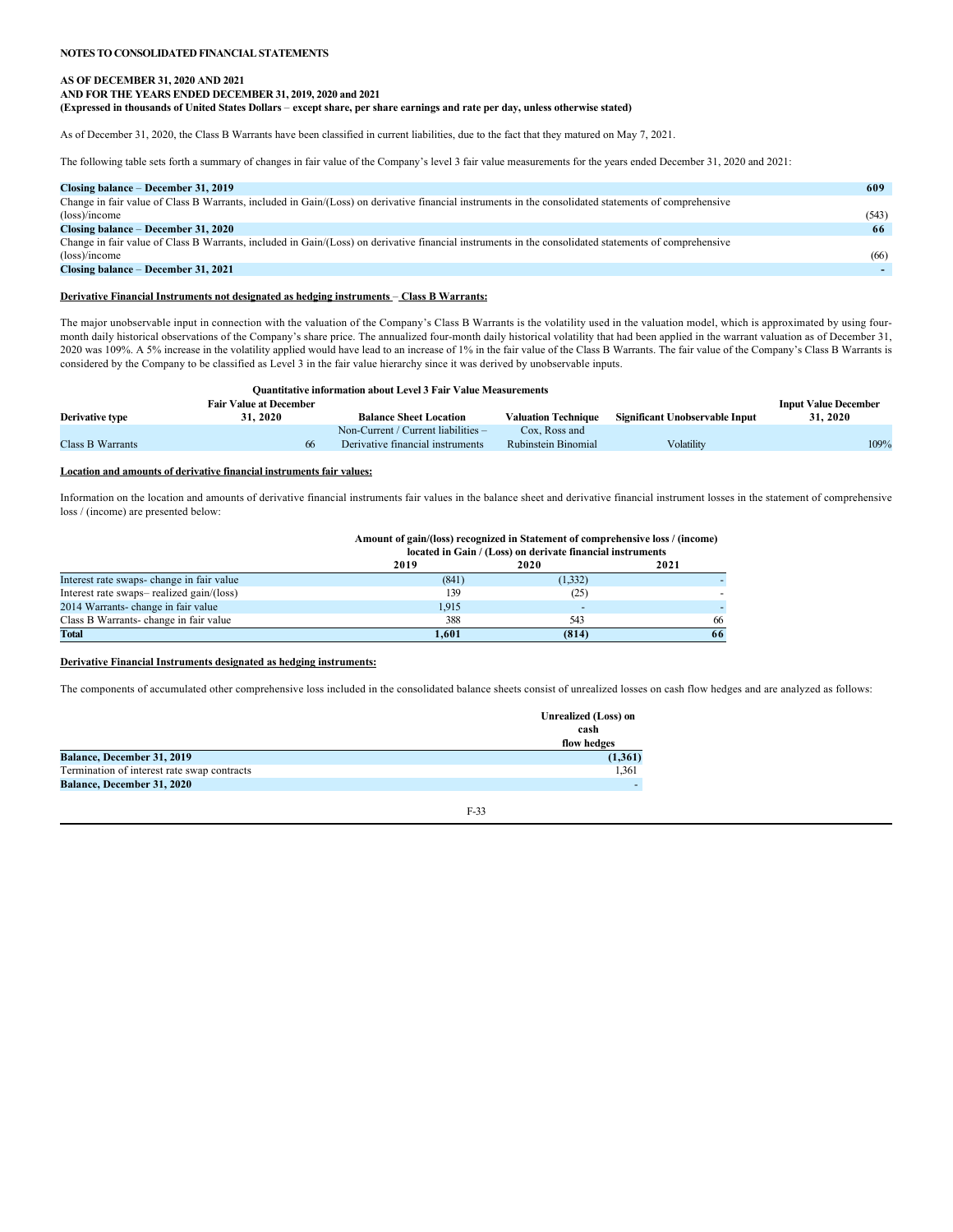### **15. Other operating loss**

On January 15, January 21, March 9 and October 20, 2020 the Company terminated the time charters of M/T Eco Fleet, M/T Econeyeco Elegance, M/T Eco Palm Desert and M/T Eco California and incurred time charter termination fees amounting to \$500, \$1,850, \$1,700 and \$750 respectively.

### **16. Mezzanine Equity**

On March 29, 2019, the Company entered into a Stock Purchase Agreement with Family Trading for the sale of 27,129 newly issued perpetual convertible preferred shares (the "Series E Shares") at a price of one thousand dollars (\$1,000) per share. The proceeds of the sale were used for the full and final settlement of all amounts due under the Further Amended Family Trading Credit Facility. The issuance of the Series E Shares was approved by a committee of the Company's board of directors, of which all of the directors were independent.

Each holder of Series E Shares, at any time, has the right, subject to certain conditions, to convert all or any portion of the Series E Shares then held by such holder into the Company's common shares at the conversion rate then in effect. Each Series E Share is convertible into the number of the Company's common shares equal to the quotient of one thousand dollars (\$1,000) plus any accrued and unpaid dividends divided by the lesser of the following four prices (the "Series E Conversion Price"): (i) \$500.00, (ii) 80% of the lowest daily VWAP of the Company's common shares over the twenty consecutive trading days expiring on the trading day immediately prior to the date of delivery of a conversion notice, (iii) the conversion price or exercise price per share of any of the Company's then outstanding convertible shares or warrants, (iv) the lowest issuance price of the Company's common shares in any transaction from the date of the issuance the Series E Shares onwards, but in no event will the Series E Conversion Price be less than the floor price (currently at \$0.60). The floor price is adjusted (decreased) in case of splits or subdivisions of the Company's outstanding shares and is not adjusted in case of reverse stock splits or combinations of the Company's outstanding shares. The holders of each Series E Share are entitled to the voting power of one thousand (1,000) common shares of the Company. Upon any liquidation, dissolution or winding up of the Company, the holders of Series E Shares shall be entitled to receive the net assets of the Company pari-passu with the common shareholders. Furthermore the Company at its option shall have the right to redeem a portion or all of the outstanding Series E Shares. The Company shall pay an amount equal to one thousand dollars (\$1,000) per each Series E Share (the "Liquidation Amount"), plus a redemption premium equal to fifteen percent (15%) of the Liquidation Amount being redeemed if that redemption takes place up to and including March 29, 2020 and twenty percent (20%) of the Liquidation Amount being redeemed if that redemption takes place after March 29, 2020, plus an amount equal to any accrued and unpaid dividends on such Series E Shares (collectively referred to as the "Redemption Amount").

The Series E Shares shall not be subject to redemption in cash at the option of the holders thereof under any circumstance. Finally, the holders of outstanding Series E Shares shall be entitled to receive, semi-annual dividends payable in cash on the last day of June and December in each year (each such date being referred to herein as a "Semi Annual Dividend Payment Date"), commencing on the first Semi Annual Dividend Payment Date, being June 30, 2019 in an amount per share (rounded to the nearest cent) equal to fifteen percent (15%) per year of the liquidation amount of the then outstanding Series E Shares computed on the basis of a 365-day year and the actual days elapsed. Accrued but unpaid dividends shall bear interest at fifteen percent (15%). Dividends will not be payable in cash, if such payment violates any provision of any senior secured facility that the Company has entered or (as the case may be) will enter into, or any senior secured facility for which the Company has provided or (as the case may be) will provide a guarantee, for as long as such provisions, if any, remain in effect.

The Company determined that the Series E shares were more akin to equity than debt and that the above identified conversion feature, subject to adjustments, was clearly and closely related to the host instrument, and accordingly bifurcation and classification of the conversion feature as a derivative liability was not required. Given that the Series D and Series E preferred stock's holder (Lax Trust) controls a majority of the Company votes, the preferred equity is in essence redeemable at the option of the holder and hence has been classified in Mezzanine equity as per ASC 480-10-S99 "Distinguishing liabilities from Equity – SEC Materials".

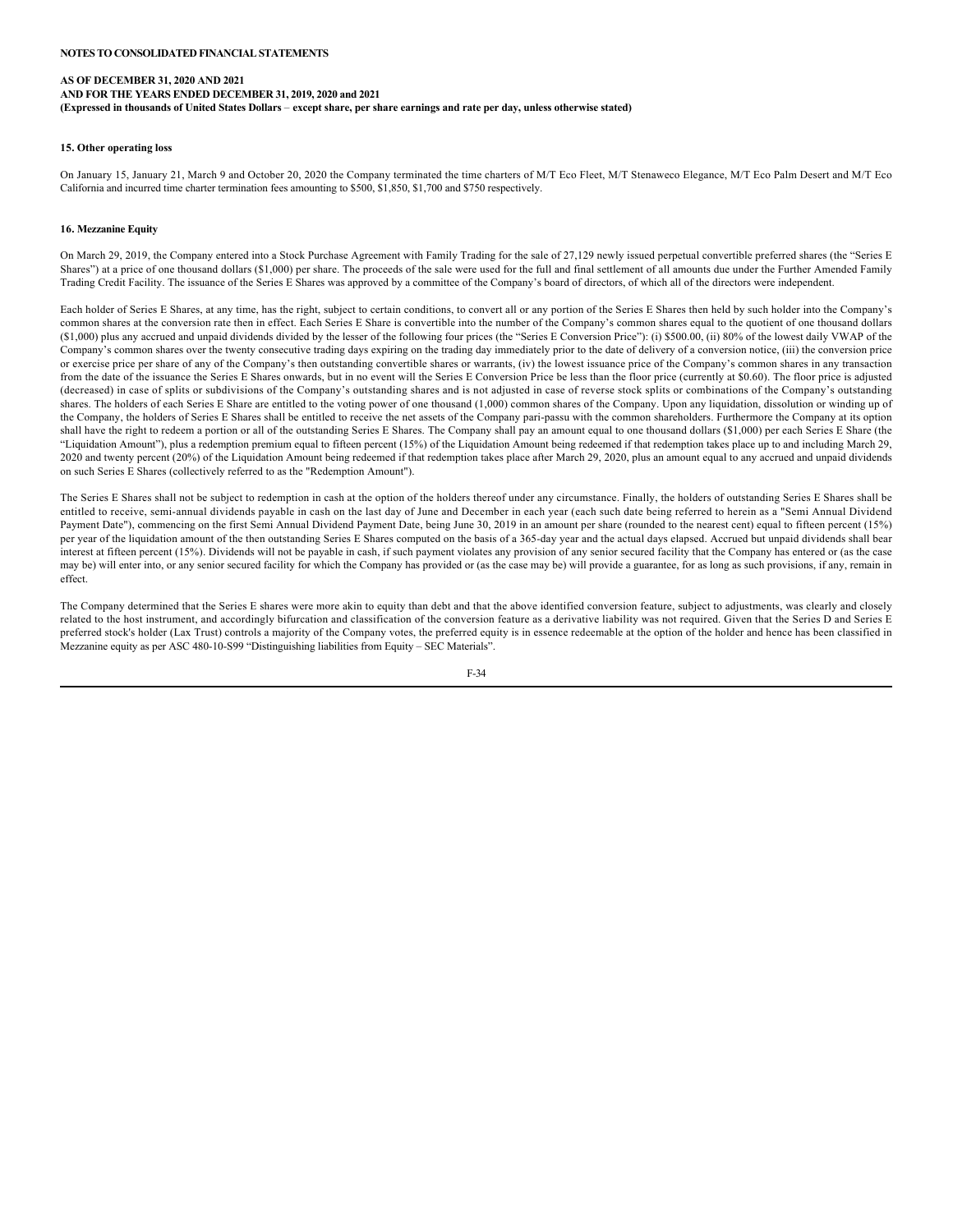On June 30, 2019, the Company issued 1,029 Series E Shares for the payment of dividends accumulated since the original issuance of the Series E Shares through June 30, 2019 and on December 31, 2019, the Company declared a dividend of \$1,621 for the period July 1, 2019 through December 31, 2019, which as of December 31, 2019 remained unpaid and was included in Due to related parties in the consolidated Balance sheets. During the year ended December 31, 2019 from July 25 to December 2, 2019 the company redeemed 12,434 Series E Shares and paid a total of \$14,302 to Family Trading, \$1,868 of which refers to the 15% redemption premium embedded in each redemption that the Company classified as deemed dividend. On February 17, 2020 the Company issued 16,004 Series E Shares to Family Trading, as settlement of \$14,350 of consideration then outstanding for the purchase of the M/T Eco City of Angels and M/T Eco Los Angeles from Mr. Evangelos J. Pistiolis, \$1,621 of Series E Share dividends of the second half of 2019 and \$32 of accrued interest on unpaid dividends from 2019. On September 8, 2021 the Company issued 2,188 Series E Shares to Family Trading, as partial settlement for \$2,188 of the consideration payable for the VLCC Transaction (see Note 1).

At the initial issuance of Series E Shares, the Company recognized the beneficial conversion feature by allocating the intrinsic value of the conversion option, which is the number of shares of common stock available upon conversion multiplied by the difference between the effective conversion price per share and the fair value of the Company's common stock per share on the commitment date, to additional paid-in capital, resulting in a discount of \$9,339 on the Series E convertible preferred stock. The Company amortized this beneficial conversion in full in the year ended December 31, 2019 as the beneficial conversion was immediately exercisable and has been recognized as a deemed dividend. As the Company is in an accumulated deficit position, the offsetting amount was amortized as a deemed dividend recorded against additional paid-in-capital. During the years ended December 31, 2020 and 2021, pursuant to issuances of Series E Shares, the Company recognized the beneficial conversion feature to additional paid-in capital, resulting in a discount of \$1,067 and \$900 respectively on the Series E Shares which has been recognized as a deemed dividend.

During the year ended December 31, 2020, but before March 29, 2020, the Company redeemed 21,364 Series E Shares and paid a total of \$24,569 to Family Trading, \$3,204 of which refers to the 15% redemption premium. During the year ended December 31, 2021 the Company didn't redeem any Series E Shares.

As of December 31, 2021, upon conversion at the Series E Shares Conversion Price (\$0.70) of 13,452 Series E Shares outstanding, Family Trading would receive 19,217,143 common shares.

After March 29, 2020 as per the original Series E Shares Statement of Designations all redemptions of Series E Shares will incur a redemption premium equal to twenty percent (20%) of the Liquidation Amount being redeemed instead of fifteen percent (15%). As of December 31, 2020 and 2021, the Company adjusted the carrying value of the Series E Shares to the maximum redemption amount, resulting in an increase of \$2,253 and \$437 respectively, which have been accounted as deemed dividend.

During the years ended December 31, 2020 and 2021 the Company declared \$1,796 and \$1,883 of dividends to the Series E Shares holder, out of which \$900 were paid via the issuance of 900 Series E Shares and \$968 remain payable and are included in Due to related parties in the consolidated Balance sheets.

#### **17. Investments in unconsolidated joint ventures**

#### *2017 Joint Venture*

During the year ended December 31, 2019 the Company recorded its proportionate share of City of Athens and Eco Nine's other comprehensive losses of \$391 as a decrease to the Company's Investments in unconsolidated joint ventures, with a corresponding increase in other comprehensive loss, in accordance with ASC 323-10-35-18. In December 2019, the Company wrote down its Investments in the 2017 Joint Venture to their fair value less costs to sell, resulting in an impairment charge of \$3,144, pursuant to the Joint Ventures' plan to sell the vessels. Their fair value was based on a market approach, which was determined using the purchase consideration in the sale agreements with buyers for the vessels of the joint venture companies.

The Joint Venture's vessels, the M/T Holmby Hills and the M/T Palm Springs were sold on March 26 and April 17, 2020 respectively. During the year ended December 31, 2020, the Company recognized a loss on the sale of its Investments in unconsolidated joint ventures amounting to \$64, which is included in Equity gains in unconsolidated joint ventures (attributed to the 2017 Joint Venture) in the Company's consolidated statements of comprehensive (loss)/income. Net proceeds from the sale of the 2017 Joint Venture amounted to \$19,555. The two companies that owned the vessels (City of Athens Pte. Ltd. and Eco Nine Pte. Ltd.) are in the final stages of dissolving.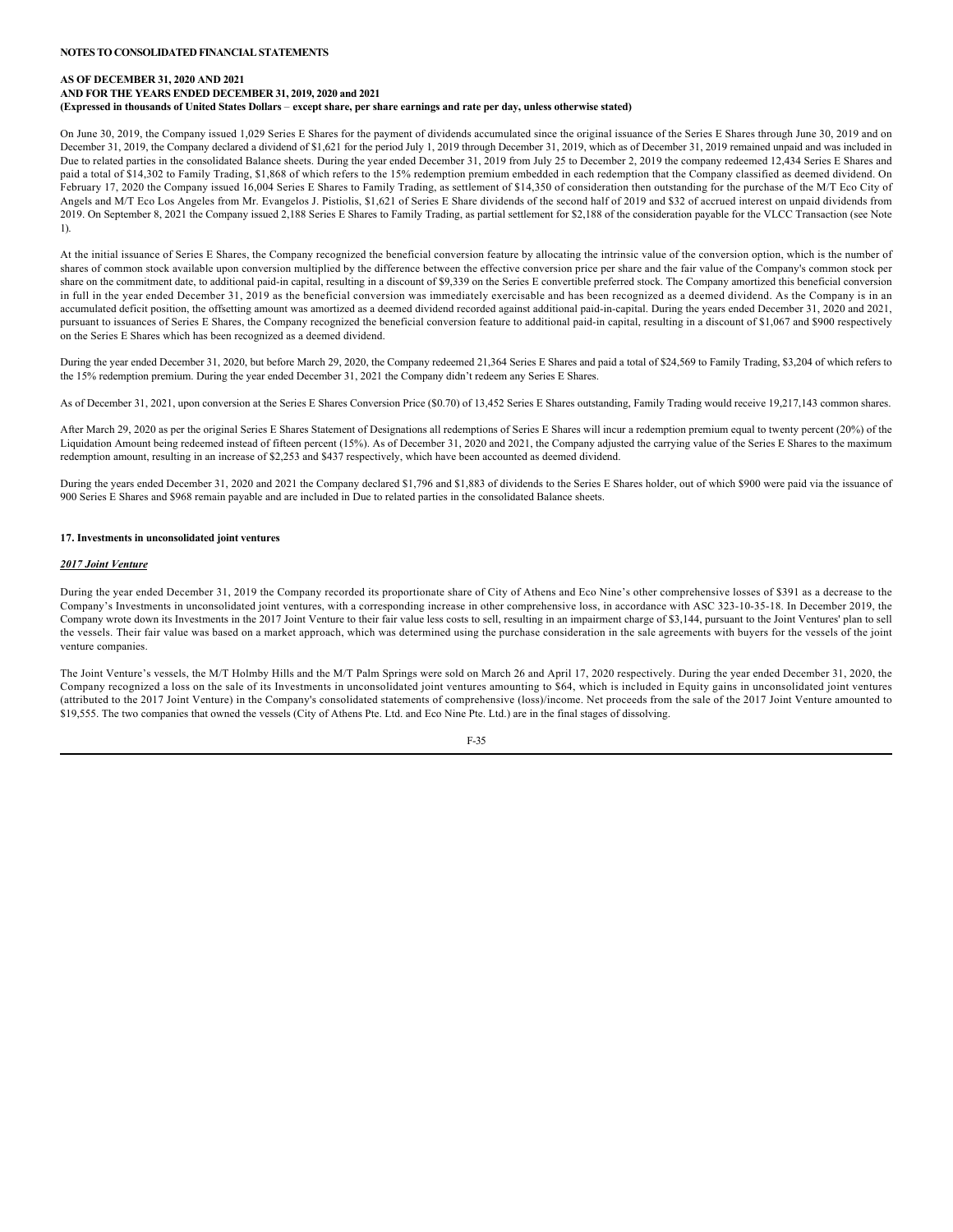### *New 2020 Joint Venture*

On April 24, 2020 the Company acquired from a company affiliated with Mr. Evangelos J. Pistiolis, or the MR Seller, a 50% interest in two vessel owning companies (California 19 Inc. and California 20 Inc.) that owned two scrubber-fitted 50,000 dwt eco MR product tankers, M/T Eco Yosemite Park and M/T Eco Joshua Park respectively for \$27,000, representing the Company's share of interest in the fair value of the net assets acquired. Both vessels were delivered in March 2020 to the MR Seller from Hyundai Mipo shipyard of South Korea. The MR Seller had already entered into two joint venture agreements, for the two vessels, each with an equal ownership interest of 50%, with Just-C Limited, a wholly owned subsidiary of Gunvor Group Ltd (the other 50% owner). The abovementioned acquisition was approved by a special committee of the Company's board of directors (the "JV Special Committee"), of which all of the directors were independent and for which the JV Special Committee obtained a fairness opinion relating to the consideration of the transaction from an independent financial advisor. Sale and purchase commissions due to CSI related to these investments amounting to \$454 were accounted for as part of the investment.

Out of the purchase price of \$27,000, \$1,646 and \$1,654 were recognized as excess of the purchase price over the underlying net book value ("Basis Differences") for California 19 Inc. and California 20 Inc. respectively, attributed to the value assigned to the attached time charter. These Basis Differences are amortized over the duration of the firm period of the charter (5 years) and their amortization is included as a reduction in Gains in unconsolidated joint ventures. Furthermore \$1,963 and \$1,963 were also recognized as Basis Differences for California 19 Inc. and California 20 Inc. respectively, attributed to the fair market value over the carrying value of the vessels. These Basis Differences are amortized over the useful life of the vessels (25 years) and their amortization is also included as a reduction in Gains in unconsolidated joint ventures.

On March 12, 2020, California 19 Inc. together with California 20 Inc. entered into a loan agreement with Alpha Bank for a senior debt facility of \$37,660 (\$18,830 for each vessel). The loan has a term of five years and is payable on maturity via a balloon payment of \$18,830 per vessel. The credit facility bears interest at LIBOR plus a margin of 3.00%. The facility carries customary covenants and restrictions, including the covenant that during the life of the facility, the market value of the vessels should be at least 200% of the facility outstanding and any shortfall should be covered by partial prepayments. Vessels are to be valued three times per year, every March, July and December. Provided that there is no breach of the abovementioned covenant and no event of default has occurred and is continuing or would occur if such dividend distribution would take place, California 19 Inc. and California 20 Inc. may distribute dividends, without any consent from Alpha Bank. The loans are guaranteed by the Company in their entirety and this guarantee is not limited to the Company's share of the net assets of California 19 Inc. and California 20 Inc (see Note 8). On April 22, 2021 California 19 Inc. and California 20 Inc. prepaid \$330 each to reduce each of the outstanding loans to \$18,500.

Each of the two product tankers are on time charters that commenced in March 2020 with Clearlake Shipping Pte Ltd, a subsidiary of Gunvor Group Ltd for a firm term of five years plus two additional optional years.

The Company's exposure is limited to its share of the net assets of California 19 Inc. and California 20 Inc., proportionate to its 50% equity interest in these companies. Generally, the Company will share the profits and losses, cash flows and other matters relating to its investments in California 19 Inc. and California 20 Inc. in accordance with its ownership percentage. The vessels are managed by CSI, pursuant to management agreements. The Company accounts for investments in joint ventures using the equity method since it has joint control over the investment.

A condensed summary of the financial information for equity accounted investments 50% owned by the Company shown on a 100% basis are as follows:

|                            | <b>December 31, 2020</b> |                    | <b>December 31, 2021</b> |                    |
|----------------------------|--------------------------|--------------------|--------------------------|--------------------|
|                            | California 19 Inc.       | California 20 Inc. | California 19 Inc.       | California 20 Inc. |
| Current assets             | 2,782                    | 2,824              | 982                      | 1,059              |
| Non-current assets         | 37.952                   | 37,980             | 36,532                   | 36,560             |
| <b>Current liabilities</b> | 632                      | 626                | 657                      | 641                |
| Long-term liabilities      | 18,637                   | 18,632             | 18,350                   | 18,346             |
| Net operating revenues     | 4.955                    | 4,766              | 6,272                    | 6,068              |
| Net income                 | 1,120                    | 1,142              | 1,760                    | 1,368              |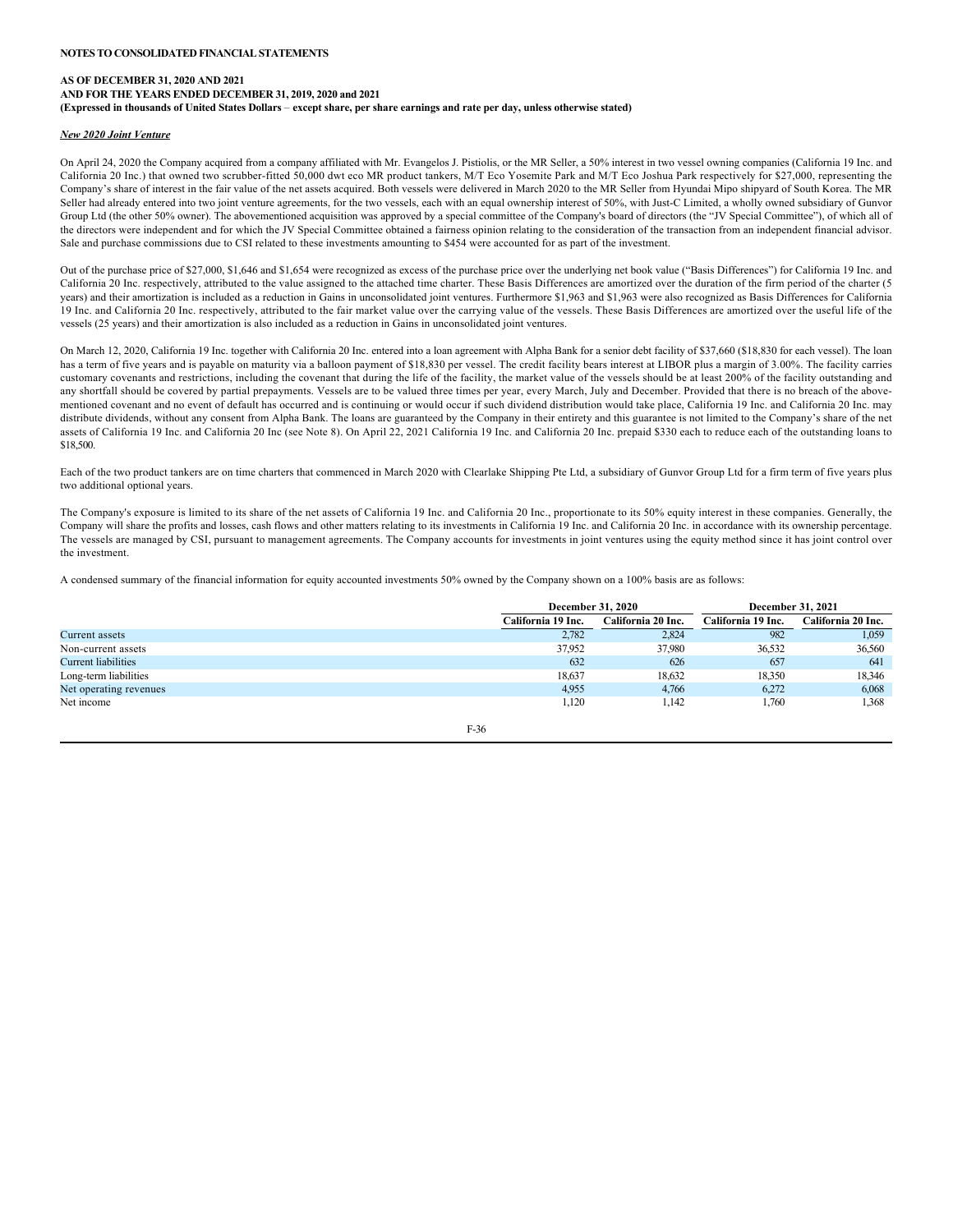During the year ended December 31, 2020, California 19 Inc. and California 20 Inc. didn't declare nor pay any dividends. On May 6 and November 4, 2021 the Company received \$1,500 and \$859 of dividend from California 19 Inc and on May 6 and November 4, 2021 the Company received \$1,500 and \$641 of dividend from California 20 Inc..

Recognition of Gains in unconsolidated joint ventures for the 2020 Joint Venture for the years ended December 31, 2020 and 2021 are summarized below:

|                                                                                      | December 31, 2020  |                    | December 31, 2021  |                    |
|--------------------------------------------------------------------------------------|--------------------|--------------------|--------------------|--------------------|
|                                                                                      | California 19 Inc. | California 20 Inc. | California 19 Inc. | California 20 Inc. |
| Net profit attributable to the Company                                               | 652                | 670                | 880                | 684                |
| Amortization of Basis Differences                                                    | (272)              | (273)              | (408)              | (409)              |
| Equity gains in unconsolidated joint ventures (attributed to the 2020 Joint Venture) | 380                | 397                | 472                | 275                |

### **18. Revenues**

Revenues are comprised of the following:

|                                            | 2019   | 2020   | 2021   |
|--------------------------------------------|--------|--------|--------|
| Time charter revenues                      | 61.695 | 60.222 | 56,367 |
| Time charter revenues from related parties | 1.311  |        |        |
| Voyage charter revenue                     | 3,082  |        |        |
| Total                                      | 66.088 | 60.222 | 56,367 |

The Company typically enters into time charters for periods ranging between three to five years and includes a charterer's option to renew for a further two one-year periods at predetermined daily rates. Due to the volatility of the charter rates, the Company only accounts for the options when the charterer gives notice that the option will be exercised. In addition, the time charter agreements may contain variable consideration in terms of profit share. The profit share is paid on a quarterly basis and consists of 50% of the difference (if that is positive) between the average Timecharter equivalent rates for MR2 Product Tankers of a number of publicly listed shipping companies to the agreed base fixed rate of the respective time charter. In a time charter contract, the vessel is hired by the charterer for a specified period of time in exchange for consideration which is based on a daily hire rate. The charterer has the full discretion over the ports visited, shipping routes and vessel speed. The contract/charter party generally provides typical warranties regarding the speed and performance of the vessel. The charter party generally has some owner protective restrictions such that the vessel is sent only to safe ports by the charterer, subject always to compliance with applicable sanction laws, and carry only lawful or non-hazardous cargo. In a time charter contract, the Company is responsible for all the costs incurred for running the vessel such as crew costs, vessel insurance, repairs and maintenance and lubes. The charterer bears the voyage related costs such as bunker expenses, port charges and canal tolls during the hire period. The charterer generally pays the charter hire in advance of the upcoming contract period.

Included in Voyage charter revenue for the year ended December 31, 2019 is demurrage earned by the Company of \$687. As of December 31, 2021, all of the Company's vessels are employed under time charters.

### **19. Loss on sale of vessels:**

During 2020 the Company sold the following vessels to unaffiliated third parties and collected the following gross proceeds:

| <b>Vessel</b>           | <b>Date Sold</b> |   | <b>Selling Price (Gross)</b> |
|-------------------------|------------------|---|------------------------------|
| M/T Stenaweco Energy    | $29$ -Oct- $20$  | S | 25,150                       |
| M/T Stenaweco Evolution | $03-Nov-20$      |   | 26,150                       |
| M/T Ecofleet            | $21$ -Jan- $20$  | ъ | 21,000                       |
| M/T Eco Revolution      | $14$ -Jan-20     |   | 23,000                       |
| M/T SW Excellence       | $14-Oct-20$      |   | 27,008                       |
| M/T Stenaweco Elegance  | $21$ -Feb- $20$  |   | 33,500                       |
| M/T Eco Palm Desert     | $19-Mar-20$      |   | 34,800                       |
| M/T Eco California      | $09-Nov-20$      |   | 30,600                       |
| M/T Eco Bel Air         | $10$ -Dec-20     |   | 50,830                       |
| M/T Eco Beverly Hills   | $01$ -Dec-20     |   | 50,830                       |
| Total                   |                  | æ | 322,868                      |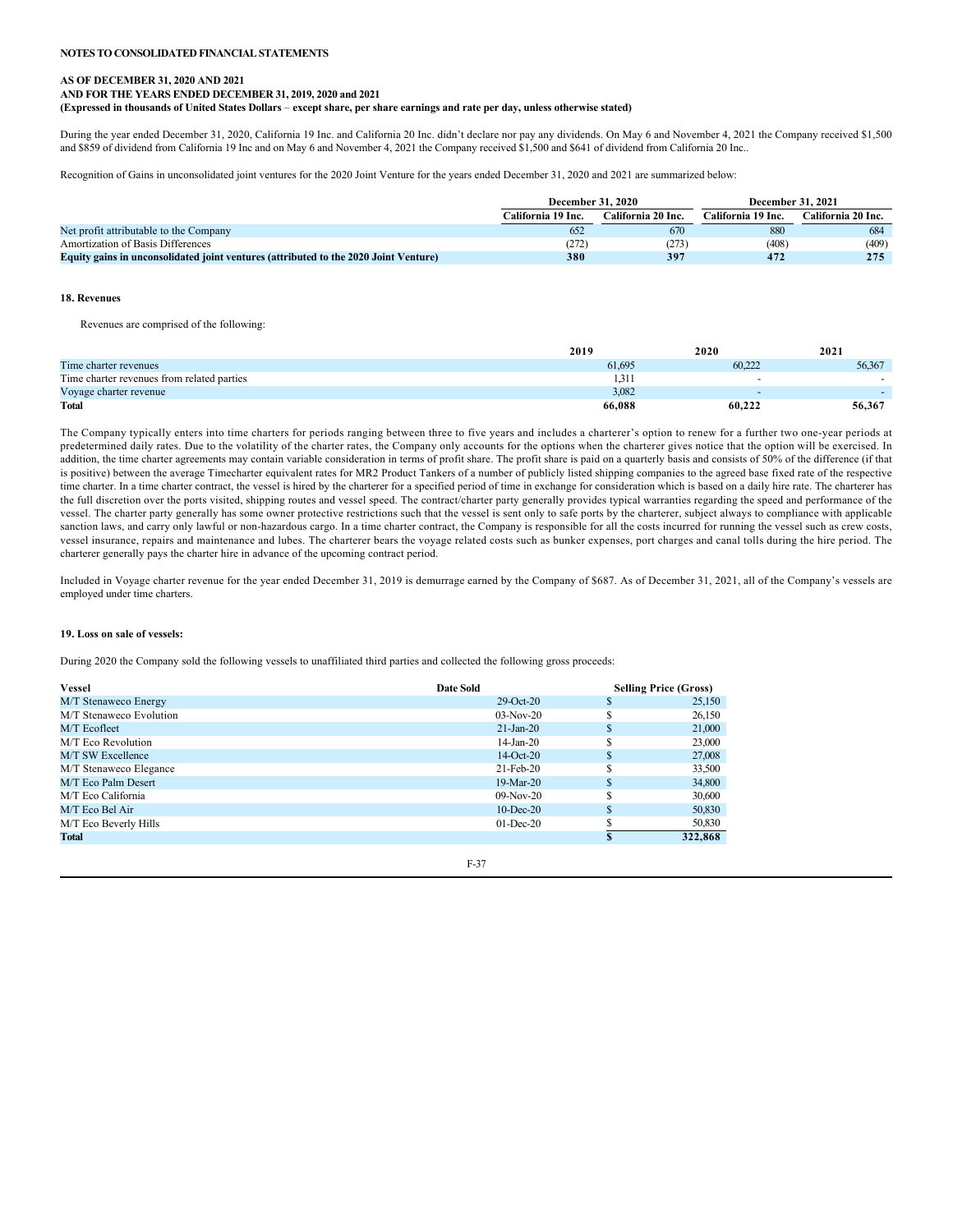The net proceeds from the abovementioned sales amounted to \$310,016, after deducting \$10,852 of expenses and \$2,000 of maintenance deposits (please see below). Out of the abovementioned vessels, the M/T Eco Revolution and M/T Eco Fleet were presented under Assets held for sale in the Company's December 31, 2019 Balance sheet and were written down to their fair value less costs to sell. As a result of the abovementioned sales the Company recognized a loss from the disposal of vessels amounting to \$12,355, which is separately presented in the Company's consolidated statements of comprehensive (loss)/income. For each of the vessels M/T Eco Bel Air and M/T Eco Beverly Hills that were sold and leased back (see Note 6) the buyer withheld \$1,000 as a maintenance deposit, accounted for as a deposit asset, to be released at the end of the lease term, in accordance with ASC 840-10-25-39B. The Company evaluated these maintenance deposits and has not assigned any probability of them not being returned.

On September 1, 2021 the Company sold M/T Nord Valliant, its last non-scrubber fitted tanker, to an unaffiliated third party for net proceeds of \$25,887. During the six months ended June 30, 2021, in accordance with the provisions of relevant guidance, the Company recognized the vessel, the carrying amount of which as of June 30, 2021 amounted to \$27,047, as held for sale and wrote it down to its fair value of \$25,887, resulting in an impairment charge of \$1,160, which is included in the consolidated statements of comprehensive (loss) / income for the year ended December 31, 2021. Since the value of the held for sale vessel (after it was written down to its fair value less costs to sell) was the same with the net proceeds from the sale, the Company didn't recognize any losses from the sale of the M/T Nord Valiant.

Following the sale of the above product tankers, the Company as of December 31, 2021 has been left with only scrubber fitted vessels and only employs one product tanker vessel (the M/T Eco Marina Del Ray, the sale and lease back agreement with no option to purchase), thereby demonstrating its commitment towards larger crude oil carriers and latest technology scrubber fitted-vessels. Regarding the transaction of the M/T's Eco Bel Air and Beverly Hills, the Company released equity while at the same time maintained its presence in the crude oil market, via the five-year Navigare Lease.

### **20. Subsequent Events**

On January 5, 2022 the Company entered into an unsecured credit facility for up to \$20,000 with Central Mare (the "Central Mare Bridge Loan") in order to finance part of the cost of its newbuilding program. On January 6, 2022 the Company drew down \$9,000. The facility's maturity was December 31, 2022. The principal terms of the loan included an arrangement fee of 2%, interest of 12% per annum and a commitment fee of 1.00% on the undrawn part of the facility